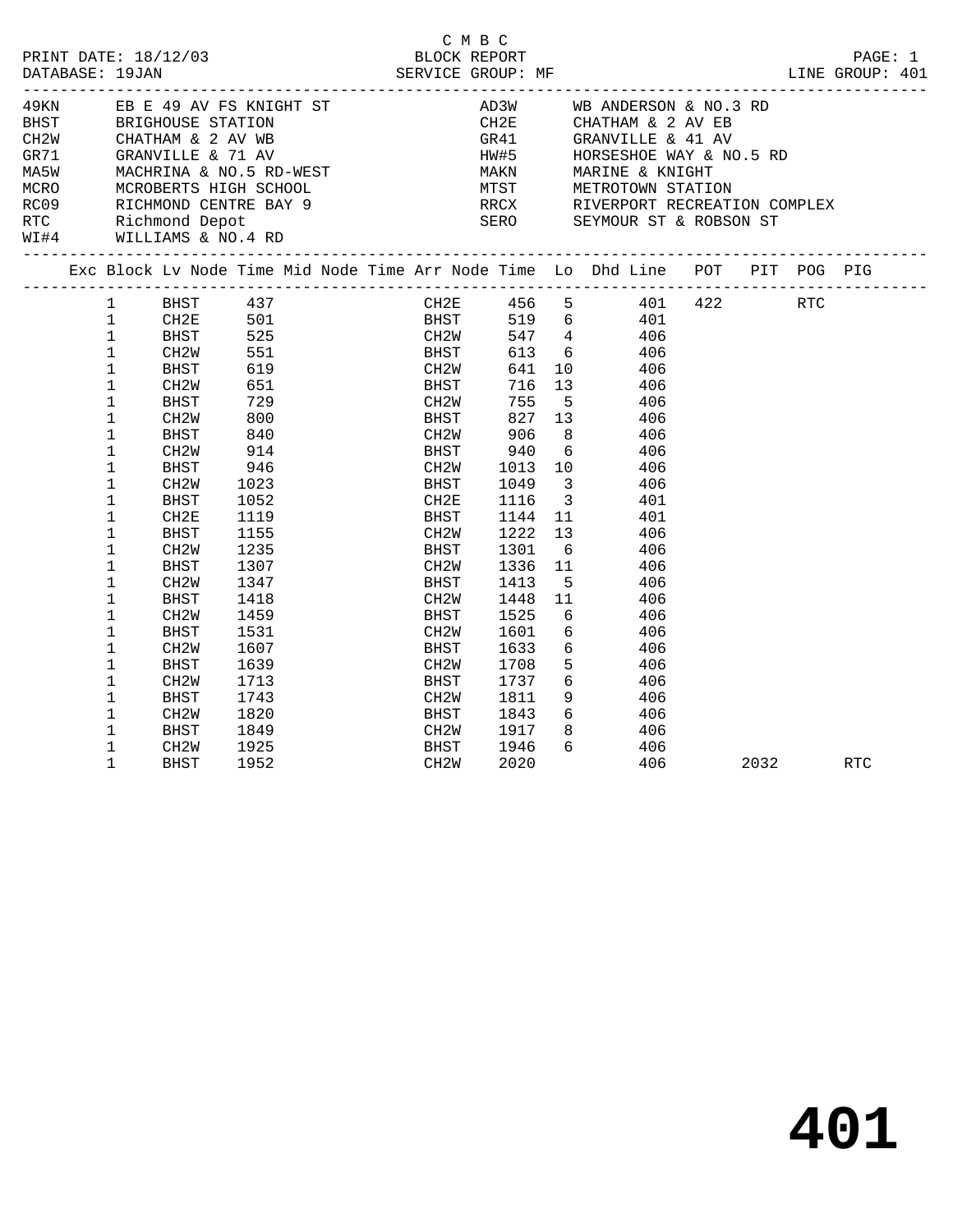#### C M B C<br>BLOCK REPORT PRINT DATE: 18/12/03 BLOCK REPORT PAGE: 2 SERVICE GROUP: MF

|  |                | Exc Block Lv Node Time Mid Node Time Arr Node Time Lo Dhd Line |      |      |     |                   |             |      |                |             |     | POT     | PIT POG PIG |  |
|--|----------------|----------------------------------------------------------------|------|------|-----|-------------------|-------------|------|----------------|-------------|-----|---------|-------------|--|
|  | $\overline{a}$ | CH2W                                                           | 439  |      |     |                   | <b>BHST</b> | 501  |                | $5^{\circ}$ |     | 406 425 | <b>RTC</b>  |  |
|  | 2              | BHST                                                           | 506  |      |     | CH2W              |             | 528  | 5              |             | 406 |         |             |  |
|  | 2              | CH <sub>2</sub> W                                              | 533  |      |     | BHST              |             | 555  | 6              |             | 406 |         |             |  |
|  | 2              | <b>BHST</b>                                                    | 601  |      |     | CH <sub>2</sub> W |             | 623  | 3              |             | 406 |         |             |  |
|  | 2              | CH <sub>2</sub> W                                              | 626  |      |     | BHST              |             | 649  | $\overline{4}$ |             | 406 |         |             |  |
|  | 2              | BHST                                                           | 653  |      |     | CH2E              |             | 715  | 6              |             | 401 |         |             |  |
|  | 2              | CH <sub>2E</sub>                                               | 721  |      |     | BHST              |             | 744  | 14             |             | 401 |         |             |  |
|  | 2              | <b>BHST</b>                                                    | 758  |      |     | CH <sub>2</sub> M |             | 824  | 5              |             | 406 |         |             |  |
|  | 2              | CH <sub>2</sub> W                                              | 829  |      |     | <b>BHST</b>       |             | 855  | 5              |             | 406 |         |             |  |
|  | 2              | BHST                                                           | 900  | BHST | 900 | CH2W              |             | 923  | 18             |             | 401 |         |             |  |
|  | 2              | CH <sub>2</sub> W                                              | 941  |      |     | BHST              |             | 1007 | 6              |             | 406 |         |             |  |
|  | 2              | BHST                                                           | 1013 |      |     | CH <sub>2</sub> W |             | 1040 | 7              |             | 406 |         |             |  |
|  | 2              | CH <sub>2</sub> M                                              | 1047 |      |     | BHST              |             | 1113 | 9              |             | 406 |         |             |  |
|  | 2              | BHST                                                           | 1122 |      |     | CH2E              |             | 1146 | 4              |             | 401 |         |             |  |
|  | 2              | CH2E                                                           | 1150 |      |     | BHST              |             | 1215 | $\overline{4}$ |             | 401 |         |             |  |
|  | 2              | BHST                                                           | 1219 |      |     | CH <sub>2</sub> W |             | 1247 | 12             |             | 406 |         |             |  |
|  | $\overline{a}$ | CH <sub>2</sub> M                                              | 1259 |      |     | BHST              |             | 1325 | 6              |             | 406 |         |             |  |
|  | 2              | <b>BHST</b>                                                    | 1331 |      |     | CH <sub>2</sub> W |             | 1401 | 8              |             | 406 |         |             |  |
|  | 2              | CH <sub>2</sub> W                                              | 1409 |      |     | BHST              |             | 1435 | 4              |             | 406 |         |             |  |
|  | 2              | <b>BHST</b>                                                    | 1439 |      |     | CH <sub>2E</sub>  |             | 1506 | 11             |             | 401 |         |             |  |
|  | 2              | CH2E                                                           | 1517 |      |     | BHST              |             | 1543 | $\overline{4}$ |             | 401 |         |             |  |
|  | 2              | <b>BHST</b>                                                    | 1547 |      |     | CH <sub>2E</sub>  |             | 1613 | 5              |             | 401 |         |             |  |
|  | 2              | CH2E                                                           | 1618 |      |     | BHST              |             | 1643 | 10             |             | 401 |         |             |  |
|  | 2              | BHST                                                           | 1653 |      |     | CH <sub>2E</sub>  |             | 1719 | $\overline{3}$ |             | 401 |         |             |  |
|  | 2              | CH2E                                                           | 1722 |      |     | BHST              |             | 1747 | $\overline{3}$ |             | 401 |         |             |  |
|  | $\overline{2}$ | <b>BHST</b>                                                    | 1750 |      |     | CH <sub>2E</sub>  |             | 1816 | 5              |             | 401 |         |             |  |
|  | $\overline{2}$ | CH2E                                                           | 1821 |      |     | BHST              |             | 1843 | 10             |             | 401 |         |             |  |

 2 BHST 1853 CH2E 1919 2 401 2 CH2E 1921 BHST 1941 2 401

2 BHST 1943 CH2E 2006 401 2018 RTC

**401**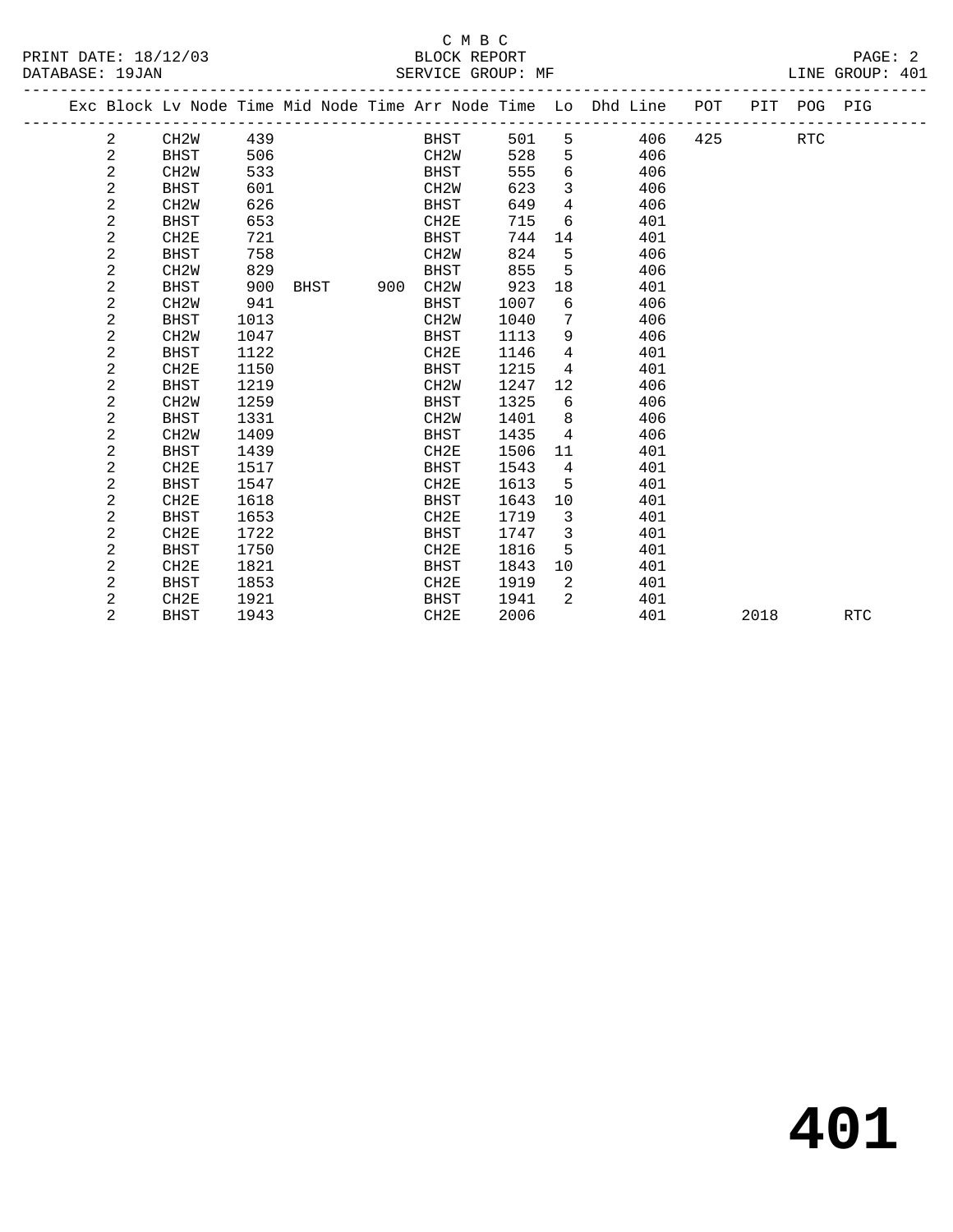|  |   | Exc Block Lv Node Time Mid Node Time Arr Node Time Lo Dhd Line POT |      |  |                  |      |                          |     |     |      | PIT POG PIG |            |
|--|---|--------------------------------------------------------------------|------|--|------------------|------|--------------------------|-----|-----|------|-------------|------------|
|  | 3 | CH2E                                                               | 441  |  | BHST             | 459  | $\overline{0}$           | 401 | 427 |      | RTC         |            |
|  | 3 | <b>BHST</b>                                                        | 459  |  | CH2E             | 518  | $\overline{\phantom{a}}$ | 401 |     |      |             |            |
|  | 3 | CH2E                                                               | 521  |  | <b>BHST</b>      | 539  | 10                       | 401 |     |      |             |            |
|  | 3 | <b>BHST</b>                                                        | 549  |  | CH2E             | 608  | 11                       | 401 |     |      |             |            |
|  | 3 | CH2E                                                               | 619  |  | <b>BHST</b>      | 639  | 6                        | 401 |     |      |             |            |
|  | 3 | <b>BHST</b>                                                        | 645  |  | CH2E             | 707  | 7                        | 401 |     |      |             |            |
|  | 3 | CH2E                                                               | 714  |  | <b>BHST</b>      | 737  | 9                        | 401 |     |      |             |            |
|  | 3 | <b>BHST</b>                                                        | 746  |  | CH2E             | 810  | 3                        | 401 |     |      |             |            |
|  | 3 | CH2E                                                               | 813  |  | <b>BHST</b>      | 837  | 3                        | 401 |     |      |             |            |
|  | 3 | <b>BHST</b>                                                        | 840  |  | CH2E             | 904  | 10                       | 401 |     |      |             |            |
|  | 3 | CH2E                                                               | 914  |  | BHST             | 938  | 9                        | 401 |     |      |             |            |
|  | 3 | <b>BHST</b>                                                        | 947  |  | HW#5             | 1007 | 9                        | 408 |     |      |             |            |
|  | 3 | HW#5                                                               | 1016 |  | <b>BHST</b>      | 1039 | 8                        | 408 |     |      |             |            |
|  | 3 | <b>BHST</b>                                                        | 1047 |  | HW#5             | 1107 | 9                        | 408 |     |      |             |            |
|  | 3 | HW#5                                                               | 1116 |  | BHST             | 1139 | 8                        | 408 |     |      |             |            |
|  | 3 | BHST                                                               | 1147 |  | HW#5             | 1207 | 7                        | 408 |     |      |             |            |
|  | 3 | HW#5                                                               | 1214 |  | BHST             | 1239 | 8                        | 408 |     |      |             |            |
|  | 3 | <b>BHST</b>                                                        | 1247 |  | HW#5             | 1308 | 6                        | 408 |     |      |             |            |
|  | 3 | HW#5                                                               | 1314 |  | BHST             | 1339 | 8                        | 408 |     |      |             |            |
|  | 3 | <b>BHST</b>                                                        | 1347 |  | HW#5             | 1408 | 18                       | 408 |     |      |             |            |
|  | 3 | HW#5                                                               | 1426 |  | BHST             | 1453 | $\overline{3}$           | 408 |     |      |             |            |
|  | 3 | <b>BHST</b>                                                        | 1456 |  | HW#5             | 1519 | 16                       | 408 |     |      |             |            |
|  | 3 | HW#5                                                               | 1535 |  | <b>BHST</b>      | 1558 | 6                        | 408 |     |      |             |            |
|  | 3 | <b>BHST</b>                                                        | 1604 |  | CH2E             | 1630 | 2                        | 401 |     |      |             |            |
|  | 3 | CH <sub>2E</sub>                                                   | 1632 |  | BHST             | 1659 | 10                       | 401 |     |      |             |            |
|  | 3 | <b>BHST</b>                                                        | 1709 |  | CH <sub>2E</sub> | 1735 | 6                        | 401 |     |      |             |            |
|  | 3 | CH <sub>2E</sub>                                                   | 1741 |  | <b>BHST</b>      | 1803 | 6                        | 401 |     |      |             |            |
|  | 3 | <b>BHST</b>                                                        | 1809 |  | CH2E             | 1837 | 10                       | 401 |     |      |             |            |
|  | 3 | CH <sub>2E</sub>                                                   | 1847 |  | BHST             | 1907 | 3                        | 401 |     |      |             |            |
|  | 3 | <b>BHST</b>                                                        | 1910 |  | <b>RRCX</b>      | 1935 |                          | 408 |     | 1941 |             | <b>RTC</b> |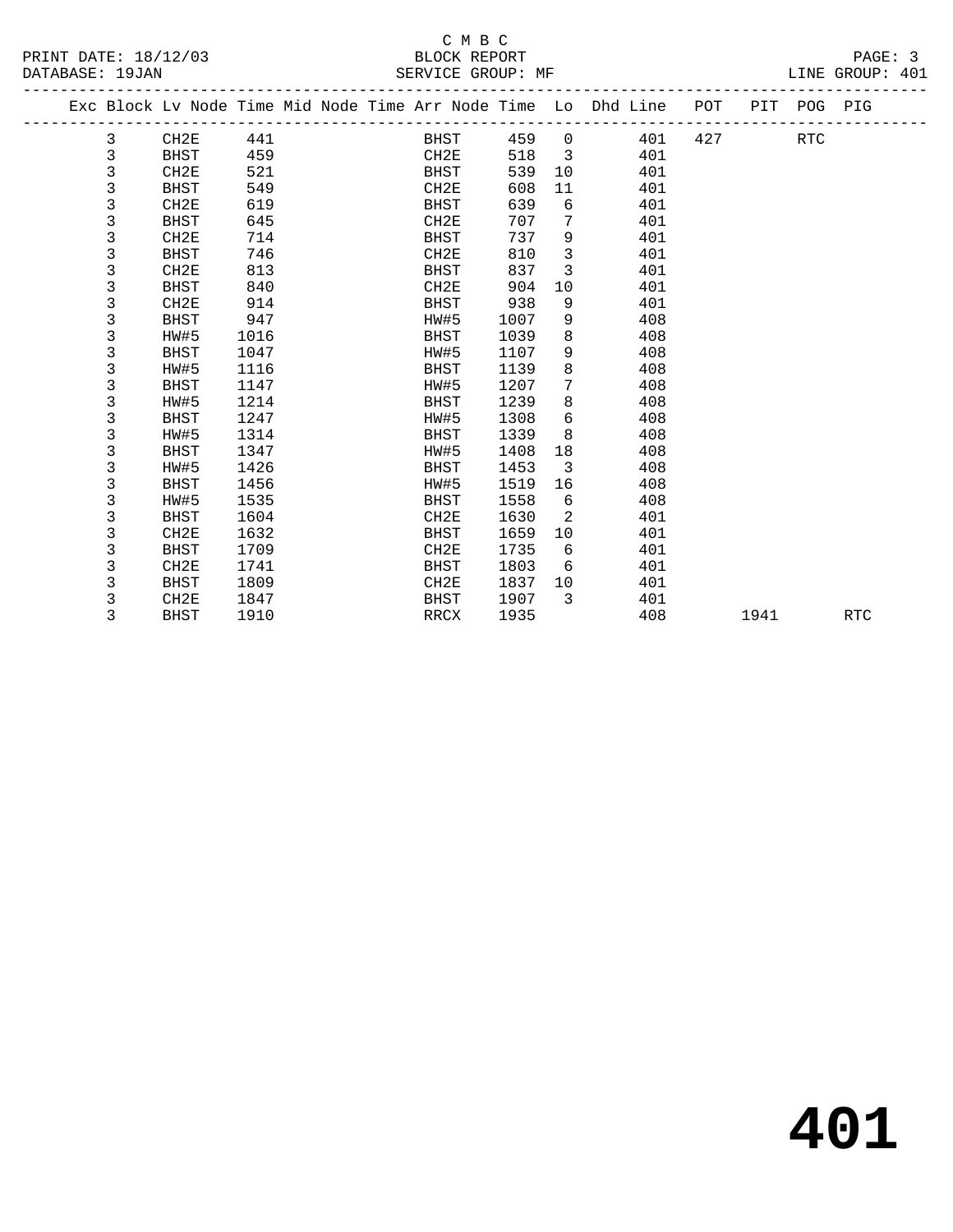|  |   |                   |      |  |                   |      |                 | Exc Block Lv Node Time Mid Node Time Arr Node Time Lo Dhd Line POT |     |      | PIT POG PIG |            |
|--|---|-------------------|------|--|-------------------|------|-----------------|--------------------------------------------------------------------|-----|------|-------------|------------|
|  | 4 | HW#5              | 441  |  | <b>BHST</b>       | 459  | 0               | 408                                                                | 438 |      | <b>RTC</b>  |            |
|  | 4 | <b>BHST</b>       | 459  |  | HW#5              | 513  | 13              | 408                                                                |     |      |             |            |
|  | 4 | HW#5              | 526  |  | <b>BHST</b>       | 544  | $7\phantom{.0}$ | 408                                                                |     |      |             |            |
|  | 4 | <b>BHST</b>       | 551  |  | HW#5              | 605  | 6               | 408                                                                |     |      |             |            |
|  | 4 | HW#5              | 611  |  | BHST              | 629  | 10              | 408                                                                |     |      |             |            |
|  | 4 | BHST              | 639  |  | HW#5              | 654  | 11              | 408                                                                |     |      |             |            |
|  | 4 | HW#5              | 705  |  | BHST              | 727  | 5               | 408                                                                |     |      |             |            |
|  | 4 | <b>BHST</b>       | 732  |  | HW#5              | 753  | 6               | 408                                                                |     |      |             |            |
|  | 4 | HW#5              | 759  |  | <b>BHST</b>       | 826  | 9               | 408                                                                |     |      |             |            |
|  | 4 | <b>BHST</b>       | 835  |  | HW#5              | 855  | 14              | 408                                                                |     |      |             |            |
|  | 4 | HW#5              | 909  |  | <b>BHST</b>       | 934  | 3               | 408                                                                |     |      |             |            |
|  | 4 | <b>BHST</b>       | 937  |  | CH <sub>2</sub> W | 1004 | 7               | 406                                                                |     |      |             |            |
|  | 4 | CH <sub>2</sub> W | 1011 |  | <b>BHST</b>       | 1037 | 6               | 406                                                                |     |      |             |            |
|  | 4 | <b>BHST</b>       | 1043 |  | CH <sub>2</sub> W | 1110 | 13              | 406                                                                |     |      |             |            |
|  | 4 | CH <sub>2</sub> W | 1123 |  | <b>BHST</b>       | 1149 | 2               | 406                                                                |     |      |             |            |
|  | 4 | BHST              | 1151 |  | CH2E              | 1218 | 3               | 401                                                                |     |      |             |            |
|  | 4 | CH2E              | 1221 |  | <b>BHST</b>       | 1246 | 9               | 401                                                                |     |      |             |            |
|  | 4 | <b>BHST</b>       | 1255 |  | CH <sub>2</sub> W | 1324 | 11              | 406                                                                |     |      |             |            |
|  | 4 | CH <sub>2</sub> W | 1335 |  | <b>BHST</b>       | 1401 | 6               | 406                                                                |     |      |             |            |
|  | 4 | <b>BHST</b>       | 1407 |  | CH <sub>2</sub> M | 1437 | 12              | 406                                                                |     |      |             |            |
|  | 4 | CH <sub>2</sub> W | 1449 |  | <b>BHST</b>       | 1515 | 8               | 406                                                                |     |      |             |            |
|  | 4 | <b>BHST</b>       | 1523 |  | CH2E              | 1550 | 5               | 401                                                                |     |      |             |            |
|  | 4 | CH2E              | 1555 |  | <b>BHST</b>       | 1620 | 7               | 401                                                                |     |      |             |            |
|  | 4 | <b>BHST</b>       | 1627 |  | HW#5              | 1648 | 10              | 408                                                                |     |      |             |            |
|  | 4 | HW#5              | 1658 |  | <b>BHST</b>       | 1721 | 5               | 408                                                                |     |      |             |            |
|  | 4 | <b>BHST</b>       | 1726 |  | HW#5              | 1747 | 9               | 408                                                                |     |      |             |            |
|  | 4 | HW#5              | 1756 |  | <b>BHST</b>       | 1819 | 3               | 408                                                                |     |      |             |            |
|  | 4 | <b>BHST</b>       | 1822 |  | <b>RRCX</b>       | 1847 | 6               | 408                                                                |     |      |             |            |
|  | 4 | RRCX              | 1853 |  | <b>BHST</b>       | 1914 | 4               | 408                                                                |     |      |             |            |
|  | 4 | <b>BHST</b>       | 1918 |  | CH <sub>2E</sub>  | 1942 | 4               | 401                                                                |     |      |             |            |
|  | 4 | CH2E              | 1946 |  | <b>BHST</b>       | 2006 | 4               | 401                                                                |     |      |             |            |
|  | 4 | <b>BHST</b>       | 2010 |  | <b>RRCX</b>       | 2032 |                 | 408                                                                |     | 2038 |             | <b>RTC</b> |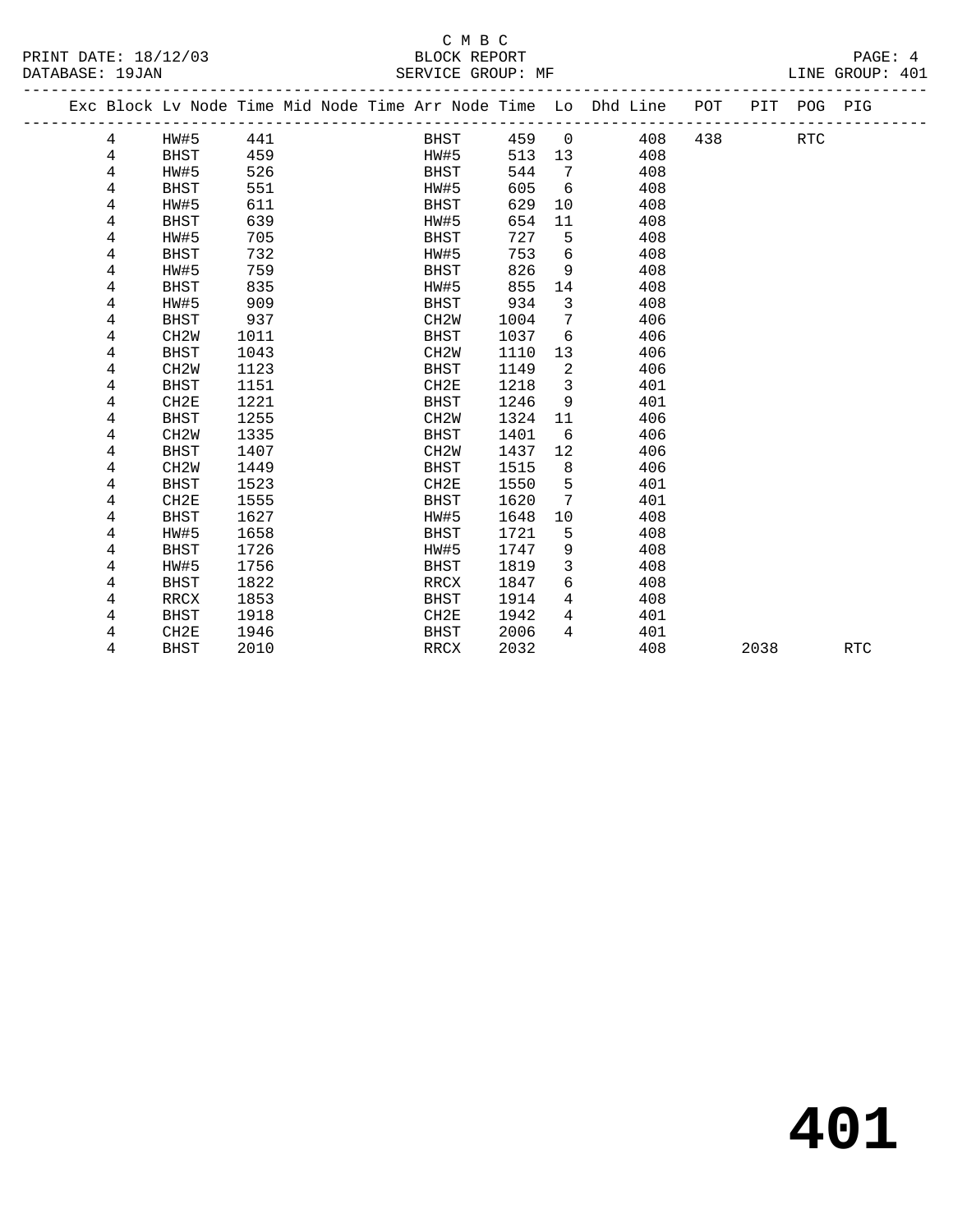PRINT DATE: 18/12/03 BLOCK REPORT PAGE: 5 DATABASE: 19JAN

## C M B C<br>BLOCK REPORT

| DAIADASE. |   |                                                                    |      |  |             | DANILA UNUUF WIR |                         |     |     |             |  |
|-----------|---|--------------------------------------------------------------------|------|--|-------------|------------------|-------------------------|-----|-----|-------------|--|
|           |   | Exc Block Lv Node Time Mid Node Time Arr Node Time Lo Dhd Line POT |      |  |             |                  |                         |     |     | PIT POG PIG |  |
|           | 5 | CH2W                                                               | 448  |  | BHST        | 510              | 6                       | 406 | 434 | <b>RTC</b>  |  |
|           | 5 | <b>BHST</b>                                                        | 516  |  | CH2W        | 538              | $4\overline{ }$         | 406 |     |             |  |
|           | 5 | CH2W                                                               | 542  |  | BHST        | 604              | $6\overline{6}$         | 406 |     |             |  |
|           | 5 | BHST                                                               | 610  |  | CH2W        | 632              | $\mathbf{3}$            | 406 |     |             |  |
|           | 5 | CH <sub>2</sub> W                                                  | 635  |  | BHST        | 658              | $4\overline{ }$         | 406 |     |             |  |
|           | 5 | <b>BHST</b>                                                        | 702  |  | HW#5        | 722              | $\overline{4}$          | 408 |     |             |  |
|           | 5 | HW#5                                                               | 726  |  | BHST        | 751              | 8                       | 408 |     |             |  |
|           | 5 | <b>BHST</b>                                                        | 759  |  | HW#5        | 820              | 9                       | 408 |     |             |  |
|           | 5 | HW#5                                                               | 829  |  | BHST        | 854              | 8                       | 408 |     |             |  |
|           | 5 | <b>BHST</b>                                                        | 902  |  | HW#5        | 922              | 9                       | 408 |     |             |  |
|           | 5 | HW#5                                                               | 931  |  | BHST        | 956              | $6\overline{6}$         | 408 |     |             |  |
|           | 5 | <b>BHST</b>                                                        | 1002 |  | HW#5        | 1022             | 9                       | 408 |     |             |  |
|           | 5 | HW#5                                                               | 1031 |  | BHST        | 1054             | 8                       | 408 |     |             |  |
|           | 5 | <b>BHST</b>                                                        | 1102 |  | HW#5        | 1122             | 9                       | 408 |     |             |  |
|           | 5 | HW#5                                                               | 1131 |  | BHST        | 1154             | 8                       | 408 |     |             |  |
|           | 5 | <b>BHST</b>                                                        | 1202 |  | HW#5        | 1223             | 6                       | 408 |     |             |  |
|           | 5 | HW#5                                                               | 1229 |  | BHST        | 1254             | 8                       | 408 |     |             |  |
|           | 5 | <b>BHST</b>                                                        | 1302 |  | HW#5        | 1323             | 6                       | 408 |     |             |  |
|           | 5 | HW#5                                                               | 1329 |  | BHST        | 1354             | 8                       | 408 |     |             |  |
|           | 5 | BHST                                                               | 1402 |  | HW#5        | 1424             | 11                      | 408 |     |             |  |
|           | 5 | HW#5                                                               | 1435 |  | BHST        | 1503             | 5                       | 408 |     |             |  |
|           | 5 | <b>BHST</b>                                                        | 1508 |  | HW#5        | 1529             | 15                      | 408 |     |             |  |
|           | 5 | HW#5                                                               | 1544 |  | BHST        | 1607             | $\overline{\mathbf{3}}$ | 408 |     |             |  |
|           | 5 | <b>BHST</b>                                                        | 1610 |  | HW#5        | 1631             | 11                      | 408 |     |             |  |
|           | 5 | HW#5                                                               | 1642 |  | BHST        | 1705             | 5                       | 408 |     |             |  |
|           | 5 | <b>BHST</b>                                                        | 1710 |  | HW#5        | 1731             | 7                       | 408 |     |             |  |
|           | 5 | HW#5                                                               | 1738 |  | BHST        | 1801             | 5                       | 408 |     |             |  |
|           | 5 | <b>BHST</b>                                                        | 1806 |  | HW#5        | 1827             | 9                       | 408 |     |             |  |
|           | 5 | HW#5                                                               | 1836 |  | BHST        | 1859             | 6                       | 408 |     |             |  |
|           | 5 | <b>BHST</b>                                                        | 1905 |  | CH2E        | 1929             | $\overline{a}$          | 401 |     |             |  |
|           | 5 | CH2E                                                               | 1931 |  | <b>BHST</b> | 1951             | $\overline{4}$          | 401 |     |             |  |
|           | 5 | <b>BHST</b>                                                        | 1955 |  | CH2E        | 2018             | 2                       | 401 |     |             |  |
|           | 5 | CH <sub>2E</sub>                                                   | 2020 |  | BHST        | 2040             | 13                      | 401 |     |             |  |
|           | 5 | <b>BHST</b>                                                        | 2053 |  | CH2E        | 2116             | $\overline{4}$          | 401 |     |             |  |
|           | 5 | CH2E                                                               | 2120 |  | BHST        | 2140             | 13                      | 401 |     |             |  |
|           | 5 | <b>BHST</b>                                                        | 2153 |  | CH2E        | 2216             | 5                       | 401 |     |             |  |
|           | 5 | CH2E                                                               | 2221 |  | BHST        | 2240             | 15                      | 401 |     |             |  |
|           | 5 | <b>BHST</b>                                                        | 2255 |  | CH2E        | 2316             | 5                       | 401 |     |             |  |

5 BHST 2534 CH2W 2558 406 2609 RTC

 5 BHST 2255 CH2E 2316 5 401 5 CH2E 2321 BHST 2340 15 401 5 BHST 2355 CH2E 2416 5 401 5 CH2E 2421 BHST 2440 10 401 5 BHST 2450 CH2W 2514 5 15 406

**401**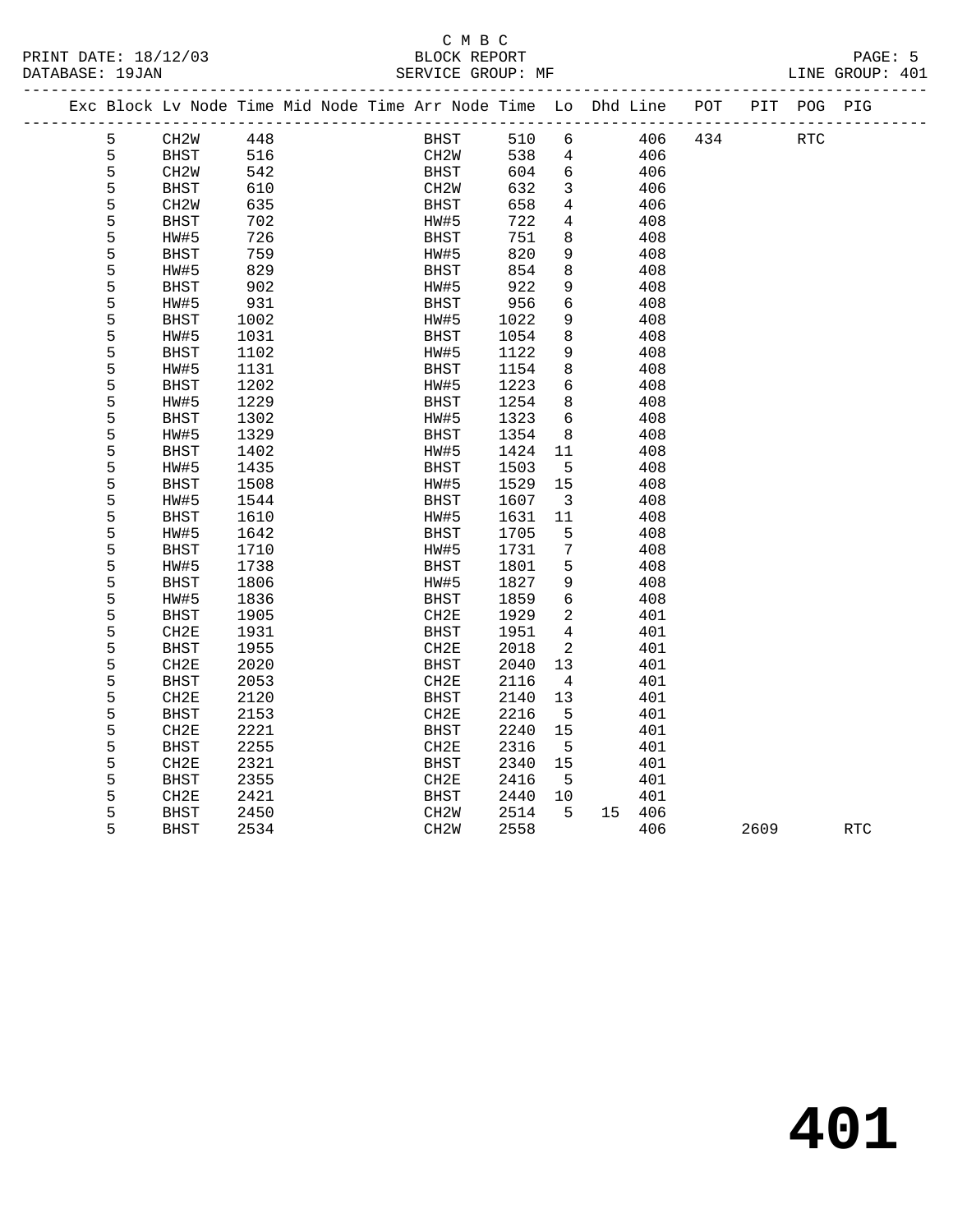PRINT DATE: 18/12/03 BLOCK REPORT PAGE: 6 DATABASE: 19JAN

## C M B C<br>BLOCK REPORT

|  | DAIADAJL. IJUAN |                   |      |      |      | DAVICA GROUP. MP  |      |                |                                                                                |         | TALME AVONA. TAT |
|--|-----------------|-------------------|------|------|------|-------------------|------|----------------|--------------------------------------------------------------------------------|---------|------------------|
|  |                 |                   |      |      |      |                   |      |                | Exc Block Lv Node Time Mid Node Time Arr Node Time Lo Dhd Line POT PIT POG PIG |         |                  |
|  | 6               | BHST              | 456  |      |      | CH2W              | 518  |                | 406<br>$6 \quad \sigma$                                                        | 441 RTC |                  |
|  | 6               | CH2W              | 524  |      |      | BHST              | 546  |                | $6 \left( \frac{1}{2} \right)$<br>406                                          |         |                  |
|  | 6               | BHST              | 552  |      |      | CH2W              | 614  | 3              | 406                                                                            |         |                  |
|  | 6               | CH2W              | 617  |      |      | BHST              | 640  | 6              | 406                                                                            |         |                  |
|  | 6               | BHST              | 646  |      |      | CH2W              | 710  | 7              | 406                                                                            |         |                  |
|  | 6               | CH <sub>2</sub> W | 717  |      |      | BHST              | 743  | 10             | 406                                                                            |         |                  |
|  | 6               | BHST              | 753  |      |      | CH2W              | 819  | 3              | 406                                                                            |         |                  |
|  | 6               | CH <sub>2</sub> W | 822  |      |      | BHST              | 848  | 2              | 406                                                                            |         |                  |
|  | 6               | BHST              | 850  |      |      | CH2E              | 914  | 12             | 401                                                                            |         |                  |
|  | 6               | CH2E              | 926  |      |      | BHST              | 950  | 2              | 401                                                                            |         |                  |
|  | 6               | BHST              | 952  |      |      | CH2E              | 1016 | 3              | 401                                                                            |         |                  |
|  | 6               | CH2E              | 1019 |      |      | BHST              | 1044 | 11             | 401                                                                            |         |                  |
|  | 6               | BHST              | 1055 |      |      | CH2W              | 1122 | 13             | 406                                                                            |         |                  |
|  | 6               | CH <sub>2</sub> W | 1135 |      |      | BHST              | 1201 | $\overline{4}$ | 406                                                                            |         |                  |
|  | 6               | BHST              | 1205 | BHST | 1205 | CH2W              | 1231 | 19             | 401                                                                            |         |                  |
|  | 6               | CH <sub>2</sub> W | 1250 |      |      | RC09              | 1316 | 14             | 407                                                                            |         |                  |
|  | 6               | RC09              | 1330 |      |      | CH <sub>2</sub> W | 1356 | 14             | 402                                                                            |         |                  |
|  | 6               | CH <sub>2</sub> W | 1410 | BHST | 1434 | MAKN              | 1512 | 8              | 407                                                                            |         |                  |
|  | 6               | MAKN              | 1520 | BHST | 1555 | CH2W              | 1619 | 11             | 407                                                                            |         |                  |
|  | 6               | CH <sub>2</sub> W | 1630 | BHST | 1654 | MAKN              | 1741 | 11             | 407                                                                            |         |                  |
|  | 6               | MAKN              | 1752 | BHST | 1832 | CH2E              | 1856 | $\overline{4}$ | 407                                                                            |         |                  |
|  | 6               | CH2E              | 1900 |      |      | RC09              | 1924 | 16             | 402                                                                            |         |                  |
|  | 6               | RC09              | 1940 |      |      | CH2E              | 2007 | 3              | 402                                                                            |         |                  |
|  | 6               | CH2E              | 2010 |      |      | RC09              | 2030 | 10             | 402                                                                            |         |                  |
|  | 6               | RC09              | 2040 |      |      | CH2E              | 2106 | $\overline{4}$ | 402                                                                            |         |                  |
|  |                 |                   |      |      |      |                   |      |                |                                                                                |         |                  |

6 CH2E 2110 RC09 2130 10 402

6 CH2E 2210 RC09 2230 402 2242 RTC

7 BHST 844 HW#5 904 408 907 RTC

7 HW#5 456 BHST 514 5 408 453 RTC

6 RC09 2140 CH2E 2205 5 402

 7 BHST 519 HW#5 533 8 408 7 HW#5 541 BHST 559 4 408 7 BHST 603 HW#5 617 3 408 7 HW#5 620 BHST 639 8 408 7 BHST 647 HW#5 704 7 408 7 HW#5 711 BHST 735 6 408 7 BHST 741 HW#5 802 6 408 7 HW#5 808 BHST 835 9 408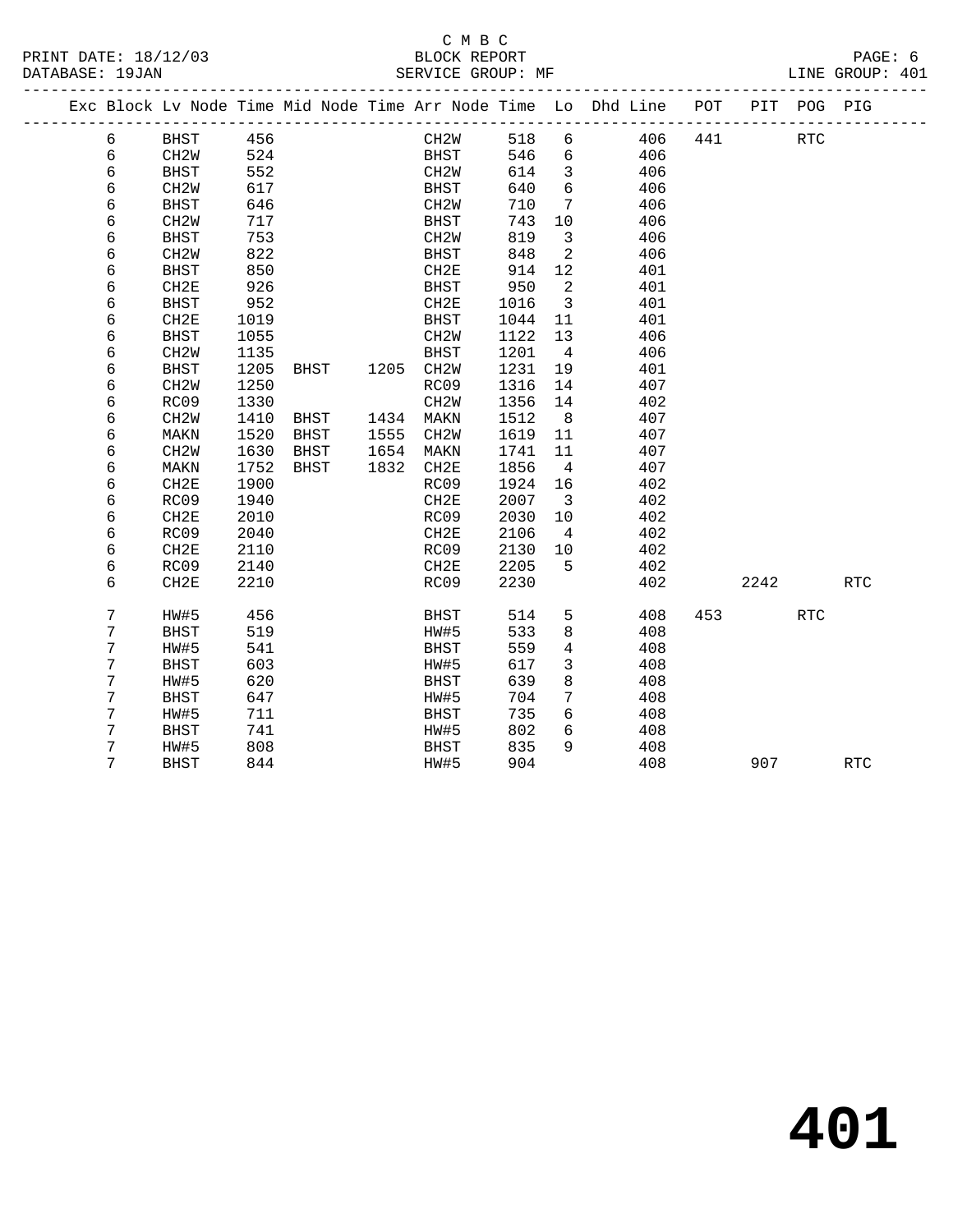#### C M B C<br>BLOCK REPORT SERVICE GROUP: MF

PRINT DATE: 18/12/03 BLOCK REPORT PAGE: 7

|  |   | Exc Block Lv Node Time Mid Node Time Arr Node Time Lo Dhd Line |      |  |                   |      |        |                            |       |     | POT |      | PIT POG PIG |            |
|--|---|----------------------------------------------------------------|------|--|-------------------|------|--------|----------------------------|-------|-----|-----|------|-------------|------------|
|  | 8 | CH2W                                                           | 457  |  |                   | BHST | 519 15 |                            |       | 406 | 443 |      | <b>RTC</b>  |            |
|  | 8 | BHST                                                           | 534  |  | CH2E              |      | 553    | $\overline{\phantom{0}}^2$ |       | 401 |     |      |             |            |
|  | 8 | CH2E                                                           | 555  |  | BHST              |      | 615    | $\overline{4}$             |       | 401 |     |      |             |            |
|  | 8 | BHST                                                           | 619  |  | CH2E              |      | 638    | $\overline{7}$             |       | 401 |     |      |             |            |
|  | 8 | CH2E                                                           | 645  |  | BHST              |      | 707    | 13                         |       | 401 |     |      |             |            |
|  | 8 | <b>BHST</b>                                                    | 720  |  | CH2W              |      | 746    | $\overline{7}$             |       | 406 |     |      |             |            |
|  | 8 | CH <sub>2</sub> M                                              | 753  |  | BHST              |      | 820    | $\overline{\mathbf{3}}$    |       | 406 |     |      |             |            |
|  | 8 | <b>BHST</b>                                                    | 823  |  | CH2E              |      | 847    | $\mathbf{3}$               |       | 401 |     |      |             |            |
|  | 8 | CH2E                                                           | 850  |  | BHST              |      | 914    | 14                         |       | 401 |     |      |             |            |
|  | 8 | <b>BHST</b>                                                    | 928  |  | CH2W              |      | 955    | $\overline{4}$             |       | 406 |     |      |             |            |
|  | 8 | CH <sub>2</sub> W                                              | 959  |  | BHST              |      | 1025   | 6                          |       | 406 |     |      |             |            |
|  | 8 | BHST                                                           | 1031 |  | CH2W              |      | 1058   | 13                         |       | 406 |     |      |             |            |
|  | 8 | CH <sub>2</sub> M                                              | 1111 |  | BHST              |      | 1137   | 6                          |       | 406 |     |      |             |            |
|  | 8 | <b>BHST</b>                                                    | 1143 |  | CH2W              |      | 1210   | 13                         |       | 406 |     |      |             |            |
|  | 8 | CH <sub>2</sub> M                                              | 1223 |  | BHST              |      | 1249   | $5^{\circ}$                |       | 406 |     |      |             |            |
|  | 8 | <b>BHST</b>                                                    | 1254 |  | CH2E              |      | 1319   | 12                         |       | 401 |     |      |             |            |
|  | 8 | CH2E                                                           | 1331 |  | BHST              |      | 1357   | 12                         |       | 401 |     |      |             |            |
|  | 8 | BHST                                                           | 1409 |  | CH2E              |      | 1435   | 9                          |       | 401 |     |      |             |            |
|  | 8 | CH2E                                                           | 1444 |  | BHST              |      | 1512   | 9                          |       | 401 |     |      |             |            |
|  | 8 | BHST                                                           | 1521 |  | CH2W              |      | 1551   | 8                          |       | 406 |     |      |             |            |
|  | 8 | CH <sub>2</sub> M                                              | 1559 |  | BHST              |      | 1625   | $\overline{3}$             |       | 406 |     |      |             |            |
|  | 8 | <b>BHST</b>                                                    | 1628 |  | CH2E              |      | 1654   | $\overline{4}$             |       | 401 |     |      |             |            |
|  | 8 | CH2E                                                           | 1658 |  | BHST              |      | 1723   | 10                         |       | 401 |     |      |             |            |
|  | 8 | <b>BHST</b>                                                    | 1733 |  | CH2E              |      | 1759   | $10 \,$                    |       | 401 |     |      |             |            |
|  | 8 | CH2E                                                           | 1809 |  | BHST              |      | 1831   | 10                         |       | 401 |     |      |             |            |
|  | 8 | <b>BHST</b>                                                    | 1841 |  | CH2E              |      | 1907   | $\overline{4}$             |       | 401 |     |      |             |            |
|  | 8 | CH2E                                                           | 1911 |  | BHST              |      | 1931   | $\overline{9}$             |       | 401 |     |      |             |            |
|  | 8 | <b>BHST</b>                                                    | 1940 |  | RRCX              |      | 2002   | $7\phantom{.0}$            |       | 408 |     |      |             |            |
|  | 8 | RRCX                                                           | 2009 |  | BHST              |      | 2029   | 11                         |       | 408 |     |      |             |            |
|  | 8 | <b>BHST</b>                                                    | 2040 |  | RRCX              |      | 2102   | $5^{\circ}$                |       | 408 |     |      |             |            |
|  | 8 | RRCX                                                           | 2107 |  | BHST              |      | 2127   | 13                         |       | 408 |     |      |             |            |
|  | 8 | BHST                                                           | 2140 |  | RRCX              |      | 2202   | $5^{\circ}$                |       | 408 |     |      |             |            |
|  | 8 | RRCX                                                           | 2207 |  | BHST              |      | 2227   | 13                         |       | 408 |     |      |             |            |
|  | 8 | <b>BHST</b>                                                    | 2240 |  | RRCX              |      | 2300   | $\overline{7}$             |       | 408 |     |      |             |            |
|  | 8 | RRCX                                                           | 2307 |  | BHST              |      | 2327   | 15                         |       | 408 |     |      |             |            |
|  | 8 | BHST                                                           | 2342 |  | RRCX              |      | 2402   | $\overline{\mathbf{3}}$    |       | 408 |     |      |             |            |
|  | 8 | RRCX                                                           | 2405 |  | BHST              |      | 2425   | 17                         |       | 408 |     |      |             |            |
|  | 8 | BHST                                                           | 2442 |  | HW#5              |      | 2458   |                            |       | 408 |     | 2501 |             | RTC        |
|  |   |                                                                |      |  |                   |      |        |                            |       |     |     |      |             |            |
|  | 9 | CH2W                                                           | 506  |  | $_{\rm BHST}$     |      |        |                            | 528 6 | 406 | 452 |      | RTC         |            |
|  | 9 | <b>BHST</b>                                                    | 534  |  | CH <sub>2</sub> M |      | 556    | 4                          |       | 406 |     |      |             |            |
|  | 9 | CH2W                                                           | 600  |  | <b>BHST</b>       |      | 622    | 6                          |       | 406 |     |      |             |            |
|  | 9 | <b>BHST</b>                                                    | 628  |  | CH <sub>2</sub> M |      | 650    | 10                         |       | 406 |     |      |             |            |
|  | 9 | CH <sub>2</sub> W                                              | 700  |  | <b>BHST</b>       |      | 725    | 12                         |       | 406 |     |      |             |            |
|  | 9 | <b>BHST</b>                                                    | 737  |  | CH <sub>2</sub> W |      | 803    | 5                          |       | 406 |     |      |             |            |
|  | 9 | CH <sub>2</sub> W                                              | 808  |  | <b>BHST</b>       |      | 834    | 13                         |       | 406 |     |      |             |            |
|  | 9 | <b>BHST</b>                                                    | 847  |  | CH2W              |      | 913    |                            |       | 406 |     | 925  |             | <b>RTC</b> |
|  |   |                                                                |      |  |                   |      |        |                            |       |     |     |      |             |            |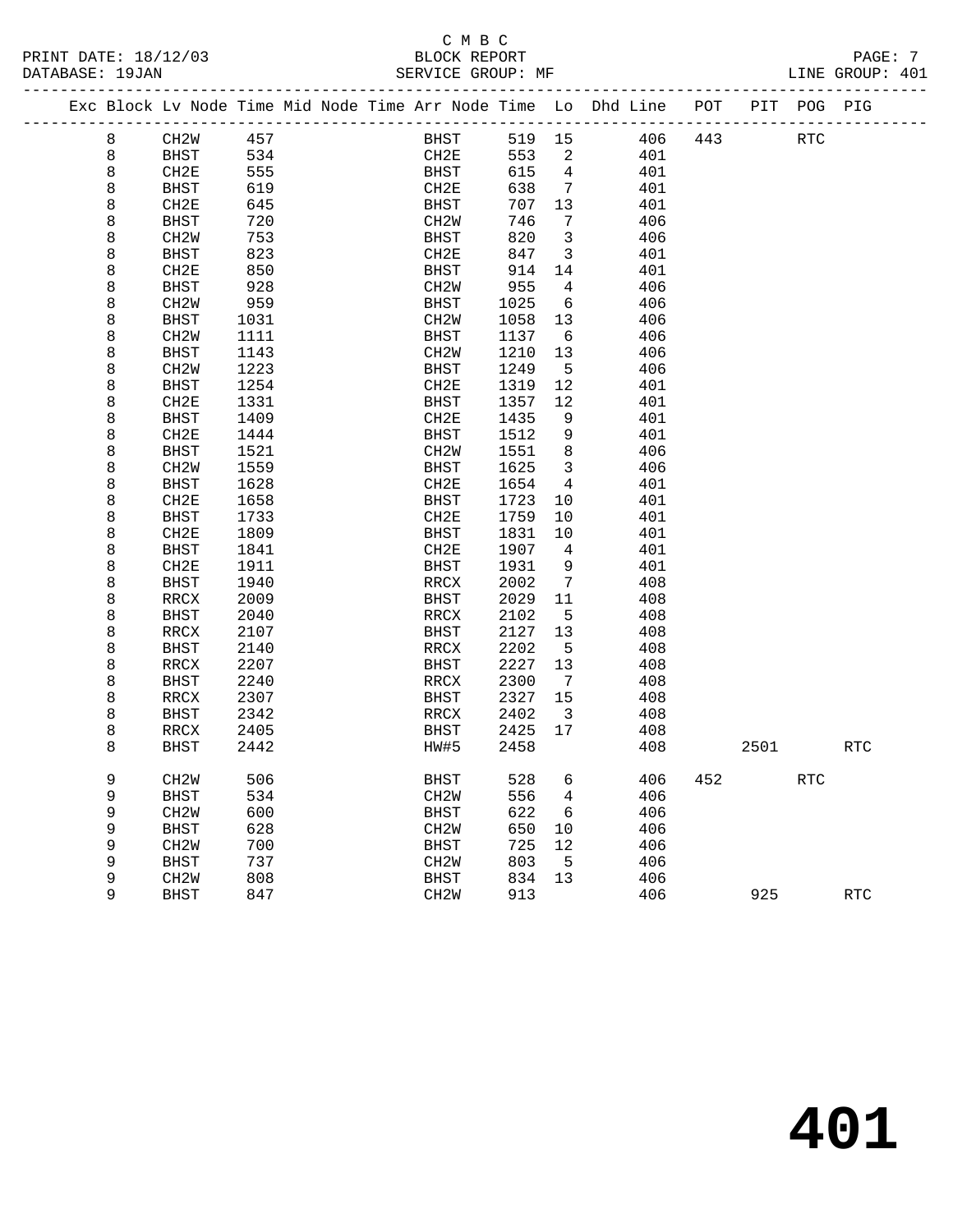#### C M B C<br>BLOCK REPORT SERVICE GROUP: MF

|  |    |                   |      |  |                   |      |                | Exc Block Lv Node Time Mid Node Time Arr Node Time Lo Dhd Line POT |     |      | PIT POG PIG          |            |
|--|----|-------------------|------|--|-------------------|------|----------------|--------------------------------------------------------------------|-----|------|----------------------|------------|
|  | 10 | HW#5              | 511  |  | BHST              | 529  | 10             | 408                                                                | 508 |      | $\operatorname{RTC}$ |            |
|  | 10 | <b>BHST</b>       | 539  |  | HW#5              | 553  | 8              | 408                                                                |     |      |                      |            |
|  | 10 | HW#5              | 601  |  | <b>BHST</b>       | 619  | 8              | 408                                                                |     |      |                      |            |
|  | 10 | <b>BHST</b>       | 627  |  | HW#5              | 642  | 6              | 408                                                                |     |      |                      |            |
|  | 10 | HW#5              | 648  |  | <b>BHST</b>       | 709  | 8              | 408                                                                |     |      |                      |            |
|  | 10 | <b>BHST</b>       | 717  |  | HW#5              | 738  | $\overline{4}$ | 408                                                                |     |      |                      |            |
|  | 10 | HW#5              | 742  |  | BHST              | 808  | 9              | 408                                                                |     |      |                      |            |
|  | 10 | <b>BHST</b>       | 817  |  | HW#5              | 837  | 12             | 408                                                                |     |      |                      |            |
|  | 10 | HW#5              | 849  |  | <b>BHST</b>       | 914  | 9              | 408                                                                |     |      |                      |            |
|  | 10 | <b>BHST</b>       | 923  |  | HW#5              | 943  | 17             | 408                                                                |     |      |                      |            |
|  | 10 | HW#5              | 1000 |  | BHST              | 1023 | 9              | 408                                                                |     |      |                      |            |
|  | 10 | <b>BHST</b>       | 1032 |  | HW#5              | 1052 | 9              | 408                                                                |     |      |                      |            |
|  | 10 | HW#5              | 1101 |  | <b>BHST</b>       | 1124 | 8              | 408                                                                |     |      |                      |            |
|  | 10 | <b>BHST</b>       | 1132 |  | HW#5              | 1152 | 9              | 408                                                                |     |      |                      |            |
|  | 10 | HW#5              | 1201 |  | <b>BHST</b>       | 1224 | 8              | 408                                                                |     |      |                      |            |
|  | 10 | <b>BHST</b>       | 1232 |  | HW#5              | 1253 | 6              | 408                                                                |     |      |                      |            |
|  | 10 | HW#5              | 1259 |  | BHST              | 1324 | 8              | 408                                                                |     |      |                      |            |
|  | 10 | <b>BHST</b>       | 1332 |  | HW#5              | 1353 | 6              | 408                                                                |     |      |                      |            |
|  | 10 | HW#5              | 1359 |  | <b>BHST</b>       | 1424 | 8              | 408                                                                |     |      |                      |            |
|  | 10 | <b>BHST</b>       | 1432 |  | HW#5              | 1455 | 2              | 408                                                                |     |      |                      |            |
|  | 10 | HW#5              | 1457 |  | BHST              | 1525 | 12             | 408                                                                |     |      |                      |            |
|  | 10 | <b>BHST</b>       | 1537 |  | HW#5              | 1558 | 20             | 408                                                                |     |      |                      |            |
|  | 10 | HW#5              | 1618 |  | <b>BHST</b>       | 1641 | $\overline{4}$ | 408                                                                |     |      |                      |            |
|  | 10 | <b>BHST</b>       | 1645 |  | HW#5              | 1706 | 6              | 408                                                                |     |      |                      |            |
|  | 10 | HW#5              | 1712 |  | <b>BHST</b>       | 1737 | 5              | 408                                                                |     |      |                      |            |
|  | 10 | <b>BHST</b>       | 1742 |  | HW#5              | 1803 | 3              | 408                                                                |     |      |                      |            |
|  | 10 | HW#5              | 1806 |  | BHST              | 1829 | 5              | 408                                                                |     |      |                      |            |
|  | 10 | <b>BHST</b>       | 1834 |  | RRCX              | 1859 | 9              | 408                                                                |     |      |                      |            |
|  | 10 | RRCX              | 1908 |  | <b>BHST</b>       | 1929 | 2              | 408                                                                |     |      |                      |            |
|  | 10 | <b>BHST</b>       | 1931 |  | CH2E              | 1954 |                | 401                                                                |     | 2006 |                      | <b>RTC</b> |
|  | 11 | CH <sub>2</sub> M | 515  |  | BHST              | 537  | 6              | 406                                                                | 501 |      | <b>RTC</b>           |            |
|  | 11 | <b>BHST</b>       | 543  |  | CH <sub>2</sub> W | 605  | 3              | 406                                                                |     |      |                      |            |
|  | 11 | CH <sub>2</sub> W | 608  |  | <b>BHST</b>       | 631  | 5              | 406                                                                |     |      |                      |            |

11 CH2E 758 BHST 822 9 401<br>
11 BHST 831 CH2E 855 7 401<br>
11 CH2E 902 BHST 926 401 940 RTC

 11 BHST 636 CH2E 656 4 401 11 CH2E 700 BHST 722 9 401 11 BHST 731 CH2E 755 3 401 11 CH2E 758 BHST 822 9 401 11 BHST 831 CH2E 855 7 401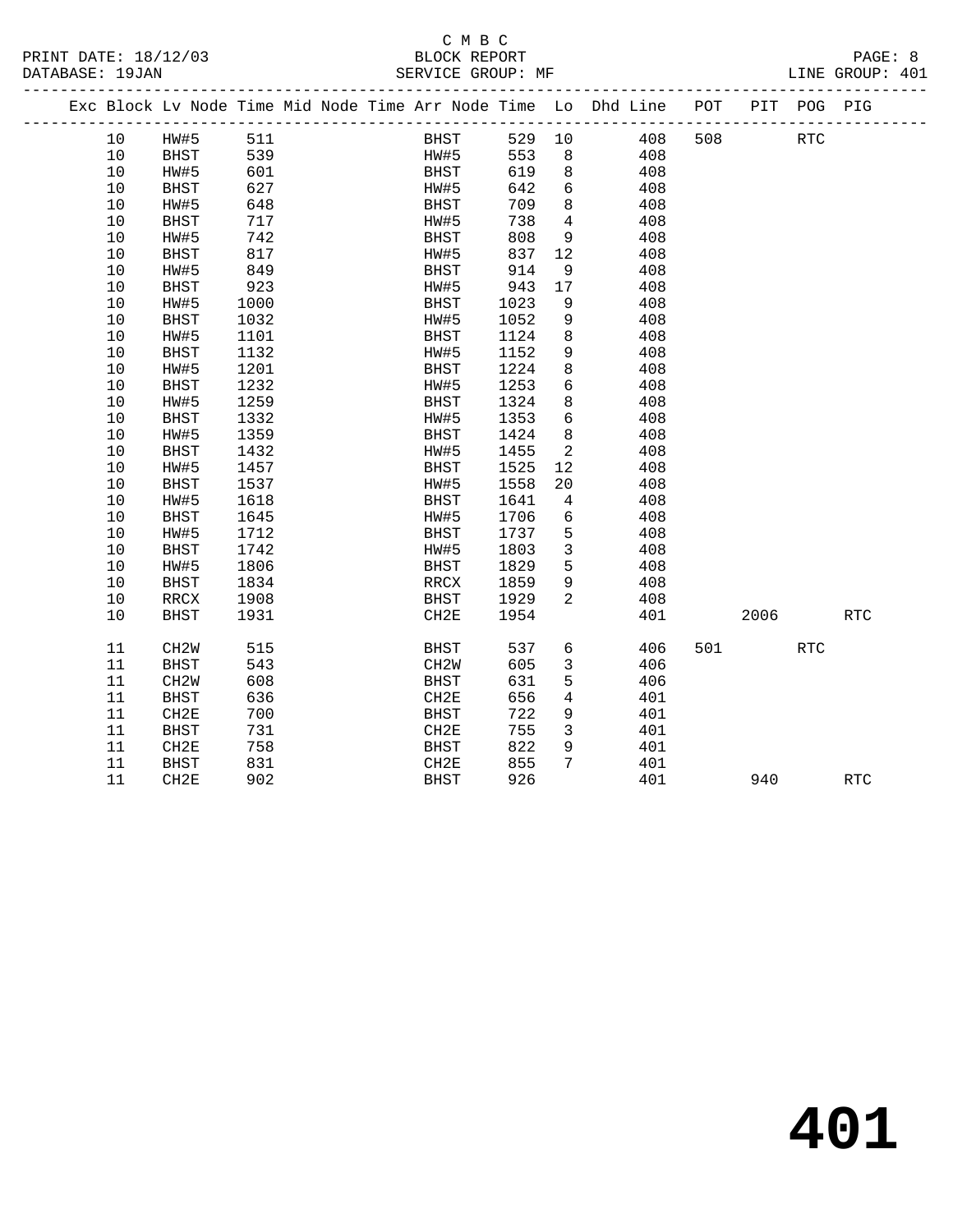#### C M B C<br>BLOCK REPORT PRINT DATE: 18/12/03 BLOCK REPORT PAGE: 9 SERVICE GROUP: MF

|  |          | Exc Block Lv Node Time Mid Node Time Arr Node Time Lo Dhd Line POT PIT POG PIG |              |      |                |                   |              |                              |            |     |      |     |                      |
|--|----------|--------------------------------------------------------------------------------|--------------|------|----------------|-------------------|--------------|------------------------------|------------|-----|------|-----|----------------------|
|  | 12       | BHST                                                                           | 519          |      |                | CH2E              | 538          | 6                            | 401        | 504 |      | RTC |                      |
|  | 12       | CH2E                                                                           | 544          |      |                | BHST              | 603          | 6                            | 401        |     |      |     |                      |
|  | 12       | BHST                                                                           | 609          |      |                | CH2E              | 628          | 5                            | 401        |     |      |     |                      |
|  | 12       | CH2E                                                                           | 633          |      |                | BHST              | 653          | 8                            | 401        |     |      |     |                      |
|  | 12       | <b>BHST</b>                                                                    | 701          |      |                | CH2E              | 723          | 5                            | 401        |     |      |     |                      |
|  | 12       | CH2E                                                                           | 728          |      |                | BHST              | 751          | 2                            | 401        |     |      |     |                      |
|  | 12       | <b>BHST</b>                                                                    | 753          |      |                | CH2E              | 817          | $\overline{3}$               | 401        |     |      |     |                      |
|  | 12       | CH2E                                                                           | 820          |      |                | BHST              | 844          | 10                           | 401        |     |      |     |                      |
|  | 12       | BHST                                                                           | 854          |      |                | CH <sub>2</sub> W | 920          | $\overline{\mathbf{3}}$      | 406        |     |      |     |                      |
|  | 12       | CH <sub>2</sub> W                                                              | 923          |      |                | BHST              | 949          | 6                            | 406        |     |      |     |                      |
|  | 12       | <b>BHST</b>                                                                    | 955          |      |                | CH2W              | 1022         | 13                           | 406        |     |      |     |                      |
|  | 12       | CH <sub>2</sub> W                                                              | 1035         |      |                | BHST              | 1101         | 6                            | 406        |     |      |     |                      |
|  | 12       | BHST                                                                           | 1107         |      | BHST 1107 CH2W |                   | 1130         | 20                           | 401        |     |      |     |                      |
|  | 12       | CH <sub>2</sub> W                                                              | 1150         |      |                | RC09              | 1216         | 11                           | 407        |     |      |     |                      |
|  | 12       | RC09                                                                           | 1227         |      |                | CH2E              | 1253         | $5^{\circ}$                  | 407        |     |      |     |                      |
|  | 12       | CH2E                                                                           | 1258         |      |                | RC09              | 1325         | 2                            | 402        |     |      |     |                      |
|  | 12       | RC09                                                                           | 1327         |      |                | CH2E              | 1353         | 15                           | 407        |     |      |     |                      |
|  | 12       | CH2E                                                                           | 1408         |      |                | RC09              | 1435         | 5                            | 402        |     |      |     |                      |
|  | 12       | RC09                                                                           | 1440         |      |                | CH2W              | 1506         | $\overline{4}$               | 402        |     |      |     |                      |
|  | 12       | CH <sub>2</sub> W                                                              | 1510         | BHST | 1540 MAKN      |                   | 1622         | 22                           | 407        |     |      |     |                      |
|  | 12       | MAKN                                                                           | 1644         | BHST | 1720           | MA5W              | 1743         | $\overline{4}$               | 405        |     |      |     |                      |
|  | 12       | MA5W                                                                           | 1747         | BHST | 1817           | MAKN              | 1843         | 13                           | 405        |     |      |     |                      |
|  | 12       | MAKN                                                                           | 1856         | BHST | 1920           | MA5W              | 1938         | 16                           | 405        |     |      |     |                      |
|  | 12       | MA5W                                                                           | 1954         | BHST | 2017           | MAKN              | 2035         | 24                           | 405        |     |      |     |                      |
|  | 12       | MAKN                                                                           | 2059         | BHST | 2124           | CH2W              | 2143         | $\overline{\phantom{a}}^2$   | 407        |     |      |     |                      |
|  | 12<br>12 | CH <sub>2</sub> W                                                              | 2145<br>2233 | BHST | 2203<br>2257   | MAKN              | 2228<br>2316 | 5                            | 407<br>407 |     | 2327 |     | <b>RTC</b>           |
|  |          | MAKN                                                                           |              | BHST |                | CH2W              |              |                              |            |     |      |     |                      |
|  | 13       | CH2E                                                                           | 533          |      |                | BHST              | 551          | 8                            | 401        | 519 |      | RTC |                      |
|  | 13       | <b>BHST</b>                                                                    | 559          |      |                | CH2E              | 618          | 8                            | 401        |     |      |     |                      |
|  | 13       | CH2E                                                                           | 626          |      |                | BHST              | 646          | 8                            | 401        |     |      |     |                      |
|  | 13       | <b>BHST</b>                                                                    | 654          |      |                | CH2W              | 718          | 8                            | 406        |     |      |     |                      |
|  | 13       | CH <sub>2</sub> W                                                              | 726          |      |                | BHST              | 752          | 13                           | 406        |     |      |     |                      |
|  | 13       | <b>BHST</b>                                                                    | 805          |      |                | CH <sub>2</sub> W | 831          | 7                            | 406        |     |      |     |                      |
|  | 13       | CH <sub>2</sub> W                                                              | 838          |      |                | BHST              | 904          | 6                            | 406        |     |      |     |                      |
|  | 13       | BHST                                                                           | 910          |      |                | CH2E              | 934          | $\overline{4}$               | 401        |     |      |     |                      |
|  | 13<br>13 | CH2E                                                                           | 938          |      |                | BHST<br>CH2E      | 1002<br>1031 | 5<br>$\overline{\mathbf{3}}$ | 401<br>401 |     |      |     |                      |
|  | 13       | BHST<br>CH2E                                                                   | 1007<br>1034 |      |                | BHST              | 1059         | 8                            | 401        |     |      |     |                      |
|  | 13       | <b>BHST</b>                                                                    | 1107         |      |                |                   | CH2W 1134 13 |                              | 406        |     |      |     |                      |
|  | 13       | CH2W                                                                           | 1147         |      |                | <b>BHST</b>       | 1213         | 7                            | 406        |     |      |     |                      |
|  | 13       | <b>BHST</b>                                                                    | 1220         |      |                | CH2E              | 1247         | 3                            | 401        |     |      |     |                      |
|  | 13       | CH2E                                                                           | 1250         |      |                | <b>BHST</b>       | 1315         | 4                            | 401        |     |      |     |                      |
|  | 13       | <b>BHST</b>                                                                    | 1319         |      |                | CH <sub>2</sub> M | 1348         | 11                           | 406        |     |      |     |                      |
|  | 13       | CH2W                                                                           | 1359         |      |                | <b>BHST</b>       | 1425         | 3                            | 406        |     |      |     |                      |
|  | 13       | <b>BHST</b>                                                                    | 1428         |      |                | CH2W              | 1458         | 11                           | 406        |     |      |     |                      |
|  | 13       | CH <sub>2</sub> W                                                              | 1509         |      |                | <b>BHST</b>       | 1535         | 6                            | 406        |     |      |     |                      |
|  | 13       | <b>BHST</b>                                                                    | 1541         |      |                | CH <sub>2</sub> M | 1611         | 4                            | 406        |     |      |     |                      |
|  | 13       | CH <sub>2</sub> W                                                              | 1615         |      |                | <b>BHST</b>       | 1641         | 6                            | 406        |     |      |     |                      |
|  | 13       | <b>BHST</b>                                                                    | 1647         |      |                | CH <sub>2</sub> M | 1716         | 5                            | 406        |     |      |     |                      |
|  | 13       | CH <sub>2</sub> W                                                              | 1721         |      |                | <b>BHST</b>       | 1745         | 6                            | 406        |     |      |     |                      |
|  | 13       | <b>BHST</b>                                                                    | 1751         |      |                | CH <sub>2</sub> M | 1819         | 10                           | 406        |     |      |     |                      |
|  | 13       | CH <sub>2</sub> W                                                              | 1829         |      |                | <b>BHST</b>       | 1852         | 6                            | 406        |     |      |     |                      |
|  | 13       | <b>BHST</b>                                                                    | 1858         |      |                | RRCX              | 1923         | 15                           | 408        |     |      |     |                      |
|  | 13       | RRCX                                                                           | 1938         |      |                | <b>BHST</b>       | 1959         | 8                            | 408        |     |      |     |                      |
|  | 13       | <b>BHST</b>                                                                    | 2007         |      |                | CH2E              | 2030         |                              | 401        |     | 2042 |     | $\operatorname{RTC}$ |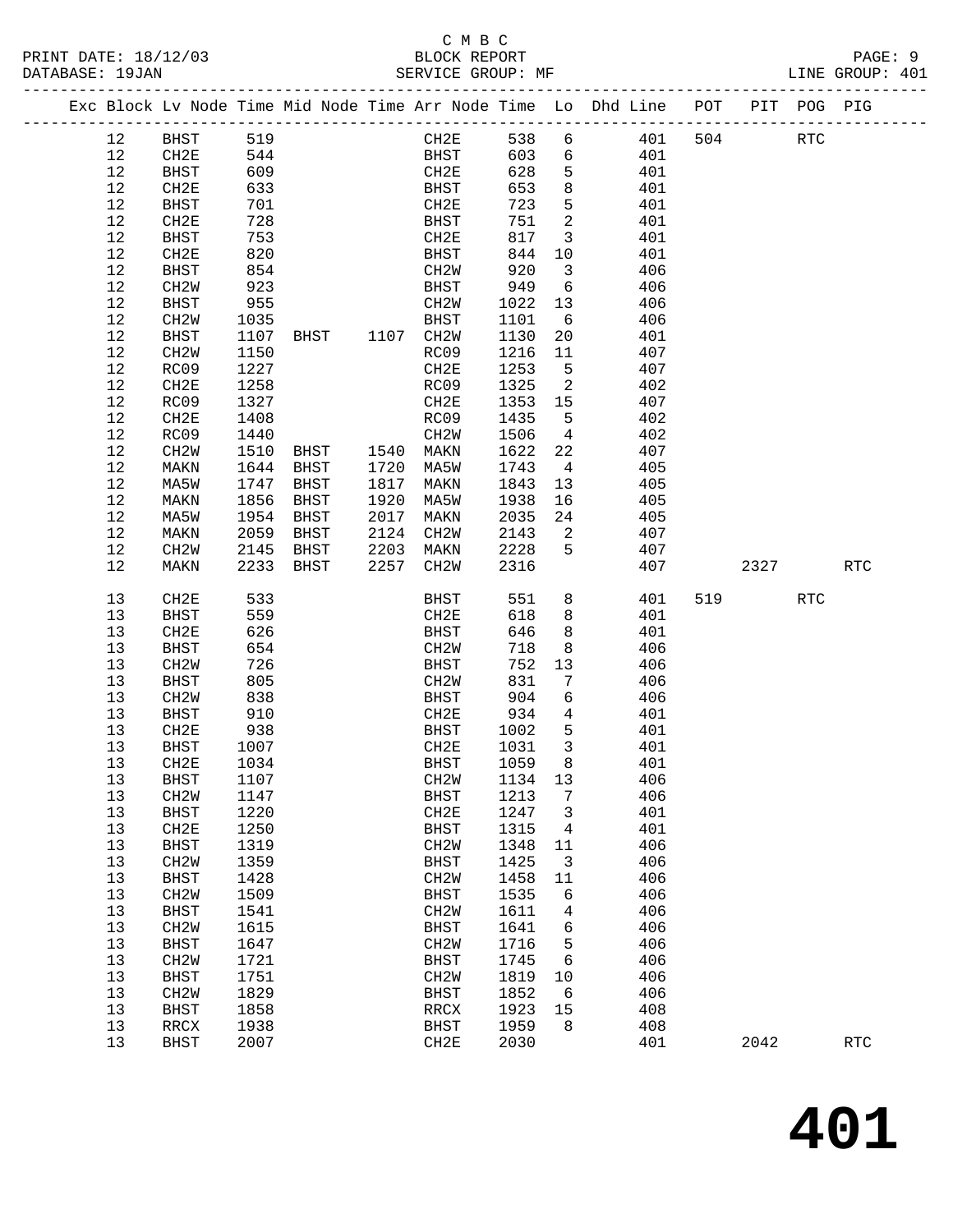PRINT DATE: 18/12/03 BLOCK REPORT BATABASE: 19JAN BLOCK REPORT

## C M B C<br>BLOCK REPORT

PAGE: 10<br>LINE GROUP: 401

|  |         |                   | Exc Block Lv Node Time Mid Node Time Arr Node Time Lo Dhd Line POT |  |                   |             |        |                         |     |     |                          | PIT POG PIG |            |
|--|---------|-------------------|--------------------------------------------------------------------|--|-------------------|-------------|--------|-------------------------|-----|-----|--------------------------|-------------|------------|
|  | 14      | HW#5              | 551                                                                |  |                   | <b>BHST</b> | 609 6  |                         | 408 | 548 |                          | RTC         |            |
|  | 14      | BHST              | 615                                                                |  |                   | <b>HW#5</b> | 630    | 9                       | 408 |     |                          |             |            |
|  | 14      | HW#5              | 639                                                                |  |                   | <b>BHST</b> | 659 10 |                         | 408 |     |                          |             |            |
|  | 14      | BHST              | 709                                                                |  | HW#5              |             | 729    | $-5$                    | 408 |     |                          |             |            |
|  | 14      | HW#5              | 734                                                                |  | BHST              |             | 759    | 9                       | 408 |     |                          |             |            |
|  | 14      | BHST              | 808                                                                |  | HW#5              |             | 829    | 10                      | 408 |     |                          |             |            |
|  | 14      | HW#5              | 839                                                                |  | BHST              |             | 904    | $\overline{7}$          | 408 |     |                          |             |            |
|  | 14      | <b>BHST</b>       | 911                                                                |  | HW#5              |             | 931    | 14                      | 408 |     |                          |             |            |
|  | 14      | HW#5              | 945                                                                |  | BHST              |             | 1008   | 9                       | 408 |     |                          |             |            |
|  | 14      | BHST              | 1017                                                               |  | HW#5              |             | 1037   | 9                       | 408 |     |                          |             |            |
|  | 14      | HW#5              | 1046                                                               |  | BHST              |             | 1109   | 8                       | 408 |     |                          |             |            |
|  | 14      | BHST              | 1117                                                               |  | HW#5              |             | 1137   | 9                       | 408 |     |                          |             |            |
|  | 14      | HW#5              | 1146                                                               |  | BHST              |             | 1209   | 8                       | 408 |     |                          |             |            |
|  | 14      | <b>BHST</b>       | 1217                                                               |  | HW#5              |             | 1238   | 6                       | 408 |     |                          |             |            |
|  | 14      | HW#5              | 1244                                                               |  | BHST              |             | 1309   | 8                       | 408 |     |                          |             |            |
|  | 14      | <b>BHST</b>       | 1317                                                               |  | HW#5              |             | 1338   | 6                       | 408 |     |                          |             |            |
|  | 14      | HW#5              | 1344                                                               |  | BHST              |             | 1409   | 8                       | 408 |     |                          |             |            |
|  | 14      | <b>BHST</b>       | 1417                                                               |  | HW#5              |             | 1439   | 6                       | 408 |     |                          |             |            |
|  | 14      | HW#5              | 1445                                                               |  | BHST              |             | 1513   | 2                       | 408 |     |                          |             |            |
|  | 14      | BHST              | 1515                                                               |  | CH2E              |             | 1542   | $4\overline{ }$         | 401 |     |                          |             |            |
|  | 14      | CH2E              | 1546                                                               |  | BHST              |             | 1611   | 2                       | 401 |     |                          |             |            |
|  | 14      | BHST              | 1613                                                               |  | CH2E              |             | 1639   | $\overline{3}$          | 401 |     |                          |             |            |
|  | 14      | CH2E              | 1642                                                               |  | BHST              |             | 1707   | 10                      | 401 |     |                          |             |            |
|  | 14      | BHST              | 1717                                                               |  | CH2E              |             | 1743   | 6                       | 401 |     |                          |             |            |
|  | 14      | CH2E              | 1749                                                               |  | <b>BHST</b>       |             | 1811   | $4\overline{ }$         | 401 |     |                          |             |            |
|  | 14      | BHST              | 1815                                                               |  | CH2W              |             | 1843   | $4\overline{ }$         | 406 |     |                          |             |            |
|  | 14      | CH2W              | 1847                                                               |  | BHST              |             | 1910   | 6                       | 406 |     |                          |             |            |
|  | 14      | BHST              | 1916                                                               |  | CH2W              |             | 1944   | 8                       | 406 |     |                          |             |            |
|  | 14      | CH2W              | 1952                                                               |  | BHST              |             | 2013   | 6                       | 406 |     |                          |             |            |
|  | 14      | BHST              | 2019                                                               |  | CH2W              |             | 2046   |                         | 406 |     | 2058                     |             | <b>RTC</b> |
|  | 15      | CH2E              | 607                                                                |  | BHST              |             | 627    | 10                      | 401 |     | 553 and $\overline{553}$ | <b>RTC</b>  |            |
|  | 15      | BHST              | 637                                                                |  | CH2W              |             | 701    | $\overline{7}$          | 406 |     |                          |             |            |
|  | 15      | CH <sub>2</sub> W | 708                                                                |  | BHST              |             | 734    | 11                      | 406 |     |                          |             |            |
|  | 15      | BHST              | 745                                                                |  | CH2W              |             | 811    | $4\overline{ }$         | 406 |     |                          |             |            |
|  | 15      | CH <sub>2</sub> W | 815                                                                |  | <b>BHST</b>       |             | 841    |                         | 406 |     | 855                      |             | <b>RTC</b> |
|  | 16      | HW#5              | 629                                                                |  | <b>BHST</b>       |             | 649    | 5                       | 408 | 626 |                          | RTC         |            |
|  | 16      | BHST              | 654                                                                |  | HW#5              |             | 711    | 8                       | 408 |     |                          |             |            |
|  | 16 HW#5 |                   | 719                                                                |  | $_{\rm BHST}$     |             | 743    | 7 <sup>7</sup>          | 408 |     |                          |             |            |
|  | 16      | BHST              | 750                                                                |  | HW#5              |             | 811    | 6                       | 408 |     |                          |             |            |
|  | 16      | HW#5              | 817                                                                |  | <b>BHST</b>       |             | 844    | 9                       | 408 |     |                          |             |            |
|  | 16      | <b>BHST</b>       | 853                                                                |  | HW#5              |             | 913    | 6                       | 408 |     |                          |             |            |
|  | 16      | HW#5              | 919                                                                |  | <b>BHST</b>       |             | 944    |                         | 408 |     | 958                      |             | <b>RTC</b> |
|  |         |                   |                                                                    |  |                   |             |        |                         |     |     |                          |             |            |
|  | 17      | <b>BHST</b>       | 628                                                                |  | CH2E              |             | 647    | 5                       | 401 | 613 |                          | <b>RTC</b>  |            |
|  | 17      | CH <sub>2E</sub>  | 652                                                                |  | BHST              |             | 714    | 10                      | 401 |     |                          |             |            |
|  | 17      | <b>BHST</b>       | 724                                                                |  | CH2E              |             | 747    | $\overline{\mathbf{3}}$ | 401 |     |                          |             |            |
|  | 17      | CH2E              | 750                                                                |  | <b>BHST</b>       |             | 814    | 12                      | 401 |     |                          |             |            |
|  | 17      | <b>BHST</b>       | 826                                                                |  | CH <sub>2</sub> M |             | 852    |                         | 406 |     | 904                      |             | <b>RTC</b> |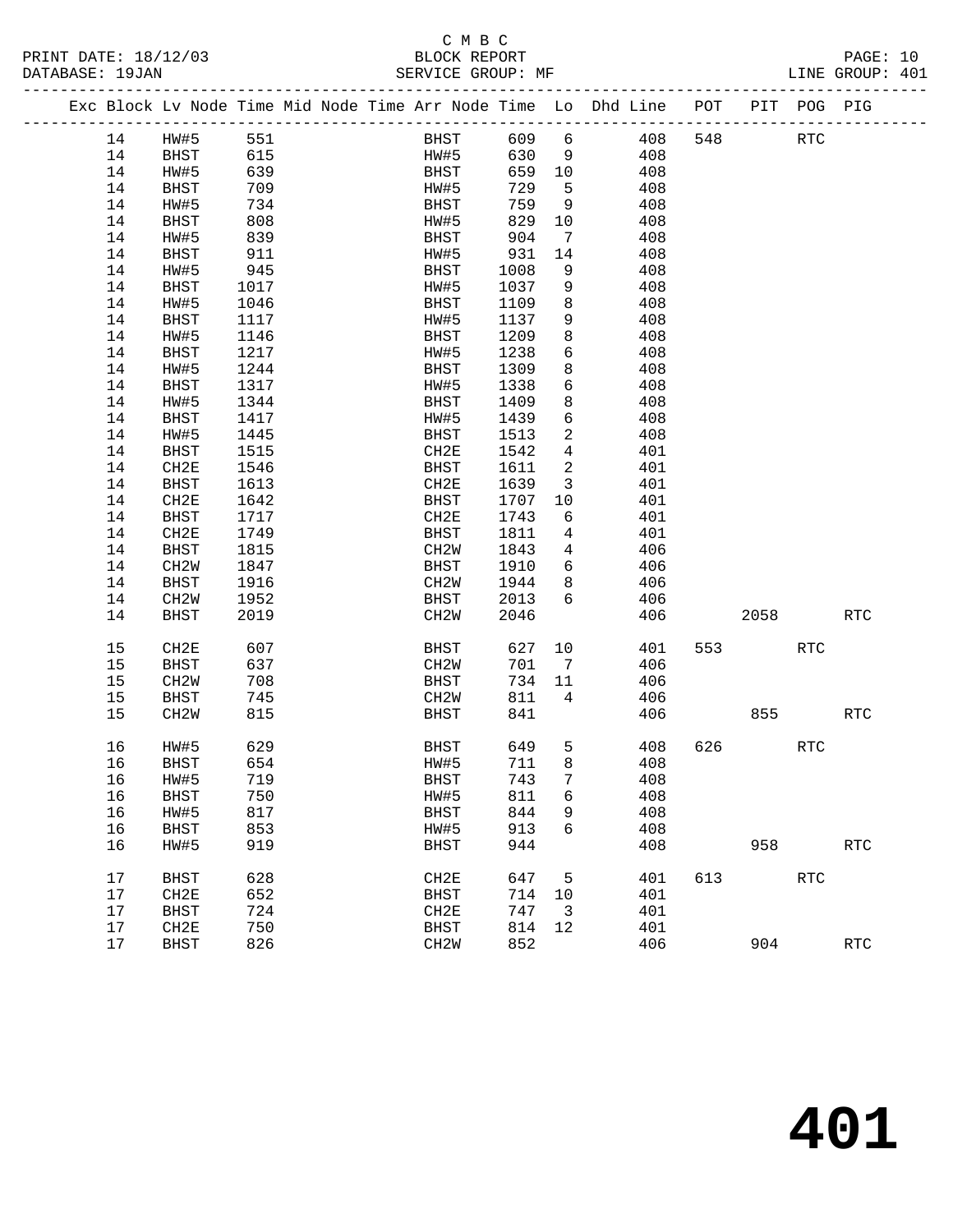### C M B C

| PRINT DATE: 18/12/03<br>DATABASE: 19JAN |      |                   |      |  | C M B C<br>BLOCK REPORT<br>SERVICE GROUP: MF |      |                 |                                                                    |         |     |                      | PAGE: 11<br>LINE GROUP: 401 |  |
|-----------------------------------------|------|-------------------|------|--|----------------------------------------------|------|-----------------|--------------------------------------------------------------------|---------|-----|----------------------|-----------------------------|--|
|                                         |      |                   |      |  |                                              |      |                 | Exc Block Lv Node Time Mid Node Time Arr Node Time Lo Dhd Line POT |         |     | PIT POG PIG          |                             |  |
|                                         | 18   | CH2E              | 638  |  | BHST                                         | 700  | 9               |                                                                    | 401 624 |     | <b>RTC</b>           |                             |  |
|                                         | 18   | BHST              | 709  |  | CH2E                                         |      | 731 5           | 401                                                                |         |     |                      |                             |  |
|                                         | 18   | CH2E              | 736  |  | BHST                                         | 759  | 13              | 401                                                                |         |     |                      |                             |  |
|                                         | 18   | <b>BHST</b>       | 812  |  | CH2W                                         | 838  | 9               | 406                                                                |         |     |                      |                             |  |
|                                         | 18   | CH2W              | 847  |  | BHST                                         | 913  | $7\overline{ }$ | 406                                                                |         |     |                      |                             |  |
|                                         | 18   | <b>BHST</b>       | 920  |  | CH2E                                         | 944  | 6               | 401                                                                |         |     |                      |                             |  |
|                                         | 18   | CH2E              | 950  |  | BHST                                         | 1014 | 8               | 401                                                                |         |     |                      |                             |  |
|                                         | 18   | <b>BHST</b>       | 1022 |  | CH <sub>2</sub> W                            | 1049 | 10              | 406                                                                |         |     |                      |                             |  |
|                                         | 18   | CH2W              | 1059 |  | BHST                                         | 1125 | $6\overline{6}$ | 406                                                                |         |     |                      |                             |  |
|                                         | 18   | BHST              | 1131 |  | CH2W                                         | 1158 | 13              | 406                                                                |         |     |                      |                             |  |
|                                         | 18   | CH <sub>2</sub> W | 1211 |  | <b>BHST</b>                                  | 1237 | $\overline{2}$  | 406                                                                |         |     |                      |                             |  |
|                                         | $18$ | BHST              | 1239 |  | CH2E                                         | 1304 | 14              | 401                                                                |         |     |                      |                             |  |
|                                         | 18   | CH2E              | 1318 |  | BHST                                         | 1344 | 11              | 401                                                                |         |     |                      |                             |  |
|                                         | 18   | BHST              | 1355 |  | CH2W                                         | 1425 | $\overline{4}$  | 406                                                                |         |     |                      |                             |  |
|                                         | $18$ | CH <sub>2</sub> W | 1429 |  | <b>BHST</b>                                  | 1455 | 8               | 406                                                                |         |     |                      |                             |  |
|                                         | $18$ | BHST              | 1503 |  | CH2E                                         | 1530 | 8               | 401                                                                |         |     |                      |                             |  |
|                                         | $18$ | CH2E              | 1538 |  | <b>BHST</b>                                  | 1603 | 8               | 401                                                                |         |     |                      |                             |  |
|                                         | 18   | BHST              | 1611 |  | CH2W                                         | 1641 | $7\phantom{.0}$ | 406                                                                |         |     |                      |                             |  |
|                                         | 18   | CH <sub>2</sub> W | 1648 |  | <b>BHST</b>                                  | 1713 | 6               | 406                                                                |         |     |                      |                             |  |
|                                         | $18$ | BHST              | 1719 |  | CH2W                                         | 1748 | 6               | 406                                                                |         |     |                      |                             |  |
|                                         | 18   | CH <sub>2</sub> W | 1754 |  | <b>BHST</b>                                  | 1817 | 12              | 406                                                                |         |     |                      |                             |  |
|                                         | 18   | BHST              | 1829 |  | CH2E                                         | 1857 | 2               | 401                                                                |         |     |                      |                             |  |
|                                         | 18   | CH2E              | 1859 |  | <b>BHST</b>                                  | 1919 | 6               | 401                                                                |         |     |                      |                             |  |
|                                         | 18   | <b>BHST</b>       | 1925 |  | RRCX                                         | 1950 | $\overline{3}$  | 408                                                                |         |     |                      |                             |  |
|                                         | 18   | RRCX              | 1953 |  | <b>BHST</b>                                  | 2014 | 9               | 408                                                                |         |     |                      |                             |  |
|                                         | 18   | BHST              | 2023 |  | CH2E                                         | 2046 | $\overline{4}$  | 401                                                                |         |     |                      |                             |  |
|                                         | 18   | CH2E              | 2050 |  | BHST                                         | 2110 | 13              | 401                                                                |         |     |                      |                             |  |
|                                         | 18   | <b>BHST</b>       | 2123 |  | CH2E                                         | 2146 | 5               | 401                                                                |         |     |                      |                             |  |
|                                         | 18   | CH2E              | 2151 |  | BHST                                         | 2210 | 15              | 401                                                                |         |     |                      |                             |  |
|                                         | 18   | BHST              | 2225 |  | CH2E                                         | 2246 | 5               | 401                                                                |         |     |                      |                             |  |
|                                         | 18   | CH2E              | 2251 |  | BHST                                         | 2310 | 15              | 401                                                                |         |     |                      |                             |  |
|                                         | 18   | <b>BHST</b>       | 2325 |  | CH2E                                         | 2346 |                 | 401                                                                |         |     | 2357                 | <b>RTC</b>                  |  |
|                                         | 19   | CH <sub>2</sub> M | 642  |  | BHST                                         | 707  | 5               | 406                                                                | 628     |     | RTC                  |                             |  |
|                                         | 19   | <b>BHST</b>       | 712  |  | CH <sub>2</sub> W                            | 738  | 8               | 406                                                                |         |     |                      |                             |  |
|                                         | 19   | CH <sub>2</sub> M | 746  |  | BHST                                         | 813  | 6               | 406                                                                |         |     |                      |                             |  |
|                                         | 19   | <b>BHST</b>       | 819  |  | CH <sub>2</sub> W                            | 845  |                 | 406                                                                |         | 857 |                      | <b>RTC</b>                  |  |
|                                         | 20   | HW#5              | 657  |  | <b>BHST</b>                                  | 719  | 5               | 408                                                                | 654     |     | $\operatorname{RTC}$ |                             |  |
|                                         | 20   | <b>BHST</b>       | 724  |  | HW#5                                         | 745  | 5               | 408                                                                |         |     |                      |                             |  |
|                                         | 20   | HW#5              | 750  |  | <b>BHST</b>                                  | 817  | 9               | 408                                                                |         |     |                      |                             |  |
|                                         | 20   | <b>BHST</b>       | 826  |  | HW#5                                         | 846  | 13              | 408                                                                |         |     |                      |                             |  |
|                                         | 20   | HW#5              | 859  |  | <b>BHST</b>                                  | 924  | 11              | 408                                                                |         |     |                      |                             |  |
|                                         | 20   | <b>BHST</b>       | 935  |  | HW#5                                         | 955  |                 | 408                                                                |         | 958 |                      | RTC                         |  |
|                                         |      |                   |      |  |                                              |      |                 |                                                                    |         |     |                      |                             |  |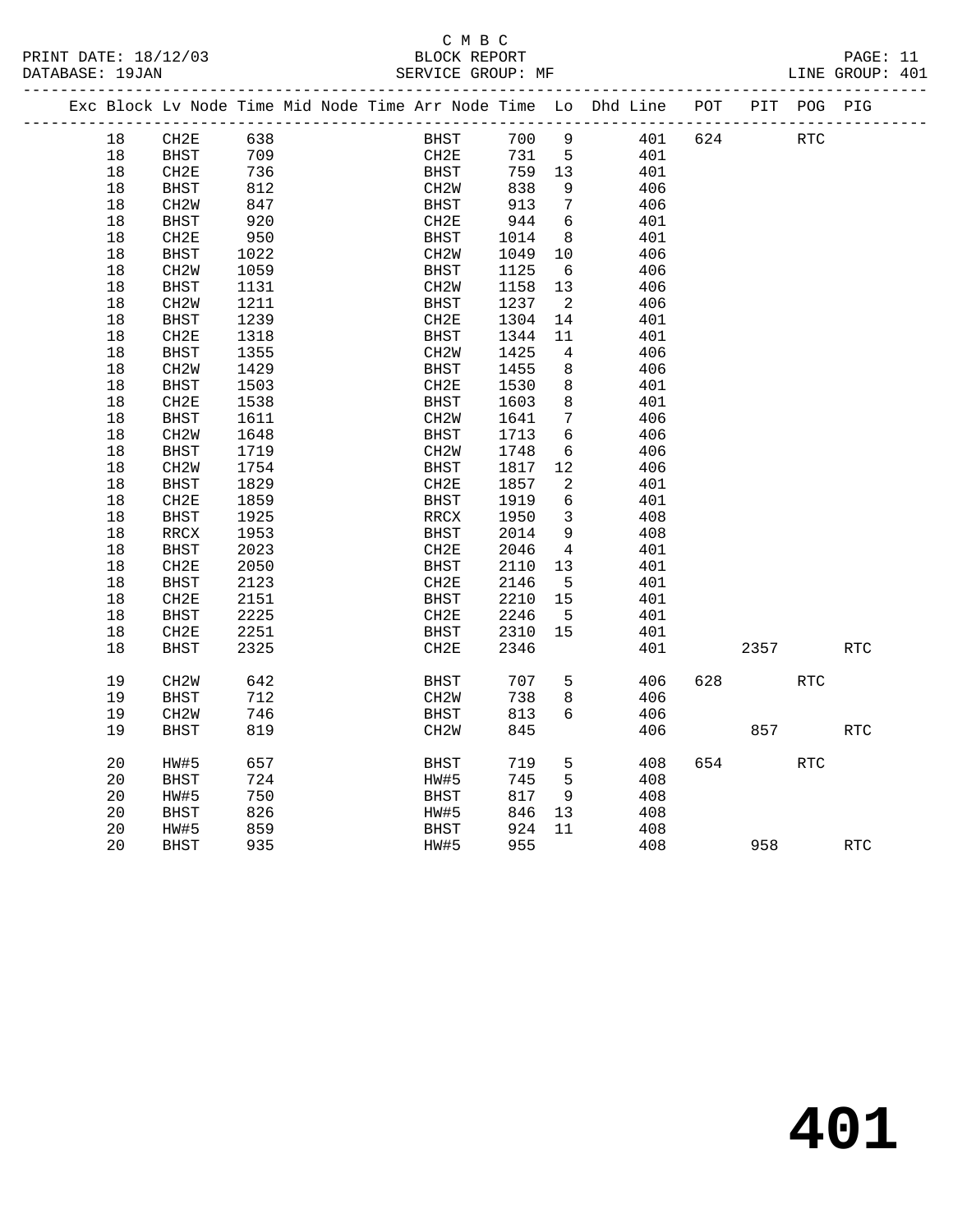## C M B C<br>BLOCK REPORT

PAGE: 12<br>LINE GROUP: 401

PRINT DATE: 18/12/03 BLOCK REPORT BATABASE: 19JAN BLOCK REPORT

|  |          |                   |            |  |                     |            |                         | Exc Block Lv Node Time Mid Node Time Arr Node Time Lo Dhd Line POT PIT POG PIG |     |      |            |            |
|--|----------|-------------------|------------|--|---------------------|------------|-------------------------|--------------------------------------------------------------------------------|-----|------|------------|------------|
|  | 21       | BHST              | 703        |  | CH2W                | 729 10     |                         | 406                                                                            | 648 |      | RTC        |            |
|  | 21       | CH2W              | 739        |  | <b>BHST</b>         | 806        | 10                      | 406                                                                            |     |      |            |            |
|  | 21       | BHST              | 816        |  | CH2E                | 840        | $\overline{\mathbf{3}}$ | 401                                                                            |     |      |            |            |
|  | 21       | CH2E              | 843        |  | BHST                | 907        | 12                      | 401                                                                            |     |      |            |            |
|  | 21       | BHST              | 919        |  | CH2W                | 946        | $\overline{4}$          | 406                                                                            |     |      |            |            |
|  | 21       | CH <sub>2</sub> M | 950        |  | BHST                | 1016       | $6\overline{6}$         | 406                                                                            |     |      |            |            |
|  | 21       | BHST              | 1022       |  | CH2E                | 1046       | $\overline{\mathbf{3}}$ | 401                                                                            |     |      |            |            |
|  | 21       | CH2E              | 1049       |  | BHST                | 1114       | $5^{\circ}$             | 401                                                                            |     |      |            |            |
|  | 21       | BHST              | 1119       |  | CH2W                | 1146       | 13                      | 406                                                                            |     |      |            |            |
|  | 21       | CH2W              | 1159       |  | BHST                | 1225       | 6                       | 406                                                                            |     |      |            |            |
|  | 21       | BHST              | 1231       |  | CH2W                | 1300       | 11                      | 406                                                                            |     |      |            |            |
|  | 21       | CH2W              | 1311       |  | BHST                | 1337       | 2                       | 406                                                                            |     |      |            |            |
|  | 21       | BHST              | 1339       |  | CH2E                | 1405       | 9                       | 401                                                                            |     |      |            |            |
|  | 21       | CH2E              | 1414       |  | BHST                | 1442       | 9                       | 401                                                                            |     |      |            |            |
|  | 21       | BHST              | 1451       |  | CH2E                | 1518       | 9                       | 401                                                                            |     |      |            |            |
|  | 21       | CH2E              | 1527       |  | BHST                | 1553       | 2                       | 401                                                                            |     |      |            |            |
|  | 21       | <b>BHST</b>       | 1555       |  | CH2E                | 1621       | $\overline{\mathbf{3}}$ | 401                                                                            |     |      |            |            |
|  | 21       | CH2E              | 1624       |  | BHST                | 1651       | 10                      | 401                                                                            |     |      |            |            |
|  | 21       | BHST              | 1701       |  | CH2E                | 1727       | $\overline{\mathbf{3}}$ | 401                                                                            |     |      |            |            |
|  | 21       | CH2E              | 1730       |  | BHST                | 1755       | 4                       | 401                                                                            |     |      |            |            |
|  | 21       | BHST              | 1759       |  | CH2E                | 1825       | 8                       | 401                                                                            |     |      |            |            |
|  | 21       | CH2E              | 1833       |  | BHST                | 1855       | $\mathbf{3}$            | 401                                                                            |     |      |            |            |
|  | 21       | <b>BHST</b>       | 1858       |  | CH <sub>2</sub> W   | 1926       | 8                       | 406                                                                            |     |      |            |            |
|  | 21       | CH2W              | 1934       |  | BHST                | 1955       | 6                       | 406                                                                            |     |      |            |            |
|  | 21       | BHST              | 2001       |  | CH <sub>2</sub> W   | 2028       | $\mathbf{3}$            | 406                                                                            |     |      |            |            |
|  | 21       | CH2W              | 2031       |  | BHST                | 2052       | 6                       | 406                                                                            |     |      |            |            |
|  | 21       | BHST              | 2058       |  | CH2W                | 2125       | 6                       | 406                                                                            |     |      |            |            |
|  | 21       | CH2W              | 2131       |  | BHST                | 2152       | 6                       | 406                                                                            |     |      |            |            |
|  | 21       | BHST              | 2158       |  | CH <sub>2</sub> W   | 2224       |                         | 406                                                                            |     | 2235 |            | <b>RTC</b> |
|  | 22       | CH2E              | 707        |  | BHST                | 729        | 9                       | 401                                                                            | 653 |      | <b>RTC</b> |            |
|  | 22       | BHST              | 738        |  | CH2E                | 802        | 3                       | 401                                                                            |     |      |            |            |
|  | 22       | CH2E              | 805        |  | BHST                | 829        | $\overline{4}$          | 401                                                                            |     |      |            |            |
|  | 22       | BHST              | 833        |  | CH2W                | 859        | 6                       | 406                                                                            |     |      |            |            |
|  | 22       | CH2W              | 905        |  | BHST                | 931        | 9                       | 406                                                                            |     |      |            |            |
|  | 22       | BHST              | 940        |  | CH2E                | 1004       |                         | 401                                                                            |     | 1016 |            | <b>RTC</b> |
|  |          |                   |            |  |                     |            |                         |                                                                                |     |      |            |            |
|  | 23<br>23 | BHST              | 717<br>743 |  | CH2E<br><b>BHST</b> | 740<br>807 | $\overline{3}$<br>2     | 401<br>401                                                                     | 702 |      | RTC        |            |
|  | 23       | CH2E              |            |  |                     | 833        | $\overline{a}$          |                                                                                |     |      |            |            |
|  | 23       | BHST<br>CH2E      | 809<br>835 |  | CH2E<br><b>BHST</b> | 859 11     |                         | 401<br>401                                                                     |     |      |            |            |
|  | 23       | <b>BHST</b>       | 910        |  | CH <sub>2</sub> W   | 937        |                         | 406                                                                            |     | 949  |            | <b>RTC</b> |
|  |          |                   |            |  |                     |            |                         |                                                                                |     |      |            |            |
|  | 24       | CH <sub>2</sub> M | 733        |  | <b>BHST</b>         | 759        | 2                       | 406                                                                            | 719 |      | RTC        |            |
|  | 24       | BHST              | 801        |  | CH2E                | 825        | 3                       | 401                                                                            |     |      |            |            |
|  | 24       | CH2E              | 828        |  | <b>BHST</b>         | 852        | 9                       | 401                                                                            |     |      |            |            |
|  | 24       | <b>BHST</b>       | 901        |  | CH <sub>2</sub> W   | 928        | 4                       | 406                                                                            |     |      |            |            |
|  | 24       | CH <sub>2</sub> M | 932        |  | BHST                | 958        | 6                       | 406                                                                            |     |      |            |            |
|  | 24       | <b>BHST</b>       | 1004       |  | CH2W                | 1031       |                         | 406                                                                            |     | 1043 |            | RTC        |
|  |          |                   |            |  |                     |            |                         |                                                                                |     |      |            |            |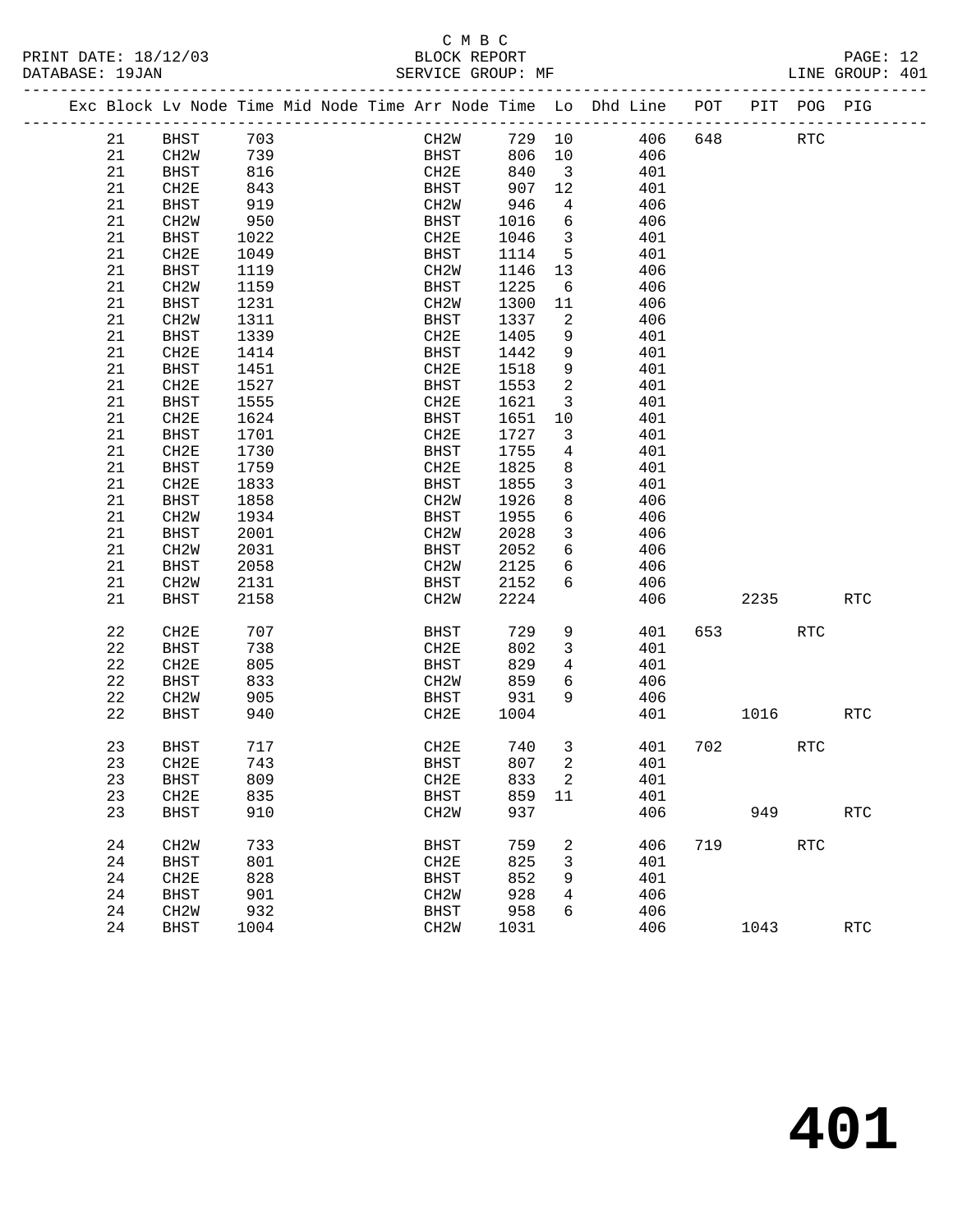| PRINT DATE: 18/12/03 | BLOCK REPORT      | PAGE: 13        |
|----------------------|-------------------|-----------------|
| DATABASE: 19JAN      | SERVICE GROUP: MF | LINE GROUP: 401 |

|              | Exc Block Lv Node Time Mid Node Time Arr Node Time Lo Dhd Line POT |                   |      |      |      |                |                   |              |                            |            |          |      | PIT POG PIG |            |
|--------------|--------------------------------------------------------------------|-------------------|------|------|------|----------------|-------------------|--------------|----------------------------|------------|----------|------|-------------|------------|
|              | 26                                                                 | HW#5              | 1411 |      |      |                | BHST              | 1438         | 6                          |            | 408 1408 |      | <b>RTC</b>  |            |
|              | 26                                                                 | <b>BHST</b>       | 1444 |      |      |                | HW#5              | 1507 4       |                            | 408        |          |      |             |            |
|              | 26                                                                 | HW#5              | 1511 |      |      |                | BHST              | 1541 12      |                            | 408        |          |      |             |            |
|              | 26                                                                 | BHST              | 1553 |      |      |                | HW#5              | 1614 12      |                            | 408        |          |      |             |            |
|              | 26                                                                 | HW#5              | 1626 |      |      |                | BHST              | 1649         | $5^{\circ}$                | 408        |          |      |             |            |
|              | 26                                                                 | <b>BHST</b>       | 1654 |      |      |                | HW#5              | 1715         | $5^{\circ}$                | 408        |          |      |             |            |
|              | 26                                                                 | HW#5              | 1720 |      |      |                | BHST              | 1745         | $5^{\circ}$                | 408        |          |      |             |            |
|              | 26                                                                 | <b>BHST</b>       | 1750 |      |      |                | HW#5              | 1811 10      |                            | 408        |          |      |             |            |
|              | 26                                                                 | HW#5              | 1821 |      |      |                | BHST              | 1844         | $\overline{\phantom{a}}^2$ | 408        |          |      |             |            |
|              | 26                                                                 | <b>BHST</b>       | 1846 |      |      |                | RRCX              | 1911         | 12                         | 408        |          |      |             |            |
|              | 26                                                                 | RRCX              | 1923 |      |      |                | BHST              | 1944         | 11                         | 408        |          |      |             |            |
|              | 26                                                                 | <b>BHST</b>       | 1955 |      |      |                | RRCX              | 2017         | 20                         | 408        |          |      |             |            |
|              | 26                                                                 | RRCX              | 2037 |      |      |                | <b>BHST</b>       | 2057         | 13                         | 408        |          |      |             |            |
|              | 26                                                                 | <b>BHST</b>       | 2110 |      |      |                | RRCX              | 2132         | $5^{\circ}$                | 408        |          |      |             |            |
|              | 26                                                                 | RRCX              | 2137 |      |      |                | <b>BHST</b>       | 2157         | 13                         | 408        |          |      |             |            |
|              | 26                                                                 | <b>BHST</b>       | 2210 |      |      |                | RRCX              | 2230         | $\overline{7}$             | 408        |          |      |             |            |
|              | 26                                                                 | RRCX              | 2237 |      |      |                | BHST              | 2257         | 13                         | 408        |          |      |             |            |
|              | 26                                                                 | <b>BHST</b>       | 2310 |      |      |                | RRCX              | 2330         | $\overline{7}$             | 408        |          |      |             |            |
|              | 26<br>26                                                           | RRCX              | 2337 |      |      |                | BHST              | 2357<br>2432 | 11                         | 408<br>406 |          | 2443 |             |            |
|              |                                                                    | <b>BHST</b>       | 2408 |      |      |                | CH <sub>2</sub> M |              |                            |            |          |      |             | <b>RTC</b> |
|              | <b>WE 27</b>                                                       | MCRO              | 1430 |      |      |                | HW#5              | 1441         | 22                         |            | 408 1423 |      | RTC         |            |
| #WE 27       |                                                                    | HW#5              | 1503 |      |      |                | BHST              | 1533         | 12                         | 408        | 1500     |      | RTC         |            |
| <b>WE 27</b> |                                                                    | HW#5              | 1503 |      |      |                | BHST              | 1533         | 12                         | 408        |          |      |             |            |
|              | 27                                                                 | BHST              | 1545 |      |      |                | HW#5              | 1606         | $\overline{4}$             | 408        |          |      |             |            |
|              | 27                                                                 | HW#5              | 1610 |      |      |                | BHST              | 1633         | $\overline{4}$             | 408        |          |      |             |            |
|              | 27                                                                 | <b>BHST</b>       | 1637 |      |      |                | CH2E              | 1703         | $\overline{\mathbf{3}}$    | 401        |          |      |             |            |
|              | 27                                                                 | CH2E              | 1706 |      |      |                | <b>BHST</b>       | 1731         | 10                         | 401        |          |      |             |            |
|              | 27                                                                 | <b>BHST</b>       | 1741 |      | BHST | 1741 CH2W      |                   | 1806         | $5^{\circ}$                | 401        |          |      |             |            |
|              | 27                                                                 | CH <sub>2</sub> W | 1811 |      |      |                | <b>BHST</b>       | 1834         | 6                          | 406        |          |      |             |            |
|              | 27                                                                 | <b>BHST</b>       | 1840 |      |      |                | CH <sub>2</sub> M | 1908         | 8                          | 406        |          |      |             |            |
|              | 27                                                                 | CH <sub>2</sub> M | 1916 |      |      |                | BHST              | 1937         | 6                          | 406        |          |      |             |            |
|              | 27                                                                 | <b>BHST</b>       | 1943 |      |      |                | CH <sub>2</sub> W | 2011         | 5                          | 406        |          |      |             |            |
|              | 27                                                                 | CH <sub>2</sub> W | 2016 |      |      |                | BHST              | 2037         | 6                          | 406        |          |      |             |            |
|              | 27                                                                 | <b>BHST</b>       | 2043 |      |      |                | CH <sub>2</sub> W | 2110         | 6                          | 406        |          |      |             |            |
|              | 27                                                                 | CH <sub>2</sub> M | 2116 |      |      |                | BHST              | 2137         | 6                          | 406        |          |      |             |            |
|              | 27                                                                 | <b>BHST</b>       | 2143 |      |      |                | CH <sub>2</sub> W | 2209         | 13                         | 406        |          |      |             |            |
|              | 27                                                                 | CH <sub>2</sub> W | 2222 |      |      |                | BHST              | 2242         | - 6                        | 406        |          |      |             |            |
|              | 27                                                                 | <b>BHST</b>       | 2248 |      |      |                | CH <sub>2</sub> W | 2313         | 9                          | 406        |          |      |             |            |
|              | 27                                                                 | CH <sub>2</sub> W | 2322 |      |      |                | BHST              | 2342         | 6                          | 406        |          |      |             |            |
|              | 27                                                                 | <b>BHST</b>       | 2348 |      |      |                | CH <sub>2</sub> W | 2413         | 14                         | 406        |          |      |             |            |
|              | 27                                                                 | CH <sub>2</sub> M | 2427 |      |      |                | BHST              | 2447         | 25                         | 406        |          |      |             |            |
|              | 27                                                                 | <b>BHST</b>       | 2512 |      |      |                | CH <sub>2</sub> W | 2536         | 25                         | 15 406     |          |      |             |            |
|              | 27                                                                 | AD3W              | 2616 |      |      | GR41 2647 SERO |                   | 2702         | $\overline{7}$             | N10        |          |      |             |            |
|              | 27                                                                 | SERO              | 2709 | GR41 |      | 2724 AD3W      |                   | 2801         | 21                         | N10        |          |      |             |            |
|              | 27                                                                 | AD3W              | 2822 |      |      |                | GR71              | 2839         |                            | N10        |          | 2852 |             | RTC        |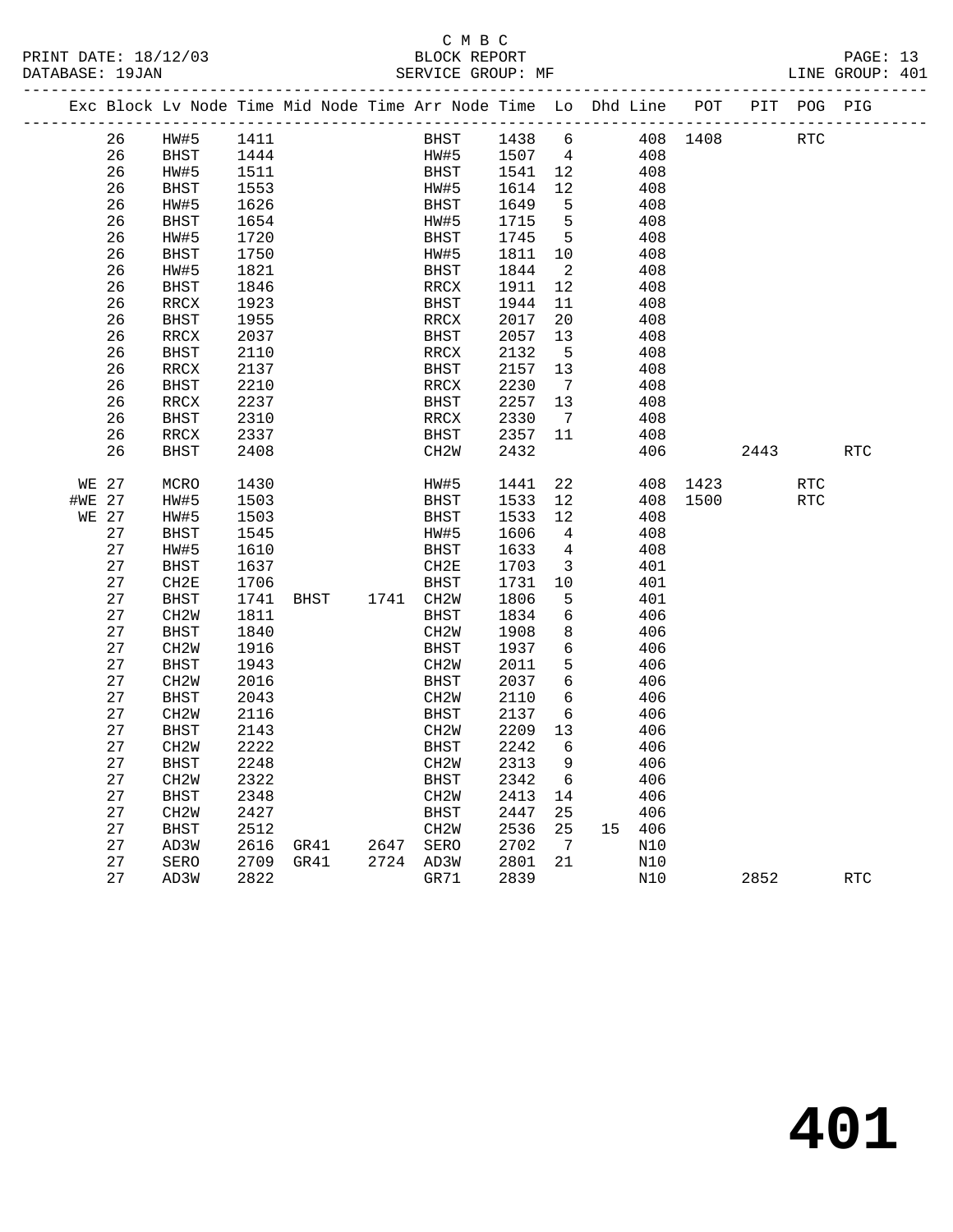#### C M B C<br>BLOCK REPORT SERVICE GROUP: MF

PRINT DATE: 18/12/03 BLOCK REPORT PAGE: 14

|        |    |                   |      |      |      | Exc Block Lv Node Time Mid Node Time Arr Node Time Lo Dhd Line POT PIT POG PIG |      |                         |   |     |                 |      |            |                      |
|--------|----|-------------------|------|------|------|--------------------------------------------------------------------------------|------|-------------------------|---|-----|-----------------|------|------------|----------------------|
|        | 28 | CH2W              | 1439 |      |      | <b>BHST</b>                                                                    | 1505 | 6                       |   |     | 406 1425        |      | RTC        |                      |
|        | 28 | BHST              | 1511 |      |      | CH2W                                                                           | 1541 | 8                       |   | 406 |                 |      |            |                      |
|        | 28 | CH2W              | 1549 |      |      | BHST                                                                           | 1615 | $5^{\circ}$             |   | 406 |                 |      |            |                      |
|        | 28 | BHST              | 1620 |      |      | CH2E                                                                           | 1646 | $\overline{4}$          |   | 401 |                 |      |            |                      |
|        |    |                   |      |      |      | BHST                                                                           |      |                         |   | 401 |                 |      |            |                      |
|        | 28 | CH2E              | 1650 |      |      |                                                                                | 1715 | 10                      |   |     |                 |      |            |                      |
|        | 28 | <b>BHST</b>       | 1725 |      |      | CH2E                                                                           | 1751 | 6                       |   | 401 |                 |      |            |                      |
|        | 28 | CH2E              | 1757 |      |      | BHST                                                                           | 1819 | $4\overline{ }$         |   | 401 |                 |      |            |                      |
|        | 28 | <b>BHST</b>       | 1823 |      |      | CH2W                                                                           | 1851 | 5                       |   | 406 |                 |      |            |                      |
|        | 28 | CH <sub>2</sub> W | 1856 |      |      | BHST                                                                           | 1919 | 6                       |   | 406 |                 |      |            |                      |
|        | 28 | <b>BHST</b>       | 1925 |      |      | CH2W                                                                           | 1953 | 8                       |   | 406 |                 |      |            |                      |
|        | 28 | CH <sub>2</sub> W | 2001 |      |      | BHST                                                                           | 2022 | 6                       |   | 406 |                 |      |            |                      |
|        | 28 | <b>BHST</b>       | 2028 |      |      | CH2W                                                                           | 2055 | 6                       |   | 406 |                 |      |            |                      |
|        | 28 | CH <sub>2</sub> W | 2101 |      |      | BHST                                                                           | 2122 | 6                       |   | 406 |                 |      |            |                      |
|        | 28 | <b>BHST</b>       | 2128 |      |      | CH2W                                                                           | 2154 | 8                       |   | 406 |                 |      |            |                      |
|        | 28 | CH <sub>2</sub> W | 2202 |      |      | BHST                                                                           | 2222 | $6\overline{6}$         |   | 406 |                 |      |            |                      |
|        | 28 | <b>BHST</b>       | 2228 |      |      | CH2W                                                                           | 2253 | 9                       |   | 406 |                 |      |            |                      |
|        | 28 | CH <sub>2</sub> W | 2302 |      |      | BHST                                                                           | 2322 | 6                       |   | 406 |                 |      |            |                      |
|        | 28 | <b>BHST</b>       | 2328 |      |      | CH2W                                                                           | 2353 | 9                       |   | 406 |                 |      |            |                      |
|        | 28 | CH <sub>2</sub> W | 2402 |      |      | BHST                                                                           | 2422 | 6                       |   | 406 |                 |      |            |                      |
|        | 28 | <b>BHST</b>       | 2428 |      |      | CH2W                                                                           | 2452 |                         |   | 406 |                 | 2503 |            | <b>RTC</b>           |
| SD 29  |    | CH <sub>2E</sub>  | 1449 |      |      | BHST                                                                           | 1516 | $5\overline{)}$         |   | 401 | 1435            |      | <b>RTC</b> |                      |
| SD 29  |    | <b>BHST</b>       | 1521 |      |      | HW#5                                                                           | 1542 | 11                      |   | 408 |                 |      |            |                      |
| #SD 29 |    | <b>BHST</b>       | 1521 |      |      | HW#5                                                                           | 1542 | 11                      |   | 408 | 1506            |      | RTC        |                      |
|        | 29 | HW#5              | 1553 |      |      | BHST                                                                           | 1616 | $\overline{\mathbf{3}}$ |   | 408 |                 |      |            |                      |
|        | 29 | <b>BHST</b>       | 1619 |      |      | HW#5                                                                           | 1640 | 10                      |   | 408 |                 |      |            |                      |
|        | 29 | HW#5              | 1650 |      |      | BHST                                                                           | 1713 | 5                       |   | 408 |                 |      |            |                      |
|        | 29 | BHST              | 1718 |      |      | HW#5                                                                           | 1739 | 8                       |   | 408 |                 |      |            |                      |
|        | 29 | HW#5              | 1747 |      |      | BHST                                                                           | 1810 | 4                       |   | 408 |                 |      |            |                      |
|        | 29 | <b>BHST</b>       | 1814 |      |      | HW#5                                                                           | 1835 |                         |   | 408 |                 | 1838 |            | <b>RTC</b>           |
|        |    |                   |      |      |      |                                                                                |      |                         |   |     |                 |      |            |                      |
| SD 30  |    | HW#5              | 1451 |      |      | BHST                                                                           | 1522 | $7\phantom{.0}$         |   |     | 408 1448        |      | RTC        |                      |
| SD 30  |    | <b>BHST</b>       | 1529 |      |      | HW#5                                                                           | 1550 | 11                      |   | 408 |                 |      |            |                      |
| #SD 30 |    | <b>BHST</b>       | 1529 |      |      | HW#5                                                                           | 1550 | 11                      |   | 408 | 1514            |      | <b>RTC</b> |                      |
|        | 30 | HW#5              | 1601 |      |      | BHST                                                                           | 1624 | 12                      |   | 408 |                 |      |            |                      |
|        | 30 | BHST              | 1636 |      |      | HW#5                                                                           | 1657 | 9                       |   | 408 |                 |      |            |                      |
|        | 30 | HW#5              | 1706 |      |      | BHST                                                                           | 1729 | $5^{\circ}$             |   | 408 |                 |      |            |                      |
|        | 30 | <b>BHST</b>       | 1734 |      |      | HW#5                                                                           | 1755 |                         |   | 408 |                 | 1758 |            | <b>RTC</b>           |
|        | 31 | CH2E              | 1507 |      |      | <b>BHST</b>                                                                    |      |                         |   |     | 1533 6 401 1453 |      | RTC        |                      |
|        | 31 | <b>BHST</b>       | 1539 |      |      | CH2E                                                                           | 1607 | 3                       |   | 401 |                 |      |            |                      |
|        | 31 | CH2E              | 1610 |      |      | <b>BHST</b>                                                                    | 1635 | 10                      |   | 401 |                 |      |            |                      |
|        | 31 | <b>BHST</b>       | 1645 |      |      | CH2E                                                                           | 1711 | 3                       |   | 401 |                 |      |            |                      |
|        | 31 | CH2E              | 1714 |      |      | <b>BHST</b>                                                                    | 1739 | 4                       | 4 | 401 |                 |      |            |                      |
|        | 31 | RC09              | 1747 | 49KN | 1828 | MTST                                                                           | 1844 |                         |   | 430 |                 | 1912 |            | $\operatorname{RTC}$ |
| EW 32  |    | MCRO              | 1508 |      |      | HW#5                                                                           | 1520 | 6                       |   | 408 | 1501            |      | <b>RTC</b> |                      |
| EW 32  |    | HW#5              | 1526 |      |      | <b>BHST</b>                                                                    | 1549 | 12                      |   | 408 |                 |      |            |                      |
| #EW 32 |    | HW#5              | 1526 |      |      | <b>BHST</b>                                                                    | 1549 | 12                      |   | 408 | 1523            |      | <b>RTC</b> |                      |
|        | 32 | <b>BHST</b>       | 1601 |      |      | HW#5                                                                           | 1622 | 12                      |   | 408 |                 |      |            |                      |
|        | 32 | HW#5              | 1634 |      |      | BHST                                                                           | 1657 | 5                       |   | 408 |                 |      |            |                      |
|        | 32 | <b>BHST</b>       | 1702 |      |      | HW#5                                                                           | 1723 | 5                       |   | 408 |                 |      |            |                      |
|        | 32 | HW#5              | 1728 |      |      | BHST                                                                           | 1753 | 5                       |   | 408 |                 |      |            |                      |
|        | 32 | <b>BHST</b>       | 1758 |      |      | HW#5                                                                           | 1819 |                         |   | 408 |                 | 1822 |            | $\operatorname{RTC}$ |
|        |    |                   |      |      |      |                                                                                |      |                         |   |     |                 |      |            |                      |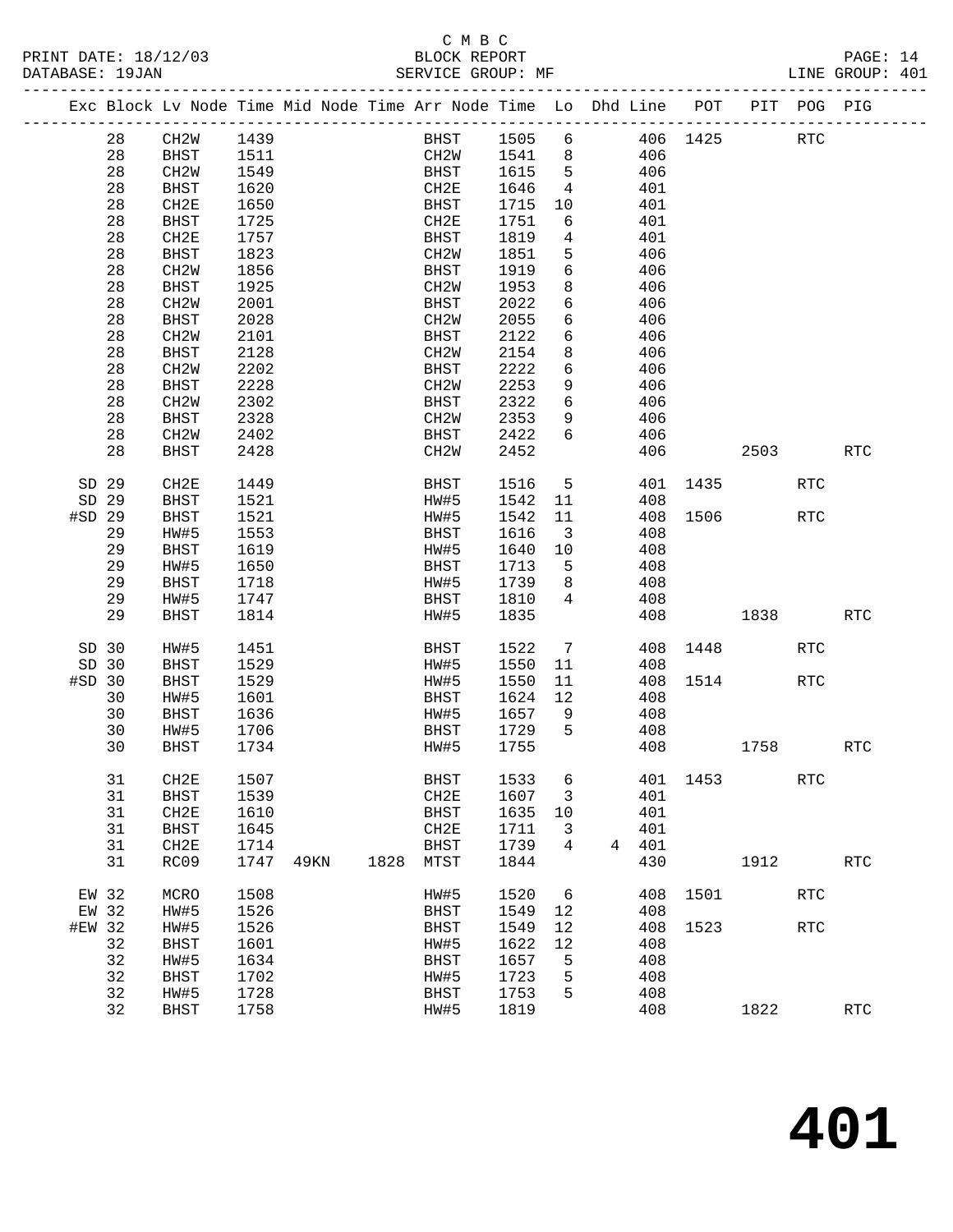# C M B C<br>
PRINT DATE: 18/12/03 BLOCK REPOR

| DATABASE: 19JAN |    |                   |      |  | SERVICE GROUP: MF |        |    |                                                                    |                       |      |             | LINE GROUP: 401 |  |
|-----------------|----|-------------------|------|--|-------------------|--------|----|--------------------------------------------------------------------|-----------------------|------|-------------|-----------------|--|
|                 |    |                   |      |  |                   |        |    | Exc Block Lv Node Time Mid Node Time Arr Node Time Lo Dhd Line POT |                       |      | PIT POG PIG |                 |  |
| EW 33           |    | WI#4              | 1506 |  | CH2W              | 1534 5 |    |                                                                    | 413 1459              |      | RTC         |                 |  |
| EW 33           |    | CH <sub>2</sub> W | 1539 |  | BHST              | 1605   | 16 | 406                                                                |                       |      |             |                 |  |
| #EW 33          |    | CH <sub>2</sub> W | 1539 |  | BHST              | 1605   | 16 |                                                                    | 406 1525              |      | RTC         |                 |  |
|                 | 33 | BHST              | 1621 |  | CH2W              | 1651   | 5  | 406                                                                |                       |      |             |                 |  |
|                 | 33 | CH <sub>2</sub> M | 1656 |  | BHST              | 1721   | 6  | 406                                                                |                       |      |             |                 |  |
|                 | 33 | BHST              | 1727 |  | CH2W              | 1756   | 6  | 406                                                                |                       |      |             |                 |  |
|                 | 33 | CH <sub>2</sub> M | 1802 |  | BHST              | 1825   | 6  | 406                                                                |                       |      |             |                 |  |
|                 | 33 | BHST              | 1831 |  | CH2W              | 1859   | 6  | 406                                                                |                       |      |             |                 |  |
|                 | 33 | CH <sub>2</sub> W | 1905 |  | BHST              | 1928   | 6  | 406                                                                |                       |      |             |                 |  |
|                 | 33 | BHST              | 1934 |  | CH2W              | 2002   |    | 406                                                                |                       | 2014 |             | <b>RTC</b>      |  |
|                 | 34 | CH <sub>2</sub> W | 1623 |  | BHST              | 1649   | 6  |                                                                    | 406 1609              |      | RTC         |                 |  |
|                 | 34 | BHST              | 1655 |  | CH <sub>2</sub> W | 1724   | 5  | 406                                                                |                       |      |             |                 |  |
|                 | 34 | CH <sub>2</sub> M | 1729 |  | BHST              | 1753   | 6  | 406                                                                |                       |      |             |                 |  |
|                 | 34 | BHST              | 1759 |  | CH2W              | 1827   |    | 406                                                                |                       | 1839 |             | RTC             |  |
| NY 92           |    | BHST              | 2645 |  | HW#5              | 2701   |    |                                                                    | 408 2213 2854 RTC RTC |      |             |                 |  |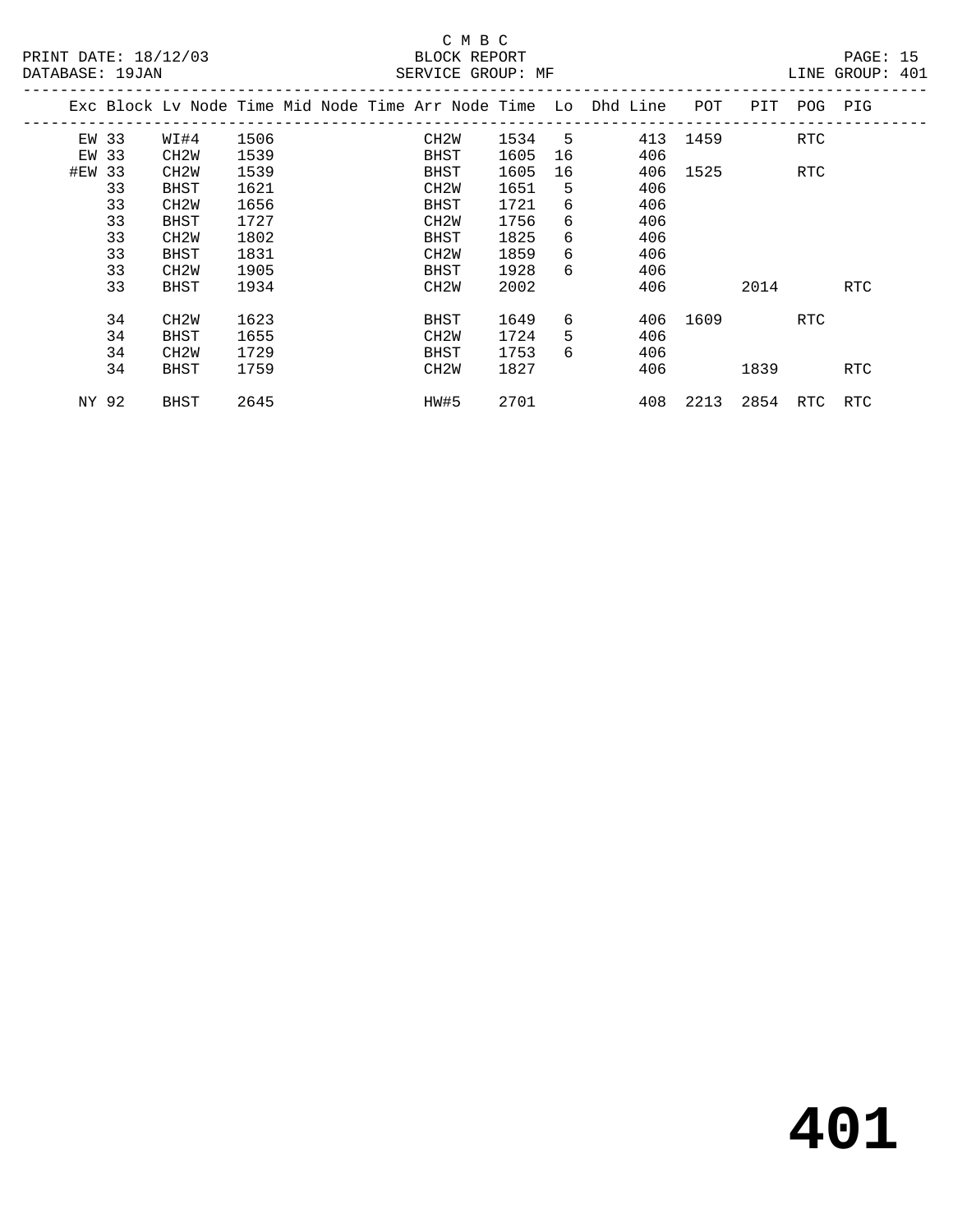|                                         |    |      |                                        |                                                  |      | C M B C      |        |                                                                                                                                                                                                                                      |          |  |          |  |
|-----------------------------------------|----|------|----------------------------------------|--------------------------------------------------|------|--------------|--------|--------------------------------------------------------------------------------------------------------------------------------------------------------------------------------------------------------------------------------------|----------|--|----------|--|
| PRINT DATE: 18/12/03<br>DATABASE: 19JAN |    |      |                                        |                                                  |      | BLOCK REPORT |        | DESCRIPTION DESCRIPTION DESCRIPTION DESCRIPTION DESCRIPTION DESCRIPTION DESCRIPTION DESCRIPTION DESCRIPTION DE<br>DATABASE: 19JAN SERVICE GROUP: MF LINE GROUP: 403                                                                  |          |  | PAGE: 16 |  |
|                                         |    |      |                                        |                                                  |      |              |        |                                                                                                                                                                                                                                      |          |  |          |  |
|                                         |    |      |                                        |                                                  |      |              |        |                                                                                                                                                                                                                                      |          |  |          |  |
|                                         |    |      |                                        |                                                  |      |              |        |                                                                                                                                                                                                                                      |          |  |          |  |
|                                         |    |      |                                        |                                                  |      |              |        |                                                                                                                                                                                                                                      |          |  |          |  |
|                                         |    |      |                                        |                                                  |      |              |        |                                                                                                                                                                                                                                      |          |  |          |  |
|                                         |    |      |                                        |                                                  |      |              |        |                                                                                                                                                                                                                                      |          |  |          |  |
|                                         |    |      |                                        |                                                  |      |              |        |                                                                                                                                                                                                                                      |          |  |          |  |
|                                         |    |      |                                        |                                                  |      |              |        |                                                                                                                                                                                                                                      |          |  |          |  |
|                                         |    |      |                                        |                                                  |      |              |        |                                                                                                                                                                                                                                      |          |  |          |  |
|                                         |    |      |                                        |                                                  |      |              |        |                                                                                                                                                                                                                                      |          |  |          |  |
|                                         |    |      |                                        |                                                  |      |              |        |                                                                                                                                                                                                                                      |          |  |          |  |
|                                         |    |      |                                        |                                                  |      |              |        | Exc Block Lv Node Time Mid Node Time Arr Node Time Lo Dhd Line POT PIT POG PIG                                                                                                                                                       |          |  |          |  |
|                                         | 40 |      |                                        |                                                  |      |              |        | RRCX 436 BHST 455 BPST 504 1 403 428 RTC<br>BPST 505 BHST 514 RRCX 533 1 403<br>RRCX 534 BHST 555 BPST 604 21 403<br>BPST 625 ACAE 639 0 412                                                                                         |          |  |          |  |
|                                         | 40 |      |                                        |                                                  |      |              |        |                                                                                                                                                                                                                                      |          |  |          |  |
|                                         | 40 |      |                                        |                                                  |      |              |        |                                                                                                                                                                                                                                      |          |  |          |  |
|                                         | 40 |      |                                        |                                                  |      |              |        |                                                                                                                                                                                                                                      |          |  |          |  |
|                                         | 40 | ACAE |                                        |                                                  |      |              |        |                                                                                                                                                                                                                                      |          |  |          |  |
|                                         | 40 | BPST |                                        |                                                  |      |              |        |                                                                                                                                                                                                                                      |          |  |          |  |
|                                         | 40 | ACAE |                                        |                                                  |      |              |        |                                                                                                                                                                                                                                      |          |  |          |  |
|                                         | 40 | BPST |                                        |                                                  |      |              |        |                                                                                                                                                                                                                                      |          |  |          |  |
|                                         | 40 | ACAE | 625<br>639<br>701<br>717<br>737<br>753 |                                                  |      |              |        | ACAE 659 0 412<br>BPST 650 11 412<br>ACAE 717 0 412<br>BPST 730 7 412<br>ACAE 753 0 412<br>BPST 806 13 412                                                                                                                           |          |  |          |  |
|                                         | 40 | BPST |                                        |                                                  |      |              |        | 819<br>819<br>834<br>834<br>903 BHST 916 RRCX 939 5<br>944 SHSW 952 RC09 1011 7<br>1018 SHSE 1034 RRCX 1041 14<br>1055 BHST 1119 BPST 1134 6<br>404<br>1055 BHST 1119 BPST 1134 6<br>404<br>404<br>1055 BHST 1119 BPST 1134 6<br>403 |          |  |          |  |
|                                         | 40 | ACAE |                                        |                                                  |      |              |        |                                                                                                                                                                                                                                      |          |  |          |  |
|                                         | 40 | BPST |                                        |                                                  |      |              |        |                                                                                                                                                                                                                                      |          |  |          |  |
|                                         | 40 | RRCX |                                        |                                                  |      |              |        |                                                                                                                                                                                                                                      |          |  |          |  |
|                                         | 40 | RC09 |                                        |                                                  |      |              |        |                                                                                                                                                                                                                                      |          |  |          |  |
|                                         | 40 | RRCX |                                        |                                                  |      |              |        |                                                                                                                                                                                                                                      |          |  |          |  |
|                                         | 40 | BPST | 1140                                   | EXERNAL SEAL<br>BHST 1155 RRCX<br>BHST 1300 BPST |      |              |        | $1220$ 16 $403$<br>1315 5 403                                                                                                                                                                                                        |          |  |          |  |
|                                         | 40 | RRCX | 1236                                   |                                                  |      |              |        |                                                                                                                                                                                                                                      |          |  |          |  |
|                                         | 40 | BPST | 1320                                   | BHST 1337 RRCX<br>SHSW 1422 BHST                 |      |              |        | 1401 15 403                                                                                                                                                                                                                          |          |  |          |  |
|                                         | 40 | RRCX | 1416                                   |                                                  |      |              | 1441 5 | 404                                                                                                                                                                                                                                  |          |  |          |  |
|                                         | 40 | BHST | 1446                                   | SHSE 1504 RRCX<br>BHST 1555 BPST                 |      |              |        | 1514 11 404                                                                                                                                                                                                                          |          |  |          |  |
|                                         | 40 | RRCX | 1525                                   |                                                  |      |              |        | $\begin{array}{cccc} 1610 & 10 & & 403 \\ 1632 & 0 & & 412 \end{array}$                                                                                                                                                              |          |  |          |  |
|                                         | 40 | BPST | 1620                                   |                                                  | ACAE |              |        |                                                                                                                                                                                                                                      |          |  |          |  |
|                                         | 40 | ACAE | 1632                                   |                                                  | BPST |              |        | $\begin{array}{cccc} 1648 & 12 & & 412 \\ 1712 & 0 & & 412 \end{array}$                                                                                                                                                              |          |  |          |  |
|                                         | 40 | BPST | 1700                                   |                                                  | ACAE |              |        |                                                                                                                                                                                                                                      |          |  |          |  |
|                                         | 40 | ACAE | 1712                                   |                                                  | BPST |              |        | $\begin{array}{cccc} 1727 & 13 & & 412 \\ 1752 & 0 & & 412 \end{array}$                                                                                                                                                              |          |  |          |  |
|                                         | 40 | BPST | 1740                                   |                                                  | ACAE |              |        |                                                                                                                                                                                                                                      |          |  |          |  |
|                                         | 40 | ACAE | 1752                                   |                                                  | BPST |              |        | $1752$ $412$<br>$1807$ $15$ $412$<br>$1834$ 0 $412$                                                                                                                                                                                  |          |  |          |  |
|                                         | 40 | BPST | 1822                                   |                                                  | ACAE |              |        |                                                                                                                                                                                                                                      |          |  |          |  |
|                                         | 40 | ACAE | 1834                                   | -----<br>BPST<br>ACAE<br>BPST                    |      |              |        | 1848  15  412                                                                                                                                                                                                                        |          |  |          |  |
|                                         | 40 | BPST | 1903                                   |                                                  |      |              |        | $\begin{array}{cccc} 1914 & 0 & & 412 \\ 1928 & & & 412 \end{array}$                                                                                                                                                                 |          |  |          |  |
|                                         | 40 | ACAE | 1914                                   |                                                  |      |              |        |                                                                                                                                                                                                                                      | 1941 RTC |  |          |  |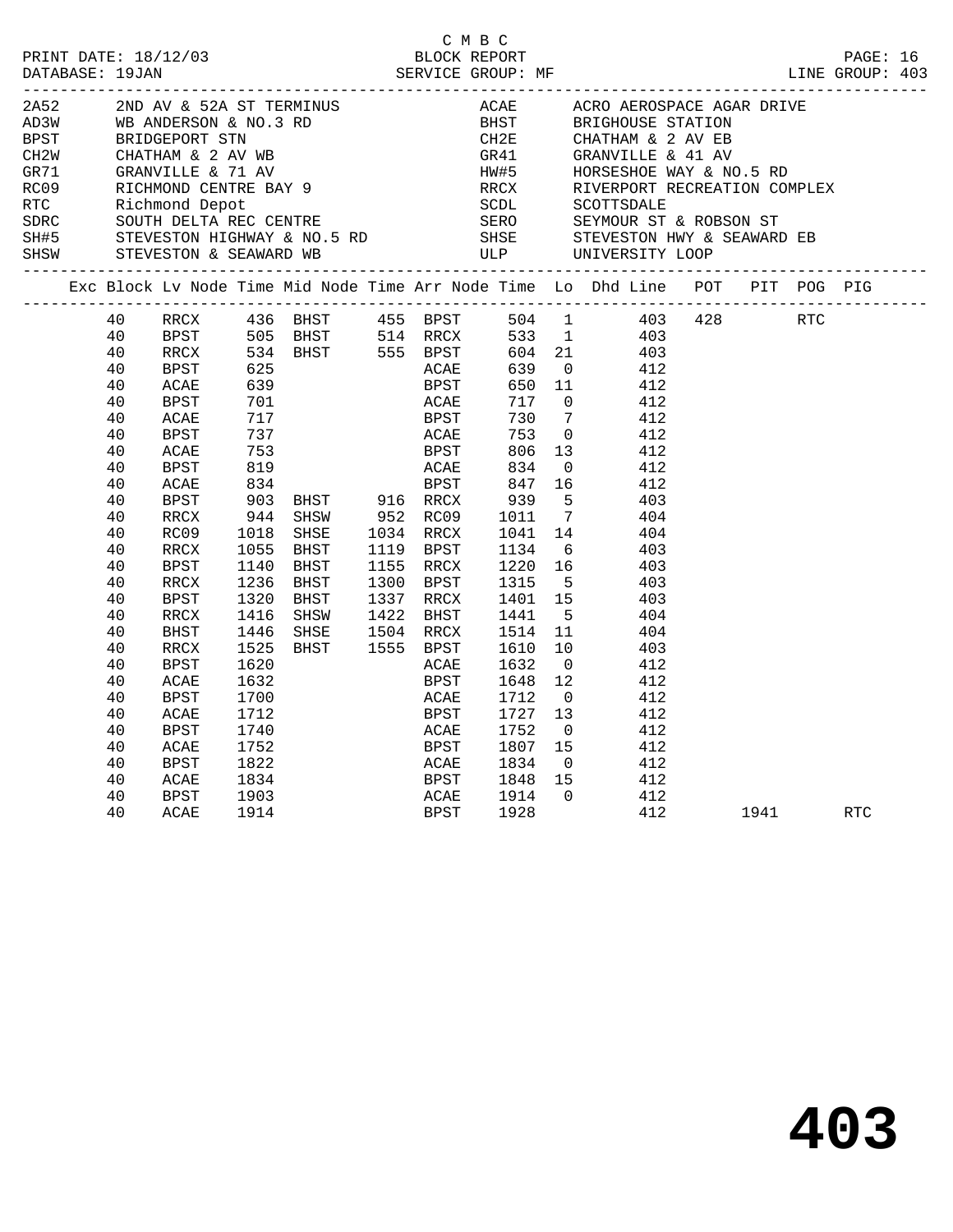|  |          |             |              | Exc Block Lv Node Time Mid Node Time Arr Node Time Lo Dhd Line POT |      |                |              |                 |                  |     |      |        | PIT POG PIG |            |
|--|----------|-------------|--------------|--------------------------------------------------------------------|------|----------------|--------------|-----------------|------------------|-----|------|--------|-------------|------------|
|  | 41       | SH#5 447    |              |                                                                    |      | RC09<br>RC09   |              |                 | 504 8 15 404 443 |     |      |        | RTC         |            |
|  | 41       | SH#5        | 527          |                                                                    |      |                |              |                 | 544 3            | 404 |      |        |             |            |
|  | 41       | RC09        |              | 547 SHSE 600 RRCX                                                  |      |                | 607          | 9               | 404              |     |      |        |             |            |
|  | 41       | RRCX        | 616          | SHSW                                                               |      | 622 RC09       | 638          | $7\overline{ }$ | 404              |     |      |        |             |            |
|  | 41       | RC09        | 645          | SHSE                                                               |      | 700 RRCX       | 707          | 9               |                  | 404 |      |        |             |            |
|  | 41       | RRCX        | 716          | SHSW                                                               |      | 722 RC09       | 741          | $\mathbf{3}$    |                  | 404 |      |        |             |            |
|  | 41       | RC09        | 744          | SHSE                                                               |      | 802 RRCX       | 809          | $6\overline{6}$ |                  | 404 |      |        |             |            |
|  | 41       | RRCX        | 815          | SHSW                                                               |      | 822 RC09       | 841          | 5               | 404              |     |      |        |             |            |
|  | 41       | RC09        | 846          | SHSE                                                               | 902  | RRCX           | 909<br>950   | $\overline{2}$  |                  | 404 |      |        |             |            |
|  | 41       | RRCX        | 911          | BHST                                                               |      | $937BPST$      |              | 13              |                  | 403 |      |        |             |            |
|  | 41       | BPST        | 1003         | BHST                                                               | 1017 | RRCX           | 1040         | $\overline{4}$  |                  | 403 |      |        |             |            |
|  | 41       | RRCX        | 1044         | SHSW                                                               | 1052 | RC09           | 1111         | $5^{\circ}$     | 404              |     |      |        |             |            |
|  | 41       | RC09        | 1116         | SHSE                                                               |      | 1134 RRCX      | 1142         | 14              |                  | 404 |      |        |             |            |
|  | 41       | RRCX        | 1156         | BHST                                                               | 1220 | BPST           | 1235         | $5^{\circ}$     |                  | 403 |      |        |             |            |
|  | 41       | BPST        | 1240         | BHST                                                               | 1256 | RRCX           | 1320         | 15              |                  | 403 |      |        |             |            |
|  | 41       | RRCX        | 1335         | BHST                                                               | 1400 | BPST           | 1415         | 15              |                  | 403 |      |        |             |            |
|  | 41       | BPST        | 1430         | BHST                                                               | 1449 | RRCX           | 1517 20      |                 |                  | 403 |      |        |             |            |
|  | 41       | RRCX        | 1537         | BHST                                                               | 1607 | BPST           | 1622         | 9               |                  | 403 |      |        |             |            |
|  | 41       | BPST        | 1631         | BHST                                                               | 1648 | RRCX           | 1714         |                 |                  | 403 |      | 1720   |             | <b>RTC</b> |
|  | 42       | RRCX        | 516          | BHST                                                               | 535  | BPST           | 544          | 21              |                  | 403 |      | 508 30 | <b>RTC</b>  |            |
|  | 42       | BPST        | 605          | BHST                                                               |      | 614 RRCX       |              | 634 4           |                  | 403 |      |        |             |            |
|  | 42       | RRCX        | 638          | BHST                                                               | 659  | BPST           | 709          | 6               |                  | 403 |      |        |             |            |
|  | 42       | BPST        | 715          | BHST                                                               | 727  | RRCX           | 749          | 10              |                  | 403 |      |        |             |            |
|  | 42       | RRCX        | 759          | BHST                                                               | 826  | BPST           | 838          | 13              |                  | 403 |      |        |             |            |
|  | 42       | BPST        | 851          | BHST                                                               |      | 904 RRCX       | $927$ $1014$ | $\overline{7}$  |                  | 403 |      |        |             |            |
|  | 42       | RRCX        | 934          | BHST                                                               | 1000 | BPST           | 1014         | 6               |                  | 403 |      |        |             |            |
|  | 42       | BPST        | 1020         | BHST                                                               |      | 1034 RRCX      | 1057 17      |                 |                  | 403 |      |        |             |            |
|  | 42       | RRCX        | 1114         | SHSW                                                               | 1122 | RC09           | 1141         | $\overline{4}$  |                  | 404 |      |        |             |            |
|  | 42       | RC09        | 1145         | SHSE                                                               |      | 1204 RRCX      | 1212         | $\overline{4}$  |                  | 404 |      |        |             |            |
|  | 42       | RRCX        | 1216         | BHST                                                               | 1240 | BPST           | 1255         | $5^{\circ}$     |                  | 403 |      |        |             |            |
|  | 42       | BPST        | 1300         | BHST                                                               | 1317 | RRCX           | 1341         | $5^{\circ}$     |                  | 403 |      |        |             |            |
|  | 42       | RRCX        | 1346         | SHSW                                                               | 1352 | BHST           | 1411         | 6               |                  | 404 |      |        |             |            |
|  | 42       | BHST        | 1417         | SHSE                                                               | 1434 | RRCX           | 1444         | 11              |                  | 404 |      |        |             |            |
|  | 42       | RRCX        | 1455         | BHST                                                               |      | 1525 BPST      | 1540         | $5^{\circ}$     | 403              | 403 |      |        |             |            |
|  | 42       | BPST        | 1545         | BHST                                                               | 1603 | RRCX           | 1629 13      |                 |                  |     |      |        |             |            |
|  | 42<br>42 | RRCX        | 1642<br>1717 | SHSW                                                               |      | 1654 RC09 1713 | 1744         | $\overline{4}$  | 404              | 404 | 1750 |        |             | <b>RTC</b> |
|  |          | RC09        |              | SHSE                                                               |      | 1736 RRCX      |              |                 |                  |     |      |        |             |            |
|  | 43       | SCDL        | 545          |                                                                    |      | BPST           |              |                 | 617 20 311       |     | 519  |        | RTC         |            |
|  | 43       | BPST        | 637          |                                                                    |      | ACAE           | 653          | 0               |                  | 412 |      |        |             |            |
|  | 43       | ACAE        | 653          |                                                                    |      | <b>BPST</b>    | 706          | 7               |                  | 412 |      |        |             |            |
|  | 43       | <b>BPST</b> | 713          |                                                                    |      | ACAE           | 729          | 0               |                  | 412 |      |        |             |            |
|  | 43       | ACAE        | 729          |                                                                    |      | <b>BPST</b>    | 742          | 7               |                  | 412 |      |        |             |            |
|  | 43       | <b>BPST</b> | 749          |                                                                    |      | ACAE           | 804          | 0               |                  | 412 |      |        |             |            |
|  | 43       | ACAE        | 804          |                                                                    |      | <b>BPST</b>    | 817          | 7               |                  | 412 |      |        |             |            |
|  | 43       | <b>BPST</b> | 824          |                                                                    |      | ULP            | 909          |                 |                  | 480 |      | 944    |             | <b>RTC</b> |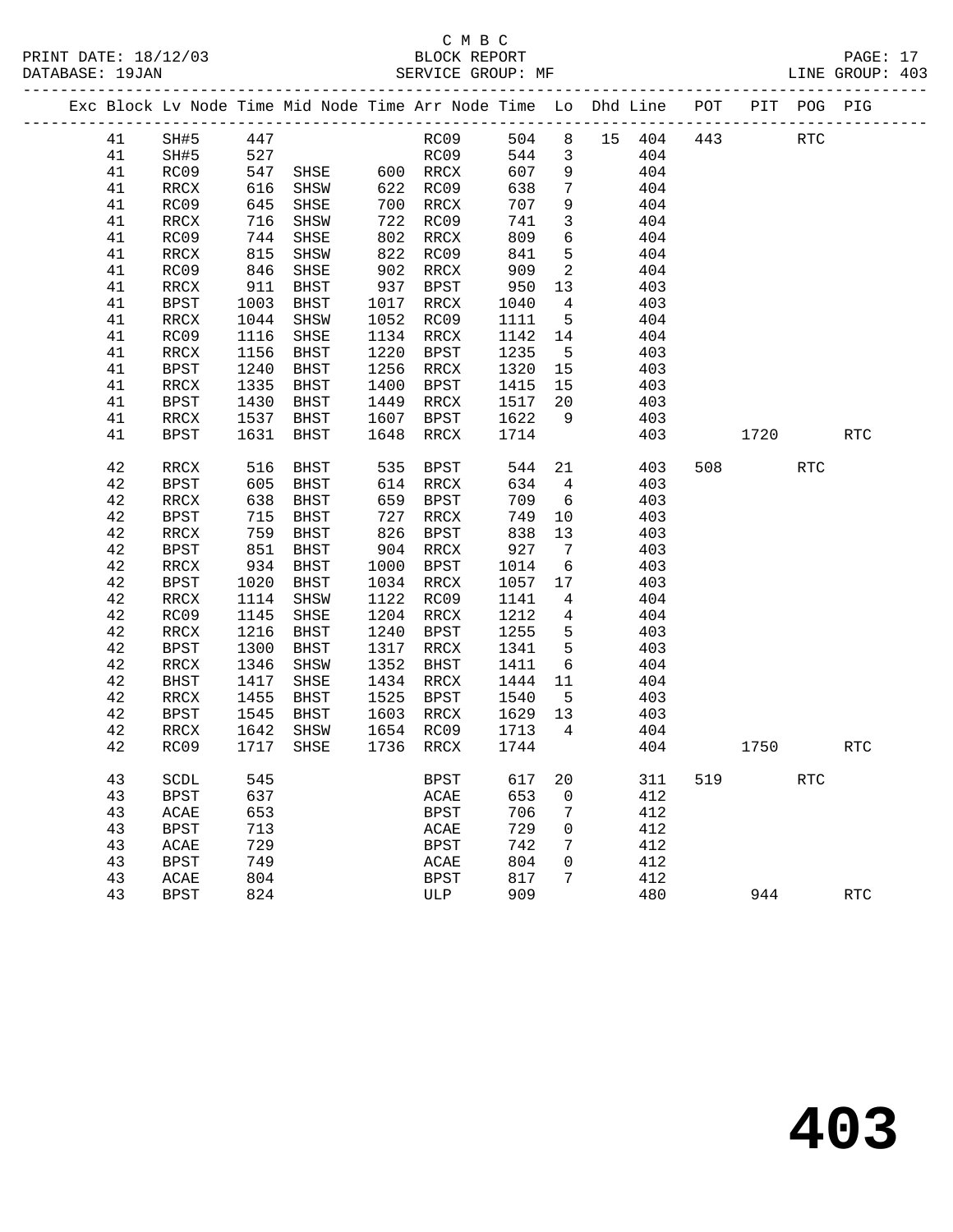|    |             |     |          |          |        |     | Exc Block Lv Node Time Mid Node Time Arr Node Time Lo Dhd Line POT PIT POG PIG |     |      |  |
|----|-------------|-----|----------|----------|--------|-----|--------------------------------------------------------------------------------|-----|------|--|
| 44 | RRCX        |     | 554 BHST | 615 BPST | 624 11 |     | 403                                                                            | 546 | RTC. |  |
| 44 | BPST        |     | 635 BHST | 646 RRCX | 706    | - 6 | 403                                                                            |     |      |  |
| 44 | RRCX        |     | 712 BHST | 737 RPST | 748    |     | 403                                                                            |     |      |  |
| 44 | <b>BPST</b> | 751 | BHST     | 803 RRCX | 826    |     | 403                                                                            |     |      |  |

| 44 | <b>BPST</b> | 751  | <b>BHST</b> | 803  | <b>RRCX</b> | 826  | 3           | 403 |     |      |                      |            |
|----|-------------|------|-------------|------|-------------|------|-------------|-----|-----|------|----------------------|------------|
| 44 | RRCX        | 829  | <b>BHST</b> | 855  | <b>BPST</b> | 908  | 19          | 403 |     |      |                      |            |
| 44 | <b>BPST</b> | 927  | <b>BHST</b> | 940  | RRCX        | 1003 | $11\,$      | 403 |     |      |                      |            |
| 44 | RRCX        | 1014 | SHSW        | 1022 | RC09        | 1041 | 6           | 404 |     |      |                      |            |
| 44 | RC09        | 1047 | SHSE        | 1104 | RRCX        | 1111 | 5           | 404 |     |      |                      |            |
| 44 | RRCX        | 1116 | <b>BHST</b> | 1140 | <b>BPST</b> | 1155 | 5           | 403 |     |      |                      |            |
| 44 | <b>BPST</b> | 1200 | <b>BHST</b> | 1215 | RRCX        | 1238 | 8           | 403 |     |      |                      |            |
| 44 | RRCX        | 1246 | SHSW        | 1252 | <b>BHST</b> | 1311 | 6           | 404 |     |      |                      |            |
| 44 | BHST        | 1317 | SHSE        | 1334 | RRCX        | 1342 | 13          | 404 |     |      |                      |            |
| 44 | RRCX        | 1355 | <b>BHST</b> | 1420 | <b>BPST</b> | 1435 | 5           | 403 |     |      |                      |            |
| 44 | <b>BPST</b> | 1440 |             |      | ACAE        | 1454 | 0           | 412 |     |      |                      |            |
| 44 | $\sf ACAE$  | 1454 |             |      | <b>BPST</b> | 1509 | $11\,$      | 412 |     |      |                      |            |
| 44 | <b>BPST</b> | 1520 |             |      | ACAE        | 1534 | 0           | 412 |     |      |                      |            |
| 44 | ACAE        | 1534 |             |      | <b>BPST</b> | 1550 | 10          | 412 |     |      |                      |            |
| 44 | <b>BPST</b> | 1600 |             |      | ACAE        | 1612 | 0           | 412 |     |      |                      |            |
| 44 | ACAE        | 1612 |             |      | <b>BPST</b> | 1628 | 12          | 412 |     |      |                      |            |
| 44 | <b>BPST</b> | 1640 |             |      | ACAE        | 1652 | 0           | 412 |     |      |                      |            |
| 44 | ACAE        | 1652 |             |      | <b>BPST</b> | 1708 | 12          | 412 |     |      |                      |            |
| 44 | <b>BPST</b> | 1720 |             |      | ACAE        | 1732 | $\mathsf 0$ | 412 |     |      |                      |            |
| 44 | ACAE        | 1732 |             |      | <b>BPST</b> | 1747 | 15          | 412 |     |      |                      |            |
| 44 | <b>BPST</b> | 1802 |             |      | ACAE        | 1814 | $\mathsf 0$ | 412 |     |      |                      |            |
| 44 | ACAE        | 1814 |             |      | <b>BPST</b> | 1829 | 13          | 412 |     |      |                      |            |
| 44 | <b>BPST</b> | 1842 |             |      | ACAE        | 1853 | 0           | 412 |     |      |                      |            |
| 44 | ACAE        | 1853 |             |      | <b>BPST</b> | 1907 |             | 412 |     | 1920 |                      | <b>RTC</b> |
|    |             |      |             |      |             |      |             |     |     |      |                      |            |
| 45 | <b>SCDL</b> | 605  |             |      | <b>BPST</b> | 641  | 8           | 311 | 537 |      | $\operatorname{RTC}$ |            |
| 45 | <b>BPST</b> | 649  |             |      | ACAE        | 705  | 0           | 412 |     |      |                      |            |
| 45 | ACAE        | 705  |             |      | <b>BPST</b> | 718  | 7           | 412 |     |      |                      |            |
| 45 | <b>BPST</b> | 725  |             |      | ACAE        | 741  | 0           | 412 |     |      |                      |            |
| 45 | ACAE        | 741  |             |      | <b>BPST</b> | 754  | 7           | 412 |     |      |                      |            |
| 45 | <b>BPST</b> | 801  |             |      | $\sf ACAE$  | 816  | 0           | 412 |     |      |                      |            |
| 45 | ACAE        | 816  |             |      | <b>BPST</b> | 829  | 8           | 412 |     |      |                      |            |
| 45 | <b>BPST</b> | 837  |             |      | ACAE        | 852  | 0           | 412 |     |      |                      |            |
| 45 | ACAE        | 852  |             |      | <b>BPST</b> | 905  | 10          | 412 |     |      |                      |            |
| 45 | <b>BPST</b> | 915  | <b>BHST</b> | 928  | <b>RRCX</b> | 951  |             | 403 |     | 957  |                      | <b>RTC</b> |
|    |             |      |             |      |             |      |             |     |     |      |                      |            |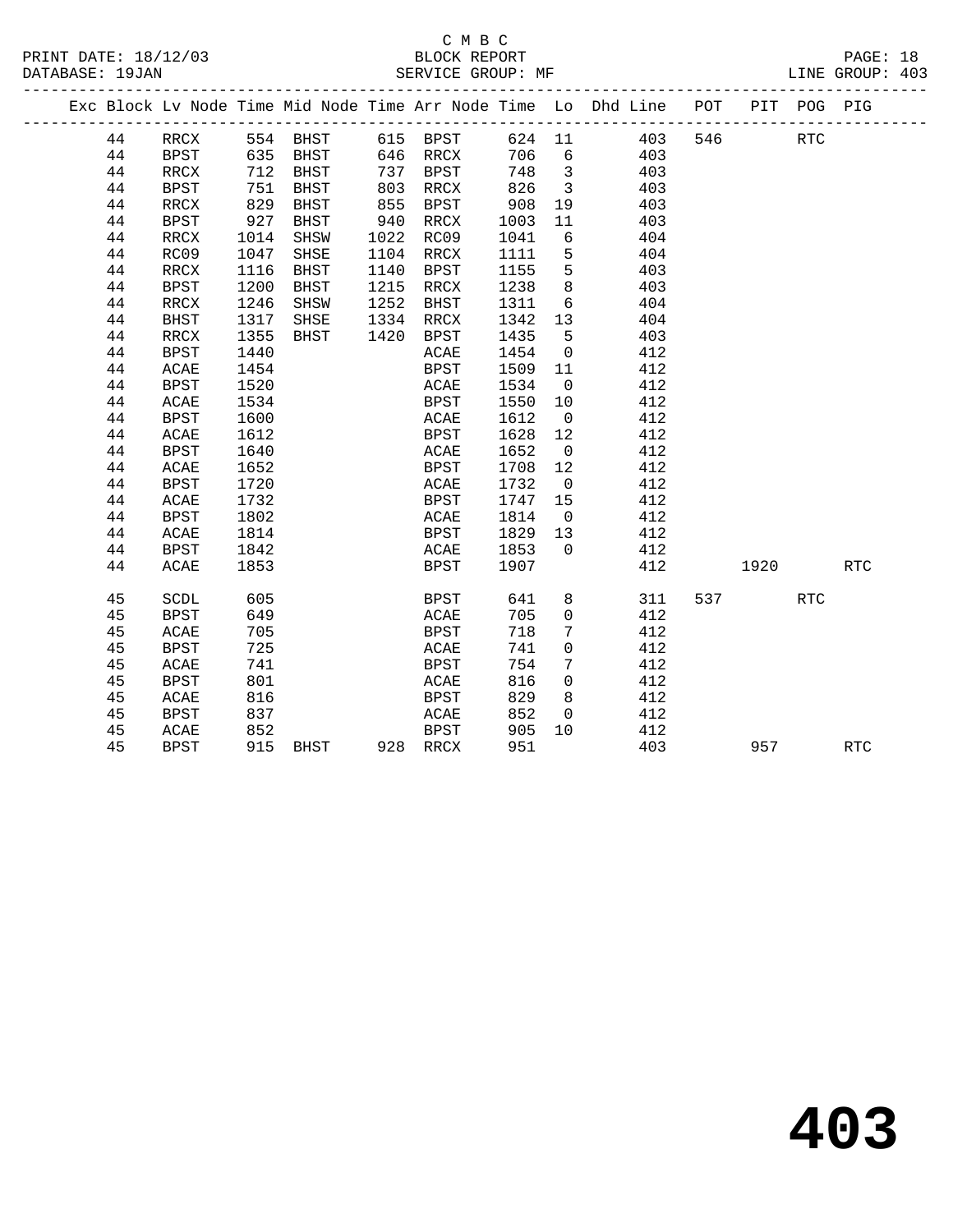|  |    |             |      |             |      |             |      |          | Exc Block Lv Node Time Mid Node Time Arr Node Time Lo Dhd Line | POT | PIT | POG PIG |  |
|--|----|-------------|------|-------------|------|-------------|------|----------|----------------------------------------------------------------|-----|-----|---------|--|
|  | 46 | RC09        | 617  | SHSE        | 630  | RRCX        | 637  | 9        | 404                                                            | 602 |     | RTC     |  |
|  | 46 | RRCX        | 646  | SHSW        | 652  | RC09        | 709  | 6        | 404                                                            |     |     |         |  |
|  | 46 | RC09        | 715  | SHSE        | 730  | RRCX        | 737  | 8        | 404                                                            |     |     |         |  |
|  | 46 | RRCX        | 745  | SHSW        | 752  | BHST        | 811  | 4        | 404                                                            |     |     |         |  |
|  | 46 | BHST        | 815  | SHSE        | 832  | RRCX        | 839  | 5        | 404                                                            |     |     |         |  |
|  | 46 | RRCX        | 844  | SHSW        | 852  | RC09        | 911  | 7        | 404                                                            |     |     |         |  |
|  | 46 | RC09        | 918  | SHSE        | 934  | RRCX        | 941  | 15       | 404                                                            |     |     |         |  |
|  | 46 | RRCX        | 956  | BHST        | 1020 | BPST        | 1034 | 6        | 403                                                            |     |     |         |  |
|  | 46 | BPST        | 1040 | <b>BHST</b> | 1054 | RRCX        | 1118 | 18       | 403                                                            |     |     |         |  |
|  | 46 | RRCX        | 1136 | <b>BHST</b> | 1200 | BPST        | 1215 | 5        | 403                                                            |     |     |         |  |
|  | 46 | BPST        | 1220 | BHST        | 1235 | RRCX        | 1258 | 18       | 403                                                            |     |     |         |  |
|  | 46 | RRCX        | 1316 | SHSW        | 1322 | BHST        | 1341 | 6        | 404                                                            |     |     |         |  |
|  | 46 | BHST        | 1347 | SHSE        | 1404 | RRCX        | 1414 | 16       | 404                                                            |     |     |         |  |
|  | 46 | RRCX        | 1430 | <b>BHST</b> | 1455 | BPST        | 1510 | 5        | 403                                                            |     |     |         |  |
|  | 46 | BPST        | 1515 | <b>BHST</b> | 1534 | RRCX        | 1600 | 14       | 403                                                            |     |     |         |  |
|  | 46 | RRCX        | 1614 | SHSW        | 1623 | BHST        | 1640 | 4        | 404                                                            |     |     |         |  |
|  | 46 | BHST        | 1644 | SHSE        | 1704 | RRCX        | 1714 | 16       | 404                                                            |     |     |         |  |
|  | 46 | RRCX        | 1730 | <b>BHST</b> | 1756 | BPST        | 1810 | 5        | 403                                                            |     |     |         |  |
|  | 46 | BPST        | 1815 | <b>BHST</b> | 1832 | RRCX        | 1857 | 7        | 403                                                            |     |     |         |  |
|  | 46 | RRCX        | 1904 | BHST        | 1925 | BPST        | 1938 | 2        | 403                                                            |     |     |         |  |
|  | 46 | BPST        | 1940 | <b>BHST</b> | 1953 | RRCX        | 2015 | 11       | 403                                                            |     |     |         |  |
|  | 46 | <b>PPAY</b> | 2025 | <b>RUCT</b> | 2045 | <b>RDCT</b> | 2056 | $\Omega$ | 403                                                            |     |     |         |  |

| 46 | BPST        | 1940 | BHST        | 1953 | RRCX        | 2015 | 11             |    | 403 |     |      |            |            |  |
|----|-------------|------|-------------|------|-------------|------|----------------|----|-----|-----|------|------------|------------|--|
| 46 | RRCX        | 2026 | <b>BHST</b> | 2045 | <b>BPST</b> | 2056 | 9              |    | 403 |     |      |            |            |  |
| 46 | <b>BPST</b> | 2105 | <b>BHST</b> | 2118 | RRCX        | 2140 | 8              |    | 403 |     |      |            |            |  |
| 46 | RRCX        | 2148 | SHSW        | 2154 | RC09        | 2209 |                |    | 404 |     | 2221 |            | <b>RTC</b> |  |
|    |             |      |             |      |             |      |                |    |     |     |      |            |            |  |
| 47 | 2A52        | 639  | SDRC        | 652  | BPST        | 714  | 12             | 15 | 602 | 617 |      | <b>RTC</b> |            |  |
| 47 | <b>RRCX</b> | 741  | <b>BHST</b> | 806  | <b>BPST</b> | 818  | 9              |    | 403 |     |      |            |            |  |
| 47 | <b>BPST</b> | 827  | <b>BHST</b> | 840  | RRCX        | 903  | 11             |    | 403 |     |      |            |            |  |
| 47 | RRCX        | 914  | SHSW        | 922  | RC09        | 941  | 7              |    | 404 |     |      |            |            |  |
| 47 | RC09        | 948  | SHSE        | 1004 | RRCX        | 1011 | 5              |    | 404 |     |      |            |            |  |
| 47 | RRCX        | 1016 | <b>BHST</b> | 1040 | <b>BPST</b> | 1054 | 6              |    | 403 |     |      |            |            |  |
| 47 | BPST        | 1100 | <b>BHST</b> | 1115 | RRCX        | 1139 | 5              |    | 403 |     |      |            |            |  |
| 47 | RRCX        | 1144 | SHSW        | 1152 | RC09        | 1211 | 4              |    | 404 |     |      |            |            |  |
| 47 | RC09        | 1215 | SHSE        | 1234 | RRCX        | 1242 | 14             |    | 404 |     |      |            |            |  |
| 47 | RRCX        | 1256 | <b>BHST</b> | 1320 | <b>BPST</b> | 1335 | 5              |    | 403 |     |      |            |            |  |
| 47 | BPST        | 1340 | <b>BHST</b> | 1357 | RRCX        | 1423 | 19             |    | 403 |     |      |            |            |  |
| 47 | RRCX        | 1442 | <b>BHST</b> | 1510 | <b>BPST</b> | 1525 | 5              |    | 403 |     |      |            |            |  |
| 47 | <b>BPST</b> | 1530 | <b>BHST</b> | 1549 | RRCX        | 1615 | 24             |    | 403 |     |      |            |            |  |
| 47 | RRCX        | 1639 | <b>BHST</b> | 1707 | <b>BPST</b> | 1722 | $\overline{a}$ |    | 403 |     |      |            |            |  |
| 47 | <b>BPST</b> | 1724 | <b>BHST</b> | 1741 | RRCX        | 1809 | 12             |    | 403 |     |      |            |            |  |
| 47 | RRCX        | 1821 | <b>BHST</b> | 1844 | <b>BPST</b> | 1858 | 2              |    | 403 |     |      |            |            |  |
| 47 | <b>BPST</b> | 1900 | <b>BHST</b> | 1916 | <b>RRCX</b> | 1940 | 8              |    | 403 |     |      |            |            |  |
| 47 | RRCX        | 1948 | SHSW        | 1954 | RC09        | 2011 | 8              |    | 404 |     |      |            |            |  |
| 47 | RC09        | 2019 | SHSE        | 2036 | RRCX        | 2044 | 12             |    | 404 |     |      |            |            |  |
| 47 | RRCX        | 2056 | <b>BHST</b> | 2115 | <b>BPST</b> | 2126 | 9              |    | 403 |     |      |            |            |  |
| 47 | <b>BPST</b> | 2135 | <b>BHST</b> | 2148 | RRCX        | 2210 | 8              |    | 403 |     |      |            |            |  |
| 47 | RRCX        | 2218 | SHSW        | 2223 | RC09        | 2236 | 16             |    | 404 |     |      |            |            |  |
| 47 | RC09        | 2252 | SHSE        | 2306 | RRCX        | 2314 | 13             |    | 404 |     |      |            |            |  |
| 47 | <b>RRCX</b> | 2327 | <b>BHST</b> | 2345 | <b>BPST</b> | 2354 | 11             |    | 403 |     |      |            |            |  |
| 47 | <b>BPST</b> | 2405 | BHST        | 2414 | RRCX        | 2432 | 25             |    | 403 |     |      |            |            |  |
| 47 | RRCX        | 2457 | <b>BHST</b> | 2515 | <b>BPST</b> | 2524 | 19             |    | 403 |     |      |            |            |  |
| 47 | <b>BPST</b> | 2543 | <b>BHST</b> | 2552 | RRCX        | 2609 | 2              |    | 403 |     |      |            |            |  |
| 47 | RRCX        | 2611 |             |      | SH#5        | 2615 |                |    | 403 |     | 2618 |            | <b>RTC</b> |  |
|    |             |      |             |      |             |      |                |    |     |     |      |            |            |  |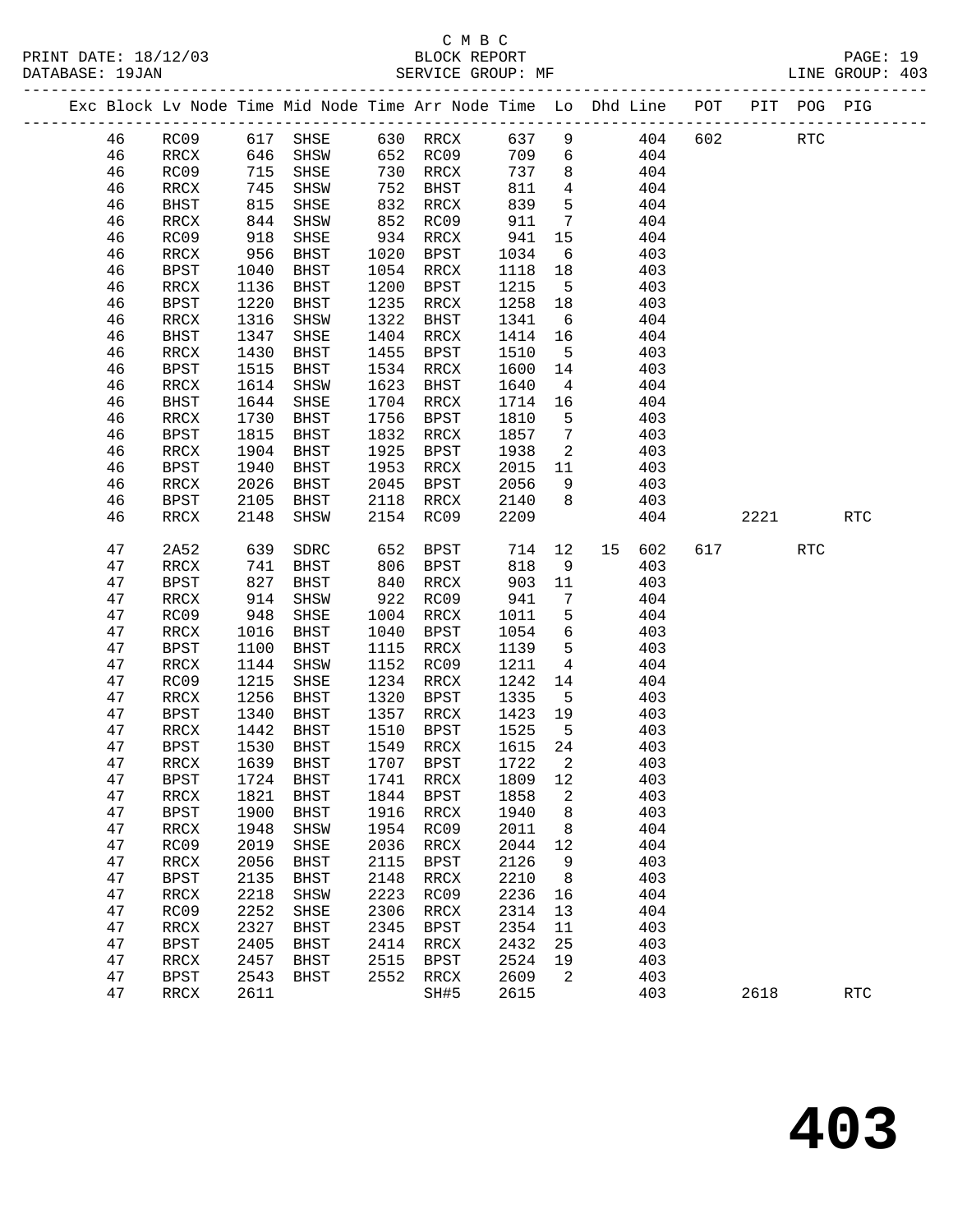|  |    |             |      |          |      |             |      |                         | Exc Block Lv Node Time Mid Node Time Arr Node Time Lo Dhd Line POT |           | PIT POG PIG |            |
|--|----|-------------|------|----------|------|-------------|------|-------------------------|--------------------------------------------------------------------|-----------|-------------|------------|
|  | 48 | RRCX        |      | 651 BHST |      | 714 BPST    | 724  | $\overline{\mathbf{3}}$ | 403                                                                | 643       | RTC         |            |
|  | 48 | <b>BPST</b> | 727  | BHST     |      | 739 RRCX    | 801  | 8 <sup>8</sup>          | 403                                                                |           |             |            |
|  | 48 | RRCX        | 809  | BHST     |      | 835 BPST    | 848  | $\overline{7}$          | 403                                                                |           |             |            |
|  | 48 | BPST        | 855  |          |      | ACAE        | 910  | $\overline{0}$          | 412                                                                |           |             |            |
|  | 48 | ACAE        | 910  |          |      | BPST        | 922  | 17                      | 412                                                                |           |             |            |
|  | 48 | BPST        | 939  | BHST     |      | 952 RRCX    | 1015 |                         | 403                                                                | 1021 702  |             | <b>RTC</b> |
|  | 49 | RRCX        | 702  | BHST     | 725  | BPST        | 736  | $\mathbf{3}$            | 403                                                                | 654       | <b>RTC</b>  |            |
|  | 49 | <b>BPST</b> | 739  | BHST     | 751  | RRCX        | 814  | 5                       | 403                                                                |           |             |            |
|  | 49 | RRCX        | 819  | BHST     | 845  | BPST        | 858  |                         | 403                                                                | 911       |             | RTC        |
|  | 50 | <b>BPST</b> | 705  | BHST     | 717  | RRCX        | 737  | 14                      | 403                                                                | 645 — 100 | <b>RTC</b>  |            |
|  | 50 | RRCX        | 751  | BHST     | 816  | BPST        | 828  | 11                      | 403                                                                |           |             |            |
|  | 50 | <b>BPST</b> | 839  | BHST     | 852  | RRCX        | 915  | $7\phantom{0}$          | 403                                                                |           |             |            |
|  | 50 | RRCX        | 922  | BHST     | 948  | BPST        | 1002 |                         | 403                                                                | 1015      |             | <b>RTC</b> |
|  |    |             |      |          |      |             |      |                         |                                                                    |           |             |            |
|  | 51 | RRCX        | 722  | BHST     | 747  | BPST        | 758  | $5^{\circ}$             | 403                                                                | 714       | RTC         |            |
|  | 51 | <b>BPST</b> | 803  | BHST     | 816  | RRCX        | 839  | 10                      | 403                                                                |           |             |            |
|  | 51 | RRCX        | 849  | BHST     |      | $915$ BPST  | 928  | 23                      | 403                                                                |           |             |            |
|  | 51 | BPST        | 951  |          |      | ULP         | 1031 |                         | 480                                                                | 1106      |             | <b>RTC</b> |
|  | 52 | RRCX        | 732  | BHST     | 757  | BPST        | 808  | $7\phantom{.0}$         | 403                                                                | 724       | RTC         |            |
|  | 52 | BPST        | 815  | BHST     | 828  | RRCX        | 851  | 8                       | 403                                                                |           |             |            |
|  | 52 | RRCX        | 859  | BHST     | 925  | <b>BPST</b> | 938  | 13                      | 403                                                                |           |             |            |
|  | 52 | BPST        | 951  | BHST     | 1004 | RRCX        | 1027 | 8                       | 403                                                                |           |             |            |
|  | 52 | RRCX        | 1035 | BHST     | 1059 | BPST        | 1114 | 6                       | 403                                                                |           |             |            |
|  | 52 | BPST        | 1120 | BHST     | 1135 | RRCX        | 1159 | 17                      | 403                                                                |           |             |            |
|  | 52 | RRCX        | 1216 | SHSW     | 1222 | <b>BHST</b> | 1241 | 6                       | 404                                                                |           |             |            |
|  | 52 | <b>BHST</b> | 1247 | SHSE     | 1304 | RRCX        | 1312 | $\overline{4}$          | 404                                                                |           |             |            |
|  | 52 | RRCX        | 1316 | BHST     | 1340 | BPST        | 1355 | 5                       | 403                                                                |           |             |            |
|  | 52 | <b>BPST</b> | 1400 | BHST     | 1418 | RRCX        | 1446 | 24                      | 403                                                                |           |             |            |
|  | 52 | RRCX        | 1510 | BHST     | 1540 | BPST        | 1555 | $5^{\circ}$             | 403                                                                |           |             |            |
|  | 52 | BPST        | 1600 | BHST     | 1617 | RRCX        | 1643 | 10                      | 403                                                                |           |             |            |
|  | 52 | RRCX        | 1653 | BHST     | 1720 | BPST        | 1734 | 2                       | 403                                                                |           |             |            |
|  | 52 | BPST        | 1736 | BHST     | 1753 | RRCX        | 1819 |                         | 403                                                                | 1825      |             | <b>RTC</b> |
|  |    |             |      |          |      |             |      |                         |                                                                    |           |             |            |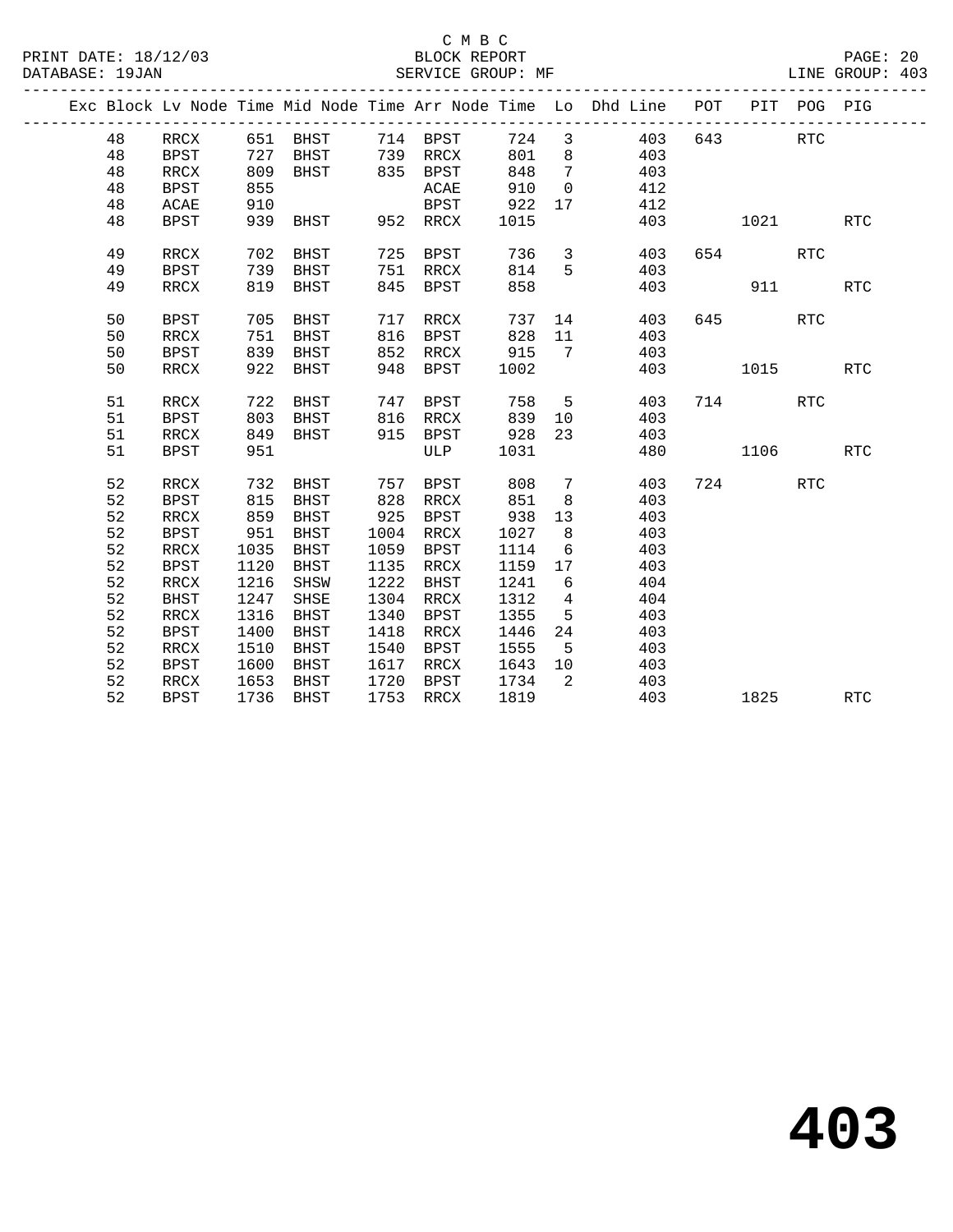|        |    |                          |      |                                  |      | Exc Block Lv Node Time Mid Node Time Arr Node Time Lo Dhd Line POT |                   |                          |     |          |          |      | PIT POG PIG |     |
|--------|----|--------------------------|------|----------------------------------|------|--------------------------------------------------------------------|-------------------|--------------------------|-----|----------|----------|------|-------------|-----|
|        | 53 | BPST                     |      | 1415 BHST                        |      | 1433 RRCX 1501 13                                                  |                   |                          |     | 403 1355 |          |      | <b>RTC</b>  |     |
|        | 53 | RRCX                     |      |                                  |      | 1514 SHSW 1523 BHST 1541 4                                         |                   |                          | 404 |          |          |      |             |     |
|        | 53 | BHST                     | 1545 | SHSE                             |      | 1604 RRCX                                                          |                   |                          |     | 404      |          |      |             |     |
|        | 53 | RRCX                     | 1627 | BHST                             |      | 1655 BPST                                                          | 1614 13<br>1710 2 |                          |     | 403      |          |      |             |     |
|        | 53 | <b>BPST</b>              | 1712 | BHST                             |      | 1729 RRCX                                                          | 1757 18           |                          |     | 403      |          |      |             |     |
|        | 53 | RRCX                     | 1815 | SHSW                             |      | 1824 RC09                                                          | 1842              | 6                        |     | 404      |          |      |             |     |
|        | 53 | RC09                     | 1848 | SHSE                             |      | 1906 RRCX                                                          | 1914 12           |                          |     | 404      |          |      |             |     |
|        | 53 | $\verb!RRCX!$            | 1926 | BHST                             | 1946 | BPST                                                               | 1958              | $7\overline{ }$          |     | 403      |          |      |             |     |
|        | 53 | <b>BPST</b>              | 2005 | BHST                             | 2018 | RRCX                                                               | 2040              | 8 <sup>8</sup>           |     | 403      |          |      |             |     |
|        | 53 | RRCX                     | 2048 | SHSW                             |      | 2054 RC09                                                          | 2109              | 11                       |     | 404      |          |      |             |     |
|        | 53 | RC09                     | 2120 | SHSE                             |      | 2136 RRCX                                                          | 2144              | 12                       |     | 404      |          |      |             |     |
|        | 53 | RRCX                     | 2156 | BHST                             |      | 2215 BPST                                                          | 2225              | 10                       |     | 403      |          |      |             |     |
|        | 53 | <b>BPST</b>              | 2235 | BHST                             |      | 2246 RRCX                                                          | 2307              | 11                       |     | 403      |          |      |             |     |
|        | 53 | RRCX                     | 2318 | SHSW                             | 2323 | RC09                                                               | 2336              | 16                       |     | 404      |          |      |             |     |
|        | 53 | RC09                     | 2352 | SHSE                             |      | 2406 RRCX                                                          | 2414              | 13                       |     | 404      |          |      |             |     |
|        | 53 | $\mathop{\mathrm{RRCX}}$ | 2427 | BHST                             | 2445 | BPST                                                               | 2454              | 11                       |     | 403      |          |      |             |     |
|        | 53 | <b>BPST</b>              | 2505 | BHST                             |      | 2514 RRCX                                                          | 2531              | $6\overline{6}$          |     | 403      |          |      |             |     |
|        | 53 | RRCX                     | 2537 |                                  |      | SH#5                                                               | 2541              | $\overline{\phantom{a}}$ |     | 12 403   |          |      |             |     |
|        | 53 | BHST                     | 2555 |                                  |      | CH2E                                                               | 2614              | $\overline{1}$           |     | 15 401   |          |      |             |     |
| #NY 53 |    | <b>BHST</b>              | 2630 | BHST 2630 CH2W<br>BHST 2645 CH2W |      |                                                                    | 2648              | 17                       | 15  | 401      |          |      |             |     |
| NY 53  |    | <b>BHST</b>              | 2645 |                                  |      |                                                                    | 2703              | $\overline{2}$           |     | 15 401   |          |      |             |     |
|        | 53 | AD3W                     | 2720 | GR41                             |      | 2739 SERO                                                          | 2754              | 15                       |     | N10      |          |      |             |     |
|        | 53 | SERO                     | 2809 | GR41                             |      | 2824 AD3W                                                          | 2845              | 10                       |     | N10      |          |      |             |     |
|        | 53 | AD3W                     | 2855 |                                  |      | GR71                                                               | 2912              |                          |     | N10      |          | 2925 |             | RTC |
|        | 54 | RRCX                     | 1415 | BHST                             |      | 1440 BPST                                                          | 1455              | 5 <sup>5</sup>           |     |          | 403 1409 |      | <b>RTC</b>  |     |
|        | 54 | <b>BPST</b>              | 1500 | <b>BHST</b>                      |      | 1519 RRCX                                                          | 1547 15           |                          |     | 403      |          |      |             |     |
|        | 54 | $\mathop{\mathrm{RRCX}}$ | 1602 | BHST                             |      | 1631 BPST                                                          | 1646              | $5^{\circ}$              |     | 403      |          |      |             |     |
|        | 54 | <b>BPST</b>              | 1651 | BHST                             |      | 1708 RRCX                                                          | 1736              | 9                        |     | 403      |          |      |             |     |
|        | 54 | RRCX                     | 1745 | BHST                             |      | 1810 BPST                                                          | 1824              | $6\overline{6}$          |     | 403      |          |      |             |     |
|        | 54 | BPST                     | 1830 | BHST                             | 1846 | RRCX                                                               | 1911              | $5^{\circ}$              |     | 403      |          |      |             |     |
|        | 54 | RRCX                     | 1916 | SHSW                             | 1924 | RC09                                                               | 1941              | 8 <sup>8</sup>           |     | 404      |          |      |             |     |
|        | 54 | RC09                     | 1949 | SHSE                             |      | 2006 RRCX                                                          | 2014              | $\overline{4}$           |     | 404      |          |      |             |     |
|        | 54 | RRCX                     | 2018 | SHSW                             |      | 2024 RC09                                                          | 2039              | 11                       |     | 404      |          |      |             |     |
|        | 54 | RC09                     | 2050 | SHSE                             | 2106 | RRCX                                                               | 2114              | 12                       |     | 404      |          |      |             |     |
|        | 54 | $\mathop{\mathrm{RRCX}}$ | 2126 | BHST                             | 2145 | BPST                                                               | 2156              | 9                        |     | 403      |          |      |             |     |
|        | 54 | BPST                     | 2205 | BHST                             | 2216 | RRCX                                                               | 2237              | 20                       |     | 403      |          |      |             |     |
|        | 54 | RRCX                     | 2257 | BHST                             | 2315 | BPST                                                               | 2324              | 11                       |     | 403      |          |      |             |     |
|        | 54 | <b>BPST</b>              | 2335 | BHST                             |      | 2346 RRCX                                                          | 2405              | 11                       |     | 403      |          |      |             |     |
|        | 54 | RRCX                     | 2416 | SHSW                             | 2421 | RC09                                                               | 2434              | 18                       |     | 404      |          |      |             |     |
|        | 54 | RC09                     | 2452 | SHSE                             |      | 2506 RRCX                                                          | 2514              | 18                       |     | 404      |          |      |             |     |
|        | 54 | RRCX                     | 2532 |                                  |      | SH#5                                                               | 2537              |                          |     | 404      |          | 2540 |             | RTC |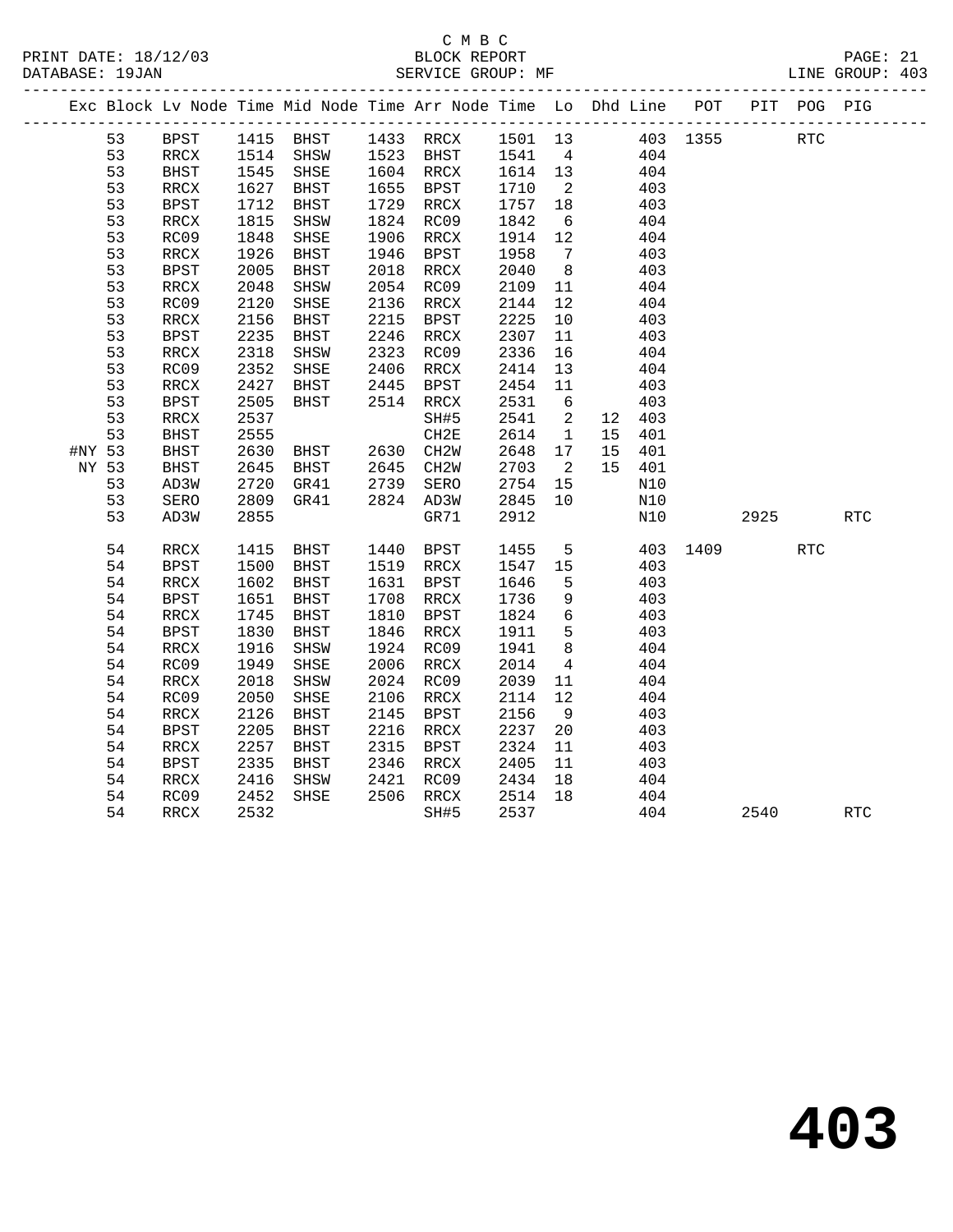# C M B C

| DATABASE: 19JAN |         |                              |      |                                                                    |      |                        |                 |                         |                                                          |                                                      |                                                             |          |                      | BLOCK REPORT PAGE: 22<br>SERVICE GROUP: MF LINE GROUP: 403 |  |
|-----------------|---------|------------------------------|------|--------------------------------------------------------------------|------|------------------------|-----------------|-------------------------|----------------------------------------------------------|------------------------------------------------------|-------------------------------------------------------------|----------|----------------------|------------------------------------------------------------|--|
|                 |         |                              |      | Exc Block Lv Node Time Mid Node Time Arr Node Time Lo Dhd Line POT |      |                        |                 |                         |                                                          |                                                      |                                                             |          |                      | PIT POG PIG                                                |  |
|                 | 55 BPST |                              | 1420 |                                                                    |      |                        |                 |                         |                                                          |                                                      | ACAE 1432 0 412 1400<br>BPST 1447 13 412<br>ACAE 1514 0 412 |          | RTC                  |                                                            |  |
|                 | 55      | ACAE                         |      |                                                                    |      |                        |                 |                         |                                                          |                                                      |                                                             |          |                      |                                                            |  |
|                 | 55      | <b>BPST</b>                  |      | 1432<br>1500<br>1514                                               |      |                        |                 |                         |                                                          |                                                      |                                                             |          |                      |                                                            |  |
|                 | 55      | ACAE                         |      |                                                                    |      | BPST                   | 1531 9 412      |                         |                                                          |                                                      |                                                             |          |                      |                                                            |  |
|                 | 55      | <b>BPST</b>                  | 1540 |                                                                    |      | <b>ACAE</b>            | 1552            |                         | $\begin{array}{ccc} 0 & & 412 \\ 13 & & 412 \end{array}$ |                                                      |                                                             |          |                      |                                                            |  |
|                 | 55      | $\ensuremath{\mathsf{ACAE}}$ | 1552 |                                                                    |      | <b>BPST</b>            | 1608            | 13                      |                                                          |                                                      |                                                             |          |                      |                                                            |  |
|                 | 55      | <b>BPST</b>                  |      | 1621 BHST 1638 RRCX                                                |      |                        | 1704            |                         | $14$ $403$                                               |                                                      |                                                             |          |                      |                                                            |  |
|                 | 55      | RRCX                         | 1718 | BHST 1744 BPST                                                     |      |                        | 1758            |                         | 2 403                                                    |                                                      |                                                             |          |                      |                                                            |  |
|                 | 55      | <b>BPST</b>                  | 1800 | BHST                                                               |      | 1817 RRCX              | 1842            |                         | $3 \t 403$                                               |                                                      |                                                             |          |                      |                                                            |  |
|                 | 55      | RRCX                         | 1845 | SHSW                                                               |      | 1854 RC09              | 1912            | $6\overline{6}$         |                                                          | 404                                                  |                                                             |          |                      |                                                            |  |
|                 | 55      | RC09                         | 1918 | SHSE                                                               |      | 1936 RRCX              | $1944$ 12 $404$ |                         |                                                          |                                                      |                                                             |          |                      |                                                            |  |
|                 | 55      | RRCX                         | 1956 | BHST                                                               |      | 2016 BPST              | 2028            |                         | 7 403                                                    |                                                      |                                                             |          |                      |                                                            |  |
|                 | 55      | <b>BPST</b>                  | 2035 | BHST                                                               |      | 2048 RRCX              | 2110            | 8 <sup>8</sup>          | 403                                                      |                                                      |                                                             |          |                      |                                                            |  |
|                 | 55      | RRCX                         | 2118 | SHSW                                                               |      | 2124 RC09              | 2139            | 12                      |                                                          | 404                                                  |                                                             |          |                      |                                                            |  |
|                 | 55      | RC09                         | 2151 | SHSE                                                               |      | 2206 RRCX              | 2214            |                         | $\frac{12}{12}$ $\frac{404}{404}$                        |                                                      |                                                             |          |                      |                                                            |  |
|                 | 55      | RRCX                         | 2226 | BHST                                                               |      | 2245 BPST              | 2255            | 10                      | 403                                                      |                                                      |                                                             |          |                      |                                                            |  |
|                 | 55      | BPST                         | 2305 | BHST                                                               |      | 2316 RRCX              | 2335            | 22                      |                                                          | 403                                                  |                                                             |          |                      |                                                            |  |
|                 | 55      | RRCX                         | 2357 | BHST                                                               |      | 2415 BPST<br>2444 RRCX | 2424<br>2502    | 11                      | $\frac{1}{4}$                                            | 403                                                  |                                                             |          |                      |                                                            |  |
|                 | 55      | BPST                         | 2435 | BHST                                                               |      |                        |                 |                         | 4 8 403                                                  | 403                                                  |                                                             |          |                      |                                                            |  |
|                 | 55      | RRCX                         | 2507 |                                                                    |      |                        | SH#5 2511       |                         |                                                          |                                                      |                                                             |          |                      |                                                            |  |
|                 | 55      | CH2E                         | 2523 |                                                                    |      | <b>BHST</b>            | 2542            | $\Omega$                |                                                          | 401                                                  |                                                             |          |                      |                                                            |  |
|                 | 55      | <b>BHST</b>                  | 2542 |                                                                    |      | HW#5                   | 2558            |                         |                                                          | 408                                                  |                                                             | 2601 RTC |                      |                                                            |  |
|                 | 56      | RRCX                         | 1443 | SHSW 1452 BHST                                                     |      |                        | 1510            |                         | 5 <sup>1</sup>                                           |                                                      | 404 1437                                                    |          | <b>RTC</b>           |                                                            |  |
|                 | 56      | BHST                         | 1515 | SHSE                                                               |      | 1534 RRCX              | 1544            |                         | 6 404                                                    |                                                      |                                                             |          |                      |                                                            |  |
|                 | 56      | RRCX                         | 1550 | BHST                                                               |      | 1619 BPST              | 1634            |                         |                                                          | $\begin{array}{ccc} 7 & 403 \\ 21 & 403 \end{array}$ |                                                             |          |                      |                                                            |  |
|                 | 56      | BPST                         |      | 1641 BHST                                                          |      | 1658 RRCX              | 1724 21         |                         |                                                          |                                                      |                                                             |          |                      |                                                            |  |
|                 | 56      | RRCX                         | 1745 | SHSW                                                               |      | 1754 RC09              | 1812 5          |                         |                                                          | 404                                                  |                                                             |          |                      |                                                            |  |
|                 | 56      | RC09                         | 1817 | SHSE                                                               |      | 1836 RRCX              | 1844            |                         |                                                          |                                                      | 404 1850 RTC                                                |          |                      |                                                            |  |
|                 | 57      | <b>BPST</b>                  | 1445 | BHST                                                               |      | 1504 RRCX              | 1532            |                         | 12                                                       |                                                      | 403 1425                                                    |          | RTC                  |                                                            |  |
|                 | 57      | RRCX                         | 1544 | SHSW                                                               |      | 1553 BHST              | 1611            |                         | $4\overline{ }$                                          | 404                                                  |                                                             |          |                      |                                                            |  |
|                 | 57      | BHST                         | 1615 | SHSE                                                               |      | 1634 RRCX              | 1644            |                         | 22 404                                                   |                                                      |                                                             |          |                      |                                                            |  |
|                 | 57      | RRCX                         | 1706 | BHST                                                               | 1732 | BPST                   | 1746            |                         | 2 403                                                    |                                                      |                                                             |          |                      |                                                            |  |
|                 | 57      | BPST                         | 1748 | BHST                                                               |      | 1805 RRCX              | 1831 13         |                         |                                                          |                                                      |                                                             |          |                      |                                                            |  |
|                 | 57      | RRCX                         |      | 1844 BHST                                                          |      | 1905 BPST              | 1918            | $\overline{\mathbf{c}}$ |                                                          | $\begin{array}{c} 403 \\ 403 \end{array}$            |                                                             |          |                      |                                                            |  |
|                 | 57      | <b>BPST</b>                  |      | 1920 BHST                                                          |      | 1936 RRCX              | 2000            |                         |                                                          |                                                      | 403 2006                                                    |          |                      | <b>RTC</b>                                                 |  |
|                 | SD 58   | BPST                         | 1611 | BHST                                                               | 1628 | RRCX                   | 1654            | 18                      |                                                          |                                                      | 403 1551                                                    |          | $\operatorname{RTC}$ |                                                            |  |
| #SD 58          |         | <b>BPST</b>                  | 1611 | BHST                                                               | 1628 | RRCX                   | 1654            | 18                      |                                                          | 403                                                  | 1551                                                        |          | RTC                  |                                                            |  |
|                 | 58      | RRCX                         | 1712 | SHSW                                                               | 1724 | RC09                   | 1743            | 4                       |                                                          | 404                                                  |                                                             |          |                      |                                                            |  |
|                 | 58      | RC09                         | 1747 | SHSE                                                               | 1806 | RRCX                   | 1814            |                         |                                                          | 404                                                  |                                                             | 1820     |                      | <b>RTC</b>                                                 |  |
|                 | 59      | RRCX                         | 1614 | <b>BHST</b>                                                        | 1643 | BPST                   | 1658            | $\overline{3}$          |                                                          | 403                                                  | 1608                                                        |          | RTC                  |                                                            |  |
|                 | 59      | <b>BPST</b>                  | 1701 | BHST                                                               | 1718 | RRCX                   | 1746            | 14                      |                                                          | 403                                                  |                                                             |          |                      |                                                            |  |
|                 | 59      | RRCX                         | 1800 | BHST                                                               | 1825 | BPST                   | 1839            | 6                       |                                                          | 403                                                  |                                                             |          |                      |                                                            |  |
|                 | 59      | <b>BPST</b>                  | 1845 | <b>BHST</b>                                                        | 1901 | RRCX                   | 1926            |                         |                                                          | 403                                                  |                                                             | 1932     |                      | RTC                                                        |  |
|                 |         |                              |      |                                                                    |      |                        |                 |                         |                                                          |                                                      |                                                             |          |                      |                                                            |  |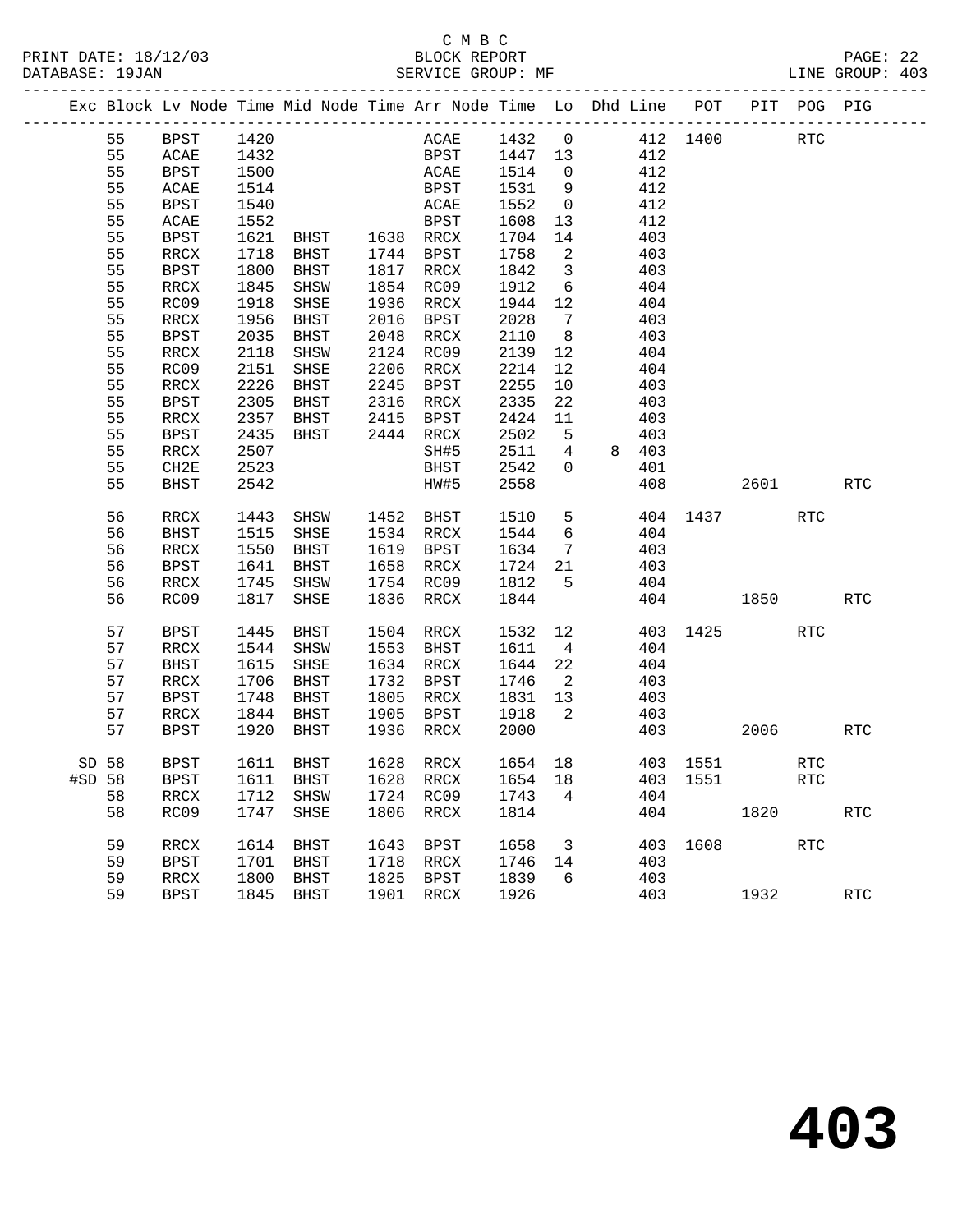|                                    |            |                         |                   |                   | C M B C     |                         |                                                                                                                                                                                                                                                                                                                                                                                                                                                      |     |             |            |  |
|------------------------------------|------------|-------------------------|-------------------|-------------------|-------------|-------------------------|------------------------------------------------------------------------------------------------------------------------------------------------------------------------------------------------------------------------------------------------------------------------------------------------------------------------------------------------------------------------------------------------------------------------------------------------------|-----|-------------|------------|--|
|                                    |            |                         |                   |                   |             |                         |                                                                                                                                                                                                                                                                                                                                                                                                                                                      |     |             |            |  |
|                                    |            |                         |                   |                   |             |                         |                                                                                                                                                                                                                                                                                                                                                                                                                                                      |     |             |            |  |
|                                    |            |                         |                   |                   |             |                         | $\begin{tabular}{lllllllllllllllllllll} \texttt{\#5SH} & \texttt{\#5 ROAD & $\&$ STEVESTON & $\texttt{HWY}$ & $\&$AD3W & $\texttt{WB}~\texttt{ANDERSON} $\&$NO.3 & $\texttt{RD}$ \\ \texttt{BHST} & \texttt{BRIGHOUSE} & \texttt{STATION} & \texttt{CH2E} & \texttt{CHATHAM & $\&$ 2 & $\texttt{AV}~\texttt{EB}$ \\ \texttt{CH2W} & \texttt{CHATHAM & $\&$ 2 & $\texttt{AV}~\texttt{WB}$ & $\&$GRANVILLE & $\&$ 41 & $\texttt{AV}$ \\ \texttt{MASE}$ |     |             |            |  |
|                                    |            |                         |                   |                   |             |                         |                                                                                                                                                                                                                                                                                                                                                                                                                                                      |     |             |            |  |
|                                    |            |                         |                   |                   |             |                         |                                                                                                                                                                                                                                                                                                                                                                                                                                                      |     |             |            |  |
|                                    |            |                         |                   |                   |             |                         |                                                                                                                                                                                                                                                                                                                                                                                                                                                      |     |             |            |  |
|                                    |            |                         |                   |                   |             |                         |                                                                                                                                                                                                                                                                                                                                                                                                                                                      |     |             |            |  |
|                                    |            |                         |                   |                   |             |                         |                                                                                                                                                                                                                                                                                                                                                                                                                                                      |     |             |            |  |
|                                    |            |                         |                   |                   |             |                         | SH#5 STEVESTON HIGHWAY & NO.5 RD SHSW STEVESTON & SEAWARD WB                                                                                                                                                                                                                                                                                                                                                                                         |     |             |            |  |
|                                    |            |                         |                   |                   |             |                         | Exc Block Lv Node Time Mid Node Time Arr Node Time Lo Dhd Line POT PIT POG PIG                                                                                                                                                                                                                                                                                                                                                                       |     |             |            |  |
| $\mathbf{1}$                       |            |                         |                   |                   |             |                         | CH2E 440 RC09 459 1 402 426 RTC                                                                                                                                                                                                                                                                                                                                                                                                                      |     |             |            |  |
| $\mathbf{1}$                       |            |                         |                   |                   |             |                         | RC09 500 CH2W 519 12 402<br>CH2W 531 BHST 551 MAKN 620 11 407<br>MAKN 631 BHST 705 CH2E 725 13 407                                                                                                                                                                                                                                                                                                                                                   |     |             |            |  |
| $\mathbf{1}$                       |            |                         |                   |                   |             |                         |                                                                                                                                                                                                                                                                                                                                                                                                                                                      |     |             |            |  |
| $\mathbf{1}$                       |            |                         |                   |                   |             |                         |                                                                                                                                                                                                                                                                                                                                                                                                                                                      |     |             |            |  |
| $\mathbf{1}$<br>CH2E               | 738        |                         |                   | RC09              | 804         |                         | 8 402                                                                                                                                                                                                                                                                                                                                                                                                                                                |     |             |            |  |
| $\mathbf{1}$<br>RC09               |            |                         |                   |                   |             |                         |                                                                                                                                                                                                                                                                                                                                                                                                                                                      |     |             |            |  |
| 1<br>CH2W                          |            |                         |                   |                   |             |                         |                                                                                                                                                                                                                                                                                                                                                                                                                                                      |     |             |            |  |
| $\mathbf 1$<br>MAKN<br>1<br>CH2E   | 1058       |                         |                   |                   |             |                         | RC09 1124 6 402                                                                                                                                                                                                                                                                                                                                                                                                                                      |     |             |            |  |
| RC09<br>1                          | 1130       |                         |                   | CH2E              |             |                         |                                                                                                                                                                                                                                                                                                                                                                                                                                                      |     |             |            |  |
| 1<br>CH2E                          |            |                         |                   | BHST              |             |                         | 1157 8 402<br>1230 13 401                                                                                                                                                                                                                                                                                                                                                                                                                            |     |             |            |  |
| $\mathbf 1$<br>BHST                |            | 1205<br>1243            |                   | CH <sub>2</sub> W | 1312        |                         | $11$ 406                                                                                                                                                                                                                                                                                                                                                                                                                                             |     |             |            |  |
| 1<br>CH <sub>2</sub> W             | 1323       | <b>EXECUTE SHEAFERE</b> |                   |                   | 1349        |                         | 5 406                                                                                                                                                                                                                                                                                                                                                                                                                                                |     |             |            |  |
| $\mathbf 1$<br>BHST                | 1354       |                         |                   | CH2E              | 1420        |                         | 9 401                                                                                                                                                                                                                                                                                                                                                                                                                                                |     |             |            |  |
| 1<br>CH2E                          |            |                         |                   | BHST              | 1457        |                         |                                                                                                                                                                                                                                                                                                                                                                                                                                                      |     |             |            |  |
| $\mathbf 1$<br>BHST                |            | 1429<br>1500            |                   | CH2E              | 1532        |                         | $\begin{array}{ccc} 3 & 401 \\ 4 & 406 \end{array}$                                                                                                                                                                                                                                                                                                                                                                                                  |     |             |            |  |
| $\mathbf 1$<br>CH2E                | 1536       |                         |                   |                   | RC09 1602   |                         | 8<br>402                                                                                                                                                                                                                                                                                                                                                                                                                                             |     |             |            |  |
| 1<br>RC09                          | 1610       |                         |                   | CH2E              | 1639        |                         | 9 402                                                                                                                                                                                                                                                                                                                                                                                                                                                |     |             |            |  |
| 1<br>CH2E                          | 1648       |                         |                   | RC09              |             |                         | $1714$ 8 $402$<br>$1749$ 11 $402$                                                                                                                                                                                                                                                                                                                                                                                                                    |     |             |            |  |
| 1<br>RC09                          | 1722       |                         |                   | CH2W              |             |                         |                                                                                                                                                                                                                                                                                                                                                                                                                                                      |     |             |            |  |
| 1<br>CH2W                          |            |                         |                   |                   |             |                         | 1800 BHST 1823 MAKN 1900 5 407                                                                                                                                                                                                                                                                                                                                                                                                                       |     |             |            |  |
| 1<br>MAKN                          |            | 1905 BHST 1934 CH2W     |                   |                   | 1955        |                         |                                                                                                                                                                                                                                                                                                                                                                                                                                                      | 407 | 2007 - 2007 | RTC        |  |
| 2<br>CH2W                          | 441        |                         |                   |                   | RC09 501 16 |                         | 407                                                                                                                                                                                                                                                                                                                                                                                                                                                  |     | 427 RTC     |            |  |
| 2<br>RC09                          | 517        |                         |                   | CH2E              |             |                         | 539 1<br>407                                                                                                                                                                                                                                                                                                                                                                                                                                         |     |             |            |  |
| 2<br>CH2E                          | 540        | RCO <sub>9</sub>        |                   |                   | 601         |                         | 9 402                                                                                                                                                                                                                                                                                                                                                                                                                                                |     |             |            |  |
| 2<br>RC09                          | 610        |                         |                   | CH2E<br>RC09      | 631         | $\overline{\mathbf{3}}$ | 402                                                                                                                                                                                                                                                                                                                                                                                                                                                  |     |             |            |  |
| 2<br>CH2E                          | 634        |                         |                   |                   |             | 657 3                   | 402                                                                                                                                                                                                                                                                                                                                                                                                                                                  |     |             |            |  |
| 2<br>RC09                          | 700        |                         | CH <sub>2</sub> W |                   | 721         |                         | 9 402                                                                                                                                                                                                                                                                                                                                                                                                                                                |     |             |            |  |
| 2<br>CH <sub>2</sub> M             | 730        | <b>BHST</b>             | 756<br>910        | MAKN              | 831<br>932  | 5                       | 407<br>407                                                                                                                                                                                                                                                                                                                                                                                                                                           |     |             |            |  |
| 2<br>MAKN<br>2<br>CH2E             | 836<br>940 | BHST                    |                   | CH2E<br>RC09      | 1006        | 8<br>4                  | 402                                                                                                                                                                                                                                                                                                                                                                                                                                                  |     |             |            |  |
| RC09<br>2                          | 1010       |                         |                   | CH <sub>2</sub> W | 1032        | 18                      | 402                                                                                                                                                                                                                                                                                                                                                                                                                                                  |     |             |            |  |
| 2<br>CH <sub>2</sub> M             | 1050       |                         |                   | RC09              | 1116        | 11                      | 407                                                                                                                                                                                                                                                                                                                                                                                                                                                  |     |             |            |  |
| 2<br>RC09                          | 1127       |                         |                   | CH2E              | 1152        | 6                       | 407                                                                                                                                                                                                                                                                                                                                                                                                                                                  |     |             |            |  |
| $\boldsymbol{2}$<br>CH2E           | 1158       |                         |                   | RC09              | 1224        | 6                       | 402                                                                                                                                                                                                                                                                                                                                                                                                                                                  |     |             |            |  |
| 2<br>RC09                          | 1230       |                         |                   | CH2E              | 1258        | 6                       | 402                                                                                                                                                                                                                                                                                                                                                                                                                                                  |     |             |            |  |
| 2<br>CH2E                          | 1304       |                         |                   | BHST              | 1329        | 14                      | 401                                                                                                                                                                                                                                                                                                                                                                                                                                                  |     |             |            |  |
| 2<br><b>BHST</b>                   | 1343       |                         |                   | CH <sub>2</sub> W | 1413        | 6                       | 406                                                                                                                                                                                                                                                                                                                                                                                                                                                  |     |             |            |  |
| 2<br>CH <sub>2</sub> W             | 1419       |                         |                   | <b>BHST</b>       | 1445        | 4                       | 406                                                                                                                                                                                                                                                                                                                                                                                                                                                  |     |             |            |  |
| 2<br><b>BHST</b>                   | 1449       |                         |                   | CH2E              | 1521        | 3                       | 406                                                                                                                                                                                                                                                                                                                                                                                                                                                  |     |             |            |  |
| 2<br>CH2E                          | 1524       |                         |                   | RC09              | 1550        | 8                       | 402                                                                                                                                                                                                                                                                                                                                                                                                                                                  |     |             |            |  |
| 2<br>RC09                          | 1558       |                         |                   | CH2E              | 1627        | 9                       | 402                                                                                                                                                                                                                                                                                                                                                                                                                                                  |     |             |            |  |
| $\overline{c}$<br>CH <sub>2E</sub> | 1636       |                         |                   | RC09              | 1702        | 8                       | 402                                                                                                                                                                                                                                                                                                                                                                                                                                                  |     |             |            |  |
| 2<br>RC09                          | 1710       |                         |                   | CH2E              | 1739        | 9                       | 402                                                                                                                                                                                                                                                                                                                                                                                                                                                  |     |             |            |  |
| 2<br>CH2E                          | 1748       |                         |                   | RC09              | 1812        |                         | 402                                                                                                                                                                                                                                                                                                                                                                                                                                                  |     | 1826        | <b>RTC</b> |  |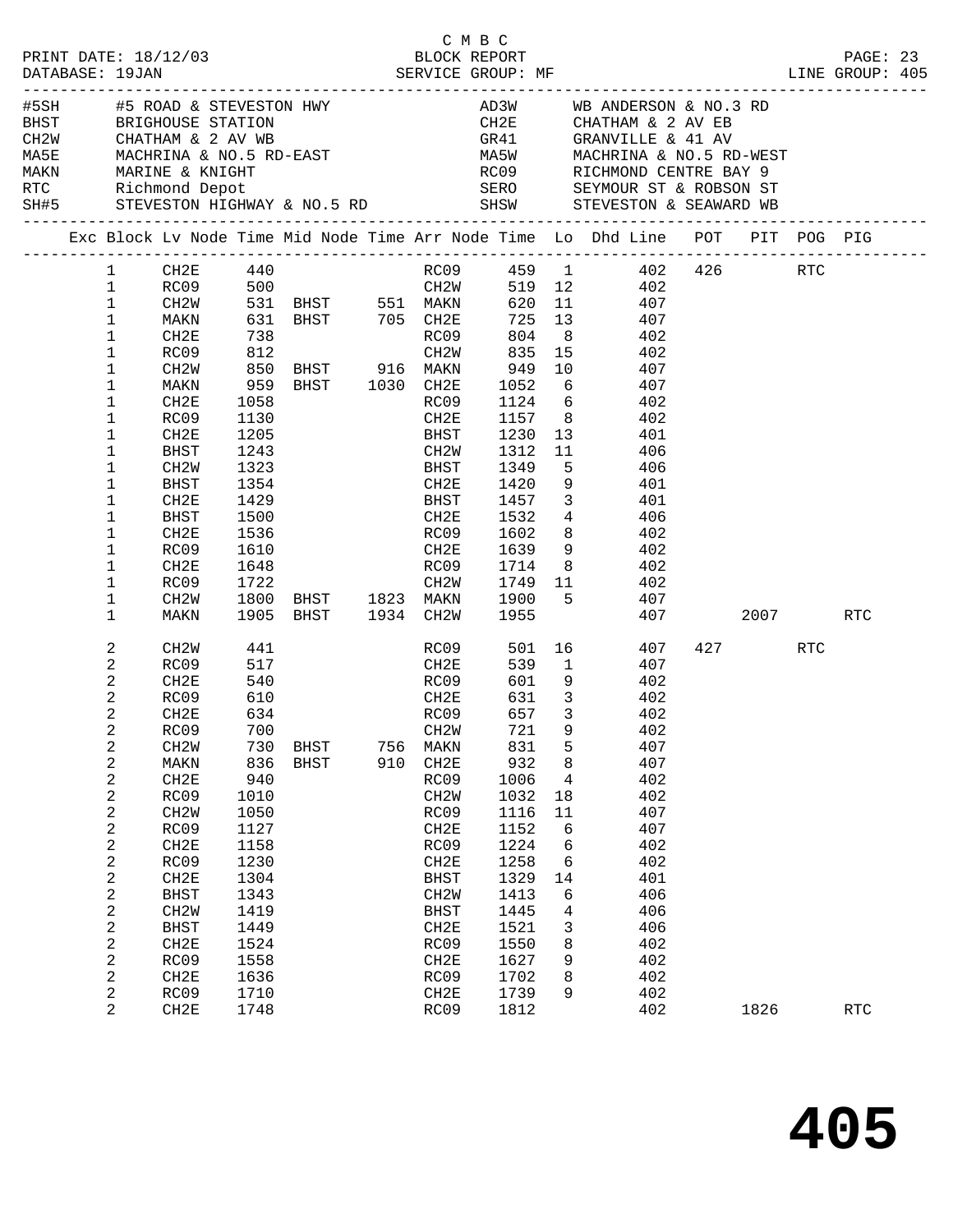#### C M B C<br>BLOCK REPORT PRINT DATE: 18/12/03 BLOCK REPORT BATABASE: 19JAN BLOCK REPORT

| PRINT DATE: 18/12/03<br>DATABASE: 19JAN |                   |      |                     |      | BLOCK REPORT                |          |                         |                                                                                |         |       | PAGE: 24<br>LINE GROUP: 405 |  |
|-----------------------------------------|-------------------|------|---------------------|------|-----------------------------|----------|-------------------------|--------------------------------------------------------------------------------|---------|-------|-----------------------------|--|
|                                         |                   |      |                     |      |                             |          |                         | Exc Block Lv Node Time Mid Node Time Arr Node Time Lo Dhd Line POT PIT POG PIG |         |       |                             |  |
| $\mathbf{3}$                            | CH2E              | 510  |                     |      | RC09                        |          |                         | 529 1 402                                                                      | 456 RTC |       |                             |  |
| 3                                       | RC09              |      | 530                 |      | CH2W                        |          |                         | 549 2 402                                                                      |         |       |                             |  |
| 3                                       | CH2W              |      | 551 BHST 611 MAKN   |      |                             |          |                         | 640 11<br>407                                                                  |         |       |                             |  |
| 3                                       | MAKN              |      | 651 BHST            |      | 725 CH2E                    | 745      |                         | $\overline{3}$<br>407                                                          |         |       |                             |  |
| 3                                       | CH2E              | 748  |                     |      | RC09                        | 814      | 10                      | 402                                                                            |         |       |                             |  |
| 3                                       | RC09              | 824  |                     |      | CH2W                        | 847      | 9                       | 402                                                                            |         |       |                             |  |
| 3                                       | CH2W              | 856  |                     |      | BHST                        | 922      | 8 <sup>8</sup>          | 406                                                                            |         |       |                             |  |
| 3                                       | BHST              | 930  |                     |      | CH2E                        | 954      |                         | 401<br>11                                                                      |         |       |                             |  |
| 3                                       | CH2E              | 1005 |                     |      | BHST                        | 1029     |                         | $8 \overline{)}$<br>401                                                        |         |       |                             |  |
| 3                                       | BHST              |      | 1037 BHST 1037 CH2W |      |                             | 1100     |                         | 20<br>401                                                                      |         |       |                             |  |
| 3                                       | CH2W              |      | 1120 BHST           | 1144 | MAKN                        | 1218     | 11                      | 407                                                                            |         |       |                             |  |
| 3                                       | MAKN              |      | 1229 BHST           |      | 1300 CH2E                   | 1323     | 5 <sup>5</sup>          | 407                                                                            |         |       |                             |  |
| 3                                       | CH2E              | 1328 |                     |      | RC09                        | 1355     |                         | $5^{\circ}$<br>402                                                             |         |       |                             |  |
| 3                                       | RC09              | 1400 |                     |      | CH2E                        | 1428     |                         | 402<br>20                                                                      |         |       |                             |  |
| 3                                       | CH2E              | 1448 |                     |      | RC09                        | 1515     | $7\overline{ }$         | 402                                                                            |         |       |                             |  |
| 3                                       | RC09              | 1522 |                     |      | CH2E                        | 1551     | 9                       | 402                                                                            |         |       |                             |  |
| 3                                       | CH2E              | 1600 |                     |      | RC09                        | 1626     | 8 <sup>8</sup>          | 402                                                                            |         |       |                             |  |
| 3                                       | RC09              | 1634 |                     |      | CH2E                        | 1703     | 9                       | 402                                                                            |         |       |                             |  |
| 3                                       | CH2E              | 1712 |                     |      | RC09                        | 1736     | 10                      | 402                                                                            |         |       |                             |  |
| 3                                       | RC09              | 1746 |                     |      | CH2W                        | 1813     |                         | 402                                                                            |         |       |                             |  |
| 3                                       | CH2W              |      | 1830 BHST           | 1851 | MAKN                        | 1924     |                         | 407<br>$6\overline{6}$                                                         |         |       |                             |  |
| 3                                       | MAKN              | 1930 | BHST                | 1959 | CH2W                        | 2020     |                         | 12<br>407                                                                      |         |       |                             |  |
| 3                                       | CH <sub>2</sub> W | 2032 | BHST                | 2050 | MAKN                        | 2115     | 14                      | 407                                                                            |         |       |                             |  |
| 3                                       | MAKN              | 2129 | BHST                | 2154 | CH2W                        | 2213     | $\overline{\mathbf{2}}$ | 407                                                                            |         |       |                             |  |
| 3                                       | CH <sub>2</sub> W | 2215 | BHST                | 2233 | MAKN                        | 2258     | 5 <sup>5</sup>          | 407                                                                            |         |       |                             |  |
| 3                                       | MAKN              | 2303 | BHST                | 2327 | CH2E                        | 2346     |                         | 9<br>407                                                                       |         |       |                             |  |
| 3                                       | CH2E              | 2355 |                     |      | RC09                        | 2415     | 6                       | 402                                                                            |         |       |                             |  |
| 3                                       | RC09              | 2421 |                     |      | CH2E                        | 2444 21  |                         | 402                                                                            |         |       |                             |  |
| 3                                       | CH2E              | 2505 |                     |      | RC09                        | 2525 18  |                         | 402                                                                            |         |       |                             |  |
| $\overline{ }$                          | $\overline{D}$    |      |                     |      | $\sim$ $\sim$ $\sim$ $\sim$ | $\Omega$ |                         | $\sqrt{2}$                                                                     |         | 0.017 | $n^{m}$                     |  |

| د              | ∪⊓∠r              | ددد ک |             |      | にしり               | 44 L D | O  | 4 U Z |     |      |     |            |
|----------------|-------------------|-------|-------------|------|-------------------|--------|----|-------|-----|------|-----|------------|
| 3              | RC09              | 2421  |             |      | CH2E              | 2444   | 21 | 402   |     |      |     |            |
| 3              | CH <sub>2E</sub>  | 2505  |             |      | RC09              | 2525   | 18 | 402   |     |      |     |            |
| 3              | RC09              | 2543  |             |      | CH2E              | 2606   |    | 402   |     | 2617 |     | <b>RTC</b> |
|                |                   |       |             |      |                   |        |    |       |     |      |     |            |
| 4              | CH <sub>2</sub> W | 511   |             |      | RC09              | 531    | 16 | 407   | 457 |      | RTC |            |
| 4              | RC09              | 547   |             |      | CH2E              | 609    | 1  | 407   |     |      |     |            |
| 4              | CH <sub>2E</sub>  | 610   |             |      | RC09              | 632    | 8  | 402   |     |      |     |            |
| 4              | RC09              | 640   |             |      | CH <sub>2</sub> W | 701    | 10 | 402   |     |      |     |            |
| 4              | CH <sub>2</sub> W | 711   | <b>BHST</b> | 736  | MAKN              | 808    | 3  | 407   |     |      |     |            |
| 4              | MAKN              | 811   | <b>BHST</b> | 845  | CH <sub>2</sub> W | 907    | 13 | 407   |     |      |     |            |
| 4              | CH <sub>2</sub> W | 920   | <b>BHST</b> | 944  | MAKN              | 1016   | 13 | 407   |     |      |     |            |
| 4              | MAKN              | 1029  | BHST        | 1100 | CH2E              | 1122   | 6  | 407   |     |      |     |            |
| 4              | CH <sub>2E</sub>  | 1128  |             |      | RC09              | 1154   | 6  | 402   |     |      |     |            |
| 4              | RC09              | 1200  |             |      | CH2E              | 1227   | 9  | 402   |     |      |     |            |
| 4              | CH <sub>2E</sub>  | 1236  |             |      | BHST              | 1301   | 8  | 401   |     |      |     |            |
| 4              | BHST              | 1309  |             |      | CH2E              | 1334   | 12 | 401   |     |      |     |            |
| 4              | CH <sub>2E</sub>  | 1346  |             |      | <b>BHST</b>       | 1412   | 12 | 401   |     |      |     |            |
| 4              | BHST              | 1424  |             |      | CH2E              | 1450   | 6  | 401   |     |      |     |            |
| 4              | CH <sub>2E</sub>  | 1456  |             |      | <b>BHST</b>       | 1523   | 8  | 401   |     |      |     |            |
| 4              | <b>BHST</b>       | 1531  |             |      | CH2E              | 1559   | 3  | 401   |     |      |     |            |
| $\overline{4}$ | CH <sub>2E</sub>  | 1602  |             |      | <b>BHST</b>       | 1627   | 4  | 401   |     |      |     |            |
| 4              | BHST              | 1631  |             |      | CH <sub>2</sub> W | 1700   | 4  | 406   |     |      |     |            |
| 4              | CH <sub>2</sub> W | 1704  |             |      | <b>BHST</b>       | 1729   | 6  | 406   |     |      |     |            |
| 4              | <b>BHST</b>       | 1735  |             |      | CH <sub>2</sub> W | 1803   |    | 406   |     | 1815 |     | <b>RTC</b> |
|                |                   |       |             |      |                   |        |    |       |     |      |     |            |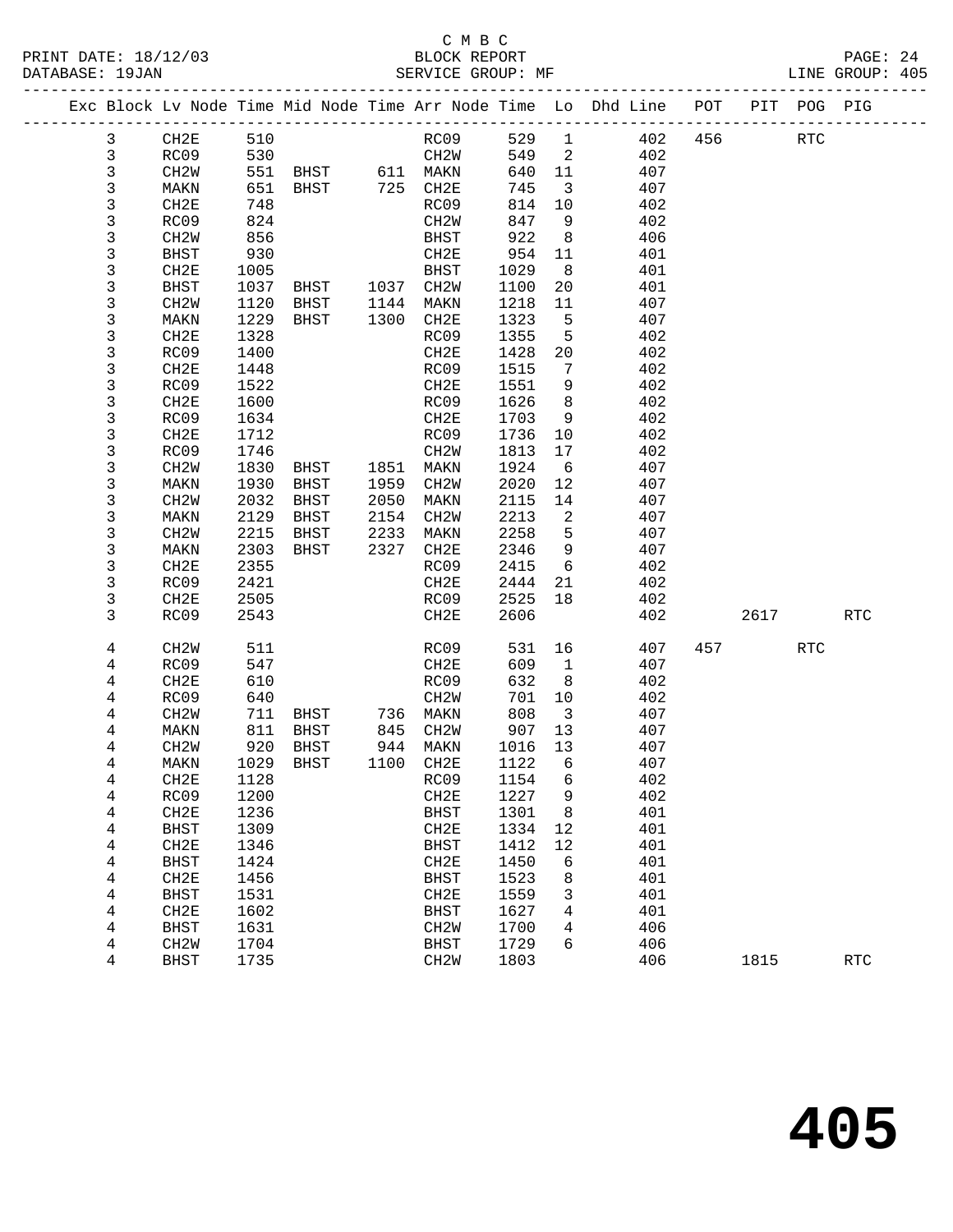|  |        |                   |              |                                  |      |                          |              |                                  | Exc Block Lv Node Time Mid Node Time Arr Node Time Lo Dhd Line POT |     |         | PIT POG PIG |            |
|--|--------|-------------------|--------------|----------------------------------|------|--------------------------|--------------|----------------------------------|--------------------------------------------------------------------|-----|---------|-------------|------------|
|  | 5      | MA5E              |              | 529 BHST                         |      | 545 MAKN                 |              |                                  | 611 15 405                                                         | 525 |         | <b>RTC</b>  |            |
|  | 5      | MAKN              | 626          | BHST                             |      | 655 MA5E                 | 718          | 8 <sup>8</sup>                   | 405                                                                |     |         |             |            |
|  | 5      | MA5E              |              | BHST                             |      |                          | 813 9        |                                  | 405                                                                |     |         |             |            |
|  | 5      | MAKN              | 726<br>822   | BHST                             |      | 745 MAKN<br>854 MA5E     | 918          | 6                                | 405                                                                |     |         |             |            |
|  | 5      | MA5E              | 924          | BHST                             | 945  | MAKN                     | 1008         | 21                               | 405                                                                |     |         |             |            |
|  | 5      | MAKN              | 1029         | BHST                             | 1054 | MA5E                     | 1116         | 10                               | 405                                                                |     |         |             |            |
|  | 5      | MA5E              | 1126         | BHST                             | 1145 | MAKN                     | 1208         | 19                               | 405                                                                |     |         |             |            |
|  | 5      | MAKN              | 1227         | BHST                             | 1254 | MA5E                     | 1318         | $\overline{7}$                   | 405                                                                |     |         |             |            |
|  | 5      | MA5E              | 1325         | BHST                             | 1345 | MAKN                     | 1410         | 13                               | 405                                                                |     |         |             |            |
|  | 5      | MAKN              | 1423         | BHST                             | 1450 | MA5W                     | 1511         | 8                                | 405                                                                |     |         |             |            |
|  | 5      | MA5W              | 1519         | BHST                             | 1547 | MAKN                     | 1623         | 8 <sup>8</sup>                   | 405                                                                |     |         |             |            |
|  | 5      | MAKN              | 1631         | BHST                             |      | 1713 CH2W                | 1737         | 9                                | 407                                                                |     |         |             |            |
|  | 5      | CH2W              | 1746         |                                  |      | <b>BHST</b>              | 1809         | 10                               | 406                                                                |     |         |             |            |
|  | 5      | <b>BHST</b>       | 1819         |                                  |      | CH2E                     | 1847         |                                  | 401                                                                |     | 1859 18 |             | <b>RTC</b> |
|  | 6      | CH <sub>2E</sub>  | 558          |                                  |      | RC09                     | 620          | 10                               | 402                                                                |     | 544 200 | RTC         |            |
|  | 6      | RC09              | 630          |                                  |      | CH2E                     | 653          | $5\overline{5}$                  | 402                                                                |     |         |             |            |
|  | 6      | CH2E              | 658          |                                  |      | RC09                     | 721          | $\overline{\mathbf{3}}$          | 402                                                                |     |         |             |            |
|  | 6      | RC09              | 724          |                                  |      | CH2E                     | 747          | 13                               | 402                                                                |     |         |             |            |
|  | 6      | CH <sub>2E</sub>  | 800          |                                  |      | RC09                     | 826          | 10                               | 402                                                                |     |         |             |            |
|  | 6      | RC09              | 836          |                                  |      | CH2E                     | 901          | 9                                | 402                                                                |     |         |             |            |
|  | 6      | CH2E              | 910          |                                  |      | RC09                     | 936          | 14                               | 402                                                                |     |         |             |            |
|  | 6      | RC09              | 950          |                                  |      | CH2W                     | 1012         | 8                                | 402                                                                |     |         |             |            |
|  | 6      | CH <sub>2</sub> W | 1020         | BHST 1044 MAKN<br>BHST 1200 CH2E |      |                          | 1116         | 13                               | 407                                                                |     |         |             |            |
|  | 6      | MAKN              | 1129         |                                  |      |                          | 1223         | $5^{\circ}$                      | 407                                                                |     |         |             |            |
|  | 6      | CH2E              | 1228         |                                  |      | RC09                     | 1255         | 5                                | 402                                                                |     |         |             |            |
|  | 6      | RC09              | 1300         |                                  |      | CH2E                     | 1328         | 20                               | 402                                                                |     |         |             |            |
|  | 6      | CH <sub>2E</sub>  | 1348         |                                  |      | RC09                     | 1415         | $-5$                             | 402                                                                |     |         |             |            |
|  | 6      | RC09              | 1420         |                                  |      | CH2W                     | 1446         | $\overline{4}$                   | 402                                                                |     |         |             |            |
|  | 6      | CH2W              | 1450         | <b>BHST</b>                      |      | 1518 MAKN                | 1600         | 13                               | 407                                                                |     |         |             |            |
|  | 6      | MAKN              | 1613         | BHST                             |      | 1655 CH2W                | 1719         | 11                               | 407                                                                |     |         |             |            |
|  | 6      | CH <sub>2</sub> M | 1730         | BHST                             |      | 1753 MAKN<br>1909 CH2E   | 1832<br>1932 | $\overline{4}$<br>8 <sup>8</sup> | 407                                                                |     |         |             |            |
|  | 6      | MAKN              | 1836         | BHST                             |      |                          | 2002         |                                  | 407                                                                |     |         |             |            |
|  | 6      | CH2E              | 1940         |                                  |      | RC09                     |              | 8                                | 402                                                                |     |         |             |            |
|  | 6<br>6 | RC09<br>CH2E      | 2010<br>2040 |                                  |      | CH <sub>2E</sub><br>RC09 | 2036<br>2100 | $\overline{4}$<br>10             | 402<br>402                                                         |     |         |             |            |
|  | 6      | RC09              | 2110         |                                  |      | CH2E                     | 2135         | - 5                              | 402                                                                |     |         |             |            |
|  | 6      | CH2E              | 2140         |                                  |      | RC09                     | 2200         | 10                               | 402                                                                |     |         |             |            |
|  | 6      | RC09              | 2210         |                                  |      | CH <sub>2</sub> W        | 2233         | 13                               | 402                                                                |     |         |             |            |
|  | 6      | CH <sub>2</sub> W | 2246         | BHST                             |      | 2302 MAKN                | 2327         | 16                               | 407                                                                |     |         |             |            |
|  | 6      | MAKN              | 2343         | BHST                             |      | 2407 CH2W                | 2425         | 25                               | 407                                                                |     |         |             |            |
|  | 6      | CH2W              | 2450         | BHST                             | 2506 | MAKN                     | 2531         | 11                               | 407                                                                |     |         |             |            |
|  | 6      | MAKN              | 2542         | <b>BHST</b>                      |      | 2606 CH2W                | 2621         |                                  | 407                                                                |     | 2632    |             | <b>RTC</b> |
|  |        |                   |              |                                  |      |                          |              |                                  |                                                                    |     |         |             |            |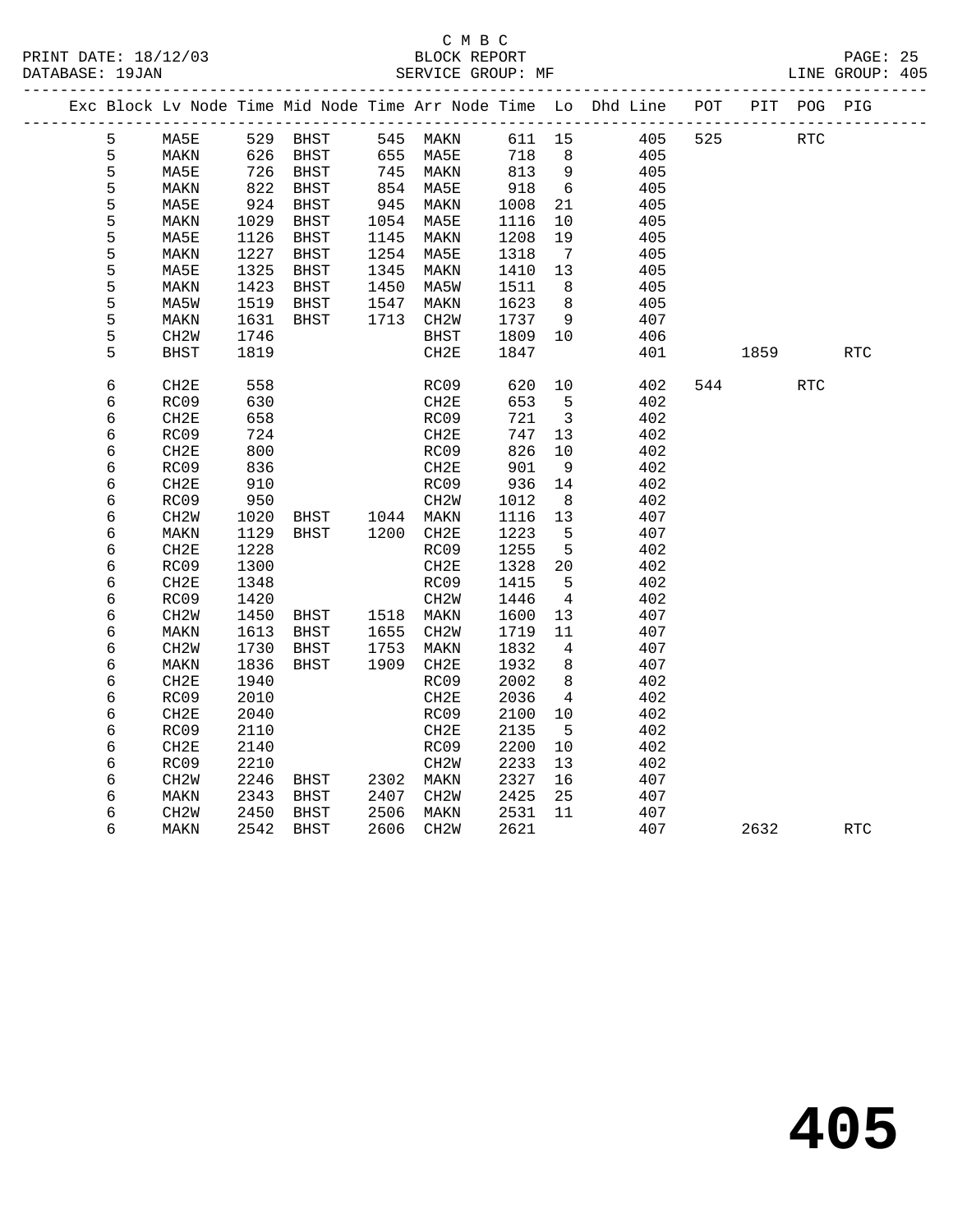|  |    |                   |      |             |      |                   |        |                         | Exc Block Lv Node Time Mid Node Time Arr Node Time Lo Dhd Line POT |     |           | PIT POG PIG |                      |
|--|----|-------------------|------|-------------|------|-------------------|--------|-------------------------|--------------------------------------------------------------------|-----|-----------|-------------|----------------------|
|  | 7  | MA5E              |      | 559 BHST    |      | 615 MAKN          | 641 15 |                         | 405                                                                | 555 |           | RTC         |                      |
|  | 7  | MAKN              | 656  | BHST        |      | 725 MA5E          | 748    | 6                       | 405                                                                |     |           |             |                      |
|  | 7  | MA5E              |      | 754 BHST    |      | 815 MAKN          | 843    | 9                       | 405                                                                |     |           |             |                      |
|  | 7  | MAKN              | 852  | BHST        |      | 924 MA5E          | 948    | 6                       | 405                                                                |     |           |             |                      |
|  | 7  | MA5E              | 954  | BHST        | 1015 | MAKN              | 1038   | 21                      | 405                                                                |     |           |             |                      |
|  | 7  | MAKN              | 1059 | BHST        |      | 1124 MA5E         | 1147   | 9                       | 405                                                                |     |           |             |                      |
|  | 7  | MA5E              | 1156 | BHST        | 1215 | MAKN              | 1240   | 17                      | 405                                                                |     |           |             |                      |
|  | 7  | MAKN              | 1257 | BHST        | 1324 | MA5E              | 1348   | $\overline{7}$          | 405                                                                |     |           |             |                      |
|  | 7  | MA5E              | 1355 | BHST        | 1415 | MAKN              | 1445   | 7                       | 405                                                                |     |           |             |                      |
|  | 7  | MAKN              | 1452 | BHST        | 1520 | MA5W              | 1543   | 6                       | 405                                                                |     |           |             |                      |
|  | 7  | MA5W              | 1549 | BHST        | 1617 | MAKN              | 1654   | 18                      | 405                                                                |     |           |             |                      |
|  | 7  | MAKN              | 1712 | BHST        | 1750 | MA5W              | 1810   | 8 <sup>8</sup>          | 405                                                                |     |           |             |                      |
|  | 7  | MA5W              | 1818 | BHST        | 1847 | MAKN              | 1912   | 15                      | 405                                                                |     |           |             |                      |
|  | 7  | MAKN              | 1927 | BHST        | 1950 | MA5W              | 2007   | 17                      | 405                                                                |     |           |             |                      |
|  | 7  | MA5W              | 2024 | BHST        | 2047 | MAKN              | 2105   |                         | 405                                                                |     | 2118      |             | <b>RTC</b>           |
|  |    |                   |      |             |      |                   |        |                         |                                                                    |     |           |             |                      |
|  | 8  | RC09              | 600  |             |      | CH <sub>2</sub> W | 619    | 12                      | 402                                                                |     | 545       | <b>RTC</b>  |                      |
|  | 8  | CH <sub>2</sub> W | 631  | BHST        | 653  | MAKN              | 724    | 7                       | 407                                                                |     |           |             |                      |
|  | 8  | MAKN              | 731  | BHST        | 805  | CH2E              | 827    | 13                      | 407                                                                |     |           |             |                      |
|  | 8  | CH2E              | 840  |             |      | RC09              | 906    | 9                       | 402                                                                |     |           |             |                      |
|  | 8  | RC09              | 915  |             |      | CH2W              | 937    | 13                      | 402                                                                |     |           |             |                      |
|  | 8  | CH <sub>2</sub> W | 950  |             |      | RC09              | 1016   |                         | 407                                                                |     | 1028      |             | <b>RTC</b>           |
|  | 9  | <b>BHST</b>       | 604  | #5SH        | 618  | MA5E              | 626    | $\overline{\mathbf{3}}$ | 405                                                                |     | 549       | <b>RTC</b>  |                      |
|  | 9  | MA5E              | 629  | BHST        | 645  | MAKN              | 711    | 13                      | 405                                                                |     |           |             |                      |
|  | 9  | MAKN              | 724  | BHST        | 754  | MA5E              | 818    | 6                       | 405                                                                |     |           |             |                      |
|  | 9  | MA5E              | 824  | BHST        | 845  | MAKN              | 913    | 9                       | 405                                                                |     |           |             |                      |
|  | 9  | MAKN              | 922  | BHST        | 954  | MA5E              | 1016   | 10                      | 405                                                                |     |           |             |                      |
|  | 9  | MA5E              | 1026 | BHST        | 1045 | MAKN              | 1108   | 21                      | 405                                                                |     |           |             |                      |
|  | 9  | MAKN              | 1129 | BHST        | 1154 | MA5E              | 1218   | 7                       | 405                                                                |     |           |             |                      |
|  | 9  | MA5E              | 1225 | BHST        | 1245 | MAKN              | 1310   | 17                      | 405                                                                |     |           |             |                      |
|  | 9  | MAKN              | 1327 | BHST        | 1354 | MA5E              | 1418   | $\overline{7}$          | 405                                                                |     |           |             |                      |
|  | 9  | MA5E              | 1425 | BHST        | 1445 | MAKN              | 1517   | 16                      | 405                                                                |     |           |             |                      |
|  | 9  | MAKN              | 1533 | BHST        | 1615 | CH2W              | 1639   | 11                      | 407                                                                |     |           |             |                      |
|  | 9  | CH <sub>2</sub> W | 1650 | BHST        | 1713 | MAKN              | 1800   |                         | 407                                                                |     | 1815      |             | <b>RTC</b>           |
|  |    |                   |      |             |      |                   |        |                         |                                                                    |     |           |             |                      |
|  | 10 | CH <sub>2</sub> W | 611  | BHST        | 631  | MAKN              | 700 11 |                         | 407                                                                |     | 557 — 100 | <b>RTC</b>  |                      |
|  | 10 | MAKN              | 711  | BHST        |      | 745 CH2E          | 807    | 5                       | 407                                                                |     |           |             |                      |
|  | 10 | CH2E              | 812  |             |      | RC09              | 838 10 |                         | 402                                                                |     |           |             |                      |
|  | 10 | RC09              | 848  |             |      | CH2E              | 913 12 |                         | 402                                                                |     |           |             |                      |
|  | 10 | CH2E              | 925  |             |      | RC09              | 951    |                         | 402                                                                |     | 1005      |             | $\operatorname{RTC}$ |
|  | 11 | RC09              | 612  |             |      | CH2E              | 634    | 12                      | 407                                                                | 557 |           | <b>RTC</b>  |                      |
|  | 11 | CH2E              | 646  |             |      | RC09              | 709    | $\overline{\mathbf{3}}$ | 402                                                                |     |           |             |                      |
|  | 11 | RC09              | 712  |             |      | CH2W              | 733    | 17                      | 402                                                                |     |           |             |                      |
|  | 11 | CH2W              | 750  | BHST        | 816  | MAKN              | 853    | 7                       | 407                                                                |     |           |             |                      |
|  | 11 | MAKN              | 900  | <b>BHST</b> | 930  | CH2E              | 952    | 6                       | 407                                                                |     |           |             |                      |
|  | 11 | CH2E              | 958  |             |      | RC09              | 1024   | 6                       | 402                                                                |     |           |             |                      |
|  | 11 | RC09              | 1030 |             |      | CH2E              | 1055   | 9                       | 402                                                                |     |           |             |                      |
|  | 11 | CH2E              | 1104 |             |      | <b>BHST</b>       | 1129   | 8                       | 401                                                                |     |           |             |                      |
|  | 11 | <b>BHST</b>       | 1137 | BHST        | 1137 | CH2W              | 1203   | 17                      | 401                                                                |     |           |             |                      |
|  | 11 | CH <sub>2</sub> W | 1220 | BHST        | 1244 | MAKN              | 1318   | 10                      | 407                                                                |     |           |             |                      |
|  | 11 | MAKN              | 1328 | <b>BHST</b> | 1400 | CH <sub>2</sub> M | 1422   | 8                       | 407                                                                |     |           |             |                      |
|  | 11 | CH <sub>2</sub> W | 1430 | BHST        | 1456 | MAKN              | 1538   | 8                       | 407                                                                |     |           |             |                      |
|  | 11 | MAKN              | 1546 | BHST        | 1620 | MA5W              | 1643   | 4                       | 405                                                                |     |           |             |                      |
|  | 11 | MA5W              | 1647 | BHST        | 1717 | MAKN              | 1753   | 18                      | 405                                                                |     |           |             |                      |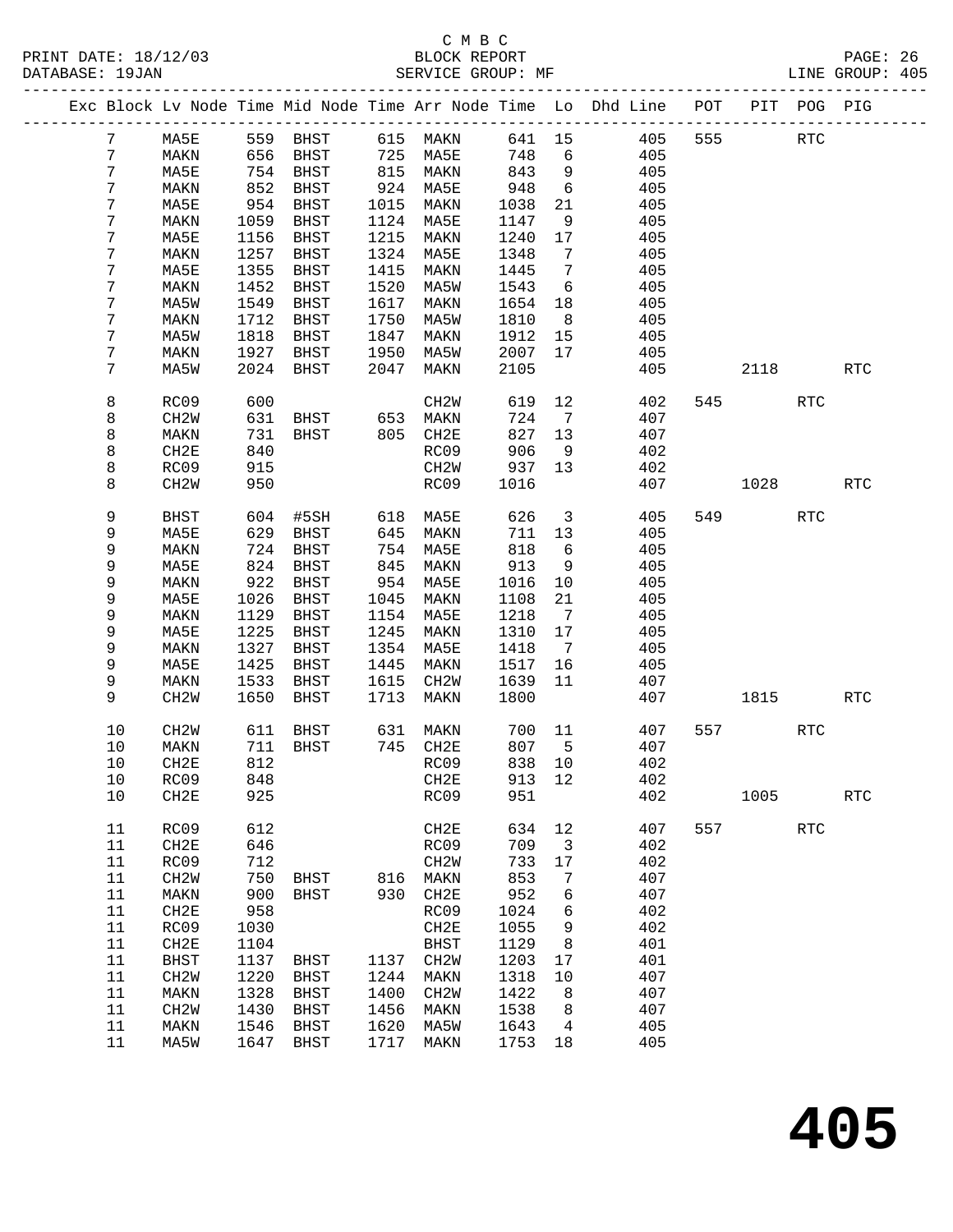PRINT DATE: 18/12/03 BLOCK REPORT BATABASE: 19JAN BLOCK REPORT

### C M B C<br>BLOCK REPORT

|  |      |                   |      | Exc Block Lv Node Time Mid Node Time Arr Node Time Lo Dhd Line POT |      |                   |        |                 |    |        |     |         | PIT POG PIG |                      |
|--|------|-------------------|------|--------------------------------------------------------------------|------|-------------------|--------|-----------------|----|--------|-----|---------|-------------|----------------------|
|  | 11   | MAKN              |      | 1811 BHST 1849 CH2E 1913 7 407                                     |      |                   |        |                 |    |        |     |         |             |                      |
|  | 11   | CH2E              | 1920 |                                                                    |      | RC09              | 1944   |                 |    | 402    |     | 1958    |             | <b>RTC</b>           |
|  |      |                   |      |                                                                    |      |                   |        |                 |    |        |     |         |             |                      |
|  | 12   | MAKN              | 613  | BHST                                                               |      | 640 CH2E          | 659    | 9               |    | 407    |     | 558 31  | <b>RTC</b>  |                      |
|  | 12   | CH2E              | 708  |                                                                    |      | RC09              | 732    | $\overline{4}$  |    | 402    |     |         |             |                      |
|  | 12   | RC09              | 736  |                                                                    |      | CH2W              | 757    | 13              |    | 402    |     |         |             |                      |
|  | 12   | CH2W              | 810  | BHST                                                               |      | 836 MAKN          | 915    | 15              |    | 407    |     |         |             |                      |
|  | $12$ | MAKN              | 930  | BHST                                                               |      | 1000 CH2E         | 1022   | 6               |    | 407    |     |         |             |                      |
|  | 12   | CH2E              | 1028 |                                                                    |      | RC09              | 1054   | 6               |    | 402    |     |         |             |                      |
|  | 12   | RC09              | 1100 |                                                                    |      | CH2E              | 1125   | 9               |    | 402    |     |         |             |                      |
|  | 12   | CH2E              | 1134 |                                                                    |      | BHST              | 1159   | 8 <sup>8</sup>  |    | 401    |     |         |             |                      |
|  | 12   | BHST              | 1207 |                                                                    |      | CH2W              | 1235   | 12              |    | 406    |     |         |             |                      |
|  | 12   | CH <sub>2</sub> W | 1247 |                                                                    |      | BHST              | 1313   | 11              |    | 406    |     |         |             |                      |
|  | 12   | <b>BHST</b>       | 1324 |                                                                    |      | CH2E              | 1349   | 12              |    | 401    |     |         |             |                      |
|  | 12   | CH2E              | 1401 |                                                                    |      | BHST              | 1427   | 12              |    | 401    |     |         |             |                      |
|  | 12   | <b>BHST</b>       | 1439 |                                                                    |      | CH2W              | 1509   | 10              |    | 406    |     |         |             |                      |
|  | 12   | CH2W              | 1519 |                                                                    |      | BHST              | 1545   | 6               |    | 406    |     |         |             |                      |
|  | 12   | BHST              | 1551 |                                                                    |      | CH2W              | 1621   | 10              |    | 406    |     |         |             |                      |
|  | 12   | CH2W              | 1631 |                                                                    |      | BHST              | 1657   | 6               |    | 406    |     |         |             |                      |
|  | 12   | BHST              | 1703 |                                                                    |      | CH2W              | 1732   | 6               |    | 406    |     |         |             |                      |
|  | 12   | CH2W              | 1738 |                                                                    |      | BHST              | 1801   | $6\overline{6}$ |    | 406    |     |         |             |                      |
|  | 12   | <b>BHST</b>       | 1807 |                                                                    |      | CH2W              | 1835   | $\overline{3}$  |    | 406    |     |         |             |                      |
|  | 12   | CH2W              | 1838 |                                                                    |      | <b>BHST</b>       | 1901   | $6\overline{6}$ |    | 406    |     |         |             |                      |
|  | 12   | BHST              | 1907 |                                                                    |      | CH2W              | 1935   | 8               |    | 406    |     |         |             |                      |
|  | 12   | CH <sub>2</sub> W | 1943 |                                                                    |      | <b>BHST</b>       | 2004   | 6               |    | 406    |     |         |             |                      |
|  | 12   | BHST              | 2010 |                                                                    |      | CH2W              | 2037   | 9               |    | 406    |     |         |             |                      |
|  | 12   | CH2W              | 2046 |                                                                    |      | BHST              | 2107   | $6\overline{6}$ |    | 406    |     |         |             |                      |
|  | 12   | BHST              | 2113 |                                                                    |      | CH2W              | 2139   | 8               |    | 406    |     |         |             |                      |
|  | 12   | CH2W              | 2147 |                                                                    |      | BHST              | 2207   | 6               |    | 406    |     |         |             |                      |
|  | 12   | BHST              | 2213 |                                                                    |      | CH2W              | 2238   | $\overline{4}$  |    | 406    |     |         |             |                      |
|  | 12   | CH <sub>2</sub> W | 2242 |                                                                    |      | <b>BHST</b>       | 2302   | 6               |    | 406    |     |         |             |                      |
|  | 12   | BHST              | 2308 |                                                                    |      | CH2W              | 2333   | 9               |    | 406    |     |         |             |                      |
|  | $12$ | CH2W              | 2342 |                                                                    |      | BHST              | 2402   | 23              |    | 406    |     |         |             |                      |
|  | 12   | BHST              | 2425 | BHST                                                               |      | 2425 CH2W         | 2443   | 18              |    | 15 401 |     |         |             |                      |
|  | 12   | AD3W              | 2516 | GR41                                                               | 2547 | SERO              | 2602   | $\overline{7}$  |    | N10    |     |         |             |                      |
|  | 12   | SERO              |      | 2609 GR41                                                          |      | 2624 AD3W         | 2701   | 6               | 32 | N10    |     |         |             |                      |
|  | 12   | SERO              |      | 2739 GR41                                                          |      | 2754 AD3W         | 2815   |                 |    | N10    |     | 2826    |             | <b>RTC</b>           |
|  | 13   | RC09              | 620  |                                                                    |      | CH <sub>2</sub> W | 641 10 |                 |    | 402    |     | 605 000 | <b>RTC</b>  |                      |
|  |      | 13 CH2W 651 BHST  |      |                                                                    |      | 713 MAKN 744 7    |        |                 |    | 407    |     |         |             |                      |
|  | 13   | MAKN              | 751  | BHST                                                               | 825  | CH2E              | 847    | 8               |    | 407    |     |         |             |                      |
|  | 13   | CH2E              | 855  |                                                                    |      | RC09              | 921    | 9               |    | 402    |     |         |             |                      |
|  | 13   | RC09              | 930  |                                                                    |      | CH <sub>2</sub> M | 952    |                 |    | 402    |     | 1004    |             | <b>RTC</b>           |
|  | 14   | CH2E              | 622  |                                                                    |      | RC09              | 645    | 5               |    | 402    | 608 |         | <b>RTC</b>  |                      |
|  | 14   | RC09              | 650  |                                                                    |      | CH2E              | 713    | 5               |    | 402    |     |         |             |                      |
|  | 14   | CH2E              | 718  |                                                                    |      | RC09              | 743    | 5               |    | 402    |     |         |             |                      |
|  | 14   | RC09              | 748  |                                                                    |      | CH2E              | 813    | 12              |    | 402    |     |         |             |                      |
|  | 14   | CH <sub>2E</sub>  | 825  |                                                                    |      | RC09              | 851    | 9               |    | 402    |     |         |             |                      |
|  | 14   | RC09              | 900  |                                                                    |      | CH2E              | 924    |                 |    | 402    |     | 936     |             | $\operatorname{RTC}$ |
|  |      |                   |      |                                                                    |      |                   |        |                 |    |        |     |         |             |                      |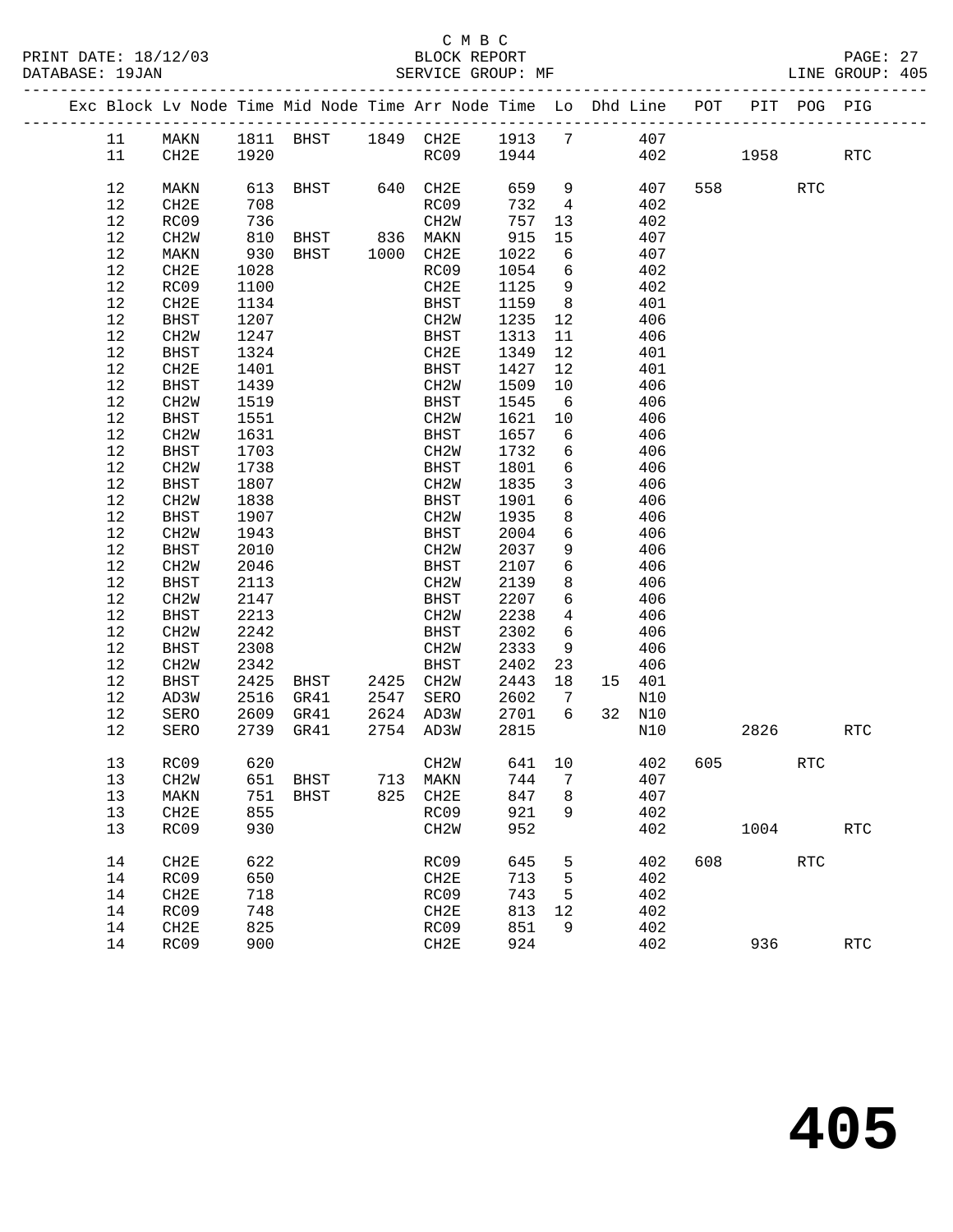PRINT DATE: 18/12/03 BLOCK REPORT BATABASE: 19JAN BLOCK REPORT

# C M B C<br>BLOCK REPORT

PAGE: 28<br>LINE GROUP: 405

|  |        |                   |      |                                          |      |                   |                     |                 | Exc Block Lv Node Time Mid Node Time Arr Node Time Lo Dhd Line POT PIT POG PIG |          |           |            |                      |
|--|--------|-------------------|------|------------------------------------------|------|-------------------|---------------------|-----------------|--------------------------------------------------------------------------------|----------|-----------|------------|----------------------|
|  | 15     | MA5E              |      | 656 BHST 715 MAKN                        |      |                   |                     |                 | 741 13 405 652                                                                 |          |           | <b>RTC</b> |                      |
|  | 15     | MAKN              |      |                                          |      | 824 MA5E          | 848 6               |                 | 405                                                                            |          |           |            |                      |
|  | 15     | MA5E              |      | 754 BHST<br>854 BHST<br>957 BHST         |      | 915 MAKN          |                     | 19              | 405                                                                            |          |           |            |                      |
|  | 15     | MAKN              |      |                                          |      | 1024 MA5E         | 938<br>1046<br>1046 | 10              | 405                                                                            |          |           |            |                      |
|  | 15     | MA5E              | 1056 | BHST                                     |      | 1115 MAKN         | 1138                | 21              | 405                                                                            |          |           |            |                      |
|  | 15     | MAKN              | 1159 | BHST                                     |      | 1224 MA5E         | 1248                | $\overline{7}$  | 405                                                                            |          |           |            |                      |
|  | 15     | MA5E              | 1255 | BHST                                     | 1315 | MAKN              | 1340                | 17              | 405                                                                            |          |           |            |                      |
|  | 15     | MAKN              | 1357 | BHST                                     | 1424 | MA5E              | 1448                | $7\overline{ }$ | 405                                                                            |          |           |            |                      |
|  | 15     | MA5E              | 1455 | BHST                                     | 1515 | MAKN              | 1549                | $\overline{4}$  | 405                                                                            |          |           |            |                      |
|  | 15     | MAKN              | 1553 | BHST                                     | 1635 | CH2W              | 1659                | 11              | 407                                                                            |          |           |            |                      |
|  | 15     | CH2W              | 1710 | BHST                                     | 1733 | MAKN              | 1820                | 6               | 407                                                                            |          |           |            |                      |
|  | 15     | MAKN              | 1826 | BHST                                     | 1850 | MA5W              | 1910                | 14              | 405                                                                            |          |           |            |                      |
|  | 15     | MA5W              | 1924 | BHST                                     | 1947 | MAKN              | 2005                | 22              | 405                                                                            |          |           |            |                      |
|  | 15     | MAKN              | 2027 | BHST                                     |      | 2054 CH2E         | 2114                |                 | 407                                                                            |          | 2125      |            | <b>RTC</b>           |
|  | 16     | CH2E              | 728  |                                          |      | RC09              | 753                 |                 | $7\overline{ }$<br>402                                                         |          | 714       | <b>RTC</b> |                      |
|  | 16     | RC09              | 800  |                                          |      | CH2W              | 823                 | 7               | 402                                                                            |          |           |            |                      |
|  | 16     | CH2W              | 830  |                                          |      | BHST              | 857                 |                 |                                                                                | 407      | 911       |            | <b>RTC</b>           |
|  | 17     | CH2W              | 1320 | BHST 1344 MAKN                           |      |                   | 1422                | $\mathbf{3}$    |                                                                                | 407 1306 |           | RTC        |                      |
|  | 17     | MAKN              | 1425 | BHST                                     |      | 1500 CH2W         | 1524                | 5               | 407                                                                            |          |           |            |                      |
|  | 17     | CH2W              | 1529 |                                          |      | BHST              | 1555                | 6               | 406                                                                            |          |           |            |                      |
|  | 17     | BHST              | 1601 |                                          |      | CH2W              | 1631                | 9               | 406                                                                            |          |           |            |                      |
|  | 17     | CH <sub>2</sub> W | 1640 |                                          |      | <b>BHST</b>       | 1705                | 6               | 406                                                                            |          |           |            |                      |
|  | 17     | BHST              | 1711 |                                          |      | CH2E              | 1742                | 18              | 406                                                                            |          |           |            |                      |
|  | 17     | CH2E              | 1800 |                                          |      | RC09              | 1824                | $\overline{4}$  | 402                                                                            |          |           |            |                      |
|  | 17     | RC09              | 1828 | CH2W<br>BHST 1921 MAKN<br>BHST 2020 MA5W |      | CH2W              | 1853                | 9               | 402                                                                            |          |           |            |                      |
|  | 17     | CH2W              | 1902 |                                          |      |                   | 1952                | 6               | 407                                                                            |          |           |            |                      |
|  | 17     | MAKN              |      | 1958 BHST                                |      |                   | 2037                |                 | 405                                                                            |          | 2041 2012 |            | <b>RTC</b>           |
|  | 18     | CH <sub>2</sub> W | 1350 |                                          |      | RC09              | 1416                | 11              |                                                                                | 407 1336 |           | <b>RTC</b> |                      |
|  | 18     | RC09              | 1427 |                                          |      | CH2E              | 1454                | 6               | 407                                                                            |          |           |            |                      |
|  | $18\,$ | CH2E              | 1500 |                                          |      | RC09              | 1527                | $7\overline{ }$ | 402                                                                            |          |           |            |                      |
|  | 18     | RC09              | 1534 |                                          |      | CH2W              | 1601                | 9               | 402                                                                            |          |           |            |                      |
|  | 18     | CH2W              | 1610 | BHST 1634 MAKN                           |      |                   | 1721                | 12              | 407                                                                            |          |           |            |                      |
|  | $18\,$ | MAKN              | 1733 | BHST                                     |      | 1815 CH2E         | 1839                | 6               | 407                                                                            |          |           |            |                      |
|  | $18\,$ | CH2E              | 1845 |                                          |      | RC09              | 1909                | 11              | 402                                                                            |          |           |            |                      |
|  | $18\,$ | RC09              | 1920 |                                          |      | CH2W              | 1945                | 17              | 402                                                                            |          |           |            |                      |
|  | 18     | CH2W              |      | 2002 BHST 2021 MAKN                      |      |                   | 2048                | -11             | 407                                                                            |          |           |            |                      |
|  |        | 18 MAKN 2059      |      |                                          |      | BHST 2120 23      |                     |                 | 405                                                                            |          |           |            |                      |
|  | 18     | <b>BHST</b>       | 2143 | BHST                                     | 2143 | MAKN              | 2202                |                 | 405                                                                            |          | 2215      |            | $\operatorname{RTC}$ |
|  | 19     | CH2E              | 1428 |                                          |      | RC09              | 1455                | 5               | 402                                                                            | 1414     |           | <b>RTC</b> |                      |
|  | 19     | RC09              | 1500 |                                          |      | CH <sub>2</sub> M | 1527                | 3               | 402                                                                            |          |           |            |                      |
|  | 19     | CH2W              | 1530 | BHST                                     | 1558 | MAKN              | 1641                | 10              | 407                                                                            |          |           |            |                      |
|  | 19     | MAKN              | 1651 | <b>BHST</b>                              | 1735 | CH2E              | 1800                | 15              | 407                                                                            |          |           |            |                      |
|  | 19     | CH2E              | 1815 |                                          |      | RC09              | 1839                | 4               | 402                                                                            |          |           |            |                      |
|  | 19     | RC09              | 1843 |                                          |      | CH <sub>2</sub> M | 1908                |                 | 402                                                                            |          | 1920      |            | $\operatorname{RTC}$ |
|  | 20     | MAKN              | 1445 | BHST                                     | 1520 | CH2E              | 1545                | 3               | 407                                                                            | 1421     |           | RTC        |                      |
|  | 20     | CH2E              | 1548 |                                          |      | RC09              | 1614                | 8               | 402                                                                            |          |           |            |                      |
|  | 20     | RC09              | 1622 |                                          |      | CH2E              | 1651                | 9               | 402                                                                            |          |           |            |                      |
|  | 20     | CH2E              | 1700 |                                          |      | RC09              | 1724                | 10              | 402                                                                            |          |           |            |                      |
|  | 20     | RC09              | 1734 |                                          |      | CH2E              | 1803                |                 | 402                                                                            |          | 1815      |            | <b>RTC</b>           |
|  |        |                   |      |                                          |      |                   |                     |                 |                                                                                |          |           |            |                      |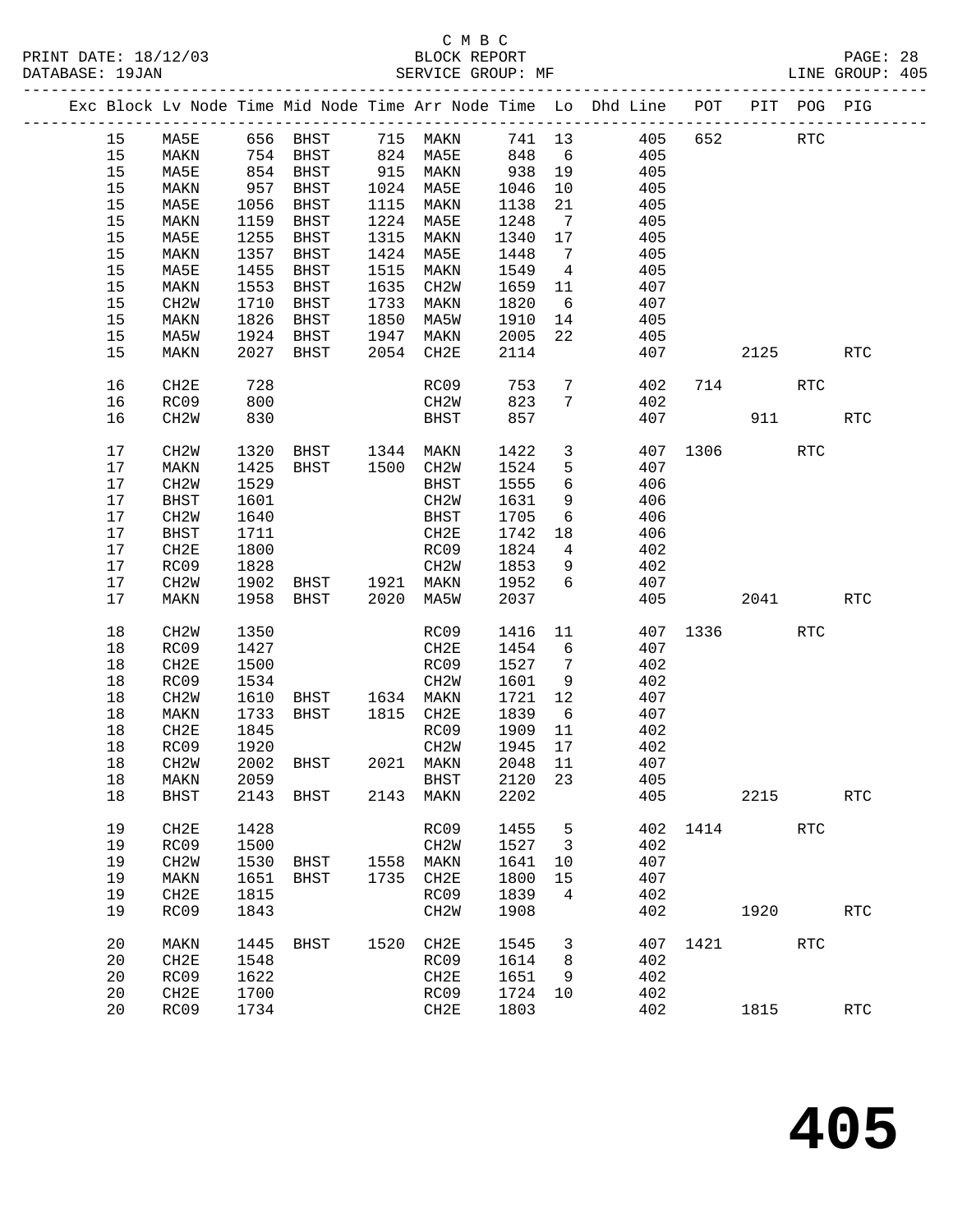#### C M B C<br>BLOCK REPORT PRINT DATE: 18/12/03 BLOCK REPORT PAGE: 29 SERVICE GROUP: MF

|          |          |              |              | Exc Block Lv Node Time Mid Node Time Arr Node Time Lo Dhd Line POT PIT POG PIG |      |                             |                                                        |                            |     |            |          |      |            |            |
|----------|----------|--------------|--------------|--------------------------------------------------------------------------------|------|-----------------------------|--------------------------------------------------------|----------------------------|-----|------------|----------|------|------------|------------|
|          | SD 21    |              |              |                                                                                |      |                             |                                                        |                            |     |            | 404 1450 |      | <b>RTC</b> |            |
|          | SD 21    | <b>BHST</b>  |              |                                                                                |      |                             |                                                        |                            |     | 402        |          |      |            |            |
| $#SD$ 21 |          | <b>BHST</b>  | 1516         |                                                                                |      | CH2W 1541 9                 |                                                        |                            |     |            | 402 1501 |      | <b>RTC</b> |            |
|          | 21       | CH2W         |              | 1550 BHST 1616 MAKN 1703<br>1711 BHST 1755 CH2E 1820                           |      |                             |                                                        | 8 <sup>8</sup>             |     | 407        |          |      |            |            |
|          | 21       | MAKN         |              |                                                                                |      |                             | 1820 10                                                |                            |     | 407        |          |      |            |            |
|          | 21       | CH2E         | 1830         |                                                                                |      | RC09                        | 1854                                                   | 6                          |     | 402        |          |      |            |            |
|          | 21       | RC09         | 1900         |                                                                                |      | CH2W                        | 1925                                                   | $7\overline{ }$            |     | 402        |          |      |            |            |
|          | 21       | CH2W         | 1932         | BHST 1951 MAKN                                                                 |      |                             | 2019                                                   | 10                         |     | 407        |          |      |            |            |
|          | 21       | MAKN         | 2029         |                                                                                |      | BHST                        | 2050<br>2132                                           | 23                         |     | 405        |          |      |            |            |
|          | 21       | BHST         |              | 2113 BHST                                                                      |      | 2113 MAKN                   |                                                        | $\overline{\phantom{a}}$ 2 |     | 405        |          |      |            |            |
|          | 21       | MAKN         | 2134         |                                                                                |      | BHST 2155 18                |                                                        |                            |     | 405        |          |      |            |            |
|          | 21       | BHST         | 2213         | BHST 2213 MAKN                                                                 |      |                             | 2232 12                                                |                            |     | 405        |          |      |            |            |
|          | 21       | MAKN         | 2244         |                                                                                |      | BHST 2305<br>2310 MAKN 2329 |                                                        | $5^{\circ}$                |     | 405        |          |      |            |            |
|          | 21       | BHST         | 2310         | <b>BHST</b>                                                                    |      |                             |                                                        | 26                         |     | 405        |          |      |            |            |
|          | 21       | MAKN         | 2355         |                                                                                |      | BHST                        | 2416                                                   |                            |     |            | 405      | 2429 |            | <b>RTC</b> |
|          | 22       | MAKN         | 1505         |                                                                                |      |                             |                                                        |                            |     |            | 407 1441 |      | RTC        |            |
|          | 22       | CH2E         | 1612         | BHST 1540 CH2E 1605 7<br>RC09 1638 8                                           |      |                             |                                                        |                            |     | 402        |          |      |            |            |
|          | 22       | RC09         | 1646         |                                                                                |      | CH2E                        | 1715 9                                                 |                            |     | 402        |          |      |            |            |
|          | 22       | CH2E         | 1724         |                                                                                |      | RC09                        | 1748 10                                                |                            | 402 |            |          |      |            |            |
|          | 22       | RC09         | 1758         |                                                                                |      | CH2E                        | 1827                                                   |                            |     |            | 402 1839 |      |            | <b>RTC</b> |
|          | 23       | CH2E         | 1512         |                                                                                |      | RC09                        | 1539                                                   | $7\overline{ }$            |     |            | 402 1458 |      | <b>RTC</b> |            |
|          | 23       | RC09         | 1546         |                                                                                |      | CH2E                        | 1615                                                   | 9                          |     | 402        |          |      |            |            |
|          | 23       | CH2E         | 1624         |                                                                                |      | RC09                        | 1650                                                   | 8 <sup>8</sup>             |     | 402        |          |      |            |            |
|          | 23       | RC09         | 1658         |                                                                                |      | CH2E                        | 1727 9                                                 |                            |     | 402        |          |      |            |            |
|          | 23       | CH2E         | 1736         |                                                                                |      | RC09 1800 13                |                                                        |                            |     | 402        |          |      |            |            |
|          | 23       | RC09         | 1813         |                                                                                |      | CH2W                        | 1839                                                   |                            |     |            | 402 1851 |      |            | RTC        |
|          |          |              |              |                                                                                |      |                             |                                                        |                            |     |            |          |      |            |            |
|          | 24       | MAKN         | 1516         | BHST 1550 MA5W                                                                 |      |                             | 1613                                                   | $6\overline{6}$            |     |            | 405 1452 |      | RTC        |            |
|          | 24       | MA5W         |              | 1619 BHST                                                                      |      | 1647 MAKN                   | 1725 19                                                |                            |     | 405        |          |      |            |            |
|          | 24       | MAKN         | 1744         | BHST                                                                           |      | 1820 MA5W<br>1917 MAKN      | 1840<br>1942                                           | 10                         |     | 405<br>405 |          |      |            |            |
|          | 24<br>24 | MA5W         | 1850<br>1955 | BHST                                                                           |      |                             | 2045                                                   | 13<br>23                   |     | 407        |          |      |            |            |
|          | 24       | MAKN<br>CH2W |              | BHST<br>2108 BHST                                                              |      | 2024 CH2W<br>2126 MAKN      | $\begin{bmatrix} 2 & 1 & 1 \\ 2 & 1 & 5 \end{bmatrix}$ |                            |     | 407        |          |      |            |            |
|          | 24       | MAKN         | 2203         | BHST                                                                           |      | 2227 CH2E                   | 2247 8                                                 |                            |     | 407        |          |      |            |            |
|          | 24       | CH2E         | 2255         |                                                                                |      | RC09                        | 2315                                                   | $\overline{\mathbf{1}}$    |     | 402        |          |      |            |            |
|          | 24       | RC09         | 2316         |                                                                                |      | CH2W                        | 2337                                                   | 9                          |     | 402        |          |      |            |            |
|          | 24       | CH2W         |              | 2346 BHST                                                                      |      | 2402 MAKN                   | 2427 15                                                |                            |     | 407        |          |      |            |            |
|          |          |              |              | 24 MAKN 2442 BHST 2506 CH2W 2521 10 15 407                                     |      |                             |                                                        |                            |     |            |          |      |            |            |
|          | 24       | AD3W         | 2546         | GR41                                                                           | 2617 | SERO                        | 2632                                                   | 7                          |     | N10        |          |      |            |            |
|          | 24       | SERO         | 2639         | GR41                                                                           | 2654 | AD3W                        | 2731                                                   | 22                         |     | N10        |          |      |            |            |
|          | 24       | AD3W         | 2753         | GR41                                                                           | 2812 | SERO                        | 2827                                                   | 12                         |     | N10        |          |      |            |            |
|          | 24       | SERO         | 2839         | GR41                                                                           | 2854 | AD3W                        | 2915                                                   |                            |     | N10        |          | 2926 |            | <b>RTC</b> |
|          | 25       | MAKN         | 1614         | BHST                                                                           | 1650 | MA5W                        | 1713                                                   | 4                          |     | 405        | 1556     |      | <b>RTC</b> |            |
|          | 25       | MA5W         |              | 1717 BHST                                                                      | 1747 | MAKN                        | 1820                                                   |                            |     | 405        |          | 1835 |            | <b>RTC</b> |
|          |          |              |              |                                                                                |      |                             |                                                        |                            |     |            |          |      |            |            |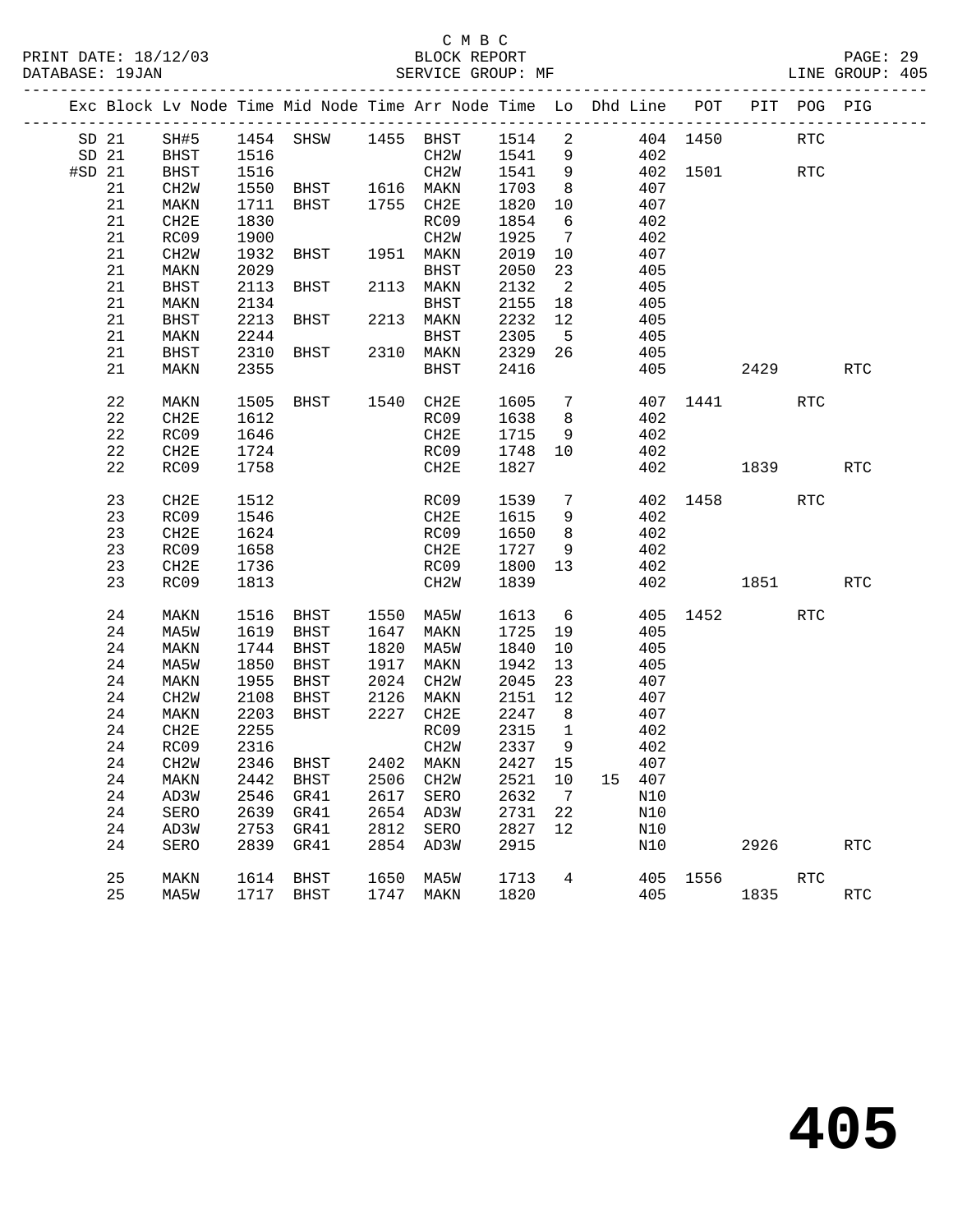|  | PRINT DATE: 18/12/03<br>DATABASE: 19JAN                                                                        |                                                                                                                                      |                                                                                         | 12/03<br>BLOCK REPORT<br>SERVICE GROUP: MF                                                                                                                                                             |                                                                                         |                                                                                                                                       | C M B C                                                                                                                          |                                                                                  | LINE GROUP: 430                                                                                                                                                                                                                                                                     |     |                 |     | PAGE: 30 |  |
|--|----------------------------------------------------------------------------------------------------------------|--------------------------------------------------------------------------------------------------------------------------------------|-----------------------------------------------------------------------------------------|--------------------------------------------------------------------------------------------------------------------------------------------------------------------------------------------------------|-----------------------------------------------------------------------------------------|---------------------------------------------------------------------------------------------------------------------------------------|----------------------------------------------------------------------------------------------------------------------------------|----------------------------------------------------------------------------------|-------------------------------------------------------------------------------------------------------------------------------------------------------------------------------------------------------------------------------------------------------------------------------------|-----|-----------------|-----|----------|--|
|  |                                                                                                                | $DU41$ DUNBAR & 41 AV                                                                                                                |                                                                                         | 49BD 49 AV & BOUNDARY<br>49CE 49 AV & CAMBIE<br>49GR 49 AV & GRANVILLE<br>G49S GRANVILLE & 49 AV<br>MTST METROTOWN STATION<br>RTC Richmond Depot                                                       |                                                                                         |                                                                                                                                       |                                                                                                                                  |                                                                                  | 49BL 49 AV & BOULEVARD<br>49CW 49 AV & CAMBIE<br>49KN EB E 49 AV FS KNIGHT ST<br>DULP WB W 41 AV FS DUNBAR ST                                                                                                                                                                       |     |                 |     |          |  |
|  |                                                                                                                |                                                                                                                                      |                                                                                         |                                                                                                                                                                                                        |                                                                                         |                                                                                                                                       |                                                                                                                                  |                                                                                  | Exc Block Lv Node Time Mid Node Time Arr Node Time Lo Dhd Line POT PIT POG PIG                                                                                                                                                                                                      |     |                 |     |          |  |
|  | $\mathbf{1}$<br>$\mathbf{1}$<br>$\mathbf{1}$<br>$\mathbf{1}$<br>1<br>1<br>1<br>1<br>1<br>1<br>1<br>1<br>1<br>1 | MTST<br>RC09<br>MTST<br>RC09<br>MTST<br>RC09<br>MTST<br>RC09<br>MTST<br>RC09                                                         | 1440                                                                                    | RC09 648 49KN 719 MTST<br>MTST 742 KBMI 804 RC09<br>RC09 834 49KN 908 MTST<br>937 KBMI<br>1034 49KN<br>1137 KBMI<br>1236 49KN<br>1336 KBMI<br>49KN<br>1550 KBMI<br>1701 49KN<br>1812 KBMI<br>1903 49KN |                                                                                         | 957 RC09<br>1109 MTST<br>1155 RC09<br>1313 MTST<br>1357 RC09<br>1526 MTST<br>1614 RC09<br>1746 MTST<br>1833 RC09<br>1936 MTST         | 1023<br>1123<br>1224<br>1327<br>1427<br>1543<br>1647<br>1806<br>1901                                                             | 12<br>$6\overline{6}$                                                            | 1 RC09 507 49KN 535 MTST 545 4 430 452 RTC<br>MTST 549 KBMI 606 RC09 628 20 430<br>731 11 430<br>829 5 430<br>924 13 430<br>11 430<br>14 430<br>$\begin{array}{ccc} 12 & \quad & 430 \\ 9 & \quad & 430 \end{array}$<br>13 430<br>7 430<br>$14$ $430$<br>430<br>2 430<br>1951 7 430 |     |                 |     |          |  |
|  | 1                                                                                                              | MTST                                                                                                                                 |                                                                                         | 1958 KBMI                                                                                                                                                                                              |                                                                                         | 2017 RC09                                                                                                                             | 2040                                                                                                                             |                                                                                  |                                                                                                                                                                                                                                                                                     | 430 | 2052 10         |     | RTC      |  |
|  | 2<br>2<br>2<br>2<br>2<br>2<br>2<br>2<br>2<br>2<br>2<br>2<br>2<br>2<br>$\overline{\mathbf{c}}$<br>2<br>2<br>2   | MTST<br>RC09<br>MTST<br>RC09<br>MTST<br>RC09<br>MTST<br>RC09<br>MTST<br>RC09<br>MTST<br>RC09<br>MTST<br>RC09<br>MTST<br>RC09<br>MTST | 1055<br>1500<br>1717<br>1832<br>1933<br>2023<br>2110<br>2155                            | 614 KBMI<br>703 49KN<br>757 KBMI<br>850 49KN<br>957 KBMI<br>49KN<br>1158 KBMI<br>1256 49KN<br>1356 KBMI<br>49KN<br>1610 KBMI 1634 RC09 1707 10<br>49KN<br>KBMI<br>49KN<br>KBMI<br>49KN<br>KBMI         | 1758<br>1853<br>2005<br>2042<br>2141<br>2212                                            | 631 RC09<br>924 MTST<br>1017 RC09<br>1130 MTST<br>1216 RC09<br>1333 MTST<br>1547 MTST<br>MTST<br>RC09<br>MTST<br>RC09<br>MTST<br>RC09 | 653 10<br>749<br>844<br>940<br>1043<br>1144<br>1245<br>1418 RC09 1447 13<br>1605<br>1814<br>1919<br>2018<br>2105<br>2154<br>2235 | 8<br>$6\overline{6}$<br>12<br>14<br>11<br>$5^{\circ}$<br>18<br>14<br>5<br>5<br>1 | RC09 532 49KN 600 MTST 610 4 430<br>430<br>430<br>430<br>17 430<br>430<br>430<br>430<br>$1347$ 9 430<br>430<br>430<br>430<br>430<br>430<br>430<br>430<br>430<br>430                                                                                                                 |     | 517 RTC<br>2247 |     | RTC      |  |
|  | 3<br>3<br>3<br>3<br>3<br>3<br>3<br>3<br>3<br>3<br>3<br>3                                                       | RC09<br>MTST<br>RC09<br>MTST<br>RC09<br>MTST<br>RC09<br>MTST<br>RC09<br>MTST<br>RC09<br>MTST                                         | 547<br>629<br>718<br>812<br>910<br>1017<br>1116<br>1218<br>1316<br>1416<br>1521<br>1630 | 49KN<br>KBMI<br>49KN<br>KBMI<br>49KN<br>KBMI<br>49KN<br>KBMI<br>49KN<br>KBMI<br>49KN<br>KBMI                                                                                                           | 615<br>646<br>752<br>836<br>943<br>1036<br>1151<br>1236<br>1353<br>1438<br>1608<br>1654 | MTST<br>RC09<br>MTST<br>RC09<br>MTST<br>RC09<br>MTST<br>RC09<br>MTST<br>RC09<br>MTST<br>RC09                                          | 625<br>708<br>807<br>901<br>959<br>1103<br>1205<br>1306<br>1409<br>1507<br>1626<br>1727                                          | 4<br>10<br>5<br>9<br>$18\,$<br>13<br>13<br>10<br>7<br>14<br>4<br>5               | 430<br>430<br>430<br>430<br>430<br>430<br>430<br>430<br>430<br>430<br>430<br>430                                                                                                                                                                                                    | 532 |                 | RTC |          |  |

**430**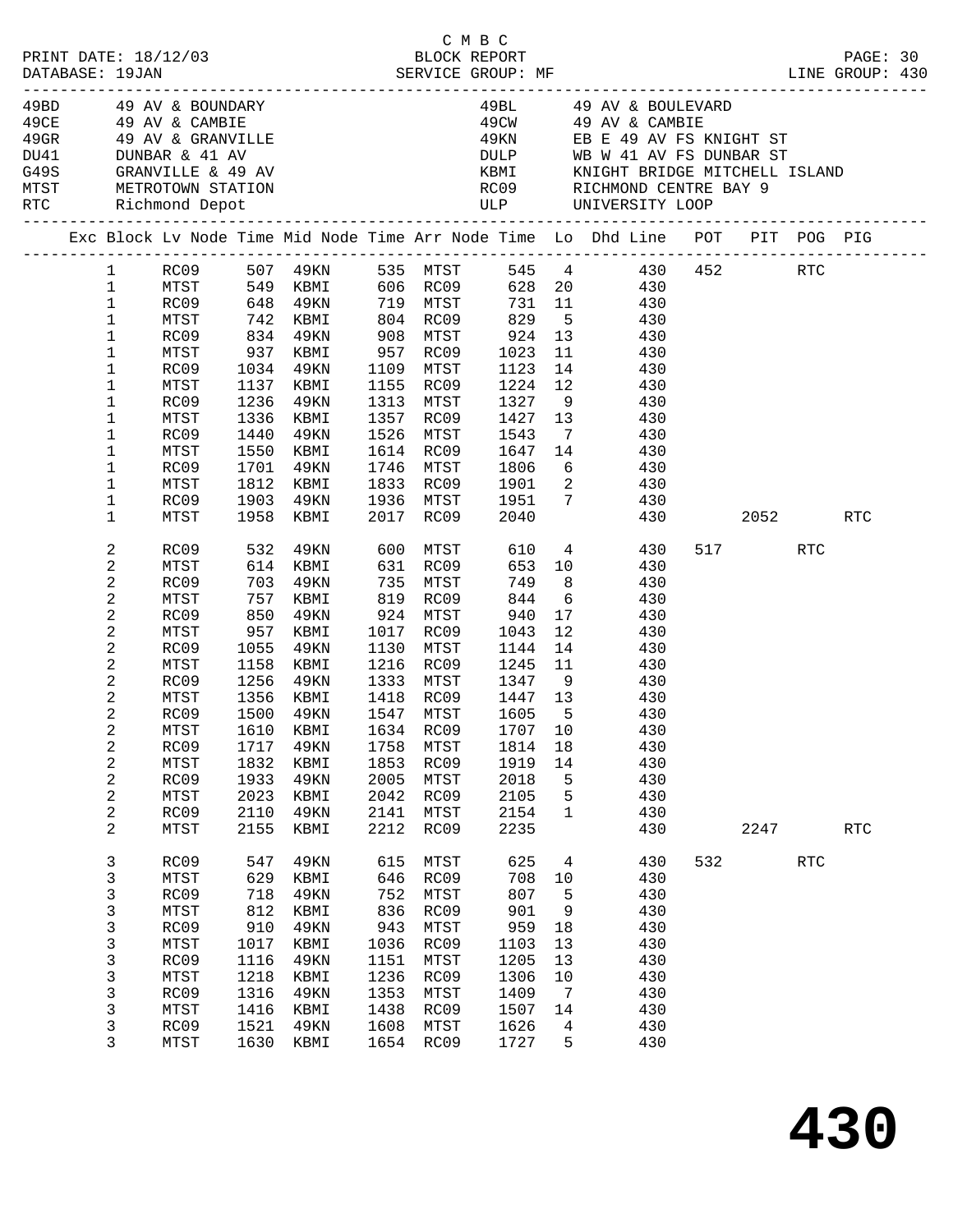|                | Exc Block Lv Node Time Mid Node Time Arr Node Time Lo Dhd Line POT |      |                              |      |           |         |                         |                                 |     |           | PIT POG PIG |            |
|----------------|--------------------------------------------------------------------|------|------------------------------|------|-----------|---------|-------------------------|---------------------------------|-----|-----------|-------------|------------|
| 3              | RC09                                                               |      |                              |      |           |         |                         | 1732 49KN 1813 MTST 1829 21 430 |     |           |             |            |
| $\mathbf{3}$   | MTST                                                               |      | 1850 KBMI 1911 RC09 1937     |      |           |         |                         |                                 | 430 | 1951 1995 |             | <b>RTC</b> |
|                |                                                                    |      |                              |      |           |         |                         |                                 |     |           |             |            |
| 4              | RC09                                                               | 601  | 49KN                         |      | 629 MTST  | 639     | 5                       | 430                             |     | 546 72    | <b>RTC</b>  |            |
| 4              | MTST                                                               | 644  | KBMI                         |      | 701 RC09  | 725     | 8 <sup>8</sup>          | 430                             |     |           |             |            |
| 4              | RC09                                                               | 733  | 49KN                         |      | 807 MTST  | 822     | $5^{\circ}$             | 430                             |     |           |             |            |
| 4              | MTST                                                               | 827  | KBMI                         |      | 851 RC09  | 916     | 15                      | 430                             |     |           |             |            |
| 4              | RC09                                                               | 931  | 49KN                         |      | 1004 MTST | 1020    | 17                      | 430                             |     |           |             |            |
| 4              | MTST                                                               | 1037 | KBMI                         |      | 1055 RC09 | 1124    | 12                      | 430                             |     |           |             |            |
| 4              | RC09                                                               | 1136 | 49KN                         |      | 1213 MTST | 1227    | 12                      | 430                             |     |           |             |            |
| 4              | MTST                                                               | 1239 | KBMI                         | 1257 | RC09      | 1327    | 10                      | 430                             |     |           |             |            |
| 4              | RC09                                                               | 1337 | 49KN                         | 1415 | MTST      | 1431    | $5^{\circ}$             | 430                             |     |           |             |            |
| 4              | MTST                                                               | 1436 | KBMI                         | 1458 | RC09      | 1527    | 14                      | 430                             |     |           |             |            |
| 4              | RC09                                                               | 1541 | 49KN                         | 1628 | MTST      | 1646    | 11                      | 430                             |     |           |             |            |
| 4              | MTST                                                               | 1657 | KBMI                         | 1720 | RC09      | 1752    | 10                      | 430                             |     |           |             |            |
| 4              | RC09                                                               | 1802 | 49KN                         | 1843 | MTST      | 1859    | 14                      | 430                             |     |           |             |            |
| 4              | MTST                                                               | 1913 | KBMI                         |      | 1932 RC09 | 1955    | 8 <sup>8</sup>          | 430                             |     |           |             |            |
| $\overline{4}$ | RC09                                                               | 2003 | 49KN                         |      | 2035 MTST | 2048    | $-5$                    | 430                             |     |           |             |            |
| 4              | MTST                                                               | 2053 | KBMI                         |      | 2112 RC09 | 2135    |                         | 430                             |     | 2147      |             | RTC        |
|                |                                                                    |      |                              |      |           |         |                         |                                 |     |           |             |            |
| 5              | RC09                                                               | 616  | 49KN                         |      | 644 MTST  | 654     | $\overline{\mathbf{3}}$ | 430                             |     | 601 700   | <b>RTC</b>  |            |
| 5              | MTST                                                               | 657  | KBMI                         |      | 714 RC09  | 738     | 10                      | 430                             |     |           |             |            |
| 5              | RC09                                                               | 748  | 49KN                         | 822  | MTST      | 839     | $5^{\circ}$             | 430                             |     |           |             |            |
| 5              | MTST                                                               | 844  | KBMI                         | 908  | RC09      | 933     | 19                      | 430                             |     |           |             |            |
| 5              | RC09                                                               | 952  | 49KN                         | 1025 | MTST      | 1041    | 16                      | 430                             |     |           |             |            |
| 5              | MTST                                                               | 1057 | KBMI                         |      | 1115 RC09 | 1144    | 12                      | 430                             |     |           |             |            |
| 5              | RC09                                                               | 1156 | 49KN                         | 1233 | MTST      | 1247    | 12                      | 430                             |     |           |             |            |
| 5              | MTST                                                               | 1259 | KBMI                         | 1317 | RC09      | 1347    | 11                      | 430                             |     |           |             |            |
| 5              | RC09                                                               | 1358 | 49KN                         | 1440 | MTST      | 1458    | 18                      | 430                             |     |           |             |            |
| 5              | MTST                                                               | 1516 | KBMI                         | 1538 | RC09      | 1607    | 14                      | 430                             |     |           |             |            |
| 5              | RC09                                                               | 1621 | 49KN                         | 1708 | MTST      | 1728    | 11                      | 430                             |     |           |             |            |
| 5              | MTST                                                               | 1739 | KBMI                         | 1800 | RC09      | 1828    | $\overline{4}$          | 430                             |     |           |             |            |
| 5              | RC09                                                               | 1832 | 49KN                         | 1908 | MTST      | 1924    | 9                       | 430                             |     |           |             |            |
| 5              | MTST                                                               | 1933 | KBMI                         | 1952 | RC09      | 2015    | 18                      | 430                             |     |           |             |            |
| 5              | RC09                                                               | 2033 | 49KN                         | 2104 | MTST      | 2117    | 8 <sup>8</sup>          | 430                             |     |           |             |            |
| 5              | MTST                                                               | 2125 | KBMI                         |      | 2142 RC09 | 2205    |                         | 430                             |     | 2217      |             | RTC        |
| 6              | RC09                                                               | 633  | 49KN                         |      | 703 MTST  | 715 12  |                         | 430                             | 618 |           | <b>RTC</b>  |            |
| 6              | MTST                                                               |      | 727 KBMI                     |      | 747 RC09  | 812     | 6                       | 430                             |     |           |             |            |
| 6              |                                                                    |      | RC09 818 49KN 852 MTST 908 9 |      |           |         |                         | 430                             |     |           |             |            |
| 6              | MTST                                                               | 917  | KBMI                         | 939  | RC09      | 1005    | 8                       | 430                             |     |           |             |            |
| 6              | RC09                                                               | 1013 | 49KN                         | 1048 | MTST      | 1102    | 15                      | 430                             |     |           |             |            |
| 6              | MTST                                                               | 1117 | KBMI                         | 1135 | RC09      | 1204    | 12                      | 430                             |     |           |             |            |
| 6              | RC09                                                               | 1216 | 49KN                         | 1253 | MTST      | 1307    | 9                       | 430                             |     |           |             |            |
| 6              | MTST                                                               | 1316 | KBMI                         | 1337 | RC09      | 1407    | 12                      | 430                             |     |           |             |            |
| 6              | RC09                                                               | 1419 | 49KN                         | 1503 | MTST      | 1522    | 14                      | 430                             |     |           |             |            |
| 6              | MTST                                                               | 1536 | KBMI                         | 1558 | RC09      | 1627    | 14                      | 430                             |     |           |             |            |
| 6              | RC09                                                               | 1641 | 49KN                         | 1728 | MTST      | 1748    | 11                      | 430                             |     |           |             |            |
| 6              | MTST                                                               | 1759 | KBMI                         | 1820 | RC09      | 1846    |                         | 430                             |     | 1900      |             | <b>RTC</b> |
|                |                                                                    |      |                              |      |           |         |                         |                                 |     |           |             |            |
| 7              | MTST                                                               | 712  | KBMI                         | 729  | RC09      | 753     | 10                      | 430                             |     | 642       | RTC         |            |
| 7              | RC09                                                               | 803  | 49KN                         | 837  | MTST      | 854     | $5^{\circ}$             | 430                             |     |           |             |            |
| 7              | MTST                                                               | 859  | KBMI                         | 923  | RC09      | 948     |                         | 430                             |     | 1002      |             | <b>RTC</b> |
|                |                                                                    |      |                              |      |           |         |                         |                                 |     |           |             |            |
| 8              | MTST                                                               | 1456 | KBMI                         | 1518 | RC09      | 1547 14 |                         | 430                             |     | 1415      | <b>RTC</b>  |            |
| 8              | RC09                                                               |      | 1601 49KN                    | 1648 | MTST      | 1708 15 |                         | 430                             |     |           |             |            |
|                |                                                                    |      |                              |      |           |         |                         |                                 |     |           |             |            |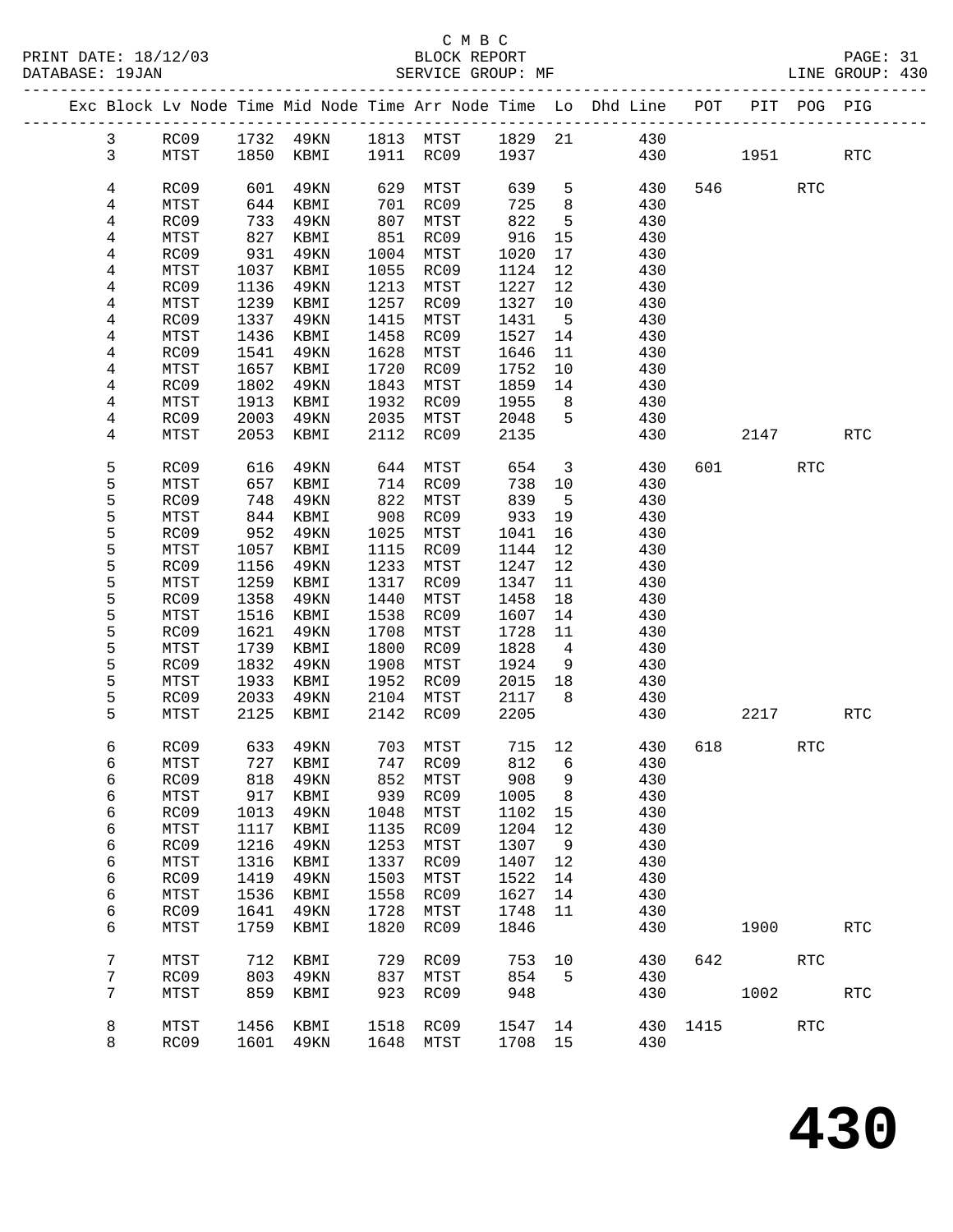|  |    |             |            |                               |                  |             |         |                         | Exc Block Lv Node Time Mid Node Time Arr Node Time Lo Dhd Line POT PIT POG PIG |                          |            |            |
|--|----|-------------|------------|-------------------------------|------------------|-------------|---------|-------------------------|--------------------------------------------------------------------------------|--------------------------|------------|------------|
|  | 8  |             |            | MTST 1723 KBMI 1744 RC09 1812 |                  |             |         |                         | 430 1826                                                                       |                          |            | <b>RTC</b> |
|  | 30 | $49$ GR     |            | 521 49CE                      | 524 MTST         |             | 545     | $\overline{\mathbf{3}}$ | 049                                                                            | 501                      | <b>RTC</b> |            |
|  | 30 | MTST        | 548        | 49CW                          | 612              | DULP        | 624     | 9                       | 049                                                                            |                          |            |            |
|  | 30 | <b>DULP</b> | 633        | 49CE                          |                  | 646 MTST    | 710     | 9                       | 049                                                                            |                          |            |            |
|  | 30 | MTST        | 719        | 49CW                          | 751              | ULP         | 824     | 11                      | 049                                                                            |                          |            |            |
|  | 30 | ULP         | 835        | 49CE                          | 902 MTST         |             | 931     | 13                      | 049                                                                            |                          |            |            |
|  | 30 | MTST        | 944        | 49CW                          |                  | 1016 ULP    | 1046    | 9                       | 049                                                                            |                          |            |            |
|  | 30 | ULP         | 1055       | 49CE                          | 1123             | MTST        | 1153    | 12                      | 049                                                                            |                          |            |            |
|  | 30 | MTST        | 1205       | 49CW                          | 1236             | ULP         | 1304    | 16                      | 049                                                                            |                          |            |            |
|  | 30 | ULP         | 1320       | 49CE                          | 1348             | MTST        | 1419    | 10                      | 049                                                                            |                          |            |            |
|  | 30 | MTST        | 1429       | 49CW                          | 1500             | ULP         | 1530    | $\overline{7}$          | 049                                                                            |                          |            |            |
|  | 30 | ULP         | 1537       | 49CE                          | 1614             | MTST        | 1650    | 10                      | 049                                                                            |                          |            |            |
|  | 30 | MTST        | 1700       | 49CW                          | 1732             | ULP         | 1802    | 18                      | 049                                                                            |                          |            |            |
|  | 30 | ULP         | 1820       | 49CE                          | 1851             | MTST        | 1923    |                         | 049                                                                            | 1951 1990                |            | <b>RTC</b> |
|  |    |             |            |                               |                  |             |         |                         |                                                                                |                          |            |            |
|  | 31 | 49GR        | 532<br>600 | 49CE                          | $\frac{535}{27}$ | MTST        | 556     | $\overline{4}$          | 049                                                                            | 512                      | RTC        |            |
|  | 31 | MTST        |            | 49CW                          |                  | 624 DULP    | 637     | 11                      | 049                                                                            |                          |            |            |
|  | 31 | <b>DULP</b> | 648        | 49CE                          | 701              | MTST        | 725     | 13                      | 049                                                                            |                          |            |            |
|  | 31 | MTST        | 738        | 49CW                          | 810              | ULP         | 845     | 11                      | 049                                                                            |                          |            |            |
|  | 31 | ULP         | 856        | 49CE                          | 923              | MTST        | 952     | 11                      | 049                                                                            |                          |            |            |
|  | 31 | MTST        | 1003       | 49CW                          |                  | 1034 ULP    | 1103    | $7\overline{ }$         | 049                                                                            |                          |            |            |
|  | 31 | ULP         | 1110       | 49CE                          | 1139             | MTST        | 1209    | 13                      | 049                                                                            |                          |            |            |
|  | 31 | MTST        | 1222       | 49CW                          | 1253             | ULP         | 1321    | 15                      | 049                                                                            |                          |            |            |
|  | 31 | ULP         | 1336       | 49CE                          | 1404             | MTST        | 1436    | 16                      | 049                                                                            |                          |            |            |
|  | 31 | MTST        | 1452       | 49CW                          | 1524             | ULP         | 1555    | 12                      | 049                                                                            |                          |            |            |
|  | 31 | ULP         | 1607       | 49CE                          | 1641             | MTST        | 1717    | 13                      | 049                                                                            |                          |            |            |
|  | 31 | MTST        | 1730       | 49CW                          | 1802             | ULP         | 1830    | 12                      | 049                                                                            |                          |            |            |
|  | 31 | ULP         | 1842       | 49CE                          | 1910             | MTST        | 1941    | 8 <sup>8</sup>          | 049                                                                            |                          |            |            |
|  | 31 | MTST        | 1949       | 49CW                          | 2016             | ULP         | 2041 11 |                         | 049                                                                            |                          |            |            |
|  | 31 | ULP         | 2052       | 49CE                          | 2115             | MTST        | 2141    | 11                      | 049                                                                            |                          |            |            |
|  | 31 | MTST        | 2152       | 49CW                          | 2217             | G49S        | 2221    |                         | 049                                                                            | 2236                     |            | <b>RTC</b> |
|  | 32 | 49GR        | 543        | 49CE                          | 546              | MTST        | 607     | $\overline{\mathbf{3}}$ | 049                                                                            | 523 and $\overline{523}$ | RTC        |            |
|  | 32 | MTST        | 610        | 49CW                          | 636              | DULP        | 649     | 11                      | 049                                                                            |                          |            |            |
|  | 32 | <b>DULP</b> | 700        | 49CE                          | 713              | MTST        | 737     | 11                      | 049                                                                            |                          |            |            |
|  | 32 | MTST        | 748        | 49CW                          | 822              | ULP         | 859     | 11                      | 049                                                                            |                          |            |            |
|  | 32 | ULP         | 910        | 49CE                          | 937              | MTST        | 1005 10 |                         | 049                                                                            |                          |            |            |
|  | 32 | MTST        |            | 1015 49CW                     |                  | 1046 ULP    | 1115 11 |                         | 049                                                                            |                          |            |            |
|  |    |             |            | 32 ULP 1126 49CE 1155 MTST    |                  |             |         |                         | 1225 14 049                                                                    |                          |            |            |
|  | 32 | MTST        | 1239       | 49CW                          | 1310             | ULP         | 1338    | 12                      | 049                                                                            |                          |            |            |
|  | 32 | ULP         | 1350       | 49CE                          | 1418             | MTST        | 1450    | 14                      | 049                                                                            |                          |            |            |
|  | 32 | MTST        | 1504       | 49CW                          | 1536             | ULP         | 1607    | 14                      | 049                                                                            |                          |            |            |
|  | 32 | ULP         | 1621       | 49CE                          | 1655             | MTST        | 1731    | 9                       | 049                                                                            |                          |            |            |
|  | 32 | MTST        | 1740       | 49CW                          | 1812             | ULP         | 1840    | 12                      | 049                                                                            |                          |            |            |
|  | 32 | ULP         | 1852       | 49CE                          | 1920             | MTST        | 1951    | 10                      | 049                                                                            |                          |            |            |
|  | 32 | MTST        | 2001       | 49CW                          | 2028             | <b>DULP</b> | 2040    | 12                      | 049                                                                            |                          |            |            |
|  | 32 | DULP        | 2052       | 49CE                          | 2103             | MTST        | 2129    | 10                      | 049                                                                            |                          |            |            |
|  | 32 | MTST        | 2139       | 49CW                          | 2204             | <b>DULP</b> | 2215    | $\overline{7}$          | 049                                                                            |                          |            |            |
|  | 32 | DULP        | 2222       | 49CE                          | 2233             | MTST        | 2255    | 13                      | 049                                                                            |                          |            |            |
|  | 32 | MTST        | 2308       | 49CW                          | 2332             | DULP        | 2342    | 10                      | 049                                                                            |                          |            |            |
|  | 32 | DULP        | 2352       | 49CE                          | 2403             | MTST        | 2424    |                         | 049                                                                            | 2449                     |            | <b>RTC</b> |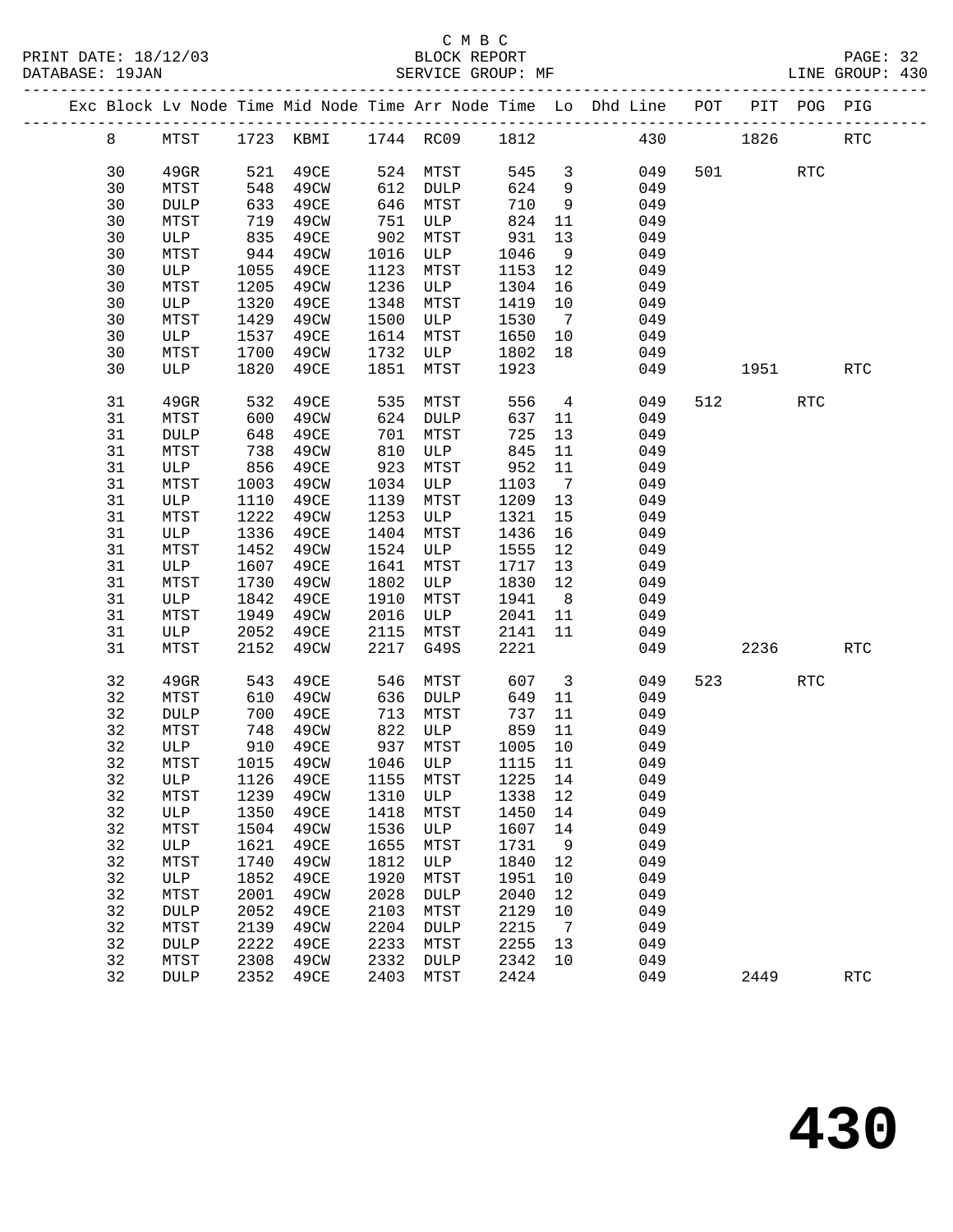|    |                 |      |           |            |                |        |                 | Exc Block Lv Node Time Mid Node Time Arr Node Time Lo Dhd Line POT PIT POG PIG |     |            |            |                      |
|----|-----------------|------|-----------|------------|----------------|--------|-----------------|--------------------------------------------------------------------------------|-----|------------|------------|----------------------|
| 33 | $49$ GR         |      | 555 49CE  |            | 558 MTST 619 3 |        |                 | 049                                                                            | 535 | <b>RTC</b> |            |                      |
| 33 | MTST            |      | 622 49CW  |            | 648 DULP       | 702 14 |                 | 049                                                                            |     |            |            |                      |
| 33 | <b>DULP</b>     | 716  | 49CE      | 731        | MTST           | 758    | 11              | 049                                                                            |     |            |            |                      |
| 33 | MTST            | 809  | 49CW      | 846<br>958 | ULP            | 921    | 10              | 049                                                                            |     |            |            |                      |
| 33 | ULP             | 931  | 49CE      | 958        | MTST           | 1026   | 11              | 049                                                                            |     |            |            |                      |
| 33 | MTST            | 1037 | 49CW      | 1108       | ULP            | 1137   | 13              | 049                                                                            |     |            |            |                      |
| 33 | ULP             | 1150 | 49CE      | 1218       | MTST           | 1249   | 15              | 049                                                                            |     |            |            |                      |
| 33 | MTST            | 1304 | 49CW      | 1335       | ULP            | 1403   | 13              | 049                                                                            |     |            |            |                      |
| 33 | ULP             | 1416 | 49CE      | 1444       | MTST           | 1518   | 8 <sup>8</sup>  | 049                                                                            |     |            |            |                      |
| 33 | MTST            | 1526 | 49CW      | 1559       | ULP            | 1629   | 11              | 049                                                                            |     |            |            |                      |
| 33 | ULP             | 1640 | 49CE      | 1713       | MTST           | 1749   | 13              | 049                                                                            |     |            |            |                      |
| 33 | MTST            | 1802 | 49CW      | 1834       | ULP            | 1901   | 12              | 049                                                                            |     |            |            |                      |
| 33 | ULP             | 1913 | 49CE      | 1940       | MTST           | 2007   | 17              | 049                                                                            |     |            |            |                      |
| 33 | MTST            | 2024 | 49CW      | 2051       | DULP           | 2102   | 14              | 049                                                                            |     |            |            |                      |
| 33 | $\texttt{DULP}$ | 2116 | 49CE      | 2127       | MTST           | 2153   | 14              | 049                                                                            |     |            |            |                      |
| 33 | MTST            | 2207 | 49CW      | 2232       | DULP           | 2242   | 10              | 049                                                                            |     |            |            |                      |
| 33 | DULP            | 2252 | 49CE      | 2303       | MTST           | 2324   | 18              | 049                                                                            |     |            |            |                      |
| 33 | MTST            | 2342 | 49CW      | 2402       | G49S           | 2405   |                 | 049                                                                            |     | 2420       |            | RTC                  |
| 34 | 49GR            | 607  | 49CE      | 610        | MTST           | 631    | $7\phantom{.0}$ | 049                                                                            |     | 547        | <b>RTC</b> |                      |
| 34 | MTST            | 638  | 49CW      | 706        | ULP            | 734    | $\overline{7}$  | 049                                                                            |     |            |            |                      |
| 34 | ULP             |      | 741 49CE  | 813        | MTST           | 842    | 9               | 049                                                                            |     |            |            |                      |
| 34 | MTST            | 851  | 49CW      | 928        | ULP            | 959    | 10              | 049                                                                            |     |            |            |                      |
| 34 | ULP             | 1009 | 49CE      | 1036       | MTST           | 1104   | 10              | 049                                                                            |     |            |            |                      |
| 34 | MTST            | 1114 | 49CW      | 1145       | ULP            | 1213   | 17              | 049                                                                            |     |            |            |                      |
| 34 | ULP             | 1230 | 49CE      | 1258       | MTST           | 1329   | 13              | 049                                                                            |     |            |            |                      |
| 34 | MTST            | 1342 | 49CW      | 1413       | ULP            | 1441   | 10              | 049                                                                            |     |            |            |                      |
| 34 | ULP             | 1451 | 49CE      | 1525       | MTST           | 1559   | 16              | 049                                                                            |     |            |            |                      |
| 34 | MTST            | 1615 | 49CW      | 1647       | ULP            | 1717   |                 | 049                                                                            |     | 1750       |            | <b>RTC</b>           |
| 35 | 49GR            | 619  | 49CE      | 622        | MTST           | 644    | 9               | 049                                                                            |     | 559 75     | <b>RTC</b> |                      |
| 35 | MTST            | 653  | 49CW      | 721        | ULP            | 750    | 11              | 049                                                                            |     |            |            |                      |
| 35 | ULP             | 801  | 49CE      | 831        | MTST           | 901    | 12              | 049                                                                            |     |            |            |                      |
| 35 | MTST            | 913  | 49CW      | 946        | ULP            | 1016   | 16              | 049                                                                            |     |            |            |                      |
| 35 | ULP             | 1032 | 49CE      | 1059       | MTST           | 1127   | 12              | 049                                                                            |     |            |            |                      |
| 35 | MTST            | 1139 | 49CW      | 1210       | ULP            | 1238   | 16              | 049                                                                            |     |            |            |                      |
| 35 | ULP             | 1254 | 49CE      | 1322       | MTST           | 1353   | 10              | 049                                                                            |     |            |            |                      |
| 35 | MTST            | 1403 | 49CW      |            | 1434 ULP       | 1504   | 10              | 049                                                                            |     |            |            |                      |
| 35 | ULP             |      | 1514 49CE |            | 1550 MTST      | 1626   | $\overline{9}$  | 049                                                                            |     |            |            |                      |
| 35 | MTST            |      | 1635 49CW |            |                |        |                 | 1707 ULP 1737 16 049                                                           |     |            |            |                      |
| 35 | ULP             | 1753 | 49CE      | 1825       | MTST           | 1900   | 12              | 049                                                                            |     |            |            |                      |
| 35 | MTST            | 1912 | 49CW      | 1941       | <b>DULP</b>    | 1955   | $\overline{7}$  | 049                                                                            |     |            |            |                      |
| 35 | DULP            | 2002 | 49CE      | 2015       | MTST           | 2042   | 16              | 049                                                                            |     |            |            |                      |
| 35 | MTST            | 2058 | 49CW      | 2125       | ULP            | 2149   |                 | 049                                                                            |     | 2222       |            | <b>RTC</b>           |
| 36 | DULP            | 621  | 49CE      | 634        | MTST           | 658    | 9               | 049                                                                            | 551 |            | RTC        |                      |
| 36 | MTST            | 707  | 49CW      | 736        | ULP            | 808    | 11              | 049                                                                            |     |            |            |                      |
| 36 | ULP             | 819  | 49CE      | 849        | MTST           | 919    | 13              | 049                                                                            |     |            |            |                      |
| 36 | MTST            | 932  | 49CW      | 1004       | ULP            | 1034   |                 | 049                                                                            |     | 1109       |            | $\operatorname{RTC}$ |
|    |                 |      |           |            |                |        |                 |                                                                                |     |            |            |                      |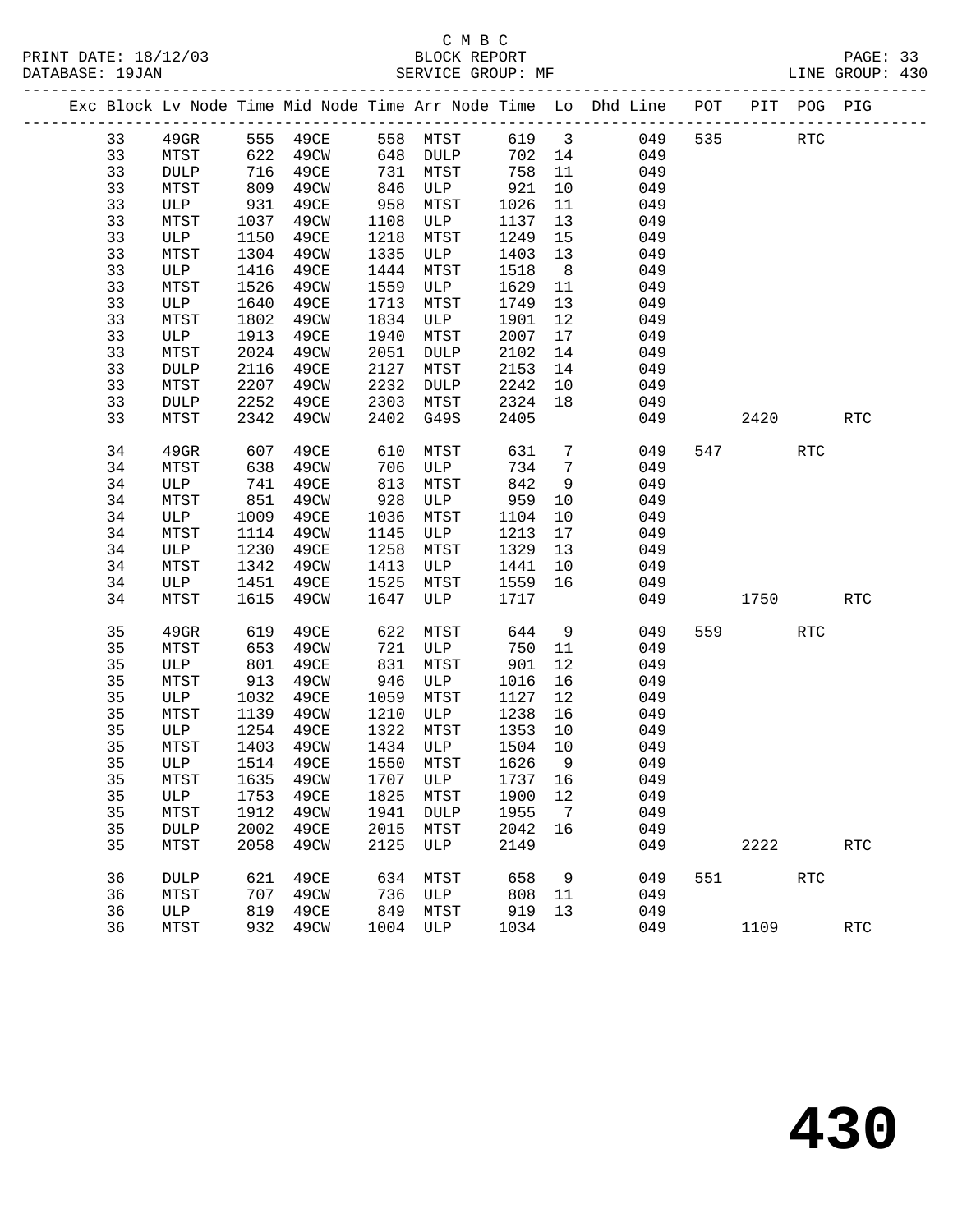|  |    |             |      | Exc Block Lv Node Time Mid Node Time Arr Node Time Lo Dhd Line POT PIT POG PIG |      |           |         |                |     |     |          |            |            |
|--|----|-------------|------|--------------------------------------------------------------------------------|------|-----------|---------|----------------|-----|-----|----------|------------|------------|
|  | 37 | MTST        |      | 632 49CW 658 DULP                                                              |      |           | 712 10  |                | 049 | 602 |          | <b>RTC</b> |            |
|  | 37 | DULP        | 722  | 49CE                                                                           | 737  | MTST      | 804 11  |                | 049 |     |          |            |            |
|  | 37 | MTST        | 815  | 49CW                                                                           | 852  | ULP       | 927     | 12             | 049 |     |          |            |            |
|  | 37 | ULP         | 939  | 49CE                                                                           | 1006 | MTST      | 1034    | 10             | 049 |     |          |            |            |
|  | 37 | MTST        | 1044 | 49CW                                                                           | 1115 | ULP       | 1144    | 14             | 049 |     |          |            |            |
|  | 37 | ULP         | 1158 | 49CE                                                                           | 1226 | MTST      | 1257    | 16             | 049 |     |          |            |            |
|  | 37 | MTST        | 1313 | 49CW                                                                           | 1344 | ULP       | 1412    | 10             | 049 |     |          |            |            |
|  | 37 | ULP         | 1422 | 49CE                                                                           | 1450 | MTST      | 1524    | 12             | 049 |     |          |            |            |
|  | 37 | MTST        | 1536 | 49CW                                                                           | 1608 | ULP       | 1638    | 11             | 049 |     |          |            |            |
|  | 37 | ULP         |      | 1649 49CE                                                                      | 1722 | MTST      | 1758    | 10             | 049 |     |          |            |            |
|  | 37 | MTST        | 1808 | 49CW                                                                           | 1840 | ULP       | 1907    |                | 049 |     | 1940     |            | <b>RTC</b> |
|  | 38 | MTST        | 645  | 49CW                                                                           | 713  | ULP       | 741     | $5^{\circ}$    | 049 |     | 615 — 10 | <b>RTC</b> |            |
|  | 38 | ULP         | 746  | 49CE                                                                           | 819  | MTST      | 849     | 12             | 049 |     |          |            |            |
|  | 38 | MTST        | 901  | 49CW                                                                           | 934  | ULP       | 1004    | 12             | 049 |     |          |            |            |
|  | 38 | ULP         | 1016 | 49CE                                                                           | 1043 | MTST      | 1111    | 11             | 049 |     |          |            |            |
|  | 38 | MTST        | 1122 | 49CW                                                                           | 1153 | ULP       | 1221    | 17             | 049 |     |          |            |            |
|  | 38 | ULP         | 1238 | 49CE                                                                           | 1306 | MTST      | 1337    | 12             | 049 |     |          |            |            |
|  | 38 | MTST        | 1349 | 49CW                                                                           | 1420 | ULP       | 1448    | 9              | 049 |     |          |            |            |
|  | 38 | ULP         | 1457 | 49CE                                                                           | 1533 | MTST      | 1609    | 11             | 049 |     |          |            |            |
|  | 38 | MTST        | 1620 | 49CW                                                                           | 1652 | ULP       | 1722    | 10             | 049 |     |          |            |            |
|  | 38 | ULP         | 1732 | 49CE                                                                           | 1805 | MTST      | 1840    |                | 049 |     | 1908     |            | <b>RTC</b> |
|  | 39 | DU41        | 654  | 49CE                                                                           | 707  | MTST      | 731     | 11             | 049 |     | 621 000  | RTC        |            |
|  | 39 | MTST        | 742  | 49CW                                                                           | 816  | ULP       | 853     | 10             | 049 |     |          |            |            |
|  | 39 | ULP         | 903  | 49CE                                                                           | 930  | MTST      | 958     | 11             | 049 |     |          |            |            |
|  | 39 | MTST        | 1009 | 49CW                                                                           | 1040 | ULP       | 1109    | $\overline{9}$ | 049 |     |          |            |            |
|  | 39 | ULP         | 1118 | 49CE                                                                           | 1147 | MTST      | 1217    | 13             | 049 |     |          |            |            |
|  | 39 | MTST        | 1230 | 49CW                                                                           | 1301 | ULP       | 1329    | 14             | 049 |     |          |            |            |
|  | 39 | ULP         | 1343 | 49CE                                                                           | 1411 | MTST      | 1443    | 15             | 049 |     |          |            |            |
|  | 39 | MTST        | 1458 | 49CW                                                                           | 1530 | ULP       | 1601    | 11             | 049 |     |          |            |            |
|  | 39 | ULP         | 1612 | 49CE                                                                           | 1646 | MTST      | 1722    | 13             | 049 |     |          |            |            |
|  | 39 | MTST        | 1735 | 49CW                                                                           | 1807 | ULP       | 1835    |                | 049 |     | 1908     |            | <b>RTC</b> |
|  | 40 | 49CE        | 657  | 49CE                                                                           | 657  | MTST      | 719     | $\overline{7}$ | 049 |     | 632 639  | RTC        |            |
|  | 40 | MTST        | 726  | 49CW                                                                           | 758  | ULP       | 831     | 11             | 049 |     |          |            |            |
|  | 40 | ULP         | 842  | 49CE                                                                           | 909  | MTST      | 938     | 12             | 049 |     |          |            |            |
|  | 40 | MTST        | 950  | 49CW                                                                           |      | 1022 ULP  | 1052    | 10             | 049 |     |          |            |            |
|  | 40 | ULP         |      | 1102 49CE                                                                      |      | 1131 MTST | 1201 12 |                | 049 |     |          |            |            |
|  | 40 | MTST        |      | 1213  49CW  1244  ULP  1312  16  049                                           |      |           |         |                |     |     |          |            |            |
|  | 40 | ULP         | 1328 | 49CE                                                                           | 1356 | MTST      | 1427    | 14             | 049 |     |          |            |            |
|  | 40 | MTST        | 1441 | 49CW                                                                           | 1512 | ULP       | 1542    | 11             | 049 |     |          |            |            |
|  | 40 | ULP         | 1553 | 49CE                                                                           | 1628 | MTST      | 1704    | 11             | 049 |     |          |            |            |
|  | 40 | MTST        | 1715 | 49CW                                                                           | 1747 | ULP       | 1816    | 16             | 049 |     |          |            |            |
|  | 40 | ULP         | 1832 | 49CE                                                                           | 1900 | MTST      | 1931    | 6              | 049 |     |          |            |            |
|  | 40 | MTST        | 1937 | 49CW                                                                           | 2004 | DULP      | 2016    | 10             | 049 |     |          |            |            |
|  | 40 | <b>DULP</b> | 2026 | 49CE                                                                           | 2039 | MTST      | 2105    |                | 049 |     | 2133     |            | <b>RTC</b> |
|  |    |             |      |                                                                                |      |           |         |                |     |     |          |            |            |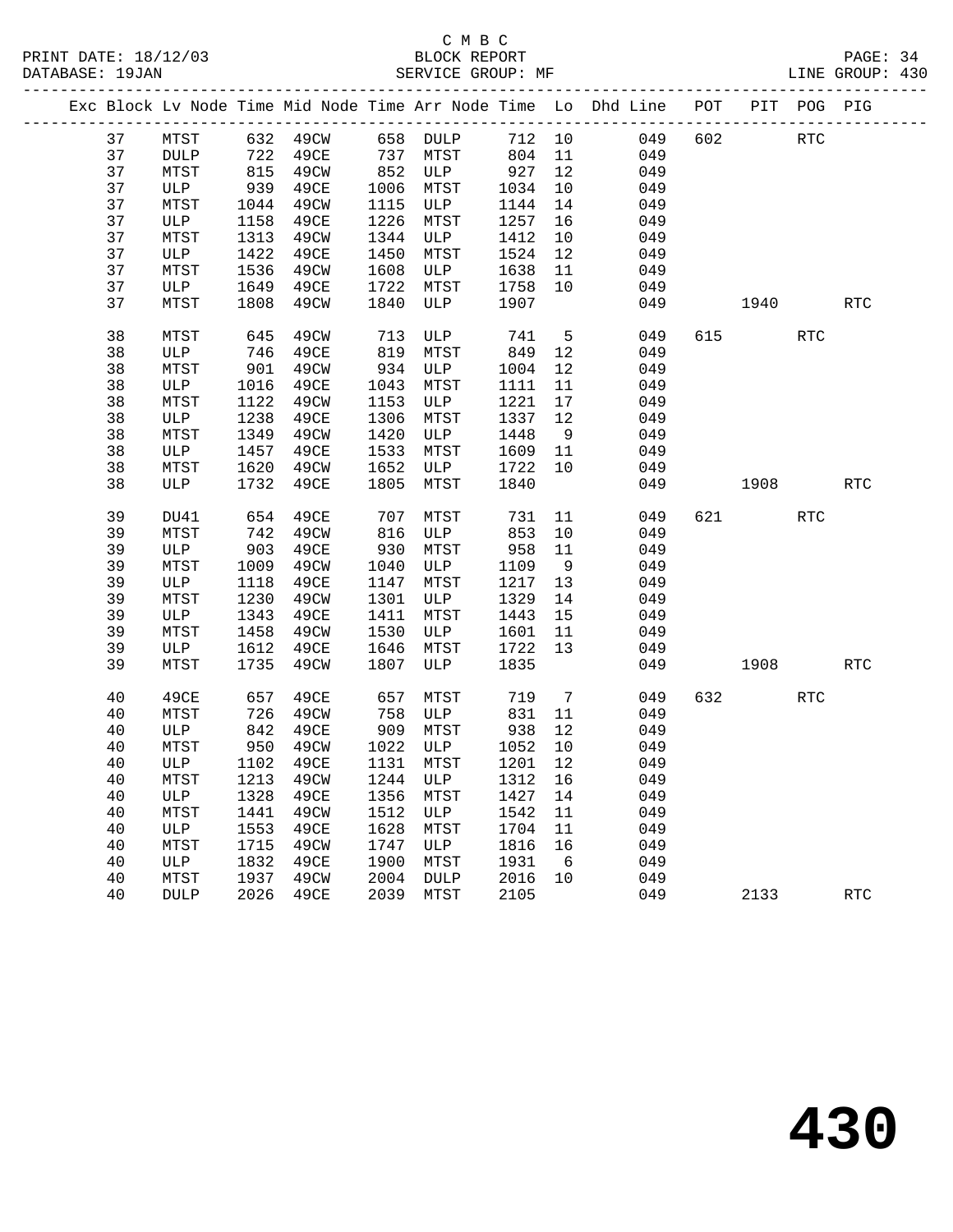|  |    |              |      |          |      | Exc Block Lv Node Time Mid Node Time Arr Node Time Lo Dhd Line POT PIT POG PIG |         |                |     |     |                        |            |                      |
|--|----|--------------|------|----------|------|--------------------------------------------------------------------------------|---------|----------------|-----|-----|------------------------|------------|----------------------|
|  | 41 | MTST         |      |          |      | 700 49CW 728 ULP                                                               | 757 10  |                | 049 | 630 |                        | RTC        |                      |
|  | 41 | ULP 807      |      | 49CE     |      | 837 MTST                                                                       | 907     | 12             | 049 |     |                        |            |                      |
|  | 41 | MTST         | 919  | 49CW     |      | 952 ULP 1022                                                                   |         | 17             | 049 |     |                        |            |                      |
|  | 41 | ULP          | 1039 | 49CE     | 1107 | MTST                                                                           | 1137    | 11             | 049 |     |                        |            |                      |
|  | 41 | MTST         | 1148 | 49CW     | 1219 | ULP                                                                            | 1247    | 16             | 049 |     |                        |            |                      |
|  | 41 | ULP          | 1303 | 49CE     | 1331 | MTST                                                                           | 1402    | 15             | 049 |     |                        |            |                      |
|  | 41 | MTST         | 1417 | 49CW     | 1448 | ULP                                                                            | 1518    | 10             | 049 |     |                        |            |                      |
|  | 41 | ULP          | 1528 | 49CE     | 1605 | MTST                                                                           | 1641    | 9              | 049 |     |                        |            |                      |
|  | 41 | MTST         | 1650 | 49CW     | 1722 | ULP                                                                            | 1752    | 15             | 049 |     |                        |            |                      |
|  | 41 | ULP          | 1807 | 49CE     | 1838 | MTST                                                                           | 1910    | 13             | 049 |     |                        |            |                      |
|  | 41 | MTST         | 1923 | 49CW     | 1952 | <b>ULP</b>                                                                     | 2019    | $5^{\circ}$    | 049 |     |                        |            |                      |
|  | 41 | ULP          | 2024 | 49CE     | 2051 | MTST                                                                           | 2117    | 8 <sup>8</sup> | 049 |     |                        |            |                      |
|  | 41 | MTST         | 2125 | 49CW     | 2152 | G49S                                                                           | 2156    |                | 049 |     | 2211                   |            | <b>RTC</b>           |
|  | 42 | DU41         | 705  | 49CE     | 719  | MTST                                                                           | 744     | 10             | 049 |     | 632 and $\overline{a}$ | <b>RTC</b> |                      |
|  | 42 | MTST         | 754  | 49CW     | 828  | ULP                                                                            | 905     | 12             | 049 |     |                        |            |                      |
|  | 42 | ULP          | 917  | 49CE     | 944  | MTST                                                                           | 1012    | 10             | 049 |     |                        |            |                      |
|  | 42 | MTST         | 1022 | 49CW     | 1053 | ULP                                                                            | 1122    | 12             | 049 |     |                        |            |                      |
|  | 42 | ULP          | 1134 | 49CE     | 1202 | MTST                                                                           | 1233    | 14             | 049 |     |                        |            |                      |
|  | 42 | MTST         | 1247 | 49CW     | 1318 | ULP                                                                            | 1346    | 10             | 049 |     |                        |            |                      |
|  | 42 | ULP          | 1356 | 49CE     | 1424 | MTST                                                                           | 1456    | 11             | 049 |     |                        |            |                      |
|  | 42 | MTST         | 1507 | 49CW     | 1539 | ULP                                                                            | 1610    | 15             | 049 |     |                        |            |                      |
|  | 42 | ULP          | 1625 | 49CE     | 1659 | MTST                                                                           | 1735    | 10             | 049 |     |                        |            |                      |
|  | 42 | MTST         | 1745 | 49CW     | 1817 | ULP                                                                            | 1845    |                | 049 |     | 1918                   |            | $\operatorname{RTC}$ |
|  | 43 | MTST         | 714  | 49CW     | 743  | ULP                                                                            | 815     | 10             | 049 |     | 644                    | RTC        |                      |
|  | 43 | ULP          | 825  | 49CE     | 855  | MTST                                                                           | 925     | 13             | 049 |     |                        |            |                      |
|  | 43 | MTST         | 938  | 49CW     | 1010 | ULP                                                                            | 1040    | $\overline{7}$ | 049 |     |                        |            |                      |
|  | 43 | ULP          | 1047 | 49CE     | 1115 | MTST                                                                           | 1145    | 11             | 049 |     |                        |            |                      |
|  | 43 | MTST         | 1156 | 49CW     | 1227 | ULP                                                                            | 1255    | 16             | 049 |     |                        |            |                      |
|  | 43 | ULP          | 1311 | 49CE     | 1339 | MTST                                                                           | 1410    | 13             | 049 |     |                        |            |                      |
|  | 43 | MTST         | 1423 | 49CW     | 1454 | ULP                                                                            | 1524    | $\overline{9}$ | 049 |     |                        |            |                      |
|  | 43 | ULP          | 1533 | 49CE     | 1610 | MTST                                                                           | 1646    | 9              | 049 |     |                        |            |                      |
|  | 43 | MTST         | 1655 | 49CW     | 1727 | ULP                                                                            | 1757    | 16             | 049 |     |                        |            |                      |
|  | 43 | ULP          | 1813 | 49CE     | 1844 | MTST                                                                           | 1916    |                | 049 |     | 1944                   |            | RTC                  |
|  | 44 | 49GR         | 721  | 49CE     | 725  | MTST                                                                           | 750 13  |                | 049 |     | 701                    | RTC        |                      |
|  | 44 | MTST         | 803  | 49CW     |      | 840 ULP<br>951 MTST                                                            | 917     | $7\phantom{0}$ | 049 |     |                        |            |                      |
|  | 44 | ULP          |      | 924 49CE |      |                                                                                | 1019 10 |                | 049 |     |                        |            |                      |
|  | 44 |              |      |          |      | MTST 1029 49CW 1100 ULP 1129 13 049                                            |         |                |     |     |                        |            |                      |
|  | 44 | ULP          | 1142 | 49CE     | 1210 | MTST                                                                           | 1241    | 15             | 049 |     |                        |            |                      |
|  | 44 | ${\tt MTST}$ | 1256 | 49CW     | 1327 | ULP                                                                            | 1355    | 14             | 049 |     |                        |            |                      |
|  | 44 | ULP          | 1409 | 49CE     | 1437 | MTST                                                                           | 1511    | 10             | 049 |     |                        |            |                      |
|  | 44 | MTST         | 1521 | 49CW     | 1554 | ULP                                                                            | 1624    | 11             | 049 |     |                        |            |                      |
|  | 44 | ULP          | 1635 | 49CE     | 1708 | MTST                                                                           | 1744    | 12             | 049 |     |                        |            |                      |
|  | 44 | MTST         | 1756 | 49CW     | 1828 | ULP                                                                            | 1856    |                | 049 |     | 1929                   |            | <b>RTC</b>           |
|  | 45 | MTST         | 732  | 49CW     | 804  | ULP                                                                            | 839     | 10             | 049 | 657 |                        | <b>RTC</b> |                      |
|  | 45 | ULP          | 849  | 49CE     | 916  | MTST                                                                           | 945     | 11             | 049 |     |                        |            |                      |
|  | 45 | MTST         | 956  | 49CW     |      | 1028 ULP                                                                       | 1058    |                | 049 |     | 1133                   |            | <b>RTC</b>           |
|  |    |              |      |          |      |                                                                                |         |                |     |     |                        |            |                      |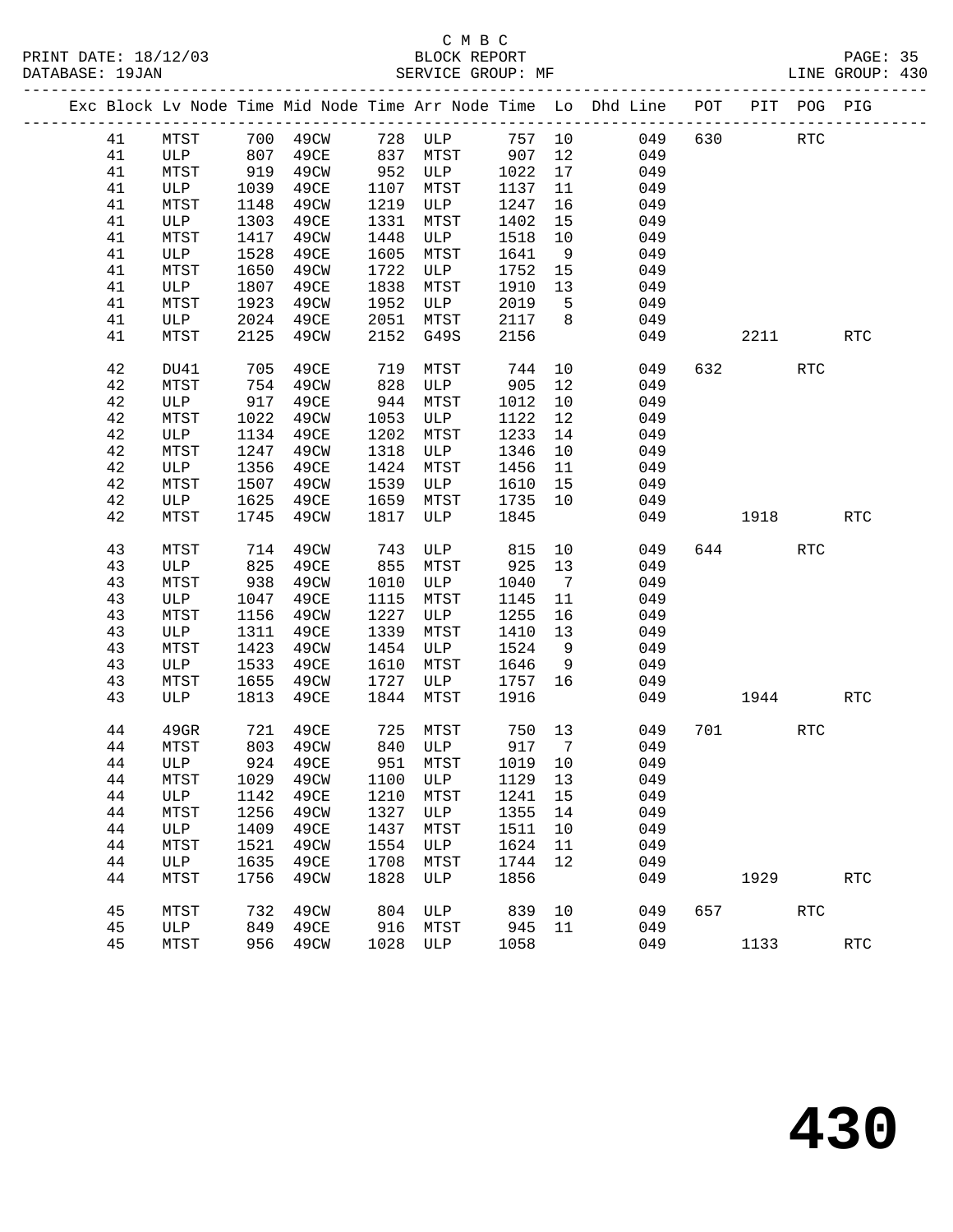|  |    |             |                  |            |      |                 |         |      | Exc Block Lv Node Time Mid Node Time Arr Node Time Lo Dhd Line POT PIT POG PIG |     |      |            |                      |
|--|----|-------------|------------------|------------|------|-----------------|---------|------|--------------------------------------------------------------------------------|-----|------|------------|----------------------|
|  | 46 | DU41        |                  | 734 49CE   |      | 749 MTST        | 816 11  |      | 049                                                                            | 701 |      | <b>RTC</b> |                      |
|  | 46 | MTST        | 827              | 49CW       |      | 904 ULP 935     |         | 11   | 049                                                                            |     |      |            |                      |
|  | 46 | ULP         | $\frac{946}{10}$ | 49CE       | 1013 | MTST            | 1041    | 11   | 049                                                                            |     |      |            |                      |
|  | 46 | MTST        | 1052             | 49CW       | 1123 | ULP             | 1152    | 14   | 049                                                                            |     |      |            |                      |
|  | 46 | ULP         | 1206             | 49CE       | 1234 | MTST            | 1305    | 16   | 049                                                                            |     |      |            |                      |
|  | 46 | MTST        | 1321             | 49CW       | 1352 | ULP             | 1420    | 9    | 049                                                                            |     |      |            |                      |
|  | 46 | ULP         | 1429             | 49CE       | 1457 | MTST            | 1531    | 9    | 049                                                                            |     |      |            |                      |
|  | 46 | MTST        | 1540             | 49CW       | 1612 | ULP             | 1642    | 11   | 049                                                                            |     |      |            |                      |
|  | 46 | ULP         | 1653             | 49CE       | 1726 | MTST            | 1802    | 13   | 049                                                                            |     |      |            |                      |
|  | 46 | MTST        | 1815             | 49CW       | 1847 | ULP             | 1914    | 10   | 049                                                                            |     |      |            |                      |
|  | 46 | ULP         | 1924             | 49CE       | 1951 | MTST            | 2018    | 18   | 049                                                                            |     |      |            |                      |
|  | 46 | MTST        | 2036             | 49CW       | 2103 | ULP             | 2127    |      | 049                                                                            |     | 2200 |            | RTC                  |
|  | 47 | 49GR        | 738              | 49CE       | 743  | MTST            | 810     | 11   | 049                                                                            | 708 |      | <b>RTC</b> |                      |
|  | 47 | MTST        | 821              | 49CW       | 858  | ULP             | 933     |      | 049                                                                            |     | 1008 |            | RTC                  |
|  | 48 | DU41        | 740              | 49CE       | 755  | MTST            | 822     | 11   | 049                                                                            |     | 707  | <b>RTC</b> |                      |
|  | 48 | MTST        | 833              | 49CW       | 910  | ULP             | 941     | 13   | 049                                                                            |     |      |            |                      |
|  | 48 | ULP         | 954              | 49CE       | 1021 | MTST            | 1049    | 10   | 049                                                                            |     |      |            |                      |
|  | 48 | MTST        | 1059             | 49CW       | 1130 | ULP             | 1158    | 16   | 049                                                                            |     |      |            |                      |
|  | 48 | ULP         | 1214             | 49CE       | 1242 | MTST            | 1313    | 15   | 049                                                                            |     |      |            |                      |
|  | 48 | MTST        | 1328             | 49CW       | 1359 | ULP             | 1427    | $-5$ | 049                                                                            |     |      |            |                      |
|  | 48 | ULP         | 1432             | 49CE       | 1504 | MTST            | 1538    | 16   | 049                                                                            |     |      |            |                      |
|  | 48 | MTST        | 1554             | 49CW       | 1626 | ULP             | 1656    | 11   | 049                                                                            |     |      |            |                      |
|  | 48 | ULP         | 1707             | 49CE       | 1740 | MTST            | 1816    | 13   | 049                                                                            |     |      |            |                      |
|  | 48 | MTST        | 1829             | 49CW       | 1900 | ULP             | 1927    | 9    | 049                                                                            |     |      |            |                      |
|  | 48 | ULP         | 1936             | 49CE       | 2003 | MTST            | 2030    | 18   | 049                                                                            |     |      |            |                      |
|  | 48 | MTST        | 2048             | 49CW       | 2115 | DULP            | 2126    | 14   | 049                                                                            |     |      |            |                      |
|  | 48 | <b>DULP</b> | 2140             | 49CE       | 2151 | MTST            | 2217    |      | 049                                                                            |     | 2242 |            | RTC                  |
|  | 49 | DU41        | 743              | 49CE       | 801  | MTST            | 830     | 9    | 049                                                                            | 710 |      | <b>RTC</b> |                      |
|  | 49 | MTST        | 839              | 49CW       | 916  | ULP             | 947     | 14   | 049                                                                            |     |      |            |                      |
|  | 49 | ULP         | 1001             | 49CE       | 1028 | MTST            | 1056    | 11   | 049                                                                            |     |      |            |                      |
|  | 49 | MTST        | 1107             | 49CW       | 1138 | ULP             | 1206    | 16   | 049                                                                            |     |      |            |                      |
|  | 49 | ULP         | 1222             | 49CE       | 1250 | MTST            | 1321    | 14   | 049                                                                            |     |      |            |                      |
|  | 49 | MTST        | 1335             | 49CW       | 1406 | ULP             | 1434    | 10   | 049                                                                            |     |      |            |                      |
|  | 49 | ULP         | 1444             | 49CE       | 1518 | MTST            | 1552    | 18   | 049                                                                            |     |      |            |                      |
|  | 49 | MTST        | 1610             | 49CW       | 1642 | ULP             | 1712    | 14   | 049                                                                            |     |      |            |                      |
|  | 49 | ULP         | 1726             | 49CE       |      | 1759 MTST       | 1834 15 |      | 049                                                                            |     |      |            |                      |
|  | 49 | MTST        |                  | 1849  49CW |      | 1920 ULP        | 1947 13 |      | 049                                                                            |     |      |            |                      |
|  | 49 | ULP         | 2000             | 49CE       | 2027 | MTST            | 2054    | 16   | 049                                                                            |     |      |            |                      |
|  | 49 | MTST        | 2110             | 49CW       | 2137 | <b>DULP</b>     | 2148    | 4    | 049                                                                            |     |      |            |                      |
|  | 49 | <b>DULP</b> | 2152             | 49CE       | 2203 | MTST            | 2225    | 13   | 049                                                                            |     |      |            |                      |
|  | 49 | MTST        | 2238             | 49CW       | 2302 | $\texttt{DULP}$ | 2312    | 10   | 049                                                                            |     |      |            |                      |
|  | 49 | <b>DULP</b> | 2322             | 49CE       | 2333 | MTST            | 2354    | 18   | 049                                                                            |     |      |            |                      |
|  | 49 | MTST        | 2412             | 49CW       | 2432 | G49S            | 2435    |      | 049                                                                            |     | 2450 |            | $\operatorname{RTC}$ |
|  | 50 | DU41        | 749              | 49CE       | 807  | MTST            | 836     | 9    | 049                                                                            | 716 |      | <b>RTC</b> |                      |
|  | 50 | MTST        | 845              | 49CW       | 922  | ULP             | 953     |      | 049                                                                            |     | 1028 |            | $\operatorname{RTC}$ |
|  |    |             |                  |            |      |                 |         |      |                                                                                |     |      |            |                      |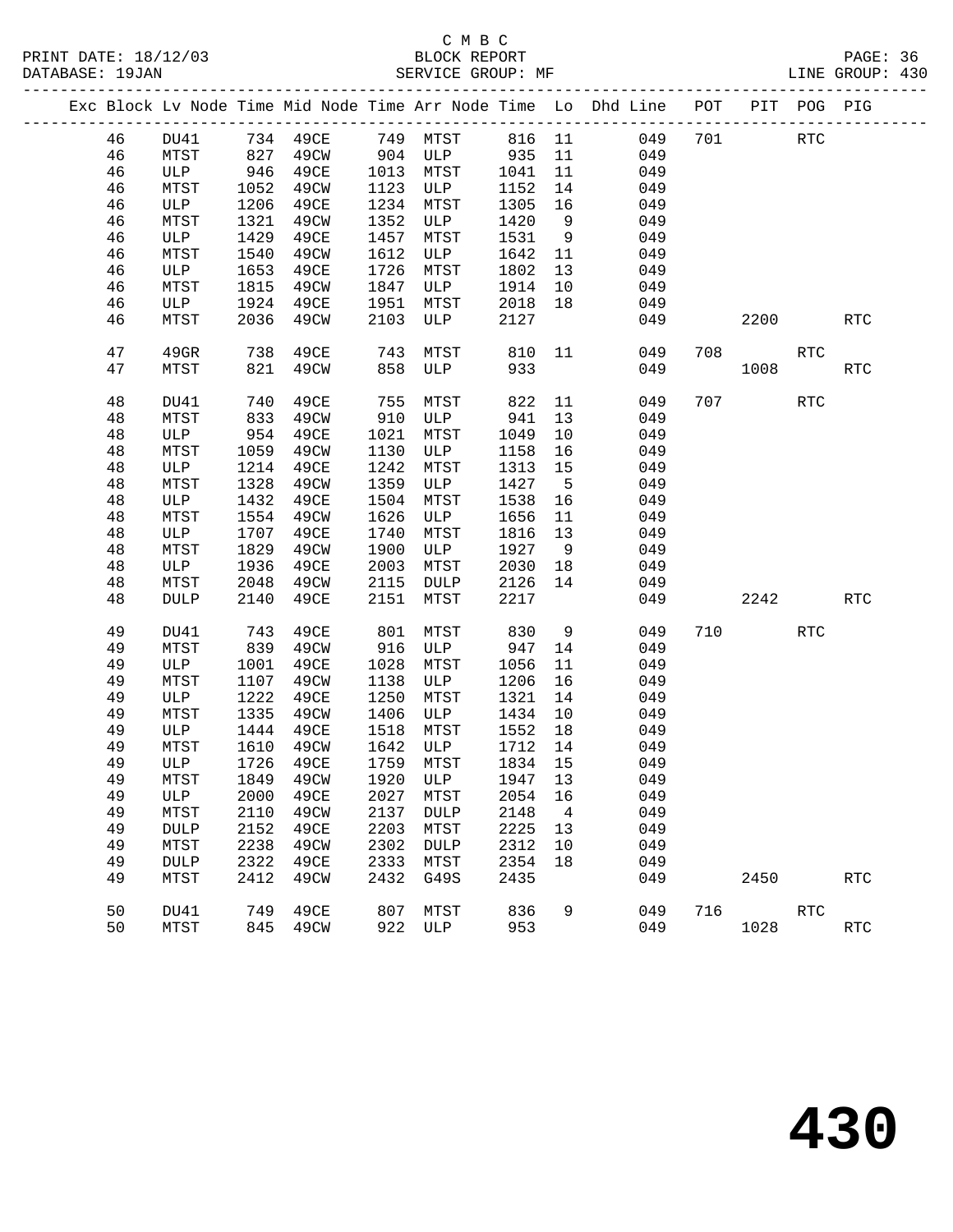# C M B C<br>
PRINT DATE: 18/12/03 BLOCK REPOR

| DATABASE: 19JAN |       |          |      | SERVICE GROUP: MF                                                              |      |             |         |                |         |     |          |             |            | LINE GROUP: 430 |  |
|-----------------|-------|----------|------|--------------------------------------------------------------------------------|------|-------------|---------|----------------|---------|-----|----------|-------------|------------|-----------------|--|
|                 |       |          |      | Exc Block Lv Node Time Mid Node Time Arr Node Time Lo Dhd Line POT PIT POG PIG |      |             |         |                |         |     |          |             |            |                 |  |
|                 | 51    |          |      | ULP 752 49CE 825 MTST 855 12                                                   |      |             |         |                |         | 049 | 707      | <b>RTC</b>  |            |                 |  |
|                 | 51    | MTST 907 |      | 49CW 940 ULP                                                                   |      |             | 1010    | 14             |         | 049 |          |             |            |                 |  |
|                 | 51    | ULP      |      | 1024 49CE                                                                      |      | 1051 MTST   | 1119    | 12             |         | 049 |          |             |            |                 |  |
|                 | 51    | MTST     | 1131 | 49CW                                                                           |      | 1202 ULP    | 1230    | 16             |         | 049 |          |             |            |                 |  |
|                 | 51    | ULP      | 1246 | 49CE                                                                           |      | 1314 MTST   | 1345    | 11             |         | 049 |          |             |            |                 |  |
|                 |       |          |      |                                                                                |      |             |         |                |         |     |          |             |            |                 |  |
|                 | 51    | MTST     | 1356 | 49CW                                                                           |      | 1427 ULP    | 1455    | 14             |         | 049 |          |             |            |                 |  |
|                 | 51    | ULP      | 1509 | 49CE                                                                           | 1545 | MTST        | 1621    | 9              |         | 049 |          |             |            |                 |  |
|                 | 51    | MTST     | 1630 | 49CW                                                                           |      | 1702 ULP    | 1732    | 14             |         | 049 |          |             |            |                 |  |
|                 | 51    | ULP      |      | 1746 49CE                                                                      | 1818 | MTST        | 1853    | 8 <sup>8</sup> |         | 049 |          |             |            |                 |  |
|                 | 51    | MTST     |      | 1901 49CW                                                                      | 1930 | <b>DULP</b> | 1944    |                |         | 049 |          | 2005        |            | <b>RTC</b>      |  |
|                 | 52    | MTST     | 757  | 49CW                                                                           |      | 834 ULP     | 911     |                |         | 049 | 722      | 946 RTC     |            | RTC             |  |
|                 | 53    | ULP      | 813  | 49CE                                                                           | 843  | MTST        | 913     | 12             |         | 049 | 728      |             | <b>RTC</b> |                 |  |
|                 | 53    | MTST     | 925  | 49CW                                                                           | 958  | ULP         | 1028    |                |         | 049 |          | 1103        |            | <b>RTC</b>      |  |
|                 | 54    | ULP      | 1403 | 49CE                                                                           | 1431 | MTST        | 1505 10 |                |         |     | 049 1323 |             | RTC        |                 |  |
|                 | 54    | MTST     | 1515 | 49CW                                                                           | 1548 | ULP         | 1618    | 13             |         | 049 |          |             |            |                 |  |
|                 | 54    | ULP      | 1631 | 49CE                                                                           |      | 1704 MTST   | 1740    | 10             |         | 049 |          |             |            |                 |  |
|                 | 54    | MTST     | 1750 | 49CW                                                                           | 1822 | ULP         | 1850    | 13             |         | 049 |          |             |            |                 |  |
|                 | 54    | ULP      | 1903 | 49CE                                                                           | 1930 | MTST        | 1957    | 15             |         | 049 |          |             |            |                 |  |
|                 | 54    | MTST     | 2012 | 49CW                                                                           | 2039 | ULP         | 2103    | 13             |         | 049 |          |             |            |                 |  |
|                 | 54    | ULP      | 2116 | 49CE                                                                           | 2139 | MTST        | 2205    |                |         |     | 049      |             | 2230       | <b>RTC</b>      |  |
|                 |       |          |      |                                                                                |      |             |         |                |         |     |          |             |            |                 |  |
|                 | 55    | MTST     | 1410 | 49CW                                                                           |      | 1441 ULP    | 1511 13 |                |         |     | 049 1329 |             | RTC        |                 |  |
|                 | 55    | ULP      | 1524 | 49CE                                                                           |      | 1601 MTST   | 1637    | 8 <sup>8</sup> |         | 049 |          |             |            |                 |  |
|                 | 55    | MTST     | 1645 | 49CW                                                                           | 1717 | ULP         | 1747 13 |                |         | 049 |          |             |            |                 |  |
|                 | 55    | ULP      | 1800 | 49CE                                                                           | 1831 | MTST        | 1903    |                |         |     | 049 1931 |             |            | RTC             |  |
|                 | 56    | MTST     | 1435 | 49CW                                                                           | 1506 | ULP         | 1536    | 12             |         |     | 049 1354 |             | RTC        |                 |  |
|                 | 56    | ULP      | 1548 | 49CE                                                                           | 1623 | MTST        | 1659    | 11             |         | 049 |          |             |            |                 |  |
|                 | 56    | MTST     | 1710 | 49CW                                                                           | 1742 | ULP         | 1812    |                |         |     | 049      | 1845        |            | <b>RTC</b>      |  |
|                 |       |          |      |                                                                                |      |             |         |                |         |     |          |             |            |                 |  |
|                 | 57    | MTST     | 1446 | 49CW                                                                           |      | 1518 ULP    | 1549    | 9              |         |     | 049 1405 |             | RTC        |                 |  |
|                 | 57    | ULP      | 1558 | 49CE                                                                           |      | 1632 MTST   | 1708 12 |                |         | 049 |          |             |            |                 |  |
|                 | 57    | MTST     | 1720 | 49CW                                                                           | 1752 | ULP         | 1821    |                |         |     | 049 1854 |             |            | RTC             |  |
| SD 58           |       | 49BL     |      | 1503 49CE                                                                      |      | 1512 MTST   |         |                | 1546 14 |     | 049 1433 |             | <b>RTC</b> |                 |  |
|                 | SD 58 |          |      | MTST 1600 49CW 1632 ULP 1702 11 049                                            |      |             |         |                |         |     |          |             |            |                 |  |
| #SD 58          |       | MTST     | 1600 | 49CW                                                                           |      | 1632 ULP    | 1702 11 |                |         | 049 |          | 1525   1525 | <b>RTC</b> |                 |  |
|                 | 58    | ULP      | 1713 | 49CE                                                                           | 1746 | MTST        | 1821    |                |         | 049 |          |             | 1849       | <b>RTC</b>      |  |
| SD 59           |       | 49BD     | 1518 | 49CW                                                                           | 1542 | DULP        | 1556    | 8              | 12      | 049 |          | 1444        | <b>RTC</b> |                 |  |
| SD 59           |       | ULP      | 1616 | 49CE                                                                           | 1650 | MTST        | 1726    |                |         | 049 |          | 1754        |            | <b>RTC</b>      |  |
| #SD 59          |       | ULP      | 1616 | 49CE                                                                           | 1650 | MTST        | 1726    |                |         | 049 | 1533     | 1754        | RTC        | RTC             |  |
|                 |       |          |      |                                                                                |      |             |         |                |         |     |          |             |            |                 |  |
|                 | 60    | 49CE     | 1514 | 49CE                                                                           | 1514 | MTST        | 1550 14 |                |         | 049 | 1447     |             | <b>RTC</b> |                 |  |
|                 | 60    | MTST     | 1604 | 49CW                                                                           | 1636 | ULP         | 1706    | 13             |         | 049 |          |             |            |                 |  |
|                 | 60    | ULP      | 1719 | 49CE                                                                           | 1752 | MTST        | 1827    | 12             |         | 049 |          |             |            |                 |  |
|                 | 60    | MTST     | 1839 | 49CW                                                                           | 1910 | <b>DULP</b> | 1924    |                |         | 049 |          | 1945        |            | <b>RTC</b>      |  |
|                 | 61    | 49BL     | 1528 | 49CE                                                                           | 1539 | MTST        | 1613    | 12             |         | 049 |          | 1458 3      | RTC        |                 |  |
|                 | 61    | MTST     | 1625 | 49CW                                                                           | 1657 | ULP         | 1727    | 12             |         | 049 |          |             |            |                 |  |
|                 | 61    | ULP      | 1739 | 49CE                                                                           | 1812 | MTST        | 1847    |                |         | 049 |          | 1915        |            | RTC             |  |
|                 | 62    | MTST     |      | 1531  49CW  1603  ULP                                                          |      |             |         |                | 1633 11 |     | 049 1446 |             | RTC        |                 |  |
|                 |       |          |      |                                                                                |      |             |         |                |         |     |          |             |            |                 |  |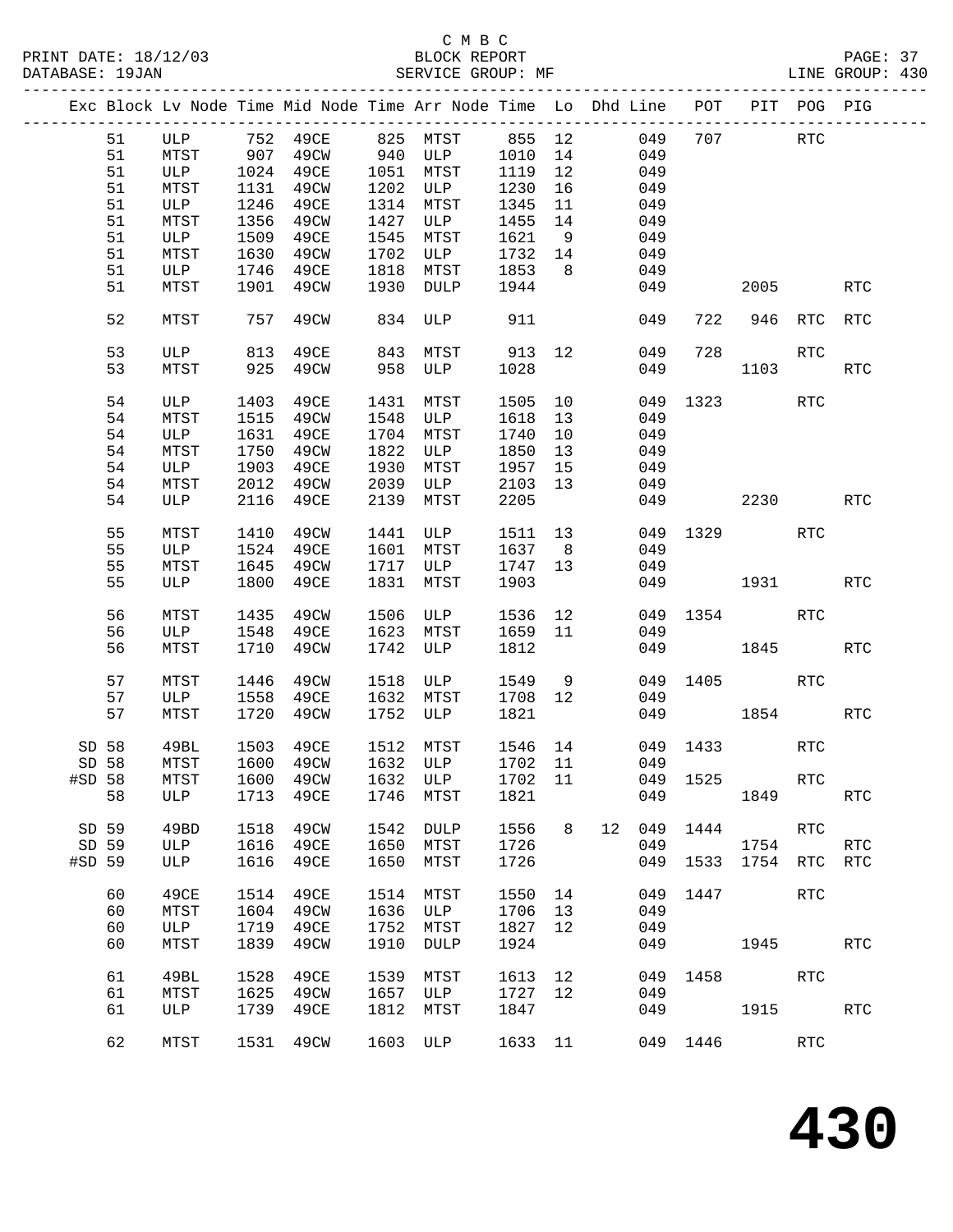|  |                |                     |                      |                      |                      |                    |                      |          | Exc Block Ly Node Time Mid Node Time Arr Node Time Lo Dhd Line | POT  | PIT  | POG        | PIG        |
|--|----------------|---------------------|----------------------|----------------------|----------------------|--------------------|----------------------|----------|----------------------------------------------------------------|------|------|------------|------------|
|  | 62             | <b>ULP</b>          | 1644                 | 49CE                 | 1717                 | MTST               | 1753                 |          | 049                                                            |      | 1821 |            | RTC        |
|  | 63<br>63       | MTST<br>ULP         | 1545<br>1658         | 49CW<br>49CE         | 1617<br>1731         | ULP<br>MTST        | 1647<br>1807         | 11       | 049<br>049                                                     | 1500 | 1835 | RTC        | RTC        |
|  | 64<br>64       | ULP<br>MTST         | 1544<br>1705         | 49CE<br>49CW         | 1619<br>1737         | MTST<br>ULP        | 1655<br>1807         | 10       | 049<br>049                                                     | 1501 | 1840 | RTC        | RTC        |
|  | 65<br>65<br>65 | MTST<br>ULP<br>MTST | 1549<br>1702<br>1821 | 49CW<br>49CE<br>49CW | 1621<br>1735<br>1853 | ULP<br>MTST<br>ULP | 1651<br>1811<br>1920 | 11<br>10 | 049<br>049<br>049                                              | 1504 | 1953 | RTC        | <b>RTC</b> |
|  | 66<br>66       | 49CE<br>MTST        | 1556<br>1640         | 49CE<br>49CW         | 1556<br>1712         | MTST<br>ULP        | 1632<br>1742         | 8        | 049<br>049                                                     | 1529 | 1815 | <b>RTC</b> | RTC        |
|  | 67<br>67       | ULP<br>MTST         | 1603<br>1725         | 49CE<br>49CW         | 1637<br>1757         | MTST<br>ULP        | 1713<br>1826         | 12       | 049<br>049                                                     | 1520 | 1859 | RTC        | RTC.       |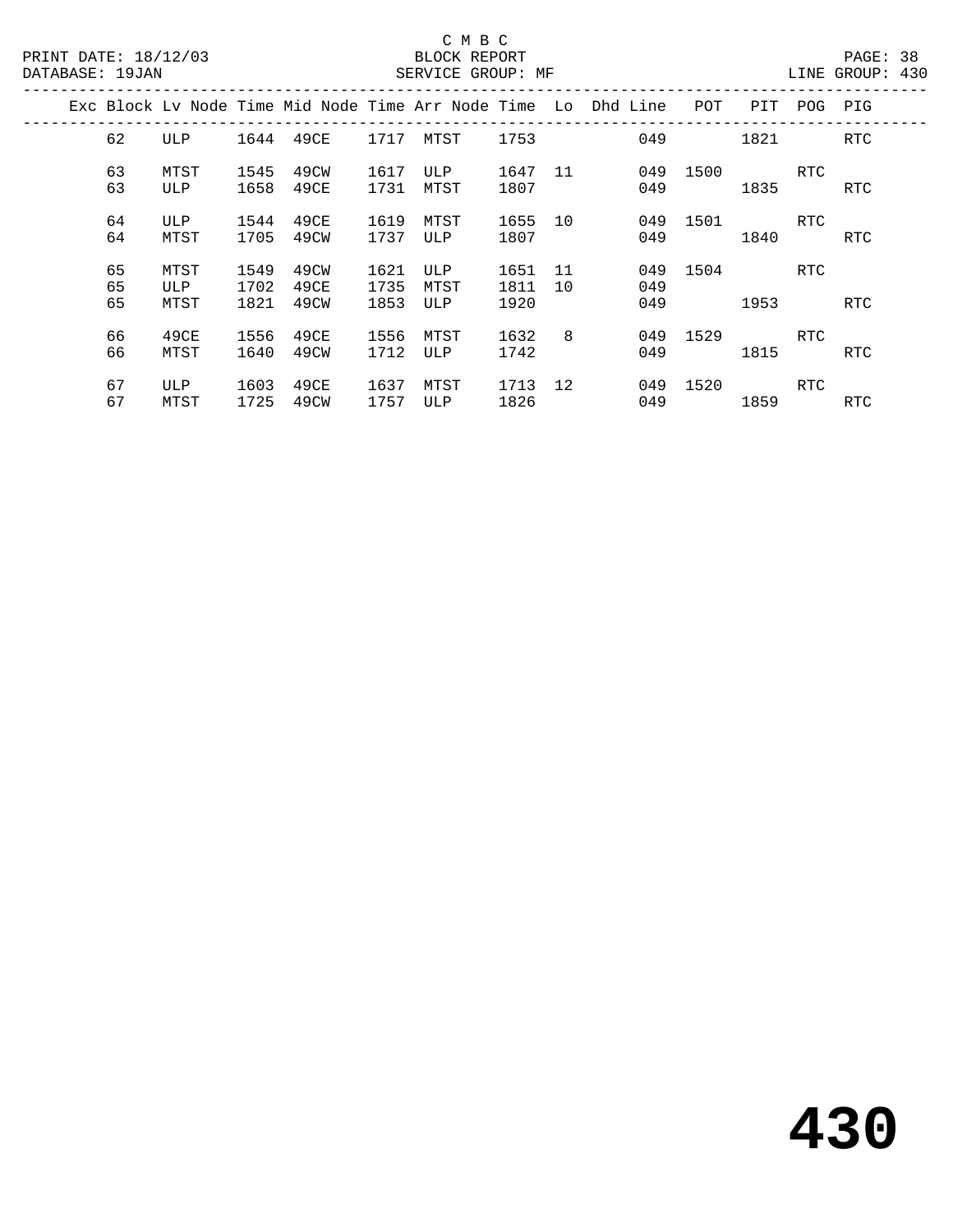| PRINT DATE: 18/12/03<br>DATABASE: 19JAN                                    |                                                                                                                                                                                               |                                                                                                               |                                                                                                                  |                                                                                                             |                                                                                                              | C M B C                                                                                                                                                       |                                                                                                                                                                               |                                                           |                                                                                                   |                                                                                  |                        |                    |     |  |
|----------------------------------------------------------------------------|-----------------------------------------------------------------------------------------------------------------------------------------------------------------------------------------------|---------------------------------------------------------------------------------------------------------------|------------------------------------------------------------------------------------------------------------------|-------------------------------------------------------------------------------------------------------------|--------------------------------------------------------------------------------------------------------------|---------------------------------------------------------------------------------------------------------------------------------------------------------------|-------------------------------------------------------------------------------------------------------------------------------------------------------------------------------|-----------------------------------------------------------|---------------------------------------------------------------------------------------------------|----------------------------------------------------------------------------------|------------------------|--------------------|-----|--|
| 1A67<br>2A52<br><b>BHST</b><br>LADX<br>OXVN<br>RTC<br>SDRC<br>SUKD<br>WRC2 |                                                                                                                                                                                               | 1A AV & 67 ST<br>SULLIVAN & KIDD<br>WHITE ROCK CTR BAY 2                                                      |                                                                                                                  | 2ND AV & 52A ST TERMINUS<br>BRIGHOUSE STATION<br>BRIGHOODE DINE<br>Richmond Depot<br>SOUTH DELTA REC CENTRE |                                                                                                              | 1AEB<br>4826<br>4826<br>BPST BRIDGEPORT STN<br>MAEX MATHEWS EXCHANGE<br>RRCX RIVERPORT RECREAT<br>SCDL<br>SSPR<br><b>ULP</b><br>_____________________________ |                                                                                                                                                                               | 148 ST & 26 AV<br>SCOTTSDALE<br>UNIVERSITY LOOP           |                                                                                                   | 1 AV & ENGLISH BLUFF<br>RIVERPORT RECREATION COMPLEX<br>SOUTH SURREY PARK N RIDE |                        |                    |     |  |
|                                                                            |                                                                                                                                                                                               |                                                                                                               |                                                                                                                  | Exc Block Lv Node Time Mid Node Time Arr Node Time Lo Dhd Line POT PIT POG PIG                              |                                                                                                              |                                                                                                                                                               |                                                                                                                                                                               |                                                           |                                                                                                   |                                                                                  |                        |                    |     |  |
|                                                                            | $\mathbf{1}$<br>1<br>$\mathbf{1}$<br>$\mathbf{1}$<br>$\mathbf{1}$<br>$\mathbf{1}$<br>$\mathbf 1$<br>$\mathbf 1$<br>$\mathbf{1}$<br>$\mathbf 1$<br>$\mathbf{1}$<br>$\mathbf 1$<br>$\mathbf{1}$ | 1A67<br>BPST<br>BPST<br>ULP<br>BPST<br>ULP<br>BPST<br>ULP<br>BPST<br>ULP<br>BPST<br>ULP<br>ULP                | 746<br>$\frac{1}{901}$<br>955<br>1041<br>1140<br>1226<br>1325<br>1411<br>1500<br>1559<br>1656<br>1826            | 1 4826 514 SSPR 535 BPST<br>1 BPST 605 1A67<br>605 1A67<br>648 LADX 716 BPST                                | ULP<br>ULP<br>BPST<br>ULP<br>BPST<br>ULP<br><b>BPST</b><br>ULP<br>BPST<br>ULP<br>BPST<br>BPST                | 829<br>941<br>1031<br>1121<br>1218<br>1306<br>1404<br>1453<br>1545<br>1641<br>1740<br>1907                                                                    | 10<br>19<br>8 <sup>8</sup><br>19<br>$\overline{7}$<br>7<br>14<br>15<br>16                                                                                                     | $-5$ b 352<br>645 3 601<br>720<br>739 7<br>3 29 480<br>14 | 601<br>480<br>480<br>480<br>480<br>480<br>480<br>480<br>480<br>480<br>30 480<br>480               |                                                                                  | 452 RTC<br>1920 — 1920 |                    | RTC |  |
|                                                                            | 2<br>2<br>2<br>2<br>2<br>2<br>2<br>2<br>2<br>2<br>2<br>2<br>2<br>2<br>$\overline{2}$                                                                                                          | BPST<br>BPST<br>ULP<br>BPST<br>ULP<br>BPST<br>ULP<br>BPST<br>ULP<br>BPST<br>ULP<br>BPST<br>ULP<br>BPST<br>ULP | 654<br>801<br>855<br>941<br>1040<br>1126<br>1225<br>1311<br>1410<br>1459<br>1554<br>1659<br>1746<br>1834<br>1929 |                                                                                                             | ULP<br>ULP<br>BPST<br>ULP<br>BPST<br>ULP<br>BPST<br>ULP<br>BPST<br>ULP<br>BPST<br>ULP<br>BPST<br>ULP<br>BPST | 847<br>931<br>1021<br>1118<br>1206<br>1303<br>1351<br>1450<br>1541<br>1638<br>1743<br>1830<br>1914<br>2005                                                    | 729 7<br>8 <sup>8</sup><br>10<br>19<br>8 <sup>8</sup><br>19<br>8 <sup>8</sup><br>19<br>- 9<br>13<br>21<br>$\overline{\mathbf{3}}$<br>$4\phantom{.00000000000000000000}$<br>15 | 480                                                       | 25 480<br>480<br>480<br>480<br>480<br>480<br>480<br>480<br>480<br>480<br>480<br>480<br>480<br>480 |                                                                                  | 634 639                | <b>RTC</b><br>2018 | RTC |  |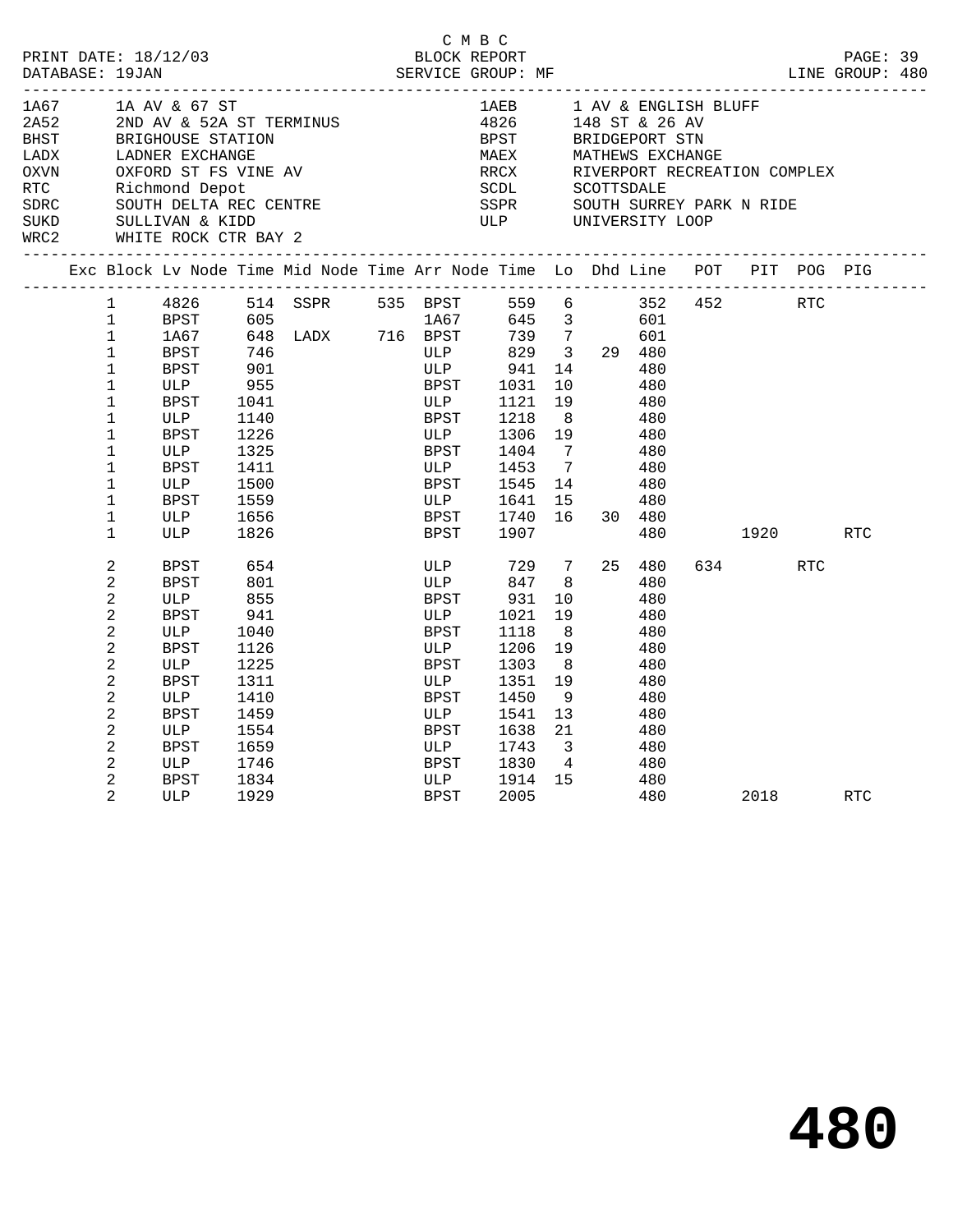#### C M B C<br>BLOCK REPORT PRINT DATE: 18/12/03 BLOCK REPORT PAGE: 40 SERVICE GROUP: MF

|  |                | Exc Block Lv Node Time Mid Node Time Arr Node Time Lo Dhd Line POT |                   |  |             |     |        |                |        |     |                        | PIT POG PIG |            |
|--|----------------|--------------------------------------------------------------------|-------------------|--|-------------|-----|--------|----------------|--------|-----|------------------------|-------------|------------|
|  | 3              | RRCX                                                               | 608 BHST 629 BPST |  |             |     |        | 639 5          | 33 403 | 600 |                        | RTC         |            |
|  | $\mathbf{3}$   | WRC2                                                               | 717 SSPR 749 BPST |  |             |     | 823 16 |                | 354    |     |                        |             |            |
|  | 3              | <b>BPST</b>                                                        | 839               |  | ULP         |     | 924    | 16             | 480    |     |                        |             |            |
|  | 3              | ULP                                                                | 940               |  | BPST        |     | 1016   | 15             | 480    |     |                        |             |            |
|  | 3              | <b>BPST</b>                                                        | 1031              |  | ULP         |     | 1111   | 14             | 480    |     |                        |             |            |
|  | 3              | ULP                                                                | 1125              |  | <b>BPST</b> |     | 1203   | 8              | 480    |     |                        |             |            |
|  | 3              | <b>BPST</b>                                                        | 1211              |  | ULP         |     | 1251   | 19             | 480    |     |                        |             |            |
|  | 3              | ULP                                                                | 1310              |  | BPST        |     | 1349   | $\overline{7}$ | 480    |     |                        |             |            |
|  | 3              | <b>BPST</b>                                                        | 1356              |  | ULP         |     | 1436   | 17             | 480    |     |                        |             |            |
|  | 3              | ULP                                                                | 1453              |  | <b>BPST</b> |     | 1535   | - 9            | 480    |     |                        |             |            |
|  | 3              | <b>BPST</b>                                                        | 1544              |  | ULP         |     | 1626   | 10             | 480    |     |                        |             |            |
|  | 3              | ULP                                                                | 1636              |  | <b>BPST</b> |     | 1720   | 14             | 480    |     |                        |             |            |
|  | 3              | BPST                                                               | 1734              |  | ULP         |     | 1818   | 23             | 480    |     |                        |             |            |
|  | 3              | ULP                                                                | 1841              |  | <b>BPST</b> |     | 1919   | $5^{\circ}$    | 480    |     |                        |             |            |
|  | 3              | BPST                                                               | 1924              |  | ULP         |     | 1958   | 11             | 480    |     |                        |             |            |
|  | 3              | ULP                                                                | 2009              |  | BPST        |     | 2042   | 13             | 480    |     |                        |             |            |
|  | 3              | BPST                                                               | 2055              |  | ULP         |     | 2129   | - 9            | 480    |     |                        |             |            |
|  | 3              | ULP                                                                | 2138              |  | BPST        |     | 2211   |                | 480    |     | 2224                   |             | RTC        |
|  | 4              | <b>BPST</b>                                                        | 724               |  | ULP         |     | 804    | 21             | 480    |     | 704                    | <b>RTC</b>  |            |
|  | 4              | ULP                                                                | 825               |  | <b>BPST</b> |     | 901    | 15             | 480    |     |                        |             |            |
|  | 4              | BPST                                                               | 916               |  | ULP         |     | 956    | 14             | 480    |     |                        |             |            |
|  | 4              | ULP                                                                | 1010              |  | <b>BPST</b> |     | 1046   | 10             | 480    |     |                        |             |            |
|  | 4              | BPST                                                               | 1056              |  | ULP         |     | 1136   | 19             | 480    |     |                        |             |            |
|  | 4              | ULP                                                                | 1155              |  | <b>BPST</b> |     | 1233   | 8              | 480    |     |                        |             |            |
|  | 4              | <b>BPST</b>                                                        | 1241              |  | ULP         |     | 1321   | 19             | 480    |     |                        |             |            |
|  | 4              | ULP                                                                | 1340              |  | <b>BPST</b> |     | 1420   | 9              | 480    |     |                        |             |            |
|  | 4              | <b>BPST</b>                                                        | 1429              |  | ULP         |     | 1511   | $\overline{9}$ | 480    |     |                        |             |            |
|  | 4              | ULP                                                                | 1520              |  | <b>BPST</b> |     | 1605   | 9              | 480    |     |                        |             |            |
|  | 4              | BPST                                                               | 1614              |  | ULP         |     | 1656   | 10             | 480    |     |                        |             |            |
|  | $\overline{4}$ | ULP                                                                | 1706              |  | <b>BPST</b> |     | 1750   | $\overline{4}$ | 480    |     |                        |             |            |
|  | 4              | BPST                                                               | 1754              |  |             | ULP | 1836   | 20             | 480    |     |                        |             |            |
|  | 4              | ULP                                                                | 1856              |  | <b>BPST</b> |     | 1934   |                | 480    |     | 1947                   |             | <b>RTC</b> |
|  | 5              | <b>BPST</b>                                                        | 639               |  | ULP         |     | 714    | 6              | 480    | 619 |                        | RTC         |            |
|  | 5              | ULP                                                                | 720               |  | BPST        |     | 754    | 15             | 480    |     |                        |             |            |
|  | 5              | BPST                                                               | 809               |  | ULP         |     | 855    | $\Omega$       | 29 480 |     |                        |             |            |
|  | 5              | <b>BPST</b>                                                        | 924               |  | ULP         |     | 1004   |                | 480    |     | 1039                   |             | <b>RTC</b> |
|  | б              | SCDL                                                               | 650               |  | BPST        |     | 730    | $\mathbf{1}$   | 311    |     | 622 and $\overline{a}$ | RTC         |            |
|  | 6              | BPST                                                               | 731               |  | ULP         |     | 811    | 6              | 29 480 |     |                        |             |            |
|  | 6              | BPST                                                               | 846               |  | ULP         |     | 928    |                | 480    |     | 1003                   |             | RTC        |
|  |                |                                                                    |                   |  |             |     |        |                |        |     |                        |             |            |

**480**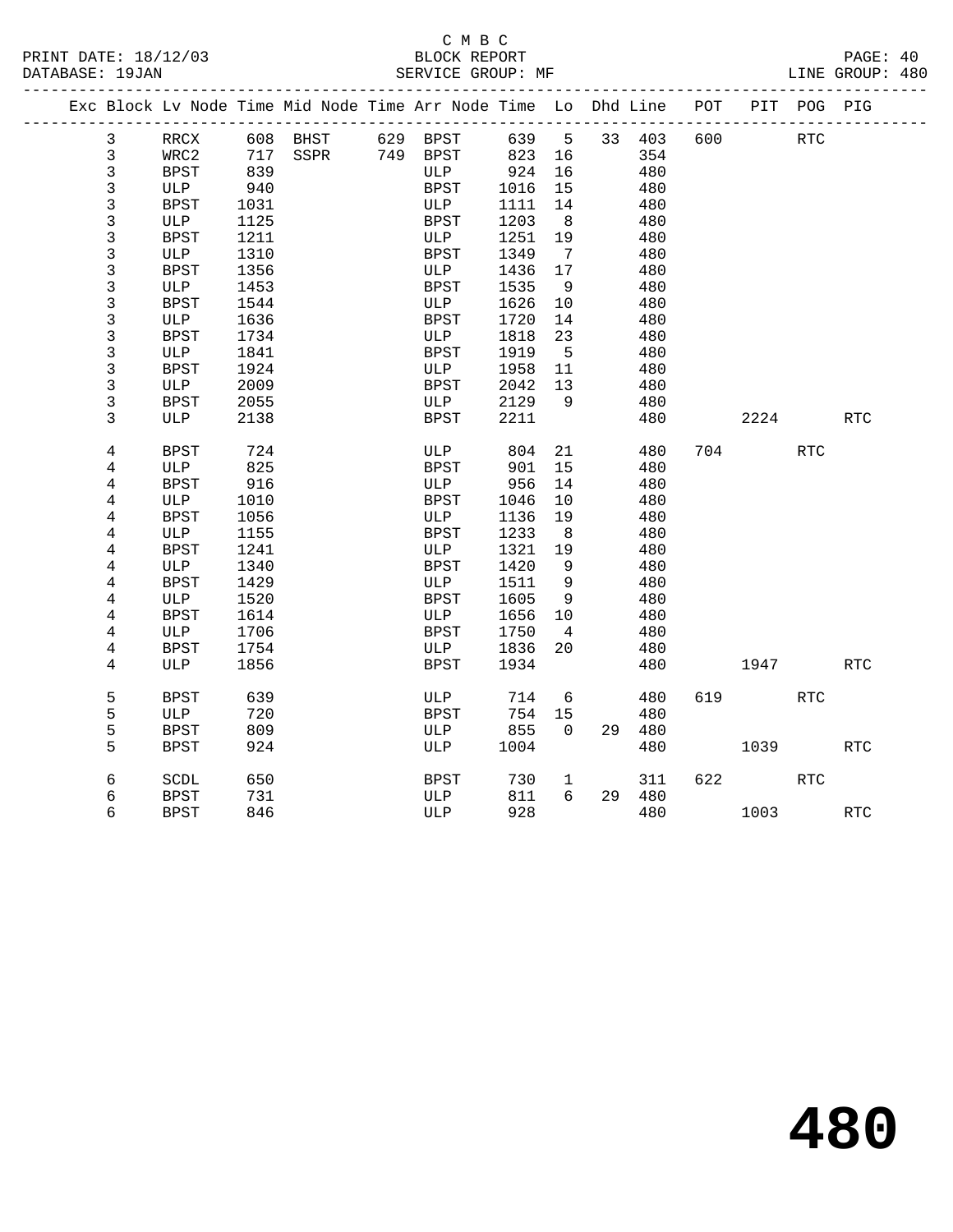#### C M B C<br>BLOCK REPORT PRINT DATE: 18/12/03 BLOCK REPORT PAGE: 41 SERVICE GROUP: MF

|   |                 |             |      | Exc Block Lv Node Time Mid Node Time Arr Node Time Lo Dhd Line POT PIT POG PIG |     |             |        |                         |    |        |     |                           |            |                      |
|---|-----------------|-------------|------|--------------------------------------------------------------------------------|-----|-------------|--------|-------------------------|----|--------|-----|---------------------------|------------|----------------------|
|   | $7\phantom{.}$  | SDRC 642    |      |                                                                                |     | <b>1AEB</b> | 655 0  |                         |    | 604    | 626 |                           | <b>RTC</b> |                      |
|   | $7\phantom{.0}$ | 1AEB        |      | 655 SDRC 705 BPST                                                              |     |             | 732    | $\overline{7}$          |    | 604    |     |                           |            |                      |
|   | 7               | BPST        | 739  |                                                                                |     | ULP         | 819 21 |                         |    | 480    |     |                           |            |                      |
|   | 7               | ULP         | 840  |                                                                                |     | BPST        | 916    | 15                      |    | 480    |     |                           |            |                      |
|   | 7               | BPST        | 931  |                                                                                |     | ULP         | 1011   | 14                      |    | 480    |     |                           |            |                      |
|   | 7               | ULP         | 1025 |                                                                                |     | BPST        | 1101   | 10                      |    | 480    |     |                           |            |                      |
|   | 7               | BPST        | 1111 |                                                                                |     | ULP         | 1151   | 19                      |    | 480    |     |                           |            |                      |
|   | 7               | ULP         | 1210 |                                                                                |     | BPST        | 1248   | 8                       |    | 480    |     |                           |            |                      |
|   | 7               | BPST        | 1256 |                                                                                |     | ULP         | 1336   | 19                      |    | 480    |     |                           |            |                      |
|   | 7               | ULP         | 1355 |                                                                                |     | BPST        | 1435   | 9                       |    | 480    |     |                           |            |                      |
|   | 7               | BPST        | 1444 |                                                                                |     | ULP         | 1526   | 4                       |    | 480    |     |                           |            |                      |
|   | 7               | ULP         | 1530 |                                                                                |     | BPST        | 1615   | 14                      |    | 480    |     |                           |            |                      |
|   | 7               |             | 1629 |                                                                                |     | ULP         | 1711   | $5^{\circ}$             |    |        |     |                           |            |                      |
|   | 7               | BPST        |      |                                                                                |     |             |        |                         |    | 480    |     |                           |            |                      |
|   |                 | ULP         | 1716 |                                                                                |     | BPST        | 1800   | 14                      |    | 480    |     |                           |            |                      |
|   | 7               | BPST        | 1814 |                                                                                |     | ULP         | 1854   | 17                      |    | 480    |     |                           |            |                      |
|   | 7               | ULP         | 1911 |                                                                                |     | BPST        | 1947   | 8                       |    | 480    |     |                           |            |                      |
|   | 7               | BPST        | 1955 |                                                                                |     | ULP         | 2029   | 10                      |    | 480    |     |                           |            |                      |
|   | 7               | ULP         | 2039 |                                                                                |     | <b>BPST</b> | 2112   |                         |    | 480    |     | 2125                      |            | RTC                  |
|   | 8               | 4826        | 645  | SSPR 707 BPST                                                                  |     |             | 742    | 12                      |    | 352    |     | 623 and the set of $\sim$ | <b>RTC</b> |                      |
|   | 8               | BPST        | 754  |                                                                                |     | ULP         | 837    | $\overline{\mathbf{3}}$ |    | 29 480 |     |                           |            |                      |
| 8 |                 | BPST        | 909  |                                                                                |     | ULP         | 949    | $\overline{3}$          |    | 29 480 |     |                           |            |                      |
| 8 |                 | BPST        | 1021 |                                                                                |     | ULP         | 1101   | 9                       |    | 480    |     |                           |            |                      |
|   | 8               | ULP         | 1110 |                                                                                |     | BPST        | 1148   | 8                       |    | 480    |     |                           |            |                      |
|   | 8               | BPST        | 1156 |                                                                                |     | ULP         | 1236   | 19                      |    | 480    |     |                           |            |                      |
|   | 8               | ULP         | 1255 |                                                                                |     | BPST        | 1334   | $\overline{7}$          |    | 480    |     |                           |            |                      |
| 8 |                 | BPST        | 1341 |                                                                                |     | ULP         | 1421   | 17                      |    | 480    |     |                           |            |                      |
| 8 |                 | ULP         | 1438 |                                                                                |     | BPST        | 1520   | - 9                     |    | 480    |     |                           |            |                      |
|   | 8               | BPST        | 1529 |                                                                                |     | ULP         | 1611   | 10                      |    | 480    |     |                           |            |                      |
|   | 8               | ULP         | 1621 |                                                                                |     | <b>BPST</b> | 1705   | $\overline{7}$          |    | 480    |     |                           |            |                      |
|   | 8               | BPST        | 1712 | MAEX 1737 SUKD                                                                 |     |             | 1821   | 10                      |    | 351    |     |                           |            |                      |
|   | 8               | SUKD        | 1831 | J&N5                                                                           |     | BPST        | 1928   | 12                      |    | 351    |     |                           |            |                      |
|   | 8               | BPST        | 1940 | LADX                                                                           |     | 1958 2A52   | 2026   |                         |    | 601    |     | 2048                      |            | <b>RTC</b>           |
|   | 9               | BPST        | 706  |                                                                                |     | ULP         | 743    | $\overline{a}$          |    | 480    |     | 646 64                    | RTC        |                      |
|   | 9               | ULP         | 745  |                                                                                |     | BPST        | 823    | 8 <sup>8</sup>          |    | 480    |     |                           |            |                      |
|   | 9               | BPST        | 831  |                                                                                |     | ULP         | 916    | 9                       |    | 480    |     |                           |            |                      |
|   | 9               | ULP         | 925  |                                                                                |     | BPST        | 1001   | 10                      |    | 480    |     |                           |            |                      |
| 9 |                 | BPST        | 1011 |                                                                                |     | ULP         | 1051   |                         |    | 480    |     | 1126                      |            | RTC                  |
|   |                 |             |      |                                                                                |     |             |        |                         |    |        |     |                           |            |                      |
|   | 10              | <b>OXVN</b> | 709  | SSPR                                                                           | 725 | <b>BPST</b> | 759    | 17                      |    | 351    | 642 |                           | <b>RTC</b> |                      |
|   | $10$            | <b>BPST</b> | 816  |                                                                                |     | ULP         | 901    | 9                       |    | 480    |     |                           |            |                      |
|   | $10$            | ULP         | 910  |                                                                                |     | <b>BPST</b> | 946    | 15                      |    | 480    |     |                           |            |                      |
|   | $10$            | <b>BPST</b> | 1001 |                                                                                |     | ULP         | 1041   | 14                      |    | 480    |     |                           |            |                      |
|   | 10              | ULP         | 1055 |                                                                                |     | <b>BPST</b> | 1133   | 8                       |    | 480    |     |                           |            |                      |
|   | $10$            | <b>BPST</b> | 1141 |                                                                                |     | ULP         | 1221   | 19                      |    | 480    |     |                           |            |                      |
|   | $10$            | ULP         | 1240 |                                                                                |     | <b>BPST</b> | 1319   | 7                       |    | 480    |     |                           |            |                      |
|   | $10$            | <b>BPST</b> | 1326 |                                                                                |     | ULP         | 1406   | 17                      |    | 480    |     |                           |            |                      |
|   | 10              | ULP         | 1423 |                                                                                |     | <b>BPST</b> | 1503   | 9                       | 30 | 480    |     |                           |            |                      |
|   | $10$            | ULP         | 1542 |                                                                                |     | <b>BPST</b> | 1627   | 17                      |    | 480    |     |                           |            |                      |
|   | $10$            | <b>BPST</b> | 1644 |                                                                                |     | ULP         | 1726   | 10                      |    | 480    |     |                           |            |                      |
|   | 10              | ULP         | 1736 |                                                                                |     | <b>BPST</b> | 1820   |                         |    | 480    |     | 1833                      |            | $\operatorname{RTC}$ |
|   | 11              | <b>BPST</b> | 716  |                                                                                |     | ULP         | 756    | 9                       |    | 480    | 656 |                           | <b>RTC</b> |                      |
|   | 11              | ULP         | 805  |                                                                                |     | <b>BPST</b> | 843    | 11                      |    | 480    |     |                           |            |                      |
|   | 11              | <b>BPST</b> | 854  |                                                                                |     | ULP         | 936    |                         |    | 480    |     | 1011                      |            | $\operatorname{RTC}$ |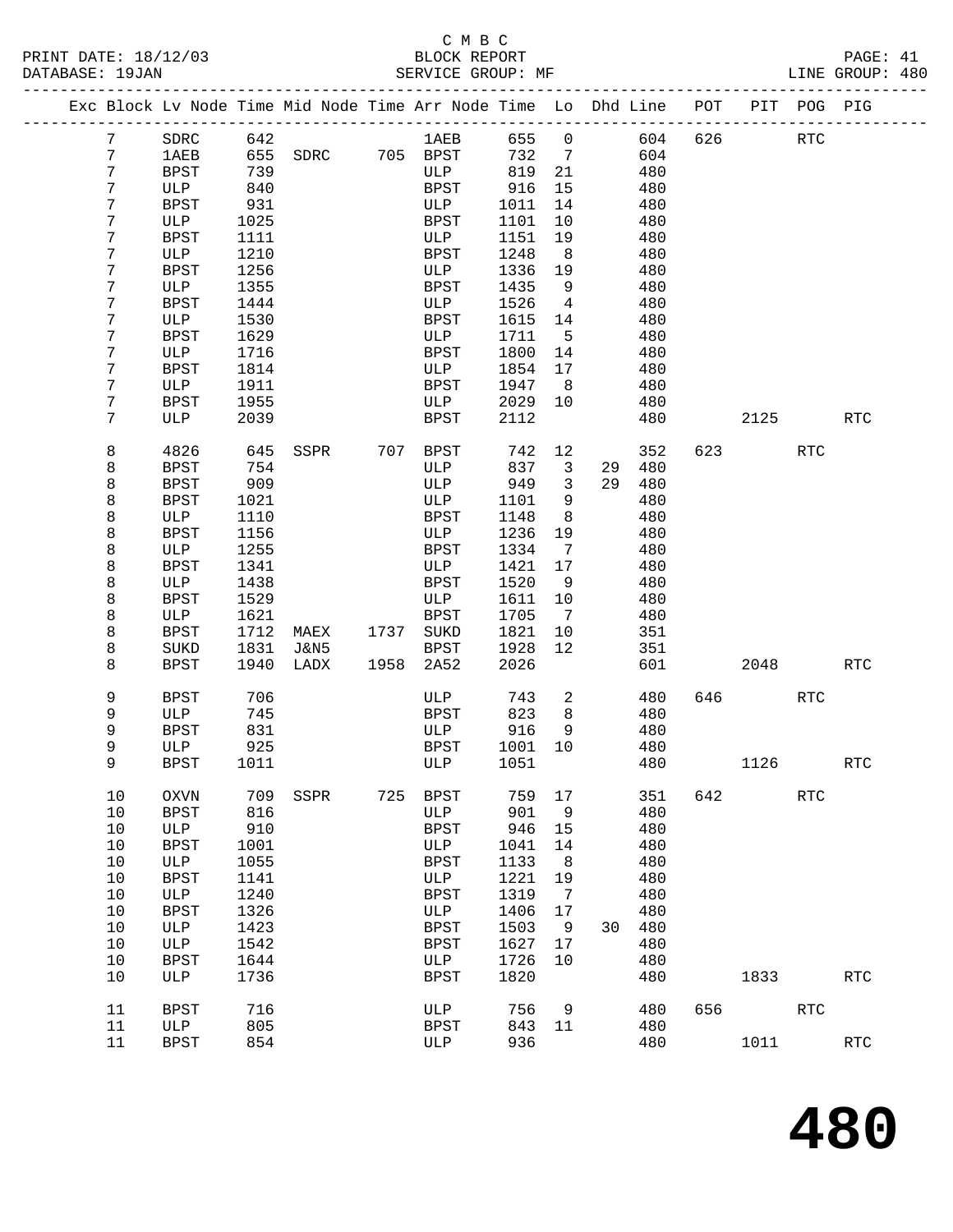|        | Exc Block Lv Node Time Mid Node Time Arr Node Time Lo Dhd Line |      |  |      |      |                |        |     | POT      | PIT      | POG PIG |            |
|--------|----------------------------------------------------------------|------|--|------|------|----------------|--------|-----|----------|----------|---------|------------|
| UD 12  | ULP                                                            | 1418 |  | BPST | 1458 |                |        | 480 | 1338     |          | RTC     |            |
| UD 12  | BPST                                                           | 1514 |  | ULP  | 1556 | 8              |        | 480 |          |          |         |            |
| #UD 12 | BPST                                                           | 1514 |  | ULP  | 1556 | 8              |        | 480 |          | 1454 RTC |         |            |
| 12     | ULP                                                            | 1604 |  | BPST | 1648 | 8              | 30     | 480 |          |          |         |            |
| 12     | ULP                                                            | 1726 |  | BPST | 1810 |                |        | 480 |          | 1823     |         | RTC        |
| 13     | BPST                                                           | 1420 |  | ULP  | 1502 |                | 8 - 10 |     | 480 1400 |          | RTC     |            |
| 13     | ULP                                                            | 1510 |  | BPST | 1555 | 21             | 30     | 480 |          |          |         |            |
|        |                                                                |      |  |      |      |                |        |     |          |          |         |            |
| 13     | ULP                                                            | 1646 |  | BPST | 1730 |                |        | 480 |          | 1743     |         | RTC        |
| 14     | ULP                                                            | 1505 |  | BPST | 1550 | 9              | 30     | 480 | 1422     |          | RTC     |            |
| 14     | ULP                                                            | 1629 |  | BPST | 1713 | 13             | 30     | 480 |          |          |         |            |
| 14     | ULP                                                            | 1756 |  | BPST | 1840 |                |        | 480 |          | 1853     |         | RTC        |
|        |                                                                |      |  |      |      |                |        |     |          |          |         |            |
| 15     | ULP                                                            | 1614 |  | BPST | 1658 | 16             |        |     | 480 1531 |          | RTC     |            |
| 15     | <b>BPST</b>                                                    | 1714 |  | ULP  | 1758 | 13             |        | 480 |          |          |         |            |
| 15     | ULP                                                            | 1811 |  | BPST | 1852 | 7              |        | 480 |          |          |         |            |
| 15     | <b>BPST</b>                                                    | 1859 |  | ULP  | 1939 | 10             |        | 480 |          |          |         |            |
| 15     | ULP                                                            | 1949 |  | BPST | 2023 | $\overline{2}$ |        | 480 |          |          |         |            |
| 15     | <b>BPST</b>                                                    | 2025 |  | ULP  | 2059 | 10             |        | 480 |          |          |         |            |
| 15     | ULP                                                            | 2109 |  | BPST | 2142 |                |        | 480 |          | 2155     |         | <b>RTC</b> |
|        |                                                                |      |  |      |      |                |        |     |          |          |         |            |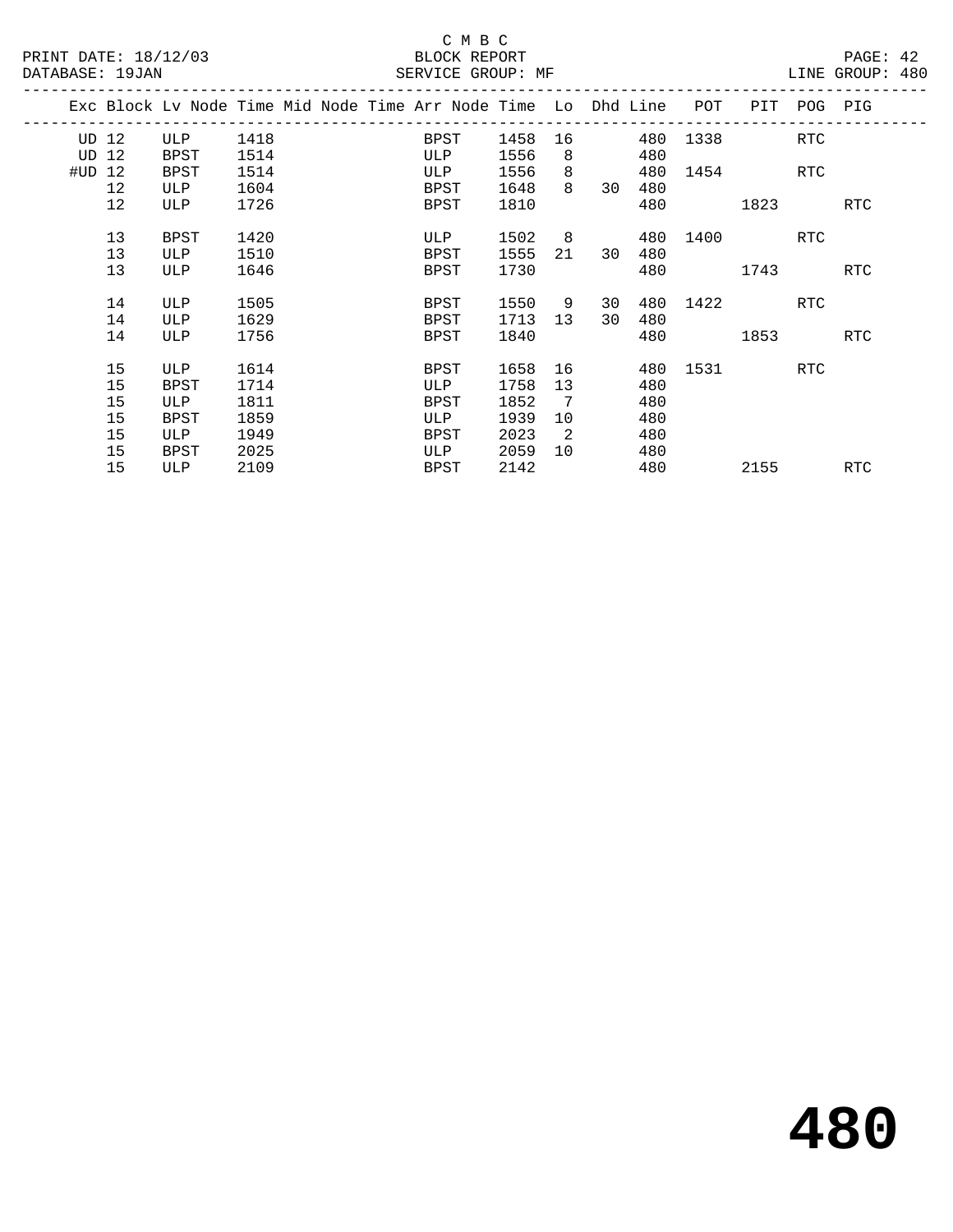|                                                                                                                                                                                                                                                                                |                                                                                                                                                              |                                                                                                                                                              |                                                                                                 |                                                                                                                                                                                      |                                                     |                                                                                                                                                | C M B C                                                                                                                                                                                                                                                                                                      |                                                                  |                                                                                                                      |                                                                                                       |     |                 |            | PAGE: 43<br>LINE GROUP: 601 |  |
|--------------------------------------------------------------------------------------------------------------------------------------------------------------------------------------------------------------------------------------------------------------------------------|--------------------------------------------------------------------------------------------------------------------------------------------------------------|--------------------------------------------------------------------------------------------------------------------------------------------------------------|-------------------------------------------------------------------------------------------------|--------------------------------------------------------------------------------------------------------------------------------------------------------------------------------------|-----------------------------------------------------|------------------------------------------------------------------------------------------------------------------------------------------------|--------------------------------------------------------------------------------------------------------------------------------------------------------------------------------------------------------------------------------------------------------------------------------------------------------------|------------------------------------------------------------------|----------------------------------------------------------------------------------------------------------------------|-------------------------------------------------------------------------------------------------------|-----|-----------------|------------|-----------------------------|--|
| 1A67 1A AV & 67 ST<br>28CR 128 ST & CRESCENT RD<br>46RR 46A ST & RIVER RD<br>99SN HWY 99 & STEVESTON HWY<br>BHST REIGNONGE CHARLES<br>BHST<br>CMJA<br>LADX<br>OXVN<br>RTC           Richmond Depot<br>SDRC        SOUTH DELTA REC CENTRE<br>SUKD       SULLIVAN & KIDD<br>WRC2 |                                                                                                                                                              | BRIGHOUSE STATION<br>CAMBIE & JACOMBS<br>LADNER EXCHANGE<br>LADNER EXCHANGE<br>WHITE ROCK CTR BAY 2<br>-----------------------                               |                                                                                                 | OXFORD ST FS VINE AV                                                                                                                                                                 |                                                     |                                                                                                                                                | 1AEB 1 AV & ENGLISH BLUFF<br>2A52 2ND AV & 52A ST TERMINUS<br>4826 148 ST & 26 AV<br>99SS <b>1988</b><br>BPST<br>HP62 HOLLY PARK & 62 ST<br>MAEX MATHEWS EXCHANGE<br>MAEX<br>RRCX RIVERPORT RECREATION COMPLEX<br>SCDL SCOTTSDALE<br>SSPR        SOUTH SURREY PARK N RIDE<br>WRC1       WHITE ROCK CTR BAY 1 |                                                                  |                                                                                                                      | HWY 99 & STEVESTON HWY<br>BRIDGEPORT STN<br>MATHEWS EXCHANGE                                          |     |                 |            |                             |  |
| Exc Block Lv Node Time Mid Node Time Arr Node Time Lo Dhd Line POT PIT POG PIG                                                                                                                                                                                                 |                                                                                                                                                              |                                                                                                                                                              |                                                                                                 |                                                                                                                                                                                      |                                                     |                                                                                                                                                |                                                                                                                                                                                                                                                                                                              |                                                                  |                                                                                                                      |                                                                                                       |     |                 |            |                             |  |
|                                                                                                                                                                                                                                                                                | $\mathbf{1}$<br>$\mathbf 1$<br>$\mathbf{1}$<br>1<br>$\mathbf 1$<br>$\mathbf 1$<br>$\mathbf 1$<br>1<br>1<br>$\mathbf 1$<br>$\mathbf 1$<br>1<br>1              | 2A52<br>SUKD<br>BPST<br>2A52<br>BPST<br>2A52<br><b>BPST</b><br>SUKD<br>BPST<br>2A52<br>BPST<br>1AEB<br>BPST                                                  | 926<br>1025<br>1125<br>1230<br>1343<br>1453<br>1558<br>1705<br>1741<br>1842                     | 1 2A52 416 LADX 440 BPST 456 7 27 601 354 RTC<br>530 LADX 555 BPST<br>702 J&N5<br>820 LADX<br>LADX<br>LADX<br>LADX<br>MAEX<br>J&N5<br>LADX<br>LADX $1630$ BPST<br>SDRC $1730$ $1AEB$ |                                                     | <b>BPST</b><br>1044 2A52<br>1159 BPST<br>1249 SUKD<br>BPST<br>1514 2A52<br>SDRC<br>SSPR                                                        | 806<br>915 11<br>$957$ BPST $1018$ 7 601<br>1220<br>1332 11<br>1448<br>1653 12<br>1741 0<br>1757 18 27 603<br>1917                                                                                                                                                                                           |                                                                  | 611 12 39 601<br>14 351<br>1119 6 601<br>10 601<br>$\begin{array}{cc} 11 & 351 \\ 5 & 351 \end{array}$<br>1552 6 601 | 601<br>601<br>603                                                                                     |     | 351 1939 RTC    |            |                             |  |
|                                                                                                                                                                                                                                                                                | 2<br>2<br>2<br>2<br>$\mathbf{2}$<br>$\overline{a}$<br>2<br>$\overline{2}$<br>$\overline{a}$<br>$\sqrt{2}$<br>$\sqrt{2}$<br>$\mathbf{2}$<br>$\mathbf{2}$<br>2 | 28CR<br>BPST<br>SUKD<br>BPST<br>SUKD<br>BPST<br>OXVN<br><b>BPST</b><br>OXVN<br><b>BPST</b><br><b>OXVN</b><br><b>BPST</b><br>2A52<br><b>BPST</b>              | 417<br>515<br>610<br>730<br>833<br>945<br>1145<br>1345<br>1445<br>1545<br>1643<br>1750          | J&N5<br>J&N3<br>J&N5<br>J&N3<br>1045 SSPR<br>MAEX<br>1245 SSPR 1305 BPST 1332 13<br>MAEX<br>SSPR<br>LADX                                                                             | 1404<br>1505<br>1715                                | BPST<br>SUKD<br><b>BPST</b><br>SUKD<br>1204 OXVN<br><b>OXVN</b><br><b>BPST</b><br>2A52<br><b>BPST</b><br>4826                                  | 1105 BPST 1134 11<br>1430<br>1538<br>1623<br>1737<br>1844                                                                                                                                                                                                                                                    | 606 4<br>711 19<br>827 6<br>1230 15<br>15<br>7<br>20<br>13       |                                                                                                                      | 505 10 351<br>351<br>351<br>351<br>351<br>351<br>351<br>351<br>351<br>351<br>351<br>602<br>601<br>352 |     | 350 RTC<br>1909 |            | $\operatorname{RTC}$        |  |
|                                                                                                                                                                                                                                                                                | 3<br>3<br>3<br>3<br>3<br>3<br>3<br>3<br>3<br>3<br>3<br>3<br>3                                                                                                | 4826<br><b>BPST</b><br>SUKD<br><b>BPST</b><br>SUKD<br><b>BPST</b><br><b>OXVN</b><br><b>BPST</b><br><b>OXVN</b><br><b>BPST</b><br>SUKD<br><b>BPST</b><br>BPST | 439<br>530<br>627<br>745<br>902<br>1015<br>1115<br>1215<br>1315<br>1415<br>1534<br>1650<br>1848 | SSPR<br><b>J&amp;N3</b><br><b>J&amp;N5</b><br><b>J&amp;N3</b><br><b>J&amp;N5</b><br>MAEX<br>SSPR<br>MAEX<br>SSPR<br>MAEX<br><b>J&amp;N5</b><br>MAEX                                  | 500<br>1035<br>1135<br>1234<br>1335<br>1436<br>1907 | <b>BPST</b><br>SUKD<br><b>BPST</b><br>SUKD<br><b>BPST</b><br><b>OXVN</b><br><b>BPST</b><br>OXVN<br><b>BPST</b><br>SUKD<br>BPST<br>WRC1<br>SUKD | 523<br>623<br>729<br>846<br>1007<br>1100<br>1204<br>1300<br>1402<br>1522<br>1643<br>1801<br>1950                                                                                                                                                                                                             | 7<br>4<br>16<br>16<br>8<br>15<br>11<br>15<br>13<br>12<br>7<br>14 | 33                                                                                                                   | 352<br>351<br>351<br>351<br>351<br>351<br>351<br>351<br>351<br>351<br>351<br>354<br>351               | 417 | 2018            | <b>RTC</b> | RTC                         |  |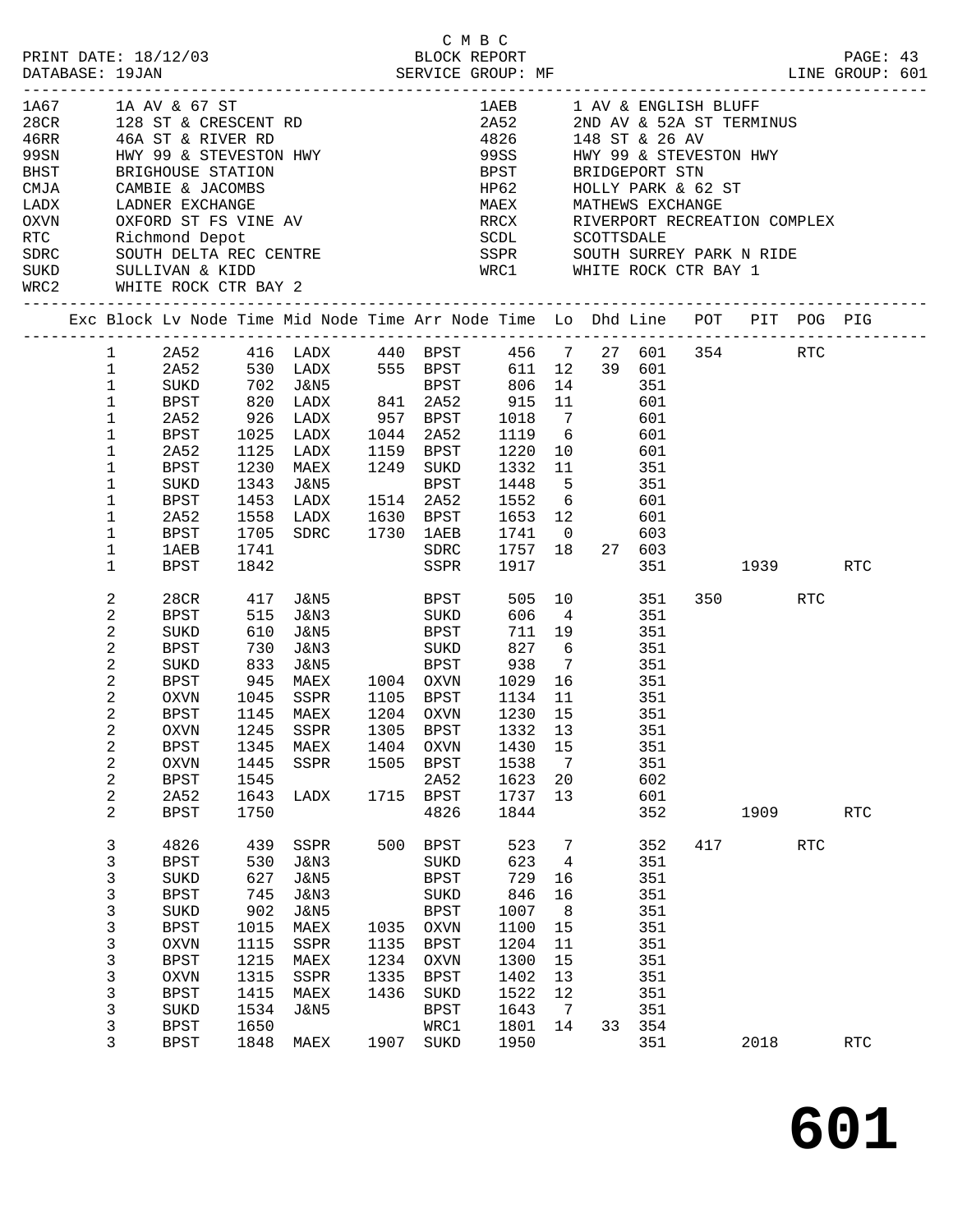#### C M B C<br>BLOCK REPORT PRINT DATE: 18/12/03 BLOCK REPORT PAGE: 44 SERVICE GROUP: MF

|  |                |              |      | Exc Block Lv Node Time Mid Node Time Arr Node Time Lo Dhd Line POT |      |             |      |                 |    |     |     |            | PIT POG PIG |            |
|--|----------------|--------------|------|--------------------------------------------------------------------|------|-------------|------|-----------------|----|-----|-----|------------|-------------|------------|
|  | 4              | 99SS         |      | 440 SDRC 456 2A52                                                  |      |             | 508  | $\overline{0}$  |    | 601 | 436 | <b>RTC</b> |             |            |
|  | $\overline{4}$ | 2A52         |      | 508 LADX                                                           |      | 533 BPST    | 549  | 11              |    | 601 |     |            |             |            |
|  | 4              | <b>BPST</b>  | 600  | J&N3                                                               |      | SUKD        | 653  | 16              |    | 351 |     |            |             |            |
|  | 4              | SUKD         | 709  | J&N5                                                               |      | BPST        | 813  | 17              |    | 351 |     |            |             |            |
|  | 4              | <b>BPST</b>  | 830  | J&N3                                                               |      | SUKD        | 931  | 14              |    | 351 |     |            |             |            |
|  | 4              | SUKD         | 945  | J&N5                                                               |      | <b>BPST</b> | 1050 | $5^{\circ}$     |    | 351 |     |            |             |            |
|  | 4              | <b>BPST</b>  | 1055 | LADX                                                               |      | 1114 2A52   | 1149 | $6\overline{6}$ |    | 601 |     |            |             |            |
|  | 4              | 2A52         | 1155 | LADX                                                               |      | 1229 BPST   | 1250 | 10              |    | 601 |     |            |             |            |
|  | 4              | <b>BPST</b>  | 1300 | MAEX                                                               |      | 1319 SUKD   | 1405 | 8 <sup>8</sup>  |    | 351 |     |            |             |            |
|  | 4              | SUKD         | 1413 | J&N5                                                               |      | BPST        | 1520 | 10              |    | 351 |     |            |             |            |
|  | 4              | BPST         | 1530 | MAEX                                                               |      | 1552 SUKD   | 1639 | 11              |    | 351 |     |            |             |            |
|  | 4              | SUKD         | 1650 | J&N5                                                               |      | BPST        | 1757 | 15              |    | 351 |     |            |             |            |
|  | 4              | <b>BPST</b>  | 1812 | MAEX                                                               |      | 1833 SUKD   | 1917 | 15              |    | 351 |     |            |             |            |
|  | 4              | SUKD         | 1932 | J&N5                                                               |      | BPST        | 2027 | 13              |    | 351 |     |            |             |            |
|  | 4              | <b>BPST</b>  | 2040 | LADX                                                               | 2058 | 2A52        | 2126 |                 |    | 601 |     | 2146       |             | <b>RTC</b> |
|  | 5              | OXVN         | 444  | SSPR                                                               | 500  | BPST        | 526  | 19              |    | 351 |     | 417        | RTC         |            |
|  | 5              | <b>BPST</b>  |      | 545 MAEX                                                           | 602  | OXVN        | 630  | 18              |    | 351 |     |            |             |            |
|  | 5              | OXVN         | 648  | SSPR                                                               | 704  | BPST        | 738  | 12              |    | 351 |     |            |             |            |
|  | 5              | <b>BPST</b>  | 750  | LADX                                                               | 807  | SDRC        | 826  | 9               |    | 601 |     |            |             |            |
|  | 5              | ${\tt SDRC}$ | 835  |                                                                    |      | 1AEB        | 845  | $\mathbf 0$     |    | 603 |     |            |             |            |
|  | 5              | 1AEB         | 845  |                                                                    |      | SDRC        | 900  | $7\phantom{.0}$ |    | 603 |     |            |             |            |
|  | 5              | ${\tt SDRC}$ | 907  | LADX                                                               | 927  | <b>BPST</b> | 949  | $6\overline{6}$ |    | 601 |     |            |             |            |
|  | 5              | <b>BPST</b>  | 955  | LADX                                                               | 1014 | 2A52        | 1048 | 9               |    | 601 |     |            |             |            |
|  | 5              | 2A52         | 1057 | LADX                                                               | 1129 | BPST        | 1150 | 10              |    | 601 |     |            |             |            |
|  | 5              | <b>BPST</b>  | 1200 | MAEX                                                               |      | 1219 SUKD   | 1302 | 11              |    | 351 |     |            |             |            |
|  | 5              | SUKD         | 1313 | J&N5                                                               |      | BPST        | 1417 | 6               |    | 351 |     |            |             |            |
|  | 5              | <b>BPST</b>  | 1423 | LADX                                                               | 1444 | 2A52        | 1522 | $5^{\circ}$     |    | 601 |     |            |             |            |
|  | 5              | 2A52         | 1527 | LADX                                                               | 1600 | BPST        | 1623 | $6\overline{6}$ |    | 601 |     |            |             |            |
|  | 5              | <b>BPST</b>  | 1629 | LADX                                                               | 1651 | 2A52        | 1725 | 22              |    | 601 |     |            |             |            |
|  | 5              | 2A52         |      | 1747 LADX                                                          |      | 1815 BPST   | 1835 |                 |    | 601 |     | 1848       |             | <b>RTC</b> |
|  | 6              | SCDL         | 445  |                                                                    |      | BPST        | 511  | 7               | 17 | 311 |     | 419        | RTC         |            |
|  | 6              | LADX         | 535  |                                                                    |      | 46RR        | 550  | $\overline{0}$  |    | 608 |     |            |             |            |
|  | 6              | 46RR         | 550  |                                                                    |      | LADX        | 558  | $7\phantom{.0}$ |    | 608 |     |            |             |            |
|  | 6              | LADX         | 605  |                                                                    |      | 46RR        | 620  | $\overline{0}$  |    | 608 |     |            |             |            |
|  | 6              | 46RR         | 620  |                                                                    |      | LADX        | 628  | 11              |    | 608 |     |            |             |            |
|  | 6              | LADX         | 639  |                                                                    |      | 46RR        | 654  | $\overline{0}$  |    | 608 |     |            |             |            |
|  | 6              | 46RR         | 654  |                                                                    |      | LADX        | 702  | $\overline{3}$  |    | 608 |     |            |             |            |
|  | 6              | LADX         | 705  |                                                                    |      | BPST        | 728  | $7\overline{ }$ |    | 601 |     |            |             |            |
|  | 6              | <b>BPST</b>  | 735  | LADX                                                               | 755  | 2A52        | 829  | 7               |    | 601 |     |            |             |            |
|  | 6              | 2A52         | 836  | ${\tt SDRC}$                                                       | 849  | <b>BPST</b> | 912  | 18              |    | 602 |     |            |             |            |
|  | 6              | <b>BPST</b>  | 930  | MAEX                                                               | 949  | SUKD        | 1030 | 13              |    | 351 |     |            |             |            |
|  | 6              | SUKD         | 1043 | J&N5                                                               |      | BPST        | 1149 | 6               |    | 351 |     |            |             |            |
|  | 6              | <b>BPST</b>  | 1155 | LADX                                                               | 1214 | 2A52        | 1250 | $\overline{4}$  |    | 601 |     |            |             |            |
|  | 6              | 2A52         | 1254 | LADX                                                               | 1330 | BPST        | 1349 | 11              |    | 601 |     |            |             |            |
|  | 6              | <b>BPST</b>  | 1400 | MAEX                                                               | 1421 | SUKD        | 1507 | $\overline{7}$  |    | 351 |     |            |             |            |
|  | 6              | SUKD         | 1514 | J&N5                                                               |      | BPST        | 1624 | 11              |    | 351 |     |            |             |            |
|  | 6              | <b>BPST</b>  | 1635 |                                                                    |      | WRC1        | 1746 |                 |    | 354 |     | 1816       |             | <b>RTC</b> |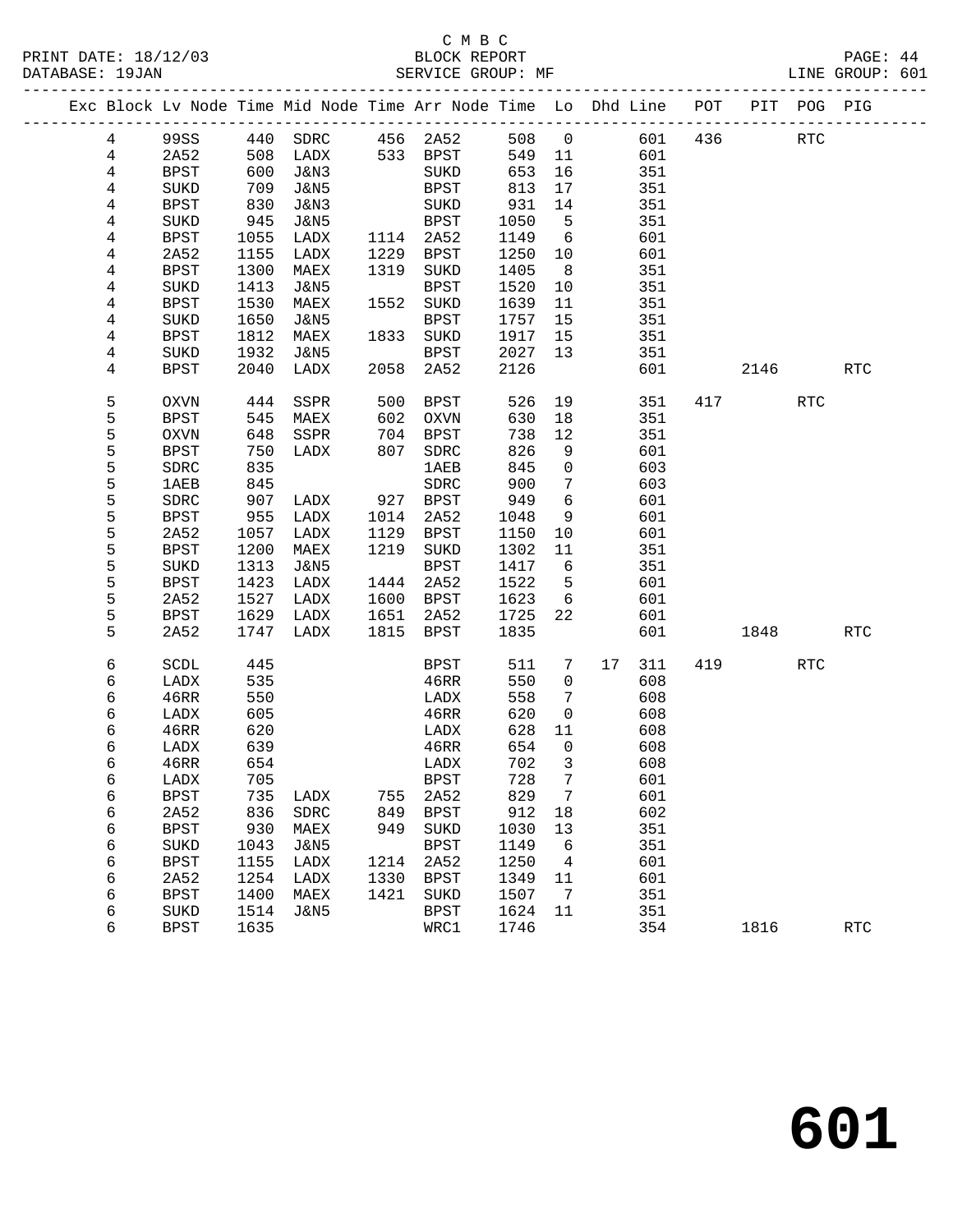|  |                 |                     |              | Exc Block Lv Node Time Mid Node Time Arr Node Time Lo Dhd Line POT |              |                        |              |                      |    |            |     |      | PIT POG PIG |            |
|--|-----------------|---------------------|--------------|--------------------------------------------------------------------|--------------|------------------------|--------------|----------------------|----|------------|-----|------|-------------|------------|
|  | $7\phantom{.0}$ | 2A52                |              | 448 LADX                                                           |              | 513 BPST               | 529          | $7\overline{ }$      |    | 22 601     | 426 |      | <b>RTC</b>  |            |
|  | 7               | SDRC                | 558          |                                                                    |              | <b>1AEB</b>            | 611          | $\mathbf 0$          |    | 604        |     |      |             |            |
|  | 7               | <b>1AEB</b>         | 611          | SDRC                                                               |              | 621 SDRC               | 621          | 2                    |    | 604        |     |      |             |            |
|  | 7               | SDRC                | 623          | LADX                                                               | 639          | BPST                   | 658          | $7\overline{ }$      |    | 32 601     |     |      |             |            |
|  | 7               | 2A52                | 737          | SDRC                                                               | 750          | BPST                   | 818          | 17                   |    | 602        |     |      |             |            |
|  | 7               | BPST                | 835          | LADX                                                               | 854          | 2A52                   | 928          | 14                   |    | 601        |     |      |             |            |
|  | 7               | 2A52                | 942          | LADX                                                               | 1014         | BPST                   | 1035         | 10                   |    | 601        |     |      |             |            |
|  | 7               | BPST                | 1045         | MAEX                                                               | 1105         | OXVN                   | 1131         | 14                   |    | 351        |     |      |             |            |
|  | 7<br>7          | OXVN                | 1145         | SSPR                                                               | 1205         | BPST<br><b>OXVN</b>    | 1234         | 11                   |    | 351        |     |      |             |            |
|  | 7               | <b>BPST</b><br>OXVN | 1245<br>1345 | MAEX<br>SSPR                                                       | 1304<br>1405 | BPST                   | 1333<br>1433 | 12<br>$5^{\circ}$    |    | 351<br>351 |     |      |             |            |
|  | 7               | BPST                | 1438         | LADX                                                               | 1459         | 2A52                   | 1537         | $5^{\circ}$          |    | 601        |     |      |             |            |
|  | 7               | 2A52                | 1542         | LADX                                                               | 1615         | BPST                   | 1638         | 22                   |    | 601        |     |      |             |            |
|  | 7               | BPST                | 1700         | MAEX                                                               | 1725         | SUKD                   | 1809         |                      |    | 351        |     | 1837 |             | <b>RTC</b> |
|  |                 |                     |              |                                                                    |              |                        |              |                      |    |            |     |      |             |            |
|  | 8               | 28CR                | 453          | <b>J&amp;N5</b>                                                    |              | BPST                   | 546          | 12                   | 30 | 351        | 429 |      | <b>RTC</b>  |            |
|  | 8               | 4826                | 628          | SSPR                                                               | 650          | BPST                   | 720          | $\overline{7}$       | 32 | 352        |     |      |             |            |
|  | 8               | 2A52                | 759          | LADX                                                               | 829          | BPST                   | 853          | 7                    |    | 601        |     |      |             |            |
|  | 8               | <b>BPST</b>         | 900          | MAEX                                                               | 919          | SUKD                   | 1001         | 12                   |    | 351        |     |      |             |            |
|  | 8               | SUKD                | 1013         | J&N5                                                               |              | BPST                   | 1119         | 6                    |    | 351        |     |      |             |            |
|  | 8               | BPST                | 1125         | LADX                                                               | 1144         | 2A52                   | 1220         | $\overline{4}$       |    | 601        |     |      |             |            |
|  | 8               | 2A52                | 1224         | LADX                                                               | 1300         | BPST                   | 1319         | 11                   |    | 601        |     |      |             |            |
|  | 8               | <b>BPST</b>         | 1330<br>1453 | MAEX                                                               | 1349         | SUKD                   | 1435         | 18                   |    | 351        |     |      |             |            |
|  | 8<br>8          | SUKD<br><b>BPST</b> | 1615         | J&N5<br>SDRC                                                       | 1639         | <b>BPST</b><br>1AEB    | 1604<br>1656 | 11<br>$\overline{0}$ |    | 351<br>604 |     |      |             |            |
|  | 8               | <b>1AEB</b>         | 1656         | SDRC                                                               | 1705         | SDRC                   | 1705         | 12                   | 27 | 604        |     |      |             |            |
|  | 8               | BPST                | 1744         | SDRC                                                               | 1809         | 1AEB                   | 1820         | $\Omega$             |    | 603        |     |      |             |            |
|  | 8               | <b>1AEB</b>         | 1820         |                                                                    |              | SDRC                   | 1835         |                      |    | 603        |     | 1852 |             | <b>RTC</b> |
|  |                 |                     |              |                                                                    |              |                        |              |                      |    |            |     |      |             |            |
|  | 9               | SCDL                | 505          |                                                                    |              | BPST                   | 533          | $\mathbf{1}$         | 22 | 311        |     | 439  | <b>RTC</b>  |            |
|  | 9               | SDRC                | 556          |                                                                    |              | <b>1AEB</b>            | 606          | $\mathbf 0$          |    | 603        |     |      |             |            |
|  | 9               | <b>1AEB</b>         | 606          | SDRC                                                               |              | 622 BPST               | 645          | 5                    |    | 603        |     |      |             |            |
|  | 9               | BPST                | 650          | LADX                                                               | 710          | 2A52                   | 738          | 4                    |    | 601        |     |      |             |            |
|  | 9               | 2A52                | 742          | LADX                                                               | 812          | BPST                   | 836          | 9                    |    | 601        |     |      |             |            |
|  | 9               | <b>BPST</b>         | 845          | MAEX                                                               | 904          | SUKD                   | 946          | 12                   |    | 351        |     |      |             |            |
|  | 9<br>9          | SUKD                | 958          | J&N5                                                               |              | <b>BPST</b>            | 1104         | 11                   |    | 351        |     |      |             |            |
|  | 9               | BPST<br>OXVN        | 1115<br>1215 | MAEX<br>SSPR                                                       |              | 1135 OXVN<br>1235 BPST | 1201<br>1304 | 14<br>11             |    | 351<br>351 |     |      |             |            |
|  | 9               | <b>BPST</b>         | 1315         | MAEX                                                               |              | 1334 OXVN              | 1403 12      |                      |    | 351        |     |      |             |            |
|  | 9               | OXVN                |              | 1415 SSPR                                                          |              | 1435 BPST 1505 10      |              |                      |    | 351        |     |      |             |            |
|  | 9               | <b>BPST</b>         | 1515         |                                                                    |              | 2A52                   | 1553         | 14                   | 33 | 602        |     |      |             |            |
|  | 9               | <b>BPST</b>         | 1640         | MAEX                                                               | 1705         | $\rm SUKD$             | 1752         | 8                    |    | 351        |     |      |             |            |
|  | 9               | SUKD                | 1800         | <b>J&amp;N5</b>                                                    |              | <b>BPST</b>            | 1859         | 16                   |    | 351        |     |      |             |            |
|  | 9               | <b>BPST</b>         | 1915         | MAEX                                                               | 1933         | SUKD                   | 2015         |                      |    | 351        |     | 2043 |             | <b>RTC</b> |
|  |                 |                     |              |                                                                    |              |                        |              |                      |    |            |     |      |             |            |
|  | 10              | WRC2                | 516          | SSPR                                                               | 545          | <b>BPST</b>            | 611          | 4                    |    | 354        | 449 |      | <b>RTC</b>  |            |
|  | 10<br>10        | <b>BPST</b>         | 615<br>723   | <b>J&amp;N3</b>                                                    |              | SUKD                   | 711<br>827   | 12                   |    | 351<br>351 |     | 842  |             |            |
|  |                 | SUKD                |              | <b>J&amp;N5</b>                                                    |              | <b>BPST</b>            |              |                      |    |            |     |      |             | RTC        |
|  | 11              | SDRC                | 521          |                                                                    |              | 1AEB                   | 531          | 0                    |    | 603        | 505 |      | <b>RTC</b>  |            |
|  | 11              | 1AEB                | 531          |                                                                    |              | SDRC                   | 546          | 4                    | 7  | 603        |     |      |             |            |
|  | 11              | 2A52                | 557          | LADX                                                               | 625          | BPST                   | 643          | 7                    | 30 | 601        |     |      |             |            |
|  | 11              | SCDL                | 720          |                                                                    |              | <b>BPST</b>            | 805          |                      |    | 311        |     | 820  |             | <b>RTC</b> |
|  |                 |                     |              |                                                                    |              |                        |              |                      |    |            |     |      |             |            |
|  | 12              | <b>OXVN</b>         | 524          | SSPR                                                               | 540          | <b>BPST</b>            | 608          | 13                   |    | 351        | 457 |      | <b>RTC</b>  |            |
|  | 12              | <b>BPST</b>         | 621          | LADX                                                               | 638          | SDRC                   | 653          | 4                    |    | 601        |     |      |             |            |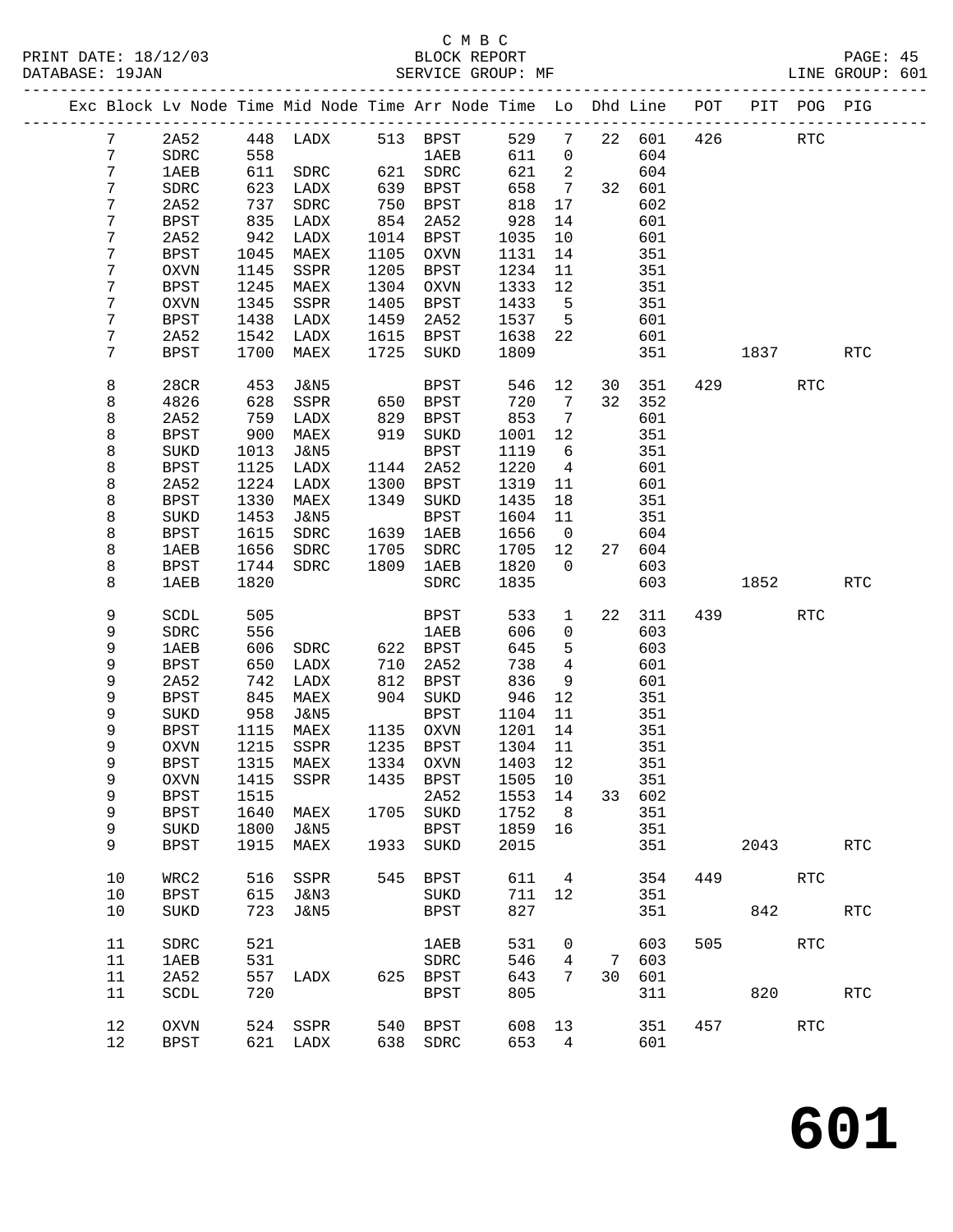# C M B C<br>BLOCK REPORT

|    |                 |      | Exc Block Lv Node Time Mid Node Time Arr Node Time Lo Dhd Line POT |      |                      |              |                 |        |               |     |                        | PIT POG PIG          |                      |
|----|-----------------|------|--------------------------------------------------------------------|------|----------------------|--------------|-----------------|--------|---------------|-----|------------------------|----------------------|----------------------|
| 12 | SDRC            |      | 657                                                                |      |                      |              |                 |        |               |     |                        |                      |                      |
| 12 | 1AEB            |      |                                                                    |      |                      |              |                 |        |               |     | 604 804                |                      | RTC                  |
|    |                 |      |                                                                    |      |                      |              |                 |        |               |     |                        |                      |                      |
| 13 | SCDL            | 525  |                                                                    |      | BPST                 |              |                 |        | 555 11 17 311 |     | 459 and $\overline{a}$ | <b>RTC</b>           |                      |
| 13 | LADX            | 623  |                                                                    |      | 46RR                 | 638          | $\overline{0}$  |        | 608           |     |                        |                      |                      |
| 13 | 46RR            | 638  |                                                                    |      | LADX                 | 646          | 6               |        | 608           |     |                        |                      |                      |
| 13 | LADX            | 652  |                                                                    |      | BPST                 | 711 9        |                 |        | 601           |     |                        |                      |                      |
| 13 | <b>BPST</b>     | 720  | LADX 740 2A52                                                      |      |                      | 810 17       |                 |        | 601           |     |                        |                      |                      |
| 13 | 2A52            |      | 827 LADX                                                           |      | 859 BPST             | 923          |                 |        | 601           |     |                        | 936 — 10             | <b>RTC</b>           |
|    |                 |      |                                                                    |      |                      |              |                 |        |               |     |                        |                      |                      |
| 14 | 28CR            | 533  | J&N5                                                               |      | <b>BPST</b>          |              |                 |        | 628 7 30 351  |     | 509                    | RTC                  |                      |
| 14 | SCDL            | 705  |                                                                    |      | BPST                 | 745 15       |                 |        | 311           |     |                        |                      |                      |
|    |                 |      |                                                                    |      |                      |              |                 |        |               |     |                        |                      |                      |
| 14 | BPST            | 800  | J&N3                                                               |      | SUKD                 | 901          | 16              |        | 351           |     |                        |                      |                      |
| 14 | $\rm SUKD$      | 917  | J&N5                                                               |      | BPST                 | 1022         | 8 <sup>8</sup>  |        | 351           |     |                        |                      |                      |
| 14 | BPST            | 1030 | MAEX                                                               |      | 1050 SUKD            | 1132 11      |                 |        | 351           |     |                        |                      |                      |
| 14 | $\rm SUKD$      | 1143 | J&N5                                                               |      | BPST                 | 1249 6       |                 |        | 351           |     |                        |                      |                      |
| 14 | <b>BPST</b>     | 1255 | LADX                                                               |      | 1315 2A52            | 1351 5       |                 |        | 601           |     |                        |                      |                      |
| 14 | 2A52            | 1356 | LADX                                                               |      | 1430 BPST            | 1450 10      |                 |        | 601           |     |                        |                      |                      |
| 14 | <b>BPST</b>     | 1500 |                                                                    |      | 2A52                 | 1538         | 9               |        | 33 602        |     |                        |                      |                      |
| 14 | BPST            | 1620 |                                                                    |      | 2A52                 | 1659 16      |                 |        | 602           |     |                        |                      |                      |
| 14 | 2A52            | 1715 | LADX                                                               |      | 1745 BPST            | 1807         | 17              |        | 601           |     |                        |                      |                      |
|    |                 |      |                                                                    |      |                      |              |                 |        |               |     |                        |                      |                      |
| 14 | <b>BPST</b>     | 1824 | LADX                                                               |      | 1844 2A52            | 1914 14      |                 |        | 601           |     |                        |                      |                      |
| 14 | 2A52            |      | 1928 LADX                                                          |      | 1955 BPST            | 2013         |                 |        | 601           |     | 2026 70                |                      | <b>RTC</b>           |
| 15 | 4826            | 539  | SSPR                                                               |      | 600 BPST             | 626 13       |                 |        | 32 352        |     | 517 RTC                |                      |                      |
| 15 | 2A52            |      | 711 SDRC                                                           |      | 724 BPST             | 751          |                 |        | 602           |     | 806 —                  |                      | RTC                  |
|    |                 |      |                                                                    |      |                      |              |                 |        |               |     |                        |                      |                      |
|    |                 |      |                                                                    |      |                      |              |                 |        |               |     | <b>RTC</b>             |                      |                      |
| 16 | 2A52            |      | 543 SDRC                                                           |      | 556 BPST             |              |                 | 618 17 | 602           | 521 |                        |                      |                      |
| 16 | BPST            | 635  |                                                                    |      | 1A67                 | 716          | $5^{\circ}$     |        | 601           |     |                        |                      |                      |
| 16 | 1A67            |      | 721 LADX                                                           |      | 748 BPST<br>905 BPST | 811          | 7               |        | 34 601        |     |                        |                      |                      |
| 16 | 2A52            |      | 852 SDRC                                                           |      | 905 BPST             | 930          |                 |        | 602           |     |                        | 943 — 10             | RTC                  |
|    |                 |      |                                                                    |      |                      |              |                 |        |               |     |                        |                      |                      |
| 17 | WRC2            | 546  | SSPR                                                               |      | 615 BPST             | 641          | 4               |        | 354           |     | 519                    | RTC                  |                      |
| 17 | BPST            |      | 645 J&N3                                                           |      | SUKD                 | 741          | $7\phantom{0}$  |        | 351           |     |                        |                      |                      |
| 17 | SUKD            |      | 748 J&N5                                                           |      | BPST                 | 854          |                 |        | 351           |     |                        | 907 — 100            | <b>RTC</b>           |
|    |                 |      |                                                                    |      |                      |              |                 |        |               |     |                        |                      |                      |
| 18 | 2A52            |      | 547 LADX                                                           |      | 615 BPST             | 633 23       |                 |        | 22 601        | 525 | RTC                    |                      |                      |
| 18 | SDRC            |      | 718 LADX                                                           |      | 736 BPST             | 800          |                 |        | 601           |     | 815                    |                      | RTC                  |
|    |                 |      |                                                                    |      |                      |              |                 |        |               |     |                        |                      |                      |
| 19 | $28\mathrm{CR}$ |      | 553 J&N5                                                           |      | BPST                 | 650 4 22 351 |                 |        |               |     | 529                    | $\operatorname{RTC}$ |                      |
|    |                 |      |                                                                    |      |                      |              |                 |        |               |     |                        |                      |                      |
| 19 | SDRC            | 716  |                                                                    |      | 1AEB                 | 726          | 0               |        | 603           |     |                        |                      |                      |
| 19 | <b>1AEB</b>     | 726  | SDRC                                                               |      | 742 BPST             | 811          |                 |        | 603           |     | 826                    |                      | $\operatorname{RTC}$ |
|    |                 |      |                                                                    |      |                      |              |                 |        |               |     |                        |                      |                      |
| 20 | 4826            | 558  | SSPR                                                               | 620  | BPST                 | 648          | $\overline{4}$  | 39     | 352           | 536 |                        | RTC                  |                      |
| 20 | 28CR            | 731  | J&N5                                                               |      | BPST                 | 832          | 18              |        | 351           |     |                        |                      |                      |
| 20 | <b>BPST</b>     | 850  | LADX                                                               | 907  | 2A52                 | 941          | 16              |        | 601           |     |                        |                      |                      |
| 20 | 2A52            | 957  | LADX                                                               | 1029 | BPST                 | 1050         | 10              |        | 601           |     |                        |                      |                      |
| 20 | <b>BPST</b>     | 1100 | MAEX                                                               | 1120 | SUKD                 | 1202         | 11              |        | 351           |     |                        |                      |                      |
| 20 | SUKD            | 1213 | J&N5                                                               |      | <b>BPST</b>          | 1319         | $5^{\circ}$     |        | 351           |     |                        |                      |                      |
| 20 | <b>BPST</b>     | 1324 | LADX                                                               | 1344 | 2A52                 | 1422         | 3               |        | 601           |     |                        |                      |                      |
| 20 | 2A52            | 1425 | LADX                                                               | 1502 | BPST                 | 1524         | $6\overline{6}$ |        | 601           |     |                        |                      |                      |
| 20 | <b>BPST</b>     | 1530 |                                                                    |      | 2A52                 | 1608         | 20              |        | 602           |     |                        |                      |                      |
|    |                 |      |                                                                    |      |                      |              |                 |        |               |     |                        |                      |                      |
| 20 | 2A52            | 1628 | LADX                                                               | 1700 | BPST                 | 1722         | 14              |        | 601           |     |                        |                      |                      |
| 20 | <b>BPST</b>     | 1736 | MAEX                                                               | 1759 | SUKD                 | 1843         |                 |        | 351           |     | 1911                   |                      | <b>RTC</b>           |
|    |                 |      |                                                                    |      |                      |              |                 |        |               |     |                        |                      |                      |
| 21 | 28CR            |      | 603 J&N5                                                           |      | BPST                 | 701          | 4               |        | 30 351        | 539 |                        | RTC                  |                      |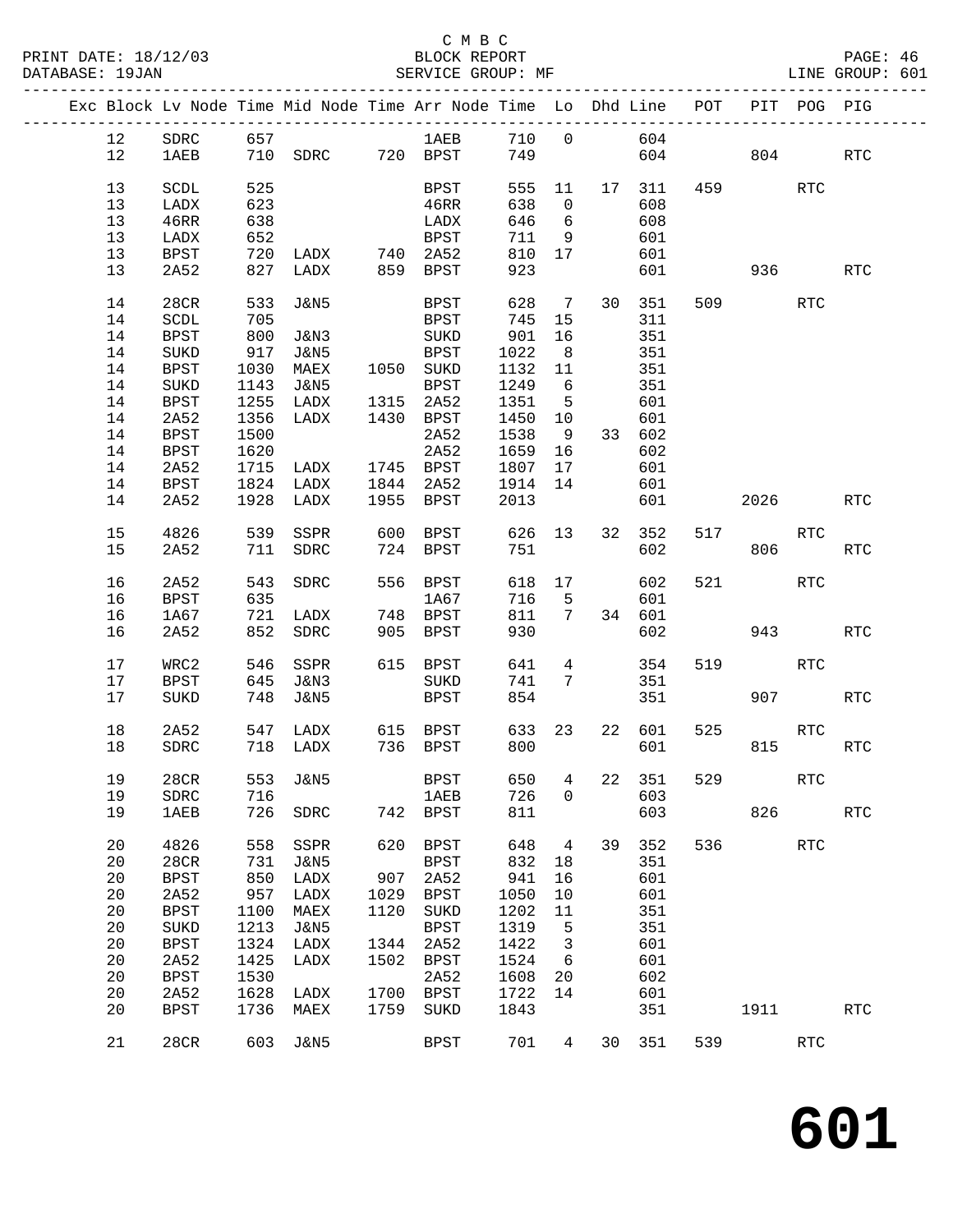# C M B C<br>
PRINT DATE: 18/12/03 BLOCK REPOR

| DATABASE: 19JAN |    |             |       | SERVICE GROUP: MF                                                              |     |                      |        |                         |    |           |         |            |              | LINE GROUP: 601 |  |
|-----------------|----|-------------|-------|--------------------------------------------------------------------------------|-----|----------------------|--------|-------------------------|----|-----------|---------|------------|--------------|-----------------|--|
|                 |    |             |       | Exc Block Lv Node Time Mid Node Time Arr Node Time Lo Dhd Line POT PIT POG PIG |     |                      |        |                         |    |           |         |            |              |                 |  |
|                 |    | 21 SCDL 735 |       |                                                                                |     | BPST 819 311 834     |        |                         |    |           |         |            |              | RTC             |  |
|                 | 22 | 4826        |       |                                                                                |     |                      |        |                         |    | 700 5 352 |         | 546 RTC    |              |                 |  |
|                 | 22 | BPST        |       | 705 LADX                                                                       |     |                      | 754    | 13                      |    | 601       |         |            |              |                 |  |
|                 | 22 | 2A52        |       | 807 SDRC                                                                       |     | 725 2A52<br>820 BPST | 845    |                         |    | 602       |         |            | 858 30       | RTC             |  |
|                 |    |             |       |                                                                                |     |                      |        |                         |    |           |         |            |              |                 |  |
|                 | 23 | WRC2        | 609   | SSPR                                                                           |     | 640 BPST             | 710    | $\overline{a}$          |    | 22 354    |         | 542        | RTC          |                 |  |
|                 | 23 | SDRC        | 734   |                                                                                |     | 1 AE B               | 747    | $\Omega$                |    | 604       |         |            |              |                 |  |
|                 | 23 | 1AEB        |       | 747 SDRC                                                                       |     | 757 BPST             | 825    |                         |    | 604       |         |            | 840 340      | <b>RTC</b>      |  |
|                 | 24 |             |       | SSPR                                                                           |     |                      | 718    |                         |    | 22 354    |         |            | RTC          |                 |  |
|                 |    | WRC2        | 617   |                                                                                |     | 648 BPST             |        | 9                       |    |           |         |            |              |                 |  |
|                 | 24 | SDRC        | 749   |                                                                                |     | <b>1AEB</b>          | 802    | $\Omega$                |    | 604       |         |            |              |                 |  |
|                 | 24 | <b>1AEB</b> |       | 802 SDRC 812 BPST                                                              |     |                      | 838    |                         |    | 604       |         |            | 853 and 1980 | <b>RTC</b>      |  |
|                 | 25 | SCDL        | 620   |                                                                                |     | BPST                 | 659    | 3                       |    | 33 311    | 552     |            | RTC          |                 |  |
|                 | 25 | WRC2        |       | 735 SSPR                                                                       |     | 807 BPST             | 841    |                         |    | 354       |         | 856        |              | RTC             |  |
|                 |    |             |       |                                                                                |     |                      |        |                         |    |           |         |            |              |                 |  |
|                 | 26 | 2A52        |       | 623 SDRC                                                                       |     | 636 BPST             |        | 658 17                  |    | 602       | 601     |            | RTC          |                 |  |
|                 | 26 | BPST        | 715   | J&N3                                                                           |     | SUKD                 | 812    | 9                       |    | 351       |         |            |              |                 |  |
|                 | 26 | SUKD        | 821   | J&N5                                                                           |     | BPST                 | 928    |                         |    | 351       |         |            | 941          | <b>RTC</b>      |  |
|                 |    |             |       |                                                                                |     |                      | 721 9  |                         |    | 39 351    |         | 559 75     |              |                 |  |
|                 | 27 | 28CR        | 623   | J&N5                                                                           |     | BPST                 |        |                         |    |           |         |            | RTC          |                 |  |
|                 | 27 | $\rm SUKD$  | 809   | J&N5                                                                           |     | <b>BPST</b>          | 916    | 9                       |    | 351       |         |            |              |                 |  |
|                 | 27 | BPST        | 925   | LADX                                                                           |     | 942 2A52             | 1016   | 11                      |    | 601       |         |            |              |                 |  |
|                 | 27 | 2A52        | 1027  | LADX                                                                           |     | 1059 BPST            | 1120   | 10                      |    | 601       |         |            |              |                 |  |
|                 | 27 | BPST        | 1130  | MAEX                                                                           |     | 1149 SUKD            | 1231   | 12                      |    | 351       |         |            |              |                 |  |
|                 | 27 | SUKD        | 1243  | J&N5                                                                           |     | BPST                 | 1347   | 6                       |    | 351       |         |            |              |                 |  |
|                 | 27 | BPST        | 1353  | LADX                                                                           |     | 1413 2A52            | 1451   | $\overline{a}$          |    | 601       |         |            |              |                 |  |
|                 | 27 | 2A52        | 1453  | LADX                                                                           |     | 1531 BPST            | 1555   | 9                       |    | 601       |         |            |              |                 |  |
|                 | 27 | BPST        | 1604  |                                                                                |     | SCDL                 | 1647   | $\overline{\mathbf{3}}$ |    | 30 311    |         |            |              |                 |  |
|                 | 27 | BPST        | 1720  |                                                                                |     | 2A52                 | 1801   |                         |    | 602       |         |            | 1827 — 1820  | RTC             |  |
|                 |    |             |       |                                                                                |     |                      |        |                         |    |           |         |            |              |                 |  |
|                 | 28 | WRC2        | 624   |                                                                                |     | SSPR 655 BPST        | 725    | 10                      |    | 30 354    |         | 557 000    | RTC          |                 |  |
|                 | 28 | SCDL        | 805   |                                                                                |     | <b>BPST</b>          | 846    |                         |    | 311       |         |            | 859 — 10     | <b>RTC</b>      |  |
|                 | 29 |             | 630   |                                                                                |     |                      |        |                         |    | 17 601    |         | 614        | RTC          |                 |  |
|                 |    | SDRC        |       | LADX 646 BPST                                                                  |     |                      | 705 10 |                         |    |           |         |            |              |                 |  |
|                 | 29 | LADX        | 732   |                                                                                |     | 46RR                 | 747    | $\overline{0}$          |    | 608       |         |            |              |                 |  |
|                 | 29 | 46RR        | $747$ |                                                                                |     | LADX                 | 755    | $5^{\circ}$             |    | 608       |         |            |              |                 |  |
|                 |    | 29 LADX 800 |       |                                                                                |     | <b>BPST</b>          |        |                         |    |           | 823 601 | 838        |              | RTC             |  |
|                 | 30 | <b>BPST</b> | 630   | J&N3                                                                           |     | $\rm SUKD$           | 726    | 12                      |    | 351       | 610     |            | RTC          |                 |  |
|                 | 30 | SUKD        |       | 738 J&N5                                                                       |     | BPST                 | 842    |                         |    | 351       |         |            | 857          | RTC             |  |
|                 |    |             |       |                                                                                |     |                      |        |                         |    |           |         |            |              |                 |  |
|                 | 31 | LADX        | 632   |                                                                                |     | <b>BPST</b>          | 651    | 9                       |    | 601       | 615     |            | RTC          |                 |  |
|                 | 31 | <b>BPST</b> | 700   | MAEX                                                                           | 719 | OXVN                 | 749    | 23                      |    | 351       |         |            |              |                 |  |
|                 | 31 | <b>OXVN</b> | 812   | SSPR                                                                           | 830 | <b>BPST</b>          | 904    | 11                      |    | 351       |         |            |              |                 |  |
|                 | 31 | <b>BPST</b> | 915   | MAEX                                                                           | 934 | WRC1                 | 1001   |                         |    | 351       |         |            | 1031 RTC     |                 |  |
|                 |    |             |       |                                                                                |     |                      |        |                         |    |           |         |            |              |                 |  |
|                 | 32 | WRC2        | 635   | SSPR                                                                           | 706 | <b>BPST</b>          | 739    | $\overline{4}$          | 22 | 354       | 608     | <b>RTC</b> |              |                 |  |
|                 | 32 | SDRC        | 805   |                                                                                |     | <b>1AEB</b>          | 815    | $\overline{\mathbf{0}}$ |    | 603       |         |            |              |                 |  |
|                 | 32 | 1AEB        | 815   | SDRC                                                                           | 830 | BPST                 | 855    | 10                      |    | 603       |         |            |              |                 |  |
|                 | 32 | BPST        | 905   | LADX                                                                           | 922 | 2A52                 | 956    |                         |    | 601       |         | 1020       |              | <b>RTC</b>      |  |
|                 | 33 | SCDL        | 635   |                                                                                |     | BPST                 | 715    | 5                       |    | 30 311    | 607     |            | RTC          |                 |  |
|                 | 33 |             | 750   |                                                                                |     |                      | 834    |                         |    | 311       |         |            | 849          |                 |  |
|                 |    | SCDL        |       |                                                                                |     | BPST                 |        |                         |    |           |         |            |              | RTC             |  |
|                 |    |             |       |                                                                                |     |                      |        |                         |    |           |         |            |              |                 |  |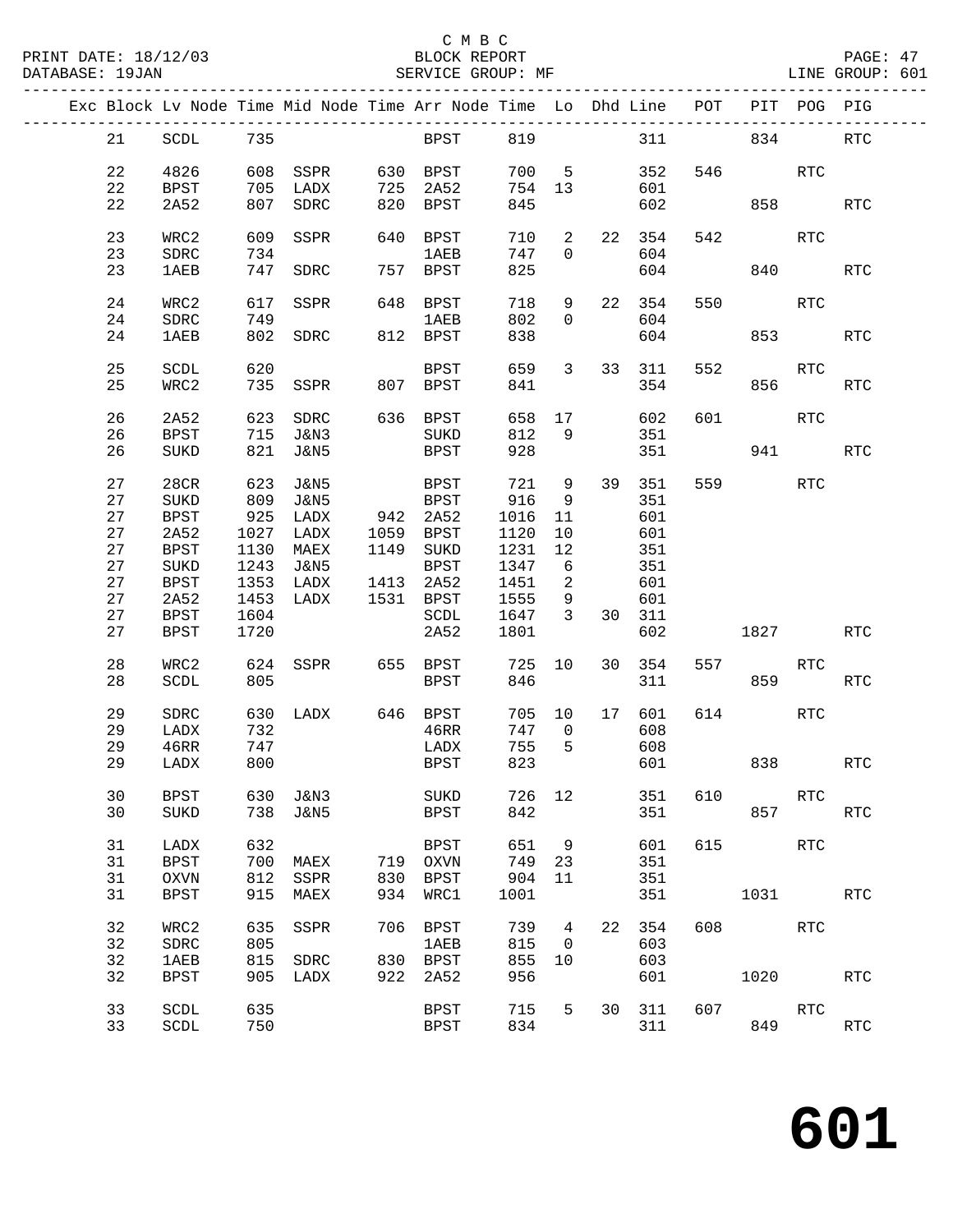|  |    |             |      | Exc Block Lv Node Time Mid Node Time Arr Node Time Lo Dhd Line |      |              |         |                         |          |          | POT PIT POG PIG |            |                      |
|--|----|-------------|------|----------------------------------------------------------------|------|--------------|---------|-------------------------|----------|----------|-----------------|------------|----------------------|
|  | 34 | WRC2        |      | 643 SSPR 715 BPST                                              |      |              | 752 16  |                         | 39 354   |          | 616 RTC         |            |                      |
|  | 34 | SUKD        | 847  | J&N5                                                           |      | BPST 952     |         | 8                       | 351      |          |                 |            |                      |
|  | 34 | BPST        | 1000 | <b>MAEX</b>                                                    |      | 1020 SUKD    | 1100 13 |                         | 351      |          |                 |            |                      |
|  |    |             |      |                                                                |      |              |         |                         |          |          |                 |            |                      |
|  | 34 | SUKD        | 1113 | J&N5                                                           |      | BPST         | 1219    | 6                       | 351      |          |                 |            |                      |
|  | 34 | <b>BPST</b> | 1225 | LADX                                                           |      | 1245 2A52    | 1321    | $\overline{\mathbf{3}}$ | 601      |          |                 |            |                      |
|  | 34 | 2A52        | 1324 | LADX                                                           |      | 1400 BPST    | 1419    | 11                      | 601      |          |                 |            |                      |
|  | 34 | BPST        | 1430 | MAEX                                                           |      | 1451 SUKD    | 1537    | 18                      | 351      |          |                 |            |                      |
|  | 34 | SUKD        | 1555 | J&N5                                                           |      | BPST         | 1703    | 17                      | 351      |          |                 |            |                      |
|  | 34 | BPST        | 1720 |                                                                |      | WRC1         | 1830    |                         | 354      |          | 1900            |            | RTC                  |
|  | 35 | SDRC        |      | 643 LADX                                                       |      | 659 BPST 718 |         |                         | 6 22 601 |          | 627 — 100       | RTC        |                      |
|  | 35 | SDRC        | 746  |                                                                |      | 1AEB         | 756     | $\overline{0}$          | 603      |          |                 |            |                      |
|  | 35 | 1AEB        |      | 756 SDRC 811 BPST                                              |      |              | 839     |                         | 603      |          |                 | 854        | <b>RTC</b>           |
|  | 36 | 28CR        | 643  | J&N5                                                           |      | BPST         | 745     |                         | 351      | 619      | 800             | RTC        | <b>RTC</b>           |
|  | 37 | SDRC        | 646  |                                                                |      | <b>1AEB</b>  | 656     | $\overline{0}$          | 603      | 630      |                 | RTC        |                      |
|  | 37 | 1AEB        |      | 656 SDRC 712 BPST                                              |      |              | 738     | 2                       | 35 603   |          |                 |            |                      |
|  | 37 | 1A67        |      | 815 LADX                                                       |      | 846 BPST     | 909     |                         | 601      |          | 922             |            | RTC                  |
|  |    |             |      |                                                                |      |              |         |                         |          |          |                 |            |                      |
|  | 38 | 28CR        | 650  | J&N5                                                           |      | BPST         | 752     | 13                      | 351      |          | 626 RTC         |            |                      |
|  | 38 | BPST        | 805  | LADX                                                           |      | 826 2A52     | 900 11  |                         | 601      |          |                 |            |                      |
|  | 38 | 2A52        |      | 911 LADX                                                       |      | 942 BPST     | 1003    |                         | 601      |          | 1016            |            | <b>RTC</b>           |
|  |    |             |      |                                                                |      |              |         |                         |          |          |                 |            |                      |
|  | 39 | WRC2        | 657  | SSPR                                                           |      | 729 BPST     | 806     | 9                       | 354      |          | 630 RTC         |            |                      |
|  | 39 | BPST        |      | 815 J&N3                                                       |      | SUKD         | 916 14  |                         | 351      |          |                 |            |                      |
|  | 39 | SUKD        | 930  | J&N5                                                           |      | BPST         | 1035    |                         | 351      |          | 1048            |            | RTC                  |
|  |    |             |      |                                                                |      |              |         |                         |          |          |                 |            |                      |
|  | 40 | LADX        | 659  |                                                                |      | 46RR         | 714     | $\overline{0}$          | 608      |          | 642             | RTC        |                      |
|  | 40 | 46RR        | 714  |                                                                |      | LADX         | 722     | $\overline{4}$          | 608      |          |                 |            |                      |
|  | 40 | LADX        | 726  |                                                                |      | BPST         | 749     |                         | 601      |          |                 | 804        | <b>RTC</b>           |
|  | 41 | 4826        | 700  | SSPR                                                           |      | 722 BPST     | 757 11  |                         | 32 352   | 638      |                 | RTC        |                      |
|  | 41 | 2A52        | 840  | LADX                                                           |      | 912 BPST     | 936     |                         | 601      |          | 949             |            | RTC                  |
|  |    |             |      |                                                                |      |              |         |                         |          |          |                 |            |                      |
|  | 42 | SDRC        | 712  |                                                                |      | 1AEB         | 725     | $\overline{0}$          | 604      | 656      |                 | RTC        |                      |
|  | 42 | 1AEB        |      | 725 SDRC                                                       |      | 735 BPST     | 807     |                         | 604      |          |                 | 822 32     | RTC                  |
|  |    |             |      |                                                                |      |              |         |                         |          |          |                 |            |                      |
|  | 43 | 28CR        |      | 719 J&N5                                                       |      | BPST         | 820     | 4                       | 15 351   | 655      |                 | RTC        |                      |
|  | 43 | RRCX        |      | 839 BHST                                                       |      | 905 BPST     |         |                         |          | 918 403  |                 | 931 000    | $\operatorname{RTC}$ |
|  |    |             |      |                                                                |      |              |         |                         |          |          |                 |            |                      |
|  | 44 | 2A52        | 1411 | LADX                                                           | 1445 | BPST         | 1505    | 15                      |          | 601 1345 |                 | <b>RTC</b> |                      |
|  | 44 | <b>BPST</b> | 1520 | MAEX                                                           | 1542 | SUKD         | 1629    | 9                       | 351      |          |                 |            |                      |
|  | 44 | SUKD        | 1638 | J&N5                                                           |      | <b>BPST</b>  | 1745    | 8                       | 351      |          |                 |            |                      |
|  | 44 | <b>BPST</b> | 1753 | LADX                                                           | 1813 | LADX         | 1813    | 7                       | 601      |          |                 |            |                      |
|  | 44 | LADX        | 1820 |                                                                |      | 46RR         | 1827    | 0                       | 606      |          |                 |            |                      |
|  | 44 | 46RR        | 1827 |                                                                |      | LADX         | 1848    | 12                      | 606      |          |                 |            |                      |
|  | 44 | LADX        | 1900 |                                                                |      | 46RR         | 1907    | $\mathbf 0$             | 606      |          |                 |            |                      |
|  | 44 | 46RR        | 1907 |                                                                |      | LADX         | 1923    |                         | 606      |          | 1934            |            | $\operatorname{RTC}$ |
|  |    |             |      |                                                                |      |              |         |                         |          |          |                 |            |                      |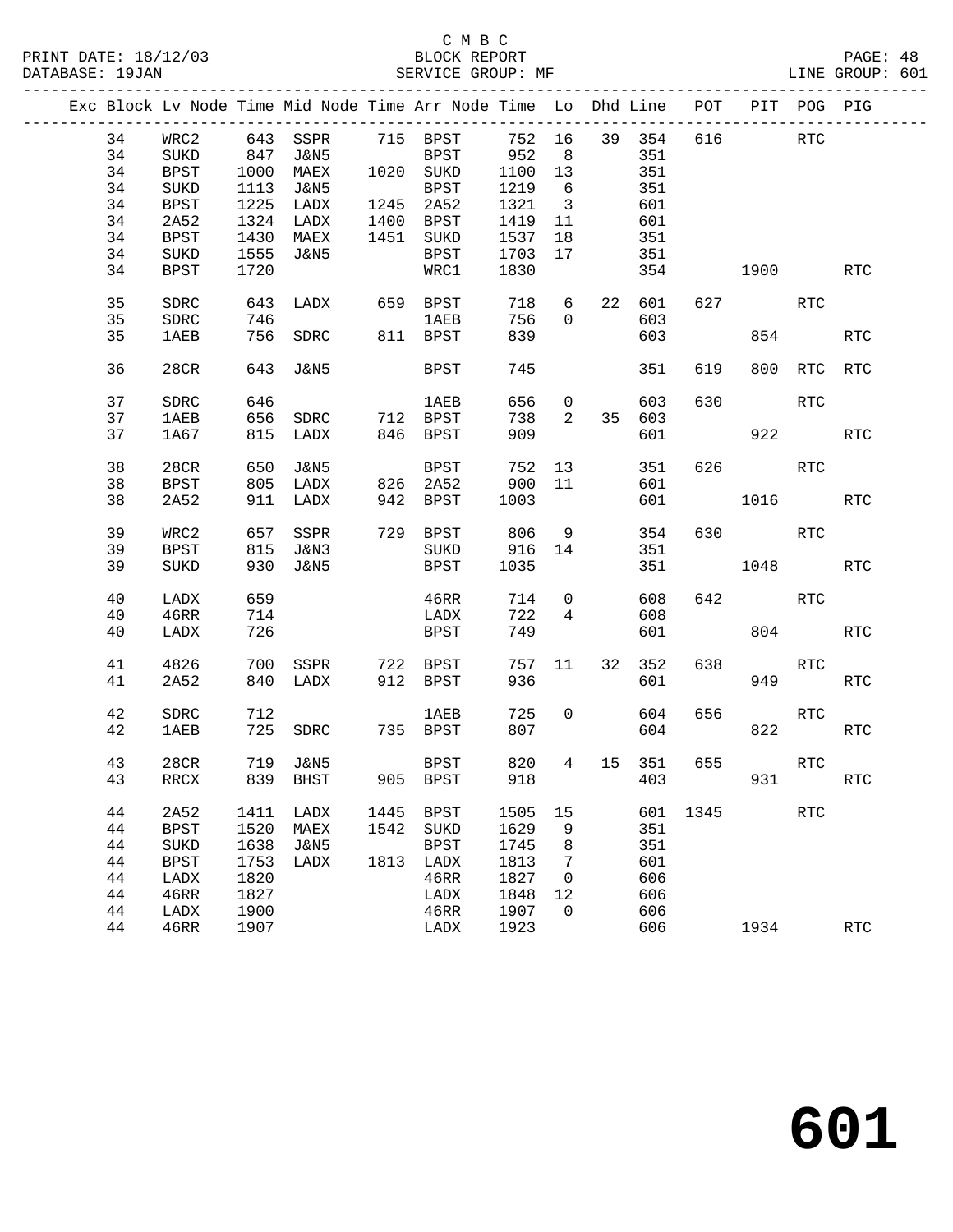|                   |          |                     |              |                     |      | Exc Block Lv Node Time Mid Node Time Arr Node Time Lo Dhd Line POT |              |                         |    |        |             |        | PIT POG PIG |            |
|-------------------|----------|---------------------|--------------|---------------------|------|--------------------------------------------------------------------|--------------|-------------------------|----|--------|-------------|--------|-------------|------------|
|                   | 45       | BPST                |              |                     |      | 2A52 1458 13                                                       |              |                         |    |        | 602 1400    |        | RTC         |            |
|                   | 45       | 2A52                | 1420<br>1511 | 1511 LADX 1545 BPST |      |                                                                    | 1608         | 9                       |    | 601    |             |        |             |            |
|                   | 45       | BPST                | 1617         |                     |      | 1A67                                                               | 1709 22      |                         |    | 601    |             |        |             |            |
|                   | 45       | 1A67                | 1731         | LADX                |      | 1800 BPST                                                          | 1820         | 16                      |    | 601    |             |        |             |            |
|                   | 45       | BPST                | 1836         | MAEX                |      | 1855 SUKD                                                          | 1938         | 14                      |    | 351    |             |        |             |            |
|                   | 45       | SUKD                | 1952         | J&N5                |      | BPST                                                               | 2047         | 13                      |    | 351    |             |        |             |            |
|                   | 45       | BPST                | 2100         | LADX                |      | 2117 2A52                                                          | 2146         | 16                      |    | 601    |             |        |             |            |
|                   | 45       | 2A52                | 2202         | LADX                | 2228 | BPST                                                               | 2245         | 17                      |    | 601    |             |        |             |            |
|                   | 45       | <b>BPST</b>         | 2302         | MAEX                | 2320 | SUKD                                                               | 2359         | 6                       |    | 351    |             |        |             |            |
|                   | 45       | SUKD                | 2405         | J&N5                |      | BPST                                                               | 2456         | $\overline{4}$          |    | 351    |             |        |             |            |
|                   | 45       | BPST                | 2500         | J&N3                |      | SUKD                                                               | 2555         |                         |    | 351    |             | 2621   |             | RTC        |
|                   | 46       | 2A52                | 1437         | LADX                |      | 1515 BPST                                                          | 1538         | $\overline{7}$          | 22 |        | 601 1411    |        | <b>RTC</b>  |            |
|                   | 46       | SDRC                | 1607         |                     |      | <b>1AEB</b>                                                        | 1622         | $\overline{0}$          |    | 604    |             |        |             |            |
|                   | 46       | <b>1AEB</b>         | 1622         | SDRC                |      | 1632 SDRC                                                          | 1632         | 11                      |    | 27 604 |             |        |             |            |
|                   | 46       | BPST                | 1710         |                     |      | 4826                                                               | 1806         |                         |    | 352    | 1831        |        |             | <b>RTC</b> |
|                   |          |                     |              |                     |      |                                                                    |              |                         |    |        |             |        |             |            |
|                   | 47       | <b>BPST</b>         | 1440         |                     |      | 2A52                                                               | 1518 15      |                         |    |        | 27 602 1420 |        | <b>RTC</b>  |            |
|                   | 47       | BPST                | 1600         | MAEX                |      | 1625 SUKD                                                          | 1712         | 16                      |    | 351    |             |        |             |            |
|                   | 47       | SUKD                | 1728         | J&N5                |      | BPST                                                               | 1830         | 10                      |    | 351    |             |        |             |            |
|                   | 47       | <b>BPST</b>         | 1840         | LADX                | 1858 | 2A52                                                               | 1928         | 20                      |    | 601    |             |        |             |            |
|                   | 47       | 2A52                | 1948         | LADX                |      | 2015 BPST                                                          | 2033         | 12                      |    | 601    |             |        |             |            |
|                   | 47       | BPST                | 2045         | MAEX                | 2103 | SUKD                                                               | 2144         |                         |    |        |             | 2212   |             | RTC        |
|                   | 48       | SUKD                | 1443         | J&N5                |      | BPST                                                               | 1554         | 6                       |    |        | 351 1414    |        | RTC         |            |
|                   | 48       | <b>BPST</b>         | 1600         | SDRC                |      | 1625 1AEB                                                          | 1636         | $\overline{0}$          |    | 603    |             |        |             |            |
|                   | 48       | <b>1AEB</b>         | 1636         |                     |      | SDRC                                                               | 1651 12      |                         |    | 27 603 |             |        |             |            |
|                   | 48       | BPST                | 1730         | SDRC                |      | 1754 1AEB                                                          | 1811         | $\overline{0}$          |    | 604    |             |        |             |            |
|                   | 48       | 1AEB                | 1811         | SDRC                | 1820 | SDRC                                                               | 1820         |                         |    |        | 604 1837    |        |             | RTC        |
|                   | 49       | BPST                | 1445         | MAEX                |      | 1506 SUKD                                                          | 1552         | 13                      |    |        | 351 1425    |        | <b>RTC</b>  |            |
|                   | 49       | <b>SUKD</b>         | 1605         | J&N5                |      | BPST                                                               | 1713         | 11                      |    | 351    |             |        |             |            |
|                   | 49       | <b>BPST</b>         | 1724         |                     |      | SCDL                                                               | 1806         |                         |    |        | 311 7       | 1831 \ |             | <b>RTC</b> |
|                   |          |                     |              |                     |      |                                                                    |              |                         |    |        |             |        |             |            |
| SD 50             |          | LADX                | 1452         |                     |      | 46RR                                                               | 1501         | $\mathsf{O}$            |    |        | 606 1440    |        | <b>RTC</b>  |            |
| SD 50             |          | 46RR                | 1501         |                     |      | LADX                                                               | 1521         | 2                       |    | 606    |             |        |             |            |
| SD 50             |          | LADX                | 1523         |                     |      | HP62                                                               | 1532         | 8                       |    | 25 617 |             |        |             |            |
| SD 50             |          | <b>BPST</b>         | 1605         |                     |      | WRC1                                                               | 1717         | 5 <sup>5</sup>          | 33 | 354    |             |        |             |            |
| #SD 50            |          | BPST                | 1605         |                     |      | WRC1                                                               | 1717         | 5 <sup>5</sup>          |    |        | 33 354 1545 |        | <b>RTC</b>  |            |
|                   | 50 BPST  |                     | 1755         |                     |      | WRC1 1859 354 1929                                                 |              |                         |    |        |             |        |             | RTC        |
|                   | SD 51    | CMJA                | 1457         | BPST                | 1513 | BHST                                                               | 1531         | $5^{\circ}$             | 14 | 407    | 1439        |        | <b>RTC</b>  |            |
| SD 51             |          | <b>BPST</b>         | 1550         | MAEX                | 1613 | SUKD                                                               | 1700         | 15                      |    | 351    |             |        |             |            |
| #SD <sub>51</sub> |          | <b>BPST</b>         | 1550         | MAEX                | 1613 | SUKD                                                               | 1700         | 15                      |    | 351    | 1530        |        | <b>RTC</b>  |            |
|                   | 51       | SUKD                | 1715         | J&N5                |      | <b>BPST</b>                                                        | 1817         | 13                      |    | 351    |             |        |             |            |
|                   | 51       | <b>BPST</b>         | 1830         | <b>SDRC</b>         | 1853 | 1AEB                                                               | 1904         | $\overline{0}$          |    | 603    |             |        |             |            |
|                   | 51       | <b>1AEB</b>         | 1904         |                     |      | SDRC                                                               | 1917         |                         |    | 603    |             | 1932   |             | RTC        |
|                   |          |                     |              |                     |      |                                                                    |              |                         |    |        |             |        |             |            |
|                   | 52<br>52 | <b>BPST</b><br>SUKD | 1500<br>1616 | MAEX<br>J&N5        | 1522 | SUKD<br><b>BPST</b>                                                | 1609<br>1723 | $\overline{7}$<br>14    |    | 351    | 351 1440    |        | RTC         |            |
|                   | 52       | <b>BPST</b>         | 1737         | LADX                | 1757 | 2A52                                                               | 1828         | $\overline{4}$          |    | 601    |             |        |             |            |
|                   | 52       | 2A52                | 1832         | LADX                | 1900 | <b>BPST</b>                                                        | 1918         | 12                      |    | 601    |             |        |             |            |
|                   | 52       | <b>BPST</b>         | 1930         | MAEX                | 1948 | SUKD                                                               | 2030         | $\overline{\mathbf{3}}$ |    | 351    |             |        |             |            |
|                   | 52       | SUKD                | 2033         | J&N5                |      | <b>BPST</b>                                                        | 2127         | 13                      |    | 351    |             |        |             |            |
|                   | 52       | <b>BPST</b>         | 2140         | MAEX                | 2158 | SUKD                                                               | 2239         |                         |    | 351    |             | 2307   |             | RTC        |
|                   |          |                     |              |                     |      |                                                                    |              |                         |    |        |             |        |             |            |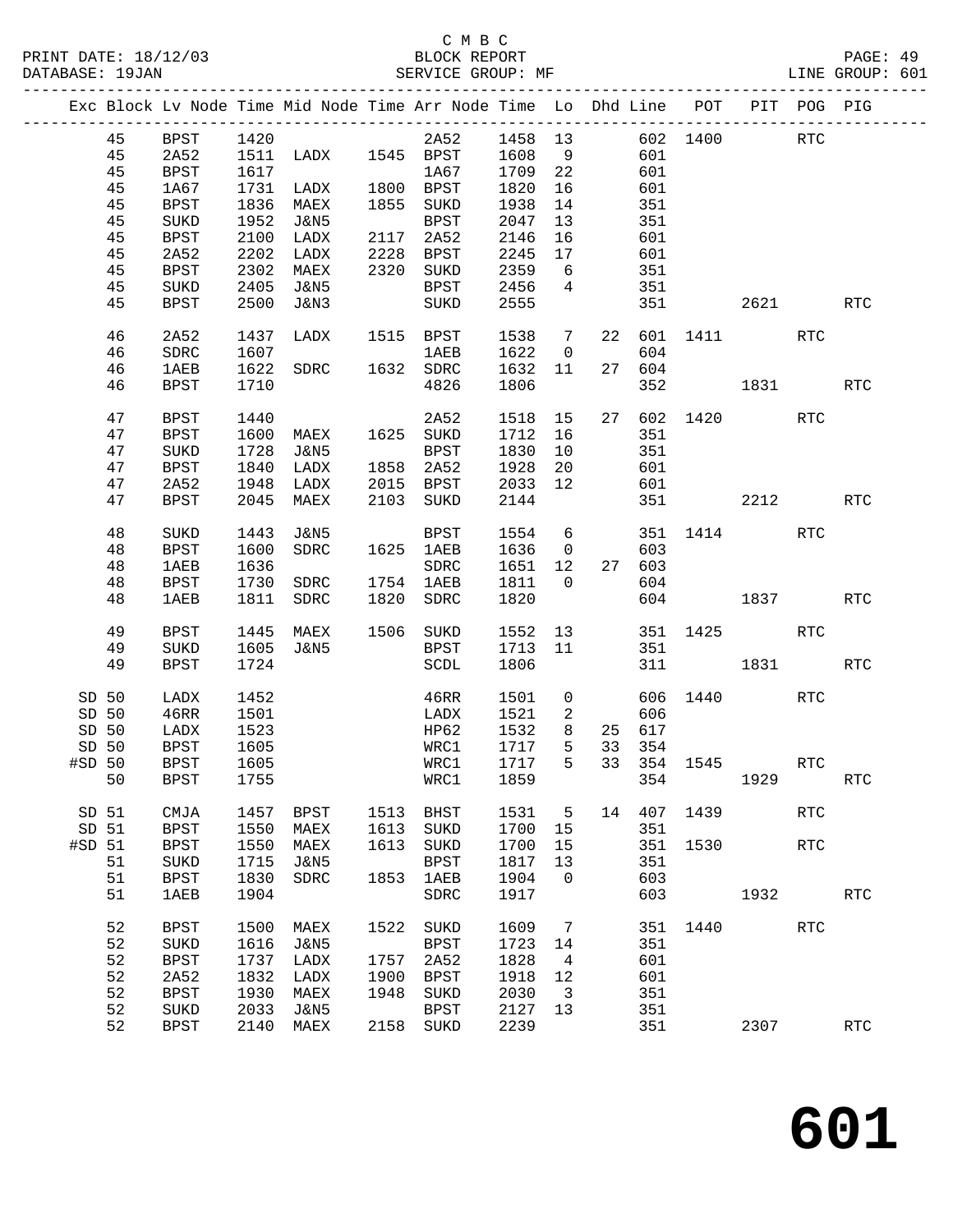|    |             |      |                     |      | Exc Block Lv Node Time Mid Node Time Arr Node Time Lo Dhd Line POT PIT POG PIG |         |                          |    |        |          |          |            |                      |
|----|-------------|------|---------------------|------|--------------------------------------------------------------------------------|---------|--------------------------|----|--------|----------|----------|------------|----------------------|
| 53 | BPST        | 1502 |                     |      | SCDL 1544 6 30 311 1442                                                        |         |                          |    |        |          |          | <b>RTC</b> |                      |
| 53 | <b>BPST</b> | 1620 |                     |      | WRC1 1732 13 33 354                                                            |         |                          |    |        |          |          |            |                      |
| 53 | BPST        | 1818 |                     |      | SSPR 1855                                                                      |         |                          |    |        |          | 351 1917 |            | $\operatorname{RTC}$ |
|    |             |      |                     |      |                                                                                |         |                          |    |        |          |          |            |                      |
| 54 | SUKD        | 1503 | J&N5                |      | BPST 1614 16                                                                   |         |                          |    |        |          | 351 1434 | <b>RTC</b> |                      |
| 54 | BPST        | 1630 | MAEX                |      | 1655 SUKD                                                                      | 1742    |                          |    |        | 351      | 1815     |            | $\operatorname{RTC}$ |
|    |             |      |                     |      |                                                                                |         |                          |    |        |          |          |            |                      |
| 55 | BPST        | 1510 | MAEX                |      | 1532 SUKD                                                                      | 1619 7  |                          |    |        | 351 1450 |          | RTC        |                      |
| 55 | SUKD        | 1626 | J&N5                |      | BPST                                                                           | 1733 15 |                          |    | 351    |          |          |            |                      |
| 55 | BPST        | 1748 | MAEX                |      | 1811 SUKD                                                                      | 1855    | $\overline{7}$           |    | 351    |          |          |            |                      |
| 55 | SUKD        | 1902 | J&N5                |      | BPST                                                                           | 1957    | 18                       |    | 351    |          |          |            |                      |
| 55 | BPST        | 2015 | MAEX                |      | 2033 SUKD                                                                      | 2114    | 16                       |    | 40 351 |          |          |            |                      |
| 55 | BPST        | 2210 | LADX                | 2227 | 2A52                                                                           | 2256    | $\overline{7}$           |    | 601    |          |          |            |                      |
| 55 |             |      |                     |      | 2327 BPST                                                                      |         |                          |    |        |          |          |            |                      |
|    | 2A52        | 2303 | LADX                |      |                                                                                | 2344 18 |                          |    | 601    |          |          |            |                      |
| 55 | BPST        | 2402 | J&N3                |      | SUKD                                                                           | 2457    | 6                        |    | 40 351 |          |          |            |                      |
| 55 | BPST        | 2543 | LADX                |      | 2559 2A52                                                                      | 2623    | $\overline{0}$           |    | 601    |          |          |            |                      |
| 55 | 2A52        | 2623 | SDRC                | 2631 | 99SN                                                                           | 2643    |                          |    |        | 601 000  | 2647     |            | <b>RTC</b>           |
|    |             |      |                     |      |                                                                                |         |                          |    |        |          |          |            |                      |
| 56 | <b>BPST</b> |      | 1508 LADX           | 1529 | 2A52                                                                           | 1605    |                          | 8  |        |          | 601 1448 | <b>RTC</b> |                      |
| 56 | 2A52        | 1613 | LADX                |      | 1645 BPST                                                                      | 1708 16 |                          |    | 601    |          |          |            |                      |
| 56 | <b>BPST</b> | 1724 | MAEX                |      | 1748 SUKD                                                                      | 1832    | 14                       |    | 351    |          |          |            |                      |
| 56 | $\rm SUKD$  | 1846 | J&N5                |      | BPST                                                                           | 1943    | 17                       |    | 351    |          |          |            |                      |
| 56 | <b>BPST</b> | 2000 | LADX                |      | 2018 2A52                                                                      | 2046 16 |                          |    | 601    |          |          |            |                      |
| 56 | 2A52        | 2102 | LADX                |      | 2128 BPST                                                                      | 2146    |                          |    |        | 601 000  | 2159     |            | <b>RTC</b>           |
|    |             |      |                     |      |                                                                                |         |                          |    |        |          |          |            |                      |
| 57 | BPST        | 1522 |                     |      | SCDL 1606 14 30 311 1502                                                       |         |                          |    |        |          |          | RTC        |                      |
| 57 | BPST        | 1650 | MAEX 1715 SUKD      |      |                                                                                | 1801 14 |                          |    | 351    |          |          |            |                      |
| 57 | SUKD        | 1815 | J&N5                |      | BPST                                                                           | 1914    |                          |    |        |          | 351 1927 |            | $\operatorname{RTC}$ |
|    |             |      |                     |      |                                                                                |         |                          |    |        |          |          |            |                      |
| 58 | SUKD        | 1524 | J&N5                |      | BPST                                                                           | 1633    | $7\overline{ }$          |    |        |          | 351 1455 | <b>RTC</b> |                      |
| 58 | <b>BPST</b> | 1640 |                     |      | 4826                                                                           | 1736    | $\overline{\mathbf{3}}$  |    | 30 352 |          |          |            |                      |
| 58 | BPST        | 1809 | LADX 1829 2A52      |      |                                                                                | 1859    | 9                        |    | 601    |          |          |            |                      |
| 58 | 2A52        | 1908 | LADX 1935 BPST      |      |                                                                                | 1953    | $7\overline{ }$          |    | 601    |          |          |            |                      |
|    |             |      |                     |      |                                                                                |         |                          |    |        |          |          |            |                      |
| 58 | BPST        | 2000 | MAEX                |      | 2018 SUKD                                                                      | 2059    |                          |    |        | 351      | 2127     |            | RTC                  |
| 59 | BPST        | 1523 | LADX                |      | 1544 SDRC                                                                      | 1606 22 |                          | 22 |        | 601 1503 |          | RTC        |                      |
| 59 | BPST        | 1650 |                     |      | 2A52                                                                           | 1731    | $4\overline{4}$          |    | 30 602 |          |          |            |                      |
|    |             |      |                     |      |                                                                                |         |                          |    |        |          |          |            |                      |
| 59 | <b>BPST</b> | 1805 |                     |      | 2A52                                                                           | 1842    | $5^{\circ}$              |    | 602    |          |          |            |                      |
| 59 | 2A52        |      | 1847 LADX 1915 BPST |      |                                                                                | 1933 12 |                          |    | 601    |          |          |            |                      |
| 59 |             |      |                     |      | BPST 1945 MAEX 2003 SUKD 2045 18 351                                           |         |                          |    |        |          |          |            |                      |
| 59 | SUKD        | 2103 | J&N5                |      | BPST                                                                           | 2157    | $\overline{\phantom{a}}$ |    | 351    |          |          |            |                      |
| 59 | BPST        | 2200 | MAEX                |      | 2218 SUKD                                                                      | 2259    | $\overline{4}$           |    | 351    |          |          |            |                      |
| 59 | SUKD        | 2303 | J&N5                |      | <b>BPST</b>                                                                    | 2356    | 14                       |    | 351    |          |          |            |                      |
| 59 | BPST        | 2410 | LADX                | 2426 | 2A52                                                                           | 2450    | 11                       |    | 601    |          |          |            |                      |
| 59 | 2A52        | 2501 | LADX                | 2524 | BPST                                                                           | 2541    | 18                       |    | 601    |          |          |            |                      |
| 59 | <b>BPST</b> | 2559 | J&N3                |      | SUKD                                                                           | 2654    |                          |    | 351    |          | 2720     |            | $\operatorname{RTC}$ |
|    |             |      |                     |      |                                                                                |         |                          |    |        |          |          |            |                      |
| 60 | <b>BPST</b> | 1538 | LADX                | 1559 | 2A52                                                                           | 1635    | $\overline{\mathbf{c}}$  | 33 |        | 601 1518 |          | <b>RTC</b> |                      |
| 60 | BPST        | 1710 |                     |      | 1A67                                                                           | 1802    | 14                       |    | 601    |          |          |            |                      |
| 60 | 1A67        | 1816 | LADX                | 1845 | <b>BPST</b>                                                                    | 1904    | 16                       |    | 601    |          |          |            |                      |
| 60 | <b>BPST</b> | 1920 | LADX                | 1938 | 2A52                                                                           | 2007    | 25                       |    | 601    |          |          |            |                      |
| 60 | 2A52        | 2032 | LADX                | 2058 | BPST                                                                           | 2116    | 14                       |    | 601    |          |          |            |                      |
|    |             |      |                     |      |                                                                                |         |                          |    |        |          |          |            |                      |
| 60 | BPST        | 2130 | LADX                | 2147 | 2A52                                                                           | 2216    | 16                       |    | 601    |          |          |            |                      |
| 60 | 2A52        | 2232 | LADX                | 2258 | BPST                                                                           | 2315    |                          |    | 601    |          | 2328     |            | $\operatorname{RTC}$ |
| 61 | BPST        |      | 1540 MAEX           | 1602 | SUKD                                                                           | 1649 15 |                          |    |        | 351 1520 |          | RTC        |                      |
|    |             |      |                     |      |                                                                                |         |                          |    |        |          |          |            |                      |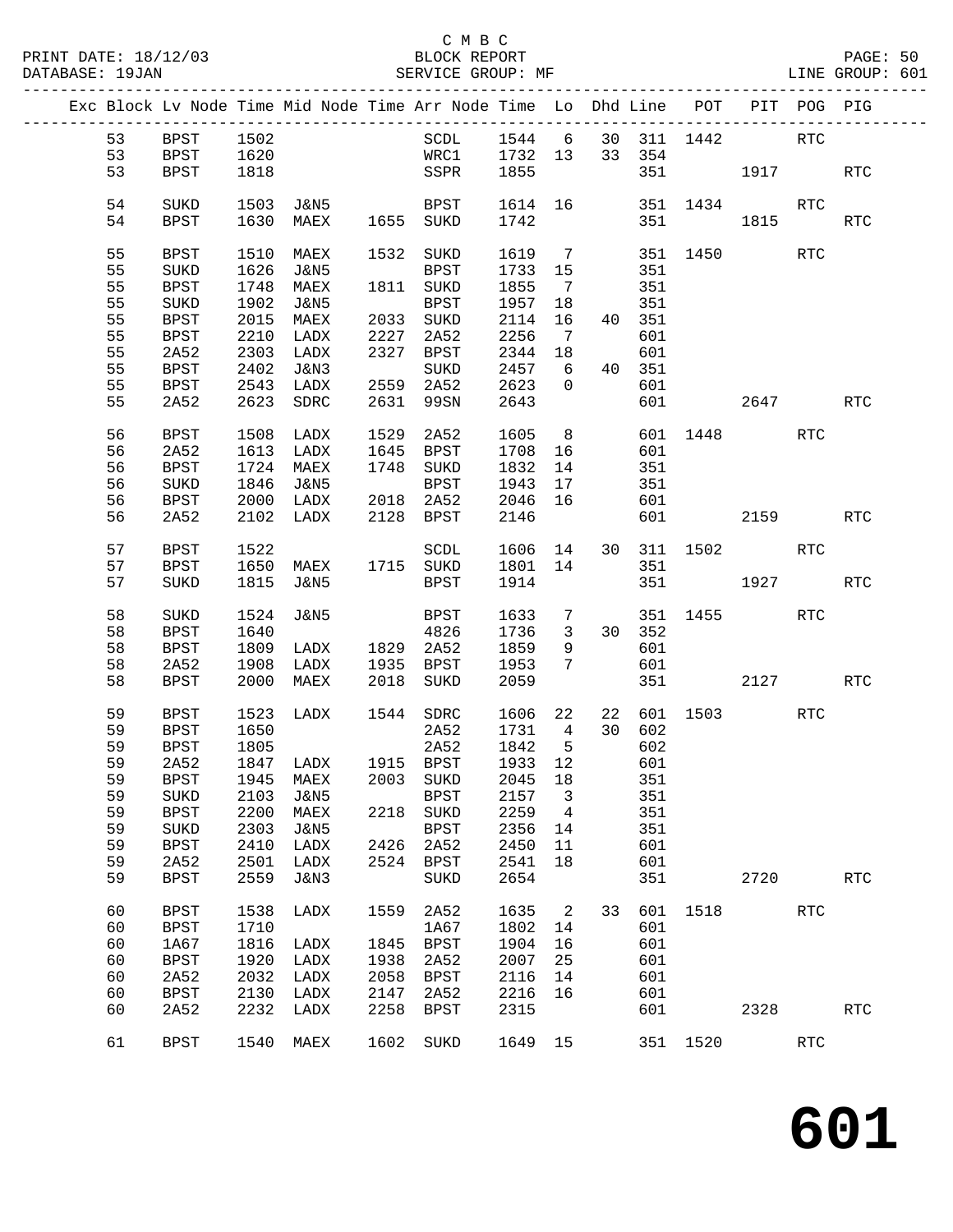| DATABASE: 19JAN |          |                     |              | SERVICE GROUP: MF                                                              |              |                                             |                          |                                  |    |               |                                     |      |            | LINE GROUP: 601      |  |
|-----------------|----------|---------------------|--------------|--------------------------------------------------------------------------------|--------------|---------------------------------------------|--------------------------|----------------------------------|----|---------------|-------------------------------------|------|------------|----------------------|--|
|                 |          |                     |              | Exc Block Lv Node Time Mid Node Time Arr Node Time Lo Dhd Line POT PIT POG PIG |              |                                             |                          |                                  |    |               |                                     |      |            |                      |  |
|                 |          |                     |              | 61 SUKD 1704 J&N5 BPST 1808 16 351                                             |              |                                             |                          |                                  |    |               |                                     |      |            |                      |  |
|                 | 61       |                     |              | BPST 1824 MAEX 1845 SUKD 1929                                                  |              |                                             |                          |                                  |    |               | 351 1957 RTC                        |      |            |                      |  |
|                 |          |                     |              |                                                                                |              |                                             |                          |                                  |    |               |                                     |      |            |                      |  |
|                 | 62<br>62 | BPST<br>BPST        | 1542<br>1705 |                                                                                |              | SCDL<br>WRC1                                | 1815                     |                                  |    |               | 1628 7 30 311 1522 RTC<br>354       |      | 1845       | RTC                  |  |
|                 |          |                     |              |                                                                                |              |                                             |                          |                                  |    |               |                                     |      |            |                      |  |
|                 | 63       | SUKD                |              | 1544 J&N5                                                                      |              | BPST                                        | 1653                     | $\overline{a}$                   |    |               | 351 1515                            |      | RTC        |                      |  |
|                 | 63<br>63 | BPST<br>LADX        | 1719         | 1655 LADX 1717 LADX                                                            |              | 46RR                                        | 1717<br>$\frac{-}{1727}$ | $\overline{2}$<br>$\overline{0}$ |    | 601<br>606    |                                     |      |            |                      |  |
|                 | 63       | 46RR                | 1727         |                                                                                |              | LADX                                        | 1746                     |                                  |    |               | 606 1800 RTC                        |      |            |                      |  |
|                 |          |                     |              |                                                                                |              |                                             |                          |                                  |    |               |                                     |      |            |                      |  |
|                 | 64<br>64 | BPST<br>2A52        |              | 1553 LADX 1614 2A52<br>1700 LADX 1730 BPST                                     |              |                                             | 1752 23                  |                                  |    | 601           | 601 1533 RTC                        |      |            |                      |  |
|                 | 64       | BPST                | 1815         | SDRC 1839 1AEB                                                                 |              |                                             | 1854                     | $\overline{0}$                   |    | 604           |                                     |      |            |                      |  |
|                 | 64       | 1AEB                |              | 1854 SDRC                                                                      |              | 1903 SDRC                                   | 1903                     |                                  |    |               | 604 1918                            |      |            | <b>RTC</b>           |  |
|                 |          |                     |              |                                                                                |              |                                             |                          |                                  |    |               |                                     |      |            |                      |  |
|                 | 65<br>65 | BPST<br>BPST        | 1556<br>1735 |                                                                                |              | 4826<br>WRC1                                | 1839                     |                                  |    |               | 1652 13 30 352 1536 RTC<br>354 1909 |      |            | <b>RTC</b>           |  |
|                 |          |                     |              |                                                                                |              |                                             |                          |                                  |    |               |                                     |      |            |                      |  |
|                 | 66       | BPST                | 1605         | LADX 1627 LADX                                                                 |              |                                             | 1627 13                  |                                  |    |               | 601 1545                            |      | RTC        |                      |  |
|                 | 66<br>66 | LADX<br>46RR        | 1640<br>1648 |                                                                                |              | 46RR<br>LADX                                | 1648<br>1708             | $\overline{0}$<br>5 <sup>5</sup> |    | 606<br>17 606 |                                     |      |            |                      |  |
|                 | 66       | BPST                | 1730         |                                                                                |              | 4826                                        | 1824                     | $6\overline{6}$                  |    | 30 352        |                                     |      |            |                      |  |
|                 | 66       | <b>BPST</b>         | 1900         | MAEX 1918 SUKD                                                                 |              |                                             | 2000                     | 12                               |    | 351           |                                     |      |            |                      |  |
|                 | 66       | SUKD                | 2012         |                                                                                |              |                                             |                          |                                  |    | 351           |                                     |      |            |                      |  |
|                 | 66       | BPST                | 2120         |                                                                                |              | J&N5 BPST 2107 13<br>MAEX 2138 SUKD 2219 14 |                          |                                  |    | 351           |                                     |      |            |                      |  |
|                 | 66       | SUKD                | 2233         | J&N5                                                                           |              | BPST                                        | 2326                     |                                  |    |               | 351 000                             |      | 2339       | <b>RTC</b>           |  |
|                 | 67       | BPST                |              | 1610 MAEX 1635 SUKD                                                            |              |                                             | 1722                     |                                  |    |               | 351 1550 1755 RTC                   |      |            | RTC                  |  |
|                 | 68       | BPST                | 1610         |                                                                                |              | 4826                                        | 1706                     |                                  |    |               | 352 1550 1731 RTC                   |      |            | RTC                  |  |
|                 | 69       | <b>BPST</b>         | 1620         | MAEX 1645 SUKD                                                                 |              |                                             | 1732 11                  |                                  |    |               | 351 1600                            |      | RTC        |                      |  |
|                 | 69       | SUKD                | 1743         | J&N5                                                                           |              | BPST                                        | 1845 15                  |                                  |    | 351           |                                     |      |            |                      |  |
|                 | 69       | BPST                | 1900         | SDRC                                                                           |              | 1921 1AEB                                   | 1932                     | $\overline{0}$                   |    | 603           |                                     |      |            |                      |  |
|                 | 69       | <b>1AEB</b>         | 1932         |                                                                                |              | SDRC                                        | 1945 13 22 603           |                                  |    |               |                                     |      |            |                      |  |
|                 | 69<br>69 | <b>BPST</b><br>2A52 |              | 1932 5DRC 1945<br>2020 LADX 2038 2A52 2106<br>2132 LADX 2158 BPST 2216         |              |                                             |                          | 26                               |    | 601           | 601 000                             |      | 2229       | <b>RTC</b>           |  |
|                 |          |                     |              |                                                                                |              |                                             |                          |                                  |    |               |                                     |      |            |                      |  |
|                 | 70       | <b>BPST</b>         | 1624         |                                                                                |              | SCDL                                        | 1707                     | 12                               | 30 | 311           | 1604                                |      | <b>RTC</b> |                      |  |
|                 | 70       | <b>BPST</b>         | 1749         |                                                                                |              | SCDL                                        | 1826                     | 4                                | 30 | 311           |                                     |      |            |                      |  |
|                 | 70<br>70 | <b>BPST</b><br>2A52 | 1900<br>2009 | LADX                                                                           | 1918<br>2035 | 2A52                                        | 1947<br>2053             | 22<br>7                          |    | 601<br>601    |                                     |      |            |                      |  |
|                 | 70       | <b>BPST</b>         | 2100         | LADX<br>MAEX                                                                   | 2118         | <b>BPST</b><br>SUKD                         | 2159                     | 4                                |    | 351           |                                     |      |            |                      |  |
|                 | 70       | SUKD                | 2203         | <b>J&amp;N5</b>                                                                |              | <b>BPST</b>                                 | 2256                     | 17                               |    | 351           |                                     |      |            |                      |  |
|                 | 70       | <b>BPST</b>         | 2313         | LADX                                                                           | 2329         | 2A52                                        | 2356                     | $\mathbf 0$                      |    | 601           |                                     |      |            |                      |  |
|                 | 70       | 2A52                | 2356         | LADX                                                                           | 2419         | <b>BPST</b>                                 | 2436                     |                                  |    | 601           |                                     | 2449 |            | $\operatorname{RTC}$ |  |
|                 | 71       | <b>BPST</b>         | 1625         |                                                                                |              | 4826                                        | 1721                     | 9                                | 30 | 352           | 1605                                |      | <b>RTC</b> |                      |  |
|                 | 71       | <b>BPST</b>         | 1800         | MAEX                                                                           | 1821         | SUKD                                        | 1905                     | 12                               |    | 351           |                                     |      |            |                      |  |
|                 | 71       | SUKD                | 1917         | <b>J&amp;N5</b>                                                                |              | <b>BPST</b>                                 | 2012                     | 18                               |    | 351           |                                     |      |            |                      |  |
|                 | 71       | <b>BPST</b>         | 2030         | MAEX                                                                           | 2048         | SUKD                                        | 2129                     | 4                                |    | 351           |                                     |      |            |                      |  |
|                 | 71       | SUKD                | 2133         | J&N5                                                                           |              | <b>BPST</b>                                 | 2227                     | 3                                |    | 351           |                                     |      |            |                      |  |
|                 | 71       | BPST                | 2230         | MAEX                                                                           | 2248         | $\rm SUKD$                                  | 2329                     |                                  |    | 351           |                                     | 2357 |            | RTC                  |  |
|                 | 72       | BPST                | 1630         | SDRC                                                                           | 1655         | 1AEB                                        | 1706                     | 0                                |    |               | 603 1610                            |      | RTC        |                      |  |
|                 |          |                     |              |                                                                                |              |                                             |                          |                                  |    |               |                                     |      |            |                      |  |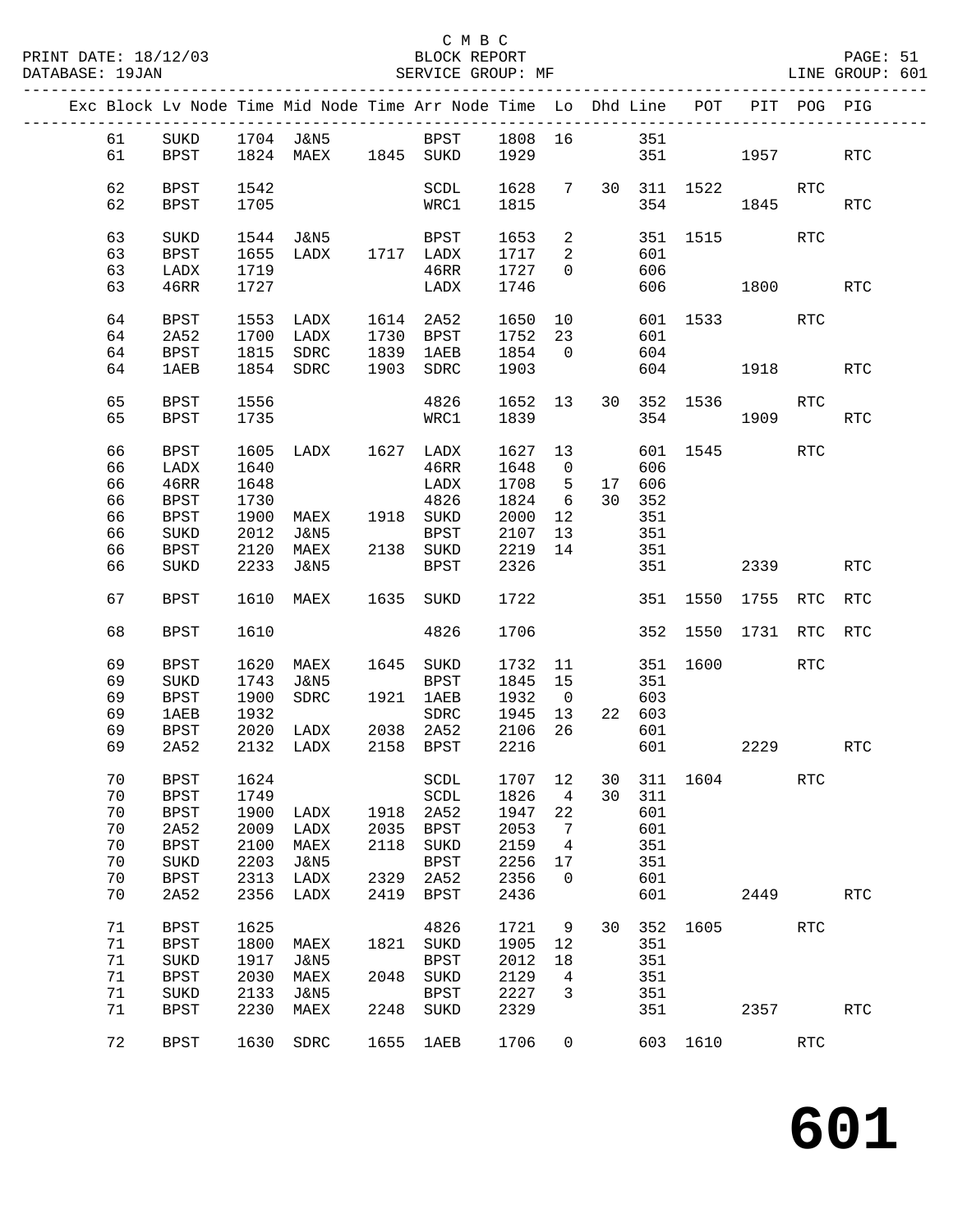#### C M B C<br>BLOCK REPORT SERVICE GROUP: MF

|       |    |             |      |      |      | Exc Block Lv Node Time Mid Node Time Arr Node Time Lo Dhd Line |         |                |    |     | POT      | PIT                   | POG PIG    |            |
|-------|----|-------------|------|------|------|----------------------------------------------------------------|---------|----------------|----|-----|----------|-----------------------|------------|------------|
|       | 72 | 1AEB        | 1706 |      |      | SDRC                                                           | 1721 17 |                | 27 | 603 |          |                       |            |            |
|       | 72 | <b>BPST</b> | 1805 |      |      | SCDL                                                           | 1842    |                |    | 311 |          | 1907                  |            | <b>RTC</b> |
|       | 73 | BPST        | 1644 |      |      | SCDL                                                           | 1728    |                |    |     |          | 311 1624 1758 RTC     |            | RTC        |
|       | 74 | BPST        | 1641 | LADX | 1703 | 2A52                                                           | 1737    | 25             |    | 601 | 1621     |                       | RTC        |            |
|       | 74 | 2A52        | 1802 | LADX | 1830 | BPST                                                           | 1850    | 14             |    | 601 |          |                       |            |            |
|       | 74 | <b>BPST</b> | 1904 |      |      | SCDL                                                           | 1939    |                |    | 311 |          | 2004                  |            | <b>RTC</b> |
|       | 75 | BPST        | 1655 |      |      | 4826                                                           | 1751    | 9              | 30 | 352 | 1635     |                       | RTC        |            |
|       | 75 | <b>BPST</b> | 1830 |      |      | SCDL                                                           | 1907    |                |    | 311 |          | 1932                  |            | <b>RTC</b> |
|       | 76 | <b>BPST</b> | 1700 | SDRC | 1724 | 1AEB                                                           | 1741    | $\Omega$       |    |     | 604 1640 |                       | <b>RTC</b> |            |
|       | 76 | 1AEB        | 1741 | SDRC | 1750 | SDRC                                                           | 1750    |                |    | 604 |          | 1807                  |            | <b>RTC</b> |
|       | 77 | BPST        | 1704 |      |      | SCDL                                                           | 1746    |                |    |     |          | 311 1644 1816 RTC RTC |            |            |
|       |    |             |      |      |      |                                                                |         |                |    |     |          |                       |            |            |
|       | 79 | BPST        | 1722 | LADX | 1744 | LADX                                                           | 1744    | 2              |    |     | 601 1702 |                       | RTC        |            |
|       | 79 | LADX        | 1746 |      |      | 46RR                                                           | 1753    | $\overline{0}$ |    | 606 |          |                       |            |            |
|       | 79 | 46RR        | 1753 |      |      | LADX                                                           | 1814    | 14             | 17 | 606 |          |                       |            |            |
|       | 79 | <b>BPST</b> | 1845 | SDRC | 1908 | 1AEB                                                           | 1923    | $\Omega$       |    | 604 |          |                       |            |            |
|       | 79 | 1AEB        | 1923 | SDRC | 1932 | SDRC                                                           | 1932    |                |    | 604 |          | 1947                  |            | <b>RTC</b> |
| NY 90 |    | BPST        | 2650 | J&N3 |      | SUKD                                                           | 2745    |                |    | 351 | 2213     | 2854                  | RTC        | RTC        |
| NY 91 |    | BPST        | 2700 | MAEX | 2801 | SUKD                                                           | 2838    |                |    |     | 351 2213 | 2854 RTC RTC          |            |            |
|       |    |             |      |      |      |                                                                |         |                |    |     |          |                       |            |            |

**601**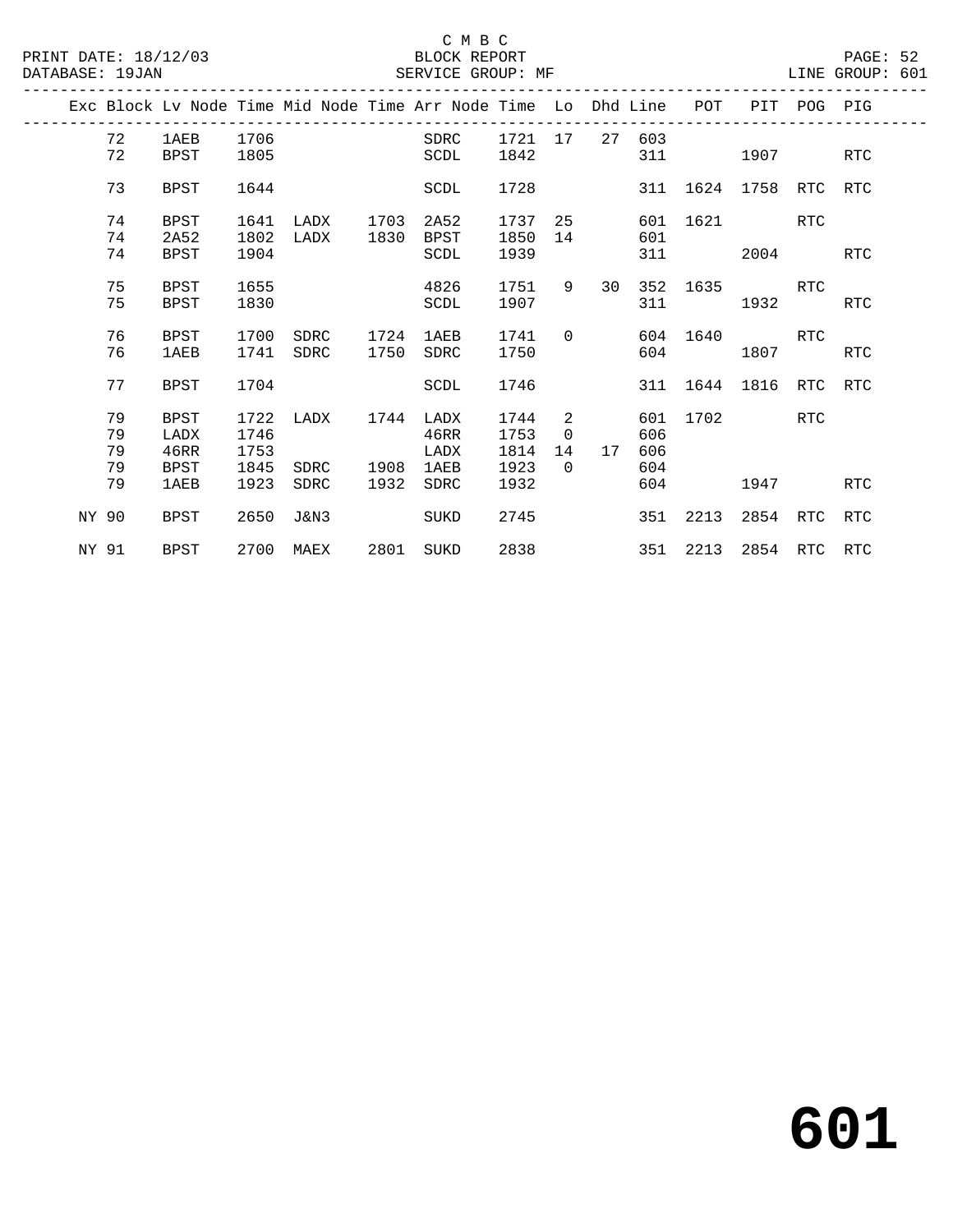|  | DATABASE: 19JAN        | PRINT DATE: 18/12/03                                                                        |                 |                   |              | C M B C<br>BLOCK REPORT |                    |          | DESCRIPTION ME<br>DATABASE: 19JAN SERVICE GROUP: MF LINE GROUP: 620                        |        |         |      | PAGE: 53   |  |
|--|------------------------|---------------------------------------------------------------------------------------------|-----------------|-------------------|--------------|-------------------------|--------------------|----------|--------------------------------------------------------------------------------------------|--------|---------|------|------------|--|
|  |                        | BHST BRIGHOUSE STATION<br>LADX LADNER EXCHANGE<br>RTC Richmond Depot<br>ULP UNIVERSITY LOOP |                 |                   |              |                         |                    |          | BPST BRIDGEPORT STN<br>RRCX RIVERPORT RECREATION COMPLEX<br>TSFE TSAWWASSEN FERRY TERMINAL |        |         |      |            |  |
|  |                        |                                                                                             |                 |                   |              |                         |                    |          | Exc Block Lv Node Time Mid Node Time Arr Node Time Lo Dhd Line POT PIT POG PIG             |        |         |      |            |  |
|  | $1 \quad \blacksquare$ |                                                                                             |                 |                   |              |                         |                    |          | RRCX 456 BHST 515 BPST 524 11 403 448 RTC<br>BPST 535 BHST 544 RRCX 604 19 403             |        |         |      |            |  |
|  | $\mathbf{1}$           |                                                                                             |                 |                   |              |                         |                    |          |                                                                                            |        |         |      |            |  |
|  | $\mathbf{1}$           | RRCX                                                                                        |                 | 623 BHST 644 BPST |              |                         |                    |          | 654 6<br>403                                                                               |        |         |      |            |  |
|  | $\mathbf{1}$           | BPST                                                                                        | $700\n800\n900$ | LADX              | 717          | TSFE                    | 733 27             |          | 620                                                                                        |        |         |      |            |  |
|  | $\mathbf 1$            | TSFE                                                                                        |                 | LADX              |              | 816 BPST<br>917 TSFE    | 837<br>934         | 23       | 620                                                                                        |        |         |      |            |  |
|  | $\mathbf 1$            | BPST                                                                                        |                 | LADX              |              |                         |                    | 26       | 620                                                                                        |        |         |      |            |  |
|  | 1                      | TSFE                                                                                        | 1000            | LADX              |              | $1016$ BPST             | 1036               | 24       | 620                                                                                        |        |         |      |            |  |
|  | 1                      | BPST                                                                                        | 1100            | LADX              | 1117         | TSFE                    | 1134               | 26       | 620                                                                                        |        |         |      |            |  |
|  | 1                      | TSFE                                                                                        | 1200            | LADX              | 1216         | BPST                    | 1236               | 24       | 620                                                                                        |        |         |      |            |  |
|  | 1<br>1                 | BPST                                                                                        | 1300            | LADX<br>LADX      | 1318<br>1416 | TSFE                    | 1335<br>1437       | 25<br>23 | 620                                                                                        |        |         |      |            |  |
|  | 1                      | TSFE<br>BPST                                                                                | 1400<br>1500    | LADX              | 1519         | BPST<br>TSFE            | 1536               | 24       | 620<br>620                                                                                 |        |         |      |            |  |
|  | 1                      | TSFE                                                                                        | 1600            | LADX              | 1616         | BPST                    | 1638               | 12       | 620                                                                                        |        |         |      |            |  |
|  | 1                      | BPST                                                                                        | 1650            | LADX              | 1710         | TSFE                    | 1727               | 33       | 620                                                                                        |        |         |      |            |  |
|  | 1                      | TSFE                                                                                        | 1800            | LADX              | 1815         | BPST                    | 1835               |          | 25<br>620                                                                                  |        |         |      |            |  |
|  | 1                      | <b>BPST</b>                                                                                 | 1900            | LADX              | 1918         | TSFE                    | 1934 26            |          | 620                                                                                        |        |         |      |            |  |
|  | $\mathbf 1$            | TSFE                                                                                        | 2000            | LADX              |              | 2015 BPST               | 2034               |          |                                                                                            | 620 30 |         | 2047 | <b>RTC</b> |  |
|  | 2                      | BPST                                                                                        | 600             | LADX              | 617          | TSFE                    | 633                |          | 27<br>620                                                                                  |        | 540 RTC |      |            |  |
|  | 2                      | TSFE                                                                                        | 700             | LADX              | 716          | BPST                    | 737                | 23       | 620                                                                                        |        |         |      |            |  |
|  | 2                      | BPST                                                                                        | 800             | LADX              | 817          | TSFE                    | 833                | 27       | 620                                                                                        |        |         |      |            |  |
|  | $\overline{c}$         | TSFE                                                                                        | 900             | LADX              | 916          | BPST                    | 937                | 23       | 620                                                                                        |        |         |      |            |  |
|  | 2                      | BPST                                                                                        | 1000            | LADX              | 1017         | TSFE                    | 1034               | 26       | 620                                                                                        |        |         |      |            |  |
|  | 2                      | TSFE                                                                                        | 1100            | LADX              | 1116         | BPST                    | 1136               | 24       | 620                                                                                        |        |         |      |            |  |
|  | 2                      | BPST                                                                                        | 1200            | LADX              | 1218         | TSFE                    | 1235               | 25       | 620                                                                                        |        |         |      |            |  |
|  | 2                      | TSFE                                                                                        | 1300            | LADX              | 1316         | BPST                    | 1337               | 23       | 620                                                                                        |        |         |      |            |  |
|  | 2                      | BPST                                                                                        | 1400            | LADX              | 1419         | TSFE                    | 1436               | 24       | 620                                                                                        |        |         |      |            |  |
|  | 2                      | TSFE                                                                                        | 1500            | LADX              | 1516         | BPST                    | 1538               | 22       | 620                                                                                        |        |         |      |            |  |
|  | 2                      | BPST                                                                                        | 1600            | LADX              | 1620         | TSFE                    | 1637               | 28       | 620                                                                                        |        |         |      |            |  |
|  | 2                      | TSFE                                                                                        | 1705            | LADX              | 1720         | BPST                    |                    | 19       | 620                                                                                        |        |         |      |            |  |
|  | 2                      | <b>BPST</b>                                                                                 |                 | 1800 LADX         |              | 1820 TSFE               | 1741 19<br>1837 28 |          | 620                                                                                        |        |         |      |            |  |
|  | 2                      |                                                                                             |                 |                   |              |                         |                    |          | TSFE 1905 LADX 1920 BPST 1940 20 620                                                       |        |         |      |            |  |
|  | 2                      | BPST                                                                                        | 2000            | LADX              | 2018         | TSFE                    | 2034 36            |          | 620                                                                                        |        |         |      |            |  |
|  | 2                      | TSFE                                                                                        | 2110            | LADX              |              | 2124 BPST               | 2142               |          | 620                                                                                        |        | 2155    |      | RTC        |  |
|  | 3                      | <b>BPST</b>                                                                                 | 609             |                   |              | ULP                     | 644                | 6        | 480                                                                                        |        | 549     | RTC  |            |  |
|  | 3                      | ULP                                                                                         | 650             |                   |              | <b>BPST</b>             | 721                | 24       | 480                                                                                        |        |         |      |            |  |
|  | 3                      | <b>BPST</b>                                                                                 | 745             | LADX              | 802          | TSFE                    | 818                | 37       | 620                                                                                        |        |         |      |            |  |
|  | 3                      | TSFE                                                                                        | 855             | LADX              | 911          | BPST                    | 932                | 13       | 620                                                                                        |        |         |      |            |  |
|  | 3                      | <b>BPST</b>                                                                                 | 945             | LADX              | 1002         | TSFE                    | 1019               | 36       | 620                                                                                        |        |         |      |            |  |
|  | 3                      | <b>TSFE</b>                                                                                 | 1055            | LADX              | 1111         | BPST                    | 1131               | 14       | 620                                                                                        |        |         |      |            |  |
|  | 3                      | <b>BPST</b>                                                                                 | 1145            | LADX              | 1202         | TSFE                    | 1219               | 36       | 620                                                                                        |        |         |      |            |  |
|  | $\mathsf{3}$           | TSFE                                                                                        | 1255            | LADX              | 1311         | <b>BPST</b>             | 1332               | 13       | 620                                                                                        |        |         |      |            |  |
|  | 3                      | <b>BPST</b>                                                                                 | 1345            | LADX              | 1403         | TSFE                    | 1420               | 35       | 620                                                                                        |        |         |      |            |  |
|  | 3                      | TSFE                                                                                        | 1455            | LADX              | 1511         | BPST                    | 1533               | 12       | 620                                                                                        |        |         |      |            |  |
|  | 3                      | <b>BPST</b>                                                                                 | 1545            | LADX              | 1604         | TSFE                    | 1621               | 32       | 620                                                                                        |        |         |      |            |  |
|  | $\mathbf{3}$           | TSFE                                                                                        | 1653            | LADX              | 1708         | BPST                    | 1729               | 16       | 620                                                                                        |        |         |      |            |  |
|  | 3                      | <b>BPST</b>                                                                                 | 1745            | LADX              | 1805         | TSFE                    | 1822               | 31       | 620                                                                                        |        |         |      |            |  |
|  | 3                      | TSFE                                                                                        |                 | 1853 LADX         | 1908         | BPST                    | 1928               |          | 620                                                                                        |        | 1941    |      | <b>RTC</b> |  |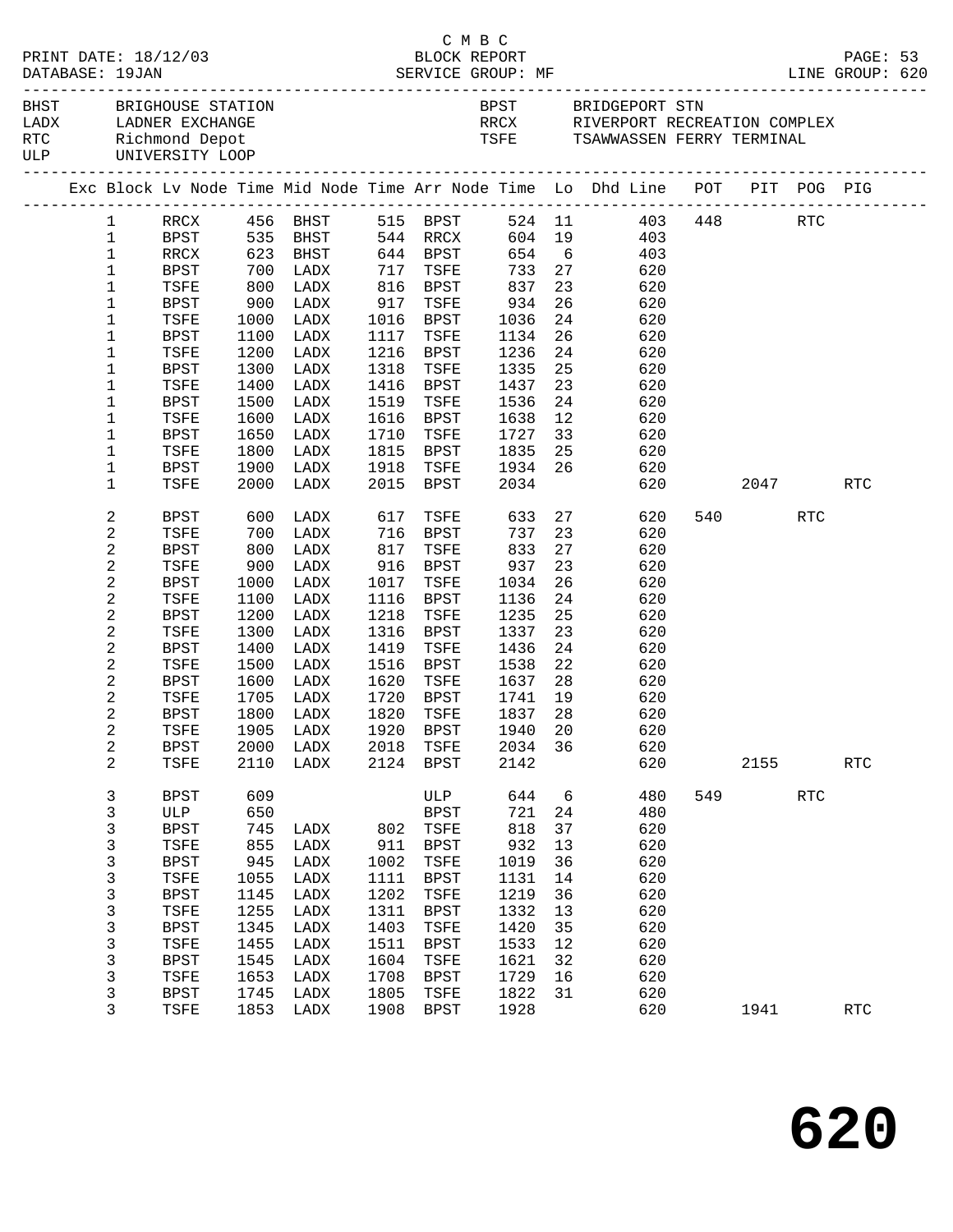|           |    |             |      |      |      |             |      |                          | Exc Block Lv Node Time Mid Node Time Arr Node Time Lo Dhd Line POT PIT POG PIG |          |      |            |            |
|-----------|----|-------------|------|------|------|-------------|------|--------------------------|--------------------------------------------------------------------------------|----------|------|------------|------------|
|           | 5  | BPST        | 1555 | LADX | 1615 | TSFE        | 1632 |                          | 28 and $\sim$                                                                  | 620 1535 |      | <b>RTC</b> |            |
|           | 5  | TSFE        | 1700 | LADX | 1715 | <b>BPST</b> | 1736 | 21                       | 620                                                                            |          |      |            |            |
|           | 5  | BPST        | 1757 | LADX | 1817 | TSFE        | 1834 | 26                       | 620                                                                            |          |      |            |            |
|           | 5  | TSFE        | 1900 | LADX | 1915 | BPST        | 1935 | 15                       | 620                                                                            |          |      |            |            |
|           | 5  | BPST        | 1950 | LADX | 2008 | TSFE        | 2024 | 36                       | 620                                                                            |          |      |            |            |
|           | 5  | TSFE        | 2100 | LADX | 2114 | <b>BPST</b> | 2132 | 23                       | 620                                                                            |          |      |            |            |
|           | 5  | BPST        | 2155 | LADX | 2210 | TSFE        | 2226 | 34                       | 620                                                                            |          |      |            |            |
|           | 5  | TSFE        | 2300 | LADX | 2314 | BPST        | 2332 |                          | 620                                                                            |          | 2345 |            | RTC        |
|           |    |             |      |      |      |             |      |                          |                                                                                |          |      |            |            |
| TS 71     |    | BPST        | 1455 | LADX | 1514 | TSFE        | 1531 | 26                       | 620                                                                            | 1435     |      | <b>RTC</b> |            |
| TS        | 71 | TSFE        | 1557 | LADX | 1613 | <b>BPST</b> | 1635 | 25                       | 620                                                                            |          |      |            |            |
| TS 71     |    | BPST        | 1700 | LADX | 1720 | TSFE        | 1737 | 20                       | 620                                                                            |          |      |            |            |
| TS 71     |    | TSFE        | 1757 | LADX | 1812 | BPST        | 1832 | 18                       | 620                                                                            |          |      |            |            |
| TS        | 71 | BPST        | 1850 | LADX | 1910 | TSFE        | 1927 | 38                       | 620                                                                            |          |      |            |            |
| TS 71     |    | TSFE        | 2005 | LADX | 2020 | BPST        | 2039 |                          | 620                                                                            |          | 2052 |            | RTC        |
|           |    |             |      |      |      |             |      |                          |                                                                                |          |      |            |            |
| TS 72     |    | BPST        | 1355 | LADX | 1414 | TSFE        | 1431 | 27                       |                                                                                | 620 1335 |      | RTC        |            |
| TS 72     |    | TSFE        | 1458 | LADX | 1514 | BPST        | 1536 | 14                       | 620                                                                            |          |      |            |            |
| TS        | 72 | <b>BPST</b> | 1550 | LADX | 1609 | TSFE        | 1626 | 31                       | 620                                                                            |          |      |            |            |
| TS 72     |    | TSFE        | 1657 | LADX | 1712 | <b>BPST</b> | 1733 | 17                       | 620                                                                            |          |      |            |            |
| <b>TS</b> | 72 | <b>BPST</b> | 1750 | LADX | 1810 | TSFE        | 1827 | 30                       | 620                                                                            |          |      |            |            |
| <b>TS</b> | 72 | TSFE        | 1857 | LADX | 1912 | <b>BPST</b> | 1932 | 23                       | 620                                                                            |          |      |            |            |
| TS 72     |    | BPST        | 1955 | LADX | 2013 | TSFE        | 2029 | 26                       | 620                                                                            |          |      |            |            |
| TS        | 72 | TSFE        | 2055 | LADX | 2109 | <b>BPST</b> | 2127 | $\overline{\phantom{a}}$ | 620                                                                            |          |      |            |            |
| TS 72     |    | <b>BPST</b> | 2130 | LADX | 2145 | TSFE        | 2201 | $\overline{4}$           | 620                                                                            |          |      |            |            |
| TS        | 72 | TSFE        | 2205 | LADX | 2219 | <b>BPST</b> | 2237 | 23                       | 620                                                                            |          |      |            |            |
| TS        | 72 | BPST        | 2300 | LADX | 2315 | TSFE        | 2331 | 29                       | 620                                                                            |          |      |            |            |
| TS 72     |    | TSFE        | 2400 | LADX | 2414 | BPST        | 2432 |                          | 620                                                                            |          | 2445 |            | <b>RTC</b> |
|           |    |             |      |      |      |             |      |                          |                                                                                |          |      |            |            |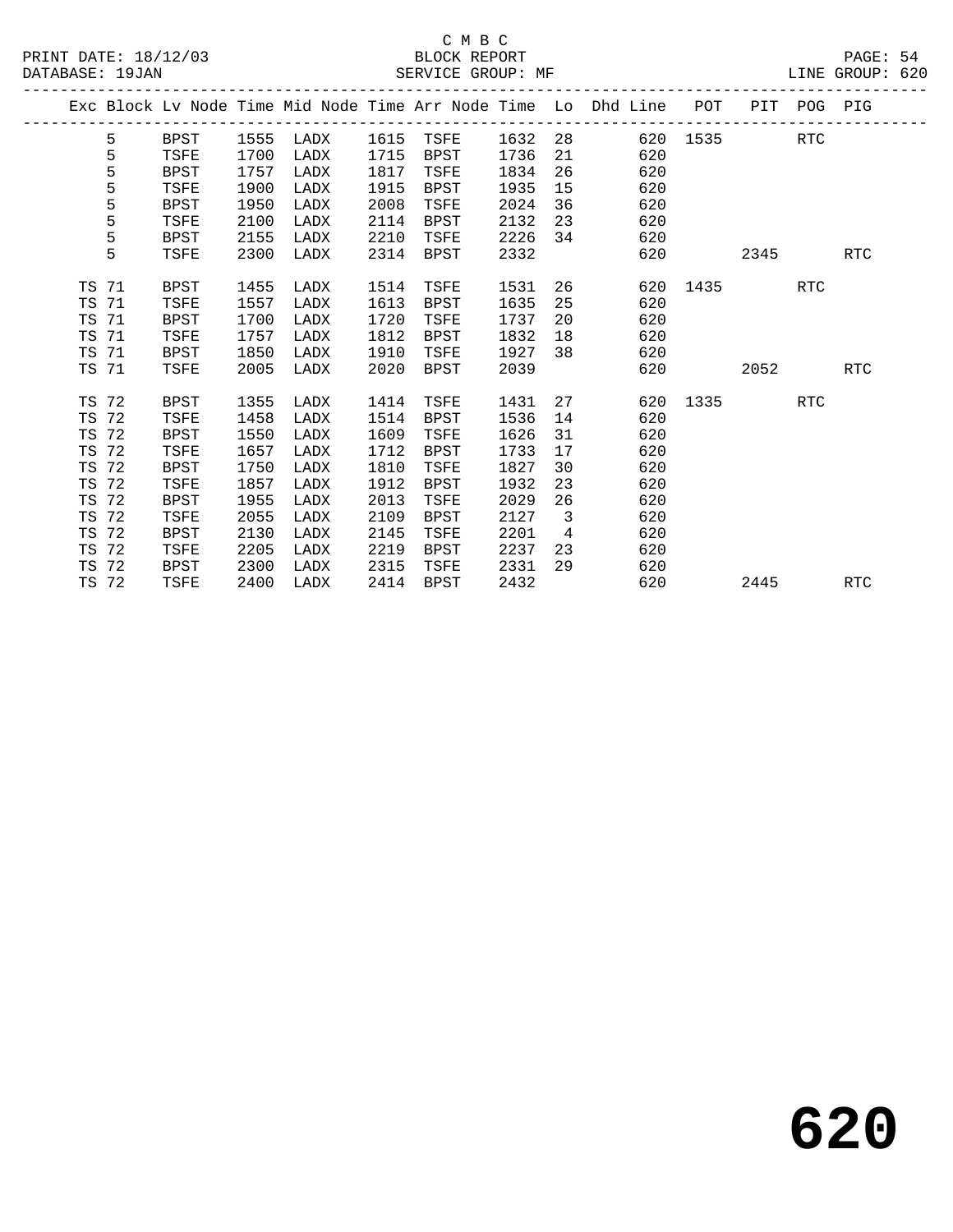| PRINT DATE: 18/12/03<br>DATABASE: 19JAN |             |                                                                                                                                                                                                                                                                                                                                                                                                          |  |              | C M B C<br>BLOCK REPORT<br>SERVICE GROUP: SAT |                            |                                                                                                                                                           |          |         | PAGE: 55<br>LINE GROUP: 401 |  |
|-----------------------------------------|-------------|----------------------------------------------------------------------------------------------------------------------------------------------------------------------------------------------------------------------------------------------------------------------------------------------------------------------------------------------------------------------------------------------------------|--|--------------|-----------------------------------------------|----------------------------|-----------------------------------------------------------------------------------------------------------------------------------------------------------|----------|---------|-----------------------------|--|
|                                         |             | AD3W WB ANDERSON & NO.3 RD<br>BPST BRIDGEPORT STN<br>CH2W CHATHAM & 2 AV WB<br>${\tt HW\#5} \hspace{1.5cm} {\tt HORSESHOE\ WAY\ \&\ NO.5\ RD} \hspace{2.5cm} {\tt MD} \hspace{2.5cm} {\tt MAKN} \hspace{1.5cm} {\tt MARKN} \hspace{1.5cm} {\tt MARKN} \hspace{2.5cm} {\tt MARKN} \hspace{2.5cm} {\tt MARKN} \hspace{1.5cm} {\tt NARINE\ \&\ KNIGHT}$<br>RC09 RICHMOND CENTRE BAY 9<br>RTC Richmond Depot |  |              |                                               |                            | BHST BRIGHOUSE STATION<br>CH2E CHATHAM & 2 AV EB<br>GR41 GRANVILLE & 41 AV<br>RRCX       RIVERPORT RECREATION COMPLEX<br>SERO      SEYMOUR ST & ROBSON ST |          |         |                             |  |
|                                         |             | Exc Block Lv Node Time Mid Node Time Arr Node Time Lo Dhd Line POT PIT POG PIG                                                                                                                                                                                                                                                                                                                           |  |              |                                               |                            |                                                                                                                                                           |          |         |                             |  |
|                                         |             | 1 CH2E 506<br>1 BHST 538                                                                                                                                                                                                                                                                                                                                                                                 |  |              |                                               |                            | BHST 523 15 401 452 RTC                                                                                                                                   |          |         |                             |  |
|                                         |             |                                                                                                                                                                                                                                                                                                                                                                                                          |  |              |                                               |                            | CH2E 555 11 401                                                                                                                                           |          |         |                             |  |
| $\mathbf 1$                             | CH2E        | 606                                                                                                                                                                                                                                                                                                                                                                                                      |  | <b>BHST</b>  |                                               |                            | 623 15 401                                                                                                                                                |          |         |                             |  |
| $\mathbf 1$                             | BHST        | 638                                                                                                                                                                                                                                                                                                                                                                                                      |  | CH2E         |                                               |                            | 656 7 401                                                                                                                                                 |          |         |                             |  |
| $\mathbf 1$                             | CH2E        |                                                                                                                                                                                                                                                                                                                                                                                                          |  | BHST<br>CH2E | 723 5                                         |                            | 401                                                                                                                                                       |          |         |                             |  |
| $\mathbf 1$                             | BHST        | 703<br>728                                                                                                                                                                                                                                                                                                                                                                                               |  |              |                                               |                            | $748$ 14 $401$                                                                                                                                            |          |         |                             |  |
| 1                                       | CH2E        | 802                                                                                                                                                                                                                                                                                                                                                                                                      |  | <b>BHST</b>  |                                               |                            | 823 10<br>401                                                                                                                                             |          |         |                             |  |
| 1                                       | BHST        | 833                                                                                                                                                                                                                                                                                                                                                                                                      |  | CH2E         | 856 3                                         |                            | 401                                                                                                                                                       |          |         |                             |  |
| 1                                       | CH2E        | 859                                                                                                                                                                                                                                                                                                                                                                                                      |  | BHST         |                                               |                            | 401                                                                                                                                                       |          |         |                             |  |
| 1                                       | BHST        | 933                                                                                                                                                                                                                                                                                                                                                                                                      |  | CH2E         | 923 10<br>957 14                              |                            | 401                                                                                                                                                       |          |         |                             |  |
| 1                                       | CH2E        | 1011                                                                                                                                                                                                                                                                                                                                                                                                     |  |              | BHST 1038                                     | 10                         | 401                                                                                                                                                       |          |         |                             |  |
| 1                                       | BHST        | 1048                                                                                                                                                                                                                                                                                                                                                                                                     |  | CH2E         | 1112 15                                       |                            | 401                                                                                                                                                       |          |         |                             |  |
| 1                                       | CH2E        | 1127                                                                                                                                                                                                                                                                                                                                                                                                     |  | BHST         | 1153 10                                       |                            | 401                                                                                                                                                       |          |         |                             |  |
| 1                                       | BHST        | 1203                                                                                                                                                                                                                                                                                                                                                                                                     |  | CH2E         | $\frac{1}{1228}$                              | 14                         | 401                                                                                                                                                       |          |         |                             |  |
| 1                                       | CH2E        | 1242                                                                                                                                                                                                                                                                                                                                                                                                     |  |              | BHST 1308                                     | 10                         | 401                                                                                                                                                       |          |         |                             |  |
| 1                                       |             |                                                                                                                                                                                                                                                                                                                                                                                                          |  |              |                                               | 12                         | 401                                                                                                                                                       |          |         |                             |  |
|                                         | BHST        | 1318                                                                                                                                                                                                                                                                                                                                                                                                     |  | CH2E         | 1343                                          |                            | 401                                                                                                                                                       |          |         |                             |  |
| 1                                       | CH2E        | 1355                                                                                                                                                                                                                                                                                                                                                                                                     |  | BHST         | 1423    10<br>1458    13                      |                            |                                                                                                                                                           |          |         |                             |  |
| 1                                       | BHST        | 1433                                                                                                                                                                                                                                                                                                                                                                                                     |  | CH2E         | BHST 1538 10                                  |                            | 401                                                                                                                                                       |          |         |                             |  |
| 1                                       | CH2E        | 1511                                                                                                                                                                                                                                                                                                                                                                                                     |  |              |                                               |                            | 401                                                                                                                                                       |          |         |                             |  |
| 1                                       | <b>BHST</b> | 1548                                                                                                                                                                                                                                                                                                                                                                                                     |  |              | CH2E 1614 13                                  |                            | 401                                                                                                                                                       |          |         |                             |  |
| 1                                       | CH2E        | 1627                                                                                                                                                                                                                                                                                                                                                                                                     |  | BHST         |                                               |                            | BHST 1653 10 401<br>CH2E 1730 15 401                                                                                                                      |          |         |                             |  |
| 1                                       | BHST        | 1703                                                                                                                                                                                                                                                                                                                                                                                                     |  |              |                                               |                            | 401                                                                                                                                                       |          |         |                             |  |
| 1                                       | CH2E        | 1745                                                                                                                                                                                                                                                                                                                                                                                                     |  |              | BHST 1808 13                                  |                            | 401                                                                                                                                                       |          |         |                             |  |
| 1                                       | <b>BHST</b> | 1821                                                                                                                                                                                                                                                                                                                                                                                                     |  | CH2E         | 1847                                          |                            |                                                                                                                                                           | 401 1858 |         | RTC                         |  |
| 2                                       | CH2E        | 723<br>748                                                                                                                                                                                                                                                                                                                                                                                               |  |              |                                               |                            | BHST 743 5 401                                                                                                                                            |          | 709 RTC |                             |  |
| 2                                       | <b>BHST</b> |                                                                                                                                                                                                                                                                                                                                                                                                          |  |              |                                               |                            | CH2E 808 9 401                                                                                                                                            |          |         |                             |  |
| 2                                       | CH2E        | 817                                                                                                                                                                                                                                                                                                                                                                                                      |  | BHST         | 838 10                                        |                            | 401                                                                                                                                                       |          |         |                             |  |
| 2                                       | BHST        | 848                                                                                                                                                                                                                                                                                                                                                                                                      |  | CH2E         | 911                                           | $\overline{\phantom{0}}^2$ | 401                                                                                                                                                       |          |         |                             |  |
| 2                                       | CH2E        | 913                                                                                                                                                                                                                                                                                                                                                                                                      |  | <b>BHST</b>  | 938 10                                        |                            | 401                                                                                                                                                       |          |         |                             |  |
| 2                                       | BHST        | 948                                                                                                                                                                                                                                                                                                                                                                                                      |  | CH2E         | 1012                                          | 14                         | 401                                                                                                                                                       |          |         |                             |  |
| 2                                       | CH2E        | 1026                                                                                                                                                                                                                                                                                                                                                                                                     |  | <b>BHST</b>  | 1053                                          | 10                         | 401                                                                                                                                                       |          |         |                             |  |
| 2                                       | <b>BHST</b> | 1103                                                                                                                                                                                                                                                                                                                                                                                                     |  | CH2E         | 1127                                          | 15                         | 401                                                                                                                                                       |          |         |                             |  |
| 2                                       | CH2E        | 1142                                                                                                                                                                                                                                                                                                                                                                                                     |  | <b>BHST</b>  | 1208                                          | 10                         | 401                                                                                                                                                       |          |         |                             |  |
| 2                                       | <b>BHST</b> | 1218                                                                                                                                                                                                                                                                                                                                                                                                     |  | CH2E         | 1243                                          | 14                         | 401                                                                                                                                                       |          |         |                             |  |
| 2                                       | CH2E        | 1257                                                                                                                                                                                                                                                                                                                                                                                                     |  | <b>BHST</b>  | 1323                                          | 10                         | 401                                                                                                                                                       |          |         |                             |  |
| 2                                       | <b>BHST</b> | 1333                                                                                                                                                                                                                                                                                                                                                                                                     |  | CH2E         | 1358                                          | 13                         | 401                                                                                                                                                       |          |         |                             |  |
| 2                                       | CH2E        | 1411                                                                                                                                                                                                                                                                                                                                                                                                     |  | <b>BHST</b>  | 1438                                          | 10                         | 401                                                                                                                                                       |          |         |                             |  |
| 2                                       | <b>BHST</b> | 1448                                                                                                                                                                                                                                                                                                                                                                                                     |  | CH2E         | 1513                                          | 13                         | 401                                                                                                                                                       |          |         |                             |  |
| 2                                       | CH2E        | 1526                                                                                                                                                                                                                                                                                                                                                                                                     |  | <b>BHST</b>  | 1553                                          | 10                         | 401                                                                                                                                                       |          |         |                             |  |
| 2                                       | <b>BHST</b> | 1603                                                                                                                                                                                                                                                                                                                                                                                                     |  | CH2E         | 1630                                          | 14                         | 401                                                                                                                                                       |          |         |                             |  |
| 2                                       | CH2E        | 1644                                                                                                                                                                                                                                                                                                                                                                                                     |  | <b>BHST</b>  | 1708                                          | 10                         | 401                                                                                                                                                       |          |         |                             |  |
| $\overline{a}$                          | <b>BHST</b> | 1718                                                                                                                                                                                                                                                                                                                                                                                                     |  | CH2E         | 1745                                          |                            | 401                                                                                                                                                       |          | 1756    | RTC                         |  |
|                                         |             |                                                                                                                                                                                                                                                                                                                                                                                                          |  |              |                                               |                            |                                                                                                                                                           |          |         |                             |  |

# **401**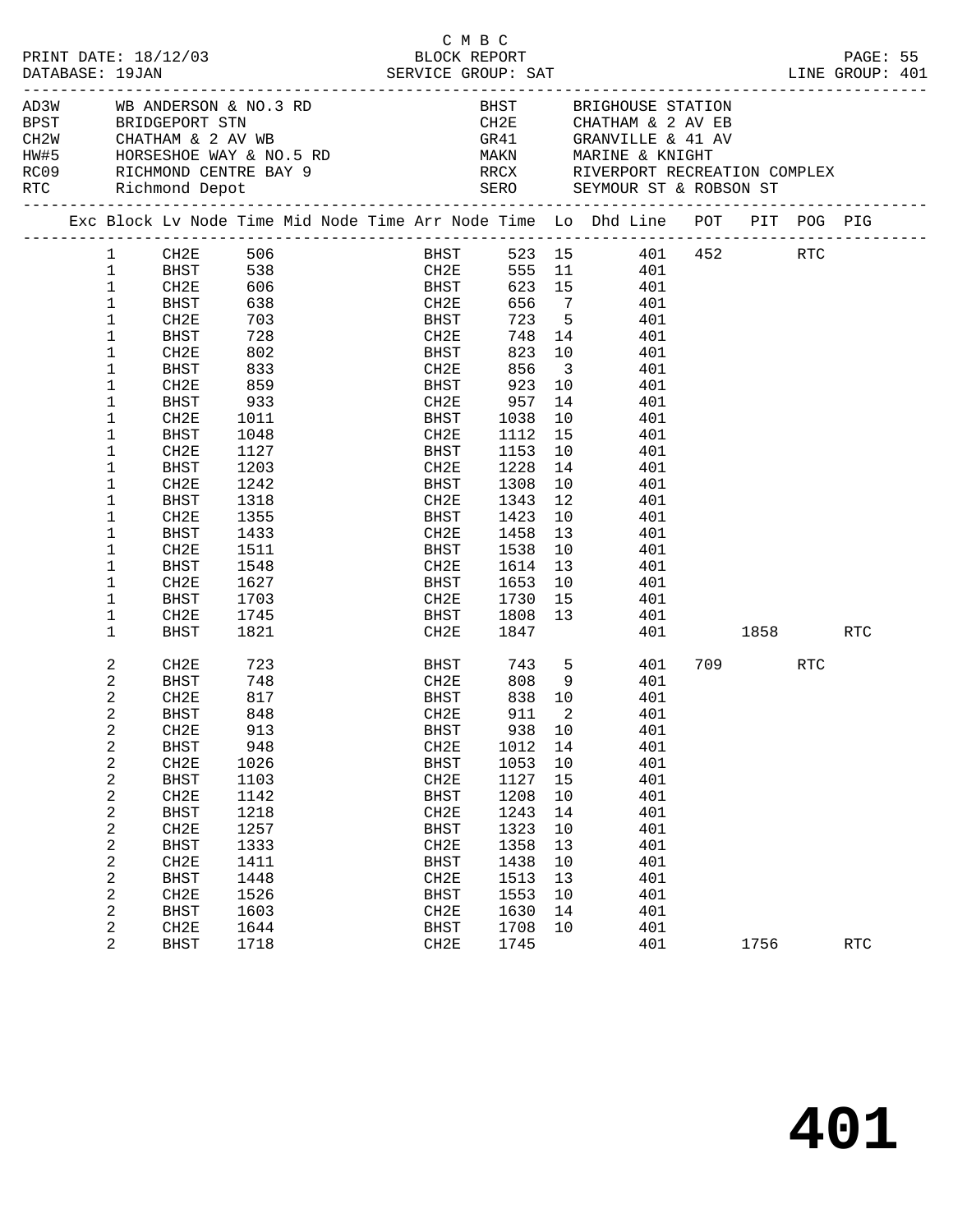|   |                  |      |  |                  |      |                | Exc Block Lv Node Time Mid Node Time Arr Node Time Lo Dhd Line | POT |      | PIT POG PIG |            |  |
|---|------------------|------|--|------------------|------|----------------|----------------------------------------------------------------|-----|------|-------------|------------|--|
| 3 | RRCX             | 739  |  | BHST             | 800  | 3              | 408                                                            | 731 |      | <b>RTC</b>  |            |  |
| 3 | BHST             | 803  |  | CH2E             | 824  | 8              | 401                                                            |     |      |             |            |  |
| 3 | CH2E             | 832  |  | BHST             | 853  | 10             | 401                                                            |     |      |             |            |  |
| 3 | BHST             | 903  |  | CH2E             | 926  | 15             | 401                                                            |     |      |             |            |  |
| 3 | CH <sub>2E</sub> | 941  |  | BHST             | 1008 | 10             | 401                                                            |     |      |             |            |  |
| 3 | BHST             | 1018 |  | CH2E             | 1042 | 15             | 401                                                            |     |      |             |            |  |
| 3 | CH2E             | 1057 |  | BHST             | 1123 | 10             | 401                                                            |     |      |             |            |  |
| 3 | BHST             | 1133 |  | CH2E             | 1157 | 15             | 401                                                            |     |      |             |            |  |
| 3 | CH2E             | 1212 |  | BHST             | 1238 | 10             | 401                                                            |     |      |             |            |  |
| 3 | <b>BHST</b>      | 1248 |  | CH2E             | 1313 | 12             | 401                                                            |     |      |             |            |  |
| 3 | CH2E             | 1325 |  | BHST             | 1353 | 10             | 401                                                            |     |      |             |            |  |
| 3 | BHST             | 1403 |  | CH2E             | 1428 | 13             | 401                                                            |     |      |             |            |  |
| 3 | CH <sub>2E</sub> | 1441 |  | BHST             | 1508 | 10             | 401                                                            |     |      |             |            |  |
| 3 | BHST             | 1518 |  | CH <sub>2E</sub> | 1544 | 12             | 401                                                            |     |      |             |            |  |
| 3 | CH <sub>2E</sub> | 1556 |  | BHST             | 1623 | 10             | 401                                                            |     |      |             |            |  |
| 3 | BHST             | 1633 |  | CH2E             | 1700 | 14             | 401                                                            |     |      |             |            |  |
| 3 | CH2E             | 1714 |  | <b>BHST</b>      | 1738 | 10             | 401                                                            |     |      |             |            |  |
| 3 | <b>BHST</b>      | 1748 |  | CH2E             | 1814 | 13             | 401                                                            |     |      |             |            |  |
| 3 | CH2E             | 1827 |  | BHST             | 1848 | 11             | 401                                                            |     |      |             |            |  |
| 3 | BHST             | 1859 |  | CH2E             | 1924 | 4              | 401                                                            |     |      |             |            |  |
| 3 | CH2E             | 1928 |  | BHST             | 1948 | 11             | 401                                                            |     |      |             |            |  |
| 3 | BHST             | 1959 |  | CH2E             | 2022 | 8 <sup>8</sup> | 401                                                            |     |      |             |            |  |
| 3 | CH2E             | 2030 |  | BHST             | 2048 | 11             | 401                                                            |     |      |             |            |  |
| 3 | BHST             | 2059 |  | CH2E             | 2121 |                | 401                                                            |     | 2132 |             | <b>RTC</b> |  |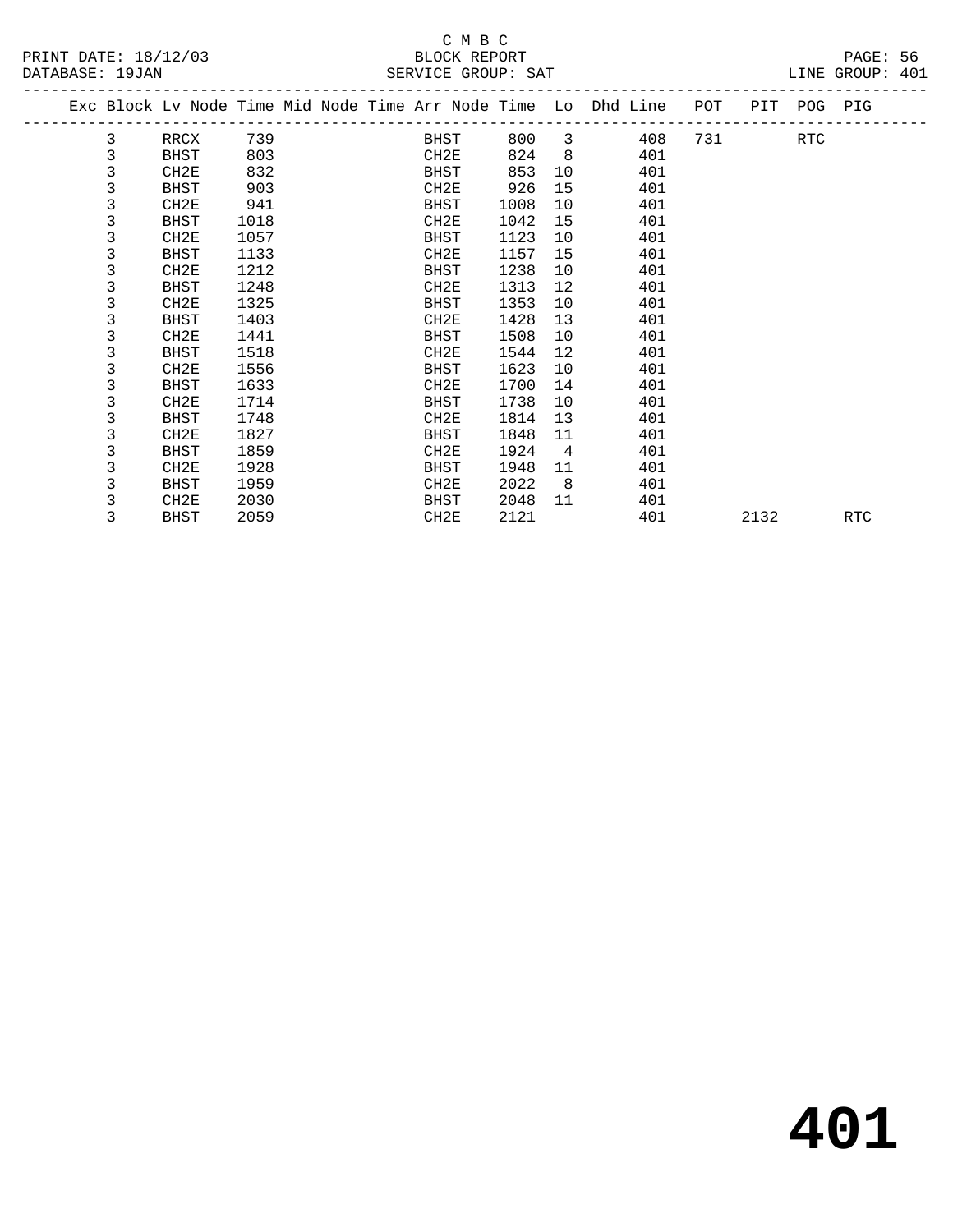|  |       | Exc Block Lv Node Time Mid Node Time Arr Node Time Lo Dhd Line POT |      |      |      | __________________________________ |       |                            |        |     |     |      | PIT POG PIG |            |
|--|-------|--------------------------------------------------------------------|------|------|------|------------------------------------|-------|----------------------------|--------|-----|-----|------|-------------|------------|
|  | 4     | CH2E                                                               | 743  |      |      | <b>BHST</b>                        |       |                            | 803 15 | 401 | 729 |      | <b>RTC</b>  |            |
|  | 4     | BHST                                                               | 818  |      |      | CH2E                               | 839 5 |                            |        | 401 |     |      |             |            |
|  | 4     | CH2E                                                               | 844  |      |      | BHST                               | 908   | 10                         |        | 401 |     |      |             |            |
|  | 4     | BHST                                                               | 918  |      |      | CH2E                               | 941   | 15                         |        | 401 |     |      |             |            |
|  | 4     | CH2E                                                               | 956  |      |      | BHST                               | 1023  | 10                         |        | 401 |     |      |             |            |
|  | 4     | <b>BHST</b>                                                        | 1033 |      |      | CH2E                               | 1057  | 15                         |        | 401 |     |      |             |            |
|  | 4     | CH2E                                                               | 1112 |      |      | BHST                               | 1138  | 10                         |        | 401 |     |      |             |            |
|  | 4     | BHST                                                               | 1148 |      |      | CH2E                               | 1212  | 15                         |        | 401 |     |      |             |            |
|  | 4     | CH2E                                                               | 1227 |      |      | <b>BHST</b>                        | 1253  | 10                         |        | 401 |     |      |             |            |
|  | 4     | <b>BHST</b>                                                        | 1303 |      |      | CH2E                               | 1328  | 12                         |        | 401 |     |      |             |            |
|  | 4     | CH2E                                                               | 1340 |      |      | BHST                               | 1408  | 10                         |        | 401 |     |      |             |            |
|  | 4     | <b>BHST</b>                                                        | 1418 |      |      | CH2E                               | 1443  | 13                         |        | 401 |     |      |             |            |
|  | 4     | CH <sub>2E</sub>                                                   | 1456 |      |      | BHST                               | 1523  | 10                         |        | 401 |     |      |             |            |
|  | 4     | BHST                                                               | 1533 |      |      | CH2E                               | 1559  | 13                         |        | 401 |     |      |             |            |
|  | 4     | CH2E                                                               | 1612 |      |      | BHST                               | 1638  | 10                         |        | 401 |     |      |             |            |
|  | 4     | <b>BHST</b>                                                        | 1648 |      |      | CH2E                               | 1715  | 14                         |        | 401 |     |      |             |            |
|  | 4     | CH2E                                                               | 1729 |      |      | BHST                               | 1753  | 10                         |        | 401 |     |      |             |            |
|  | 4     | <b>BHST</b>                                                        | 1803 |      |      | CH2E                               | 1829  | 18                         |        | 401 |     |      |             |            |
|  | 4     | CH2E                                                               | 1847 |      |      | <b>BHST</b>                        | 1908  | 11                         |        | 401 |     |      |             |            |
|  | 4     | <b>BHST</b>                                                        | 1919 |      |      | CH2E                               | 1944  | $\overline{4}$             |        | 401 |     |      |             |            |
|  | $\,4$ | CH2E                                                               | 1948 |      |      | <b>BHST</b>                        | 2008  | 11                         |        | 401 |     |      |             |            |
|  | 4     | <b>BHST</b>                                                        | 2019 |      |      | CH2E                               | 2041  | 9                          |        | 401 |     |      |             |            |
|  | 4     | CH2E                                                               | 2050 |      |      | <b>BHST</b>                        | 2108  | 11                         |        | 401 |     |      |             |            |
|  | 4     | BHST                                                               | 2119 |      |      | CH2E                               | 2141  | 9                          |        | 401 |     |      |             |            |
|  | 4     | CH2E                                                               | 2150 |      |      | <b>BHST</b>                        | 2208  | 15                         |        | 401 |     |      |             |            |
|  | 4     | <b>BHST</b>                                                        | 2223 |      |      | CH2E                               | 2245  | 17                         |        | 401 |     |      |             |            |
|  | 4     | CH2E                                                               | 2302 |      |      | RC09                               | 2319  | 17                         |        | 402 |     |      |             |            |
|  | 4     | RC09                                                               | 2336 |      |      | CH2E                               | 2358  | $\overline{\phantom{a}}$ 3 |        | 402 |     |      |             |            |
|  | 4     | CH2E                                                               | 2401 |      |      | RC09                               | 2419  | $\overline{4}$             |        | 402 |     |      |             |            |
|  | 4     | RC09                                                               | 2423 |      |      | CH <sub>2</sub> W                  | 2443  | 7                          |        | 402 |     |      |             |            |
|  | 4     | CH <sub>2</sub> W                                                  | 2450 | BHST | 2506 | MAKN                               | 2530  | 12                         |        | 407 |     |      |             |            |
|  | 4     | MAKN                                                               | 2542 | BPST | 2553 | BHST                               | 2604  | 26                         |        | 407 |     |      |             |            |
|  | 4     | BHST                                                               | 2630 | BHST | 2630 | CH2W                               | 2647  | 18                         | 15     | 401 |     |      |             |            |
|  | 4     | AD3W                                                               | 2720 | GR41 | 2739 | SERO                               | 2754  | 15                         |        | N10 |     |      |             |            |
|  | 4     | SERO                                                               | 2809 | GR41 | 2824 | AD3W                               | 2850  | 5                          |        | N10 |     |      |             |            |
|  | 4     | AD3W                                                               | 2855 | GR41 | 2914 | <b>SERO</b>                        | 2929  |                            |        | N10 |     | 2959 |             | <b>RTC</b> |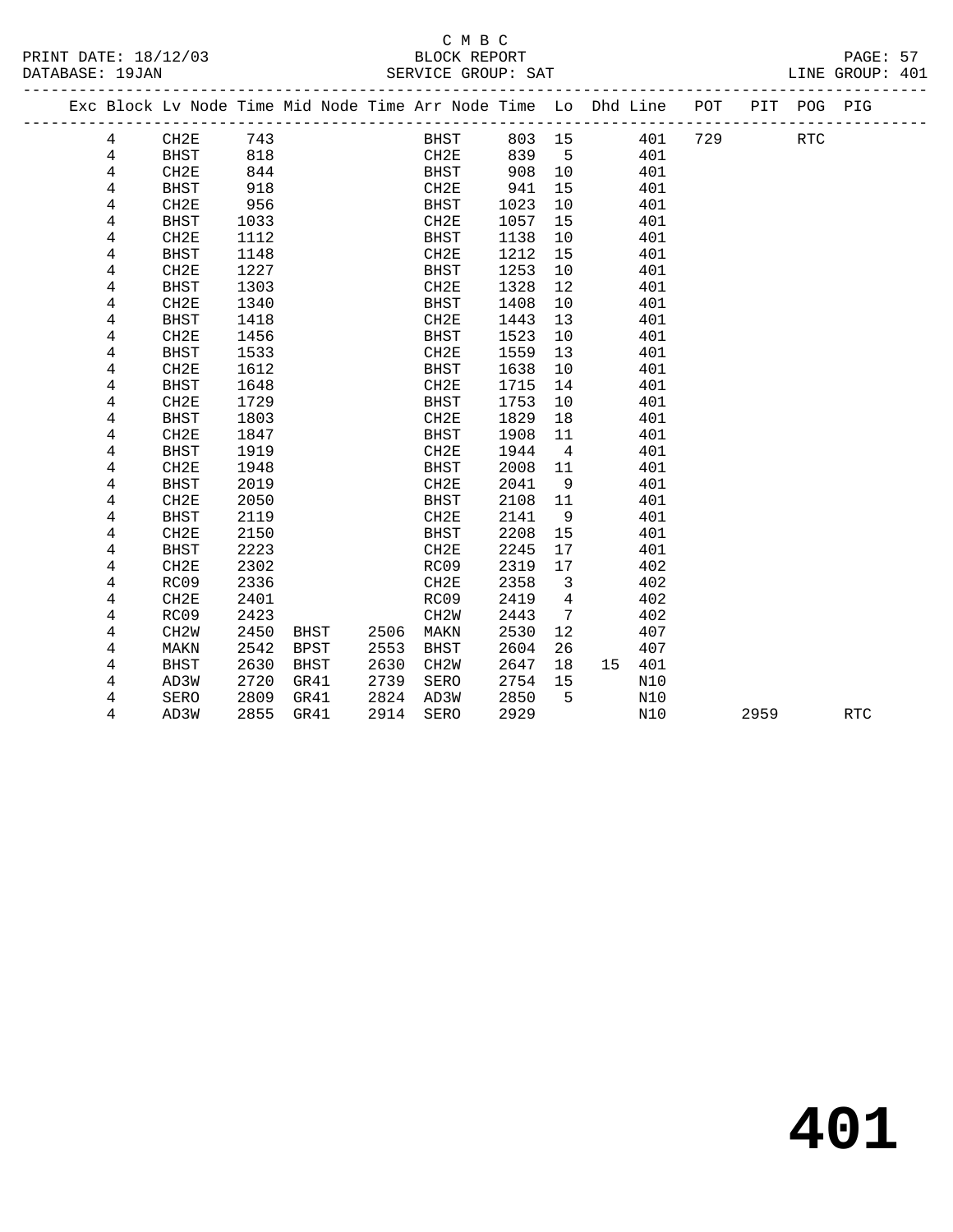|  |   |                  |      |      |      | Exc Block Lv Node Time Mid Node Time Arr Node Time Lo Dhd Line |      |                   |    |     | POT |      | PIT POG PIG |            |
|--|---|------------------|------|------|------|----------------------------------------------------------------|------|-------------------|----|-----|-----|------|-------------|------------|
|  | 5 | CH2E             | 928  |      |      | <b>BHST</b>                                                    | 953  | 10                |    | 401 | 914 |      | <b>RTC</b>  |            |
|  | 5 | <b>BHST</b>      | 1003 |      |      | CH2E                                                           | 1027 | 15                |    | 401 |     |      |             |            |
|  | 5 | CH2E             | 1042 |      |      | BHST                                                           | 1108 | 10                |    | 401 |     |      |             |            |
|  | 5 | <b>BHST</b>      | 1118 |      |      | CH2E                                                           | 1142 | 15                |    | 401 |     |      |             |            |
|  | 5 | CH2E             | 1157 |      |      | BHST                                                           | 1223 | 10                |    | 401 |     |      |             |            |
|  | 5 | <b>BHST</b>      | 1233 |      |      | CH2E                                                           | 1258 | $12 \overline{ }$ |    | 401 |     |      |             |            |
|  | 5 | CH <sub>2E</sub> | 1310 |      |      | <b>BHST</b>                                                    | 1338 | 10                |    | 401 |     |      |             |            |
|  | 5 | <b>BHST</b>      | 1348 |      |      | CH2E                                                           | 1413 | 13                |    | 401 |     |      |             |            |
|  | 5 | CH2E             | 1426 |      |      | BHST                                                           | 1453 | 10                |    | 401 |     |      |             |            |
|  | 5 | <b>BHST</b>      | 1503 |      |      | CH2E                                                           | 1529 | $12 \overline{ }$ |    | 401 |     |      |             |            |
|  | 5 | CH2E             | 1541 |      |      | BHST                                                           | 1608 | 10                |    | 401 |     |      |             |            |
|  | 5 | <b>BHST</b>      | 1618 |      |      | CH2E                                                           | 1645 | 14                |    | 401 |     |      |             |            |
|  | 5 | CH2E             | 1659 |      |      | <b>BHST</b>                                                    | 1723 | 10                |    | 401 |     |      |             |            |
|  | 5 | <b>BHST</b>      | 1733 |      |      | ${\tt CH2E}$                                                   | 1759 | 6                 |    | 401 |     |      |             |            |
|  | 5 | CH2E             | 1805 |      |      | BHST                                                           | 1828 | 11                |    | 401 |     |      |             |            |
|  | 5 | <b>BHST</b>      | 1839 |      |      | CH <sub>2E</sub>                                               | 1904 | 3                 |    | 401 |     |      |             |            |
|  | 5 | CH2E             | 1907 |      |      | <b>BHST</b>                                                    | 1928 | 11                |    | 401 |     |      |             |            |
|  | 5 | <b>BHST</b>      | 1939 |      |      | CH2E                                                           | 2002 | 6                 |    | 401 |     |      |             |            |
|  | 5 | CH <sub>2E</sub> | 2008 |      |      | BHST                                                           | 2028 | 11                |    | 401 |     |      |             |            |
|  | 5 | <b>BHST</b>      | 2039 |      |      | CH2E                                                           | 2101 | 19                |    | 401 |     |      |             |            |
|  | 5 | CH2E             | 2120 |      |      | BHST                                                           | 2138 | 15                |    | 401 |     |      |             |            |
|  | 5 | <b>BHST</b>      | 2153 |      |      | CH2E                                                           | 2215 | 10                |    | 401 |     |      |             |            |
|  | 5 | CH2E             | 2225 |      |      | <b>BHST</b>                                                    | 2243 | 11                |    | 401 |     |      |             |            |
|  | 5 | <b>BHST</b>      | 2254 |      |      | CH2E                                                           | 2316 | 9                 |    | 401 |     |      |             |            |
|  | 5 | CH2E             | 2325 |      |      | <b>BHST</b>                                                    | 2343 | $\mathbf{1}$      |    | 401 |     |      |             |            |
|  | 5 | <b>BHST</b>      | 2344 |      |      | CH2E                                                           | 2406 | 19                |    | 401 |     |      |             |            |
|  | 5 | CH <sub>2E</sub> | 2425 |      |      | <b>BHST</b>                                                    | 2443 | 1                 |    | 401 |     |      |             |            |
|  | 5 | <b>BHST</b>      | 2444 | BHST | 2444 | CH <sub>2</sub> W                                              | 2501 | $\mathbf 0$       | 15 | 401 |     |      |             |            |
|  | 5 | AD3W             | 2516 | GR41 | 2547 | SERO                                                           | 2602 | 7                 |    | N10 |     |      |             |            |
|  | 5 | SERO             | 2609 | GR41 | 2624 | AD3W                                                           | 2701 | 6                 | 32 | N10 |     |      |             |            |
|  | 5 | SERO             | 2739 | GR41 | 2754 | AD3W                                                           | 2820 | 2                 |    | N10 |     |      |             |            |
|  | 5 | AD3W             | 2822 | GR41 | 2841 | <b>SERO</b>                                                    | 2856 |                   |    | N10 |     | 2926 |             | <b>RTC</b> |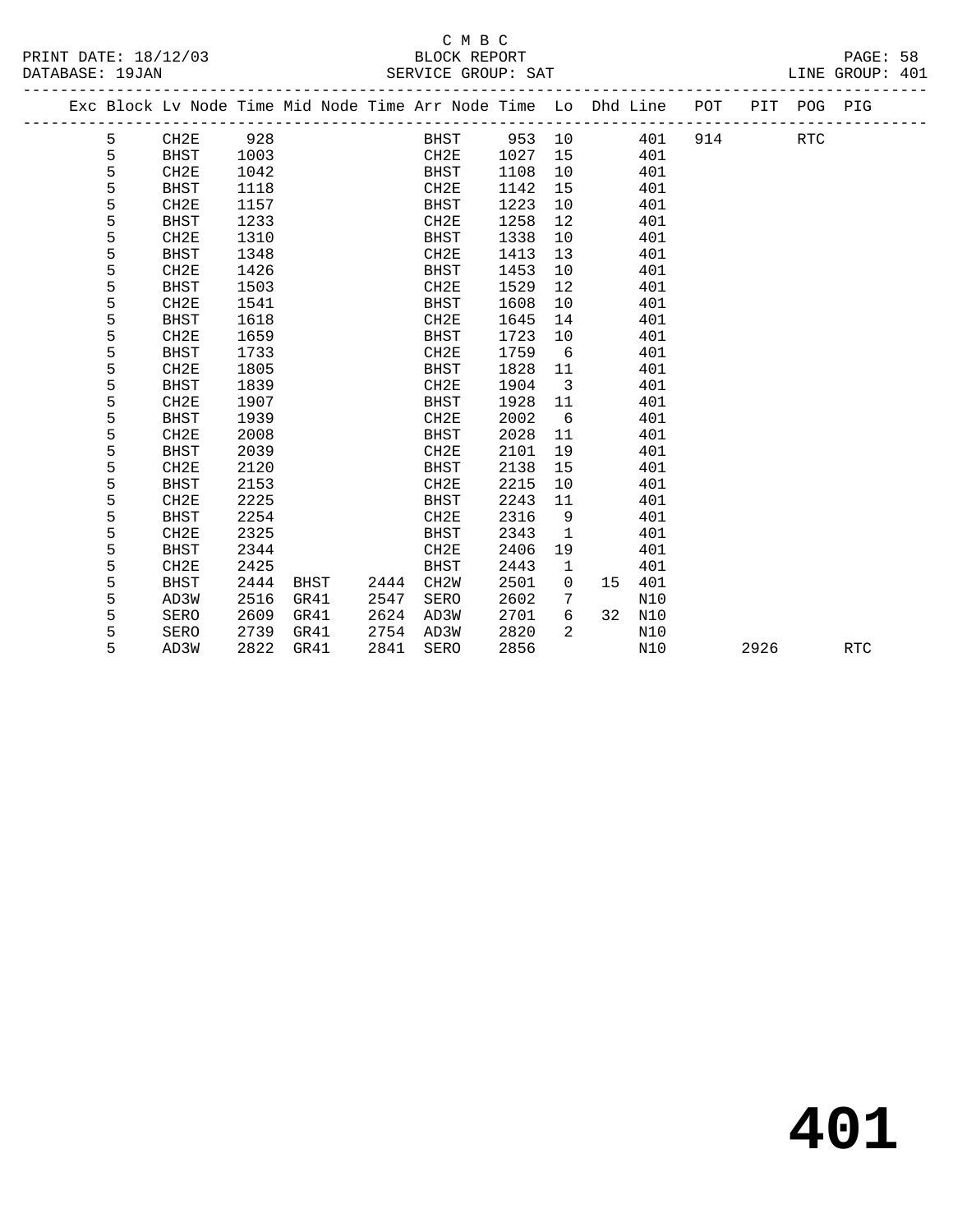|                                         |    |                   |      |  | C M B C                            |       |                          |                                                                                |           |          |                             |  |
|-----------------------------------------|----|-------------------|------|--|------------------------------------|-------|--------------------------|--------------------------------------------------------------------------------|-----------|----------|-----------------------------|--|
| PRINT DATE: 18/12/03<br>DATABASE: 19JAN |    |                   |      |  | BLOCK REPORT<br>SERVICE GROUP: SAT |       |                          |                                                                                |           |          | PAGE: 59<br>LINE GROUP: 401 |  |
|                                         |    |                   |      |  |                                    |       |                          | Exc Block Lv Node Time Mid Node Time Arr Node Time Lo Dhd Line POT PIT POG PIG |           |          |                             |  |
|                                         | 20 | CH2W 440          |      |  |                                    |       |                          | BHST 501 16 406                                                                | 426 RTC   |          |                             |  |
|                                         | 20 | BHST              | 517  |  | CH2W                               |       |                          | 539 2<br>406                                                                   |           |          |                             |  |
|                                         | 20 | CH2W              | 541  |  | BHST                               | 602 5 |                          | 406                                                                            |           |          |                             |  |
|                                         | 20 | <b>BHST</b>       | 607  |  | CH2W                               | 629   | 12                       | 406                                                                            |           |          |                             |  |
|                                         | 20 | CH2W              | 641  |  | BHST                               | 702   | $5^{\circ}$              | 406                                                                            |           |          |                             |  |
|                                         | 20 | BHST              | 707  |  | CH2W                               | 730   | 7                        | 406                                                                            |           |          |                             |  |
|                                         | 20 | CH2W              | 737  |  | BHST                               | 801   | 6                        | 406                                                                            |           |          |                             |  |
|                                         | 20 | BHST              | 807  |  | CH2W                               | 832   | 9                        | 406                                                                            |           |          |                             |  |
|                                         | 20 | CH2W              | 841  |  | BHST                               | 906   | 6                        | 406                                                                            |           |          |                             |  |
|                                         | 20 | BHST              | 912  |  | CH2W                               | 939   | 16                       | 406                                                                            |           |          |                             |  |
|                                         | 20 | CH <sub>2</sub> W | 955  |  | BHST                               | 1021  | 6                        | 406                                                                            |           |          |                             |  |
|                                         | 20 | BHST              | 1027 |  | CH2W                               | 1056  | 9                        | 406                                                                            |           |          |                             |  |
|                                         | 20 | CH2W              | 1105 |  | BHST                               | 1133  | 6                        | 406                                                                            |           |          |                             |  |
|                                         | 20 | BHST              | 1139 |  | CH2W                               | 1208  | 8                        | 406                                                                            |           |          |                             |  |
|                                         | 20 | CH <sub>2</sub> W | 1216 |  | BHST                               | 1245  | 6                        | 406                                                                            |           |          |                             |  |
|                                         | 20 | BHST              | 1251 |  | CH2W                               | 1320  | 10                       | 406                                                                            |           |          |                             |  |
|                                         | 20 | CH2W              | 1330 |  | BHST                               | 1357  | 6                        | 406                                                                            |           |          |                             |  |
|                                         | 20 | BHST              | 1403 |  | CH2W                               | 1432  | 11                       | 406                                                                            |           |          |                             |  |
|                                         | 20 | CH <sub>2</sub> W | 1443 |  | BHST                               | 1509  | 6                        | 406                                                                            |           |          |                             |  |
|                                         | 20 | BHST              | 1515 |  | CH2W                               | 1544  | 12                       | 406                                                                            |           |          |                             |  |
|                                         | 20 | CH2W              | 1556 |  | BHST                               | 1621  | 6                        | 406                                                                            |           |          |                             |  |
|                                         | 20 | BHST              | 1627 |  | CH2W                               | 1654  | 2                        | 406                                                                            |           |          |                             |  |
|                                         | 20 | CH2W              | 1656 |  | BHST                               | 1721  | 6                        | 406                                                                            |           |          |                             |  |
|                                         | 20 | BHST              | 1727 |  | CH2W                               | 1753  | $\overline{\mathbf{3}}$  | 406                                                                            |           |          |                             |  |
|                                         | 20 | CH2W              | 1756 |  | BHST                               | 1821  | 6                        | 406                                                                            |           |          |                             |  |
|                                         | 20 | BHST              | 1827 |  | CH2W                               | 1855  |                          | 406                                                                            |           | 1906 190 | RTC                         |  |
|                                         | 21 | CH <sub>2</sub> W | 520  |  | BHST                               | 541   | 6                        | 406                                                                            | 506 — 100 | RTC      |                             |  |
|                                         | 21 | BHST              | 547  |  | CH2W                               | 609   | 12                       | 406                                                                            |           |          |                             |  |
|                                         | 21 | CH2W              | 621  |  | BHST                               | 642   | $5^{\circ}$              | 406                                                                            |           |          |                             |  |
|                                         | 21 | BHST              | 647  |  | CH2W                               | 710   | 11                       | 406                                                                            |           |          |                             |  |
|                                         | 21 | CH2W              | 721  |  | BHST                               | 742   | $5^{\circ}$              | 406                                                                            |           |          |                             |  |
|                                         | 21 | BHST              | 747  |  | CH2W                               | 811   | 16                       | 406                                                                            |           |          |                             |  |
|                                         | 21 | CH2W              | 827  |  | BHST                               | 851 6 |                          | 406                                                                            |           |          |                             |  |
|                                         | 21 | BHST              | 857  |  | CH2W                               | 923   | $\overline{\phantom{a}}$ | 406                                                                            |           |          |                             |  |
|                                         | 21 | CH <sub>2</sub> W | 925  |  | <b>BHST</b>                        | 951   | 6                        | 406                                                                            |           |          |                             |  |
|                                         | 21 | <b>BHST</b>       | 957  |  | CH2W 1025 17                       |       |                          | 406                                                                            |           |          |                             |  |
|                                         | 21 | CH <sub>2</sub> W | 1042 |  | BHST                               | 1109  | 6                        | 406                                                                            |           |          |                             |  |
|                                         | 21 | <b>BHST</b>       | 1115 |  | CH2W                               | 1144  | 8                        | 406                                                                            |           |          |                             |  |
|                                         | 21 | CH <sub>2</sub> W | 1152 |  | BHST                               | 1221  | 6                        | 406                                                                            |           |          |                             |  |
|                                         | 21 | <b>BHST</b>       | 1227 |  | CH2W                               | 1256  | 10                       | 406                                                                            |           |          |                             |  |
|                                         | 21 | CH <sub>2</sub> W | 1306 |  | BHST<br>CH <sub>2</sub> W          | 1333  | 6                        | 406                                                                            |           |          |                             |  |
|                                         | 21 | <b>BHST</b>       | 1339 |  |                                    | 1408  | 11                       | 406                                                                            |           |          |                             |  |
|                                         | 21 | CH <sub>2</sub> W | 1419 |  | <b>BHST</b>                        | 1445  | 6                        | 406                                                                            |           |          |                             |  |

 21 CH2W 1419 BHST 1445 6 406 21 BHST 1451 CH2W 1520 12 406 21 CH2W 1532 BHST 1557 6 406

21 BHST 1603 CH2W 1630 406 1641 RTC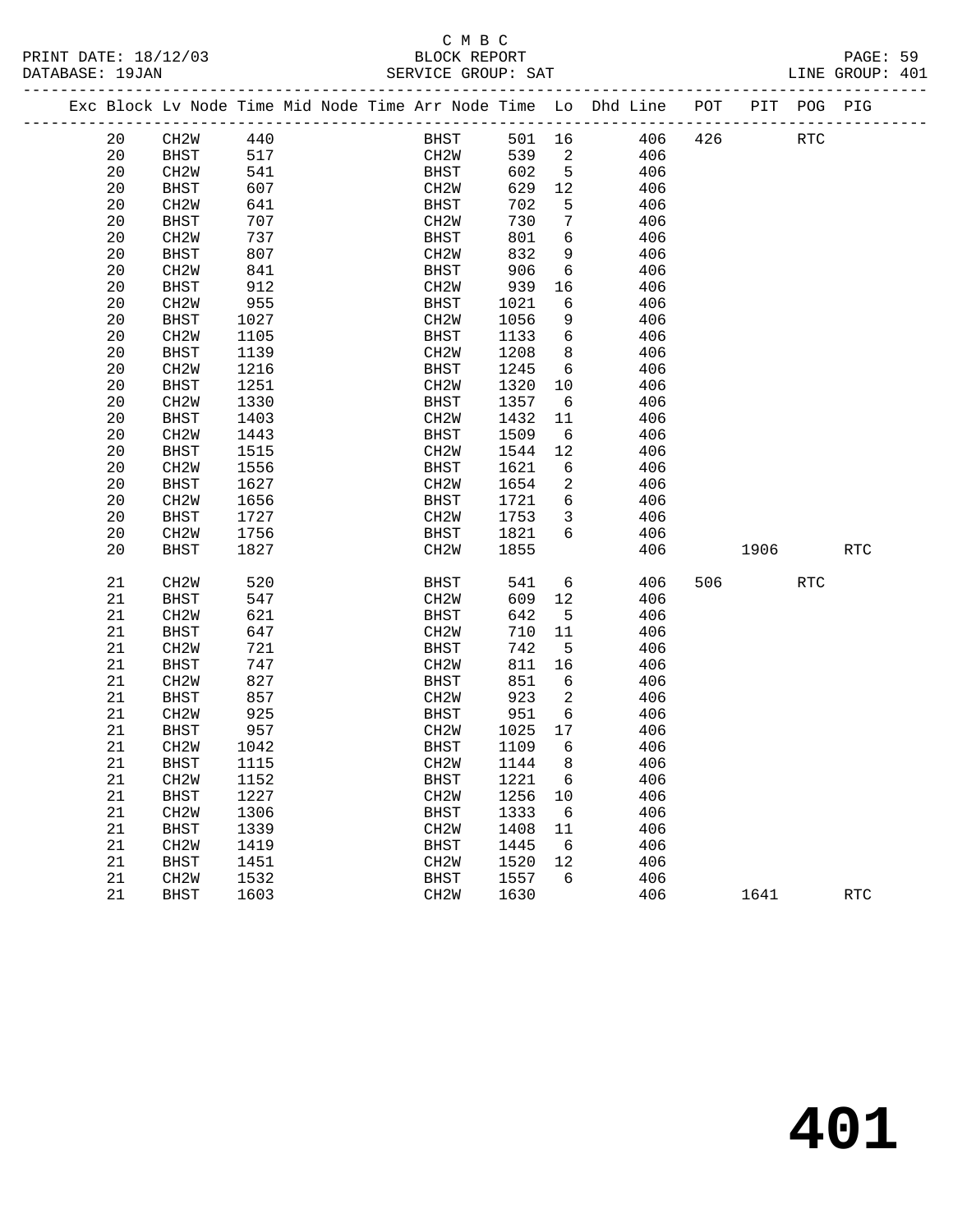PRINT DATE: 18/12/03<br>DATABASE: 19JAN

# C M B C<br>BLOCK REPORT<br>EDVICE CROUD: SAT

|  | DATABASE: 19JAN |                                    |                           |  | SERVICE GROUP: SAT |                |                                                                                |  |      | LINE GROUP: 401 |  |
|--|-----------------|------------------------------------|---------------------------|--|--------------------|----------------|--------------------------------------------------------------------------------|--|------|-----------------|--|
|  |                 |                                    |                           |  |                    |                | Exc Block Lv Node Time Mid Node Time Arr Node Time Lo Dhd Line POT PIT POG PIG |  |      |                 |  |
|  | 22              | CH2W                               | 601                       |  | BHST               | 622 5          | 406 547                                                                        |  | RTC. |                 |  |
|  | 22              | BHST                               | 627                       |  | CH2W               | 649 12         | 406                                                                            |  |      |                 |  |
|  | $\sim$          | $\sim$ $\sim$ $\sim$ $\sim$ $\sim$ | $\mathbf{r}$ $\mathbf{r}$ |  | $\mathbf{m}$       | $\overline{a}$ | $\sim$                                                                         |  |      |                 |  |

| 22          | CH <sub>2</sub> W | 701  | <b>BHST</b>       | 722  | 5  |    | 406 |      |            |
|-------------|-------------------|------|-------------------|------|----|----|-----|------|------------|
| 22          | <b>BHST</b>       | 727  | CH <sub>2</sub> W | 751  | 6  |    | 406 |      |            |
| 22          | CH2W              | 757  | <b>BHST</b>       | 821  | 6  |    | 406 |      |            |
| 22          | <b>BHST</b>       | 827  | CH <sub>2</sub> W | 852  | 4  |    | 406 |      |            |
| $2\sqrt{2}$ | CH <sub>2</sub> W | 856  | <b>BHST</b>       | 921  | 6  |    | 406 |      |            |
| 22          | <b>BHST</b>       | 927  | CH <sub>2</sub> W | 954  | 12 |    | 406 |      |            |
| 22          | CH <sub>2</sub> W | 1006 | <b>BHST</b>       | 1033 | 6  |    | 406 |      |            |
| 22          | <b>BHST</b>       | 1039 | CH2W              | 1108 | 9  |    | 406 |      |            |
| 22          | CH <sub>2</sub> W | 1117 | <b>BHST</b>       | 1145 | 6  |    | 406 |      |            |
| 22          | <b>BHST</b>       | 1151 | CH <sub>2</sub> W | 1220 | 8  |    | 406 |      |            |
| 22          | CH <sub>2</sub> W | 1228 | <b>BHST</b>       | 1257 | 6  |    | 406 |      |            |
| 22          | <b>BHST</b>       | 1303 | CH <sub>2</sub> W | 1332 | 10 |    | 406 |      |            |
| 22          | CH <sub>2</sub> W | 1342 | <b>BHST</b>       | 1409 | 6  |    | 406 |      |            |
| 22          | <b>BHST</b>       | 1415 | CH <sub>2</sub> W | 1444 | 11 |    | 406 |      |            |
| 22          | CH <sub>2</sub> W | 1455 | <b>BHST</b>       | 1521 | 6  |    | 406 |      |            |
| 22          | <b>BHST</b>       | 1527 | CH <sub>2</sub> W | 1556 | 12 |    | 406 |      |            |
| 22          | CH <sub>2</sub> W | 1608 | <b>BHST</b>       | 1633 | 6  |    | 406 |      |            |
| 22          | <b>BHST</b>       | 1639 | CH <sub>2</sub> W | 1705 | 3  |    | 406 |      |            |
| 22          | CH <sub>2</sub> W | 1708 | <b>BHST</b>       | 1733 | 6  |    | 406 |      |            |
| 22          | <b>BHST</b>       | 1739 | CH <sub>2</sub> W | 1805 | 8  |    | 406 |      |            |
| 22          | CH <sub>2</sub> W | 1813 | <b>BHST</b>       | 1836 | б  |    | 406 |      |            |
| 22          | <b>BHST</b>       | 1842 | CH <sub>2</sub> W | 1910 | 4  |    | 406 |      |            |
| 22          | CH <sub>2</sub> W | 1914 | <b>BHST</b>       | 1936 | б  |    | 406 |      |            |
| 22          | <b>BHST</b>       | 1942 | CH <sub>2</sub> W | 2010 | б  |    | 406 |      |            |
| 22          | CH <sub>2</sub> W | 2016 | <b>BHST</b>       | 2036 | 6  |    | 406 |      |            |
| 22          | <b>BHST</b>       | 2042 | CH <sub>2</sub> W | 2109 | 12 |    | 406 |      |            |
| 22          | CH <sub>2</sub> W | 2121 | <b>BHST</b>       | 2141 | 6  |    | 406 |      |            |
| 22          | <b>BHST</b>       | 2147 | CH <sub>2</sub> W | 2214 | 7  |    | 406 |      |            |
| 22          | CH <sub>2</sub> W | 2221 | <b>BHST</b>       | 2241 | 6  |    | 406 |      |            |
| 22          | <b>BHST</b>       | 2247 | CH <sub>2</sub> W | 2314 | 7  |    | 406 |      |            |
| 22          | CH <sub>2</sub> W | 2321 | <b>BHST</b>       | 2341 | 6  |    | 406 |      |            |
| 22          | <b>BHST</b>       | 2347 | CH <sub>2</sub> W | 2414 | 7  |    | 406 |      |            |
| 22          | CH <sub>2</sub> W | 2421 | <b>BHST</b>       | 2441 | 6  |    | 406 |      |            |
| 22          | <b>BHST</b>       | 2447 | CH <sub>2</sub> W | 2512 | 20 | 15 | 406 |      |            |
| 22          | <b>BHST</b>       | 2547 | CH <sub>2</sub> W | 2611 |    |    | 406 | 2622 | <b>RTC</b> |
|             |                   |      |                   |      |    |    |     |      |            |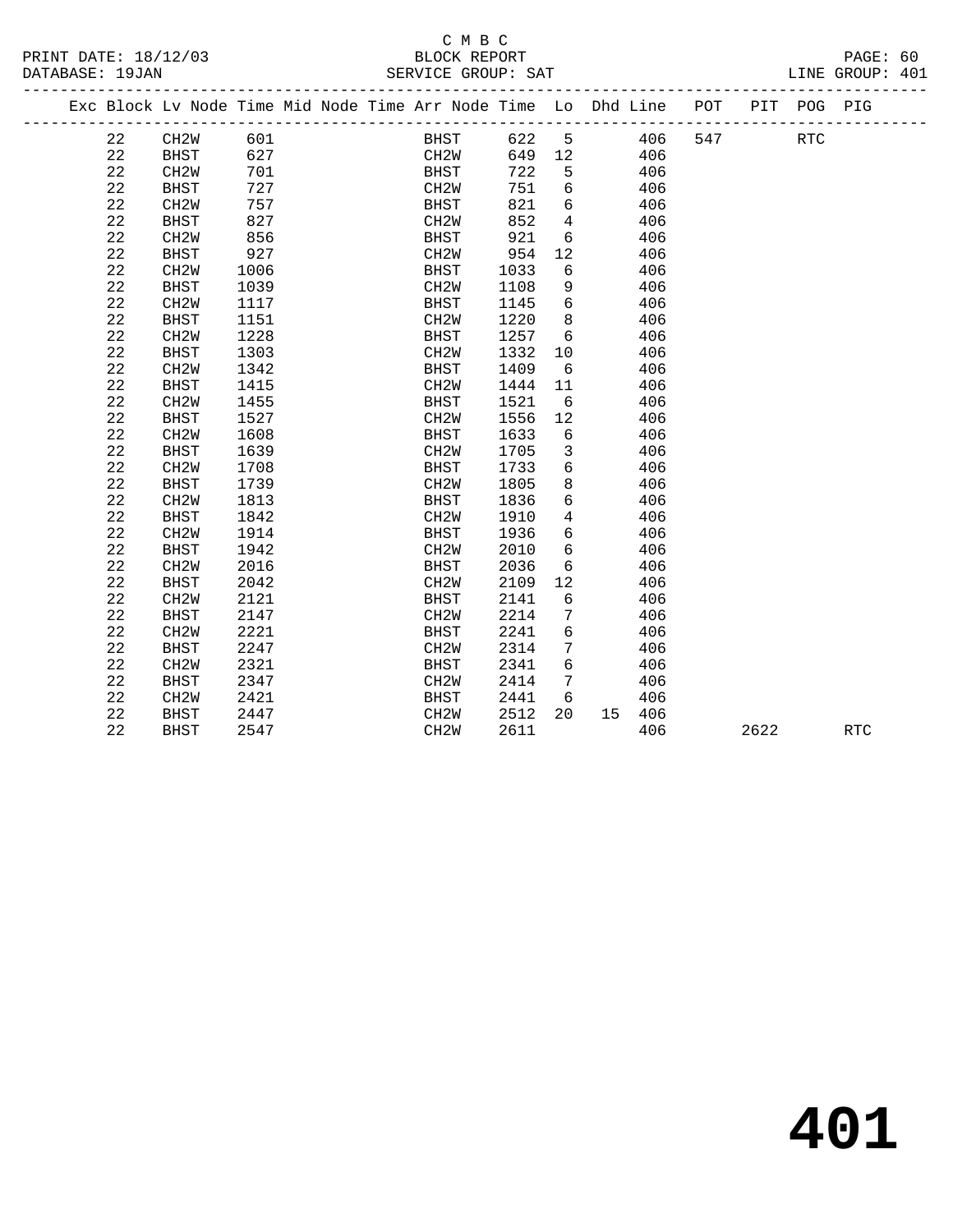#### C M B C<br>BLOCK REPORT SERVICE GROUP: SAT

|  |    |                   |      |           | Exc Block Lv Node Time Mid Node Time Arr Node Time Lo Dhd Line POT |         |                         |        |     |     |        | PIT POG PIG |            |
|--|----|-------------------|------|-----------|--------------------------------------------------------------------|---------|-------------------------|--------|-----|-----|--------|-------------|------------|
|  |    |                   |      |           |                                                                    |         |                         |        |     |     |        |             |            |
|  | 23 | CH2W              | 812  |           | BHST                                                               | 836     | 6                       |        | 406 | 758 |        | <b>RTC</b>  |            |
|  | 23 | BHST              | 842  |           | CH2W                                                               | 908     | $\overline{a}$          |        | 406 |     |        |             |            |
|  | 23 | CH2W              | 910  |           | BHST                                                               | 936     | 6                       |        | 406 |     |        |             |            |
|  | 23 | BHST              | 942  |           | CH2W                                                               | 1010    | 8                       |        | 406 |     |        |             |            |
|  | 23 | CH2W              | 1018 |           | BHST                                                               | 1045    | $6\overline{6}$         |        | 406 |     |        |             |            |
|  | 23 | BHST              | 1051 |           | CH2W                                                               | 1120    | 9                       |        | 406 |     |        |             |            |
|  | 23 | CH2W              | 1129 |           | BHST                                                               | 1157    | 6                       |        | 406 |     |        |             |            |
|  | 23 | BHST              | 1203 |           | CH2W                                                               | 1232    | 9                       |        | 406 |     |        |             |            |
|  | 23 | CH <sub>2</sub> W | 1241 |           | BHST                                                               | 1309    | 6                       |        | 406 |     |        |             |            |
|  | 23 | <b>BHST</b>       | 1315 |           | CH2W                                                               | 1344    | 10                      |        | 406 |     |        |             |            |
|  | 23 | CH <sub>2</sub> W | 1354 |           | BHST                                                               | 1421    | $6\overline{6}$         |        | 406 |     |        |             |            |
|  | 23 | <b>BHST</b>       | 1427 |           | CH2W                                                               | 1456    | 12                      |        | 406 |     |        |             |            |
|  | 23 | CH <sub>2</sub> W | 1508 |           | BHST                                                               | 1533    | $6\overline{6}$         |        | 406 |     |        |             |            |
|  | 23 | <b>BHST</b>       | 1539 |           | CH2W                                                               | 1608    | 12                      |        | 406 |     |        |             |            |
|  | 23 | CH2W              | 1620 |           | BHST                                                               | 1645    | $6\overline{6}$         |        | 406 |     |        |             |            |
|  | 23 | BHST              | 1651 |           | CH2W                                                               | 1717    | $\overline{\mathbf{3}}$ |        | 406 |     |        |             |            |
|  | 23 | CH <sub>2</sub> W | 1720 |           | BHST                                                               | 1745    | $6\overline{6}$         |        | 406 |     |        |             |            |
|  | 23 | <b>BHST</b>       | 1751 |           | CH2W                                                               | 1817    | 11                      |        | 406 |     |        |             |            |
|  | 23 | CH <sub>2</sub> M | 1828 |           | BHST                                                               | 1851    | 6                       |        | 406 |     |        |             |            |
|  | 23 | BHST              | 1857 |           | CH2W                                                               | 1925    | $\overline{4}$          |        | 406 |     |        |             |            |
|  | 23 | CH <sub>2</sub> M | 1929 |           | BHST                                                               | 1951    | 6                       |        | 406 |     |        |             |            |
|  | 23 | <b>BHST</b>       | 1957 |           | CH2W                                                               | 2025    | 6                       |        | 406 |     |        |             |            |
|  | 23 | CH2W              | 2031 |           | BHST                                                               | 2051    | 6                       |        | 406 |     |        |             |            |
|  | 23 | <b>BHST</b>       | 2057 |           | CH2W                                                               | 2124    |                         |        | 406 |     | 2135   |             | <b>RTC</b> |
|  |    |                   |      |           |                                                                    |         |                         |        |     |     |        |             |            |
|  | 24 | CH2W              | 940  |           | BHST                                                               | 1006    | 6                       |        | 406 |     | 926 72 | <b>RTC</b>  |            |
|  | 24 | BHST              | 1012 |           | CH2W                                                               | 1041 13 |                         |        | 406 |     |        |             |            |
|  | 24 | CH <sub>2</sub> W | 1054 |           | BHST                                                               | 1121    | 6                       |        | 406 |     |        |             |            |
|  | 24 | <b>BHST</b>       | 1127 |           | CH2W                                                               | 1156    | 8 <sup>8</sup>          |        | 406 |     |        |             |            |
|  | 24 | CH <sub>2</sub> W | 1204 |           | BHST                                                               | 1233    | $6\overline{6}$         |        | 406 |     |        |             |            |
|  | 24 | BHST              | 1239 |           | CH2W                                                               | 1308    | 10                      |        | 406 |     |        |             |            |
|  | 24 | CH2W              | 1318 |           | BHST                                                               | 1345    | $6\overline{6}$         |        | 406 |     |        |             |            |
|  | 24 | <b>BHST</b>       | 1351 |           | CH2W                                                               | 1420    | 11                      |        | 406 |     |        |             |            |
|  | 24 | CH <sub>2</sub> W | 1431 |           | BHST                                                               | 1457    | 6                       |        | 406 |     |        |             |            |
|  | 24 | <b>BHST</b>       | 1503 |           | CH2W                                                               | 1532    | 12                      |        | 406 |     |        |             |            |
|  | 24 | CH2W              | 1544 |           | BHST                                                               | 1609    | 6                       |        | 406 |     |        |             |            |
|  | 24 | <b>BHST</b>       | 1615 |           | CH2W                                                               | 1642    | 2                       |        | 406 |     |        |             |            |
|  | 24 | CH <sub>2</sub> W | 1644 |           | BHST                                                               | 1709    | $6\overline{6}$         |        | 406 |     |        |             |            |
|  | 24 | <b>BHST</b>       | 1715 |           | CH2W                                                               | 1741    | $\overline{\mathbf{3}}$ |        | 406 |     |        |             |            |
|  | 24 | CH2W              | 1744 |           | BHST                                                               | 1809 6  |                         |        | 406 |     |        |             |            |
|  | 24 | BHST              | 1815 |           | CH2W                                                               | 1843    | 16                      |        | 406 |     |        |             |            |
|  | 24 | CH2W              | 1859 |           | <b>BHST</b>                                                        | 1921    | 6                       |        | 406 |     |        |             |            |
|  | 24 | <b>BHST</b>       | 1927 |           | CH2W                                                               | 1955    | 6                       |        | 406 |     |        |             |            |
|  | 24 | CH2W              | 2001 |           | BHST                                                               | 2021    | 6                       |        | 406 |     |        |             |            |
|  | 24 | <b>BHST</b>       | 2027 |           | CH2W                                                               | 2054    | 7                       |        | 406 |     |        |             |            |
|  | 24 | CH <sub>2</sub> W | 2101 |           | BHST                                                               | 2121    | 6                       |        | 406 |     |        |             |            |
|  | 24 | <b>BHST</b>       | 2127 |           | CH2W                                                               | 2154    | 7                       |        | 406 |     |        |             |            |
|  | 24 | CH2W              | 2201 |           | BHST                                                               | 2221    | 6                       |        | 406 |     |        |             |            |
|  | 24 | <b>BHST</b>       | 2227 |           | CH <sub>2</sub> W                                                  | 2254    | 7                       |        | 406 |     |        |             |            |
|  | 24 | CH <sub>2</sub> W | 2301 |           | BHST                                                               | 2321    | 6                       |        | 406 |     |        |             |            |
|  | 24 | <b>BHST</b>       | 2327 |           | CH2W                                                               | 2354    | 7                       |        | 406 |     |        |             |            |
|  | 24 | CH2W              | 2401 |           | BHST                                                               | 2421    | - 6                     |        | 406 |     |        |             |            |
|  | 24 | <b>BHST</b>       | 2427 |           | CH2W                                                               | 2452    | 10                      |        | 406 |     |        |             |            |
|  | 24 | CH <sub>2</sub> M | 2502 |           | BHST                                                               | 2521    | - 6                     |        | 406 |     |        |             |            |
|  | 24 | <b>BHST</b>       | 2527 |           | CH2W                                                               | 2551    | 10                      | 15 406 |     |     |        |             |            |
|  | 24 | AD3W              |      | 2616 GR41 | 2647 SERO                                                          | 2702    | $7\phantom{.0}$         |        | N10 |     |        |             |            |

**401**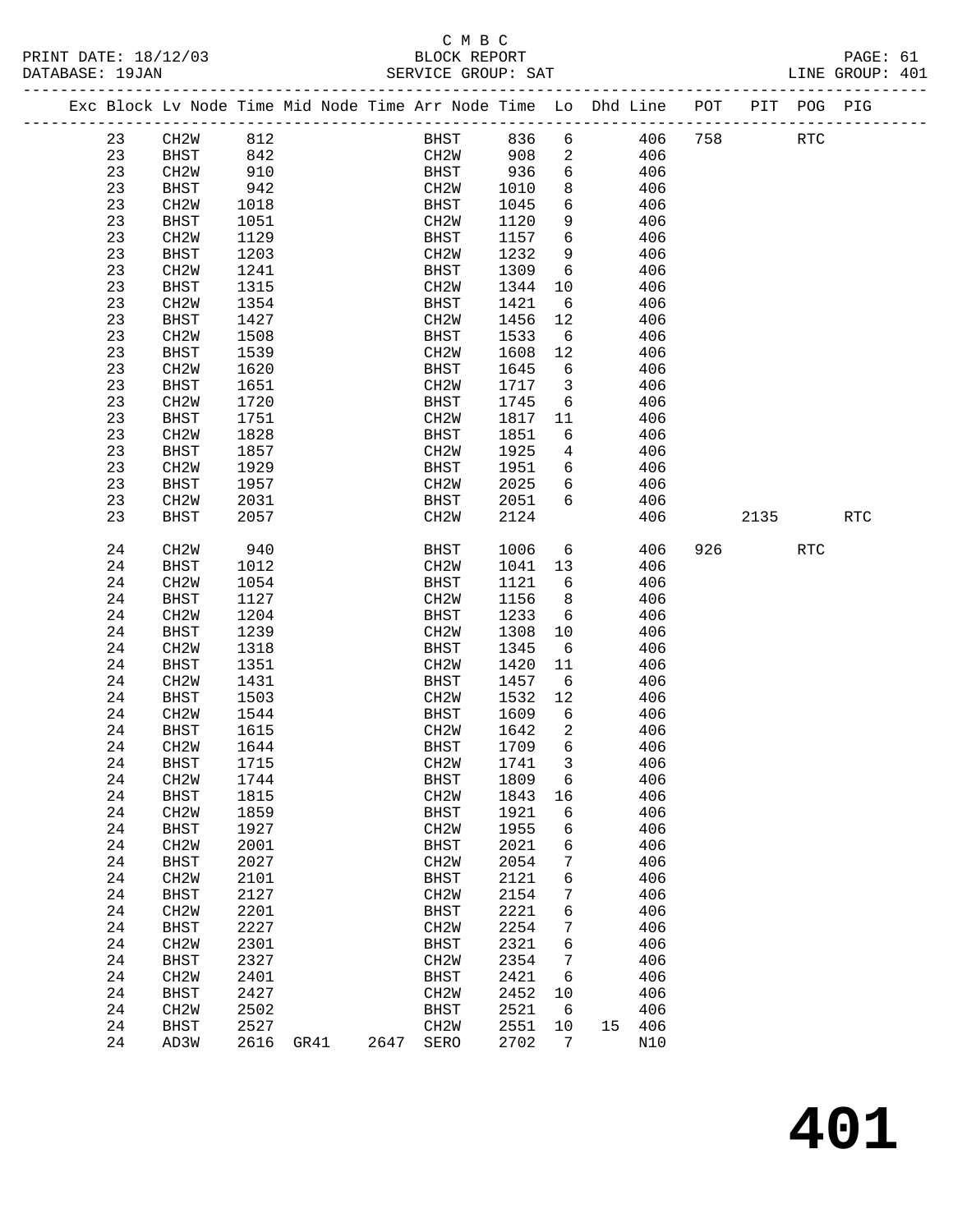|  |          |                   |              | Exc Block Lv Node Time Mid Node Time Arr Node Time Lo Dhd Line POT PIT POG PIG |      |                     |              |                         |            |          |      |            |            |
|--|----------|-------------------|--------------|--------------------------------------------------------------------------------|------|---------------------|--------------|-------------------------|------------|----------|------|------------|------------|
|  | 24       | SERO              |              | 2709 GR41 2724 AD3W 2801                                                       |      |                     |              |                         | N10        |          | 2812 |            | <b>RTC</b> |
|  | 25       | CH <sub>2</sub> W | 1030         |                                                                                |      | BHST                | 1057 6       |                         |            | 406 1016 |      | <b>RTC</b> |            |
|  | 25       | <b>BHST</b>       | 1103         |                                                                                |      | CH2W                | 1132         | 8 <sup>8</sup>          | 406        |          |      |            |            |
|  | 25       | CH <sub>2</sub> W | 1140         |                                                                                |      | BHST                | 1209         | 6                       | 406        |          |      |            |            |
|  | 25       | BHST              | 1215         |                                                                                |      | CH2W                | 1244         | 10                      | 406        |          |      |            |            |
|  | 25       | CH2W              | 1254         |                                                                                |      | BHST                | 1321         | 6                       | 406        |          |      |            |            |
|  | 25       | BHST              | 1327         |                                                                                |      | CH2W                | 1356         | 11                      | 406        |          |      |            |            |
|  | 25       | CH2W              | 1407         |                                                                                |      | BHST                | 1433         | 6                       | 406        |          |      |            |            |
|  | 25       | BHST              | 1439         |                                                                                |      | CH2W                | 1508         | 12                      | 406        |          |      |            |            |
|  | 25       |                   |              |                                                                                |      | BHST                | 1545         | 6                       | 406        |          |      |            |            |
|  |          | CH2W              | 1520         |                                                                                |      |                     |              |                         | 406        |          |      |            |            |
|  | 25       | BHST              | 1551         |                                                                                |      | CH2W                | 1620         | 12                      |            |          |      |            |            |
|  | 25       | CH2W              | 1632         |                                                                                |      | BHST                | 1657         | 6                       | 406        |          |      |            |            |
|  | 25       | BHST              | 1703         |                                                                                |      | CH <sub>2</sub> M   | 1729         | $\overline{\mathbf{3}}$ | 406        |          |      |            |            |
|  | 25       | CH2W              | 1732         |                                                                                |      | BHST                | 1757         | 6                       | 406        |          |      |            |            |
|  | 25       | BHST              | 1803         |                                                                                |      | CH2W                | 1831         | 13                      | 406        |          |      |            |            |
|  | 25       | CH <sub>2</sub> W | 1844         |                                                                                |      | BHST                | 1906         | 6                       | 406        |          |      |            |            |
|  | 25       | BHST              | 1912         |                                                                                |      | CH2W                | 1940         | 6                       | 406        |          |      |            |            |
|  | 25       | CH <sub>2</sub> W | 1946         |                                                                                |      | BHST                | 2006         | 6                       | 406        |          |      |            |            |
|  | 25       | BHST              | 2012         |                                                                                |      | CH2W                | 2039         | 7                       | 406        |          |      |            |            |
|  | 25       | CH <sub>2</sub> W | 2046         |                                                                                |      | BHST                | 2106         | $6\overline{6}$         | 406        |          |      |            |            |
|  | 25       | <b>BHST</b>       | 2112         |                                                                                |      | CH2W                | 2139         | 2                       | 406        |          |      |            |            |
|  | 25       | CH2W              | 2141         |                                                                                |      | BHST                | 2201         | 6                       | 406        |          |      |            |            |
|  | 25       | BHST              | 2207         |                                                                                |      | CH2W                | 2234         | 7                       | 406        |          |      |            |            |
|  | 25       | CH <sub>2</sub> W | 2241         |                                                                                |      | BHST                | 2301         | 6                       | 406        |          |      |            |            |
|  | 25       | BHST              | 2307         |                                                                                |      | CH2W                | 2334         | $7\phantom{.0}$         | 406        |          |      |            |            |
|  | 25       | CH <sub>2</sub> W | 2341         |                                                                                |      | BHST                | 2401         | 6                       | 406        |          |      |            |            |
|  | 25       | BHST              | 2407         |                                                                                |      | CH <sub>2</sub> W   | 2432         | 10                      | 406        |          |      |            |            |
|  | 25       | CH <sub>2</sub> W | 2442         |                                                                                |      | BHST                | 2501         | 6                       | 406        |          |      |            |            |
|  | 25       | <b>BHST</b>       | 2507         |                                                                                |      | CH2W                | 2531         | $\overline{0}$          | 15 406     |          |      |            |            |
|  | 25       | AD3W              | 2546         | GR41                                                                           | 2617 | SERO                | 2632         | $7\overline{ }$         | N10        |          |      |            |            |
|  | 25       | SERO              | 2639         | GR41                                                                           |      | 2654 AD3W           | 2731         | 22                      | N10        |          |      |            |            |
|  | 25       | AD3W              | 2753         | GR41                                                                           | 2812 | SERO                | 2827         | 12                      | N10        |          |      |            |            |
|  | 25       | SERO              | 2839         | GR41                                                                           | 2854 | AD3W                | 2920         |                         | N10        |          | 2931 |            | RTC        |
|  | 40       | RRCX              | 518          |                                                                                |      | BHST                | 538 15       |                         | 408        | 510      |      | RTC        |            |
|  | 40       | BHST              | 553          |                                                                                |      | RRCX                | 613          | $5^{\circ}$             | 408        |          |      |            |            |
|  | 40       | RRCX              | 618          |                                                                                |      | BHST                | 638 15       |                         | 408        |          |      |            |            |
|  | 40       | BHST              | 653          |                                                                                |      | RRCX                | 713          | $-5$                    | 408        |          |      |            |            |
|  | 40       | RRCX              | 718          |                                                                                |      | BHST                | 738 15       |                         | 408        |          |      |            |            |
|  | 40       | <b>BHST</b>       | 753          |                                                                                |      | RRCX                | 814          | 6                       | 408        |          |      |            |            |
|  | 40       | RRCX              | 820          |                                                                                |      | <b>BHST</b>         | 842          | 11                      | 408        |          |      |            |            |
|  | 40       | <b>BHST</b>       | 853          |                                                                                |      | RRCX                | 916          | $\overline{4}$          | 408        |          |      |            |            |
|  | 40       | RRCX              | 920          |                                                                                |      | <b>BHST</b>         | 942          | 11                      | 408        |          |      |            |            |
|  | 40       | <b>BHST</b>       | 953          |                                                                                |      | RRCX                | 1017         | 21                      | 408        |          |      |            |            |
|  | 40       | <b>RRCX</b>       | 1038         |                                                                                |      | <b>BHST</b>         | 1102         | 11                      | 408        |          |      |            |            |
|  | 40       | <b>BHST</b>       | 1113         |                                                                                |      | RRCX                | 1139         | 15                      | 408        |          |      |            |            |
|  | 40       | RRCX              | 1154         |                                                                                |      | <b>BHST</b>         | 1222         | 11                      | 408        |          |      |            |            |
|  | 40       | <b>BHST</b>       | 1233         |                                                                                |      | RRCX                | 1259         | 15                      | 408        |          |      |            |            |
|  | 40       | RRCX              | 1314         |                                                                                |      | <b>BHST</b>         | 1342         | 11                      | 408        |          |      |            |            |
|  | 40       | <b>BHST</b>       | 1353         |                                                                                |      | RRCX                | 1419         | 15                      | 408        |          |      |            |            |
|  | 40       | <b>RRCX</b>       | 1434         |                                                                                |      | <b>BHST</b>         | 1502         | 11                      | 408        |          |      |            |            |
|  | 40       | <b>BHST</b>       | 1513         |                                                                                |      | RRCX                | 1541         | 16                      | 408        |          |      |            |            |
|  | 40       | <b>RRCX</b>       | 1557         |                                                                                |      | <b>BHST</b>         | 1622         | 11                      | 408        |          |      |            |            |
|  | 40<br>40 | <b>BHST</b>       | 1633<br>1717 |                                                                                |      | RRCX<br><b>BHST</b> | 1700<br>1742 | 17<br>11                | 408<br>408 |          |      |            |            |
|  |          | RRCX              |              |                                                                                |      |                     |              |                         |            |          |      |            |            |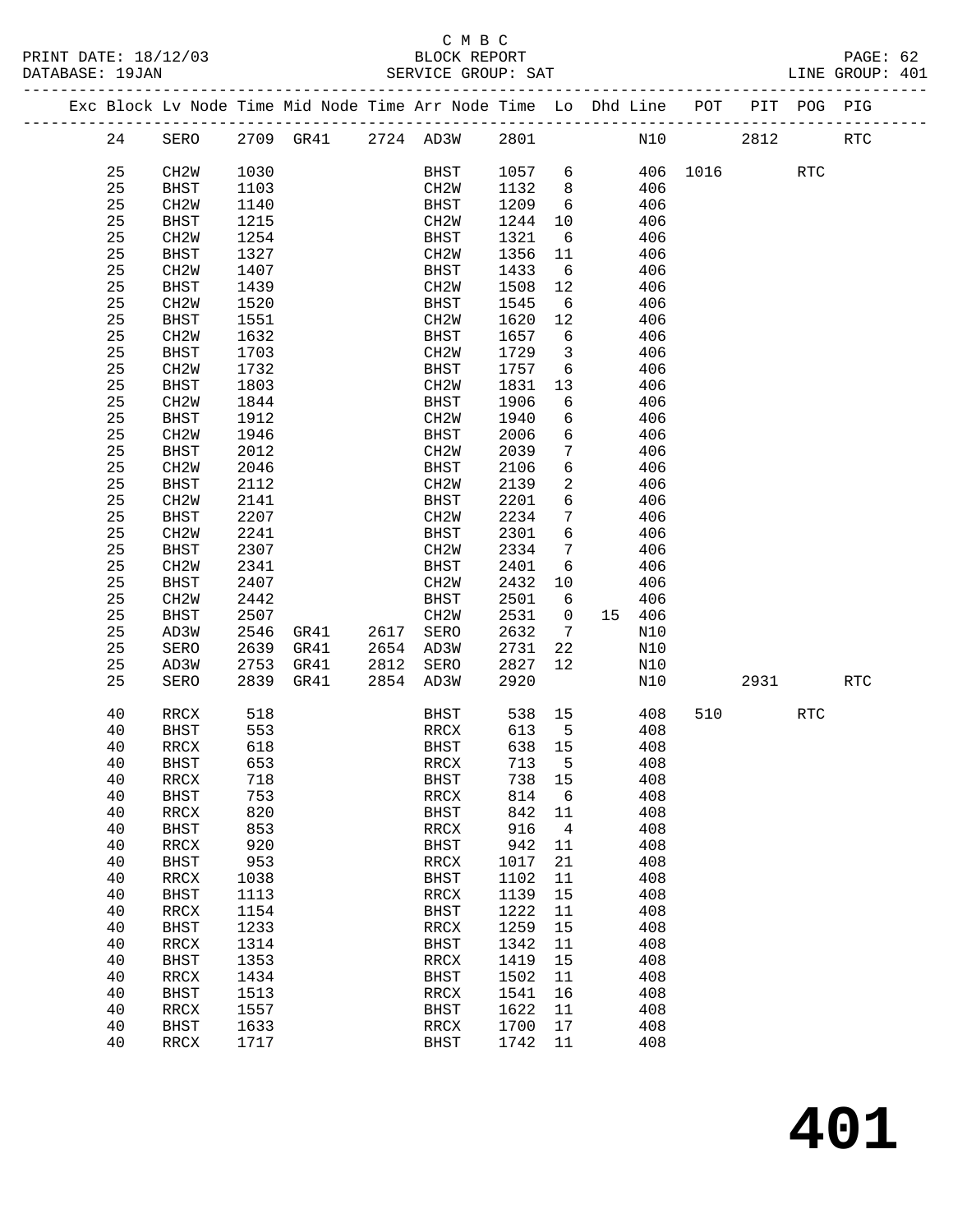### C M B C<br>BLOCK REPORT SERVICE GROUP: SAT

|  |          | Exc Block Lv Node Time Mid Node Time Arr Node Time Lo Dhd Line POT |              |  |              |              |                 |            |     |      | PIT POG PIG |            |
|--|----------|--------------------------------------------------------------------|--------------|--|--------------|--------------|-----------------|------------|-----|------|-------------|------------|
|  |          |                                                                    |              |  |              |              |                 |            |     |      |             |            |
|  | 40       | BHST                                                               | 1753         |  |              | RRCX 1821    |                 | 408        |     | 1827 |             | <b>RTC</b> |
|  |          |                                                                    |              |  |              |              |                 |            |     |      |             |            |
|  | 41       | RRCX                                                               | 840          |  | BHST         | 902 21       |                 | 408        |     | 832  | <b>RTC</b>  |            |
|  | 41       | <b>BHST</b>                                                        | 923          |  | RRCX         | 947          | 12              | 408        |     |      |             |            |
|  | 41       | RRCX                                                               | 959          |  | BHST         | 1022         | 11              | 408        |     |      |             |            |
|  | 41       | <b>BHST</b>                                                        | 1033         |  | RRCX         | 1058         | 16              | 408        |     |      |             |            |
|  | 41       | RRCX                                                               | 1114         |  | BHST         | 1142         | 11              | 408        |     |      |             |            |
|  | 41       | <b>BHST</b>                                                        | 1153         |  | RRCX         | 1219         | 15              | 408        |     |      |             |            |
|  | 41       | RRCX                                                               | 1234         |  | BHST         | 1302         | 11              | 408        |     |      |             |            |
|  | 41       | <b>BHST</b>                                                        | 1313         |  | RRCX         | 1339         | 15              | 408        |     |      |             |            |
|  | 41       | $\mathop{\mathrm{RRCX}}$                                           | 1354         |  | <b>BHST</b>  | 1422         | 11              | 408        |     |      |             |            |
|  | 41       | BHST                                                               | 1433         |  | RRCX         | 1501         | 11              | 408        |     |      |             |            |
|  | 41       | RRCX                                                               | 1512         |  | BHST         | 1542         | 11              | 408        |     |      |             |            |
|  | 41       | <b>BHST</b>                                                        | 1553         |  | RRCX         | 1621         | 16              | 408        |     |      |             |            |
|  | 41       | RRCX                                                               | 1637         |  | BHST         | 1702         | 11              | 408        |     |      |             |            |
|  | 41       | <b>BHST</b>                                                        | 1713         |  | RRCX         | 1741         | 16              | 408        |     |      |             |            |
|  | 41       | RRCX                                                               | 1757         |  | BHST         | 1822         | 11              | 408        |     |      |             |            |
|  | 41       | <b>BHST</b>                                                        | 1833         |  | RRCX         | 1857         |                 | 408        |     | 1903 |             | <b>RTC</b> |
|  |          |                                                                    |              |  |              |              |                 |            |     |      |             |            |
|  | 42       | RRCX                                                               | 939          |  | BHST         | 1002         | 11              | 408        | 931 |      | RTC         |            |
|  | 42       | <b>BHST</b>                                                        | 1013         |  | RRCX         | 1037         | 21              | 408        |     |      |             |            |
|  | 42       | RRCX                                                               | 1058         |  | BHST         | 1122         | 11              | 408        |     |      |             |            |
|  | 42<br>42 | <b>BHST</b>                                                        | 1133<br>1214 |  | RRCX         | 1159<br>1242 | 15<br>11        | 408<br>408 |     |      |             |            |
|  | 42       | RRCX                                                               | 1253         |  | BHST         | 1319         |                 | 408        |     |      |             |            |
|  | 42       | BHST<br>RRCX                                                       | 1334         |  | RRCX<br>BHST | 1402         | 15<br>11        | 408        |     |      |             |            |
|  | 42       |                                                                    |              |  |              | 1440         | 14              |            |     |      |             |            |
|  | 42       | <b>BHST</b><br>RRCX                                                | 1413<br>1454 |  | RRCX<br>BHST | 1522         | 11              | 408<br>408 |     |      |             |            |
|  | 42       | BHST                                                               | 1533         |  | RRCX         | 1601         | 16              | 408        |     |      |             |            |
|  | 42       | <b>RRCX</b>                                                        | 1617         |  | BHST         | 1642         | 11              | 408        |     |      |             |            |
|  | 42       | <b>BHST</b>                                                        | 1653         |  | RRCX         | 1721         | 16              | 408        |     |      |             |            |
|  | 42       | RRCX                                                               | 1737         |  | BHST         | 1802         | 11              | 408        |     |      |             |            |
|  | 42       | <b>BHST</b>                                                        | 1813         |  | RRCX         | 1837         | 13              | 408        |     |      |             |            |
|  | 42       | <b>RRCX</b>                                                        | 1850         |  | BHST         | 1912         | 6               | 408        |     |      |             |            |
|  | 42       | <b>BHST</b>                                                        | 1918         |  | RRCX         | 1942         | 8               | 408        |     |      |             |            |
|  | 42       | <b>RRCX</b>                                                        | 1950         |  | BHST         | 2012         | 6               | 408        |     |      |             |            |
|  | 42       | <b>BHST</b>                                                        | 2018         |  | RRCX         | 2042         | 10 <sup>°</sup> | 408        |     |      |             |            |
|  | 42       | RRCX                                                               | 2052         |  | BHST         | 2112         | 6               | 408        |     |      |             |            |
|  | 42       | <b>BHST</b>                                                        | 2118         |  | RRCX         | 2142         | 10              | 408        |     |      |             |            |
|  | 42       | RRCX                                                               | 2152         |  | BHST         | 2212         | 6               | 408        |     |      |             |            |
|  | 42       | <b>BHST</b>                                                        | 2218         |  | RRCX         | 2242         |                 | 408        |     | 2248 |             | <b>RTC</b> |
|  |          |                                                                    |              |  |              |              |                 |            |     |      |             |            |

**401**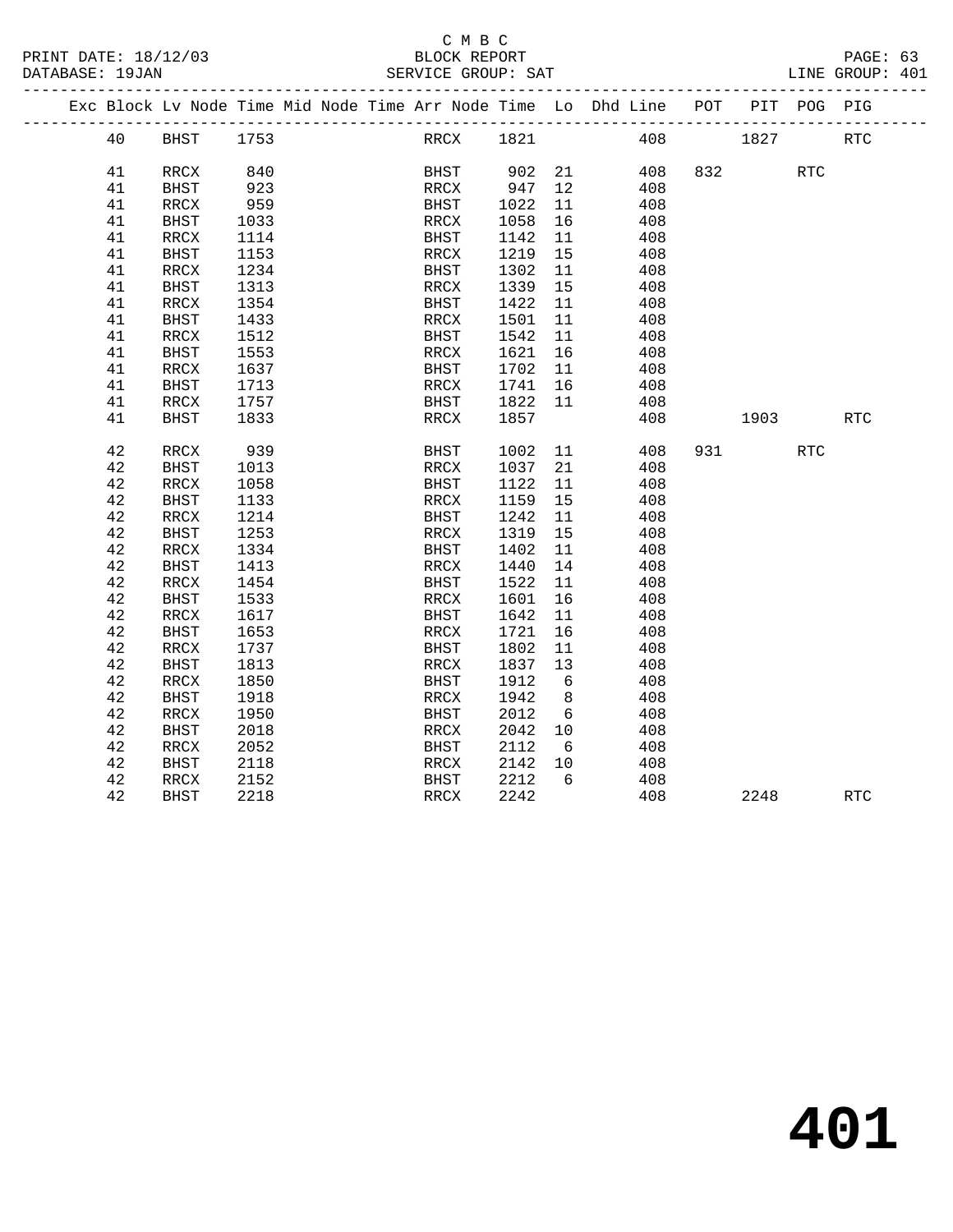#### C M B C<br>BLOCK REPORT PRINT DATE: 18/12/03 BLOCK REPORT PAGE: 64 SERVICE GROUP: SAT

|  |    | Exc Block Lv Node Time Mid Node Time Arr Node Time Lo Dhd Line POT PIT POG PIG |      |  |      |      |         |                         |     |          |      |            |            |
|--|----|--------------------------------------------------------------------------------|------|--|------|------|---------|-------------------------|-----|----------|------|------------|------------|
|  | 43 | RRCX                                                                           | 1018 |  |      | BHST | 1042 11 |                         |     | 408 1010 |      | <b>RTC</b> |            |
|  | 43 | <b>BHST</b>                                                                    | 1053 |  | RRCX |      | 1118    | 16                      | 408 |          |      |            |            |
|  | 43 | RRCX                                                                           | 1134 |  | BHST |      | 1202    | 11                      | 408 |          |      |            |            |
|  | 43 | <b>BHST</b>                                                                    | 1213 |  | RRCX |      | 1239    | 15                      | 408 |          |      |            |            |
|  | 43 | RRCX                                                                           | 1254 |  | BHST |      | 1322    | 11                      | 408 |          |      |            |            |
|  | 43 | <b>BHST</b>                                                                    | 1333 |  | RRCX |      | 1359    | 15                      | 408 |          |      |            |            |
|  | 43 | RRCX                                                                           | 1414 |  | BHST |      | 1442    | 11                      | 408 |          |      |            |            |
|  | 43 | <b>BHST</b>                                                                    | 1453 |  | RRCX |      | 1521    | 12                      | 408 |          |      |            |            |
|  | 43 | RRCX                                                                           | 1533 |  | BHST |      | 1602    | 11                      | 408 |          |      |            |            |
|  | 43 | <b>BHST</b>                                                                    | 1613 |  | RRCX |      | 1641    | 16                      | 408 |          |      |            |            |
|  | 43 | RRCX                                                                           | 1657 |  | BHST |      | 1722    | 11                      | 408 |          |      |            |            |
|  | 43 | <b>BHST</b>                                                                    | 1733 |  | RRCX |      | 1801    | 18                      | 408 |          |      |            |            |
|  | 43 | RRCX                                                                           | 1819 |  | BHST |      | 1842    | 11                      | 408 |          |      |            |            |
|  | 43 | <b>BHST</b>                                                                    | 1853 |  | RRCX |      | 1917    | $\overline{\mathbf{3}}$ | 408 |          |      |            |            |
|  | 43 | RRCX                                                                           | 1920 |  | BHST |      | 1942    | 6                       | 408 |          |      |            |            |
|  | 43 | <b>BHST</b>                                                                    | 1948 |  | RRCX |      | 2012    | 8                       | 408 |          |      |            |            |
|  | 43 | RRCX                                                                           | 2020 |  | BHST |      | 2042    | 6                       | 408 |          |      |            |            |
|  | 43 | <b>BHST</b>                                                                    | 2048 |  | RRCX |      | 2112    | $10 \,$                 | 408 |          |      |            |            |
|  | 43 | RRCX                                                                           | 2122 |  | BHST |      | 2142    | 6                       | 408 |          |      |            |            |
|  | 43 | <b>BHST</b>                                                                    | 2148 |  | RRCX |      | 2212    | $12 \overline{ }$       | 408 |          |      |            |            |
|  | 43 | RRCX                                                                           | 2224 |  | BHST |      | 2244    | $\overline{4}$          | 408 |          |      |            |            |
|  | 43 | <b>BHST</b>                                                                    | 2248 |  | RRCX |      | 2312    | 13 <sup>°</sup>         | 408 |          |      |            |            |
|  | 43 | RRCX                                                                           | 2325 |  | BHST |      | 2344    | $\overline{4}$          | 408 |          |      |            |            |
|  | 43 | <b>BHST</b>                                                                    | 2348 |  | RRCX |      | 2412    | 13 <sup>°</sup>         | 408 |          |      |            |            |
|  | 43 | RRCX                                                                           | 2425 |  | BHST |      | 2444    | $\overline{4}$          | 408 |          |      |            |            |
|  | 43 | <b>BHST</b>                                                                    | 2448 |  | HW#5 |      | 2503    | 21                      | 408 |          |      |            |            |
|  | 43 | HW#5                                                                           | 2524 |  | BHST |      | 2539    | $\overline{3}$          | 408 |          |      |            |            |
|  | 43 | BHST                                                                           | 2542 |  | HW#5 |      | 2557    |                         | 408 |          | 2600 |            | <b>RTC</b> |
|  |    |                                                                                |      |  |      |      |         |                         |     |          |      |            |            |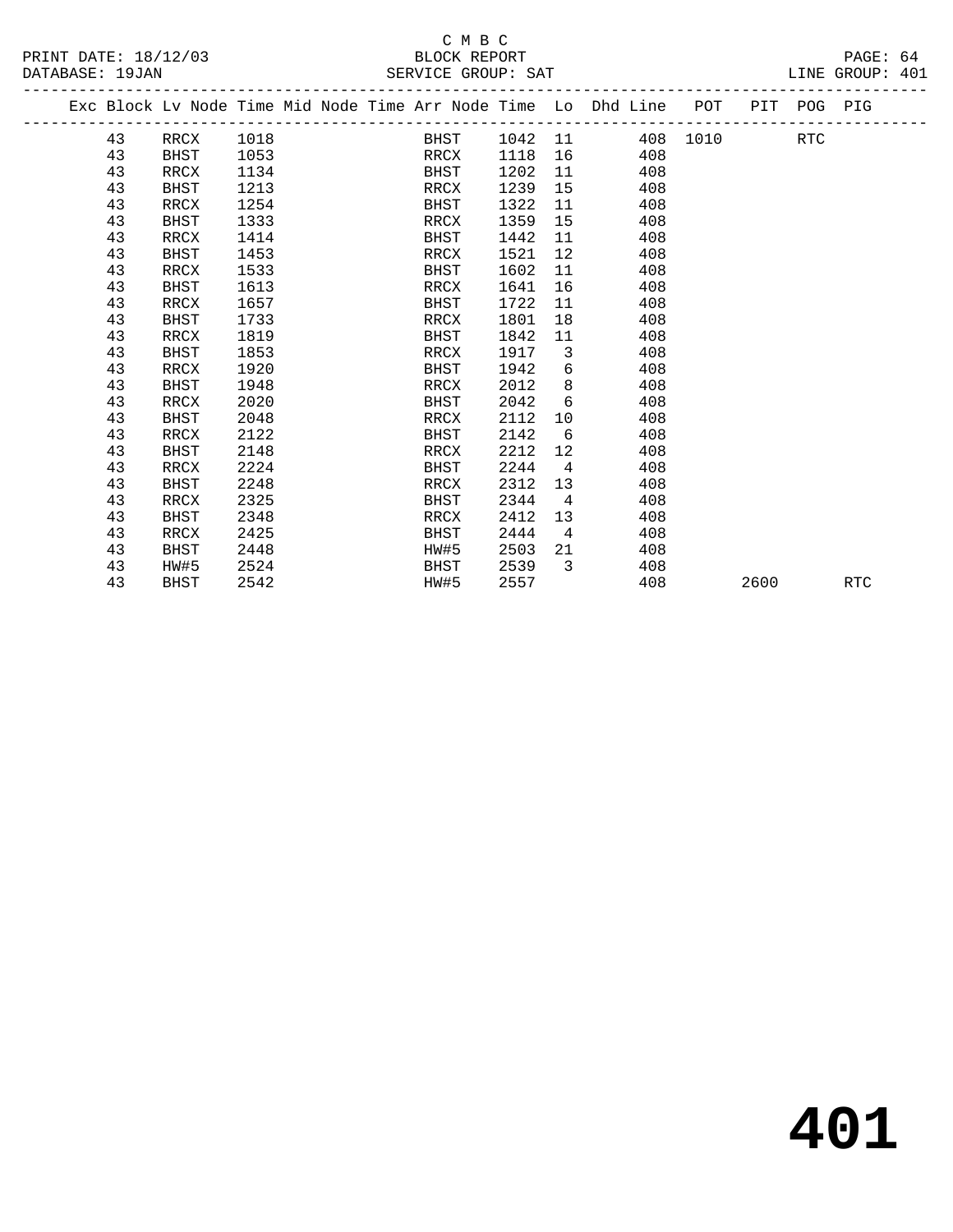|  |                                                                                                                                        | SUKD SULLIVAN & KIDD                                                                                                                                                                                                                                     |                                                                                                                                                                     | $\begin{tabular}{lllllllllllllllllllll} \multicolumn{3}{c }{2A52} & 2ND AV & $\delta$ & 52A$ ST TERMINUS & 49KN & EB E 49 AV FS KNIGHT ST \\ \multicolumn{3}{c }{BHST} & BRIGHOUSE STATION & BPST & BRIDGEPORT STN \\ \multicolumn{3}{c}{CH2E} & CHATHAM & 2 AV EB & CHATHAM & 2 AV WB \\ \multicolumn{3}{c}{KBMI} & KNIGHT BRIDGE MITCHELL ISLAND & LADX & LADNER EXCHANGE \\ \multicolumn{3}{c}{MASE} & MACHRINA & $\delta$ & NO.5 RD-EAST & MASH & MACHRINA & NO.5 RD-WEST \\ \multicolumn$<br>ROOS RICHMOND CENTRE BAY 9<br>RTC Richmond Depot SH#5 STEVESTON HIGHWAY & NO.5 RD<br>SH#5 STEVESTON HIGHWAY & NO.5 RD<br>SHSK STEVESTON & SEAWARD EB<br>SHSW STEVESTON & SEAWARD WB |                                                                                                              |                                                                                                                                                                                                                                                                                                                                 |                                                                                                                                                    |                                                                                                                                        |                                                                                                                                                                                                                                                                             |          |                 |            |  |
|--|----------------------------------------------------------------------------------------------------------------------------------------|----------------------------------------------------------------------------------------------------------------------------------------------------------------------------------------------------------------------------------------------------------|---------------------------------------------------------------------------------------------------------------------------------------------------------------------|---------------------------------------------------------------------------------------------------------------------------------------------------------------------------------------------------------------------------------------------------------------------------------------------------------------------------------------------------------------------------------------------------------------------------------------------------------------------------------------------------------------------------------------------------------------------------------------------------------------------------------------------------------------------------------------|--------------------------------------------------------------------------------------------------------------|---------------------------------------------------------------------------------------------------------------------------------------------------------------------------------------------------------------------------------------------------------------------------------------------------------------------------------|----------------------------------------------------------------------------------------------------------------------------------------------------|----------------------------------------------------------------------------------------------------------------------------------------|-----------------------------------------------------------------------------------------------------------------------------------------------------------------------------------------------------------------------------------------------------------------------------|----------|-----------------|------------|--|
|  |                                                                                                                                        |                                                                                                                                                                                                                                                          |                                                                                                                                                                     | Exc Block Lv Node Time Mid Node Time Arr Node Time Lo Dhd Line POT PIT POG PIG                                                                                                                                                                                                                                                                                                                                                                                                                                                                                                                                                                                                        |                                                                                                              |                                                                                                                                                                                                                                                                                                                                 |                                                                                                                                                    |                                                                                                                                        |                                                                                                                                                                                                                                                                             |          |                 |            |  |
|  | 40<br>40<br>40<br>40<br>40<br>40<br>40<br>40<br>40<br>40<br>40<br>40<br>40<br>40<br>40<br>40                                           | RRCX<br>BPST<br>RRCX<br>BPST<br>RRCX<br>BPST<br>RRCX<br>BPST<br>RRCX<br>BPST<br>RRCX<br>BPST<br>RRCX<br>BPST<br>RRCX                                                                                                                                     | 1002<br>1050<br>1147<br>1421<br>1517<br>1607                                                                                                                        | 40 RRCX 430 BHST 449 BPST 457 8 403 422 RTC<br>BPST 505 BHST 516 RRCX<br>533 BHST 552 BPST<br>605 BHST 616 RRCX<br>633 BHST 653 BPST<br>705 BHST 716 RRCX<br>734 BHST<br>825 BHST<br>908 BHST<br>BHST<br>BHST<br>BHST<br>1235 BHST<br>1332 BHST<br>BHST<br>BHST<br>BHST                                                                                                                                                                                                                                                                                                                                                                                                               |                                                                                                              | 754 BPST<br>837 RRCX<br>931 BPST 943<br>1015 RRCX<br>1114 BPST<br>1203 RRCX<br>1259 BPST<br>1349 RRCX 1411 10<br>1446 BPST<br>1537 RRCX                                                                                                                                                                                         | 805<br>854<br>1129<br>1225 10<br>1504 13<br>1600                                                                                                   | 14<br>$7\overline{ }$                                                                                                                  | 531 2 403<br>$\begin{array}{cccc} 601 & 4 & & 403 \\ 631 & 2 & & 403 \\ 703 & 2 & & 403 \end{array}$<br>732 2 403<br>20 403<br>403<br>$19$ $403$<br>1035 15 403<br>18 403<br>403<br>$1317$ $15$ $403$<br>403<br>403<br>403<br>1537 KKCA 1600 7 463<br>1630 BPST 1646 16 403 |          |                 |            |  |
|  | 40<br>40<br>40                                                                                                                         | BPST<br>RRCX<br>BPST                                                                                                                                                                                                                                     | 1702<br>1759<br>1839                                                                                                                                                | BHST<br>BHST<br>BHST                                                                                                                                                                                                                                                                                                                                                                                                                                                                                                                                                                                                                                                                  |                                                                                                              | 1855 RRCX                                                                                                                                                                                                                                                                                                                       | 1916                                                                                                                                               |                                                                                                                                        | 1720 RRCX 1741 18 403<br>1820 BPST 1836 3 403                                                                                                                                                                                                                               | 403 1922 |                 | RTC        |  |
|  | 41<br>41<br>41<br>41<br>41<br>41<br>41<br>41<br>41<br>41<br>41<br>41<br>41<br>41<br>41<br>41<br>41<br>41<br>41<br>41<br>41<br>41<br>41 | CH2W<br>BHST<br>RRCX<br>BHST<br>RRCX 648<br><b>BHST</b><br>$\verb!RRCX!$<br>BHST<br>$\verb!RRCX!$<br><b>BPST</b><br>$\verb!RRCX!$<br>BPST<br>$\verb!RRCX!$<br><b>BPST</b><br>RRCX<br><b>BPST</b><br>RRCX<br>BPST<br>RRCX<br>RC09<br>MTST<br>RC09<br>MTST | 500<br>523<br>548<br>623<br>723<br>801<br>823<br>900<br>947<br>1034<br>1132<br>1220<br>1317<br>1405<br>1502<br>1551<br>1647<br>1737<br>1821<br>1929<br>2023<br>2127 | RRCX<br>BHST<br>BHST<br>BHST<br>BHST<br>BHST<br>BHST<br>BHST<br><b>BHST</b><br>BHST<br>SHSW<br>49KN<br>KBMI<br>49KN<br>KBMI                                                                                                                                                                                                                                                                                                                                                                                                                                                                                                                                                           | 1000<br>1058<br>1148<br>1244<br>1334<br>1429<br>1522<br>1615<br>1705<br>1745<br>1857<br>1947<br>2056<br>2143 | <b>BHST</b><br>BHST<br>RRCX<br><b>EXECUTE IN THE BEAT THE BEAT THE BEAT THE BEAT THE BEAT THE BEAT THE BEAT THE BEAT THE BEAT THE BEAT THE BEAT</b><br>RRCX<br>BHST<br>RRCX<br>BHST<br>RRCX<br><b>BPST</b><br>RRCX<br><b>BPST</b><br>RRCX<br><b>BPST</b><br>RRCX<br><b>BPST</b><br>RRCX<br>RC09<br>MTST<br>RC09<br>MTST<br>RC09 | 643<br>744 17<br>822<br>846<br>922<br>1020<br>1113<br>1210<br>1302<br>1356<br>1449<br>1545<br>1631<br>1726<br>1801<br>1911<br>2009<br>2109<br>2204 | 5 <sup>5</sup><br>$\overline{1}$<br>14<br>15<br>14<br>19<br>10<br>15<br>9<br>13<br>$6\overline{6}$<br>16<br>11<br>20<br>18<br>14<br>18 | 521 2 406<br>543 5 408<br>608 15 408<br>408<br>708 15 408<br>408<br>408<br>408<br>10 <sup>1</sup><br>408<br>403<br>403<br>403<br>403<br>403<br>403<br>403<br>403<br>403<br>404<br>430<br>430<br>430<br>430                                                                  |          | 446 RTC<br>2216 | <b>RTC</b> |  |
|  |                                                                                                                                        |                                                                                                                                                                                                                                                          |                                                                                                                                                                     |                                                                                                                                                                                                                                                                                                                                                                                                                                                                                                                                                                                                                                                                                       |                                                                                                              |                                                                                                                                                                                                                                                                                                                                 |                                                                                                                                                    |                                                                                                                                        |                                                                                                                                                                                                                                                                             |          |                 |            |  |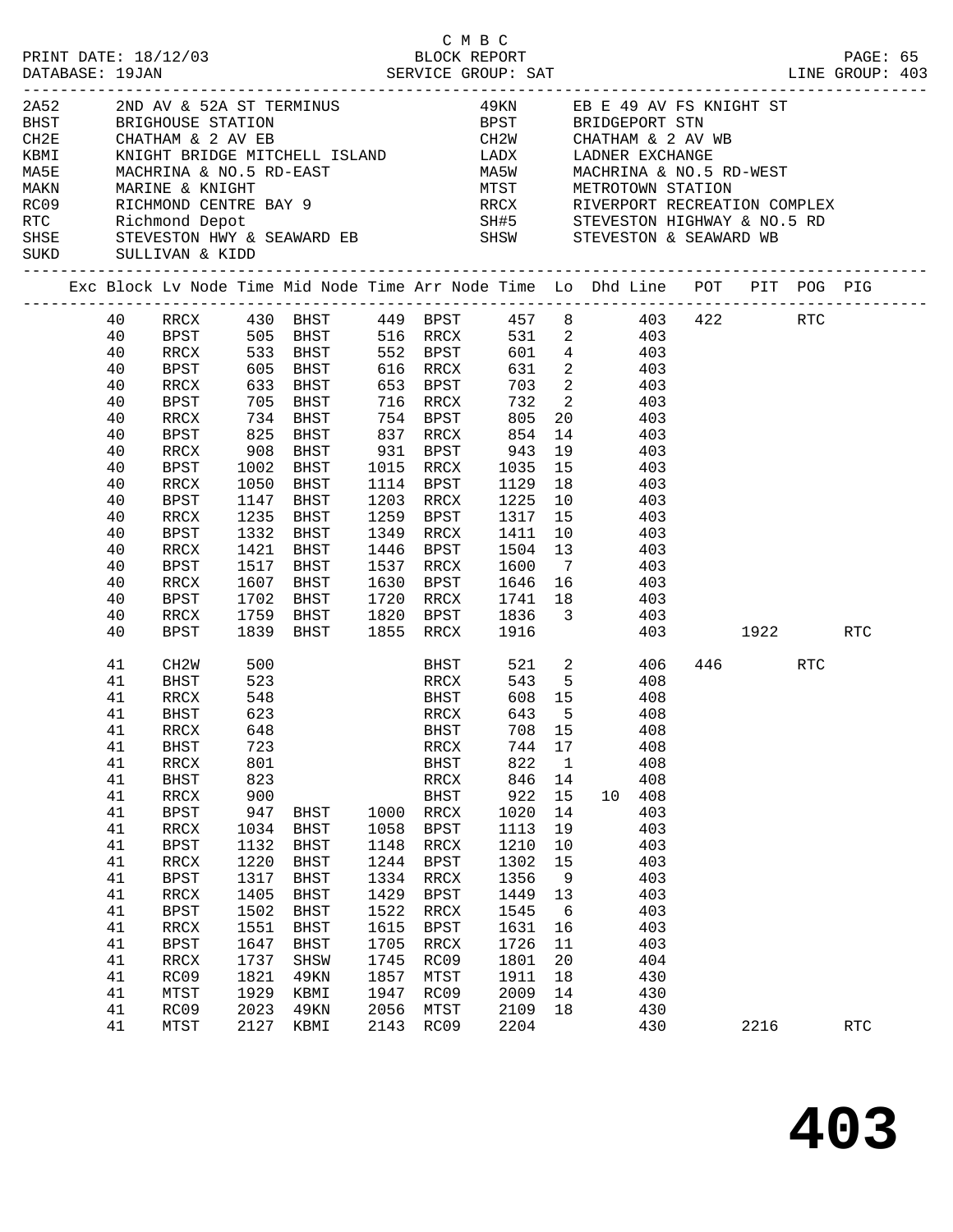|          |                          |              |                             |              |                   |                 |                          | Exc Block Lv Node Time Mid Node Time Arr Node Time Lo Dhd Line POT |     |        | PIT POG PIG |            |
|----------|--------------------------|--------------|-----------------------------|--------------|-------------------|-----------------|--------------------------|--------------------------------------------------------------------|-----|--------|-------------|------------|
| 42       | RRCX                     |              | 502 BHST                    |              | 521 BPST          | 529             | 6                        | 403                                                                | 454 |        | RTC         |            |
| 42       | BPST                     | 535<br>605   | BHST                        |              | 546 RRCX          | 601             | $4\overline{4}$          | 403                                                                |     |        |             |            |
| 42       | RRCX                     |              | BHST                        |              | 624 BPST          | 633             | $\overline{\phantom{a}}$ | 403                                                                |     |        |             |            |
| 42       | BPST                     | 635          | BHST                        |              | 646 RRCX          | 702             | $\overline{1}$           | 403                                                                |     |        |             |            |
| 42       | RRCX                     | 703          | BHST                        | 723          | BPST              | 733             | $\overline{\mathbf{c}}$  | 403                                                                |     |        |             |            |
| 42       | BPST                     | 735          | BHST                        |              | 747 RRCX          | 804             | 21                       | 403                                                                |     |        |             |            |
| 42       | $\verb!RRCX!$            | 825          | BHST                        | 847          | BPST              | 858             | $\overline{4}$           | 403                                                                |     |        |             |            |
| 42       | BPST                     | 902          | BHST                        | 915          | RRCX              | 934             | 16                       | 403                                                                |     |        |             |            |
| 42       | RRCX                     | 950          | BHST                        |              | 1014 BPST         | 1028            | 19                       | 403                                                                |     |        |             |            |
| 42       | <b>BPST</b>              | 1047         | BHST                        | 1102         | RRCX              | 1122            | 13                       | 403                                                                |     |        |             |            |
| 42       | RRCX                     | 1135         | BHST                        | 1159         | BPST              | 1215            | 17                       | 403                                                                |     |        |             |            |
| 42       | <b>BPST</b>              | 1232         | BHST                        | 1249         | RRCX              | 1311            | 9                        | 403                                                                |     |        |             |            |
| 42       | RRCX                     | 1320         | BHST                        | 1344         | BPST              | 1404            | 13                       | 403                                                                |     |        |             |            |
| 42       | <b>BPST</b>              | 1417         | BHST                        | 1437         | RRCX              | 1500            | 6                        | 403                                                                |     |        |             |            |
| 42       | $\mathop{\mathrm{RRCX}}$ | 1506         | SHSW                        | 1515         | RC09              | 1534            | 17                       | 404                                                                |     |        |             |            |
| 42       | RC09                     | 1551         | 49KN                        | 1633         | MTST              | 1652            | 8 <sup>8</sup>           | 430                                                                |     |        |             |            |
| 42       | MTST                     | 1700         | KBMI                        | 1721         | RC09              | 1749            | 18                       | 430                                                                |     |        |             |            |
| 42       | RC09                     | 1807         | SHSE                        | 1825         | RRCX              | 1831            | 9                        | 404                                                                |     |        |             |            |
| 42       | RRCX                     | 1840         | BHST                        | 1900         | BPST              | 1914            | 9                        | 403                                                                |     |        |             |            |
| 42<br>42 | <b>BPST</b><br>RRCX      | 1923<br>2010 | BHST<br>BHST                | 1938<br>2030 | RRCX<br>BPST      | 1958 12<br>2044 | 19                       | 403<br>403                                                         |     |        |             |            |
| 42       | <b>BPST</b>              | 2103         |                             | 2116         |                   | 2137            |                          | 403                                                                |     | 2143   |             | <b>RTC</b> |
|          |                          |              | BHST                        |              | RRCX              |                 |                          |                                                                    |     |        |             |            |
| 43       | SH#5                     | 514          |                             |              | RC09              | 529             |                          | 14<br>404                                                          |     | 510 72 | RTC         |            |
| 43       | RC09                     | 543          | SHSE                        |              | 555 RRCX          | 600             | 10                       | 404                                                                |     |        |             |            |
| 43       | RRCX                     | 610          | SHSW                        |              | 615 RC09          | 631             | 11                       | 404                                                                |     |        |             |            |
| 43       | RC09                     | 642          | SHSE                        | 655          | RRCX              | 700             | 10                       | 404                                                                |     |        |             |            |
| 43       | RRCX                     | 710          | SHSW                        | 715          | RC09              | 731             | 11                       | 404                                                                |     |        |             |            |
| 43       | RC09                     | 742          | SHSE                        | 755          | RRCX              | 800             | 9                        | 404                                                                |     |        |             |            |
| 43       | RRCX                     | 809          | SHSW                        |              | 815 RC09          | 831             | 13                       | 404                                                                |     |        |             |            |
| 43       | RC09                     | 844          |                             |              | CH2E              | 908             | 22                       | 402                                                                |     |        |             |            |
| 43       | CH2E                     | 930          |                             |              | RC09              | 957             | 13                       | 402                                                                |     |        |             |            |
| 43       | RC09                     | 1010         | SHSE                        |              | 1025 RRCX         | 1031            | 8 <sup>8</sup>           | 404                                                                |     |        |             |            |
| 43       | RRCX                     | 1039         | SHSW                        |              | 1045 RC09         | 1101            | 13                       | 404                                                                |     |        |             |            |
| 43       | RC09                     | 1114         |                             |              | CH2W              | 1140            | 8 <sup>8</sup>           | 402                                                                |     |        |             |            |
| 43       | CH <sub>2</sub> W        | 1148         |                             |              | RC09              | 1216            | 23                       | 407                                                                |     |        |             |            |
| 43       | RC09                     | 1239         | SHSE 1255 RRCX              |              |                   | 1302            | $\overline{7}$           | 404                                                                |     |        |             |            |
| 43       | RRCX                     | 1309         | SHSW                        |              | 1315 RC09         | 1334 17         |                          | 404                                                                |     |        |             |            |
| 43       | RC09                     | 1351         | 49KN                        |              | 1434 MTST         | 1454            | $\overline{7}$           | 430                                                                |     |        |             |            |
| 43       | MTST                     |              | 1501 KBMI 1523 RC09 1550 17 |              |                   |                 |                          | 430                                                                |     |        |             |            |
| 43       | RC09                     | 1607         | SHSE                        | 1625         | RRCX              | 1631            | 6                        | 404                                                                |     |        |             |            |
| 43       | RRCX                     | 1637         | BHST                        | 1700         | <b>BPST</b>       | 1716            | 16                       | 403                                                                |     |        |             |            |
| 43       | <b>BPST</b>              | 1732         | BHST                        | 1748         | RRCX              | 1809            | 10                       | 403                                                                |     |        |             |            |
| 43       | RRCX                     | 1819         | <b>BHST</b>                 | 1840         | <b>BPST</b>       | 1856            | 5                        | 403                                                                |     |        |             |            |
| 43       | <b>BPST</b>              | 1901         | <b>BHST</b>                 | 1916         | RRCX              | 1936            | 3                        | 403                                                                |     |        |             |            |
| 43       | RRCX                     | 1939         | SHSW                        | 1945         | RC09              | 1959            | 15                       | 404                                                                |     |        |             |            |
| 43       | RC09                     | 2014         |                             |              | CH <sub>2</sub> M | 2038            | 12                       | 402                                                                |     |        |             |            |
| 43       | CH <sub>2</sub> W        | 2050         | <b>BHST</b>                 | 2109         | MAKN              | 2138            | 24                       | 407                                                                |     |        |             |            |
| 43       | MAKN                     | 2202         | <b>BHST</b>                 | 2228         | CH <sub>2</sub> M | 2246            | 4                        | 407                                                                |     |        |             |            |
| 43       | CH <sub>2</sub> W        | 2250         | <b>BHST</b>                 | 2307<br>2408 | MAKN              | 2331<br>2427    | 13<br>18                 | 407<br>407                                                         |     |        |             |            |
| 43       | MAKN                     | 2344         | <b>BHST</b>                 |              | CH2E              |                 |                          |                                                                    |     |        |             |            |
| 43       | CH2E                     | 2445         |                             |              | RC09              | 2503            |                          | 402                                                                |     | 2515   |             | <b>RTC</b> |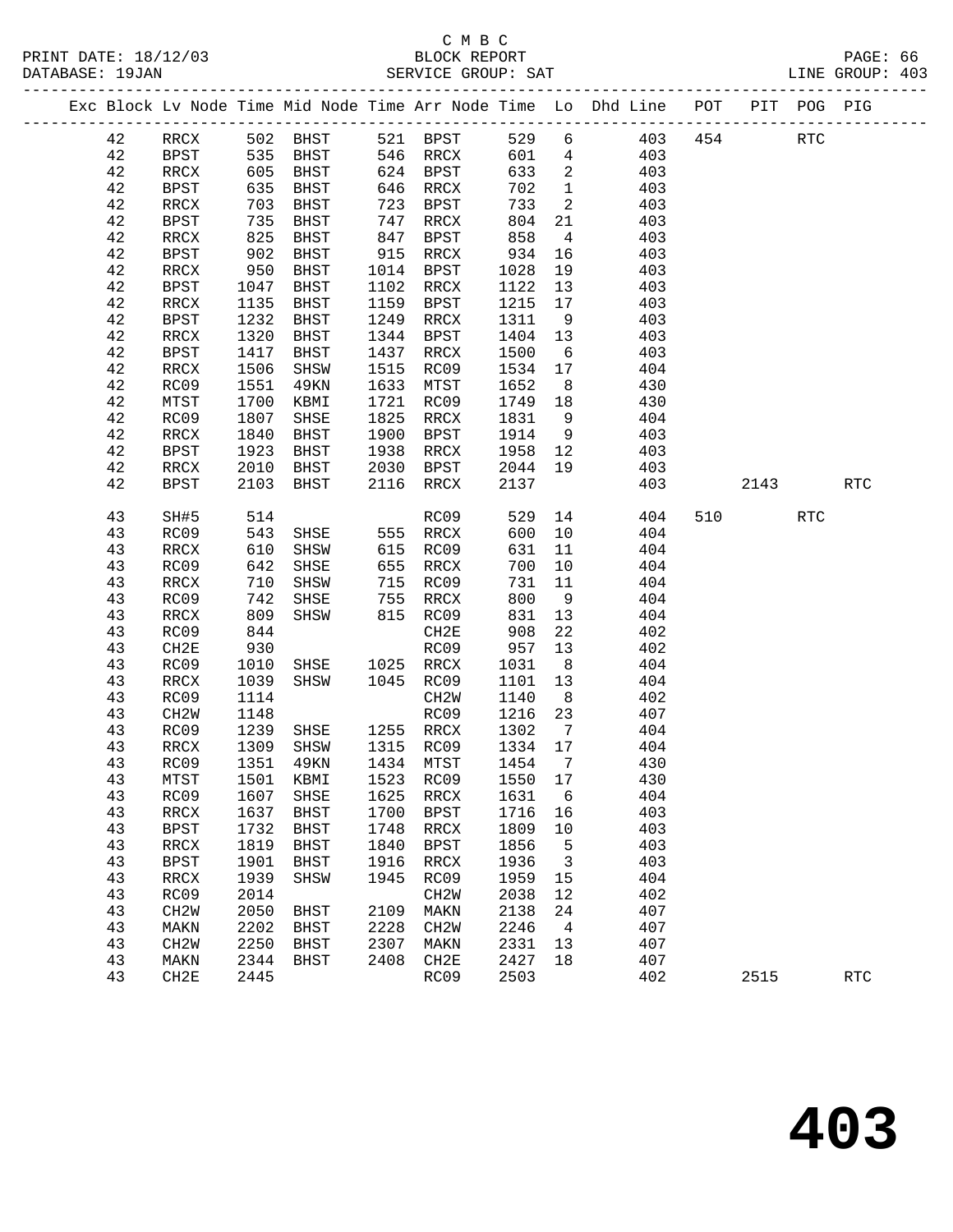|  |    |                   |            |                        |      |                   |                         |                            | Exc Block Lv Node Time Mid Node Time Arr Node Time Lo Dhd Line POT |     |         | PIT POG PIG |            |  |
|--|----|-------------------|------------|------------------------|------|-------------------|-------------------------|----------------------------|--------------------------------------------------------------------|-----|---------|-------------|------------|--|
|  | 44 | CH2E              | 536        |                        |      | <b>BHST</b>       |                         |                            | 553 15 401                                                         | 522 | RTC     |             |            |  |
|  | 44 | BHST              | 608        |                        |      | CH2E              |                         |                            | 626 10 401                                                         |     |         |             |            |  |
|  | 44 | CH2E              | 636        |                        |      | BHST              | 653 15                  |                            | 401                                                                |     |         |             |            |  |
|  | 44 | BHST              | 708        |                        |      | CH2E              | 728                     | $\overline{4}$             | 401                                                                |     |         |             |            |  |
|  | 44 | CH2E              | 732        |                        |      | RC09              | 753 19                  |                            | 402                                                                |     |         |             |            |  |
|  | 44 | RC09              | 812<br>839 |                        |      |                   | 830<br>901              | 9                          | 404                                                                |     |         |             |            |  |
|  | 44 | RRCX              |            |                        |      |                   |                         | 9                          | 404                                                                |     |         |             |            |  |
|  | 44 | RC09              | 910        | SHSE                   |      | 925 RRCX          | 931                     | $\overline{4}$             | 404                                                                |     |         |             |            |  |
|  | 44 | RRCX              | 935        | BHST                   |      | 959 BPST          | 1013                    | 19                         | 403                                                                |     |         |             |            |  |
|  | 44 | BPST              | 1032       | BHST                   |      | 1047 RRCX         | 1107                    | 13                         | 403                                                                |     |         |             |            |  |
|  | 44 | RRCX              | 1120       | <b>BHST</b>            |      | 1144 BPST         | 1200                    | 17                         | 403                                                                |     |         |             |            |  |
|  | 44 | <b>BPST</b>       | 1217       | BHST                   |      | 1233 RRCX         | 1255                    | 8                          | 403                                                                |     |         |             |            |  |
|  | 44 | RRCX              | 1303       | BHST                   | 1327 | BPST              | 1347 15                 |                            | 403                                                                |     |         |             |            |  |
|  | 44 | BPST              | 1402       | BHST                   | 1422 | RRCX              | 1445                    | $\overline{4}$             | 403                                                                |     |         |             |            |  |
|  | 44 | RRCX              | 1449       | BHST                   |      | 1514 BPST         | 1532 15                 |                            | 403                                                                |     |         |             |            |  |
|  | 44 | BPST              | 1547       | BHST                   |      | 1607 RRCX         | 1630                    | $7\overline{ }$            | 403                                                                |     |         |             |            |  |
|  | 44 | RRCX              | 1637       | SHSW                   |      | 1645 RC09         | 1701 20                 |                            | 404                                                                |     |         |             |            |  |
|  | 44 | RC09              | 1721       | 49KN                   |      | 1759 MTST         | 1815<br>1913<br>1815 16 |                            | 430                                                                |     |         |             |            |  |
|  | 44 | MTST              | 1831       | KBMI                   |      | 1850 RC09         |                         | 8 <sup>8</sup>             | 430                                                                |     |         |             |            |  |
|  | 44 | RC09              | 1921       | 49KN                   |      | 1955 MTST         | 2008 17                 |                            | 430                                                                |     |         |             |            |  |
|  | 44 | MTST              | 2025       | KBMI                   |      | 2043 RC09         | 2105                    |                            | 430                                                                |     | 2117    |             | <b>RTC</b> |  |
|  | 45 | SH#5              | 544        |                        |      | RC09              | 559                     | 11                         | 404                                                                |     | 540 540 | <b>RTC</b>  |            |  |
|  | 45 | RC09              | 610        |                        |      | CH2E              | 630                     | $\overline{\phantom{a}}^2$ | 402                                                                |     |         |             |            |  |
|  | 45 | CH2E              | 632        |                        |      | RC09              | 652                     | 20                         | 402                                                                |     |         |             |            |  |
|  | 45 | RC09              | 712        | SHSE 725 RRCX          |      |                   | 730                     | 9                          | 404                                                                |     |         |             |            |  |
|  | 45 | RRCX              | 739        | SHSW 745 RC09          |      |                   | 801                     | 13                         | 404                                                                |     |         |             |            |  |
|  | 45 | RC09              | 814        |                        |      | CH2E              | 838                     | 22                         | 402                                                                |     |         |             |            |  |
|  | 45 | CH2E              | 900        |                        |      | RC09              | 926                     | 18                         | 402                                                                |     |         |             |            |  |
|  | 45 | RC09              | 944        | CH2W<br>BHST 1042 MAKN |      |                   | 1008                    | 10                         | 402                                                                |     |         |             |            |  |
|  | 45 | CH2W              | 1018       |                        |      |                   | 1114 23                 |                            | 407                                                                |     |         |             |            |  |
|  | 45 | MAKN              | 1137       | BHST 1201 MA5E         |      |                   | 1221 12                 |                            | 405                                                                |     |         |             |            |  |
|  | 45 | MA5E              | 1233       | BHST                   |      | 1251 MAKN         | 1316                    | 8 <sup>8</sup>             | 405                                                                |     |         |             |            |  |
|  | 45 | MAKN              | 1324       | BHST                   |      | 1358 CH2E         | 1421                    | 9                          | 407                                                                |     |         |             |            |  |
|  | 45 | CH2E              | 1430       |                        |      | RC09              | 1457 17                 |                            | 402                                                                |     |         |             |            |  |
|  | 45 | RC09              | 1514       |                        |      | CH <sub>2</sub> W | 1541                    | $\overline{7}$             | 402                                                                |     |         |             |            |  |
|  | 45 | CH <sub>2</sub> W | 1548       |                        |      | RC09              | 1617                    | 8 <sup>8</sup>             | 407                                                                |     |         |             |            |  |
|  | 45 | RC09              | 1625       |                        |      | CH2E              | 1650                    | 10                         | 407                                                                |     |         |             |            |  |
|  | 45 | CH2E              | 1700       |                        |      | RC09              | 1726                    | 17                         | 402                                                                |     |         |             |            |  |
|  | 45 | RC09              | 1743       |                        |      | CH2W              | 1809                    | 12                         | 402                                                                |     |         |             |            |  |
|  | 45 | CH2W              | 1821       | BHST 1843 MAKN         |      |                   | 1918                    | 23                         | 407                                                                |     |         |             |            |  |
|  | 45 | MAKN              |            | 1941 BHST              |      | 2001 MA5W         | 2017                    |                            | 405                                                                |     | 2021    |             | <b>RTC</b> |  |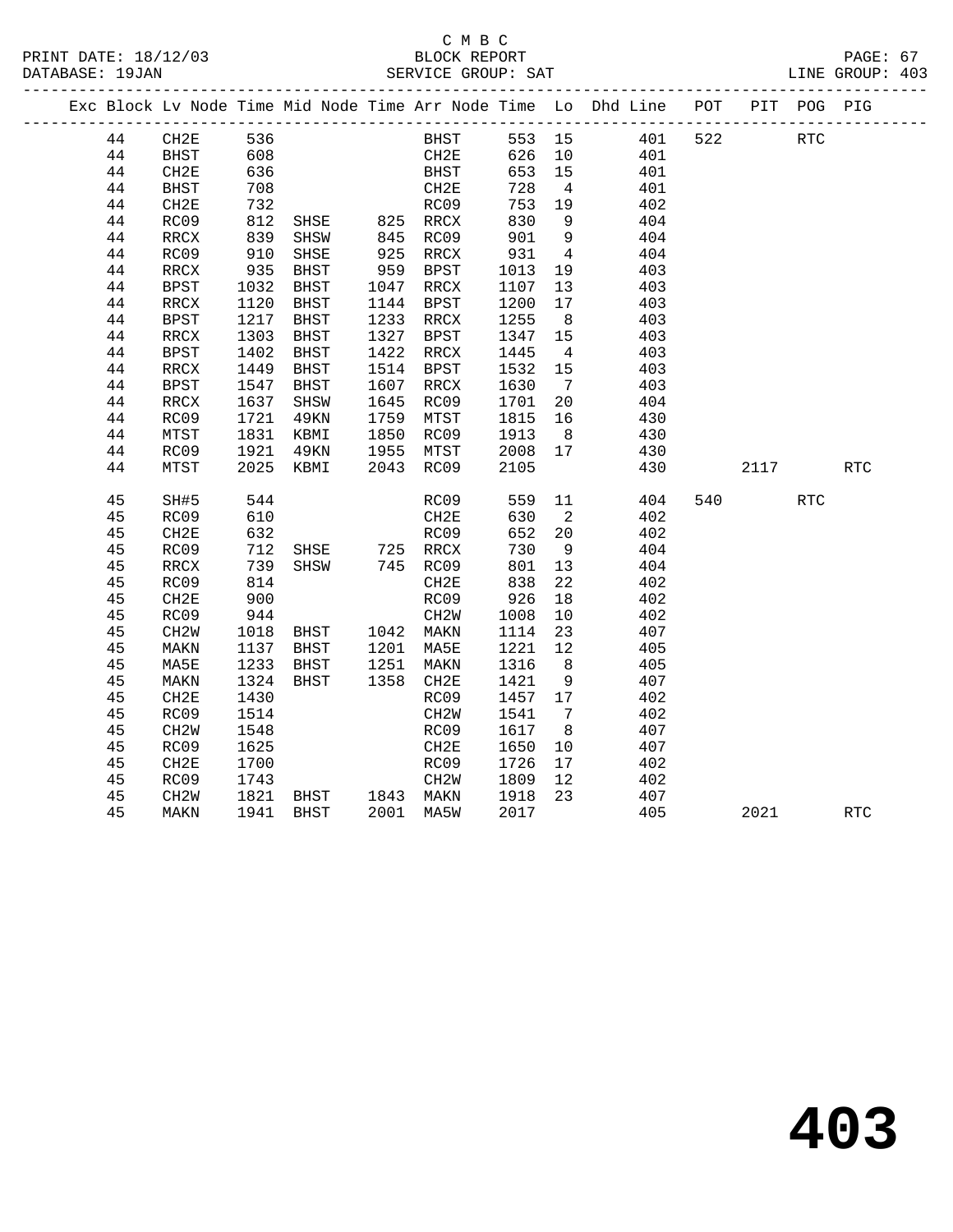#### C M B C<br>BLOCK REPORT PRINT DATE: 18/12/03 BLOCK REPORT PAGE: 68 SERVICE GROUP: SAT

|  |    |                          |                 |                                  |                                                                                                                          |                   |         |                         | Exc Block Lv Node Time Mid Node Time Arr Node Time Lo Dhd Line POT PIT POG PIG |     |         |            |            |
|--|----|--------------------------|-----------------|----------------------------------|--------------------------------------------------------------------------------------------------------------------------|-------------------|---------|-------------------------|--------------------------------------------------------------------------------|-----|---------|------------|------------|
|  | 46 |                          |                 | RC09 612 SHSE 625 RRCX 630 10    |                                                                                                                          |                   |         |                         | 404                                                                            | 557 |         | <b>RTC</b> |            |
|  | 46 | RRCX                     | 640             |                                  |                                                                                                                          | $SHSW$ 645 RC09   | 701 9   |                         | 404                                                                            |     |         |            |            |
|  | 46 | RC09                     | 710             |                                  |                                                                                                                          | CH2W              | 728 20  |                         | 402                                                                            |     |         |            |            |
|  | 46 | CH2W                     | 748             |                                  |                                                                                                                          | RC09              | 811     | $\overline{4}$          | 407                                                                            |     |         |            |            |
|  | 46 | RC09                     | 815             |                                  |                                                                                                                          | CH2W              | 836     | 12                      | 407                                                                            |     |         |            |            |
|  | 46 | CH2W                     | 848             |                                  |                                                                                                                          | RC09              | 913     | 12                      | 407                                                                            |     |         |            |            |
|  | 46 | RC09                     | 925             |                                  |                                                                                                                          | CH2E              | 948     | 12                      | 407                                                                            |     |         |            |            |
|  | 46 | CH2E                     | 1000            |                                  |                                                                                                                          | RC09              | 1027    | 17                      | 402                                                                            |     |         |            |            |
|  | 46 | RC09                     | 1044            |                                  |                                                                                                                          | CH2W              | 1108    | 10                      | 402                                                                            |     |         |            |            |
|  | 46 | CH2W                     | 1118            |                                  |                                                                                                                          |                   | 1218    | 17                      | 407                                                                            |     |         |            |            |
|  | 46 | MAKN                     | 1235            | BHST 1301 MA5E                   |                                                                                                                          |                   | 1323    | 10                      | 405                                                                            |     |         |            |            |
|  | 46 | MA5E                     | 1333            | BHST                             |                                                                                                                          | 1351 MAKN         | 1418    | $6\overline{6}$         | 405                                                                            |     |         |            |            |
|  | 46 | MAKN                     | 1424            | BHST                             |                                                                                                                          | 1458 CH2E         | 1521    | 9                       | 407                                                                            |     |         |            |            |
|  | 46 | CH2E                     | 1530            |                                  |                                                                                                                          | RC09              | 1557 17 |                         | 402                                                                            |     |         |            |            |
|  | 46 | RC09                     | 1614            |                                  |                                                                                                                          | CH2W              | 1642    | 6                       | 402                                                                            |     |         |            |            |
|  | 46 | CH2W                     | 1648            |                                  |                                                                                                                          | RC09              | 1714    | 11                      | 407                                                                            |     |         |            |            |
|  | 46 | RC09                     | 1725            |                                  |                                                                                                                          | CH2E              | 1750    | 12                      | 407                                                                            |     |         |            |            |
|  | 46 | CH2E                     | 1802            |                                  |                                                                                                                          | RC09              | 1828    | 15                      | 402                                                                            |     |         |            |            |
|  | 46 | RC09                     | 1843            |                                  |                                                                                                                          | CH2E              | 1911    | 21                      | 402                                                                            |     |         |            |            |
|  | 46 | CH2E                     | 1932            |                                  |                                                                                                                          | RC09              | 1954    | 16                      | 402                                                                            |     |         |            |            |
|  | 46 | RC09                     | 2010            | SHSE 2025 RRCX<br>BHST 2100 BPST |                                                                                                                          |                   | 2030    | 10                      | 404                                                                            |     |         |            |            |
|  | 46 | $\mathop{\mathrm{RRCX}}$ | 2040            | BHST                             |                                                                                                                          | 2100 BPST         | 2110    | 23                      | 403                                                                            |     |         |            |            |
|  | 46 | BPST                     | 2133            | BHST                             |                                                                                                                          | 2146 RRCX         | 2207    | $\overline{\mathbf{3}}$ | 403                                                                            |     |         |            |            |
|  | 46 | RRCX                     | 2210            | BHST                             |                                                                                                                          | 2230 BPST         | 2240    | 20                      | 403                                                                            |     |         |            |            |
|  | 46 | BPST                     | 2300            | BHST                             |                                                                                                                          | 2312 RRCX         | 2331    | $5^{\circ}$             | 403                                                                            |     |         |            |            |
|  | 46 | RRCX                     | 2336            | BHST                             |                                                                                                                          | 2355 BPST         | 2405    | $\overline{4}$          | 403                                                                            |     |         |            |            |
|  | 46 | BPST                     | 2409            | BHST                             | 2420                                                                                                                     | RRCX              | 2438    | $\overline{4}$          | 403                                                                            |     |         |            |            |
|  | 46 | RRCX                     | 2442            | BHST                             | 2459                                                                                                                     | BPST              | 2508    | $\overline{4}$          | 403                                                                            |     |         |            |            |
|  | 46 | BPST                     | 2512            | BHST                             | 2522                                                                                                                     | RRCX              | 2539    | $4\overline{ }$         | 403                                                                            |     |         |            |            |
|  | 46 | RRCX                     | 2543            |                                  |                                                                                                                          | SH#5              | 2547    |                         | 403                                                                            |     | 2550    |            | <b>RTC</b> |
|  | 47 | BHST                     | 621             | BHST                             | 621                                                                                                                      | MAKN              | 641     | $\overline{2}$          | 405                                                                            |     | 606 100 | <b>RTC</b> |            |
|  | 47 | MAKN                     | 643             | BHST                             | 702                                                                                                                      | MA5E              | 720     | 21                      | 405                                                                            |     |         |            |            |
|  | 47 | MA5E                     | 741             | BHST                             | 756                                                                                                                      | MAKN              | 814     | 8 <sup>8</sup>          | 405                                                                            |     |         |            |            |
|  | 47 | MAKN                     | $\frac{1}{822}$ | BHST                             | $\begin{array}{c} \n \overline{\phantom{0}} \\  848 \\  \overline{\phantom{0}} \\  \overline{\phantom{0}}\n \end{array}$ | CH2W              | 907     | 11                      | 407                                                                            |     |         |            |            |
|  | 47 | CH2W                     | 918             | BHST                             |                                                                                                                          | 940 MAKN          | 1011    | 26                      | 407                                                                            |     |         |            |            |
|  | 47 | MAKN                     | 1037            | BHST                             | 1101                                                                                                                     | MA5E              | 1121    | 12                      | 405                                                                            |     |         |            |            |
|  | 47 | MA5E                     | 1133            | BHST                             |                                                                                                                          | 1151 MAKN         | 1214 12 |                         | 405                                                                            |     |         |            |            |
|  | 47 | MAKN                     |                 | 1226 BHST                        |                                                                                                                          | 1258 CH2E         | 1320 10 |                         | 407                                                                            |     |         |            |            |
|  | 47 | CH2E                     |                 | 1330 RC09 1357 17                |                                                                                                                          |                   |         |                         | 402                                                                            |     |         |            |            |
|  | 47 | RC09                     | 1414            |                                  |                                                                                                                          | CH <sub>2</sub> W | 1441    | 7                       | 402                                                                            |     |         |            |            |
|  | 47 | CH <sub>2</sub> W        | 1448            |                                  |                                                                                                                          | RC09              | 1517    | 8                       | 407                                                                            |     |         |            |            |
|  | 47 | RC09                     | 1525            |                                  |                                                                                                                          | CH2E              | 1551    | 9                       | 407                                                                            |     |         |            |            |
|  | 47 | CH <sub>2E</sub>         | 1600            |                                  |                                                                                                                          | RC09              | 1628    | 16                      | 402                                                                            |     |         |            |            |
|  | 47 | RC09                     | 1644            |                                  |                                                                                                                          | CH <sub>2</sub> M | 1712    | 6                       | 402                                                                            |     |         |            |            |
|  | 47 | CH <sub>2</sub> W        | 1718            | BHST                             | 1740                                                                                                                     | MAKN              | 1818    | 19                      | 407                                                                            |     |         |            |            |
|  | 47 | MAKN                     | 1837            | BHST                             | 1901                                                                                                                     | MA5W              | 1917    | 12                      | 405                                                                            |     |         |            |            |
|  | 47 | MA5W                     |                 | 1929 BHST                        | 1951                                                                                                                     | MAKN              | 2012    |                         | 405                                                                            |     | 2025    |            | <b>RTC</b> |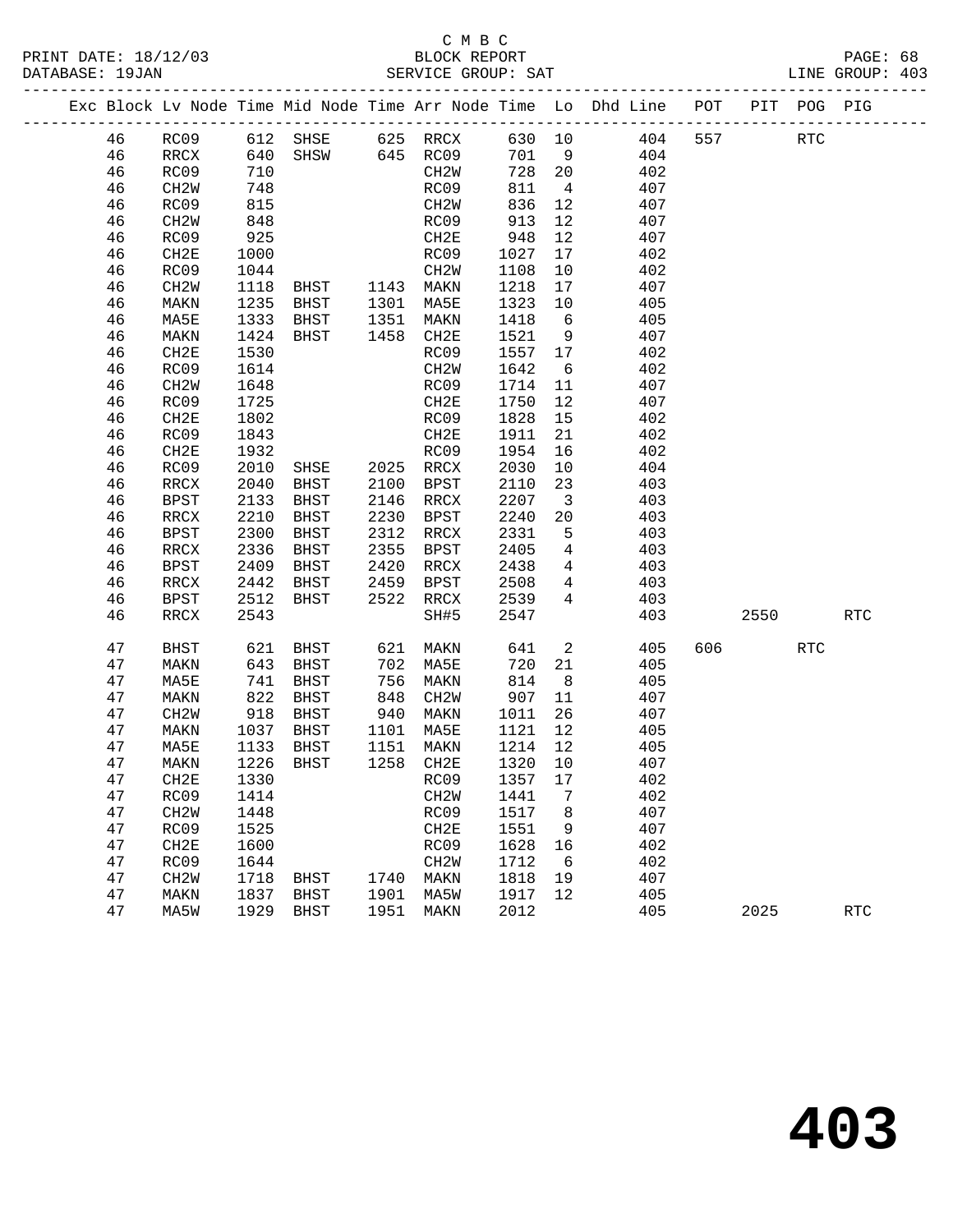#### C M B C<br>BLOCK REPORT PRINT DATE: 18/12/03 BLOCK REPORT PAGE: 69 SERVICE GROUP: SAT

|  |    |                   |      |             |      |                   | ___________________ |                | Exc Block Lv Node Time Mid Node Time Arr Node Time Lo Dhd Line POT | ____________ |      | PIT POG PIG          |            |
|--|----|-------------------|------|-------------|------|-------------------|---------------------|----------------|--------------------------------------------------------------------|--------------|------|----------------------|------------|
|  | 48 | RC09              | 622  |             |      | CH2W              | 642                 | 8              | 407                                                                | 607          |      | $\operatorname{RTC}$ |            |
|  | 48 | CH <sub>2</sub> W | 650  |             |      | RC09              | 713                 | 8 <sup>8</sup> | 407                                                                |              |      |                      |            |
|  | 48 | RC09              | 721  | 49KN        |      | 749 MTST          | 802                 | 24             | 430                                                                |              |      |                      |            |
|  | 48 | MTST              | 826  | KBMI        | 845  | RC09              | 908                 | 13             | 430                                                                |              |      |                      |            |
|  | 48 | RC09              | 921  | 49KN        | 954  | MTST              | 1008                | 16             | 430                                                                |              |      |                      |            |
|  | 48 | MTST              | 1024 | KBMI        | 1047 | RC09              | 1112                | 9              | 430                                                                |              |      |                      |            |
|  | 48 | RC09              | 1121 | 49KN        | 1156 | MTST              | 1214                | 9              | 430                                                                |              |      |                      |            |
|  | 48 | MTST              | 1223 | KBMI        | 1246 | RC09              | 1316                | 9              | 430                                                                |              |      |                      |            |
|  | 48 | RC09              | 1325 |             |      | CH2E              | 1351                | 9              | 407                                                                |              |      |                      |            |
|  | 48 | CH2E              | 1400 |             |      | RC09              | 1427                | 17             | 402                                                                |              |      |                      |            |
|  | 48 | RC09              | 1444 |             |      | CH <sub>2</sub> W | 1511                | 7              | 402                                                                |              |      |                      |            |
|  | 48 | CH2W              | 1518 | BHST        |      | 1542 MAKN         | 1621                | 14             | 407                                                                |              |      |                      |            |
|  | 48 | MAKN              | 1635 | BHST        | 1701 | MA5W              | 1719                | 9              | 405                                                                |              |      |                      |            |
|  | 48 | MA5W              | 1728 | BHST        | 1751 | MAKN              | 1814                | 14             | 405                                                                |              |      |                      |            |
|  | 48 | MAKN              | 1828 | BHST        | 1858 | CH <sub>2</sub> W | 1917                | $\overline{4}$ | 407                                                                |              |      |                      |            |
|  | 48 | CH <sub>2</sub> M | 1921 | <b>BHST</b> | 1941 | MAKN              | 2012                | 19             | 407                                                                |              |      |                      |            |
|  | 48 | MAKN              | 2031 | BHST        | 2058 | CH2E              | 2117                | 15             | 407                                                                |              |      |                      |            |
|  | 48 | CH2E              | 2132 |             |      | RC09              | 2152                |                | 402                                                                |              | 2204 |                      | <b>RTC</b> |
|  | 49 | MA5E              | 651  | BHST        | 706  | MAKN              | 724                 | 17             | 405                                                                | 647          |      | <b>RTC</b>           |            |
|  | 49 | MAKN              | 741  | BHST        | 801  | MA5E              | 821                 | $5^{\circ}$    | 405                                                                |              |      |                      |            |
|  | 49 | MA5E              | 826  | <b>BHST</b> | 841  | MAKN              | 902                 | 28             | 405                                                                |              |      |                      |            |
|  | 49 | MAKN              | 930  | <b>BHST</b> | 958  | CH2E              | 1018                | 12             | 407                                                                |              |      |                      |            |
|  | 49 | CH2E              | 1030 |             |      | RC09              | 1058                | 12             | 402                                                                |              |      |                      |            |
|  | 49 | RC09              | 1110 | SHSE        | 1125 | RRCX              | 1131                | 8 <sup>8</sup> | 404                                                                |              |      |                      |            |
|  | 49 | RRCX              | 1139 | SHSW        | 1145 | RC09              | 1201                | 13             | 404                                                                |              |      |                      |            |
|  | 49 | RC09              | 1214 |             |      | CH <sub>2</sub> W | 1240                | 8              | 402                                                                |              |      |                      |            |
|  | 49 | CH <sub>2</sub> M | 1248 |             |      | RC09              | 1317                | 21             | 407                                                                |              |      |                      |            |
|  | 49 | RC09              | 1338 | SHSE        | 1355 | RRCX              | 1402                | $\overline{7}$ | 404                                                                |              |      |                      |            |
|  | 49 | RRCX              | 1409 | SHSW        | 1415 | RC09              | 1434                | 17             | 404                                                                |              |      |                      |            |
|  | 49 | RC09              | 1451 | 49KN        | 1535 | MTST              | 1555                | $\overline{4}$ | 430                                                                |              |      |                      |            |
|  | 49 | MTST              | 1559 | KBMI        | 1621 | RC09              | 1650                | 17             | 430                                                                |              |      |                      |            |
|  | 49 | RC09              | 1707 | SHSE        | 1725 | RRCX              | 1731                | 8              | 404                                                                |              |      |                      |            |
|  | 49 | RRCX              | 1739 | <b>BHST</b> | 1800 | <b>BPST</b>       | 1816                |                | 403                                                                |              | 1829 |                      | <b>RTC</b> |
|  | 50 | RC09              | 651  | 49KN        | 719  | MTST              | 732                 | 25             | 430                                                                | 636          |      | <b>RTC</b>           |            |
|  | 50 | MTST              | 757  | KBMI        | 815  | RC09              | 838                 | 13             | 430                                                                |              |      |                      |            |
|  | 50 | RC09              | 851  | 49KN        | 924  | MTST              | 937                 | 16             | 430                                                                |              |      |                      |            |
|  | 50 | MTST              | 953  | KBMI        |      | 1013 RC09         | 1039                | 12             | 430                                                                |              |      |                      |            |
|  | 50 | RC09              | 1051 | 49KN        | 1125 | MTST              | 1141                | 14             | 430                                                                |              |      |                      |            |
|  | 50 | MTST              | 1155 | KBMI        | 1218 | RC09              | 1245                | 24             | 430                                                                |              |      |                      |            |
|  | 50 | RC09              | 1309 | SHSE        | 1325 | <b>RRCX</b>       | 1332                | 7              | 404                                                                |              |      |                      |            |
|  | 50 | <b>RRCX</b>       | 1339 | SHSW        | 1345 | RC09              | 1404                | 17             | 404                                                                |              |      |                      |            |
|  | 50 | RC09              | 1421 | 49KN        | 1504 | MTST              | 1524                | 5              | 430                                                                |              |      |                      |            |
|  | 50 | MTST              | 1529 | KBMI        | 1551 | RC09              | 1620                | 17             | 430                                                                |              |      |                      |            |
|  | 50 | RC09              | 1637 | SHSE        | 1655 | <b>RRCX</b>       | 1701                | 6              | 404                                                                |              |      |                      |            |
|  | 50 | <b>RRCX</b>       | 1707 | SHSW        | 1715 | RC09              | 1731                | 20             | 404                                                                |              |      |                      |            |
|  | 50 | RC09              | 1751 | 49KN        | 1827 | MTST              | 1843                | 16             | 430                                                                |              |      |                      |            |
|  | 50 | MTST              | 1859 | KBMI        | 1918 | RC09              | 1941                | 12             | 430                                                                |              |      |                      |            |
|  | 50 | RC09              | 1953 | 49KN        | 2026 | MTST              | 2039                | 16             | 430                                                                |              |      |                      |            |
|  | 50 | MTST              | 2055 | KBMI        | 2113 | RC09              | 2135                |                | 430                                                                |              | 2147 |                      | <b>RTC</b> |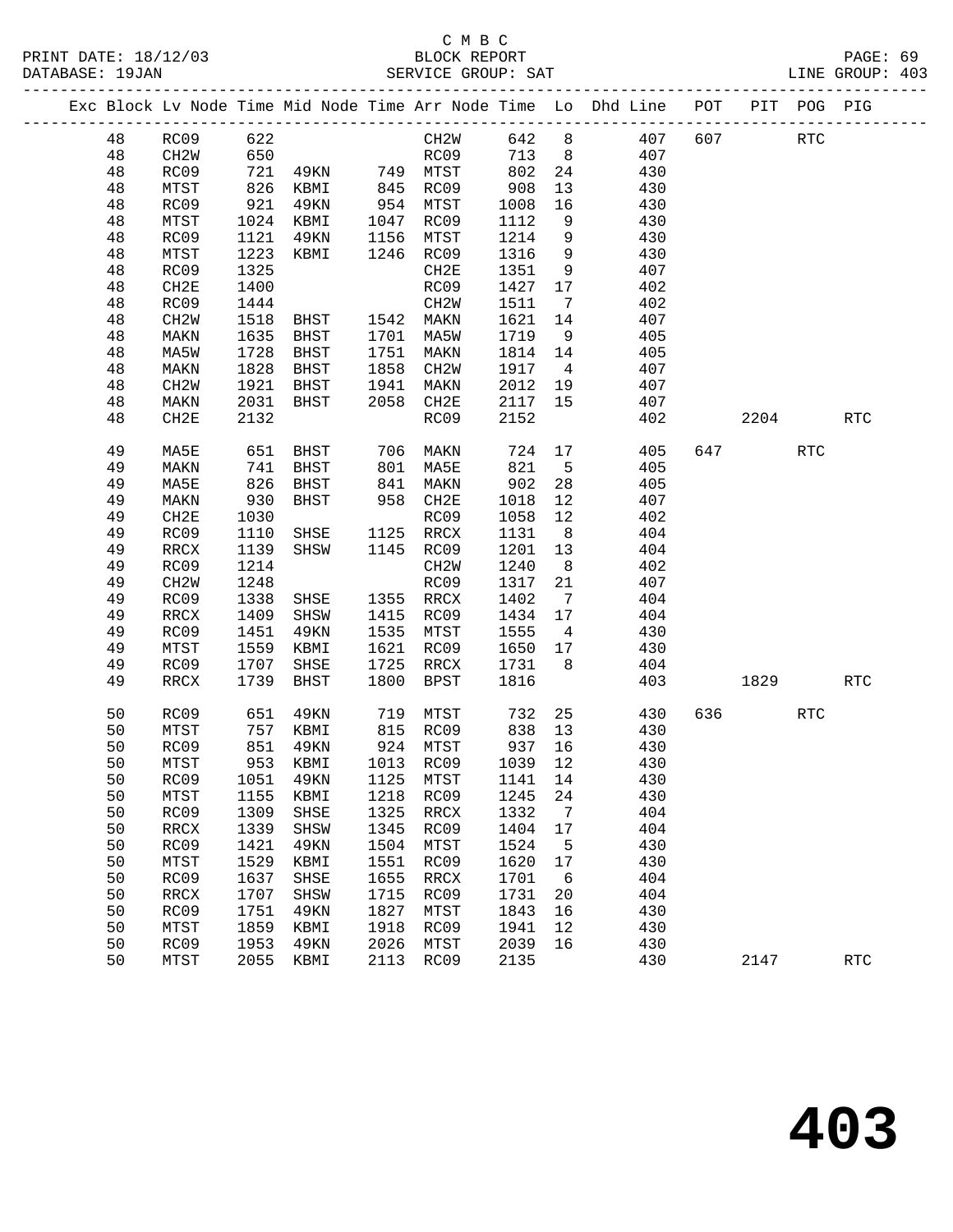# C M B C<br>BLOCK REPORT

|          |                   |              |                                    |      |                      |         |    | Exc Block Lv Node Time Mid Node Time Arr Node Time Lo Dhd Line POT PIT POG PIG            |         |     |            |  |
|----------|-------------------|--------------|------------------------------------|------|----------------------|---------|----|-------------------------------------------------------------------------------------------|---------|-----|------------|--|
|          |                   |              |                                    |      |                      |         |    | 51 MAKN 713 BHST 738 CH2E 757 3 407 657 RTC                                               |         |     |            |  |
| 51       | CH2E              | 800          |                                    |      |                      |         |    | RC09 823 17 402                                                                           |         |     |            |  |
| 51       | RC09              | 840          |                                    |      |                      |         |    | SHSE 855 RRCX 901 8 404                                                                   |         |     |            |  |
| 51       | RRCX              | 909<br>940   | SHSW                               |      | 915 RC09<br>955 RRCX |         |    |                                                                                           |         |     |            |  |
| 51       | RC09              |              | SHSE                               |      |                      |         |    | $\begin{array}{cccc} 931 & 9 & & 404 \\ 1001 & 8 & & 404 \\ 1031 & 9 & & 404 \end{array}$ |         |     |            |  |
| 51       | RRCX              | 1009         | SHSW                               |      | 1015 RC09            |         |    |                                                                                           |         |     |            |  |
| 51       | RC09              | 1040         | SHSE                               |      | 1055 RRCX            |         |    | 1101 8 404                                                                                |         |     |            |  |
| 51       | RRCX              | 1109         | SHSW                               |      | 1115 RC09            |         |    | 1131 13 404                                                                               |         |     |            |  |
| 51       | RC09              | 1144         | <b>BHST</b>                        |      | CH2W                 |         |    | $\begin{array}{cccc} 1210 & 8 & & 402 \\ 1318 & 17 & & 407 \end{array}$                   |         |     |            |  |
| 51       | CH <sub>2</sub> W | 1218         |                                    |      | 1243 MAKN            |         |    |                                                                                           |         |     |            |  |
| 51       | MAKN              | 1335         | BHST 1401 MA5E                     |      |                      |         |    | 1423 9 405                                                                                |         |     |            |  |
| 51       | MA5E              | 1432         | BHST 1451                          |      | MAKN                 |         |    | 1518 5 405                                                                                |         |     |            |  |
| 51       | MAKN              | 1523         | BHST 1558 CH2E                     |      |                      |         |    | $\begin{array}{ccc} 1620 & 10 & 407 \\ 1658 & 16 & 402 \end{array}$                       |         |     |            |  |
| 51       | CH2E              | 1630         |                                    |      | RC09                 |         |    | 7 402                                                                                     |         |     |            |  |
| 51       | RC09              | 1714         |                                    |      | CH2W                 | 1741    |    |                                                                                           |         |     |            |  |
| 51       | CH2W              | 1748<br>1825 |                                    |      | RC09<br>CH2W         | 1813 12 |    | 407                                                                                       |         |     |            |  |
| 51<br>51 | RC09              |              |                                    |      | RC09                 |         |    | 1849 2 407<br>1916 9 407                                                                  |         |     |            |  |
| 51       | CH2W<br>RC09      | 1851<br>1925 |                                    |      | CH2W                 |         |    | 1947 4 407                                                                                |         |     |            |  |
| 51       | CH <sub>2</sub> W | 1951         | BHST 2011 MAKN                     |      |                      | 2042    |    | 20 407                                                                                    |         |     |            |  |
| 51       | MAKN              | 2102         |                                    |      |                      |         |    |                                                                                           |         |     |            |  |
| 51       | CH2E              | 2202         | BHST 2128 CH2E                     |      | RC09                 | 2221 4  |    | $\begin{array}{cccc} 2147 & 15 & & 407 \\ 2221 & 4 & & 402 \end{array}$                   |         |     |            |  |
| 51       | RC09              | 2225         | SHSE                               |      | 2240 RRCX            |         |    | 2245 15 404                                                                               |         |     |            |  |
| 51       | RRCX              | 2300         | SHSW                               |      | 2305 RC09            |         |    | 2319 6 404                                                                                |         |     |            |  |
| 51       | RC09              | 2325         | SHSE                               |      | 2340 RRCX            |         |    | 2345 15 404                                                                               |         |     |            |  |
| 51       | RRCX              | 2400         | SHSW                               |      | 2405 RC09            | 2419 6  |    | 404                                                                                       |         |     |            |  |
| 51       | RC09              | 2425         | SHSE                               | 2438 | RRCX                 | 2443    |    | $\begin{array}{c} 101 \\ 404 \end{array}$                                                 | 2449    |     | <b>RTC</b> |  |
| 52       | CH <sub>2</sub> W |              | 720 BHST<br>811 BHST<br>BHST       |      | 740 MAKN             |         |    | 805 6 407<br>853 11 405                                                                   | 706 700 | RTC |            |  |
| 52       | MAKN              |              |                                    |      | 831 MA5E             |         |    |                                                                                           |         |     |            |  |
| 52       | MA5E              | 904          | BHST                               |      | 921 MAKN             | 942     |    | 25 405                                                                                    |         |     |            |  |
| 52       | MAKN              | 1007         | BHST                               |      | 1031 MA5E            |         |    | 1051 12 405                                                                               |         |     |            |  |
| 52       | MA5E              | 1103         | BHST                               | 1121 | MAKN                 |         |    | 1144 21 405                                                                               |         |     |            |  |
| 52       | MAKN              | 1205         | BHST                               |      | 1231 MA5E            |         |    |                                                                                           |         |     |            |  |
| 52       | MA5E              | 1303         | BHST                               |      | 1321 MAKN            |         |    |                                                                                           |         |     |            |  |
| 52       | MAKN              |              | 1405 BHST 1431 MA5E                |      |                      | 1455 7  |    | 405                                                                                       |         |     |            |  |
| 52       | MA5E              | 1502         | BHST                               |      | 1521 MAKN            | 1548 17 |    | 405                                                                                       |         |     |            |  |
|          |                   |              | 52 MAKN 1605 BHST 1631 MA5W 1649 8 |      |                      |         |    | 405                                                                                       |         |     |            |  |
| 52       | MA5W              | 1657         | BHST                               | 1721 | MAKN                 | 1746    | 21 | 405                                                                                       |         |     |            |  |
| 52       | <b>MAKN</b>       | 1807         | <b>BHST</b>                        | 1831 | MA5W                 | 1848    | 10 | 405                                                                                       |         |     |            |  |
| 52       | MA5W              | 1858         | <b>BHST</b>                        | 1921 | MAKN                 | 1942    | 19 | 405                                                                                       |         |     |            |  |
| 52       | MAKN              | 2001         | <b>BHST</b>                        | 2028 | CH2E                 | 2047    | 15 | 407                                                                                       |         |     |            |  |
| 52       | CH <sub>2E</sub>  | 2102         |                                    |      | RC09                 | 2122    | 18 | 402                                                                                       |         |     |            |  |
| 52       | RC09              | 2140         | SHSE                               | 2155 | <b>RRCX</b>          | 2200    | 10 | 404                                                                                       |         |     |            |  |
| 52       | RRCX              | 2210         | SHSW                               | 2215 | RC09                 | 2229    | 15 | 404                                                                                       |         |     |            |  |
| 52       | RC09              | 2244         |                                    |      | CH2E                 | 2306    |    | 402                                                                                       | 2317    |     | <b>RTC</b> |  |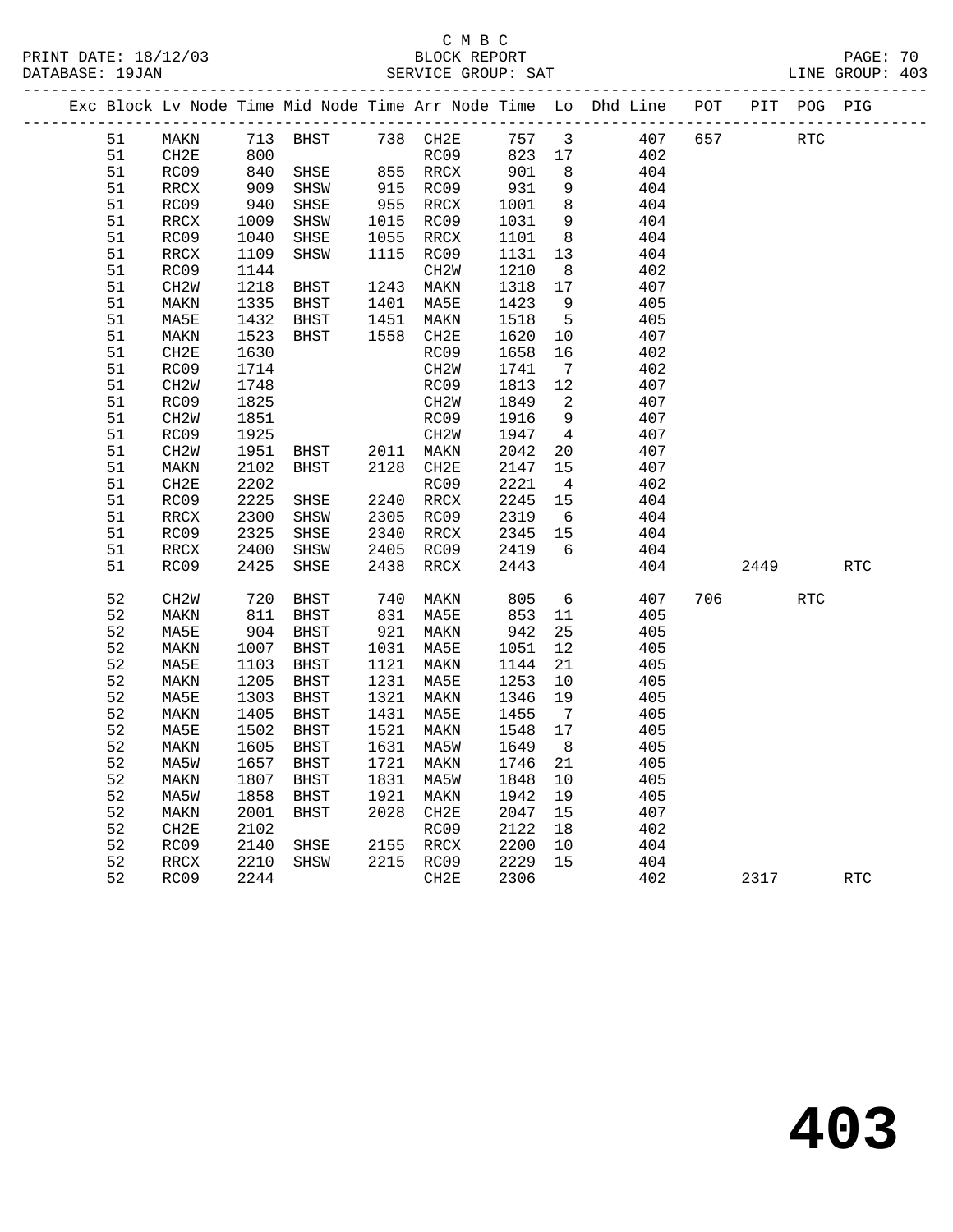#### C M B C<br>BLOCK REPORT SERVICE GROUP: SAT

|    |                   |      | Exc Block Lv Node Time Mid Node Time Arr Node Time Lo Dhd Line POT        |      |                   |             |                         |           |        |      | PIT POG PIG          |                      |
|----|-------------------|------|---------------------------------------------------------------------------|------|-------------------|-------------|-------------------------|-----------|--------|------|----------------------|----------------------|
| 53 | MTST              |      | 725 KBMI 743 RC09 806 15   430 655<br>821 49KN   849 MTST   902 20    430 |      |                   |             |                         |           |        |      | $\operatorname{RTC}$ |                      |
| 53 | RC09              |      |                                                                           |      |                   |             |                         |           |        |      |                      |                      |
| 53 | MTST              |      | 922 KBMI 942 RC09                                                         |      |                   | 1008 13 430 |                         |           |        |      |                      |                      |
| 53 | RC09              | 1021 | 49KN 1055 MTST                                                            |      |                   | 1110        |                         | 14 430    |        |      |                      |                      |
| 53 | MTST              | 1124 | KBMI                                                                      | 1147 | RC09              | 1214        | 11                      |           | 430    |      |                      |                      |
| 53 | RC09              | 1225 |                                                                           |      | CH2E              | 1251        | 9                       |           | 407    |      |                      |                      |
| 53 | CH2E              | 1300 |                                                                           |      | RC09              | 1327        |                         | 17 402    |        |      |                      |                      |
| 53 | RC09              | 1344 |                                                                           |      | CH2W              | 1411        | $\overline{7}$          | 402       |        |      |                      |                      |
| 53 | CH <sub>2</sub> W | 1418 | BHST 1442                                                                 |      | MAKN              | 1521        | 14                      |           | 407    |      |                      |                      |
| 53 | MAKN              | 1535 | <b>BHST</b>                                                               | 1601 | MA5W              | 1619        | 8 <sup>8</sup>          |           | 405    |      |                      |                      |
| 53 | MA5W              | 1627 | BHST                                                                      | 1651 | MAKN              | 1716        | 8 <sup>8</sup>          |           | 405    |      |                      |                      |
| 53 | MAKN              | 1724 | BHST                                                                      | 1758 | CH2E              | 1820        | 12                      | 407       |        |      |                      |                      |
| 53 | CH2E              | 1832 |                                                                           |      | RC09              | 1856        | 17                      |           | 402    |      |                      |                      |
| 53 | RC09              | 1913 |                                                                           |      | CH2E              | 1940        | 22                      |           | 402    |      |                      |                      |
| 53 | CH2E              | 2002 |                                                                           |      | RC09              | 2024        | 16                      |           | 402    |      |                      |                      |
| 53 | RC09              | 2040 | SHSE 2055                                                                 |      | RRCX              | 2100        |                         | 10        | 404    |      |                      |                      |
| 53 | RRCX              | 2110 | SHSW                                                                      | 2115 | RC09              | 2129        | 15                      | 404       |        |      |                      |                      |
| 53 | RC09              | 2144 |                                                                           |      | CH <sub>2</sub> W | 2206        | 14                      |           | 402    |      |                      |                      |
| 53 | CH <sub>2</sub> W | 2220 | BHST                                                                      | 2237 | MAKN              | 2301        | $\overline{\mathbf{3}}$ |           | 407    |      |                      |                      |
| 53 | MAKN              | 2304 | BHST                                                                      | 2328 | CH <sub>2</sub> W | 2346        |                         | 4 4 4 0 7 |        |      |                      |                      |
| 53 | CH <sub>2</sub> W | 2350 | BHST                                                                      | 2406 | MAKN              | 2430        |                         | 12 407    |        |      |                      |                      |
| 53 | MAKN              | 2442 | BHST                                                                      | 2504 | CH2E              | 2522        | $\overline{\mathbf{3}}$ |           | 407    |      |                      |                      |
| 53 | CH2E              | 2525 |                                                                           |      | BHST              | 2543        | $\mathbf{1}$            |           | 401    |      |                      |                      |
| 53 | BHST              | 2544 |                                                                           |      | CH2E              | 2604        |                         |           | 401    | 2615 |                      | <b>RTC</b>           |
| 54 | RC09              | 742  |                                                                           |      | CH2W              | 800         | 18                      |           | 402    | 727  | <b>RTC</b>           |                      |
| 54 | CH <sub>2</sub> W | 818  | BHST 838 MAKN                                                             |      |                   | 903         | $5^{\circ}$             |           | 407    |      |                      |                      |
| 54 | MAKN              | 908  | BHST                                                                      |      | 931 MA5E          | 951 13      |                         |           | 405    |      |                      |                      |
| 54 | MA5E              | 1004 | BHST                                                                      | 1021 | MAKN              | 1044        | 23                      |           | 405    |      |                      |                      |
| 54 | MAKN              | 1107 | BHST                                                                      | 1131 | MA5E              | 1151        | 12                      |           | 405    |      |                      |                      |
| 54 | MA5E              | 1203 | BHST                                                                      | 1221 | MAKN              | 1246        | 19                      |           | 405    |      |                      |                      |
| 54 | MAKN              | 1305 | BHST                                                                      | 1331 | MA5E              | 1353        | 9                       |           | 405    |      |                      |                      |
| 54 | MA5E              | 1402 | BHST                                                                      | 1421 | MAKN              | 1448        | 17                      |           | 405    |      |                      |                      |
| 54 | MAKN              | 1505 | BHST                                                                      | 1531 | MA5W              | 1549        | 8 <sup>8</sup>          |           | 405    |      |                      |                      |
| 54 | MA5W              | 1557 | BHST                                                                      | 1621 | MAKN              | 1646        | 19                      |           | 405    |      |                      |                      |
| 54 | MAKN              | 1705 | BHST                                                                      | 1731 | MA5W              | 1749        | 9                       |           | 405    |      |                      |                      |
| 54 | MA5W              | 1758 | BHST                                                                      | 1821 | MAKN              | 1844        | 25                      |           | 405    |      |                      |                      |
| 54 | MAKN              | 1909 | BHST                                                                      | 1931 | MA5W              | 1947        | $\overline{7}$          |           | 405    |      |                      |                      |
| 54 | MA5W              | 1954 | BHST                                                                      | 2016 | MAKN              | 2037        | $\overline{\mathbf{3}}$ |           | 405    |      |                      |                      |
| 54 | MAKN              |      | 2040 000                                                                  |      | BHST              | 2100 10     |                         |           | 405    |      |                      |                      |
| 54 | BHST              | 2110 | BHST                                                                      | 2110 | MAKN              | 2129        | 13                      |           | 405    |      |                      |                      |
| 54 | MAKN              | 2142 |                                                                           |      | BHST              | 2200        | 10                      |           | 405    |      |                      |                      |
| 54 | BHST              | 2210 | BHST                                                                      | 2210 | MAKN              | 2229        | 16                      |           | 405    |      |                      |                      |
| 54 | MAKN              | 2245 |                                                                           |      | BHST              | 2303        | $7\phantom{.0}$         |           | 405    |      |                      |                      |
| 54 | BHST              | 2310 | BHST                                                                      | 2310 | MAKN              | 2329        | 21                      |           | 405    |      |                      |                      |
| 54 | MAKN              | 2350 |                                                                           |      | BHST              | 2408        | 2                       |           | 10 405 |      |                      |                      |
| 54 | <b>BPST</b>       | 2420 | LADX                                                                      | 2437 | 2A52              | 2502        | $\overline{0}$          |           | 601    |      |                      |                      |
| 54 | 2A52              | 2502 | LADX                                                                      | 2525 | BPST              | 2543        | $\overline{a}$          |           | 601    |      |                      |                      |
| 54 | BPST              | 2545 | J&N3                                                                      |      | SUKD              | 2640        |                         |           | 351    | 2706 |                      | $\operatorname{RTC}$ |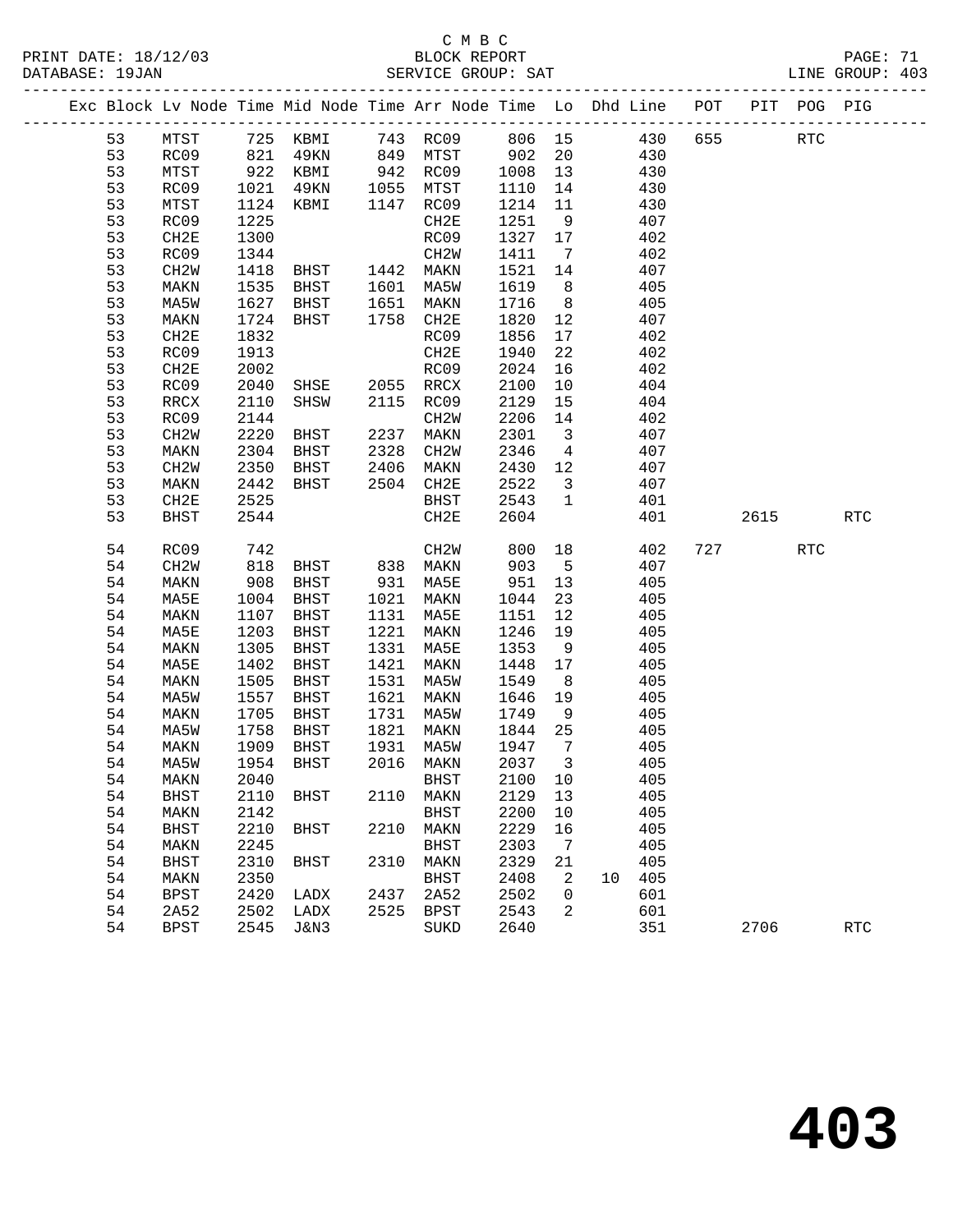|  |    |                   |      |          |      |                   |         |                 | Exc Block Lv Node Time Mid Node Time Arr Node Time Lo Dhd Line POT PIT POG PIG |     |            |            |                      |
|--|----|-------------------|------|----------|------|-------------------|---------|-----------------|--------------------------------------------------------------------------------|-----|------------|------------|----------------------|
|  | 55 | RC09              |      |          |      |                   |         |                 | 751 49KN 819 MTST 832 23 430                                                   | 736 |            | <b>RTC</b> |                      |
|  | 55 | MTST              |      | 855 KBMI |      | 915 RC09 938 13   |         |                 | 430                                                                            |     |            |            |                      |
|  | 55 | RC09              | 951  | 49KN     |      | 1024 MTST         | 1039 14 |                 | 430                                                                            |     |            |            |                      |
|  | 55 | MTST              | 1053 | KBMI     |      | 1116 RC09         | 1142    | 9               | 430                                                                            |     |            |            |                      |
|  | 55 | RC09              | 1151 | 49KN     |      | 1229 MTST         | 1247    | $7\overline{ }$ | 430                                                                            |     |            |            |                      |
|  | 55 | MTST              | 1254 | KBMI     | 1317 | RC09              | 1347    | 21              | 430                                                                            |     |            |            |                      |
|  | 55 | RC09              | 1408 | SHSE     | 1425 | RRCX              | 1432    | $\overline{4}$  | 404                                                                            |     |            |            |                      |
|  | 55 | RRCX              | 1436 | SHSW     |      | 1445 RC09         | 1504    | 17              | 404                                                                            |     |            |            |                      |
|  | 55 | RC09              | 1521 | 49KN     | 1603 | MTST              | 1622    | $7\phantom{0}$  | 430                                                                            |     |            |            |                      |
|  | 55 | MTST              | 1629 | KBMI     |      | 1651 RC09         | 1719 18 |                 | 430                                                                            |     |            |            |                      |
|  | 55 | RC09              | 1737 | SHSE     |      | 1755 RRCX         | 1801    |                 | 404                                                                            |     | 1807       |            | <b>RTC</b>           |
|  | 56 | RRCX              | 804  | BHST     | 826  | BPST              | 837     | 8 <sup>8</sup>  | 403                                                                            |     | 756 750 17 | <b>RTC</b> |                      |
|  | 56 | BPST              | 845  | BHST     | 857  | RRCX              | 914     | 9               | 403                                                                            |     |            |            |                      |
|  | 56 | RRCX              | 923  | BHST     |      | 946 BPST          | 958     | 19              | 403                                                                            |     |            |            |                      |
|  | 56 | BPST              | 1017 | BHST     |      | 1030 RRCX         | 1050    | 14              | 403                                                                            |     |            |            |                      |
|  | 56 | RRCX              | 1104 | BHST     |      | 1128 BPST         | 1144    | 18              | 403                                                                            |     |            |            |                      |
|  | 56 | BPST              | 1202 | BHST     |      | 1218 RRCX         | 1240    | 8 <sup>8</sup>  | 403                                                                            |     |            |            |                      |
|  | 56 | RRCX              | 1248 | BHST     | 1312 | BPST              | 1332    | 15              | 403                                                                            |     |            |            |                      |
|  | 56 | BPST              | 1347 | BHST     | 1404 | RRCX              | 1426    | 10              | 403                                                                            |     |            |            |                      |
|  | 56 | RRCX              | 1436 | BHST     | 1501 | BPST              | 1519    | 13              | 403                                                                            |     |            |            |                      |
|  | 56 | BPST              | 1532 | BHST     |      | 1552 RRCX         | 1615    | $\overline{7}$  | 403                                                                            |     |            |            |                      |
|  | 56 | RRCX              | 1622 | BHST     |      | 1645 BPST         | 1701    | 16              | 403                                                                            |     |            |            |                      |
|  | 56 | BPST              | 1717 | BHST     |      | 1735 RRCX         | 1756    | 11              | 403                                                                            |     |            |            |                      |
|  | 56 | RRCX              | 1807 | SHSW     |      | 1815 RC09         | 1831    | 20              | 404                                                                            |     |            |            |                      |
|  | 56 | RC09              | 1851 | 49KN     |      | 1927 MTST         | 1941    | 16              | 430                                                                            |     |            |            |                      |
|  | 56 | MTST              | 1957 | KBMI     | 2015 | RC09              | 2037    | 16              | 430                                                                            |     |            |            |                      |
|  | 56 | RC09              | 2053 | 49KN     | 2126 | MTST              | 2139    |                 | 430                                                                            |     | 2209       |            | $\operatorname{RTC}$ |
|  | 57 | <b>BPST</b>       | 805  | BHST     |      | 817 RRCX          | 834     | 5 <sup>5</sup>  | 403                                                                            |     | 745        | <b>RTC</b> |                      |
|  | 57 | RRCX              | 839  | BHST     |      | 901 BPST          | 913     | $\overline{4}$  | 403                                                                            |     |            |            |                      |
|  | 57 | BPST              | 917  | BHST     |      | 930 RRCX          | 949     | 16              | 403                                                                            |     |            |            |                      |
|  | 57 | RRCX              | 1005 | BHST     |      | 1029 BPST         | 1043    | 19              | 403                                                                            |     |            |            |                      |
|  | 57 | BPST              | 1102 | BHST     | 1117 | RRCX              | 1138    | 10              | 403                                                                            |     |            |            |                      |
|  | 57 | RRCX              | 1148 | BHST     | 1212 | BPST              | 1230    | 17              | 403                                                                            |     |            |            |                      |
|  | 57 | BPST              | 1247 | BHST     |      | 1304 RRCX         | 1326    | 9               | 403                                                                            |     |            |            |                      |
|  | 57 | RRCX              | 1335 | BHST     |      | 1359 BPST         | 1419 13 |                 | 403                                                                            |     |            |            |                      |
|  | 57 | BPST              | 1432 | BHST     |      | 1452 RRCX         | 1515    | $-5$            | 403                                                                            |     |            |            |                      |
|  | 57 | RRCX              | 1520 | BHST     |      | 1545 BPST         | 1603 14 |                 | 403                                                                            |     |            |            |                      |
|  | 57 | BPST 1617 BHST    |      |          |      |                   |         |                 | 1635 RRCX 1658 10 403                                                          |     |            |            |                      |
|  | 57 | RRCX              | 1708 | BHST     | 1730 | BPST              | 1746    | 16              | 403                                                                            |     |            |            |                      |
|  | 57 | <b>BPST</b>       | 1802 | BHST     | 1818 | RRCX              | 1839    | 21              | 403                                                                            |     |            |            |                      |
|  | 57 | RRCX              | 1900 | BHST     | 1920 | BPST              | 1934    | 9               | 403                                                                            |     |            |            |                      |
|  | 57 | <b>BPST</b>       | 1943 | BHST     | 1957 | RRCX              | 2018    | 21              | 403                                                                            |     |            |            |                      |
|  | 57 | RRCX              | 2039 | SHSW     | 2045 | RC09              | 2059    | 15              | 404                                                                            |     |            |            |                      |
|  | 57 | RC09              | 2114 |          |      | CH <sub>2</sub> M | 2136    | 14              | 402                                                                            |     |            |            |                      |
|  | 57 | CH <sub>2</sub> W | 2150 | BHST     | 2209 | MAKN              | 2238    |                 | 407                                                                            |     | 2251       |            | <b>RTC</b>           |
|  |    |                   |      |          |      |                   |         |                 |                                                                                |     |            |            |                      |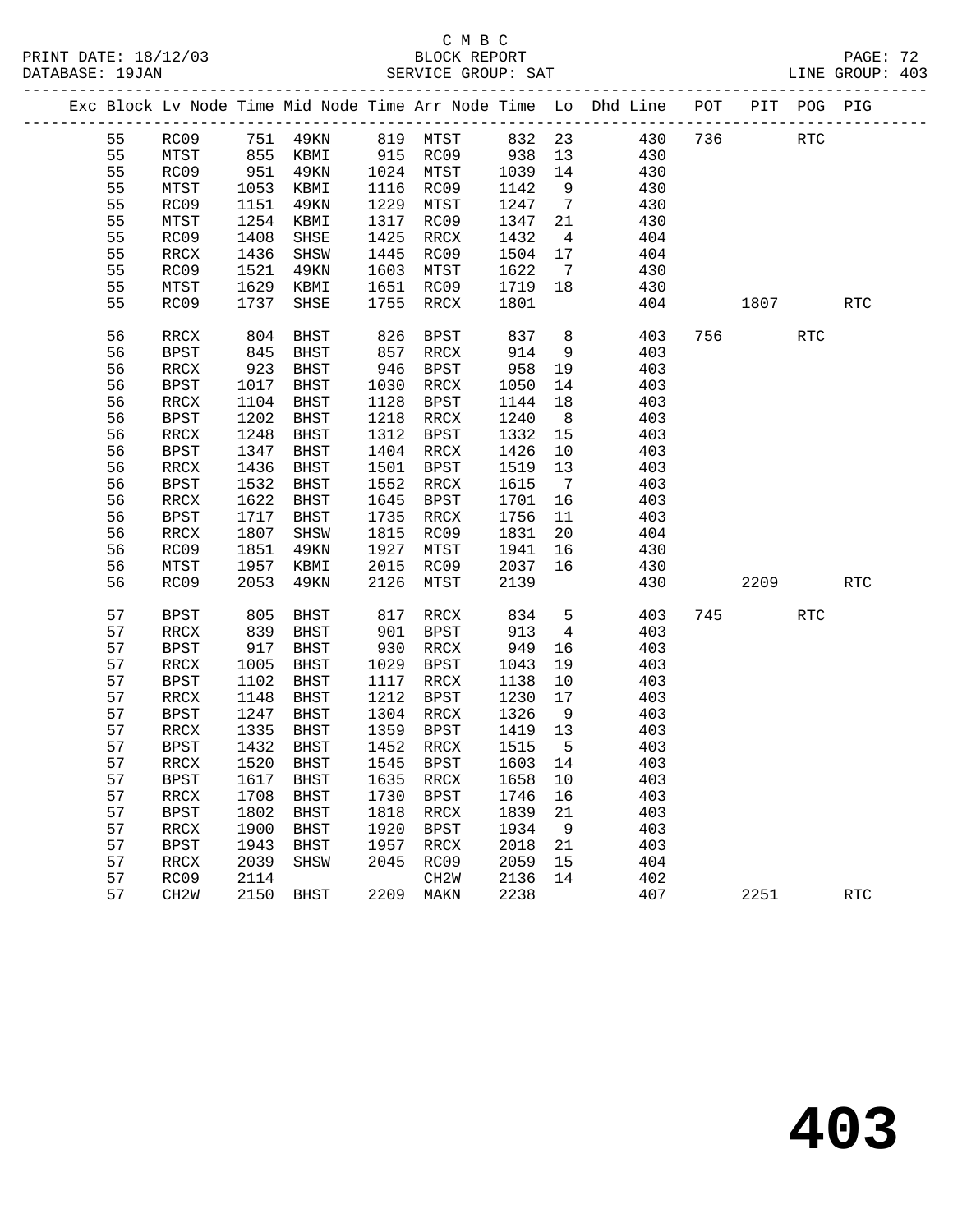|  |    |                   |            |                |      |                  |         |                | Exc Block Lv Node Time Mid Node Time Arr Node Time Lo Dhd Line POT |     |        | PIT POG PIG |            |
|--|----|-------------------|------------|----------------|------|------------------|---------|----------------|--------------------------------------------------------------------|-----|--------|-------------|------------|
|  | 58 | CH2E              | 830<br>914 |                |      |                  |         |                | RC09 855 19 402                                                    | 816 |        | RTC         |            |
|  | 58 | RC09              |            |                |      | CH2W 936 12      |         |                | 402                                                                |     |        |             |            |
|  | 58 | CH2W              | 948        |                |      | RC09 1013        |         | 12             | 407                                                                |     |        |             |            |
|  | 58 | RC09              | 1025       |                |      | CH2E             | 1048    | 12             | 407                                                                |     |        |             |            |
|  | 58 | CH2E              | 1100       |                |      | RC09             | 1128    | 12             | 402                                                                |     |        |             |            |
|  | 58 | RC09              | 1140       | SHSE 1155 RRCX |      |                  | 1201    | 8 <sup>8</sup> | 404                                                                |     |        |             |            |
|  | 58 | RRCX              | 1209       | SHSW           |      | 1215 RC09        | 1231    | 20             | 404                                                                |     |        |             |            |
|  | 58 | RC09              | 1251       | 49KN           |      | 1331 MTST        | 1351    | 8 <sup>8</sup> | 430                                                                |     |        |             |            |
|  | 58 | MTST              | 1359       | KBMI           |      | 1422 RC09        | 1450    | 17             | 430                                                                |     |        |             |            |
|  | 58 | RC09              | 1507       | SHSE           |      | 1525 RRCX        | 1531    | $\overline{7}$ | 404                                                                |     |        |             |            |
|  | 58 | $\verb!RRCX!$     | 1538       | BHST           | 1602 | BPST             | 1618    | 14             | 403                                                                |     |        |             |            |
|  | 58 | BPST              | 1632       | BHST           | 1650 | RRCX             | 1711    | 13             | 403                                                                |     |        |             |            |
|  | 58 | RRCX              | 1724       | BHST           | 1745 | BPST             | 1801    | 16             | 403                                                                |     |        |             |            |
|  | 58 | <b>BPST</b>       | 1817       | BHST           | 1833 | RRCX             | 1854    | 15             | 403                                                                |     |        |             |            |
|  | 58 | RRCX              | 1909       | SHSW           | 1915 | RC09             | 1929    | 14             | 404                                                                |     |        |             |            |
|  | 58 | RC09              | 1943       |                |      | CH2W             | 2008    | 13             | 402                                                                |     |        |             |            |
|  | 58 | CH <sub>2</sub> W | 2021       | BHST           |      | 2041 MAKN        | 2112    | 20             | 407                                                                |     |        |             |            |
|  | 58 | MAKN              | 2132       | BHST           | 2158 | CH2E             | 2217    |                | 407                                                                |     | 2228   |             | <b>RTC</b> |
|  | 59 | MAKN              | 841        | BHST           |      | 901 MA5E         | 923 11  |                | 405                                                                |     | 825 32 | RTC         |            |
|  | 59 | MA5E              | 934        | BHST           | 951  | MAKN             | 1014    | 14             | 405                                                                |     |        |             |            |
|  | 59 | MAKN              | 1028       | BHST           |      | 1058 CH2E        | 1120    | 10             | 407                                                                |     |        |             |            |
|  | 59 | CH2E              | 1130       |                |      | RC09             | 1157    | 12             | 402                                                                |     |        |             |            |
|  | 59 | RC09              | 1209       | SHSE           | 1225 | RRCX             | 1232    | $\overline{7}$ | 404                                                                |     |        |             |            |
|  | 59 | RRCX              | 1239       | SHSW           |      | 1245 RC09        | 1301    | 20             | 404                                                                |     |        |             |            |
|  | 59 | RC09              | 1321       | 49KN           | 1401 | MTST             | 1421    | 9              | 430                                                                |     |        |             |            |
|  | 59 | MTST              | 1430       | KBMI           | 1452 | RC09             | 1520 17 |                | 430                                                                |     |        |             |            |
|  | 59 | RC09              | 1537       | SHSE           | 1555 | RRCX             | 1601    | 6              | 404                                                                |     |        |             |            |
|  | 59 | RRCX              | 1607       | SHSW           | 1615 | RC09             | 1631    | 20             | 404                                                                |     |        |             |            |
|  | 59 | RC09              | 1651       | 49KN           | 1730 | MTST             | 1749    | 10             | 430                                                                |     |        |             |            |
|  | 59 | MTST              | 1759       | KBMI           | 1820 | RC09             | 1845    |                | 430                                                                |     | 1859   |             | <b>RTC</b> |
|  | 60 | RRCX              | 854        | BHST           | 916  | BPST             | 928     | $\overline{4}$ | 403                                                                |     | 846 70 | <b>RTC</b>  |            |
|  | 60 | <b>BPST</b>       | 932        | BHST           |      | 945 RRCX         | 1005    | 15             | 403                                                                |     |        |             |            |
|  | 60 | RRCX              | 1020       | BHST           |      | 1044 BPST        | 1058    | 19             | 403                                                                |     |        |             |            |
|  | 60 | BPST              | 1117       | BHST           |      | 1132 RRCX        | 1153    | 10             | 403                                                                |     |        |             |            |
|  | 60 | RRCX              | 1203       | BHST           |      | 1227 BPST        | 1245    | 17             | 403                                                                |     |        |             |            |
|  | 60 | BPST              | 1302       | BHST           |      | 1319 RRCX        | 1341    | $\overline{9}$ | 403                                                                |     |        |             |            |
|  | 60 | RRCX              | 1350       | BHST           |      | 1414 BPST        | 1434 13 |                | 403                                                                |     |        |             |            |
|  | 60 | BPST              |            | 1447 BHST      |      | 1507 RRCX 1530 6 |         |                | 403                                                                |     |        |             |            |
|  | 60 | RRCX              | 1536       | SHSW           | 1545 | RC09             | 1603 18 |                | 404                                                                |     |        |             |            |
|  | 60 | RC09              | 1621       | 49KN           | 1700 | MTST             | 1719    | 10             | 430                                                                |     |        |             |            |
|  | 60 | MTST              | 1729       | KBMI           | 1750 | RC09             | 1817    | 21             | 430                                                                |     |        |             |            |
|  | 60 | RC09              | 1838       | SHSE           | 1855 | RRCX             | 1901    | 19             | 404                                                                |     |        |             |            |
|  | 60 | RRCX              | 1920       | BHST           | 1940 | <b>BPST</b>      | 1954    | 9              | 403                                                                |     |        |             |            |
|  | 60 | <b>BPST</b>       | 2003       | BHST           | 2016 | RRCX             | 2037    | 5              | 403                                                                |     |        |             |            |
|  | 60 | RRCX              | 2042       |                |      | SH#5             | 2046    |                | 403                                                                |     | 2049   |             | <b>RTC</b> |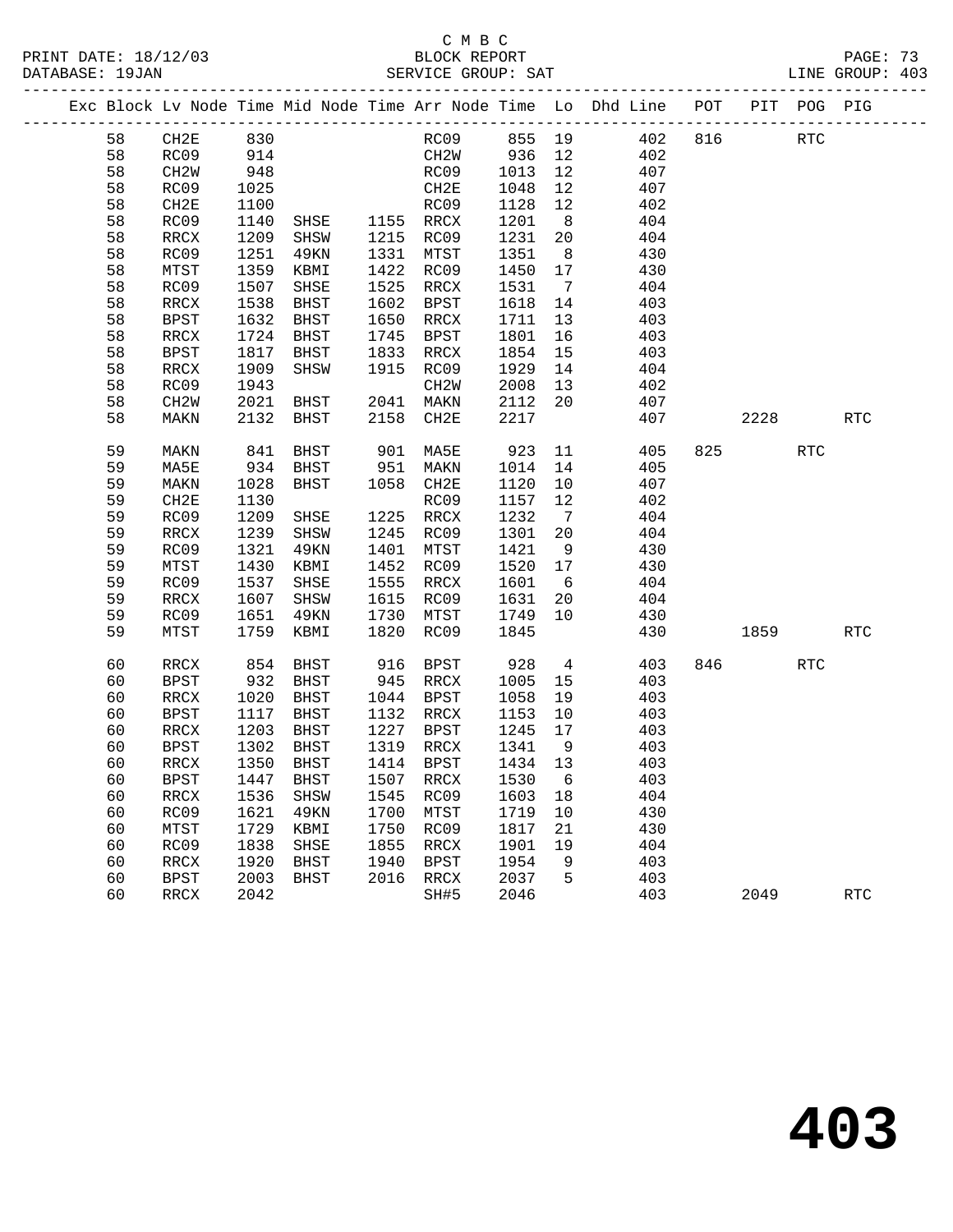#### C M B C<br>BLOCK REPORT PRINT DATE: 18/12/03 BLOCK REPORT PAGE: 74 SERVICE GROUP: SAT

|  |          |                          |              |                                                            |              |                          |              |                         | Exc Block Lv Node Time Mid Node Time Arr Node Time Lo Dhd Line POT |          |           | PIT POG PIG |            |
|--|----------|--------------------------|--------------|------------------------------------------------------------|--------------|--------------------------|--------------|-------------------------|--------------------------------------------------------------------|----------|-----------|-------------|------------|
|  | 61       | MAKN                     |              |                                                            |              |                          |              |                         | 938 BHST 1001 MA5E 1021 13 405                                     | 922      |           | <b>RTC</b>  |            |
|  | 61       | MA5E                     |              |                                                            |              |                          |              |                         | 405                                                                |          |           |             |            |
|  | 61       | MAKN                     |              | 1034 BHST 1051 MAKN 1114 13<br>1127 BHST 1158 CH2E 1220 10 |              |                          |              |                         | 407                                                                |          |           |             |            |
|  | 61       | CH2E                     | 1230         |                                                            |              | RC09                     | 1257         | 17                      | 402                                                                |          |           |             |            |
|  | 61       | RC09                     | 1314         |                                                            |              | CH2W                     | 1340         | 8 <sup>8</sup>          | 402                                                                |          |           |             |            |
|  | 61       | CH <sub>2</sub> W        | 1348         |                                                            |              | RC09                     | 1415         | 10                      | 407                                                                |          |           |             |            |
|  | 61       | RC09                     | 1425         |                                                            |              | CH2E                     | 1451         | 9                       | 407                                                                |          |           |             |            |
|  | 61       | CH2E                     | 1500         |                                                            |              | RC09                     | 1527         | 17                      | 402                                                                |          |           |             |            |
|  | 61       | RC09                     | 1544         |                                                            |              | CH2W                     | 1611         | $\overline{7}$          | 402                                                                |          |           |             |            |
|  | 61       | CH2W                     | 1618         | BHST 1641 MAKN                                             |              |                          | 1719         | 17                      | 407                                                                |          |           |             |            |
|  | 61       | MAKN                     | 1736         | BHST                                                       |              | 1801 MA5W                | 1818         | 10                      | 405                                                                |          |           |             |            |
|  | 61       | MA5W                     | 1828         | BHST                                                       | 1851         | MAKN                     | 1912         | 19                      | 405                                                                |          |           |             |            |
|  | 61       | MAKN                     | 1931         | BHST                                                       | 1958         | CH2E                     | 2017         | 15                      | 407                                                                |          |           |             |            |
|  | 61       | CH2E                     | 2032         |                                                            |              | RC09                     | 2052         | 18                      | 402                                                                |          |           |             |            |
|  | 61       | RC09                     | 2110         | SHSE                                                       |              | 2125 RRCX                | 2130         | 10                      | 404                                                                |          |           |             |            |
|  | 61       | RRCX                     | 2140         | BHST                                                       | 2200         | BPST                     | 2210         | 23                      | 403                                                                |          |           |             |            |
|  | 61       | BPST                     | 2233         | BHST                                                       | 2245         | RRCX                     | 2306         | $5^{\circ}$             | 403                                                                |          |           |             |            |
|  | 61       | RRCX                     | 2311         | BHST                                                       | 2330         | BPST                     | 2340         |                         | 403                                                                |          | 2353      |             | <b>RTC</b> |
|  | 62       | RRCX                     | 939          | SHSW                                                       |              | 945 RC09                 | 1001         | 13                      | 404                                                                |          | 931 — 100 | RTC         |            |
|  | 62       | RC09                     | 1014         |                                                            |              | CH2W                     | 1038         | 10                      | 402                                                                |          |           |             |            |
|  | 62       | CH <sub>2</sub> W        | 1048         |                                                            |              | RC09                     | 1115         | 10                      | 407                                                                |          |           |             |            |
|  | 62       | RC09                     | 1125         |                                                            |              | CH2E                     | 1150         | 10                      | 407                                                                |          |           |             |            |
|  | 62       | CH2E                     | 1200         |                                                            |              | RC09                     | 1227         | 17                      | 402                                                                |          |           |             |            |
|  | 62       | RC09                     | 1244         |                                                            |              | CH2W                     | 1310         | 8 <sup>8</sup>          | 402                                                                |          |           |             |            |
|  | 62       | CH <sub>2</sub> W        | 1318         | BHST 1344 MAKN                                             |              |                          | 1419         | 16                      | 407                                                                |          |           |             |            |
|  | 62       | MAKN                     | 1435         | BHST                                                       |              | 1501 MA5W                | 1519         | 8 <sup>8</sup>          | 405                                                                |          |           |             |            |
|  | 62       | MA5W                     | 1527         | BHST                                                       |              | 1551 MAKN                | 1616         | $\overline{7}$          | 405                                                                |          |           |             |            |
|  | 62       | MAKN                     | 1623         | BHST                                                       |              | 1658 CH2E                | 1720         | 12                      | 407                                                                |          |           |             |            |
|  | 62       | CH2E                     | 1732         |                                                            |              | RC09                     | 1758         | 15                      | 402                                                                |          |           |             |            |
|  | 62       | RC09                     | 1813         |                                                            |              | CH2E                     | 1841         | 21                      | 402                                                                |          |           |             |            |
|  | 62       | CH2E                     | 1902         |                                                            |              | RC09                     | 1926         | 14                      | 402                                                                |          |           |             |            |
|  | 62       | RC09                     | 1940         | SHSE                                                       |              | 1955 RRCX                | 2000         | 9                       | 404                                                                |          |           |             |            |
|  | 62       | RRCX                     | 2009         | SHSW                                                       |              | 2015 RC09                | 2029         | 15                      | 404                                                                |          |           |             |            |
|  | 62       | RC09                     | 2044         |                                                            |              | CH2W<br>2139 MAKN        | 2106         | 14                      | 402                                                                |          |           |             |            |
|  | 62       | CH <sub>2</sub> W        | 2120         | BHST                                                       |              |                          | 2208         |                         | 407                                                                |          | 2221      |             | RTC        |
|  | 63       | RC09                     | 1221         | 49KN                                                       |              | 1259 MTST                | 1317 12      |                         |                                                                    | 430 1206 |           | <b>RTC</b>  |            |
|  | 63       | MTST                     | 1329         | KBMI                                                       |              | 1352 RC09                | 1420 18      |                         | 430                                                                |          |           |             |            |
|  | 63       |                          |              | RC09 1438 SHSE 1455 RRCX 1502 3                            |              |                          |              |                         | 404                                                                |          |           |             |            |
|  | 63       | RRCX                     | 1505         | BHST                                                       | 1530         | BPST                     | 1548         | 14                      | 403                                                                |          |           |             |            |
|  | 63       | <b>BPST</b>              | 1602         | BHST                                                       | 1620         | RRCX                     | 1643         | 10                      | 403                                                                |          |           |             |            |
|  | 63       | RRCX                     | 1653         | BHST                                                       | 1715         | BPST                     | 1731         | 16                      | 403                                                                |          |           |             |            |
|  | 63       | <b>BPST</b>              | 1747         | <b>BHST</b>                                                | 1803         | RRCX                     | 1824         | 15                      | 403                                                                |          |           |             |            |
|  | 63       | RRCX                     | 1839         | SHSW                                                       | 1845         | RC09                     | 1859         | 9                       | 404                                                                |          |           |             |            |
|  | 63       | RC09                     | 1908         | SHSE                                                       | 1925         | RRCX                     | 1931         | 9                       | 404                                                                |          |           |             |            |
|  | 63       | RRCX                     | 1940         | <b>BHST</b>                                                | 2000         | <b>BPST</b>              | 2014         | 19                      | 403                                                                |          |           |             |            |
|  | 63       | <b>BPST</b>              | 2033         | <b>BHST</b>                                                | 2046         | RRCX                     | 2107         | $\overline{\mathbf{3}}$ | 403                                                                |          |           |             |            |
|  | 63       | RRCX                     | 2110         | <b>BHST</b>                                                | 2130         | BPST                     | 2140         | 23                      | 403                                                                |          |           |             |            |
|  | 63       | <b>BPST</b>              | 2203         | BHST                                                       | 2215         | RRCX                     | 2236         | 5                       | 403                                                                |          |           |             |            |
|  | 63       | RRCX                     | 2241         | <b>BHST</b>                                                | 2300         | <b>BPST</b>              | 2310         | 19                      | 403                                                                |          |           |             |            |
|  | 63       | <b>BPST</b>              | 2329         | BHST                                                       | 2341         | $\mathop{\mathrm{RRCX}}$ | 2400         | 6                       | 403                                                                |          |           |             |            |
|  | 63       | $\mathop{\mathrm{RRCX}}$ | 2406         | <b>BHST</b>                                                | 2423         | <b>BPST</b>              | 2432         | 3                       | 403                                                                |          |           |             |            |
|  | 63<br>63 | <b>BPST</b>              | 2435         | BHST                                                       | 2446<br>2525 | RRCX                     | 2504<br>2534 | 4                       | 403<br>403                                                         |          |           |             |            |
|  | 63       | $\mathop{\mathrm{RRCX}}$ | 2508<br>2538 | <b>BHST</b>                                                | 2548         | <b>BPST</b>              | 2605         | 4<br>3                  | 403                                                                |          |           |             |            |
|  |          | <b>BPST</b>              |              | BHST                                                       |              | RRCX                     |              |                         |                                                                    |          |           |             |            |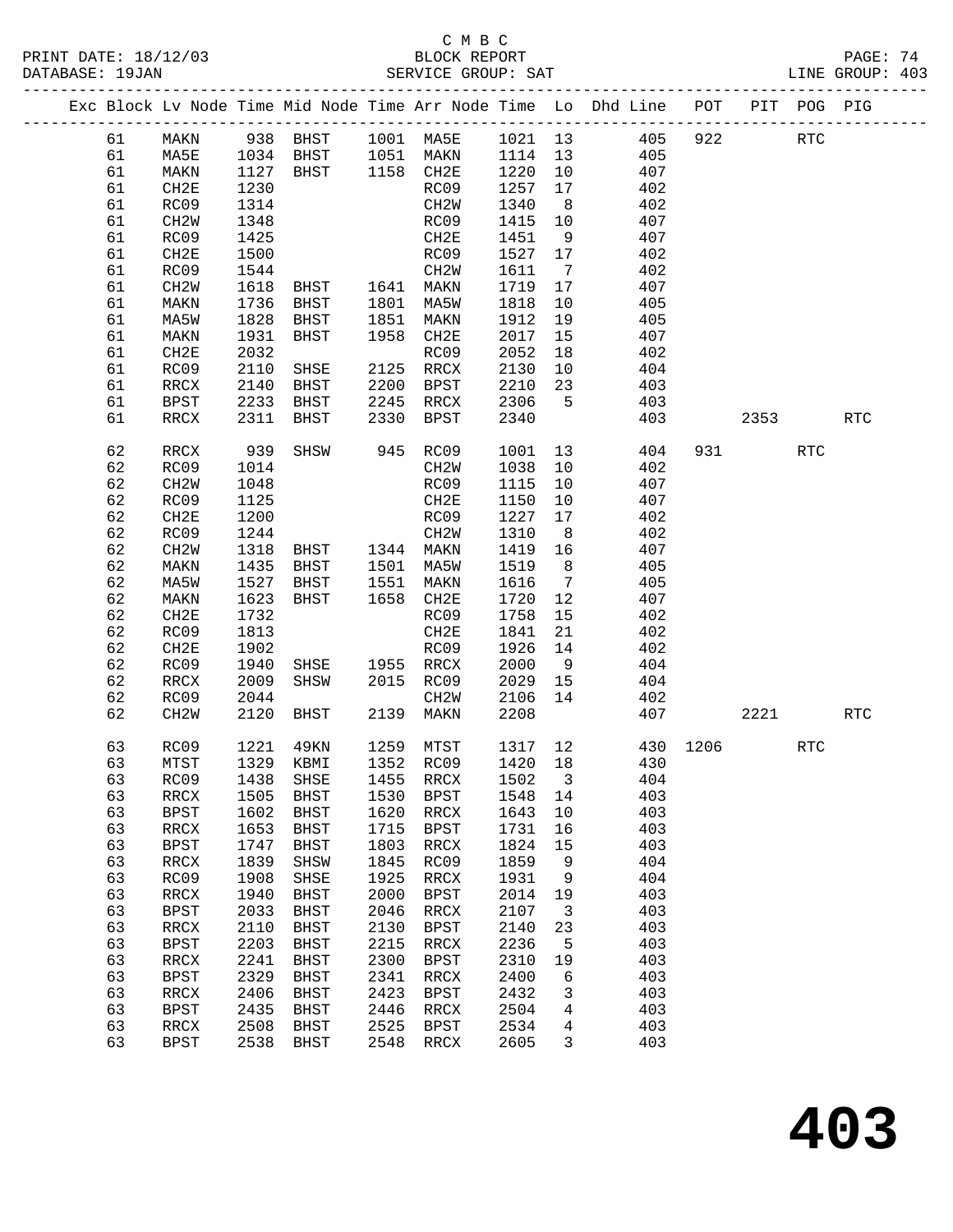|                                                                                |                                      |      |      |  |                    |  |      | C M B C |      |                 |     |          |  |      |  |
|--------------------------------------------------------------------------------|--------------------------------------|------|------|--|--------------------|--|------|---------|------|-----------------|-----|----------|--|------|--|
|                                                                                | PRINT DATE: 18/12/03<br>BLOCK REPORT |      |      |  |                    |  |      |         |      |                 |     | PAGE: 75 |  |      |  |
|                                                                                | DATABASE: 19JAN                      |      |      |  | SERVICE GROUP: SAT |  |      |         |      | LINE GROUP: 403 |     |          |  |      |  |
|                                                                                |                                      |      |      |  |                    |  |      |         |      |                 |     |          |  |      |  |
| Exc Block Ly Node Time Mid Node Time Arr Node Time Lo Dhd Line POT PIT POG PIG |                                      |      |      |  |                    |  |      |         |      |                 |     |          |  |      |  |
|                                                                                | 63                                   | RRCX | 2608 |  |                    |  | SH#5 |         | 2612 |                 | 403 | 2615     |  | RTC. |  |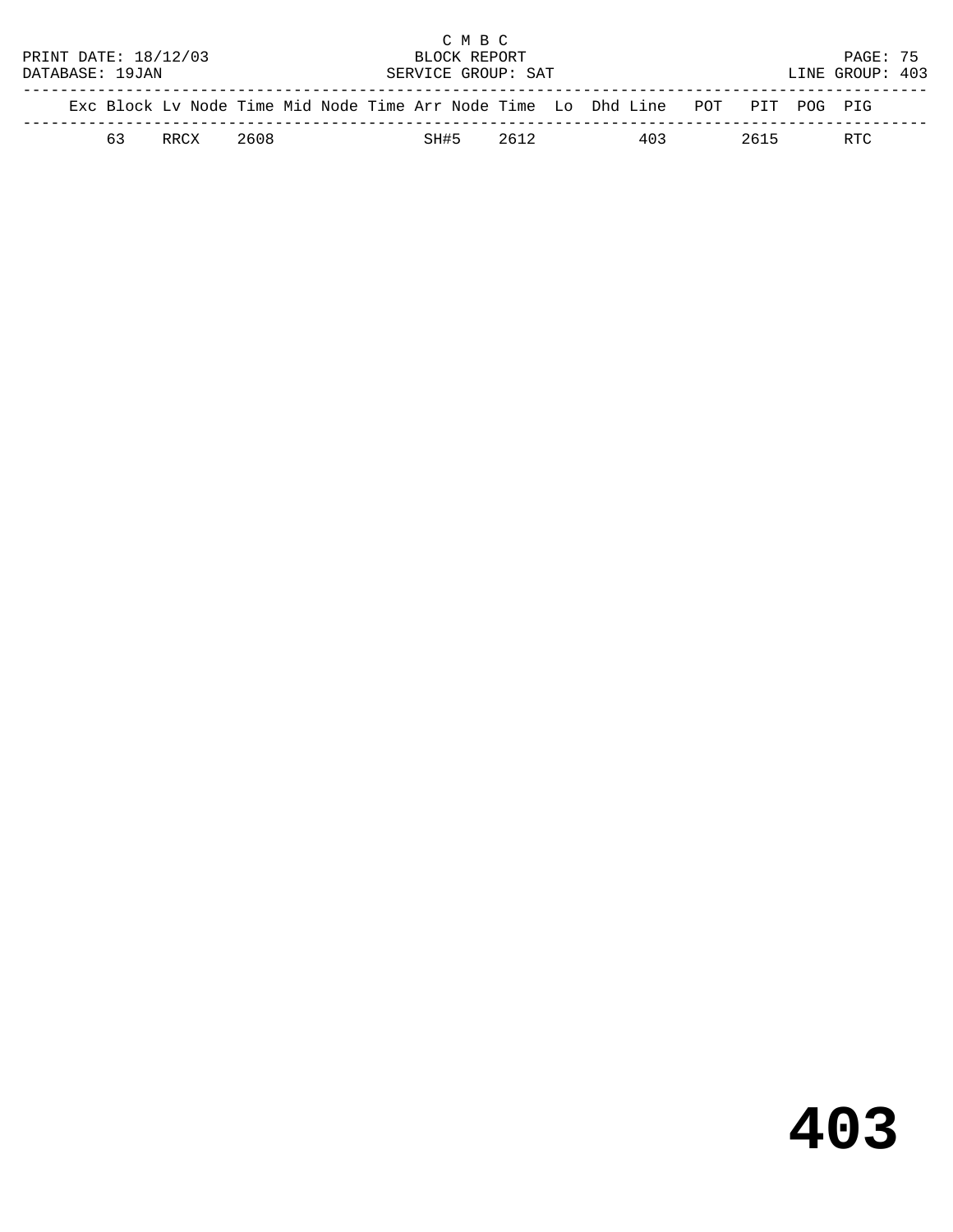|  | DATABASE: 19JAN | PRINT DATE: 18/12/03                                                 |             |                           |      |                       | C M B C<br>BLOCK REPORT         |                 |                                                                                |          |      |         | PAGE: 76   |  |
|--|-----------------|----------------------------------------------------------------------|-------------|---------------------------|------|-----------------------|---------------------------------|-----------------|--------------------------------------------------------------------------------|----------|------|---------|------------|--|
|  |                 | 49CE 49 AV & CAMBIE<br>MTST METROTOWN STATION<br>ULP UNIVERSITY LOOP |             | 49GR 49 AV & GRANVILLE    |      |                       |                                 |                 | 49CW 49 AV & CAMBIE<br>G49S GRANVILLE & 49 AV<br>RTC Richmond Depot            |          |      |         |            |  |
|  |                 |                                                                      |             |                           |      |                       |                                 |                 | Exc Block Lv Node Time Mid Node Time Arr Node Time Lo Dhd Line POT PIT POG PIG |          |      |         |            |  |
|  | 60              |                                                                      |             |                           |      |                       |                                 |                 |                                                                                |          |      | 549 RTC |            |  |
|  | 60              |                                                                      |             |                           |      |                       |                                 |                 |                                                                                |          |      |         |            |  |
|  | 60              |                                                                      |             | ULP 735 49CE 801 MTST 822 |      |                       |                                 | 11              | 049                                                                            |          |      |         |            |  |
|  | 60              | MTST                                                                 |             | 833 49CW                  |      |                       | 900 ULP 928                     | 12              | 049                                                                            |          |      |         |            |  |
|  | 60              | ULP                                                                  | 940<br>1048 | 49CE                      |      |                       | 1009 MTST 1036<br>1116 ULP 1144 | 12              | 049                                                                            |          |      |         |            |  |
|  | 60              | MTST                                                                 |             | 49CW                      |      |                       |                                 | 8 <sup>8</sup>  | 049                                                                            |          |      |         |            |  |
|  | 60              | ULP                                                                  | 1152        | 49CE                      | 1222 | MTST                  | 1254                            |                 | 8 <sup>1</sup><br>049                                                          |          |      |         |            |  |
|  | 60              | MTST                                                                 | 1302        | 49CW                      |      | 1334 ULP              | 1404                            | 10              | 049                                                                            |          |      |         |            |  |
|  | 60              | ULP                                                                  | 1414        | 49CE                      | 1446 | MTST                  | 1520                            | 18              | 049                                                                            |          |      |         |            |  |
|  | 60              | MTST                                                                 |             | 1538 49CW                 | 1608 |                       | ULP 1638                        | 12              | 049                                                                            |          |      |         |            |  |
|  | 60              | ULP                                                                  |             | 1650 49CE                 | 1722 | MTST                  | 1754                            |                 | 8 <sup>1</sup><br>049                                                          |          |      |         |            |  |
|  | 60              | MTST                                                                 | 1802        | 49CW                      | 1832 |                       | ULP 1859 17                     |                 | 049                                                                            |          |      |         |            |  |
|  | 60              | ULP                                                                  | 1916        | 49CE                      | 1942 | 1942 MTST<br>2039 ULP | 2007                            | $7\overline{ }$ | 049                                                                            |          |      |         |            |  |
|  | 60              | MTST                                                                 |             | 2014 49CW                 |      |                       | 2105                            |                 |                                                                                | 049      |      | 2134    | RTC        |  |
|  | 61              | MTST                                                                 | 622         | 49CW                      | 645  |                       | ULP 710                         |                 | 10<br>049                                                                      |          | 552  | RTC     |            |  |
|  | 61              |                                                                      |             |                           | 746  | MTST                  | 807                             | 13              | 049                                                                            |          |      |         |            |  |
|  | 61              |                                                                      |             |                           | 845  |                       | ULP 912<br>MTST 1023            | 16              | 049                                                                            |          |      |         |            |  |
|  | 61              | ULP 720 49CE<br>MTST 820 49CW<br>ULP 928 49CE                        |             |                           | 957  |                       |                                 | 13              | 049                                                                            |          |      |         |            |  |
|  | 61              | MTST                                                                 | 1036        | 49CW                      | 1104 | ULP                   | 1132                            | 8 <sup>8</sup>  | 049                                                                            |          |      |         |            |  |
|  | 61              | ULP                                                                  | 1140        | 49CE                      | 1210 | MTST                  | 1242                            | 8 <sup>8</sup>  | 049                                                                            |          |      |         |            |  |
|  | 61              | MTST                                                                 | 1250        | 49CW                      | 1322 | ULP                   | 1352                            | 10              | 049                                                                            |          |      |         |            |  |
|  | 61              | ULP                                                                  | 1402        | 49CE                      |      | 1434 MTST             | 1508                            |                 | $\begin{array}{c} 10 \\ 17 \end{array}$<br>049                                 |          |      |         |            |  |
|  | 61              | MTST                                                                 | 1525        | 49CW                      | 1557 | <b>ULP</b>            | 1627                            | 11              | 049                                                                            |          |      |         |            |  |
|  | 61              | ULP                                                                  | 1638        | 49CE                      | 1710 | MTST                  | 1742                            |                 |                                                                                | 049 1812 |      |         | RTC        |  |
|  | 62              | 49GR                                                                 |             | 624 49CE                  |      |                       | 628 MTST 647 5                  |                 | 049                                                                            |          |      | 604 RTC |            |  |
|  | 62              | MTST                                                                 |             | 652 49CW                  |      | 715 ULP               | 740                             |                 | 10<br>049                                                                      |          |      |         |            |  |
|  | 62              | ULP                                                                  |             | 750 49CE                  |      |                       | 816 MTST 837                    | 11              | 049                                                                            |          |      |         |            |  |
|  | 62              | MTST                                                                 |             | 848 49CW<br>952 49CE      |      |                       |                                 | 9               | 049                                                                            |          |      |         |            |  |
|  | 62              | ULP                                                                  |             |                           |      |                       |                                 |                 | 049                                                                            |          |      |         |            |  |
|  | 62              |                                                                      |             |                           |      |                       |                                 |                 | MTST 1101 49CW 1129 ULP 1157 17 049                                            |          |      |         |            |  |
|  | 62              | ULP                                                                  | 1214        | 49CE                      | 1246 | MTST                  | 1320                            | 18              | 049                                                                            |          |      |         |            |  |
|  | 62              | MTST                                                                 | 1338        | 49CW                      | 1410 | ULP                   | 1440                            | 10              | 049                                                                            |          |      |         |            |  |
|  | 62              | ULP                                                                  | 1450        | 49CE                      | 1522 | MTST                  | 1556                            | 18              | 049                                                                            |          |      |         |            |  |
|  | 62              | MTST                                                                 | 1614        | 49CW                      | 1644 | ULP                   | 1714                            | 12              | 049                                                                            |          |      |         |            |  |
|  | 62              | ULP                                                                  | 1726        | 49CE                      | 1756 | MTST                  | 1827                            | 11              | 049                                                                            |          |      |         |            |  |
|  | 62              | MTST                                                                 | 1838        | 49CW                      | 1906 | ULP                   | 1933                            | 19              | 049                                                                            |          |      |         |            |  |
|  | 62              | ULP                                                                  | 1952        | 49CE                      | 2018 | MTST                  | 2042                            | 9               | 049                                                                            |          |      |         |            |  |
|  | 62              | MTST                                                                 | 2051        | 49CW                      | 2116 | ULP                   | 2142                            | 9               | 049                                                                            |          |      |         |            |  |
|  | 62              | ULP                                                                  | 2151        | 49CE                      | 2217 | MTST                  | 2241                            | 8               | 049                                                                            |          |      |         |            |  |
|  | 62              | MTST                                                                 | 2249        | 49CW                      | 2313 | ULP                   | 2337                            |                 | 049                                                                            |          | 2406 |         | <b>RTC</b> |  |
|  |                 |                                                                      |             |                           |      |                       |                                 |                 |                                                                                |          |      |         |            |  |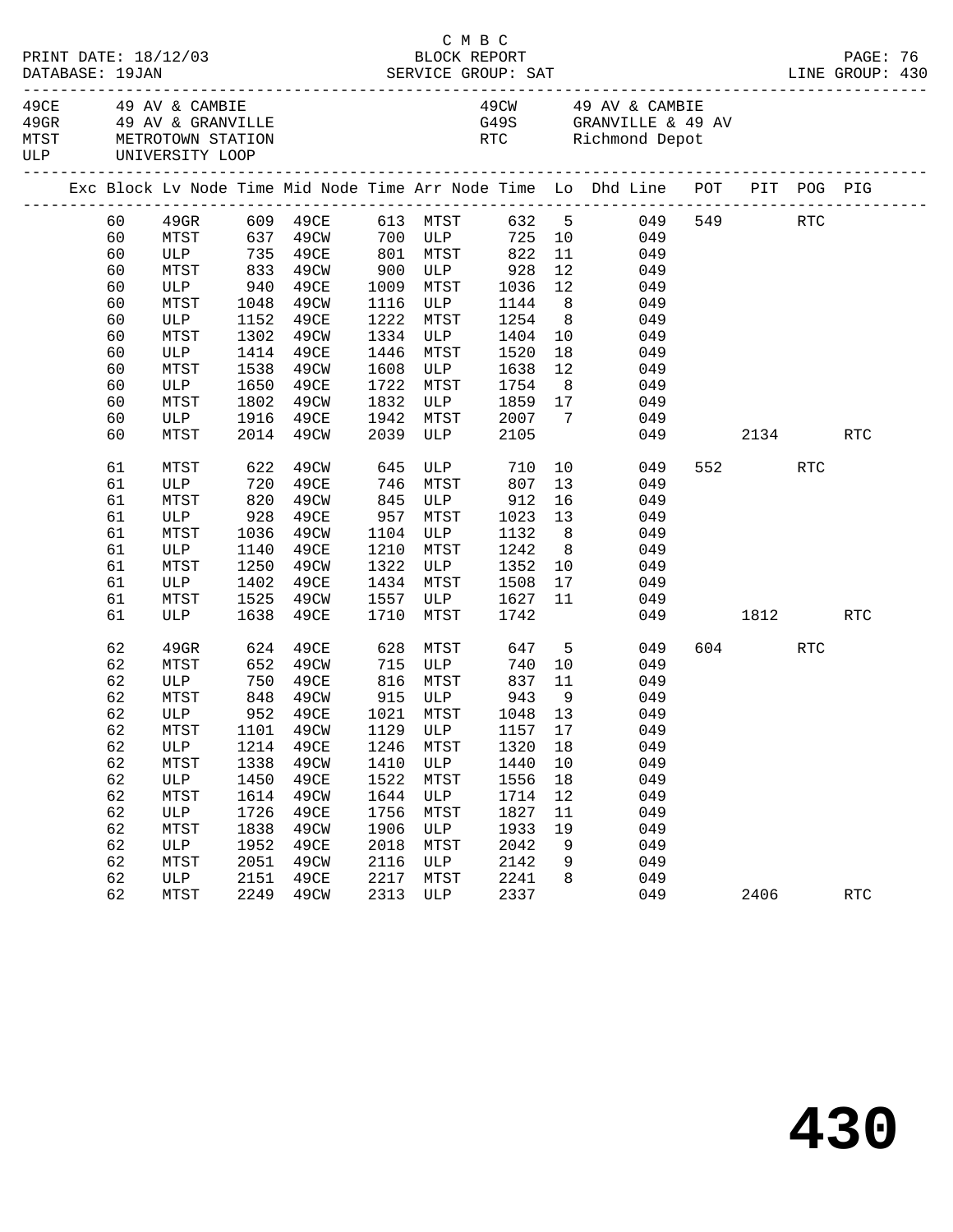|  |    |         |      |              |      |           |       |                 | Exc Block Lv Node Time Mid Node Time Arr Node Time Lo Dhd Line POT PIT POG PIG |     |            |     |            |
|--|----|---------|------|--------------|------|-----------|-------|-----------------|--------------------------------------------------------------------------------|-----|------------|-----|------------|
|  | 63 | $49$ GR |      |              |      |           | 702 5 |                 | 049                                                                            | 619 | <b>RTC</b> |     |            |
|  | 63 | MTST    |      | 707 49CW 730 |      | ULP       | 755   | 10              | 049                                                                            |     |            |     |            |
|  | 63 | ULP     |      | 805 49CE     |      | 832 MTST  | 856   | 17              | 049                                                                            |     |            |     |            |
|  | 63 | MTST    | 913  | 49CW         | 940  | ULP       | 1008  | 8 <sup>8</sup>  | 049                                                                            |     |            |     |            |
|  | 63 | ULP     | 1016 | 49CE         | 1045 | MTST      | 1113  | 13              | 049                                                                            |     |            |     |            |
|  | 63 | MTST    | 1126 | 49CW         | 1155 | ULP       | 1223  | 15              | 049                                                                            |     |            |     |            |
|  | 63 | ULP     | 1238 | 49CE         | 1310 | MTST      | 1344  | 18              | 049                                                                            |     |            |     |            |
|  | 63 | MTST    | 1402 | 49CW         | 1434 | ULP       | 1504  | 10              | 049                                                                            |     |            |     |            |
|  | 63 | ULP     | 1514 | 49CE         | 1546 | MTST      | 1620  | 18              | 049                                                                            |     |            |     |            |
|  | 63 | MTST    | 1638 | 49CW         | 1708 | ULP       | 1738  | 12              | 049                                                                            |     |            |     |            |
|  | 63 | ULP     | 1750 | 49CE         | 1820 | MTST      | 1849  | 14              | 049                                                                            |     |            |     |            |
|  | 63 | MTST    | 1903 | 49CW         | 1930 | ULP       | 1956  | 8 <sup>8</sup>  | 049                                                                            |     |            |     |            |
|  | 63 | ULP     | 2004 | 49CE         | 2030 | MTST      | 2054  | 14              | 049                                                                            |     |            |     |            |
|  | 63 | MTST    | 2108 | 49CW         | 2133 | ULP       | 2159  | 12              | 049                                                                            |     |            |     |            |
|  | 63 | ULP     | 2211 | 49CE         | 2237 | MTST      | 2301  | 8 <sup>8</sup>  | 049                                                                            |     |            |     |            |
|  | 63 | MTST    | 2309 | 49CW         | 2333 | ULP       | 2357  |                 | 049                                                                            |     | 2426       |     | <b>RTC</b> |
|  | 64 | ULP     | 648  | 49CE         | 714  | MTST      | 735   |                 | 17<br>049                                                                      |     | 603 — 100  | RTC |            |
|  | 64 | MTST    | 752  | 49CW         | 815  | ULP       | 841   | 11              | 049                                                                            |     |            |     |            |
|  | 64 | ULP     | 852  | 49CE         | 920  | MTST      | 946   | 14              | 049                                                                            |     |            |     |            |
|  | 64 | MTST    | 1000 | 49CW         | 1028 | ULP       | 1056  | 8 <sup>8</sup>  | 049                                                                            |     |            |     |            |
|  | 64 | ULP     | 1104 | 49CE         | 1134 | MTST      | 1205  | 9               | 049                                                                            |     |            |     |            |
|  | 64 | MTST    | 1214 | 49CW         | 1245 | ULP       | 1313  | 13              | 049                                                                            |     |            |     |            |
|  | 64 | ULP     | 1326 | 49CE         | 1358 | MTST      | 1432  | 18              | 049                                                                            |     |            |     |            |
|  | 64 | MTST    | 1450 | 49CW         | 1522 | ULP       | 1552  | 10              | 049                                                                            |     |            |     |            |
|  | 64 | ULP     | 1602 | 49CE         | 1634 | MTST      | 1708  | 18              | 049                                                                            |     |            |     |            |
|  | 64 | MTST    | 1726 | 49CW         | 1756 | ULP       | 1826  | 14              | 049                                                                            |     |            |     |            |
|  | 64 | ULP     | 1840 | 49CE         | 1906 | MTST      | 1932  | 18              | 049                                                                            |     |            |     |            |
|  | 64 | MTST    | 1950 | 49CW         | 2015 | ULP       | 2041  | 10              | 049                                                                            |     |            |     |            |
|  | 64 | ULP     | 2051 | 49CE         | 2117 | MTST      | 2141  | $7\overline{ }$ | 049                                                                            |     |            |     |            |
|  | 64 | MTST    | 2148 | 49CW         | 2213 | ULP       | 2239  | 12              | 049                                                                            |     |            |     |            |
|  | 64 | ULP     | 2251 | 49CE         | 2317 | MTST      | 2339  | 10              | 049                                                                            |     |            |     |            |
|  | 64 | MTST    | 2349 | 49CW         | 2413 | G49S      | 2417  |                 | 049                                                                            |     | 2432       |     | <b>RTC</b> |
|  | 65 | 49GR    | 654  | 49CE         | 658  | MTST      | 717   | $5^{\circ}$     | 049                                                                            |     | 634 639    | RTC |            |
|  | 65 | MTST    | 722  | 49CW         | 745  | ULP       | 811   | 6               | 049                                                                            |     |            |     |            |
|  | 65 | ULP     | 817  | 49CE         |      | 844 MTST  | 908   | 17              | 049                                                                            |     |            |     |            |
|  | 65 | MTST    | 925  | 49CW         |      | 952 ULP   | 1020  | 8 <sup>8</sup>  | 049                                                                            |     |            |     |            |
|  | 65 | ULP     |      | 1028 49CE    |      | 1057 MTST | 1125  | 12              | 049                                                                            |     |            |     |            |
|  | 65 |         |      |              |      |           |       |                 | MTST 1137 49CW 1208 ULP 1236 14 049                                            |     |            |     |            |
|  | 65 | ULP     | 1250 | 49CE         | 1322 | MTST      | 1356  | 18              | 049                                                                            |     |            |     |            |
|  | 65 | MTST    | 1414 | 49CW         | 1446 | ULP       | 1516  | 10              | 049                                                                            |     |            |     |            |
|  | 65 | ULP     | 1526 | 49CE         | 1558 | MTST      | 1632  | 18              | 049                                                                            |     |            |     |            |
|  | 65 | MTST    | 1650 | 49CW         | 1720 | ULP       | 1750  | 12              | 049                                                                            |     |            |     |            |
|  | 65 | ULP     | 1802 | 49CE         | 1831 | MTST      | 1859  | 15              | 049                                                                            |     |            |     |            |
|  | 65 | MTST    | 1914 | 49CW         | 1941 | ULP       | 2007  | 9               | 049                                                                            |     |            |     |            |
|  | 65 | ULP     | 2016 | 49CE         | 2042 | MTST      | 2106  |                 | 049                                                                            |     | 2136       |     | <b>RTC</b> |
|  |    |         |      |              |      |           |       |                 |                                                                                |     |            |     |            |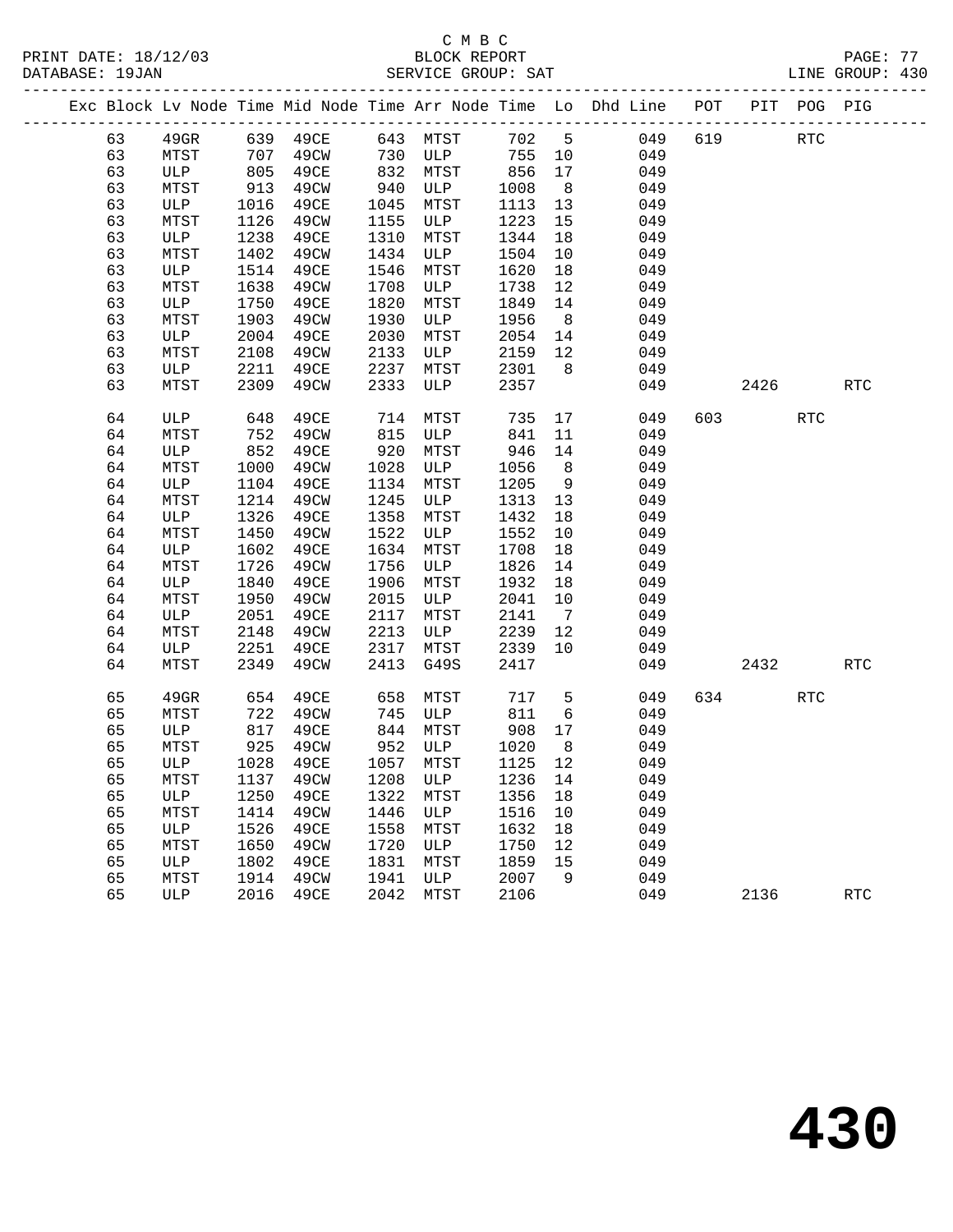|  |    |              |      | Exc Block Lv Node Time Mid Node Time Arr Node Time Lo Dhd Line POT PIT POG PIG |            |                   |        |                |     |            |                                                                                                      |            |            |
|--|----|--------------|------|--------------------------------------------------------------------------------|------------|-------------------|--------|----------------|-----|------------|------------------------------------------------------------------------------------------------------|------------|------------|
|  | 66 |              |      | ULP 704 49CE 730 MTST 751 15<br>MTST 806 49CW 830 ULP 856 8                    |            |                   |        |                |     | 049<br>619 |                                                                                                      | RTC        |            |
|  | 66 |              |      |                                                                                |            |                   |        |                | 049 |            |                                                                                                      |            |            |
|  | 66 | ULP          |      | 904 49CE                                                                       |            | 933 MTST          | 959 13 |                | 049 |            |                                                                                                      |            |            |
|  | 66 | MTST         | 1012 | 49CW                                                                           | 1040       | ULP               | 1108   | 8 <sup>8</sup> | 049 |            |                                                                                                      |            |            |
|  | 66 | ULP          | 1116 | 49CE                                                                           | 1146       | MTST              | 1217   | 9              | 049 |            |                                                                                                      |            |            |
|  | 66 | MTST         | 1226 | 49CW                                                                           | 1257       | ULP               | 1325   | 13             | 049 |            |                                                                                                      |            |            |
|  | 66 | ULP          | 1338 | 49CE                                                                           | 1410       | MTST              | 1444   | 18             | 049 |            |                                                                                                      |            |            |
|  | 66 | MTST         | 1502 | 49CW                                                                           | 1534       | ULP               | 1604   | 10             | 049 |            |                                                                                                      |            |            |
|  | 66 | ULP          | 1614 | 49CE                                                                           | 1646       | MTST              | 1720   | 18             | 049 |            |                                                                                                      |            |            |
|  | 66 | MTST         |      | 1738 49CW                                                                      | 1808       | ULP 1835          |        | 17             | 049 |            |                                                                                                      |            |            |
|  | 66 | ULP          |      | 1852 49CE                                                                      | 1918       | MTST              | 1944   |                | 049 |            | 2014                                                                                                 |            | <b>RTC</b> |
|  |    |              |      |                                                                                |            |                   |        |                |     |            |                                                                                                      |            |            |
|  | 67 | MTST         | 737  | 49CW                                                                           | 800<br>908 | ULP               | 826    | 14             | 049 |            | 707 — 2007 — 2014 — 2014 — 2025 — 2026 — 2026 — 2026 — 2027 — 2027 — 2027 — 2027 — 2027 — 2027 — 202 | RTC        |            |
|  | 67 | ULP          | 840  | 49CE                                                                           |            | MTST              | 934    | 14             | 049 |            |                                                                                                      |            |            |
|  | 67 | MTST         | 948  | 49CW                                                                           | 1016       | ULP               | 1044   | 8 <sup>8</sup> | 049 |            |                                                                                                      |            |            |
|  | 67 | ULP          | 1052 | 49CE                                                                           | 1122       | MTST              | 1151   | 11             | 049 |            |                                                                                                      |            |            |
|  | 67 | MTST         | 1202 | 49CW                                                                           | 1233       | ULP               | 1301   | 13             | 049 |            |                                                                                                      |            |            |
|  | 67 | ULP          | 1314 | 49CE                                                                           | 1346       | MTST              | 1420   | 18             | 049 |            |                                                                                                      |            |            |
|  | 67 | MTST         | 1438 | 49CW                                                                           | 1510       | ULP               | 1540   | 10             | 049 |            |                                                                                                      |            |            |
|  | 67 | ULP          | 1550 | 49CE                                                                           | 1622       | MTST              | 1656   | 18             | 049 |            |                                                                                                      |            |            |
|  | 67 | MTST         | 1714 | 49CW                                                                           | 1744       | ULP               | 1814   | 12             | 049 |            |                                                                                                      |            |            |
|  | 67 | ULP          | 1826 | 49CE                                                                           | 1855       | MTST              | 1923   | 15             | 049 |            |                                                                                                      |            |            |
|  | 67 | MTST         | 1938 | 49CW                                                                           | 2003       | ULP               | 2029   |                | 049 |            | 2058                                                                                                 |            | <b>RTC</b> |
|  | 68 | ULP          | 829  | 49CE                                                                           | 856        | MTST              | 920    | 16             | 049 |            | 744                                                                                                  | RTC        |            |
|  | 68 | MTST         | 936  | 49CW                                                                           | 1004       | ULP               | 1032   | 8 <sup>8</sup> | 049 |            |                                                                                                      |            |            |
|  | 68 | ULP          | 1040 | 49CE                                                                           | 1110       | MTST              | 1139   | 11             | 049 |            |                                                                                                      |            |            |
|  | 68 | MTST         | 1150 | 49CW                                                                           | 1221       | ULP               | 1249   | 13             | 049 |            |                                                                                                      |            |            |
|  | 68 | ULP          | 1302 | 49CE                                                                           | 1334       | MTST              | 1408   | 18             | 049 |            |                                                                                                      |            |            |
|  | 68 | MTST         | 1426 | 49CW                                                                           | 1458       | ULP               | 1528   | 10             | 049 |            |                                                                                                      |            |            |
|  | 68 | ULP          | 1538 | 49CE                                                                           | 1610       | MTST              | 1644   | 18             | 049 |            |                                                                                                      |            |            |
|  | 68 | MTST         | 1702 | 49CW                                                                           | 1732       | ULP               | 1802   | 12             | 049 |            |                                                                                                      |            |            |
|  | 68 | ULP          | 1814 | 49CE                                                                           | 1843       | MTST              | 1911   | 14             | 049 |            |                                                                                                      |            |            |
|  | 68 | MTST         | 1925 | 49CW                                                                           | 1952       | ULP               | 2018   | 13             | 049 |            |                                                                                                      |            |            |
|  | 68 | ULP          | 2031 | 49CE                                                                           | 2057       | MTST              | 2121   | $\overline{7}$ | 049 |            |                                                                                                      |            |            |
|  | 68 | MTST         | 2128 | 49CW                                                                           | 2153       | ULP               | 2219   | 12             | 049 |            |                                                                                                      |            |            |
|  | 68 | ULP          | 2231 | 49CE                                                                           | 2257       | MTST              | 2321   | 8 <sup>8</sup> | 049 |            |                                                                                                      |            |            |
|  | 68 | MTST         | 2329 | 49CW                                                                           | 2353       | ULP               | 2417   |                | 049 |            | 2446                                                                                                 |            | <b>RTC</b> |
|  |    |              |      |                                                                                |            |                   |        |                |     |            |                                                                                                      |            |            |
|  | 69 | ${\tt MTST}$ |      | 901 49CW                                                                       |            | 928 ULP 956 8 049 |        |                |     |            | 831                                                                                                  | <b>RTC</b> |            |
|  | 69 | ULP          | 1004 | 49CE                                                                           | 1033       | MTST              | 1101   | 12             | 049 |            |                                                                                                      |            |            |
|  | 69 | MTST         | 1113 | 49CW                                                                           | 1142       | ULP               | 1210   | 16             | 049 |            |                                                                                                      |            |            |
|  | 69 | ULP          | 1226 | 49CE                                                                           | 1258       | MTST              | 1332   | 18             | 049 |            |                                                                                                      |            |            |
|  | 69 | MTST         | 1350 | 49CW                                                                           | 1422       | ULP               | 1452   | 10             | 049 |            |                                                                                                      |            |            |
|  | 69 | ULP          | 1502 | 49CE                                                                           | 1534       | MTST              | 1608   | 18             | 049 |            |                                                                                                      |            |            |
|  | 69 | MTST         | 1626 | 49CW                                                                           | 1656       | ULP               | 1726   | 12             | 049 |            |                                                                                                      |            |            |
|  | 69 | ULP          | 1738 | 49CE                                                                           | 1808       | MTST              | 1837   | 13             | 049 |            |                                                                                                      |            |            |
|  | 69 | MTST         | 1850 | 49CW                                                                           | 1918       | ULP               | 1945   |                | 049 |            | 2014                                                                                                 |            | <b>RTC</b> |
|  |    |              |      |                                                                                |            |                   |        |                |     |            |                                                                                                      |            |            |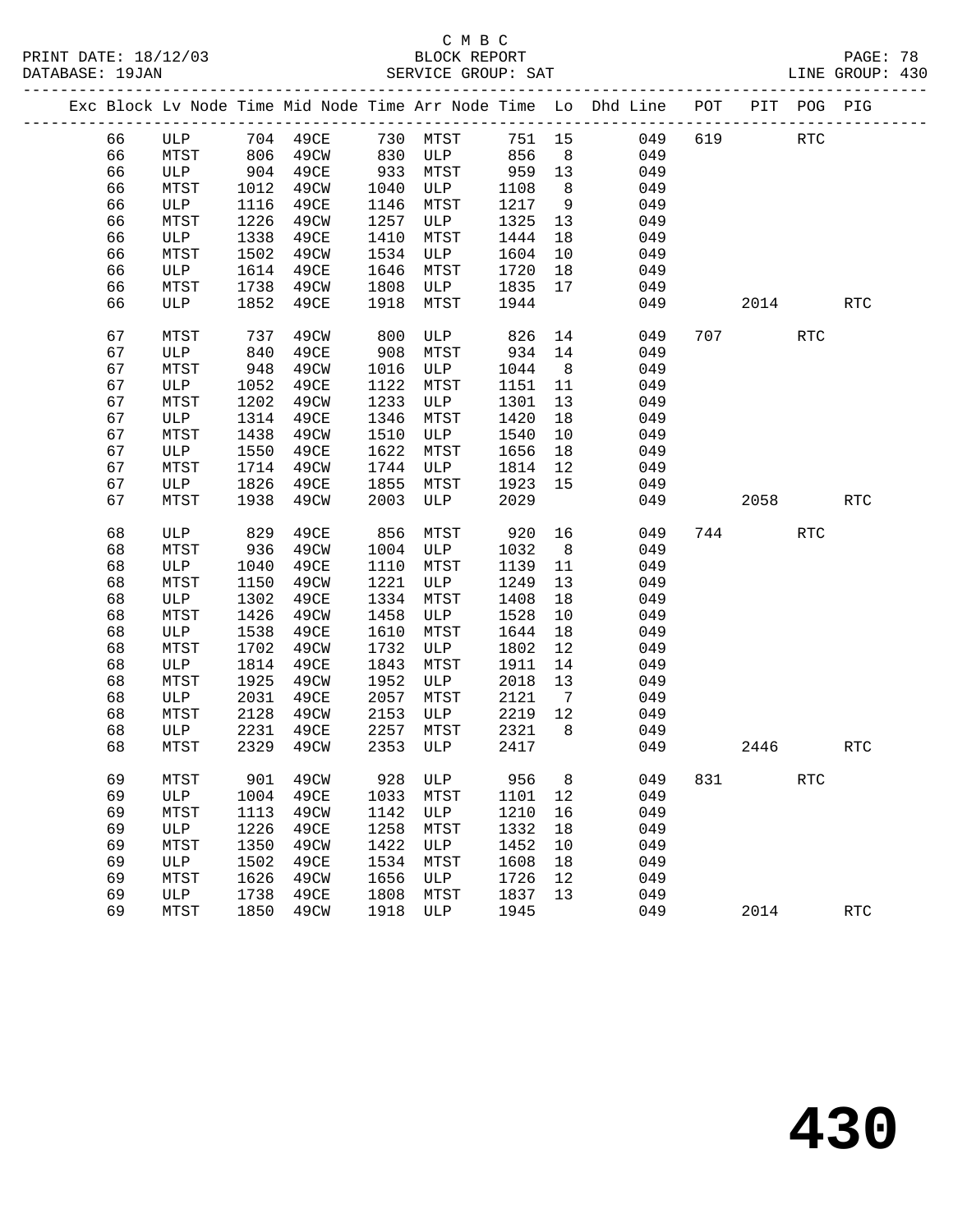|  |    |      |      |                       |      |      |      |                              | Exc Block Lv Node Time Mid Node Time Arr Node Time Lo Dhd Line POT PIT POG PIG<br>_______________________________ |      |       |            |            |
|--|----|------|------|-----------------------|------|------|------|------------------------------|-------------------------------------------------------------------------------------------------------------------|------|-------|------------|------------|
|  | 70 |      |      | ULP 916 49CE 945 MTST |      |      |      |                              | 1011 13 049                                                                                                       |      | 831 7 | <b>RTC</b> |            |
|  | 70 | MTST | 1024 | 49CW                  | 1052 | ULP  | 1120 | 8 <sup>8</sup>               | 049                                                                                                               |      |       |            |            |
|  | 70 | ULP  | 1128 | 49CE                  | 1158 | MTST | 1229 | $\overline{9}$               | 049                                                                                                               |      |       |            |            |
|  | 70 | MTST | 1238 | 49CW                  | 1310 | ULP  | 1340 | 10                           | 049                                                                                                               |      |       |            |            |
|  | 70 | ULP  | 1350 | 49CE                  | 1422 | MTST | 1456 | 18                           | 049                                                                                                               |      |       |            |            |
|  | 70 | MTST | 1514 | 49CW                  | 1546 | ULP  | 1616 | 10                           | 049                                                                                                               |      |       |            |            |
|  | 70 | ULP  | 1626 | 49CE                  | 1658 | MTST | 1732 | 18                           | 049                                                                                                               |      |       |            |            |
|  | 70 | MTST | 1750 | 49CW                  | 1820 | ULP  | 1847 | 17                           | 049                                                                                                               |      |       |            |            |
|  | 70 | ULP  | 1904 | 49CE                  | 1930 | MTST | 1955 | $7\phantom{.0}\phantom{.0}7$ | 049                                                                                                               |      |       |            |            |
|  | 70 | MTST | 2002 | 49CW                  | 2027 | ULP  | 2053 | 18                           | 049                                                                                                               |      |       |            |            |
|  | 70 | ULP  | 2111 | 49CE                  | 2137 | MTST | 2201 | 7                            | 049                                                                                                               |      |       |            |            |
|  | 70 | MTST | 2208 | 49CW                  | 2233 | ULP  | 2259 | 12                           | 049                                                                                                               |      |       |            |            |
|  | 70 | ULP  | 2311 | 49CE                  | 2337 | MTST | 2359 | 9                            | 049                                                                                                               |      |       |            |            |
|  | 70 | MTST | 2408 | 49CW                  | 2432 | G49S | 2436 |                              | 049                                                                                                               |      | 2451  |            | <b>RTC</b> |
|  |    |      |      |                       |      |      |      |                              |                                                                                                                   |      |       |            |            |
|  | 71 | ULP  | 1202 | 49CE                  | 1234 | MTST | 1308 | 18                           | 049                                                                                                               |      | 1117  | <b>RTC</b> |            |
|  | 71 | MTST | 1326 | 49CW                  | 1358 | ULP  | 1428 | 10                           | 049                                                                                                               |      |       |            |            |
|  | 71 | ULP  | 1438 | 49CE                  | 1510 | MTST | 1544 | 18                           | 049                                                                                                               |      |       |            |            |
|  | 71 | MTST | 1602 | 49CW                  | 1632 | ULP  | 1702 | 12                           | 049                                                                                                               |      |       |            |            |
|  | 71 | ULP  | 1714 | 49CE                  | 1744 | MTST | 1815 | 10                           | 049                                                                                                               |      |       |            |            |
|  | 71 | MTST | 1825 | 49CW                  | 1855 | ULP  | 1922 | 18                           | 049                                                                                                               |      |       |            |            |
|  | 71 | ULP  | 1940 | 49CE                  | 2006 | MTST | 2030 | 8 <sup>8</sup>               | 049                                                                                                               |      |       |            |            |
|  | 71 | MTST | 2038 | 49CW                  | 2103 | ULP  | 2129 |                              | 049                                                                                                               |      | 2158  |            | <b>RTC</b> |
|  | 72 | MTST | 1314 | 49CW                  | 1346 | ULP  | 1416 | 10                           | 049                                                                                                               | 1238 |       | RTC        |            |
|  | 72 | ULP  | 1426 | 49CE                  | 1458 | MTST | 1532 | 18                           | 049                                                                                                               |      |       |            |            |
|  | 72 | MTST | 1550 | 49CW                  | 1620 | ULP  | 1650 | 13                           | 049                                                                                                               |      |       |            |            |
|  | 72 | ULP  | 1703 | 49CE                  | 1733 | MTST | 1804 | 10                           | 049                                                                                                               |      |       |            |            |
|  | 72 | MTST | 1814 | 49CW                  | 1844 | ULP  | 1911 | 17                           | 049                                                                                                               |      |       |            |            |
|  | 72 | ULP  | 1928 | 49CE                  | 1954 | MTST | 2019 | $\overline{7}$               | 049                                                                                                               |      |       |            |            |
|  | 72 | MTST | 2026 | 49CW                  | 2051 | ULP  | 2117 | 14                           | 049                                                                                                               |      |       |            |            |
|  | 72 | ULP  | 2131 | 49CE                  | 2157 | MTST | 2221 | $\overline{7}$               | 049                                                                                                               |      |       |            |            |
|  | 72 | MTST | 2228 | 49CW                  | 2253 | ULP  | 2319 | 12                           | 049                                                                                                               |      |       |            |            |
|  | 72 | ULP  | 2331 | 49CE                  | 2357 | MTST | 2419 |                              | 049                                                                                                               |      | 2449  |            | <b>RTC</b> |
|  |    |      |      |                       |      |      |      |                              |                                                                                                                   |      |       |            |            |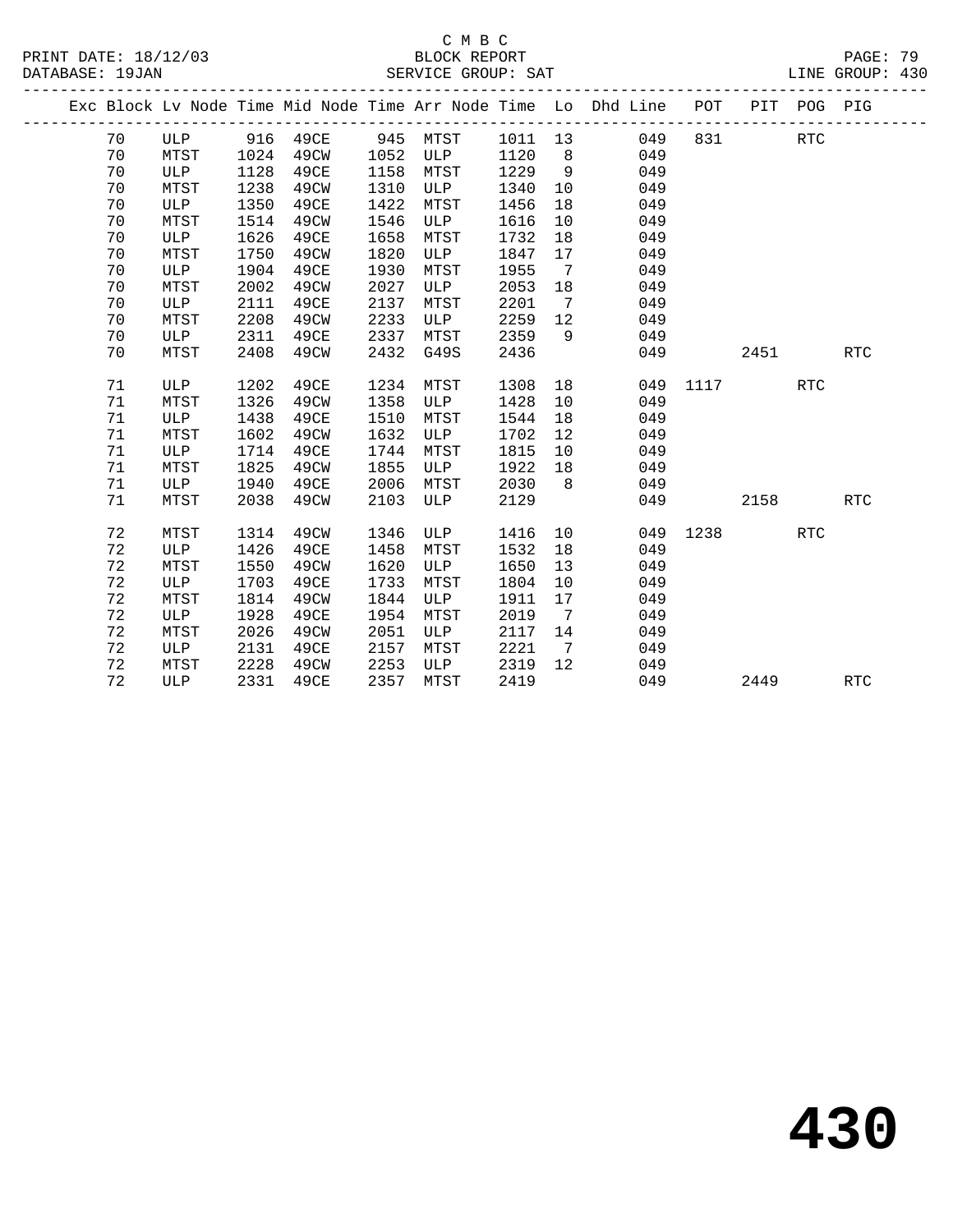|                                                                                                                         |                                                                                                                                                                                                                                                       |                                                                                                                                                                                                 |                                                                                                           |                                                                                                                                                                                                                     |                                                                                                                         | C M B C                                                                                                                                                                                      |                                                                                                                                                            |                                                                                                                   | PRINT DATE: 18/12/03<br>BLOCK REPORT BLOCK PRESS BAT BLOCK REPORT DATABASE: 19JAN SERVICE GROUP: SAT LINE GROUP: 601                                                                                                                                                                                                                                                                                                        |                |     |            |  |
|-------------------------------------------------------------------------------------------------------------------------|-------------------------------------------------------------------------------------------------------------------------------------------------------------------------------------------------------------------------------------------------------|-------------------------------------------------------------------------------------------------------------------------------------------------------------------------------------------------|-----------------------------------------------------------------------------------------------------------|---------------------------------------------------------------------------------------------------------------------------------------------------------------------------------------------------------------------|-------------------------------------------------------------------------------------------------------------------------|----------------------------------------------------------------------------------------------------------------------------------------------------------------------------------------------|------------------------------------------------------------------------------------------------------------------------------------------------------------|-------------------------------------------------------------------------------------------------------------------|-----------------------------------------------------------------------------------------------------------------------------------------------------------------------------------------------------------------------------------------------------------------------------------------------------------------------------------------------------------------------------------------------------------------------------|----------------|-----|------------|--|
| 28CR 128 ST & CRESCENT RD<br>BPST BRIDGEPORT STN<br>MAEX MATHEWS EXCHANGE<br>RTC Richmond Depot<br>SUKD SULLIVAN & KIDD |                                                                                                                                                                                                                                                       |                                                                                                                                                                                                 |                                                                                                           |                                                                                                                                                                                                                     |                                                                                                                         |                                                                                                                                                                                              |                                                                                                                                                            |                                                                                                                   | 2A52 2ND AV & 52A ST TERMINUS<br>LADX         LADNER EXCHANGE<br>OXVN          OXFORD ST FS VINE AV<br>SSPR SOUTH SURREY PARK N RIDE                                                                                                                                                                                                                                                                                        |                |     |            |  |
|                                                                                                                         |                                                                                                                                                                                                                                                       |                                                                                                                                                                                                 |                                                                                                           |                                                                                                                                                                                                                     |                                                                                                                         |                                                                                                                                                                                              |                                                                                                                                                            |                                                                                                                   | Exc Block Lv Node Time Mid Node Time Arr Node Time Lo Dhd Line POT PIT POG PIG                                                                                                                                                                                                                                                                                                                                              |                |     |            |  |
|                                                                                                                         | 1<br>$\mathbf{1}$<br>$\mathbf 1$<br>$\mathbf{1}$<br>$\mathbf{1}$<br>$\mathbf{1}$<br>1<br>1<br>1<br>1<br>1<br>1<br>1<br>1<br>1<br>1                                                                                                                    | SUKD<br>BPST<br>OXVN<br><b>BPST</b><br>SUKD<br>BPST<br>2A52<br>BPST<br>2A52<br>BPST<br>2A52<br>BPST                                                                                             | 831<br>940<br>1032<br>1231<br>1345<br>1438<br>1639<br>1745<br>1852                                        | J&N5<br>MAEX<br>SSPR<br>1125 MAEX<br>J&N5<br>LADX<br>LADX<br>1545 LADX<br>LADX<br>LADX<br>LADX<br>1955 LADX                                                                                                         | 1803                                                                                                                    | BPST<br>957 OXVN<br>1049 BPST<br>1144 SUKD<br>BPST<br>1403 2A52<br>1511 BPST<br>1603 2A52<br>1711 BPST<br>2A52<br>1921 BPST<br>2013 2A52                                                     | 929<br>1021<br>1119<br>1226<br>1337<br>$1433$<br>$1531$<br>1635<br>1731<br>1835<br>1940<br>2042                                                            | 11<br>11<br>$6\overline{6}$<br>14<br>17                                                                           | 28CR 417 J&N5<br>BPST 520 MAEX 536 SUKD 609 21 351 353<br>SUKD 630 J&N5<br>BPST 725 5 351<br>BPST 725 5 351<br>BPST 725 5 351<br>BPST 725 5 351<br>BPST 725 5 351<br>351<br>351<br>351<br>$5 \overline{\smash)351}$<br>8 351<br>$\begin{array}{ccc} 3 & \phantom{0}601 \\ 14 & \phantom{0}601 \end{array}$<br>$\overline{4}$<br>601<br>601<br>601<br>$\begin{array}{cc} 15 & \qquad & 601 \\ 10 & \qquad & 601 \end{array}$ |                | RTC |            |  |
|                                                                                                                         | 1                                                                                                                                                                                                                                                     | 2A52                                                                                                                                                                                            |                                                                                                           | 2052 LADX                                                                                                                                                                                                           | 2121                                                                                                                    | BPST                                                                                                                                                                                         | 2139                                                                                                                                                       |                                                                                                                   |                                                                                                                                                                                                                                                                                                                                                                                                                             | 601 2152       |     | <b>RTC</b> |  |
|                                                                                                                         | 2<br>$\sqrt{2}$<br>$\sqrt{2}$<br>2<br>$\sqrt{2}$<br>$\mathbf{2}$<br>$\overline{c}$<br>2<br>$\sqrt{2}$<br>$\mathbf{2}$<br>$\mathbf{2}$<br>2<br>$\overline{a}$<br>2<br>$\sqrt{2}$<br>2<br>$\sqrt{2}$<br>$\sqrt{2}$<br>2<br>$\sqrt{2}$<br>$\overline{2}$ | 2A52<br>BPST<br>2A52<br>BPST<br>2A52<br>BPST<br>2A52<br><b>BPST</b><br>2A52<br>BPST<br>2A52<br><b>BPST</b><br>BPST<br>2A52<br><b>BPST</b><br>2A52<br><b>BPST</b><br>2A52<br><b>BPST</b><br>2A52 | 730<br>826<br>930<br>1023<br>1125<br>1325<br>1725<br>1822<br>1925<br>2022<br>2130<br>2221<br>2310<br>2355 | 422 LADX<br>520 LADX<br>626 LADX<br>LADX<br>LADX<br>LADX<br>LADX<br>LADX<br>1217 LADX<br>LADX<br>1418 LADX<br>1525 LADX<br>2A52 1618 LADX 1651 BPST 1711 14<br>LADX<br>LADX<br>LADX<br>LADX<br>LADX<br>LADX<br>LADX | 538<br>650<br>748<br>855<br>948<br>1055<br>1143<br>1251<br>1743<br>1851<br>1943<br>2051<br>2148<br>2248<br>2327<br>2421 | 445 BPST<br>2A52<br>BPST<br>2A52<br>BPST<br>2A52<br>BPST<br>2A52<br>BPST<br>1343 2A52<br>1451 BPST<br>1543 2A52<br>2A52<br><b>BPST</b><br>2A52<br><b>BPST</b><br>2A52<br><b>BPST</b><br>2A52 | 502<br>604<br>707<br>815<br>913<br>1017<br>1114<br>1213<br>1310<br>1415<br>1511 14<br>1615<br>1815<br>1910<br>2013<br>2109<br>2213<br>2306<br>2352<br>2439 | 22<br>23<br>11<br>17<br>6<br>11<br>$\overline{4}$<br>$\overline{\mathbf{3}}$<br>7<br>15<br>9<br>21<br>8<br>4<br>3 | 18 601<br>601<br>601<br>601<br>601<br>601<br>601<br>601<br>$\begin{array}{ccc}\n & & & \circ \circ \bot \\ 15 & & 601 \\ 3 & & & \end{array}$<br>601<br>601<br>601<br>601<br>601<br>601<br>601<br>601<br>601<br>601<br>601                                                                                                                                                                                                  | 356 11<br>2452 | RTC | <b>RTC</b> |  |
|                                                                                                                         |                                                                                                                                                                                                                                                       |                                                                                                                                                                                                 |                                                                                                           | LADX                                                                                                                                                                                                                |                                                                                                                         | <b>BPST</b>                                                                                                                                                                                  |                                                                                                                                                            |                                                                                                                   |                                                                                                                                                                                                                                                                                                                                                                                                                             |                |     |            |  |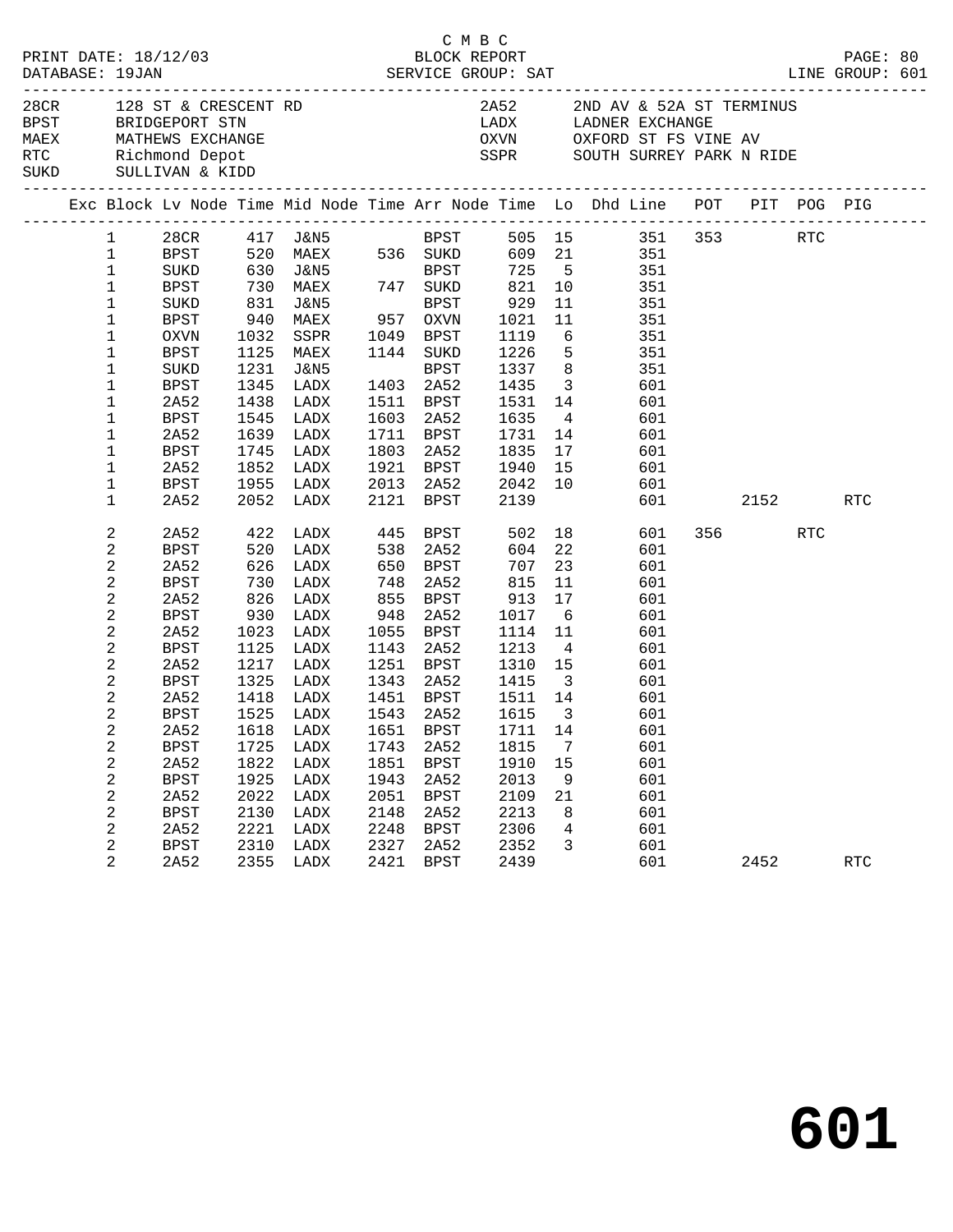|              |             |      |                     |      |             |         |                         | Exc Block Lv Node Time Mid Node Time Arr Node Time Lo Dhd Line POT |     |         | PIT POG PIG |            |
|--------------|-------------|------|---------------------|------|-------------|---------|-------------------------|--------------------------------------------------------------------|-----|---------|-------------|------------|
| $\mathbf{3}$ | 28CR        |      | 517 J&N5            |      | <b>BPST</b> | 605 10  |                         | 351                                                                | 453 |         | <b>RTC</b>  |            |
| 3            | BPST        | 615  | MAEX                |      | 632 OXVN    | 652     | 6                       | 351                                                                |     |         |             |            |
| 3            | OXVN        | 658  | SSPR                | 713  | BPST        | 740     | $5^{\circ}$             | 351                                                                |     |         |             |            |
| 3            | BPST        | 745  | MAEX                | 802  | OXVN        | 824     | $\overline{7}$          | 351                                                                |     |         |             |            |
| 3            | OXVN        | 831  | SSPR                | 846  | BPST        | 914     | 11                      | 351                                                                |     |         |             |            |
| 3            | BPST        | 925  | MAEX                | 942  | SUKD        | 1020    | 10                      | 351                                                                |     |         |             |            |
| 3            | SUKD        | 1030 | J&N5                |      | <b>BPST</b> | 1134    | 11                      | 351                                                                |     |         |             |            |
| 3            | <b>BPST</b> | 1145 | LADX                | 1203 | 2A52        | 1233    | $5^{\circ}$             | 601                                                                |     |         |             |            |
| 3            | 2A52        | 1238 | LADX                | 1311 | BPST        | 1331    | 9                       | 601                                                                |     |         |             |            |
| 3            | <b>BPST</b> | 1340 | MAEX                | 1401 | OXVN        | 1426    | 8 <sup>8</sup>          | 351                                                                |     |         |             |            |
| 3            | <b>OXVN</b> | 1434 | SSPR                | 1452 | <b>BPST</b> | 1522    | 18                      | 351                                                                |     |         |             |            |
| 3            | BPST        | 1540 | MAEX                | 1559 | OXVN        | 1624    | 11                      | 351                                                                |     |         |             |            |
| 3            | <b>OXVN</b> | 1635 | SSPR                | 1652 | BPST        | 1720    |                         | 351                                                                |     | 1733    |             | <b>RTC</b> |
| 4            | 2A52        | 527  | LADX                | 550  | BPST        | 607     | $\overline{\mathbf{3}}$ | 601                                                                |     | 501 700 | RTC         |            |
| 4            | <b>BPST</b> | 610  | LADX                | 628  | 2A52        | 654     | 6                       | 601                                                                |     |         |             |            |
| 4            | 2A52        | 700  | LADX                | 725  | BPST        | 742     | 18                      | 601                                                                |     |         |             |            |
| 4            | <b>BPST</b> | 800  | LADX                | 818  | 2A52        | 846     | $10\,$                  | 601                                                                |     |         |             |            |
| 4            | 2A52        | 856  | LADX                | 925  | BPST        | 943     | 17                      | 601                                                                |     |         |             |            |
| 4            | BPST        | 1000 | LADX                | 1018 | 2A52        | 1047    | $6\overline{6}$         | 601                                                                |     |         |             |            |
| 4            | 2A52        | 1053 | LADX                | 1125 | BPST        | 1144    | 21                      | 601                                                                |     |         |             |            |
| 4            | <b>BPST</b> | 1205 | LADX                | 1223 | 2A52        | 1253    | 5                       | 601                                                                |     |         |             |            |
| 4            | 2A52        | 1258 | LADX                | 1331 | <b>BPST</b> | 1351    | 14                      | 601                                                                |     |         |             |            |
| 4            | <b>BPST</b> | 1405 | LADX                | 1423 | 2A52        | 1455    | $\overline{\mathbf{3}}$ | 601                                                                |     |         |             |            |
| 4            | 2A52        | 1458 | LADX                | 1531 | <b>BPST</b> | 1551    | 14                      | 601                                                                |     |         |             |            |
| 4            | <b>BPST</b> | 1605 | LADX                | 1623 | 2A52        | 1655    | $6\overline{6}$         | 601                                                                |     |         |             |            |
| 4            | 2A52        | 1701 | LADX                | 1731 | BPST        | 1751    | 14                      | 601                                                                |     |         |             |            |
| 4            | <b>BPST</b> | 1805 | LADX                | 1823 | 2A52        | 1854    |                         | 601                                                                |     | 1914    |             | <b>RTC</b> |
| 5            | <b>BPST</b> | 545  | MAEX                | 601  | OXVN        | 621     | 7                       | 351                                                                | 525 |         | <b>RTC</b>  |            |
| 5            | <b>OXVN</b> | 628  | SSPR                | 643  | BPST        | 710     | 5                       | 351                                                                |     |         |             |            |
| 5            | <b>BPST</b> | 715  | MAEX                | 732  | OXVN        | 754     | $7\phantom{.0}$         | 351                                                                |     |         |             |            |
| 5            | <b>OXVN</b> | 801  | SSPR                | 816  | <b>BPST</b> | 844     | 16                      | 351                                                                |     |         |             |            |
| 5            | <b>BPST</b> | 900  | LADX                | 918  | 2A52        | 946     | $10\,$                  | 601                                                                |     |         |             |            |
| 5            | 2A52        | 956  | LADX                | 1025 | BPST        | 1044    | 21                      | 601                                                                |     |         |             |            |
| 5            | <b>BPST</b> | 1105 | LADX                | 1123 | 2A52        | 1153    | $\overline{4}$          | 601                                                                |     |         |             |            |
| 5            | 2A52        | 1157 | LADX                | 1231 | BPST        | 1250    | 15                      | 601                                                                |     |         |             |            |
| 5            | BPST        | 1305 | LADX                | 1323 | 2A52        | 1355    | $\overline{\mathbf{3}}$ | 601                                                                |     |         |             |            |
| 5            | 2A52        | 1358 | LADX                | 1431 | BPST        | 1451 14 |                         | 601                                                                |     |         |             |            |
| 5            | BPST        |      | 1505 LADX 1523 2A52 |      |             | 1555 3  |                         | 601                                                                |     |         |             |            |
| 5            | 2A52        | 1558 | LADX                | 1631 | <b>BPST</b> | 1651    | 14                      | 601                                                                |     |         |             |            |
| 5            | <b>BPST</b> | 1705 | LADX                | 1723 | 2A52        | 1755    | 7                       | 601                                                                |     |         |             |            |
| 5            | 2A52        | 1802 | LADX                | 1831 | <b>BPST</b> | 1850    | 5                       | 601                                                                |     |         |             |            |
| 5            | <b>BPST</b> | 1855 | LADX                | 1913 | 2A52        | 1944    | 8                       | 601                                                                |     |         |             |            |
| 5            | 2A52        | 1952 | LADX                | 2021 | <b>BPST</b> | 2039    | 16                      | 601                                                                |     |         |             |            |
| 5            | <b>BPST</b> | 2055 | LADX                | 2113 | 2A52        | 2140    | 14                      | 601                                                                |     |         |             |            |
| 5            | 2A52        | 2154 | LADX                | 2221 | <b>BPST</b> | 2239    |                         | 601                                                                |     | 2252    |             | <b>RTC</b> |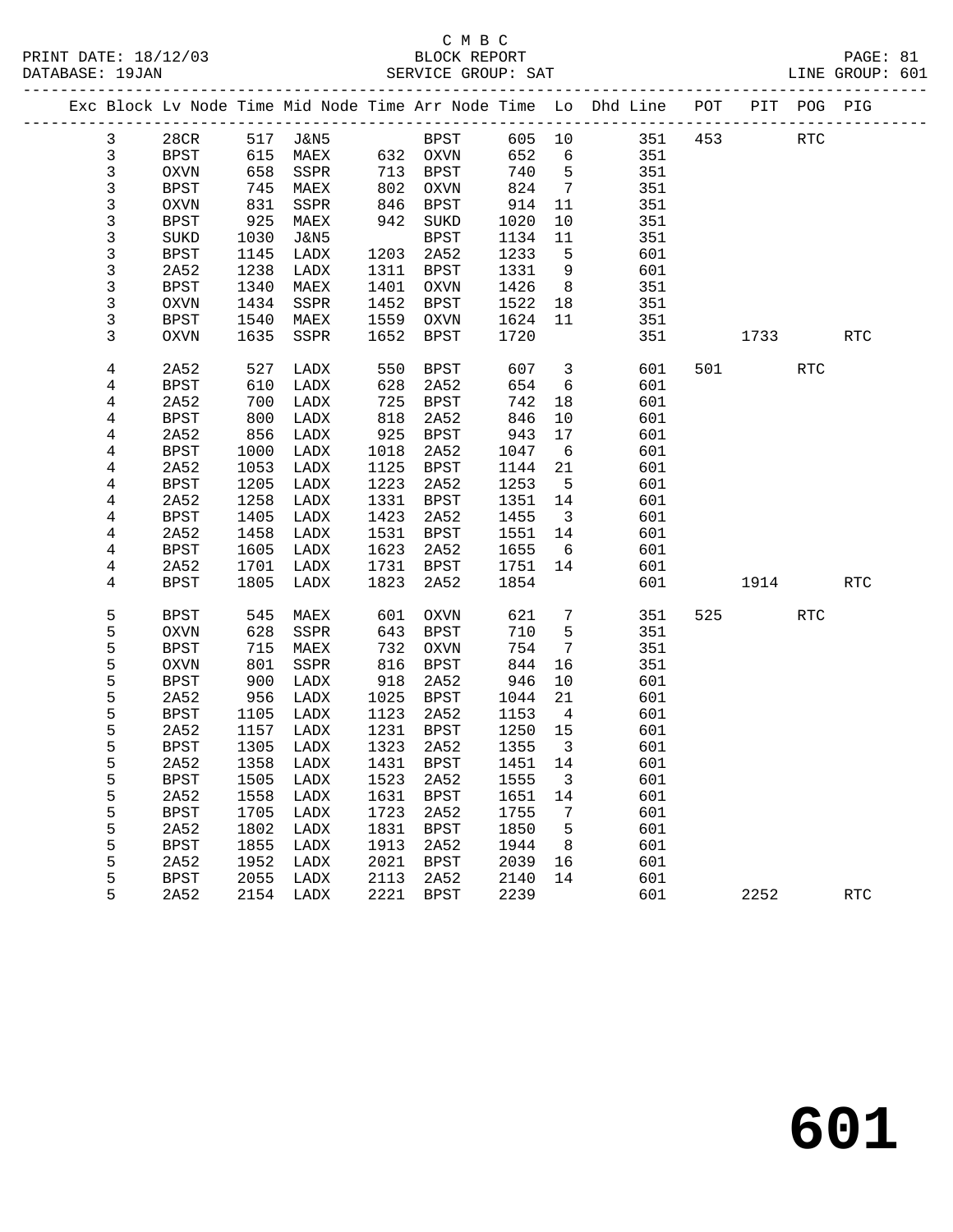# C M B C

|  | DATABASE: 19JAN |             |              |                          |      | SERVICE GROUP: SAT   |               |                |                                                                                |             |         |            | LINE GROUP: 601      |  |
|--|-----------------|-------------|--------------|--------------------------|------|----------------------|---------------|----------------|--------------------------------------------------------------------------------|-------------|---------|------------|----------------------|--|
|  |                 |             |              |                          |      |                      |               |                | Exc Block Lv Node Time Mid Node Time Arr Node Time Lo Dhd Line POT PIT POG PIG |             |         |            |                      |  |
|  | 6               |             |              | SUKD 558 J&N5 BPST 652 8 |      |                      |               |                |                                                                                | 351 529 RTC |         |            |                      |  |
|  | 6               | BPST        | 700          |                          |      | MAEX 717 SUKD        | 751 11        |                | 351                                                                            |             |         |            |                      |  |
|  | 6               | SUKD        | 802          | J&N5                     |      | BPST                 | 859           | 11             | 351                                                                            |             |         |            |                      |  |
|  | 6               | BPST        | 910          | MAEX                     |      | 927 OXVN             | 950           | 12             | 351                                                                            |             |         |            |                      |  |
|  | 6               | OXVN        | 1002         | SSPR                     |      | 1019 BPST            | 1047          | 8              | 351                                                                            |             |         |            |                      |  |
|  | 6               | BPST        | 1055         | MAEX                     | 1113 | SUKD                 | 1154          | $\overline{4}$ | 351                                                                            |             |         |            |                      |  |
|  | 6               | SUKD        | 1158         | J&N5                     |      | <b>BPST</b>          | 1304          | 6              | 351                                                                            |             |         |            |                      |  |
|  | 6               | BPST        | 1310         | MAEX                     |      | 1331 OXVN            | 1357          | $\overline{7}$ | 351                                                                            |             |         |            |                      |  |
|  | 6               | OXVN        | 1404         | SSPR                     | 1422 | BPST                 | 1452          | 18             | 351                                                                            |             |         |            |                      |  |
|  | 6               | BPST        | 1510         | MAEX                     | 1529 | OXVN                 | 1554          | 10             | 351                                                                            |             |         |            |                      |  |
|  | 6               | OXVN        | 1604         | SSPR                     | 1622 | BPST                 | 1650          | 20             | 351                                                                            |             |         |            |                      |  |
|  | 6               | <b>BPST</b> | 1710         | MAEX                     | 1729 | OXVN                 | 1753          | 12             | 351                                                                            |             |         |            |                      |  |
|  | 6               | OXVN        | 1805         | SSPR                     | 1822 | BPST                 | 1850          | 10             | 351                                                                            |             |         |            |                      |  |
|  | 6               | <b>BPST</b> | 1900         | MAEX                     | 1919 | SUKD                 | 1959          | 10             | 351                                                                            |             |         |            |                      |  |
|  | 6               | SUKD        | 2009         | J&N5                     |      | BPST                 | 2104          | 16             | 351                                                                            |             |         |            |                      |  |
|  | 6               | BPST        | 2120         | MAEX                     |      | 2138 SUKD            | 2216          | 14             | 351                                                                            |             |         |            |                      |  |
|  | 6               | SUKD        | 2230         | J&N5                     |      | <b>BPST</b>          | 2323          |                | 351                                                                            |             | 2336    |            | RTC                  |  |
|  | 7               | <b>BPST</b> | 600          | MAEX                     |      | 617 SUKD             | 651           | 9              | 351                                                                            |             | 540 540 | RTC        |                      |  |
|  | 7               | SUKD        | 700          | J&N5                     |      | BPST                 | 755           | $5^{\circ}$    | 351                                                                            |             |         |            |                      |  |
|  | 7               | <b>BPST</b> | 800          | MAEX                     |      | 817 SUKD             | 851           | 11             | 351                                                                            |             |         |            |                      |  |
|  | 7               | SUKD        | 902          | J&N5                     |      | <b>BPST</b>          | 1002          | 8              | 351                                                                            |             |         |            |                      |  |
|  | 7               | BPST        | 1010         | MAEX                     |      | 1028 OXVN            | 1052          | 9              | 351                                                                            |             |         |            |                      |  |
|  | 7               | OXVN        | 1101         | SSPR                     |      | 1119 BPST            | 1149          | 6              | 351                                                                            |             |         |            |                      |  |
|  | 7               | BPST        | 1155         | MAEX                     |      | 1214 SUKD            | 1256          | $5^{\circ}$    | 351                                                                            |             |         |            |                      |  |
|  | 7               | SUKD        | 1301         | J&N5                     |      | BPST                 | 1407          | 18             | 351                                                                            |             |         |            |                      |  |
|  | 7               | BPST        | 1425         | MAEX                     |      | 1446 SUKD            | 1529          | $\overline{4}$ | 351                                                                            |             |         |            |                      |  |
|  | 7               | SUKD        | 1533         | J&N5                     |      | BPST                 | 1635          | 20             | 351                                                                            |             |         |            |                      |  |
|  | 7               | BPST        | 1655         | MAEX                     |      | 1714 SUKD            | 1757          | 10             | 351                                                                            |             |         |            |                      |  |
|  | 7               | SUKD        | 1807         | J&N5                     |      | BPST                 | 1905          | 10             | 351                                                                            |             |         |            |                      |  |
|  | 7<br>7          | BPST        | 1915         | MAEX                     |      | 1934 OXVN            | 1957          | 10<br>11       | 351<br>351                                                                     |             |         |            |                      |  |
|  | 7               | OXVN        | 2007<br>2100 | SSPR                     | 2118 | 2022 BPST<br>SUKD    | 2049<br>2156  |                |                                                                                |             |         |            |                      |  |
|  |                 | BPST        |              | MAEX                     |      |                      |               |                | 351                                                                            |             | 2224    |            | RTC                  |  |
|  | 8               | BPST        | 630          | MAEX                     | 647  | SUKD                 | 721           | 11             | 351                                                                            |             | 610 000 | <b>RTC</b> |                      |  |
|  | 8               | SUKD        | 732          | J&N5                     |      | BPST                 | 829           | 13             | 351                                                                            |             |         |            |                      |  |
|  | 8               | BPST        | 842          | MAEX                     |      | 859 OXVN<br>949 BPST | $921$<br>1017 | 11             | 351                                                                            |             |         |            |                      |  |
|  | 8               | <b>OXVN</b> |              | 932 SSPR                 |      |                      | 1017          | 8 <sup>8</sup> | 351                                                                            |             |         |            |                      |  |
|  | 8               | BPST        |              | 1025 MAEX 1043 SUKD 1121 |      |                      |               | 9              | 351                                                                            |             |         |            |                      |  |
|  | 8               | SUKD        | 1130         | J&N5                     |      | <b>BPST</b>          | 1234          | 6              | 351                                                                            |             |         |            |                      |  |
|  | 8               | <b>BPST</b> | 1240         | MAEX                     | 1301 | OXVN                 | 1327          | 7              | 351                                                                            |             |         |            |                      |  |
|  | 8               | <b>OXVN</b> | 1334         | SSPR                     | 1352 | BPST                 | 1422          | 18             | 351                                                                            |             |         |            |                      |  |
|  | 8               | <b>BPST</b> | 1440         | MAEX                     | 1459 | <b>OXVN</b>          | 1524          | 10             | 351                                                                            |             |         |            |                      |  |
|  | 8               | <b>OXVN</b> | 1534         | SSPR                     | 1552 | <b>BPST</b>          | 1622          | 18             | 351                                                                            |             |         |            |                      |  |
|  | 8               | <b>BPST</b> | 1640         | MAEX                     | 1659 | <b>OXVN</b>          | 1723          | 12             | 351                                                                            |             |         |            |                      |  |
|  | 8               | <b>OXVN</b> | 1735         | SSPR                     | 1752 | <b>BPST</b>          | 1820          | 10             | 351                                                                            |             |         |            |                      |  |
|  | 8               | <b>BPST</b> | 1830         | MAEX                     | 1849 | SUKD                 | 1930          | 8 <sup>8</sup> | 351                                                                            |             |         |            |                      |  |
|  | 8               | SUKD        | 1938         | <b>J&amp;N5</b>          |      | <b>BPST</b>          | 2034          | 11             | 351                                                                            |             |         |            |                      |  |
|  | 8               | <b>BPST</b> | 2045         | MAEX                     | 2104 | SUKD                 | 2142          | 18             | 351                                                                            |             |         |            |                      |  |
|  | 8               | SUKD        | 2200         | <b>J&amp;N5</b>          |      | <b>BPST</b>          | 2253          | 7              | 351                                                                            |             |         |            |                      |  |
|  | 8               | <b>BPST</b> | 2300         | MAEX                     |      | 2318 SUKD            | 2356          |                | 351                                                                            |             | 2424    |            | $\operatorname{RTC}$ |  |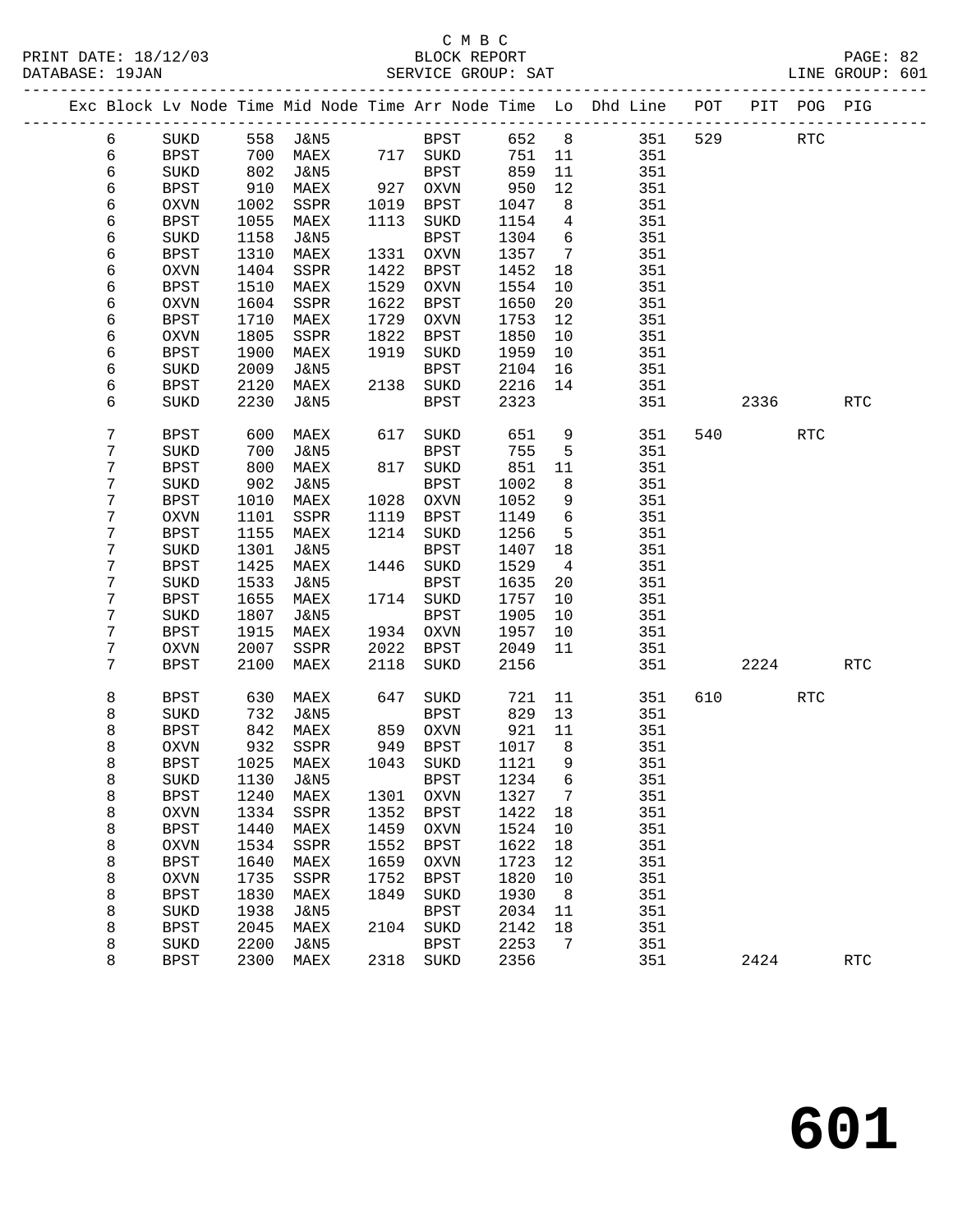|  |             |             |      | Exc Block Lv Node Time Mid Node Time Arr Node Time Lo Dhd Line POT |      |                      |                      |                         |         |     |      | PIT POG PIG |            |
|--|-------------|-------------|------|--------------------------------------------------------------------|------|----------------------|----------------------|-------------------------|---------|-----|------|-------------|------------|
|  | 9           | <b>BPST</b> |      | 645 MAEX 702 OXVN                                                  |      |                      | 724 4                |                         | 351 625 |     | RTC  |             |            |
|  | $\mathsf 9$ | OXVN        |      | SSPR                                                               |      |                      | 810 20               |                         | 351     |     |      |             |            |
|  | $\mathsf 9$ | <b>BPST</b> |      | 728 SSPR<br>830 MAEX                                               |      | 743 BPST<br>847 SUKD | $8_{+}$<br>924<br>22 | $\overline{7}$          | 351     |     |      |             |            |
|  | 9           | SUKD        | 931  | J&N5                                                               |      | <b>BPST</b>          | 1032                 | 13                      | 351     |     |      |             |            |
|  | 9           | <b>BPST</b> | 1045 | LADX                                                               |      | 1103 2A52            | 1132                 | $7\overline{ }$         | 601     |     |      |             |            |
|  | 9           | 2A52        | 1139 | LADX                                                               |      | 1211 BPST            | 1230                 | 15                      | 601     |     |      |             |            |
|  | 9           | <b>BPST</b> | 1245 | LADX                                                               | 1303 | 2A52                 | 1333                 | $5^{\circ}$             | 601     |     |      |             |            |
|  | 9           | 2A52        | 1338 | LADX                                                               |      | 1411 BPST            | 1431                 | 14                      | 601     |     |      |             |            |
|  | 9           | <b>BPST</b> | 1445 | LADX                                                               | 1503 | 2A52                 | 1535                 | $\overline{\mathbf{3}}$ | 601     |     |      |             |            |
|  | 9           | 2A52        | 1538 | LADX                                                               |      | 1611 BPST            | 1631                 | 14                      | 601     |     |      |             |            |
|  | 9           | BPST        | 1645 | LADX                                                               |      | 1703 2A52            | 1735                 | $\overline{7}$          | 601     |     |      |             |            |
|  | 9           | 2A52        | 1742 | LADX                                                               | 1811 | BPST                 | 1831                 |                         | 601     |     | 1844 |             | <b>RTC</b> |
|  | 10          | <b>BPST</b> | 700  | LADX                                                               |      | 718 2A52<br>825 BPST | 744                  | 14                      | 601     |     |      | <b>RTC</b>  |            |
|  | 10          | 2A52        | 758  | LADX                                                               |      |                      | 843                  | 12                      | 601     |     |      |             |            |
|  | 10          | <b>BPST</b> | 855  | MAEX                                                               |      | 912 SUKD             | 949                  | 12                      | 351     |     |      |             |            |
|  | 10          | $\rm SUKD$  | 1001 | J&N5                                                               |      | BPST                 | 1104                 | 6                       | 351     |     |      |             |            |
|  | 10          | <b>BPST</b> | 1110 | MAEX                                                               |      | 1129 OXVN            | 1153                 | 8                       | 351     |     |      |             |            |
|  | 10          | <b>OXVN</b> | 1201 | SSPR                                                               |      | 1219 BPST            | 1249                 | $6\overline{6}$         | 351     |     |      |             |            |
|  | 10          | BPST        | 1255 | MAEX                                                               |      | 1316 SUKD            | 1358                 | $\overline{\mathbf{3}}$ | 351     |     |      |             |            |
|  | 10          | SUKD        | 1401 | <b>J&amp;N5</b>                                                    |      | <b>BPST</b>          | 1507                 | 18                      | 351     |     |      |             |            |
|  | 10          | <b>BPST</b> | 1525 | MAEX                                                               |      | 1544 SUKD            | 1627                 | $\overline{7}$          | 351     |     |      |             |            |
|  | 10          | SUKD        | 1634 | J&N5                                                               |      | BPST                 | 1735                 | $5^{\circ}$             | 351     |     |      |             |            |
|  | 10          | <b>BPST</b> | 1740 | MAEX                                                               |      | 1759 OXVN            | 1823                 | 13                      | 351     |     |      |             |            |
|  | 10          | <b>OXVN</b> | 1836 | SSPR                                                               | 1852 | BPST                 | 1920                 | 10                      | 351     |     |      |             |            |
|  | 10          | BPST        | 1930 | MAEX                                                               | 1949 | SUKD                 | 2028                 | 12                      | 351     |     |      |             |            |
|  | 10          | $\rm SUKD$  | 2040 | J&N5                                                               |      | BPST                 | 2134                 | 6                       | 351     |     |      |             |            |
|  | 10          | <b>BPST</b> | 2140 | MAEX                                                               | 2158 | SUKD                 | 2236                 |                         | 351     |     | 2304 |             | <b>RTC</b> |
|  | 11          | 2A52        | 728  | LADX                                                               | 755  | BPST                 | 813                  | 17                      | 601     | 702 |      | <b>RTC</b>  |            |
|  | 11          | <b>BPST</b> | 830  | LADX                                                               | 848  | 2A52                 | 916                  | 10                      | 601     |     |      |             |            |
|  | 11          | 2A52        | 926  | LADX                                                               |      | $955$ BPST           | 1013                 | 12                      | 601     |     |      |             |            |
|  | 11          | BPST        | 1025 | LADX                                                               | 1043 | 2A52                 | 1112                 | $\overline{7}$          | 601     |     |      |             |            |
|  | 11          | 2A52        | 1119 | LADX                                                               | 1151 | BPST                 | 1210                 | 15                      | 601     |     |      |             |            |
|  | 11          | <b>BPST</b> | 1225 | LADX                                                               | 1243 | 2A52                 | 1313                 | $5^{\circ}$             | 601     |     |      |             |            |
|  | 11          | 2A52        | 1318 | LADX                                                               | 1351 | <b>BPST</b>          | 1411                 | 14                      | 601     |     |      |             |            |
|  | 11          | <b>BPST</b> | 1425 | LADX                                                               | 1443 | 2A52                 | 1515                 | $\overline{\mathbf{3}}$ | 601     |     |      |             |            |
|  | 11          | 2A52        | 1518 | LADX                                                               | 1551 | BPST                 | 1611                 | 14                      | 601     |     |      |             |            |
|  | 11          | <b>BPST</b> | 1625 | LADX                                                               | 1643 | 2A52                 | 1715                 | 6                       | 601     |     |      |             |            |
|  | 11          | 2A52        | 1721 | LADX                                                               | 1751 | BPST                 | 1811                 | 14                      | 601     |     |      |             |            |
|  | 11          | <b>BPST</b> | 1825 | LADX                                                               | 1843 | 2A52                 | 1914                 | 8 <sup>8</sup>          | 601     |     |      |             |            |
|  | 11          | 2A52        | 1922 | LADX                                                               |      | 1951 BPST            | 2010                 | 15                      | 601     |     |      |             |            |
|  | 11          | BPST        | 2025 | LADX                                                               | 2043 | 2A52                 | 2112                 | 10                      | 601     |     |      |             |            |
|  | 11          | 2A52        |      | 2122 LADX                                                          |      | 2151 BPST            | 2209                 |                         | 601     |     | 2222 |             | RTC        |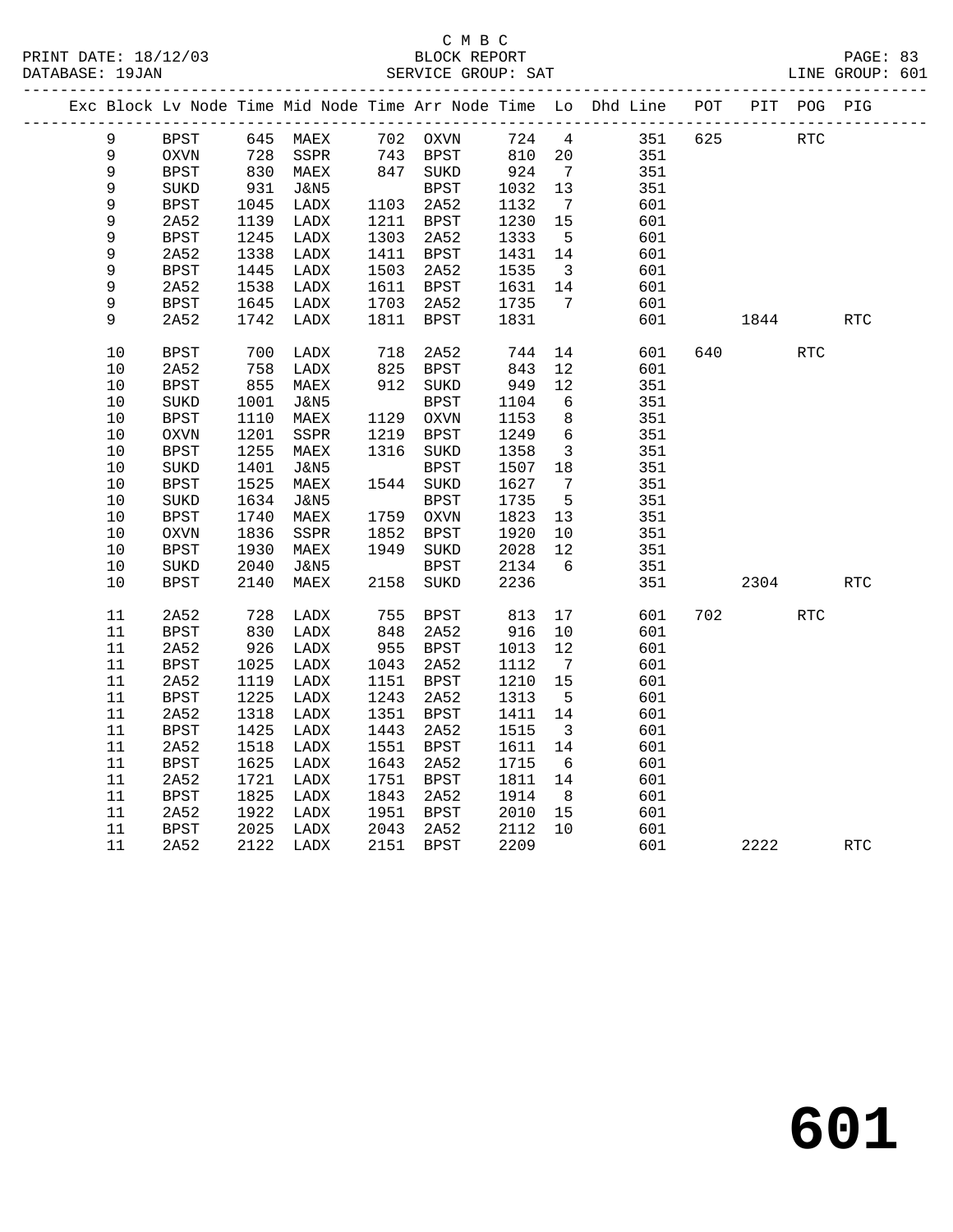|  |      |             |      | Exc Block Lv Node Time Mid Node Time Arr Node Time Lo Dhd Line POT                       |      |             |         |                         |         |     |          |          | PIT POG PIG |                      |
|--|------|-------------|------|------------------------------------------------------------------------------------------|------|-------------|---------|-------------------------|---------|-----|----------|----------|-------------|----------------------|
|  | 12   | BPST        |      | 815 MAEX       832  OXVN       854     9<br>903   SSPR       919   BPST        947     8 |      |             |         |                         | 351 755 |     |          |          | RTC         |                      |
|  | 12   | OXVN        |      |                                                                                          |      |             |         |                         |         | 351 |          |          |             |                      |
|  | 12   | BPST        | 955  | MAEX                                                                                     |      | 1012 SUKD   | 1050 10 |                         |         | 351 |          |          |             |                      |
|  | 12   | SUKD        | 1100 | J&N5                                                                                     |      | BPST        | 1204    | 6                       |         | 351 |          |          |             |                      |
|  | 12   | <b>BPST</b> | 1210 | MAEX                                                                                     |      | 1231 OXVN   | 1256    | 8 <sup>8</sup>          |         | 351 |          |          |             |                      |
|  | 12   | OXVN        | 1304 | SSPR                                                                                     |      | 1322 BPST   | 1352    | 18                      |         | 351 |          |          |             |                      |
|  | 12   | <b>BPST</b> | 1410 | MAEX                                                                                     |      | 1431 OXVN   | 1456    | 8 <sup>8</sup>          |         | 351 |          |          |             |                      |
|  | $12$ | OXVN        | 1504 | SSPR                                                                                     |      | 1522 BPST   | 1552    | 18                      |         | 351 |          |          |             |                      |
|  | 12   | BPST        | 1610 | MAEX                                                                                     |      | 1629 OXVN   | 1653    | 12                      |         | 351 |          |          |             |                      |
|  | 12   | OXVN        | 1705 | SSPR                                                                                     | 1722 | BPST        | 1750    | $5^{\circ}$             |         | 351 |          |          |             |                      |
|  | 12   | <b>BPST</b> | 1755 | MAEX                                                                                     |      | 1814 SUKD   | 1855    | 13                      |         | 351 |          |          |             |                      |
|  | 12   | SUKD        | 1908 | J&N5                                                                                     |      | BPST        | 2004    | 11                      |         | 351 |          |          |             |                      |
|  | 12   | BPST        | 2015 | MAEX                                                                                     |      | 2034 OXVN   | 2057    | 10                      |         | 351 |          |          |             |                      |
|  | 12   | OXVN        | 2107 | SSPR                                                                                     | 2122 | BPST        | 2149    | 11                      |         | 351 |          |          |             |                      |
|  |      |             |      |                                                                                          |      |             | 2256    |                         |         |     |          |          |             |                      |
|  | 12   | BPST        | 2200 | MAEX                                                                                     | 2218 | SUKD        |         | $\overline{4}$          |         | 351 |          |          |             |                      |
|  | 12   | SUKD        | 2300 | J&N5                                                                                     |      | BPST        | 2353    |                         |         | 351 |          | 2406     |             | <b>RTC</b>           |
|  | 20   | BPST        | 1040 | MAEX                                                                                     |      | 1058 OXVN   | 1122    | 9                       |         |     |          | 351 1020 | <b>RTC</b>  |                      |
|  | 20   | OXVN        | 1131 | SSPR                                                                                     |      | 1149 BPST   | 1219    | $6\overline{6}$         |         | 351 |          |          |             |                      |
|  | 20   | BPST        | 1225 | MAEX                                                                                     | 1246 | SUKD        | 1328    | $\overline{\mathbf{3}}$ |         | 351 |          |          |             |                      |
|  | 20   | SUKD        | 1331 | J&N5                                                                                     |      | BPST        | 1437    | 18                      |         | 351 |          |          |             |                      |
|  | 20   | <b>BPST</b> | 1455 | MAEX                                                                                     |      | 1514 SUKD   | 1557    | $\overline{7}$          |         | 351 |          |          |             |                      |
|  | 20   | $\rm SUKD$  | 1604 | J&N5                                                                                     |      | BPST        | 1705    | 20                      |         | 351 |          |          |             |                      |
|  | 20   | BPST        | 1725 | MAEX                                                                                     |      | 1744 SUKD   | 1825    | 13                      |         | 351 |          |          |             |                      |
|  | 20   | SUKD        | 1838 | J&N5                                                                                     |      | BPST        | 1934    | 11                      |         | 351 |          |          |             |                      |
|  | 20   |             | 1945 | MAEX                                                                                     |      | 2004 OXVN   | 2027    | 10                      |         | 351 |          |          |             |                      |
|  | 20   | BPST        | 2037 |                                                                                          |      | 2052 BPST   | 2119    |                         |         | 351 |          |          |             | RTC                  |
|  |      | OXVN        |      | SSPR                                                                                     |      |             |         |                         |         |     |          | 2132     |             |                      |
|  | 21   | BPST        | 1140 | MAEX                                                                                     | 1159 | OXVN        | 1224    | $7\overline{ }$         |         |     | 351 1120 |          | <b>RTC</b>  |                      |
|  | 21   | $\rm OXVN$  | 1231 | SSPR                                                                                     | 1249 | BPST        | 1319    | 6                       |         | 351 |          |          |             |                      |
|  | 21   | <b>BPST</b> | 1325 | MAEX                                                                                     |      | 1346 SUKD   | 1429    | $\overline{4}$          |         | 351 |          |          |             |                      |
|  | 21   | SUKD        | 1433 | J&N5                                                                                     |      | BPST        | 1537    | 18                      |         | 351 |          |          |             |                      |
|  | 21   | BPST        | 1555 | MAEX                                                                                     |      | 1614 SUKD   | 1657    | $\overline{7}$          |         | 351 |          |          |             |                      |
|  | 21   | SUKD        | 1704 | J&N5                                                                                     |      | <b>BPST</b> | 1805    | $\overline{7}$          |         | 351 |          |          |             |                      |
|  | 21   | BPST        | 1812 | MAEX                                                                                     |      | 1831 OXVN   | 1855    | 12                      |         | 351 |          |          |             |                      |
|  | 21   | OXVN        | 1907 | SSPR                                                                                     | 1922 | BPST        | 1949    | 11                      |         | 351 |          |          |             |                      |
|  | 21   | BPST        | 2000 | MAEX                                                                                     |      | 2019 SUKD   | 2058    | 12                      |         | 351 |          |          |             |                      |
|  | 21   | SUKD        | 2110 | J&N5                                                                                     |      | BPST        | 2204    | $6\overline{6}$         |         | 351 |          |          |             |                      |
|  | 21   | BPST        | 2210 | LADX                                                                                     |      | 2227 2A52   | 2252    | $\overline{\mathbf{3}}$ |         | 601 |          |          |             |                      |
|  | 21   | 2A52        |      | 2255 LADX 2321 BPST 2339 21                                                              |      |             |         |                         |         | 601 |          |          |             |                      |
|  | 21   | <b>BPST</b> | 2400 | J&N3                                                                                     |      | SUKD        | 2455    | 5                       | 40      | 351 |          |          |             |                      |
|  | 21   | <b>BPST</b> | 2540 | LADX                                                                                     | 2557 | 2A52        | 2622    | $\overline{0}$          |         | 601 |          |          |             |                      |
|  | 21   | 2A52        | 2622 | LADX                                                                                     | 2645 | BPST        | 2703    |                         |         | 601 |          | 2716     |             | <b>RTC</b>           |
|  |      |             |      |                                                                                          |      |             |         |                         |         |     |          |          |             |                      |
|  | 22   | <b>BPST</b> | 1355 | MAEX                                                                                     | 1416 | SUKD        | 1459    | $\overline{4}$          |         |     | 351 1335 |          | <b>RTC</b>  |                      |
|  | 22   | SUKD        | 1503 | J&N5                                                                                     |      | BPST        | 1607    | 18                      |         | 351 |          |          |             |                      |
|  | 22   | <b>BPST</b> | 1625 | MAEX                                                                                     |      | 1644 SUKD   | 1727    | - 8                     |         | 351 |          |          |             |                      |
|  | 22   | SUKD        | 1735 | J&N5                                                                                     |      | <b>BPST</b> | 1835    | 10                      |         | 351 |          |          |             |                      |
|  | 22   | <b>BPST</b> | 1845 | MAEX                                                                                     | 1904 | OXVN        | 1927    | $10\,$                  |         | 351 |          |          |             |                      |
|  | 22   | OXVN        | 1937 | SSPR                                                                                     | 1952 | BPST        | 2019    | 11                      |         | 351 |          |          |             |                      |
|  | 22   | <b>BPST</b> | 2030 | MAEX                                                                                     | 2049 | SUKD        | 2127    | $\overline{\mathbf{3}}$ |         | 351 |          |          |             |                      |
|  | 22   | SUKD        | 2130 | <b>J&amp;N5</b>                                                                          |      | <b>BPST</b> | 2224    | 6                       |         | 351 |          |          |             |                      |
|  | 22   | <b>BPST</b> | 2230 | MAEX                                                                                     | 2248 | SUKD        | 2326    | 19                      |         | 351 |          |          |             |                      |
|  | 22   | SUKD        | 2345 | <b>J&amp;N5</b>                                                                          |      | BPST        | 2437    | 8                       |         | 351 |          |          |             |                      |
|  | 22   | BPST        | 2445 | J&N3                                                                                     |      | SUKD        | 2540    |                         |         | 351 |          | 2606     |             | $\operatorname{RTC}$ |
|  |      |             |      |                                                                                          |      |             |         |                         |         |     |          |          |             |                      |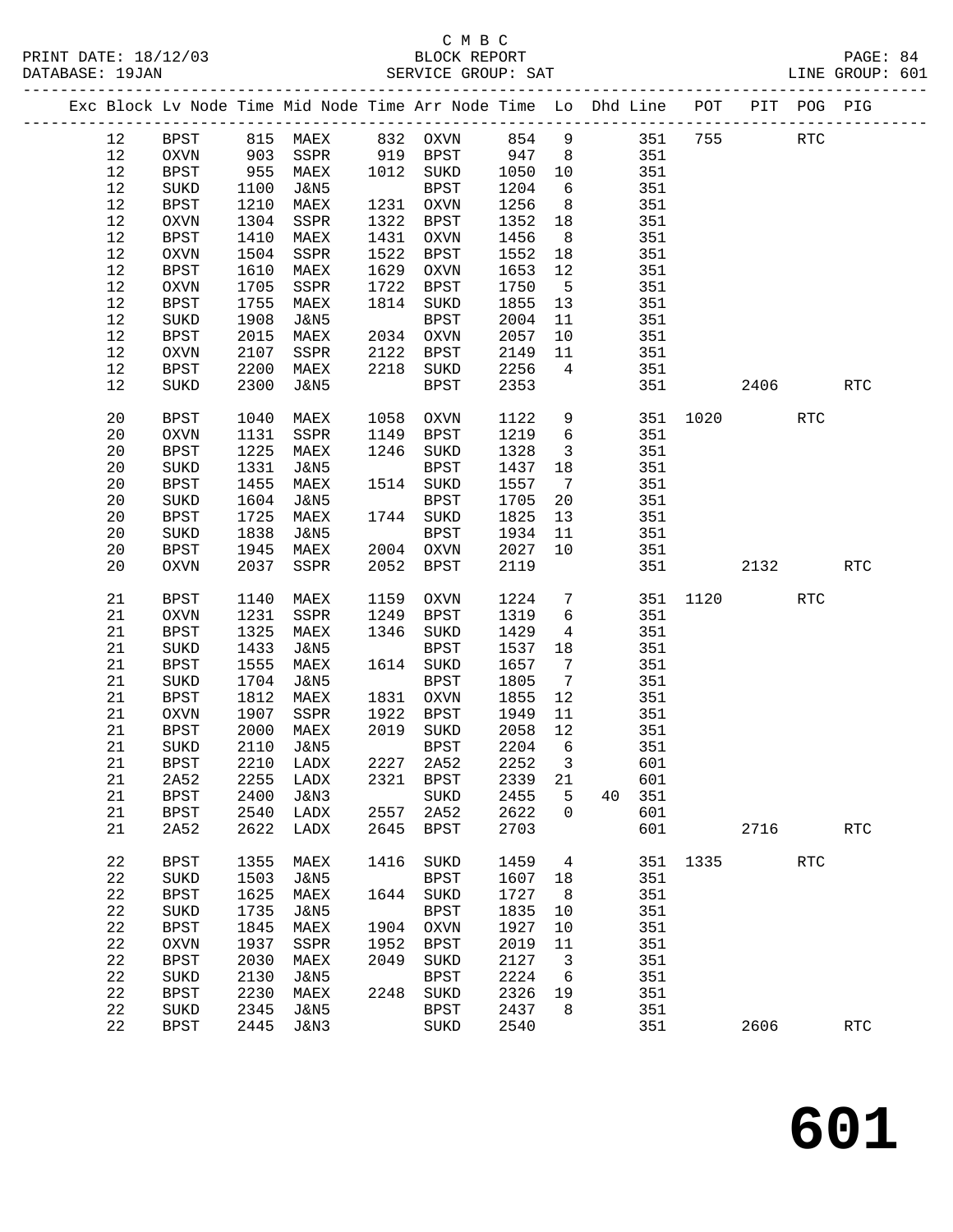| PRINT DATE: 18/12/03<br>DATABASE: 19JAN |             |            |                                  |      | CMBC<br>BLOCK REPORT |             |    |                                                                                |     |          |            | PAGE: 85             |  |
|-----------------------------------------|-------------|------------|----------------------------------|------|----------------------|-------------|----|--------------------------------------------------------------------------------|-----|----------|------------|----------------------|--|
|                                         |             |            |                                  |      |                      |             |    |                                                                                |     |          |            |                      |  |
|                                         |             |            |                                  |      |                      |             |    | Exc Block Lv Node Time Mid Node Time Arr Node Time Lo Dhd Line POT PIT POG PIG |     |          |            |                      |  |
| 40                                      | BPST        |            | $600$ LADX                       |      | 617 TSFE             |             |    | 632 28<br>620                                                                  |     | 540      | RTC        |                      |  |
| 40                                      | TSFE        |            | 700 LADX                         |      | 715 BPST             |             |    | 734 11<br>620                                                                  |     |          |            |                      |  |
| 40                                      | BPST        | 745        | LADX                             |      | 802 TSFE             | 818         | 37 | 620                                                                            |     |          |            |                      |  |
| 40                                      | TSFE        | 855<br>945 | LADX                             |      | 910 BPST             | 929<br>1020 | 16 | 620                                                                            |     |          |            |                      |  |
| 40                                      | BPST        |            | LADX                             | 1003 | TSFE                 | 1020        | 35 | 620                                                                            |     |          |            |                      |  |
| 40                                      | TSFE        | 1055       | LADX                             | 1111 | BPST                 | 1131        | 14 | 620                                                                            |     |          |            |                      |  |
| 40                                      | BPST        | 1145       | LADX                             | 1203 | TSFE                 | 1220        | 35 | 620                                                                            |     |          |            |                      |  |
| 40                                      | TSFE        | 1255       | LADX                             | 1311 | BPST                 | 1331        | 14 | 620                                                                            |     |          |            |                      |  |
| 40                                      | BPST        | 1345       | LADX                             | 1403 | TSFE                 | 1421        | 34 | 620                                                                            |     |          |            |                      |  |
| 40                                      | TSFE        | 1455       | LADX                             | 1511 | BPST                 | 1531        | 14 | 620                                                                            |     |          |            |                      |  |
| 40                                      | BPST        | 1545       | LADX                             | 1603 | TSFE                 | 1620        | 35 | 620                                                                            |     |          |            |                      |  |
| 40                                      | TSFE        | 1655       | LADX                             | 1711 | BPST                 | 1731        | 14 | 620                                                                            |     |          |            |                      |  |
| 40                                      | BPST        | 1745       | LADX                             | 1803 | TSFE                 | 1820        | 35 | 620                                                                            |     |          |            |                      |  |
| 40                                      | TSFE        | 1855       | LADX                             | 1910 | BPST                 | 1929        | 16 | 620                                                                            |     |          |            |                      |  |
| 40                                      | BPST        | 1945       | LADX                             | 2003 | TSFE                 | 2019        | 36 | 620                                                                            |     |          |            |                      |  |
| 40                                      | TSFE        | 2055       | LADX                             | 2109 | BPST                 | 2127        |    | 620                                                                            |     | 2140     |            | <b>RTC</b>           |  |
| 41                                      | BPST        | 700        | LADX                             | 717  | TSFE                 | 732         |    | 28 3<br>620                                                                    |     | 640 — 10 | <b>RTC</b> |                      |  |
| 41                                      | TSFE        | 800        | LADX                             | 815  | BPST                 | 834         | 21 | 620                                                                            |     |          |            |                      |  |
| 41                                      | BPST        | 855        | LADX                             | 913  | TSFE                 | 929         | 36 | 620                                                                            |     |          |            |                      |  |
| 41                                      | TSFE        | 1005       | LADX                             | 1021 | BPST                 | 1041        | 14 | 620                                                                            |     |          |            |                      |  |
| 41                                      | BPST        | 1055       | LADX                             | 1113 | TSFE                 | 1130        | 35 | 620                                                                            |     |          |            |                      |  |
| 41                                      | TSFE        | 1205       | LADX                             | 1221 | BPST                 | 1241        | 14 | 620                                                                            |     |          |            |                      |  |
| 41                                      | <b>BPST</b> | 1255       | LADX                             | 1313 | TSFE                 | 1330 35     |    | 620                                                                            |     |          |            |                      |  |
| 41                                      | TSFE        | 1405       | LADX                             | 1421 | BPST                 | 1441        |    | 620                                                                            |     | 1454     |            | RTC                  |  |
| 42                                      | BPST        | 755        | LADX                             | 812  | TSFE                 | 828         | 37 | 620                                                                            |     | 735 — 13 | RTC        |                      |  |
| 42                                      | TSFE        | 905        | LADX                             | 920  | BPST                 | 939         | 16 | 620                                                                            |     |          |            |                      |  |
| 42                                      | BPST        | 955        | LADX                             | 1013 | TSFE                 | 1030        | 35 | 620                                                                            |     |          |            |                      |  |
| 42                                      | TSFE        | 1105       | LADX                             | 1121 | BPST                 | 1141        | 14 | 620                                                                            |     |          |            |                      |  |
| 42                                      | BPST        | 1155       | LADX                             | 1213 | TSFE                 | 1230        | 35 | 620                                                                            |     |          |            |                      |  |
| 42                                      | TSFE        | 1305       | LADX                             |      | 1321 BPST            | 1341 14     |    | 620                                                                            |     |          |            |                      |  |
| 42                                      | BPST        | 1355       | LADX                             |      | 1413 TSFE            | 1431 34     |    | 620                                                                            |     |          |            |                      |  |
|                                         |             |            | 42 TSFE 1505 LADX 1521 BPST 1541 |      |                      |             |    | 620                                                                            |     | 1554     |            | RTC                  |  |
| 43                                      | <b>BPST</b> | 800        | LADX                             | 817  | TSFE                 | 833         | 27 | 620                                                                            | 740 |          | <b>RTC</b> |                      |  |
| 43                                      | TSFE        | 900        | LADX                             | 915  | <b>BPST</b>          | 934         | 26 | 620                                                                            |     |          |            |                      |  |
| 43                                      | <b>BPST</b> | 1000       | LADX                             | 1018 | TSFE                 | 1035        | 25 | 620                                                                            |     |          |            |                      |  |
| 43                                      | TSFE        | 1100       | LADX                             | 1116 | <b>BPST</b>          | 1136        | 24 | 620                                                                            |     |          |            |                      |  |
| 43                                      | <b>BPST</b> | 1200       | LADX                             | 1218 | TSFE                 | 1235        | 25 | 620                                                                            |     |          |            |                      |  |
| 43                                      | TSFE        | 1300       | LADX                             | 1316 | <b>BPST</b>          | 1336        | 24 | 620                                                                            |     |          |            |                      |  |
| 43                                      | <b>BPST</b> | 1400       | LADX                             | 1418 | TSFE                 | 1436        | 24 | 620                                                                            |     |          |            |                      |  |
| 43                                      | TSFE        | 1500       | LADX                             | 1516 | <b>BPST</b>          | 1536        | 24 | 620                                                                            |     |          |            |                      |  |
| 43                                      | <b>BPST</b> | 1600       | LADX                             | 1618 | TSFE                 | 1635        | 25 | 620                                                                            |     |          |            |                      |  |
| 43                                      | TSFE        | 1700       | LADX                             | 1716 | <b>BPST</b>          | 1736        | 24 | 620                                                                            |     |          |            |                      |  |
| 43                                      | <b>BPST</b> | 1800       | LADX                             | 1818 | TSFE                 | 1835        | 25 | 620                                                                            |     |          |            |                      |  |
| 43                                      | TSFE        | 1900       | LADX                             | 1915 | <b>BPST</b>          | 1934        | 26 | 620                                                                            |     |          |            |                      |  |
| 43                                      | <b>BPST</b> | 2000       | LADX                             | 2018 | TSFE                 | 2034        | 26 | 620                                                                            |     |          |            |                      |  |
| 43                                      | TSFE        | 2100       | LADX                             | 2114 | <b>BPST</b>          | 2132        | 33 | 620                                                                            |     |          |            |                      |  |
| 43                                      | <b>BPST</b> | 2205       | LADX                             | 2219 | TSFE                 | 2235        | 25 | 620                                                                            |     |          |            |                      |  |
| 43                                      | TSFE        | 2300       | LADX                             | 2314 | <b>BPST</b>          | 2332        |    | 620                                                                            |     | 2345     |            | $\operatorname{RTC}$ |  |
|                                         |             |            |                                  |      |                      |             |    |                                                                                |     |          |            |                      |  |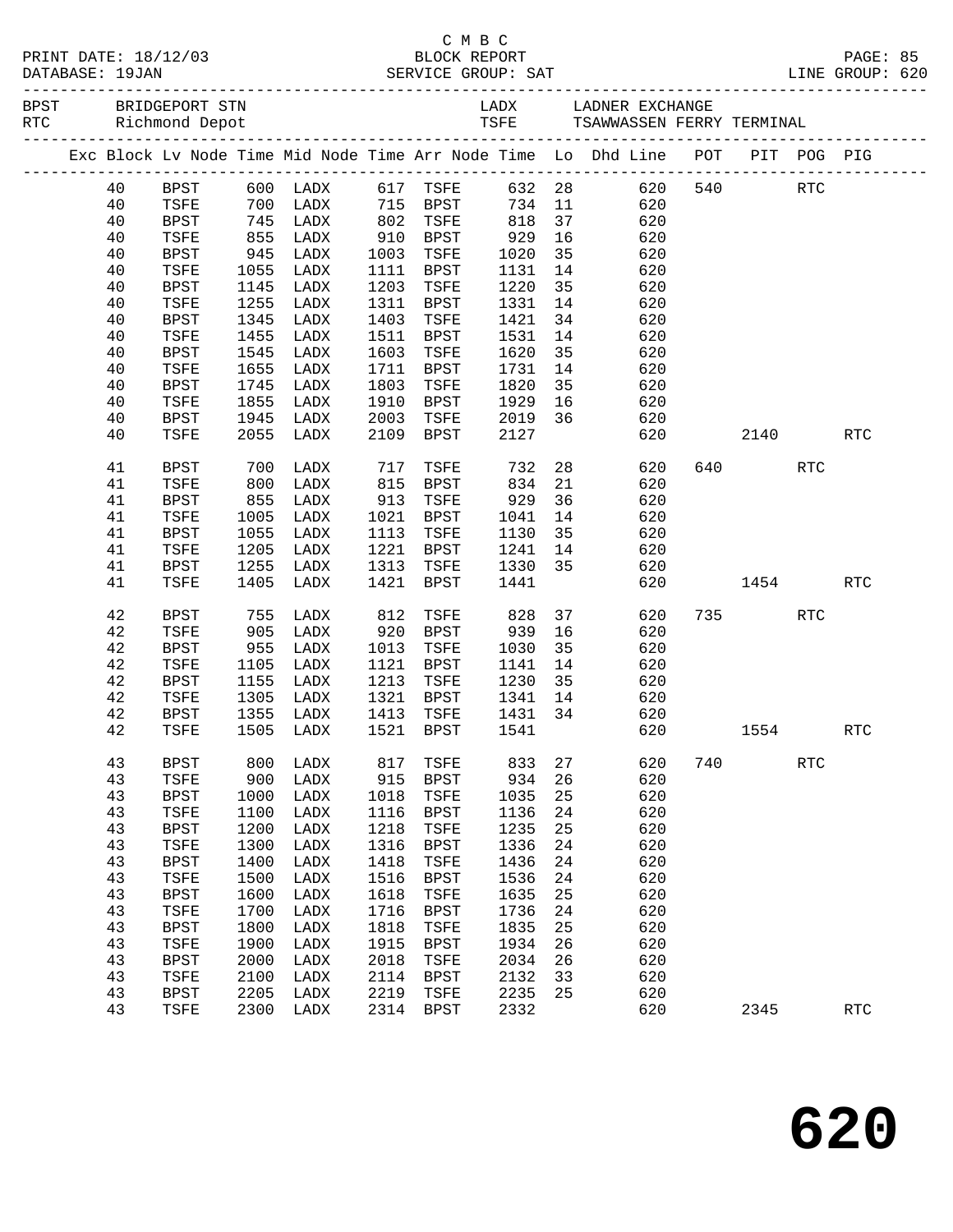|  |    |             |      |          |      |             |      |    | Exc Block Lv Node Time Mid Node Time Arr Node Time Lo Dhd Line | POT |        | PIT POG PIG |            |
|--|----|-------------|------|----------|------|-------------|------|----|----------------------------------------------------------------|-----|--------|-------------|------------|
|  | 44 | BPST        |      | 845 LADX | 903  | TSFE 919 36 |      |    | 620                                                            |     | 825 32 | RTC         |            |
|  | 44 | TSFE        | 955  | LADX     | 1011 | BPST        | 1031 | 14 | 620                                                            |     |        |             |            |
|  | 44 | <b>BPST</b> | 1045 | LADX     | 1103 | TSFE        | 1120 | 35 | 620                                                            |     |        |             |            |
|  | 44 | TSFE        | 1155 | LADX     | 1211 | BPST        | 1231 | 14 | 620                                                            |     |        |             |            |
|  | 44 | <b>BPST</b> | 1245 | LADX     | 1303 | TSFE        | 1320 | 35 | 620                                                            |     |        |             |            |
|  | 44 | TSFE        | 1355 | LADX     | 1411 | BPST        | 1431 | 14 | 620                                                            |     |        |             |            |
|  | 44 | <b>BPST</b> | 1445 | LADX     | 1503 | TSFE        | 1522 | 33 | 620                                                            |     |        |             |            |
|  | 44 | TSFE        | 1555 | LADX     | 1611 | BPST        | 1631 | 14 | 620                                                            |     |        |             |            |
|  | 44 | <b>BPST</b> | 1645 | LADX     | 1703 | TSFE        | 1720 | 35 | 620                                                            |     |        |             |            |
|  | 44 | TSFE        | 1755 | LADX     | 1810 | BPST        | 1830 | 15 | 620                                                            |     |        |             |            |
|  | 44 | <b>BPST</b> | 1845 | LADX     | 1903 | TSFE        | 1919 | 36 | 620                                                            |     |        |             |            |
|  | 44 | TSFE        | 1955 | LADX     | 2010 | BPST        | 2029 |    | 620                                                            |     | 2042   |             | RTC        |
|  |    |             |      |          |      |             |      |    |                                                                |     |        |             |            |
|  | 45 | <b>BPST</b> | 900  | LADX     | 918  | TSFE        | 934  |    | 26<br>620                                                      | 840 |        | RTC         |            |
|  | 45 | TSFE        | 1000 | LADX     | 1016 | BPST        | 1036 | 24 | 620                                                            |     |        |             |            |
|  | 45 | <b>BPST</b> | 1100 | LADX     | 1118 | TSFE        | 1135 | 25 | 620                                                            |     |        |             |            |
|  | 45 | TSFE        | 1200 | LADX     | 1216 | BPST        | 1236 | 24 | 620                                                            |     |        |             |            |
|  | 45 | <b>BPST</b> | 1300 | LADX     | 1318 | TSFE        | 1335 | 25 | 620                                                            |     |        |             |            |
|  | 45 | TSFE        | 1400 | LADX     | 1416 | BPST        | 1436 | 24 | 620                                                            |     |        |             |            |
|  | 45 | <b>BPST</b> | 1500 | LADX     | 1518 | TSFE        | 1537 | 23 | 620                                                            |     |        |             |            |
|  | 45 | TSFE        | 1600 | LADX     | 1616 | BPST        | 1636 | 24 | 620                                                            |     |        |             |            |
|  | 45 | <b>BPST</b> | 1700 | LADX     | 1718 | TSFE        | 1735 | 25 | 620                                                            |     |        |             |            |
|  | 45 | TSFE        | 1800 | LADX     | 1815 | BPST        | 1835 | 25 | 620                                                            |     |        |             |            |
|  | 45 | <b>BPST</b> | 1900 | LADX     | 1918 | TSFE        | 1934 | 26 | 620                                                            |     |        |             |            |
|  | 45 | TSFE        | 2000 | LADX     | 2015 | BPST        | 2034 | 26 | 620                                                            |     |        |             |            |
|  | 45 | <b>BPST</b> | 2100 | LADX     | 2118 | TSFE        | 2134 | 26 | 620                                                            |     |        |             |            |
|  | 45 | TSFE        | 2200 | LADX     | 2214 | BPST        | 2232 |    | 620                                                            |     | 2245   |             | <b>RTC</b> |
|  |    |             |      |          |      |             |      |    |                                                                |     |        |             |            |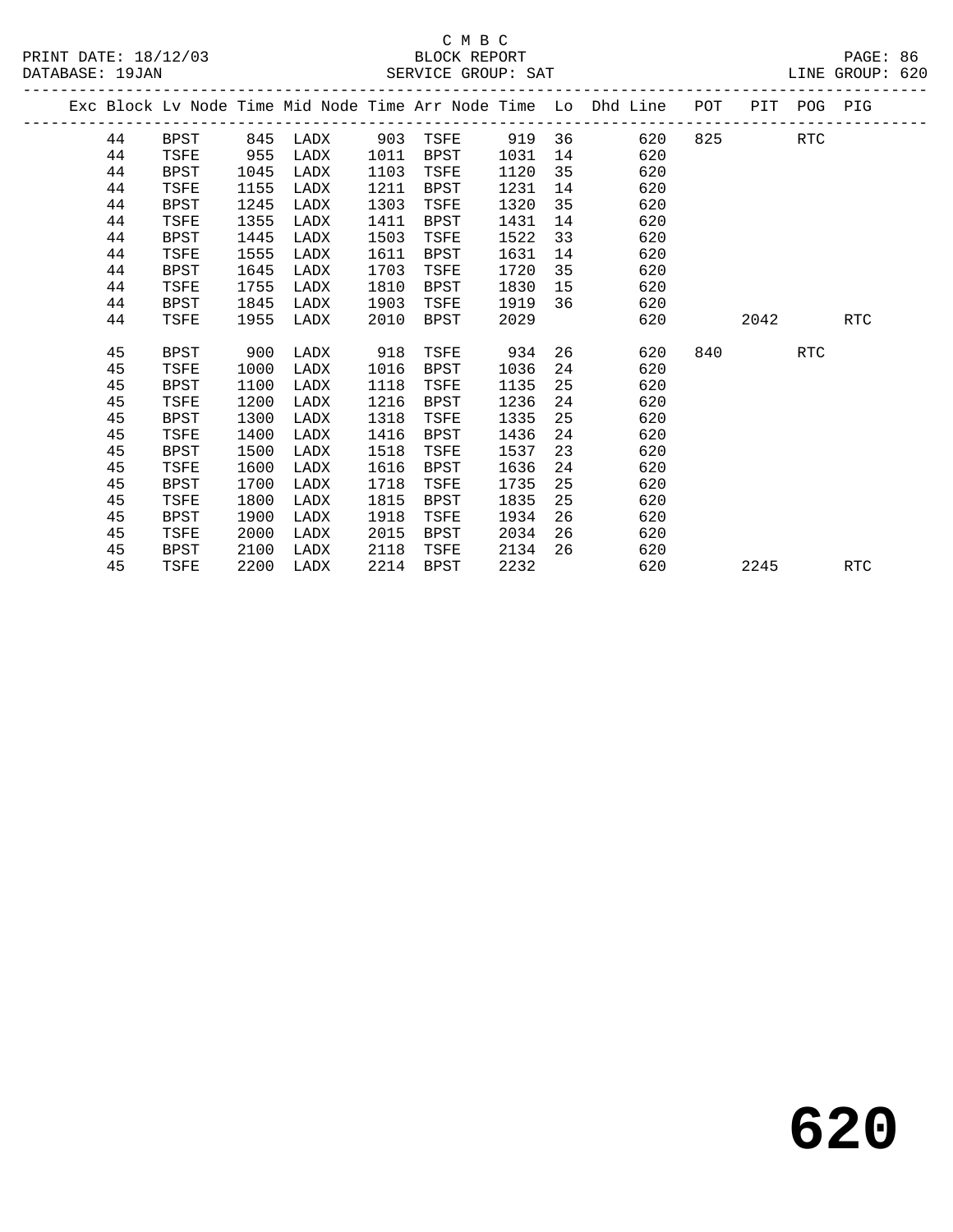| PRINT DATE: 18/12/03<br>DATABASE: 19JAN<br>WB ANDERSON & NO.3 RD |  |                                                                                                                                                                                                                                                                                                                                                                                                                                                                                                                              |                                                                                                                                                                                                                                                                                                                                               |                                                                                                                                                                                                                                                                            | BLOCK REPORT                         | C M B C |                                                                                                                                                                                                                                                                                                                                |  |                                                                                                                                                                                                                                                                                  |                                                                                                                                                                                                                                                                                                                                                                                                    |                                                                       |                                                                                                                                                                                                                                            |         | PAGE: 87<br>LINE GROUP: 401 |            |     |  |
|------------------------------------------------------------------|--|------------------------------------------------------------------------------------------------------------------------------------------------------------------------------------------------------------------------------------------------------------------------------------------------------------------------------------------------------------------------------------------------------------------------------------------------------------------------------------------------------------------------------|-----------------------------------------------------------------------------------------------------------------------------------------------------------------------------------------------------------------------------------------------------------------------------------------------------------------------------------------------|----------------------------------------------------------------------------------------------------------------------------------------------------------------------------------------------------------------------------------------------------------------------------|--------------------------------------|---------|--------------------------------------------------------------------------------------------------------------------------------------------------------------------------------------------------------------------------------------------------------------------------------------------------------------------------------|--|----------------------------------------------------------------------------------------------------------------------------------------------------------------------------------------------------------------------------------------------------------------------------------|----------------------------------------------------------------------------------------------------------------------------------------------------------------------------------------------------------------------------------------------------------------------------------------------------------------------------------------------------------------------------------------------------|-----------------------------------------------------------------------|--------------------------------------------------------------------------------------------------------------------------------------------------------------------------------------------------------------------------------------------|---------|-----------------------------|------------|-----|--|
| AD3W                                                             |  |                                                                                                                                                                                                                                                                                                                                                                                                                                                                                                                              | BEST BRIDGEPORT STN BRIDGER STATION CH2E CHATHAM & 2 AV I<br>CH2W CHATHAM & 2 AV WB<br>HW#5 HORSESHOE WAY & NO.5 RD MAKN MARINE & KNIGHT<br>RRCX RIVERPORT RECREATION COMPLEX RTC RIChmond Depot<br>SERO SEYMOUR ST & ROBSON ST                                                                                                               |                                                                                                                                                                                                                                                                            |                                      |         |                                                                                                                                                                                                                                                                                                                                |  |                                                                                                                                                                                                                                                                                  |                                                                                                                                                                                                                                                                                                                                                                                                    | BHST BRIGHOUSE STATION<br>CH2E CHATHAM & 2 AV EB<br>GRANVILLE & 41 AV |                                                                                                                                                                                                                                            |         |                             |            |     |  |
|                                                                  |  |                                                                                                                                                                                                                                                                                                                                                                                                                                                                                                                              | Exc Block Lv Node Time Mid Node Time Arr Node Time Lo Dhd Line POT PIT POG PIG                                                                                                                                                                                                                                                                |                                                                                                                                                                                                                                                                            |                                      |         |                                                                                                                                                                                                                                                                                                                                |  |                                                                                                                                                                                                                                                                                  |                                                                                                                                                                                                                                                                                                                                                                                                    |                                                                       |                                                                                                                                                                                                                                            |         |                             |            |     |  |
|                                                                  |  | $\mathbf{1}$<br>$\mathbf 1$<br>$\mathbf 1$<br>$\mathbf{1}$<br>$\mathbf{1}$<br>$\mathbf{1}$<br>$\mathbf 1$<br>$\mathbf 1$<br>$\mathbf 1$<br>$\mathbf 1$<br>$\mathbf 1$<br>$\mathbf 1$<br>$\mathbf 1$<br>$\mathbf 1$<br>$\mathbf 1$<br>$\mathbf 1$<br>$\mathbf 1$<br>$\mathbf 1$<br>$\mathbf 1$<br>$\mathbf 1$<br>$\mathbf 1$<br>$\mathbf 1$<br>$\mathbf 1$<br>$\mathbf 1$<br>$\mathbf 1$<br>$\mathbf{1}$<br>$\mathbf 1$<br>$\mathbf 1$<br>1<br>$\mathbf{1}$<br>$\mathbf 1$<br>$\mathbf{1}$<br>$\mathbf 1$<br>$\mathbf 1$<br>1 | CH2E<br>BHST<br>CH2E<br>BHST<br>CH2E<br>BHST<br>CH2E<br>BHST<br>CH2E<br>BHST<br>CH2E<br>BHST<br>RRCX<br>BHST<br>CH2E<br>BHST<br>RRCX<br>BHST<br>CH <sub>2E</sub><br><b>BHST</b><br>RRCX<br><b>BHST</b><br>CH <sub>2E</sub><br><b>BHST</b><br>RRCX<br>BHST<br>RRCX<br>BHST<br>CH <sub>2E</sub><br>BHST<br>CH2W<br>MAKN<br>CH2W<br>MAKN<br>CH2W | 516<br>542<br>616<br>642<br>714<br>740<br>804<br>830<br>902<br>930<br>1001<br>1032<br>1119<br>1150<br>1219<br>1252<br>1336<br>1410<br>1439<br>1512<br>1557<br>1630<br>1702<br>1732<br>1802<br>1832<br>1901<br>1930<br>2005<br>2030<br>2056<br>2148<br>2246<br>2343<br>2450 | BHST<br>BHST<br>BHST<br>BHST<br>BHST |         | <b>BHST</b><br>CH2E<br>BHST<br>CH2E<br>BHST<br>CH2E<br>BHST<br>CH2E<br>BHST<br>CH2E<br>BHST<br>RRCX<br>BHST<br>CH2E<br>BHST<br>RRCX<br>BHST<br>CH2E<br>BHST<br>RRCX<br>BHST<br>CH2E<br>BHST<br>RRCX<br>BHST<br>RRCX<br>BHST<br>CH2E<br>BHST<br>BHST 2030 CH2W<br>2114 MAKN<br>2211 CH2W<br>2302 MAKN<br>2406 CH2W<br>2506 MAKN |  | 532 10<br>602<br>632<br>702<br>732<br>802<br>824<br>852<br>924<br>953<br>1024<br>1056<br>1142<br>1215<br>1244<br>1317<br>1402<br>1435<br>1504<br>1537<br>1622<br>1656<br>1724<br>1758<br>1827<br>1855<br>1922<br>1954 11<br>2024<br>2051<br>2138<br>2229<br>2326<br>2423<br>2529 | 14<br>10<br>12 <sup>°</sup><br>8 <sup>8</sup><br>$\overline{\phantom{0}}^2$<br>$6\overline{6}$<br>10<br>- 6<br>8 <sup>8</sup><br>8 <sup>8</sup><br>23<br>8 <sup>8</sup><br>$\overline{4}$<br>8 <sup>8</sup><br>19<br>8<br>$\overline{4}$<br>8<br>20<br>8<br>6<br>8 <sup>8</sup><br>$\overline{4}$<br>5 <sup>5</sup><br>$6\overline{6}$<br>8 <sup>8</sup><br>- 6<br>5<br>10<br>17<br>17<br>27<br>13 |                                                                       | 401<br>401<br>401<br>401<br>401<br>401<br>401<br>401<br>401<br>401<br>408<br>408<br>401<br>401<br>408<br>408<br>401<br>401<br>408<br>408<br>401<br>401<br>408<br>408<br>408<br>408<br>401<br>401<br>401<br>407<br>407<br>407<br>407<br>407 | 401 502 |                             | <b>RTC</b> |     |  |
|                                                                  |  | $\mathbf 1$                                                                                                                                                                                                                                                                                                                                                                                                                                                                                                                  | MAKN                                                                                                                                                                                                                                                                                                                                          |                                                                                                                                                                                                                                                                            | 2542 BPST                            |         | 2553 BHST                                                                                                                                                                                                                                                                                                                      |  | 2604                                                                                                                                                                                                                                                                             |                                                                                                                                                                                                                                                                                                                                                                                                    |                                                                       | 407                                                                                                                                                                                                                                        |         | 2616 70                     |            | RTC |  |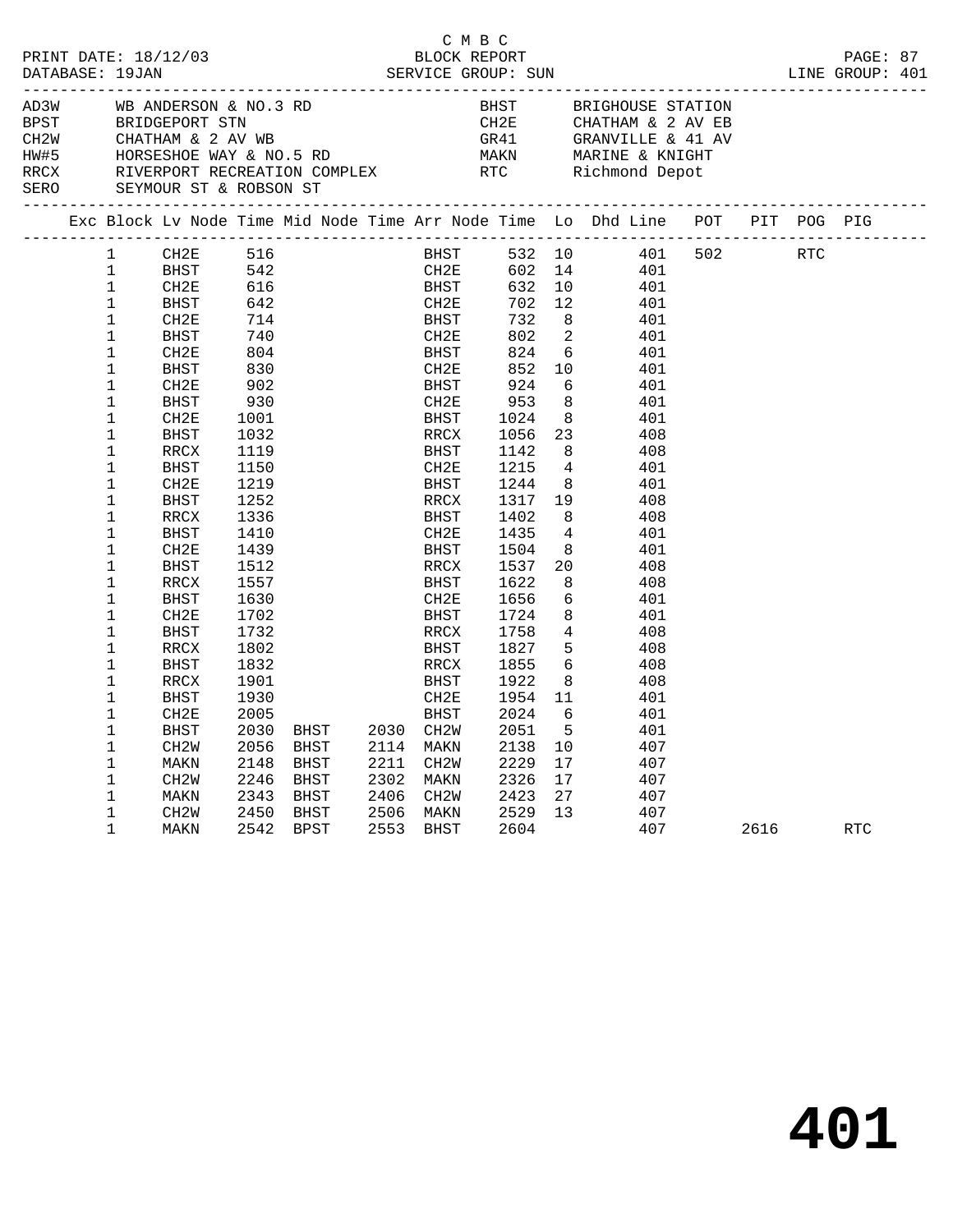# C M B C<br>BLOCK REPORT

|                 |                      | -----              |                 |
|-----------------|----------------------|--------------------|-----------------|
|                 | PRINT DATE: 18/12/03 | BLOCK REPORT       | PAGE: 88        |
| DATABASE: 19JAN |                      | SERVICE GROUP: SUN | LINE GROUP: 401 |

|                |                   |      |  |                  |      |    | Exc Block Lv Node Time Mid Node Time Arr Node Time Lo Dhd Line | POT |      | PIT POG PIG |            |
|----------------|-------------------|------|--|------------------|------|----|----------------------------------------------------------------|-----|------|-------------|------------|
| 2              | CH <sub>2</sub> W | 520  |  | <b>BHST</b>      | 541  | 21 | 406                                                            | 506 |      | <b>RTC</b>  |            |
| 2              | <b>BHST</b>       | 602  |  | RRCX             | 622  | 10 | 408                                                            |     |      |             |            |
| 2              | RRCX              | 632  |  | BHST             | 652  | 10 | 408                                                            |     |      |             |            |
| 2              | <b>BHST</b>       | 702  |  | RRCX             | 723  | 9  | 408                                                            |     |      |             |            |
| 2              | RRCX              | 732  |  | BHST             | 752  | 10 | 408                                                            |     |      |             |            |
| 2              | <b>BHST</b>       | 802  |  | RRCX             | 823  | 9  | 408                                                            |     |      |             |            |
| 2              | <b>RRCX</b>       | 832  |  | <b>BHST</b>      | 852  | 10 | 408                                                            |     |      |             |            |
| 2              | <b>BHST</b>       | 902  |  | RRCX             | 925  | 5  | 408                                                            |     |      |             |            |
| 2              | RRCX              | 930  |  | <b>BHST</b>      | 952  | 18 | 408                                                            |     |      |             |            |
| 2              | <b>BHST</b>       | 1010 |  | CH2E             | 1034 | 7  | 401                                                            |     |      |             |            |
| $\overline{c}$ | CH2E              | 1041 |  | <b>BHST</b>      | 1104 | 8  | 401                                                            |     |      |             |            |
| 2              | <b>BHST</b>       | 1112 |  | RRCX             | 1136 | 23 | 408                                                            |     |      |             |            |
| 2              | RRCX              | 1159 |  | <b>BHST</b>      | 1222 | 8  | 408                                                            |     |      |             |            |
| $\overline{c}$ | <b>BHST</b>       | 1230 |  | CH2E             | 1255 | 3  | 401                                                            |     |      |             |            |
| 2              | CH2E              | 1258 |  | <b>BHST</b>      | 1324 | 8  | 401                                                            |     |      |             |            |
| 2              | <b>BHST</b>       | 1332 |  | RRCX             | 1357 | 19 | 408                                                            |     |      |             |            |
| 2              | RRCX              | 1416 |  | <b>BHST</b>      | 1442 | 8  | 408                                                            |     |      |             |            |
| 2              | <b>BHST</b>       | 1450 |  | CH2E             | 1516 | 3  | 401                                                            |     |      |             |            |
| 2              | CH2E              | 1519 |  | <b>BHST</b>      | 1544 | 8  | 401                                                            |     |      |             |            |
| 2              | <b>BHST</b>       | 1552 |  | RRCX             | 1618 | 19 | 408                                                            |     |      |             |            |
| 2              | <b>RRCX</b>       | 1637 |  | <b>BHST</b>      | 1702 | 8  | 408                                                            |     |      |             |            |
| 2              | <b>BHST</b>       | 1710 |  | CH2E             | 1736 | 6  | 401                                                            |     |      |             |            |
| 2              | CH2E              | 1742 |  | <b>BHST</b>      | 1804 | 6  | 401                                                            |     |      |             |            |
| 2              | <b>BHST</b>       | 1810 |  | CH2E             | 1836 | 8  | 401                                                            |     |      |             |            |
| 2              | CH2E              | 1844 |  | BHST             | 1904 | 6  | 401                                                            |     |      |             |            |
| 2              | <b>BHST</b>       | 1910 |  | CH <sub>2E</sub> | 1935 | 10 | 401                                                            |     |      |             |            |
| $\overline{c}$ | CH2E              | 1945 |  | <b>BHST</b>      | 2004 | 6  | 401                                                            |     |      |             |            |
| 2              | <b>BHST</b>       | 2010 |  | CH2E             | 2033 | 23 | 401                                                            |     |      |             |            |
| 2              | CH2E              | 2056 |  | <b>BHST</b>      | 2114 | 8  | 401                                                            |     |      |             |            |
| 2              | <b>BHST</b>       | 2122 |  | CH2E             | 2145 | 12 | 401                                                            |     |      |             |            |
| 2              | CH2E              | 2157 |  | <b>BHST</b>      | 2214 | 8  | 401                                                            |     |      |             |            |
| $\overline{2}$ | <b>BHST</b>       | 2222 |  | CH2E             | 2244 |    | 401                                                            |     | 2255 |             | <b>RTC</b> |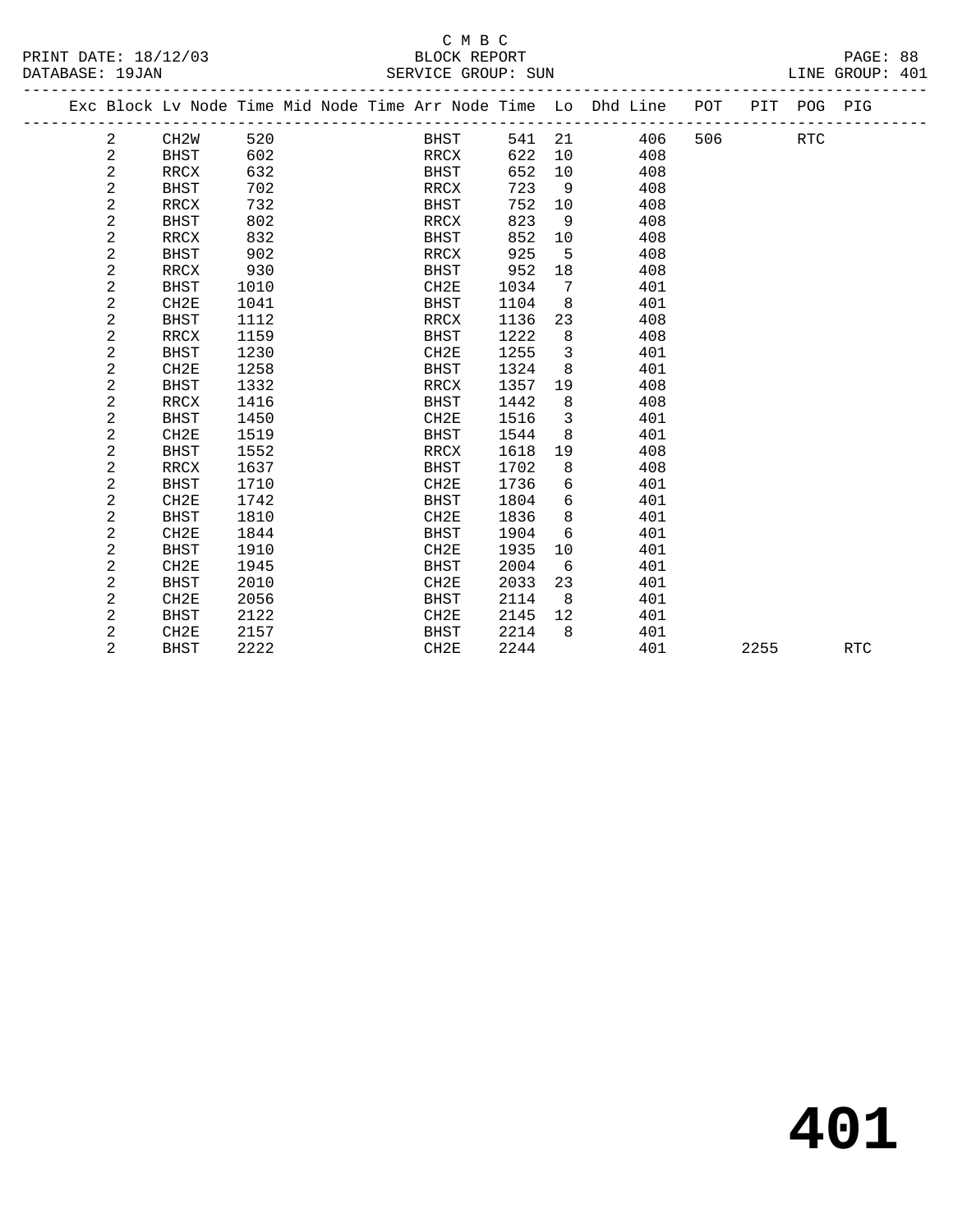#### C M B C<br>BLOCK REPORT PRINT DATE: 18/12/03 BLOCK REPORT PAGE: 89 SERVICE GROUP: SUN

|  |             | -------------------                                                |      |  |             |        |                         |     |     |             |  |
|--|-------------|--------------------------------------------------------------------|------|--|-------------|--------|-------------------------|-----|-----|-------------|--|
|  |             | Exc Block Lv Node Time Mid Node Time Arr Node Time Lo Dhd Line POT |      |  |             |        |                         |     |     | PIT POG PIG |  |
|  | 3           | CH <sub>2</sub> W                                                  | 500  |  | BHST        | 521 11 |                         | 406 | 446 | <b>RTC</b>  |  |
|  | 3           | <b>BHST</b>                                                        | 532  |  | RRCX        | 552    | $5^{\circ}$             | 408 |     |             |  |
|  | 3           | RRCX                                                               | 557  |  | BHST        | 617    | 15                      | 408 |     |             |  |
|  | 3           | <b>BHST</b>                                                        | 632  |  | RRCX        | 652    | 10                      | 408 |     |             |  |
|  | 3           | RRCX                                                               | 702  |  | BHST        | 722    | 10                      | 408 |     |             |  |
|  | 3           | BHST                                                               | 732  |  | RRCX        | 753    | - 9                     | 408 |     |             |  |
|  | 3           | RRCX                                                               | 802  |  | BHST        | 822    | 10                      | 408 |     |             |  |
|  | 3           | <b>BHST</b>                                                        | 832  |  | RRCX        | 855    | 5                       | 408 |     |             |  |
|  | 3           | RRCX                                                               | 900  |  | BHST        | 922    | 10                      | 408 |     |             |  |
|  | 3           | <b>BHST</b>                                                        | 932  |  | RRCX        | 956    | $\mathbf{3}$            | 408 |     |             |  |
|  | 3           | RRCX                                                               | 959  |  | BHST        | 1022   | 8                       | 408 |     |             |  |
|  | 3           | <b>BHST</b>                                                        | 1030 |  | CH2E        | 1054   | $7\phantom{.0}$         | 401 |     |             |  |
|  | 3           | CH <sub>2E</sub>                                                   | 1101 |  | BHST        | 1124   | 8                       | 401 |     |             |  |
|  | 3           | <b>BHST</b>                                                        | 1132 |  | RRCX        | 1157   | 19                      | 408 |     |             |  |
|  | 3           | RRCX                                                               | 1216 |  | BHST        | 1242   | 8                       | 408 |     |             |  |
|  | 3           | <b>BHST</b>                                                        | 1250 |  | CH2E        | 1315   | $\overline{\mathbf{3}}$ | 401 |     |             |  |
|  | 3           | CH2E                                                               | 1318 |  | BHST        | 1344   | 8                       | 401 |     |             |  |
|  | 3           | <b>BHST</b>                                                        | 1352 |  | RRCX        | 1417   | 19                      | 408 |     |             |  |
|  | 3           | RRCX                                                               | 1436 |  | BHST        | 1502   | 8                       | 408 |     |             |  |
|  | 3           | <b>BHST</b>                                                        | 1510 |  | CH2E        | 1536   | $\overline{\mathbf{3}}$ | 401 |     |             |  |
|  | 3           | CH2E                                                               | 1539 |  | BHST        | 1604   | 8                       | 401 |     |             |  |
|  | 3           | <b>BHST</b>                                                        | 1612 |  | RRCX        | 1638   | 19                      | 408 |     |             |  |
|  | 3           | RRCX                                                               | 1657 |  | <b>BHST</b> | 1722   | 8                       | 408 |     |             |  |
|  | 3           | <b>BHST</b>                                                        | 1730 |  | CH2E        | 1756   | 6                       | 401 |     |             |  |
|  | $\mathsf 3$ | CH2E                                                               | 1802 |  | <b>BHST</b> | 1824   | 6                       | 401 |     |             |  |
|  | 3           | <b>BHST</b>                                                        | 1830 |  | CH2E        | 1856   | 8                       | 401 |     |             |  |
|  | 3           | CH2E                                                               | 1904 |  | BHST        | 1924   | 8                       | 401 |     |             |  |
|  | 3           | <b>BHST</b>                                                        | 1932 |  | RRCX        | 1955   | 6                       | 408 |     |             |  |
|  | 3           | RRCX                                                               | 2001 |  | BHST        | 2021   | 11                      | 408 |     |             |  |
|  | 3           | <b>BHST</b>                                                        | 2032 |  | RRCX        | 2055   | 6                       | 408 |     |             |  |
|  | $\mathsf 3$ | RRCX                                                               | 2101 |  | BHST        | 2120   | 12                      | 408 |     |             |  |
|  | 3           | <b>BHST</b>                                                        | 2132 |  | RRCX        | 2155   | 6                       | 408 |     |             |  |
|  | 3           | RRCX                                                               | 2201 |  | BHST        | 2220   | 12                      | 408 |     |             |  |
|  | 3           | <b>BHST</b>                                                        | 2232 |  | RRCX        | 2255   | 15                      | 408 |     |             |  |
|  | 3           | RRCX                                                               | 2310 |  | BHST        | 2329   | $\overline{\mathbf{3}}$ | 408 |     |             |  |
|  | 3           | <b>BHST</b>                                                        | 2332 |  | RRCX        | 2353   | 27                      | 408 |     |             |  |
|  |             |                                                                    |      |  |             |        |                         |     |     |             |  |

 3 RRCX 2420 BHST 2439 3 408 3 BHST 2442 HW#5 2457 27 408 3 HW#5 2524 BHST 2539 3 408

3 RRCX 2420<br>
3 BHST 2442 HW#5 2457 27 408<br>
3 HW#5 2524 BHST 2539 3 408<br>
3 BHST 2542 HW#5 2557 408 2600 RTC

**401**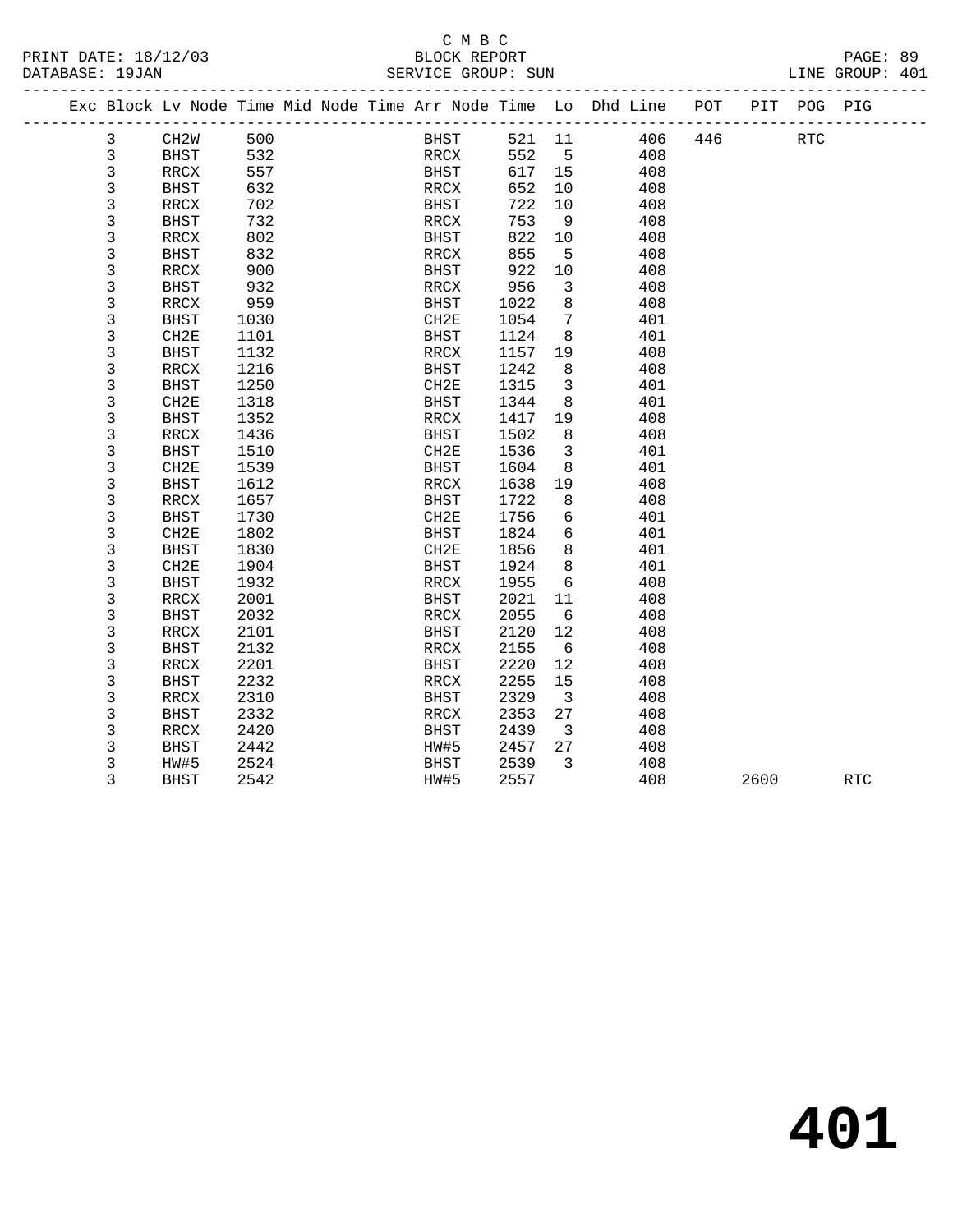#### C M B C<br>BLOCK REPORT SERVICE GROUP: SUN

| Exc Block Lv Node Time Mid Node Time Arr Node Time Lo Dhd Line POT |                  |      |  |                          |        |                         |     |     |      | PIT POG PIG |     |
|--------------------------------------------------------------------|------------------|------|--|--------------------------|--------|-------------------------|-----|-----|------|-------------|-----|
| 4                                                                  | CH2E             | 546  |  | BHST                     | 602 10 |                         | 401 | 532 |      | RTC         |     |
| 4                                                                  | BHST             | 612  |  | CH2E                     | 632    | 12                      | 401 |     |      |             |     |
| 4                                                                  | CH2E             | 644  |  | BHST                     | 702    | 10                      | 401 |     |      |             |     |
| 4                                                                  | <b>BHST</b>      | 712  |  | CH2E                     | 734    | 8                       | 401 |     |      |             |     |
| 4                                                                  | CH2E             | 742  |  | BHST                     | 802    | 8                       | 401 |     |      |             |     |
| 4                                                                  | <b>BHST</b>      | 810  |  | CH2E                     | 832    | $10$                    | 401 |     |      |             |     |
| 4                                                                  | CH2E             | 842  |  | <b>BHST</b>              | 904    | 6                       | 401 |     |      |             |     |
| 4                                                                  | BHST             | 910  |  | CH2E                     | 933    | 8                       | 401 |     |      |             |     |
| 4                                                                  | CH2E             | 941  |  | <b>BHST</b>              | 1004   | 8                       | 401 |     |      |             |     |
| 4                                                                  | BHST             | 1012 |  | RRCX                     | 1036   | 23                      | 408 |     |      |             |     |
| 4                                                                  | RRCX             | 1059 |  | <b>BHST</b>              | 1122   | 8                       | 408 |     |      |             |     |
| 4                                                                  | BHST             | 1130 |  | CH2E                     | 1155   | 4                       | 401 |     |      |             |     |
| 4                                                                  | CH2E             | 1159 |  | <b>BHST</b>              | 1224   | 8                       | 401 |     |      |             |     |
| 4                                                                  | BHST             | 1232 |  | $\mathtt{RRCX}$          | 1257   | 19                      | 408 |     |      |             |     |
| 4                                                                  | RRCX             | 1316 |  | <b>BHST</b>              | 1342   | 8                       | 408 |     |      |             |     |
| 4                                                                  | <b>BHST</b>      | 1350 |  | CH2E                     | 1415   | $\mathbf{3}$            | 401 |     |      |             |     |
| 4                                                                  | CH2E             | 1418 |  | <b>BHST</b>              | 1444   | 8                       | 401 |     |      |             |     |
| 4                                                                  | <b>BHST</b>      | 1452 |  | RRCX                     | 1517   | 20                      | 408 |     |      |             |     |
| 4                                                                  | RRCX             | 1537 |  | BHST                     | 1602   | 8                       | 408 |     |      |             |     |
| 4                                                                  | BHST             | 1610 |  | CH2E                     | 1636   | 6                       | 401 |     |      |             |     |
| 4                                                                  | CH <sub>2E</sub> | 1642 |  | <b>BHST</b>              | 1704   |                         | 401 |     | 1717 |             | RTC |
| 5                                                                  | CH2E             | 824  |  | BHST                     | 844    | 6                       | 401 | 810 |      | <b>RTC</b>  |     |
| 5                                                                  | BHST             | 850  |  | CH2E                     | 912    | 9                       | 401 |     |      |             |     |
| 5                                                                  | CH <sub>2E</sub> | 921  |  | <b>BHST</b>              | 944    | 6                       | 401 |     |      |             |     |
| 5                                                                  | BHST             | 950  |  | CH2E                     | 1013   | 8                       | 401 |     |      |             |     |
| 5                                                                  | CH2E             | 1021 |  | BHST                     | 1044   | 8                       | 401 |     |      |             |     |
| 5                                                                  | BHST             | 1052 |  | $\mathop{\mathrm{RRCX}}$ | 1116   | 23                      | 408 |     |      |             |     |
| 5                                                                  | RRCX             | 1139 |  | <b>BHST</b>              | 1202   | 8                       | 408 |     |      |             |     |
| 5                                                                  | BHST             | 1210 |  | CH2E                     | 1235   | $\mathbf{3}$            | 401 |     |      |             |     |
| 5                                                                  | CH2E             | 1238 |  | BHST                     | 1304   | 8                       | 401 |     |      |             |     |
| 5                                                                  | <b>BHST</b>      | 1312 |  | RRCX                     | 1337   | 19                      | 408 |     |      |             |     |
| 5                                                                  | RRCX             | 1356 |  | BHST                     | 1422   | 8                       | 408 |     |      |             |     |
| 5                                                                  | <b>BHST</b>      | 1430 |  | CH2E                     | 1456   | $\mathbf{3}$            | 401 |     |      |             |     |
| 5                                                                  | CH2E             | 1459 |  | <b>BHST</b>              | 1524   | 8                       | 401 |     |      |             |     |
| 5                                                                  | BHST             | 1532 |  | RRCX                     | 1558   | 19                      | 408 |     |      |             |     |
| 5                                                                  | RRCX             | 1617 |  | BHST                     | 1642   | 8                       | 408 |     |      |             |     |
| 5                                                                  | BHST             | 1650 |  | CH2E                     | 1716   | 6                       | 401 |     |      |             |     |
| 5                                                                  | CH2E             | 1722 |  | <b>BHST</b>              | 1744   | 18                      | 401 |     |      |             |     |
| 5                                                                  | BHST             | 1802 |  | $\mathtt{RRCX}$          | 1828   | $\overline{\mathbf{3}}$ | 408 |     |      |             |     |
| 5                                                                  | RRCX             | 1831 |  | BHST                     | 1852   | 10                      | 408 |     |      |             |     |
| 5                                                                  | <b>BHST</b>      | 1902 |  | RRCX                     | 1925   | 7                       | 408 |     |      |             |     |

5 RRCX 2231 BHST 2250 408 2303 RTC

 5 RRCX 1932 BHST 1952 10 408 5 BHST 2002 RRCX 2025 6 408

 5 BHST 2102 RRCX 2125 6 408 5 RRCX 2131 BHST 2150 12 408 5 BHST 2202 RRCX 2225 6 408

5 RRCX 2031 BHST 2050 12 408<br>5 BHST 2102 RRCX 2125 6 408

# **401**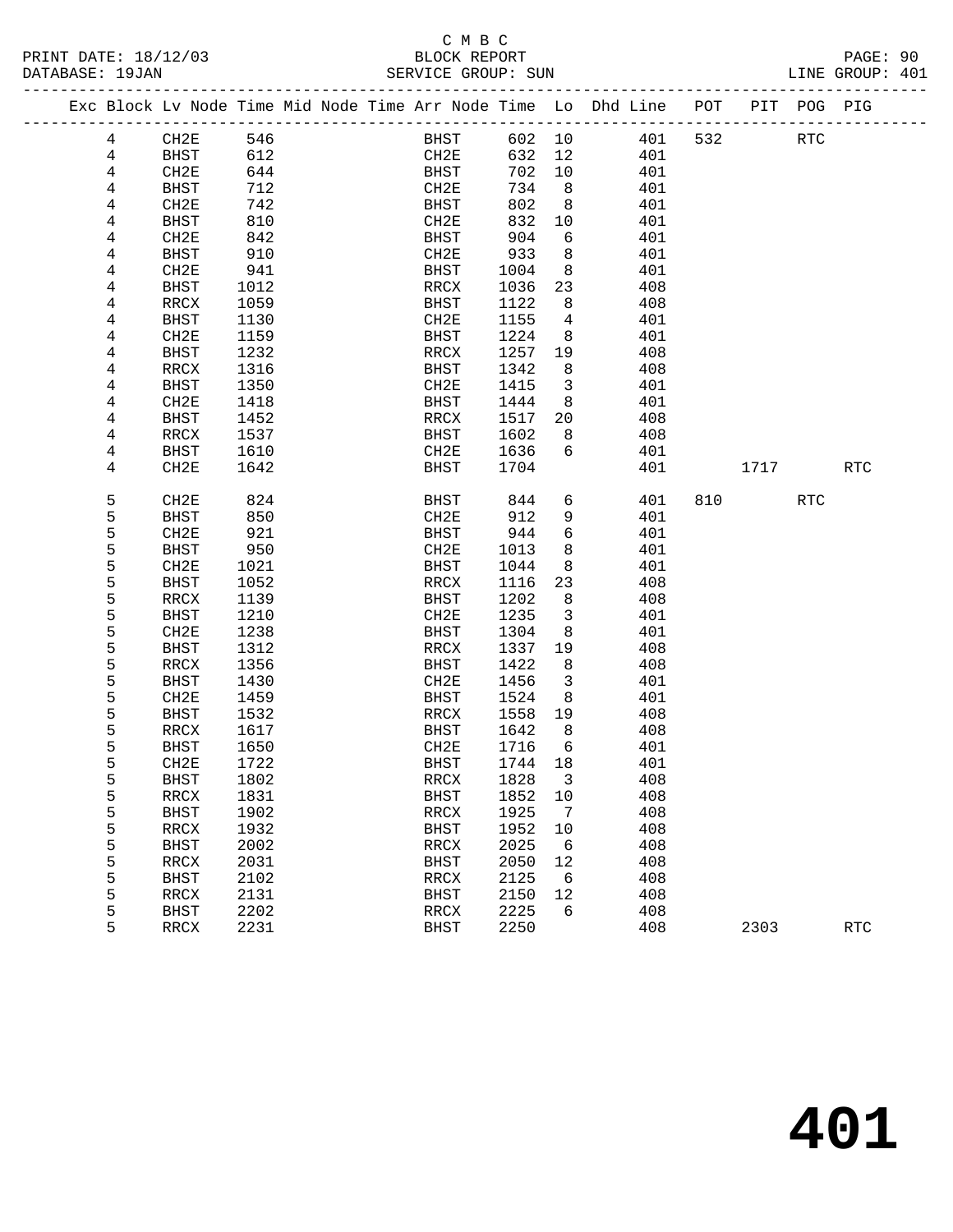| <b>RTC</b> |
|------------|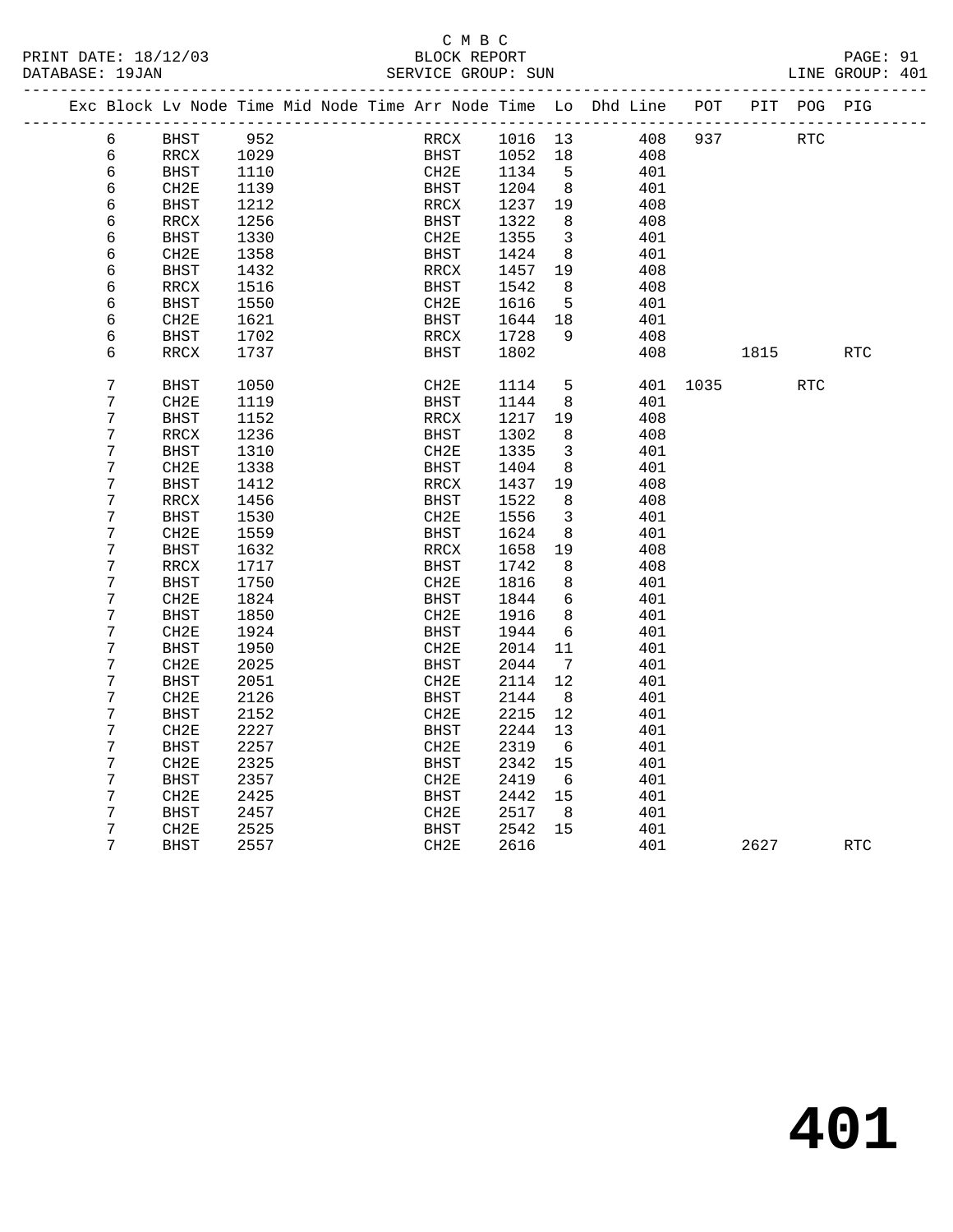# C M B C

LINE GROUP: 401

| DATABASE: 19JAN |    |                                                                |      |  |                   | SERVICE GROUP: SUN |                 |                   |     |     |             | LINE GROUP: 401 |  |
|-----------------|----|----------------------------------------------------------------|------|--|-------------------|--------------------|-----------------|-------------------|-----|-----|-------------|-----------------|--|
|                 |    | Exc Block Lv Node Time Mid Node Time Arr Node Time Lo Dhd Line |      |  |                   |                    |                 |                   |     | POT | PIT POG PIG |                 |  |
|                 | 61 | CH <sub>2</sub> W                                              | 600  |  | BHST              | 621                |                 | $6 \qquad \qquad$ | 406 | 546 | RTC         |                 |  |
|                 | 61 | BHST                                                           | 627  |  | CH2W              | 649                | 11              |                   | 406 |     |             |                 |  |
|                 | 61 | CH <sub>2</sub> M                                              | 700  |  | BHST              | 721                | 6               |                   | 406 |     |             |                 |  |
|                 | 61 | <b>BHST</b>                                                    | 727  |  | CH2W              | 751                | 2               |                   | 406 |     |             |                 |  |
|                 | 61 | CH <sub>2</sub> M                                              | 753  |  | BHST              | 816                | 7               |                   | 406 |     |             |                 |  |
|                 | 61 | BHST                                                           | 823  |  | CH2W              | 848                | 4               |                   | 406 |     |             |                 |  |
|                 | 61 | CH <sub>2</sub> M                                              | 852  |  | BHST              | 916                | 9               |                   | 406 |     |             |                 |  |
|                 | 61 | BHST                                                           | 925  |  | CH2W              | 951                | 7               |                   | 406 |     |             |                 |  |
|                 | 61 | CH <sub>2</sub> M                                              | 958  |  | BHST              | 1022               | 14              |                   | 406 |     |             |                 |  |
|                 | 61 | BHST                                                           | 1036 |  | CH2W              | 1103               | 7               |                   | 406 |     |             |                 |  |
|                 | 61 | CH <sub>2</sub> M                                              | 1110 |  | BHST              | 1135               | 13              |                   | 406 |     |             |                 |  |
|                 | 61 | BHST                                                           | 1148 |  | CH <sub>2</sub> W | 1216               | 6               |                   | 406 |     |             |                 |  |
|                 | 61 | CH <sub>2</sub> M                                              | 1222 |  | BHST              | 1247               | 13              |                   | 406 |     |             |                 |  |
|                 | 61 | BHST                                                           | 1300 |  | CH <sub>2</sub> W | 1329               | 5               |                   | 406 |     |             |                 |  |
|                 | 61 | CH <sub>2</sub> M                                              | 1334 |  | BHST              | 1359               | 13 <sup>°</sup> |                   | 406 |     |             |                 |  |
|                 | 61 | <b>BHST</b>                                                    | 1412 |  | CH <sub>2</sub> W | 1441               | 6               |                   | 406 |     |             |                 |  |
|                 | 61 | CH <sub>2</sub> M                                              | 1447 |  | BHST              | 1511               | 13 <sup>°</sup> |                   | 406 |     |             |                 |  |
|                 | 61 | BHST                                                           | 1524 |  | CH <sub>2</sub> M | 1553               | 6               |                   | 406 |     |             |                 |  |

 61 CH2W 1559 BHST 1623 13 406 61 BHST 1636 CH2W 1706 7 406 61 CH2W 1713 BHST 1735 13 406 61 BHST 1748 CH2W 1812 14 406 61 CH2W 1826 BHST 1847 10 406

61 BHST 1857 CH2W 1921 5 406<br>61 CH2W 1926 BHST 1947 10 406

61 CH2W 1926 <br>61 BHST 1957 <br>61 BHST 1957 <br>61 CH2W 2021 6 61 BHST 1957 CH2W 2021 6 406 61 CH2W 2027 BHST 2047 10 406 61 BHST 2057 CH2W 2124 12 406 61 CH2W 2136 BHST 2156 11 406 61 BHST 2207 CH2W 2234 3 406 61 BHST 2207 CH2W 2234 3<br>
61 CH2W 2237 BHST 2257 10<br>
61 BHST 2307 CH2W 2334 3 61 BHST 2307 CH2W 2334 3 406 61 CH2W 2337 BHST 2357 10 61 BHST 2407 CH2W 2432 4 406 61 BASI 2307<br>
61 CH2W 2436 BHST 2456 11<br>
61 BHST 2507 CH2W 2531 61 BHST 2507 CH2W 2531 406 2542 RTC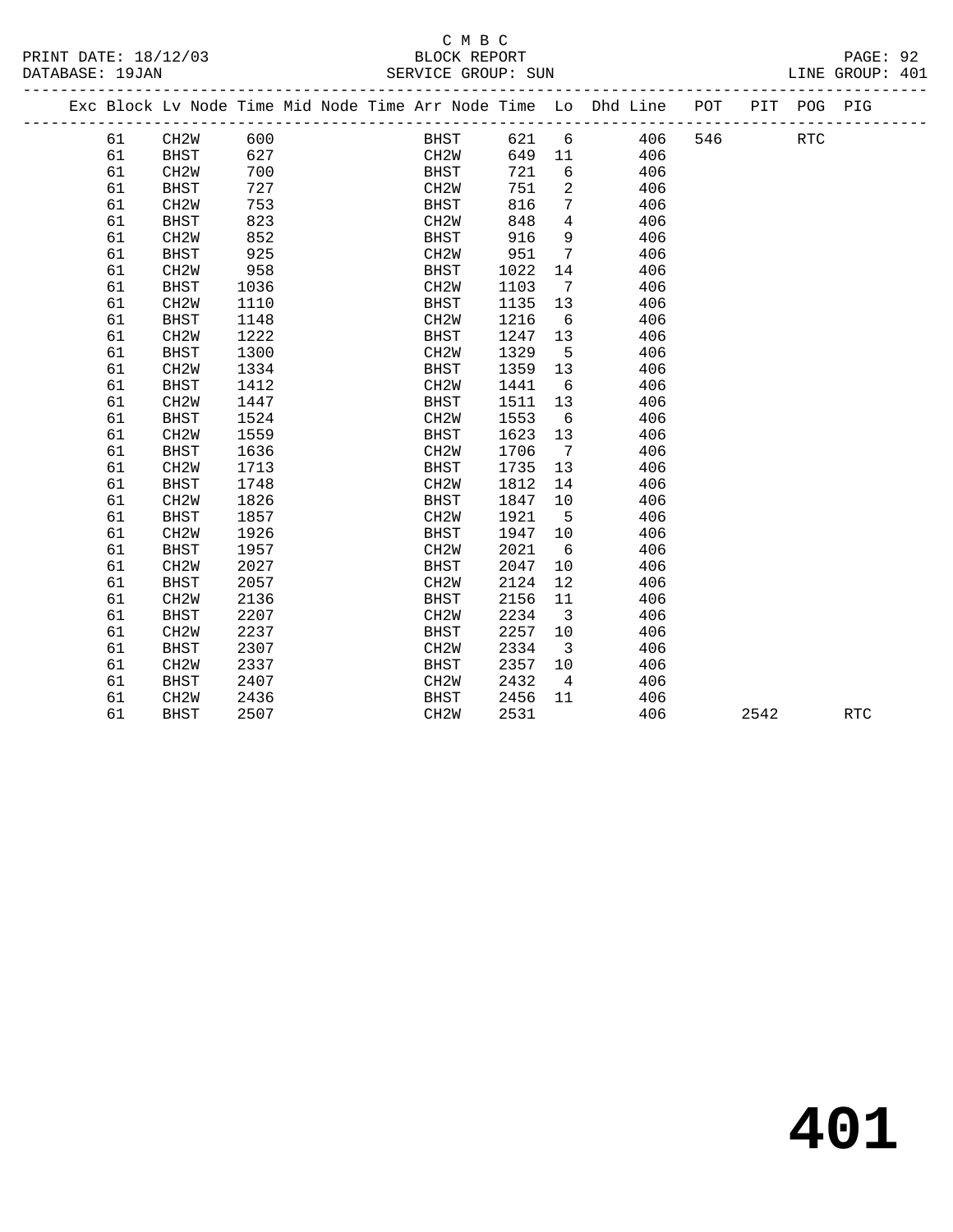## C M B C DATABASE: 19JAN SERVICE GROUP: SUN LINE GROUP: 401

|  |    |                   |      |  |                   |      |                         | Exc Block Lv Node Time Mid Node Time Arr Node Time Lo Dhd Line POT PIT POG PIG |     |      |            |            |  |
|--|----|-------------------|------|--|-------------------|------|-------------------------|--------------------------------------------------------------------------------|-----|------|------------|------------|--|
|  | 62 | RRCX              | 522  |  | BHST              | 542  | $5^{\circ}$             | 408                                                                            | 514 |      | <b>RTC</b> |            |  |
|  | 62 | BHST              | 547  |  | CH2W              | 609  | 11                      | 406                                                                            |     |      |            |            |  |
|  | 62 | CH <sub>2</sub> W | 620  |  | BHST              | 641  | 6                       | 406                                                                            |     |      |            |            |  |
|  | 62 | <b>BHST</b>       | 647  |  | CH <sub>2</sub> W | 710  | 10 <sup>°</sup>         | 406                                                                            |     |      |            |            |  |
|  | 62 | CH <sub>2</sub> W | 720  |  | BHST              | 741  | 6                       | 406                                                                            |     |      |            |            |  |
|  | 62 | <b>BHST</b>       | 747  |  | CH <sub>2</sub> W | 811  | 12                      | 406                                                                            |     |      |            |            |  |
|  | 62 | CH <sub>2</sub> W | 823  |  | <b>BHST</b>       | 846  | 8                       | 406                                                                            |     |      |            |            |  |
|  | 62 | BHST              | 854  |  | CH <sub>2</sub> W | 919  | $\overline{\mathbf{3}}$ | 406                                                                            |     |      |            |            |  |
|  | 62 | CH <sub>2</sub> W | 922  |  | <b>BHST</b>       | 946  | 9                       | 406                                                                            |     |      |            |            |  |
|  | 62 | BHST              | 955  |  | CH <sub>2</sub> M | 1021 | 13                      | 406                                                                            |     |      |            |            |  |
|  | 62 | CH <sub>2</sub> W | 1034 |  | BHST              | 1059 | 13                      | 406                                                                            |     |      |            |            |  |
|  | 62 | BHST              | 1112 |  | CH <sub>2</sub> W | 1139 | $\overline{7}$          | 406                                                                            |     |      |            |            |  |
|  | 62 | CH <sub>2</sub> W | 1146 |  | <b>BHST</b>       | 1211 | 13                      | 406                                                                            |     |      |            |            |  |
|  | 62 | <b>BHST</b>       | 1224 |  | CH <sub>2</sub> W | 1252 | 6                       | 406                                                                            |     |      |            |            |  |
|  | 62 | CH <sub>2</sub> W | 1258 |  | BHST              | 1323 | 13                      | 406                                                                            |     |      |            |            |  |
|  | 62 | BHST              | 1336 |  | CH <sub>2</sub> W | 1405 | $-5$                    | 406                                                                            |     |      |            |            |  |
|  | 62 | CH <sub>2</sub> W | 1410 |  | <b>BHST</b>       | 1435 | 13                      | 406                                                                            |     |      |            |            |  |
|  | 62 | <b>BHST</b>       | 1448 |  | CH <sub>2</sub> W | 1517 | 6                       | 406                                                                            |     |      |            |            |  |
|  | 62 | CH <sub>2</sub> W | 1523 |  | <b>BHST</b>       | 1547 | 13                      | 406                                                                            |     |      |            |            |  |
|  | 62 | <b>BHST</b>       | 1600 |  | CH <sub>2</sub> W | 1629 | 7                       | 406                                                                            |     |      |            |            |  |
|  | 62 | CH <sub>2</sub> W | 1636 |  | BHST              | 1659 | 13                      | 406                                                                            |     |      |            |            |  |
|  | 62 | <b>BHST</b>       | 1712 |  | CH <sub>2</sub> W | 1742 | 13                      | 406                                                                            |     |      |            |            |  |
|  | 62 | CH <sub>2</sub> W | 1755 |  | <b>BHST</b>       | 1817 | 10                      | 406                                                                            |     |      |            |            |  |
|  | 62 | <b>BHST</b>       | 1827 |  | CH <sub>2</sub> W | 1851 | -5                      | 406                                                                            |     |      |            |            |  |
|  | 62 | CH <sub>2</sub> W | 1856 |  | BHST              | 1917 | 10                      | 406                                                                            |     |      |            |            |  |
|  | 62 | <b>BHST</b>       | 1927 |  | CH <sub>2</sub> M | 1951 | 6                       | 406                                                                            |     |      |            |            |  |
|  | 62 | CH <sub>2</sub> W | 1957 |  | <b>BHST</b>       | 2017 | 10                      | 406                                                                            |     |      |            |            |  |
|  | 62 | <b>BHST</b>       | 2027 |  | CH <sub>2</sub> W | 2054 | $\overline{3}$          | 406                                                                            |     |      |            |            |  |
|  | 62 | CH <sub>2</sub> W | 2057 |  | BHST              | 2117 | 10                      | 406                                                                            |     |      |            |            |  |
|  | 62 | <b>BHST</b>       | 2127 |  | CH <sub>2</sub> W | 2154 | 3                       | 406                                                                            |     |      |            |            |  |
|  | 62 | CH <sub>2</sub> W | 2157 |  | <b>BHST</b>       | 2217 |                         | 406                                                                            |     | 2230 |            | <b>RTC</b> |  |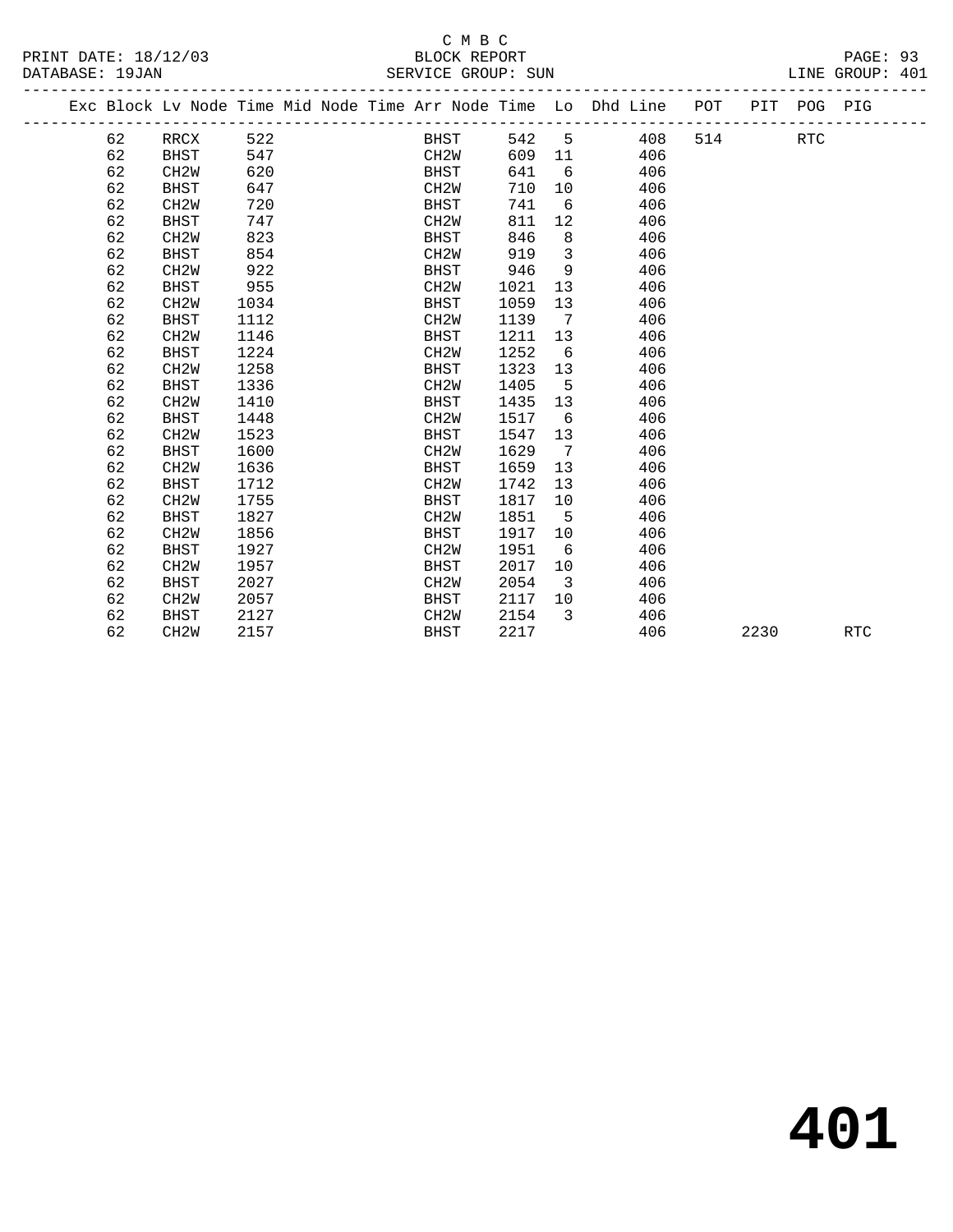#### C M B C<br>BLOCK REPORT SERVICE GROUP: SUN

-------------------------------------------------------------------------------------------------

|  |    |                   |      |  |                   |      |                | Exc Block Lv Node Time Mid Node Time Arr Node Time Lo Dhd Line | POT | PIT  | POG PIG    |                      |  |
|--|----|-------------------|------|--|-------------------|------|----------------|----------------------------------------------------------------|-----|------|------------|----------------------|--|
|  | 63 | CH2W              | 440  |  | BHST              | 501  | 16             | 406                                                            | 426 |      | <b>RTC</b> |                      |  |
|  | 63 | <b>BHST</b>       | 517  |  | CH <sub>2</sub> M | 539  | $\mathbf{1}$   | 406                                                            |     |      |            |                      |  |
|  | 63 | CH <sub>2</sub> W | 540  |  | <b>BHST</b>       | 601  | 6              | 406                                                            |     |      |            |                      |  |
|  | 63 | BHST              | 607  |  | CH <sub>2</sub> W | 629  | 11             | 406                                                            |     |      |            |                      |  |
|  | 63 | CH <sub>2</sub> W | 640  |  | BHST              | 701  | 6              | 406                                                            |     |      |            |                      |  |
|  | 63 | <b>BHST</b>       | 707  |  | CH <sub>2</sub> M | 730  | 8              | 406                                                            |     |      |            |                      |  |
|  | 63 | CH <sub>2</sub> W | 738  |  | <b>BHST</b>       | 801  | 6              | 406                                                            |     |      |            |                      |  |
|  | 63 | <b>BHST</b>       | 807  |  | CH <sub>2</sub> M | 832  | 5              | 406                                                            |     |      |            |                      |  |
|  | 63 | CH <sub>2</sub> W | 837  |  | <b>BHST</b>       | 901  | 9              | 406                                                            |     |      |            |                      |  |
|  | 63 | <b>BHST</b>       | 910  |  | CH <sub>2</sub> M | 936  | 10             | 406                                                            |     |      |            |                      |  |
|  | 63 | CH <sub>2</sub> W | 946  |  | <b>BHST</b>       | 1010 | 15             | 406                                                            |     |      |            |                      |  |
|  | 63 | <b>BHST</b>       | 1025 |  | CH <sub>2</sub> W | 1051 | 7              | 406                                                            |     |      |            |                      |  |
|  | 63 | CH <sub>2</sub> W | 1058 |  | $_{\rm BHST}$     | 1123 | 13             | 406                                                            |     |      |            |                      |  |
|  | 63 | <b>BHST</b>       | 1136 |  | CH <sub>2</sub> M | 1204 | 6              | 406                                                            |     |      |            |                      |  |
|  | 63 | CH <sub>2</sub> W | 1210 |  | <b>BHST</b>       | 1235 | 13             | 406                                                            |     |      |            |                      |  |
|  | 63 | <b>BHST</b>       | 1248 |  | CH <sub>2</sub> M | 1316 | 6              | 406                                                            |     |      |            |                      |  |
|  | 63 | CH <sub>2</sub> W | 1322 |  | <b>BHST</b>       | 1347 | 13             | 406                                                            |     |      |            |                      |  |
|  | 63 | <b>BHST</b>       | 1400 |  | CH <sub>2</sub> M | 1429 | 5              | 406                                                            |     |      |            |                      |  |
|  | 63 | CH <sub>2</sub> W | 1434 |  | <b>BHST</b>       | 1459 | 13             | 406                                                            |     |      |            |                      |  |
|  | 63 | <b>BHST</b>       | 1512 |  | CH <sub>2</sub> W | 1541 | 6              | 406                                                            |     |      |            |                      |  |
|  | 63 | CH <sub>2</sub> W | 1547 |  | <b>BHST</b>       | 1611 | 13             | 406                                                            |     |      |            |                      |  |
|  | 63 | <b>BHST</b>       | 1624 |  | CH <sub>2</sub> M | 1653 | 7              | 406                                                            |     |      |            |                      |  |
|  | 63 | CH <sub>2</sub> W | 1700 |  | <b>BHST</b>       | 1723 | 13             | 406                                                            |     |      |            |                      |  |
|  | 63 | <b>BHST</b>       | 1736 |  | CH <sub>2</sub> M | 1800 | 11             | 406                                                            |     |      |            |                      |  |
|  | 63 | CH <sub>2</sub> W | 1811 |  | <b>BHST</b>       | 1832 | 10             | 406                                                            |     |      |            |                      |  |
|  | 63 | <b>BHST</b>       | 1842 |  | CH <sub>2</sub> M | 1906 | 5              | 406                                                            |     |      |            |                      |  |
|  | 63 | CH <sub>2</sub> W | 1911 |  | <b>BHST</b>       | 1932 | 10             | 406                                                            |     |      |            |                      |  |
|  | 63 | <b>BHST</b>       | 1942 |  | CH <sub>2</sub> M | 2006 | 6              | 406                                                            |     |      |            |                      |  |
|  | 63 | CH <sub>2</sub> W | 2012 |  | <b>BHST</b>       | 2032 | 10             | 406                                                            |     |      |            |                      |  |
|  | 63 | <b>BHST</b>       | 2042 |  | CH <sub>2</sub> M | 2109 | 7              | 406                                                            |     |      |            |                      |  |
|  | 63 | CH <sub>2</sub> W | 2116 |  | <b>BHST</b>       | 2136 | 11             | 406                                                            |     |      |            |                      |  |
|  | 63 | <b>BHST</b>       | 2147 |  | CH <sub>2</sub> M | 2214 | 3              | 406                                                            |     |      |            |                      |  |
|  | 63 | CH <sub>2</sub> W | 2217 |  | BHST              | 2237 | 10             | 406                                                            |     |      |            |                      |  |
|  | 63 | <b>BHST</b>       | 2247 |  | CH <sub>2</sub> M | 2314 | 3              | 406                                                            |     |      |            |                      |  |
|  | 63 | CH <sub>2</sub> W | 2317 |  | <b>BHST</b>       | 2337 | 10             | 406                                                            |     |      |            |                      |  |
|  | 63 | <b>BHST</b>       | 2347 |  | CH <sub>2</sub> M | 2414 | 3              | 406                                                            |     |      |            |                      |  |
|  | 63 | CH <sub>2</sub> W | 2417 |  | <b>BHST</b>       | 2437 | 10             | 406                                                            |     |      |            |                      |  |
|  | 63 | <b>BHST</b>       | 2447 |  | CH <sub>2</sub> W | 2512 |                | 406                                                            |     | 2523 |            | $\operatorname{RTC}$ |  |
|  |    |                   |      |  |                   |      |                |                                                                |     |      |            |                      |  |
|  | 64 | CH <sub>2</sub> W | 808  |  | $_{\rm BHST}$     | 831  | 7              | 406                                                            | 754 |      | <b>RTC</b> |                      |  |
|  | 64 | <b>BHST</b>       | 838  |  | CH2W              | 903  | $\overline{4}$ | 406                                                            |     |      |            |                      |  |
|  | 64 | CH <sub>2</sub> W | 907  |  | <b>BHST</b>       | 931  | 9              | 406                                                            |     |      |            |                      |  |
|  | 64 | <b>BHST</b>       | 940  |  | CH <sub>2</sub> M | 1006 | 4              | 406                                                            |     |      |            |                      |  |
|  | 64 | CH <sub>2</sub> W | 1010 |  | <b>BHST</b>       | 1035 | 13             | 406                                                            |     |      |            |                      |  |
|  | 64 | <b>BHST</b>       | 1048 |  | CH <sub>2</sub> M | 1115 | 7              | 406                                                            |     |      |            |                      |  |
|  | 64 | CH <sub>2</sub> W | 1122 |  | <b>BHST</b>       | 1147 | 13             | 406                                                            |     |      |            |                      |  |
|  | 64 | <b>BHST</b>       | 1200 |  | CH <sub>2</sub> M | 1228 | 6              | 406                                                            |     |      |            |                      |  |
|  | 64 | CH <sub>2</sub> W | 1234 |  | <b>BHST</b>       | 1259 | 13             | 406                                                            |     |      |            |                      |  |
|  | 64 | <b>BHST</b>       | 1312 |  | CH <sub>2</sub> M | 1341 | $5^{\circ}$    | 406                                                            |     |      |            |                      |  |
|  | 64 | CH <sub>2</sub> W | 1346 |  | <b>BHST</b>       | 1411 | 13             | 406                                                            |     |      |            |                      |  |
|  | 64 | <b>BHST</b>       | 1424 |  | CH <sub>2</sub> M | 1453 | 6              | 406                                                            |     |      |            |                      |  |
|  | 64 | CH <sub>2</sub> W | 1459 |  | <b>BHST</b>       | 1523 | 13             | 406                                                            |     |      |            |                      |  |
|  | 64 | <b>BHST</b>       | 1536 |  | CH <sub>2</sub> M | 1605 | $\overline{7}$ | 406                                                            |     |      |            |                      |  |
|  | 64 | CH <sub>2</sub> W | 1612 |  | <b>BHST</b>       | 1635 | 13             | 406                                                            |     |      |            |                      |  |
|  | 64 | <b>BHST</b>       | 1648 |  | CH <sub>2</sub> W | 1718 | 7              | 406                                                            |     |      |            |                      |  |

64 CH2W 1725 BHST 1747 13 406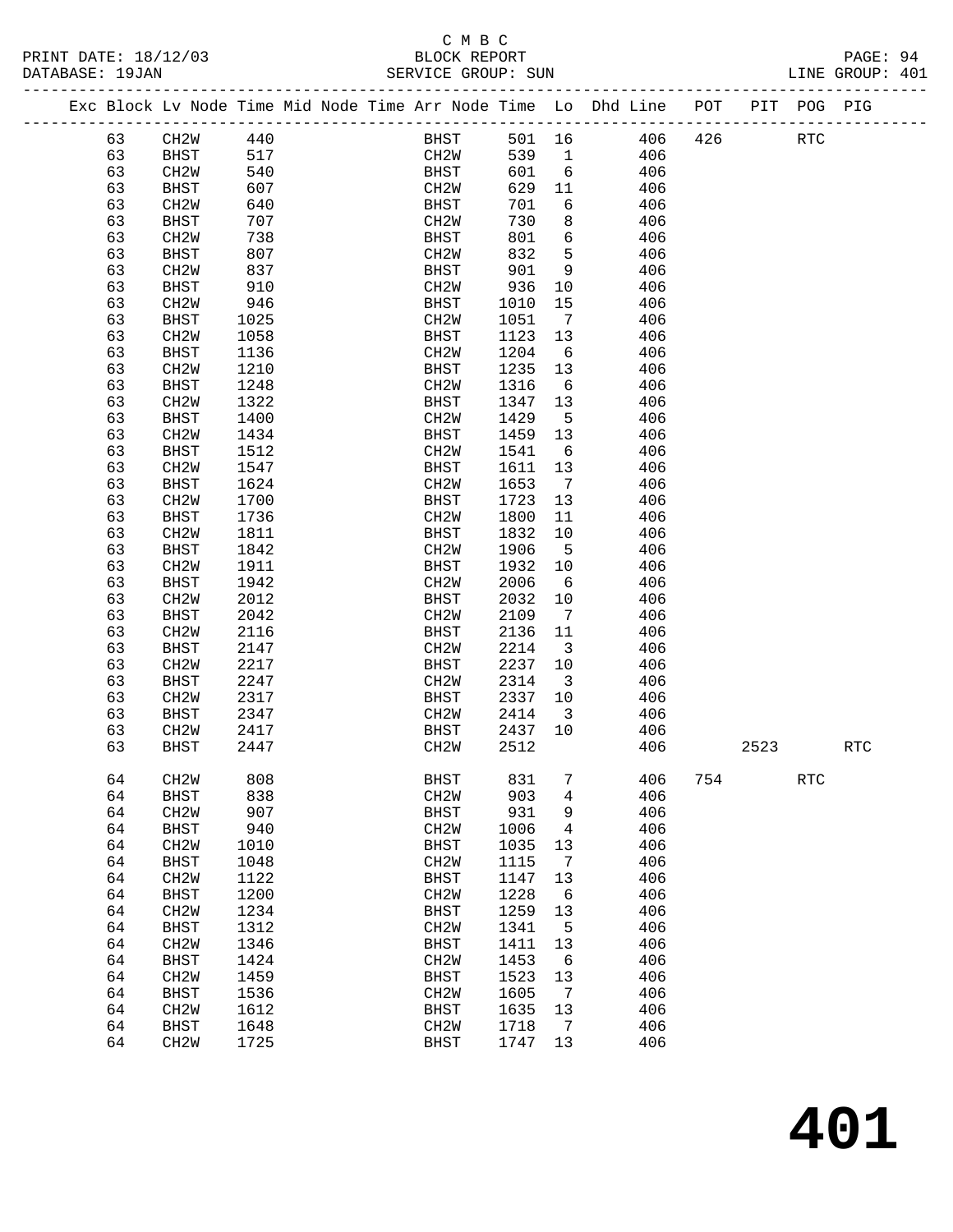|    |      | Exc Block Ly Node Time Mid Node Time Arr Node Time Lo Dhd Line |      |      |     |     | POT | PIT  | POG | PIG        |
|----|------|----------------------------------------------------------------|------|------|-----|-----|-----|------|-----|------------|
|    |      |                                                                |      |      |     |     |     |      |     |            |
| 64 | BHST | 1800                                                           | CH2W | 1824 |     | 406 |     | 1835 |     | <b>RTC</b> |
|    |      |                                                                |      |      |     |     |     |      |     |            |
| 65 | CH2W | 934                                                            | BHST | 958  | 12  | 406 | 920 |      | RTC |            |
| 65 | BHST | 1010                                                           | CH2W | 1036 | 10  | 406 |     |      |     |            |
| 65 | CH2W | 1046                                                           | BHST | 1111 | 13  | 406 |     |      |     |            |
| 65 | BHST | 1124                                                           | CH2W | 1151 | 7   | 406 |     |      |     |            |
| 65 | CH2W | 1158                                                           | BHST | 1223 | -13 | 406 |     |      |     |            |
| 65 | BHST | 1236                                                           | CH2W | 1304 | 6   | 406 |     |      |     |            |
| 65 | CH2W | 1310                                                           | BHST | 1335 | 1 3 | 406 |     |      |     |            |

| 65 | CH <sub>2</sub> W | 1310 |             |      | <b>BHST</b>       | 1335 | 13 |    | 406 |      |      |            |            |
|----|-------------------|------|-------------|------|-------------------|------|----|----|-----|------|------|------------|------------|
| 65 | <b>BHST</b>       | 1348 |             |      | CH <sub>2</sub> W | 1417 | 5  |    | 406 |      |      |            |            |
| 65 | CH <sub>2</sub> W | 1422 |             |      | <b>BHST</b>       | 1447 | 13 |    | 406 |      |      |            |            |
| 65 | <b>BHST</b>       | 1500 |             |      | CH <sub>2</sub> W | 1529 | 6  |    | 406 |      |      |            |            |
| 65 | CH <sub>2</sub> W | 1535 |             |      | <b>BHST</b>       | 1559 | 13 |    | 406 |      |      |            |            |
| 65 | <b>BHST</b>       | 1612 |             |      | CH <sub>2</sub> W | 1641 | 7  |    | 406 |      |      |            |            |
| 65 | CH <sub>2</sub> W | 1648 |             |      | <b>BHST</b>       | 1711 | 13 |    | 406 |      |      |            |            |
| 65 | <b>BHST</b>       | 1724 |             |      | CH <sub>2</sub> W | 1754 |    |    | 406 |      | 1805 |            | <b>RTC</b> |
|    |                   |      |             |      |                   |      |    |    |     |      |      |            |            |
| 66 | CH <sub>2</sub> W | 1022 |             |      | <b>BHST</b>       | 1047 | 13 |    | 406 | 1008 |      | <b>RTC</b> |            |
| 66 | <b>BHST</b>       | 1100 |             |      | CH <sub>2</sub> W | 1127 | 7  |    | 406 |      |      |            |            |
| 66 | CH <sub>2</sub> W | 1134 |             |      | <b>BHST</b>       | 1159 | 13 |    | 406 |      |      |            |            |
| 66 | <b>BHST</b>       | 1212 |             |      | CH <sub>2</sub> W | 1240 | 6  |    | 406 |      |      |            |            |
| 66 | CH <sub>2</sub> W | 1246 |             |      | <b>BHST</b>       | 1311 | 13 |    | 406 |      |      |            |            |
| 66 | <b>BHST</b>       | 1324 |             |      | CH2W              | 1353 | 5  |    | 406 |      |      |            |            |
| 66 | CH <sub>2</sub> W | 1358 |             |      | <b>BHST</b>       | 1423 | 13 |    | 406 |      |      |            |            |
| 66 | <b>BHST</b>       | 1436 |             |      | CH <sub>2</sub> M | 1505 | 6  |    | 406 |      |      |            |            |
| 66 | CH <sub>2</sub> W | 1511 |             |      | <b>BHST</b>       | 1535 | 13 |    | 406 |      |      |            |            |
| 66 | <b>BHST</b>       | 1548 |             |      | CH <sub>2</sub> W | 1617 | 7  |    | 406 |      |      |            |            |
| 66 | CH <sub>2</sub> W | 1624 |             |      | <b>BHST</b>       | 1647 | 13 |    | 406 |      |      |            |            |
| 66 | <b>BHST</b>       | 1700 |             |      | CH <sub>2</sub> W | 1730 | 10 |    | 406 |      |      |            |            |
| 66 | CH <sub>2</sub> W | 1740 |             |      | <b>BHST</b>       | 1802 | 10 |    | 406 |      |      |            |            |
| 66 | <b>BHST</b>       | 1812 |             |      | CH <sub>2</sub> W | 1836 | 5  |    | 406 |      |      |            |            |
| 66 | CH <sub>2</sub> W | 1841 |             |      | <b>BHST</b>       | 1902 | 10 |    | 406 |      |      |            |            |
| 66 | <b>BHST</b>       | 1912 |             |      | CH <sub>2</sub> W | 1936 | 6  |    | 406 |      |      |            |            |
| 66 | CH <sub>2</sub> W | 1942 |             |      | <b>BHST</b>       | 2002 | 10 |    | 406 |      |      |            |            |
| 66 | <b>BHST</b>       | 2012 |             |      | CH <sub>2</sub> W | 2039 | 3  |    | 406 |      |      |            |            |
| 66 | CH <sub>2</sub> W | 2042 |             |      | <b>BHST</b>       | 2102 | 10 |    | 406 |      |      |            |            |
| 66 | <b>BHST</b>       | 2112 |             |      | CH2W              | 2139 | 17 |    | 406 |      |      |            |            |
| 66 | CH2W              | 2156 | <b>BHST</b> | 2212 | MAKN              | 2236 | 12 |    | 407 |      |      |            |            |
| 66 | MAKN              | 2248 | <b>BHST</b> | 2311 | CH <sub>2</sub> W | 2329 | 17 |    | 407 |      |      |            |            |
| 66 | CH <sub>2</sub> W | 2346 | <b>BHST</b> | 2402 | MAKN              | 2425 | 17 |    | 407 |      |      |            |            |
| 66 | MAKN              | 2442 | <b>BHST</b> | 2504 | CH <sub>2</sub> W | 2520 | 11 | 15 | 407 |      |      |            |            |
| 66 | AD3W              | 2546 | GR41        | 2617 | SERO              | 2632 | 7  |    | N10 |      |      |            |            |
| 66 | SERO              | 2639 | GR41        | 2654 | AD3W              | 2731 | 22 |    | N10 |      |      |            |            |
| 66 | AD3W              | 2753 | GR41        | 2812 | SERO              | 2827 | 12 |    | N10 |      |      |            |            |
| 66 | <b>SERO</b>       | 2839 | GR41        | 2854 | AD3W              | 2920 |    |    | N10 |      | 2931 |            | <b>RTC</b> |
|    |                   |      |             |      |                   |      |    |    |     |      |      |            |            |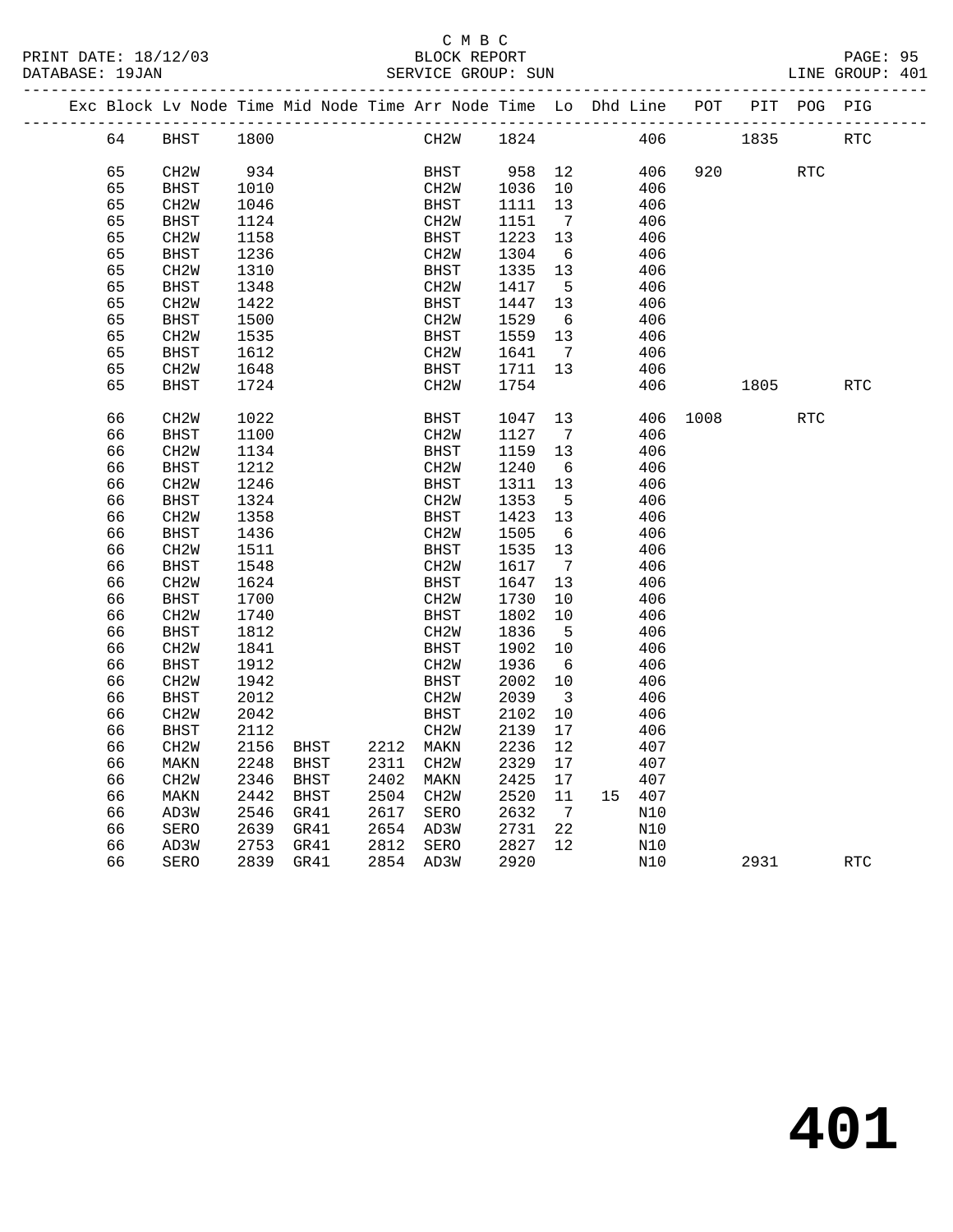|  | DATABASE: 19JAN | PRINT DATE: 18/12/03     |              | C M B C<br>2/03 BLOCK REPORT<br>SERVICE GROUP: SUN |              |                           |              |                |                                                                                                                                                                                                                                |     |      |            | PAGE: 96<br>LINE GROUP: 403  |
|--|-----------------|--------------------------|--------------|----------------------------------------------------|--------------|---------------------------|--------------|----------------|--------------------------------------------------------------------------------------------------------------------------------------------------------------------------------------------------------------------------------|-----|------|------------|------------------------------|
|  |                 |                          |              |                                                    |              |                           |              |                | 2A52 2ND AV & 52A ST TERMINUS AD3W WB ANDERSON & NO.3 RD<br>BHST BRIGHOUSE STATION BPST BRIDGEPORT STN<br>CH2E CHATHAM & 2 AV EB CH2W CHATHAM & 2 AV WB                                                                        |     |      |            |                              |
|  |                 |                          |              |                                                    |              |                           |              |                |                                                                                                                                                                                                                                |     |      |            |                              |
|  |                 |                          |              |                                                    |              |                           |              |                |                                                                                                                                                                                                                                |     |      |            |                              |
|  |                 |                          |              |                                                    |              |                           |              |                | GR71 GRANVILLE & 71 AV<br>MA5E MACHRINA & NO.5 RD-EAST<br>MAKN MARINE & KNIGHT<br>RRCX RIVERPORT RECREATION COMPLEX                                                                                                            |     |      |            |                              |
|  |                 |                          |              |                                                    |              |                           |              |                |                                                                                                                                                                                                                                |     |      |            |                              |
|  |                 |                          |              |                                                    |              |                           |              |                |                                                                                                                                                                                                                                |     |      |            |                              |
|  |                 |                          |              |                                                    |              |                           |              |                |                                                                                                                                                                                                                                |     |      |            |                              |
|  |                 |                          |              |                                                    |              |                           |              |                |                                                                                                                                                                                                                                |     |      |            |                              |
|  |                 |                          |              |                                                    |              |                           |              |                |                                                                                                                                                                                                                                |     |      |            |                              |
|  |                 |                          |              |                                                    |              |                           |              |                | CHARRY CHATHAM & 2 AV EB CHANNILLE & 41 AV GRANTILLE & 41 AV GRANTILLE & 71 AV GRANTILLE & 71 AV GRANTILLE & 71 AV GRANTILLE & 71 AV GRANTILLE & 71 AV GRANTILLE & 71 AV GRANTILLE & 71 AV GRANTILLE & 71 AV GRANTILLE & 71 AV |     |      |            |                              |
|  |                 |                          |              |                                                    |              |                           |              |                | Exc Block Lv Node Time Mid Node Time Arr Node Time Lo Dhd Line POT PIT POG PIG                                                                                                                                                 |     |      |            | ---------------------------- |
|  | 20              | RRCX                     |              |                                                    |              |                           |              |                |                                                                                                                                                                                                                                |     |      |            |                              |
|  | 20              | BPST                     |              |                                                    |              |                           |              |                |                                                                                                                                                                                                                                |     |      |            |                              |
|  | 20              | RRCX                     |              | 621 BHST 640 BPST                                  |              |                           |              |                | 650 15 403                                                                                                                                                                                                                     |     |      |            |                              |
|  | 20              | BPST                     |              |                                                    |              |                           |              |                | 705 BHST 716 RRCX 732 8 403<br>740 BHST 759 BPST 809 16 403<br>825 BHST 836 RRCX 852 4 403                                                                                                                                     |     |      |            |                              |
|  | 20              | RRCX                     |              |                                                    |              |                           |              |                |                                                                                                                                                                                                                                |     |      |            |                              |
|  | 20              | BPST                     |              |                                                    |              |                           |              |                | 856 BHST 918 BPST 929 16 403                                                                                                                                                                                                   |     |      |            |                              |
|  | 20              | RRCX                     |              |                                                    |              |                           |              |                |                                                                                                                                                                                                                                |     |      |            |                              |
|  | 20<br>20        | BPST                     | 945          | BHST                                               |              | 957 RRCX                  | 1015         | 18             | 403                                                                                                                                                                                                                            |     |      |            |                              |
|  | 20              | RRCX<br>BPST             | 1033<br>1125 | BHST<br>BHST                                       |              | 1055 BPST<br>1139 RRCX    | 1158         | 11             | $1109$ $16$ $403$<br>$1158$ $11$ $403$<br>403                                                                                                                                                                                  |     |      |            |                              |
|  | 20              | RRCX                     | 1209         | BHST                                               |              |                           |              |                | 1232 BPST 1249 16 403                                                                                                                                                                                                          |     |      |            |                              |
|  | 20              | BPST                     | 1305         | BHST                                               |              | 1321 RRCX 1345 2          |              |                | 403                                                                                                                                                                                                                            |     |      |            |                              |
|  | 20              | RRCX                     | 1347         | SHSW                                               |              | 1354 RC09                 |              |                |                                                                                                                                                                                                                                |     |      |            |                              |
|  | 20              | RC09                     | 1425         |                                                    |              | CH2W                      | 1454 8       |                | $1410$ $15$ $404$<br>$1454$ $8$ $402$<br>402                                                                                                                                                                                   |     |      |            |                              |
|  | 20              | CH2W                     | 1502         | BHST 1524 MAKN                                     |              |                           |              |                | 1557 19 407                                                                                                                                                                                                                    |     |      |            |                              |
|  | 20              | MAKN                     | 1616         | BHST 1647 CH2E                                     |              |                           |              |                | 1709 6 407                                                                                                                                                                                                                     |     |      |            |                              |
|  | 20              | CH2E                     | 1715         |                                                    |              |                           | 1738         |                | 8 402                                                                                                                                                                                                                          |     |      |            |                              |
|  | 20              | RC09                     | 1746         | RC09<br>SHSE 1804 RRCX<br>SHSW 1824 RC09           |              |                           | 1810         | 9              | 404                                                                                                                                                                                                                            |     |      |            |                              |
|  | 20              | RRCX                     | 1819         |                                                    |              |                           |              |                | 1838 10 404                                                                                                                                                                                                                    |     |      |            |                              |
|  | 20              | RC09                     | 1848         |                                                    |              | CH2E                      | 1916         |                | 4 4 4 0 2                                                                                                                                                                                                                      |     |      |            |                              |
|  | 20              | CH2E                     | 1920         |                                                    |              |                           |              |                | RCO9 1941 8 402<br>SHSE 2005 RRCX 2010 9 404<br>SHSW 2024 RCO9 2038 11 404                                                                                                                                                     |     |      |            |                              |
|  | 20              | RC09                     | 1949         |                                                    |              |                           |              |                |                                                                                                                                                                                                                                |     |      |            |                              |
|  | 20              | RRCX                     | 2019         |                                                    |              |                           |              |                |                                                                                                                                                                                                                                |     |      |            |                              |
|  | 20              | RC09                     | 2049         |                                                    |              | CH2E                      | 2113 5       |                | 402                                                                                                                                                                                                                            |     |      |            |                              |
|  | 20              | CH2E                     | 2118         |                                                    |              | RC09                      | 2138 12      |                | 402                                                                                                                                                                                                                            |     |      |            |                              |
|  |                 | 20 RC09 2150 SHSE        |              |                                                    |              | 2205 RRCX 2210            |              |                | 404                                                                                                                                                                                                                            |     | 2216 |            | <b>RTC</b>                   |
|  | 21              | <b>BPST</b>              | 505          | <b>BHST</b>                                        | 516          | RRCX                      | 531          | 19             | 403                                                                                                                                                                                                                            | 445 |      | <b>RTC</b> |                              |
|  | 21              | $\mathop{\mathrm{RRCX}}$ | 550          | BHST                                               | 609          | <b>BPST</b>               | 618          | 17             | 403                                                                                                                                                                                                                            |     |      |            |                              |
|  | 21              | <b>BPST</b>              | 635          | BHST                                               | 646          | RRCX                      | 702          | 14             | 403                                                                                                                                                                                                                            |     |      |            |                              |
|  | 21              | $\mathop{\mathrm{RRCX}}$ | 716          | <b>BHST</b>                                        | 735          | <b>BPST</b>               | 745          | 20             | 403                                                                                                                                                                                                                            |     |      |            |                              |
|  | 21              | <b>BPST</b>              | 805          | <b>BHST</b>                                        | 816          | RRCX                      | 832          | 5              | 403                                                                                                                                                                                                                            |     |      |            |                              |
|  | 21              | RRCX                     | 837          | <b>BHST</b>                                        | 858          | <b>BPST</b>               | 909          | 16             | 403                                                                                                                                                                                                                            |     |      |            |                              |
|  | 21              | BPST                     | 925          | <b>BHST</b>                                        | 937          | RRCX                      | 954          | 21             | 403                                                                                                                                                                                                                            |     |      |            |                              |
|  | 21              | RRCX                     | 1015         | <b>BHST</b>                                        | 1037         | <b>BPST</b>               | 1049         | 16             | 403                                                                                                                                                                                                                            |     |      |            |                              |
|  | 21<br>21        | <b>BPST</b>              | 1105         | <b>BHST</b>                                        | 1119<br>1154 | RRCX                      | 1138         | 11             | 403                                                                                                                                                                                                                            |     |      |            |                              |
|  | 21              | RRCX<br>RC09             | 1149<br>1225 | SHSW                                               |              | RC09<br>CH <sub>2</sub> M | 1212<br>1251 | 13<br>12       | 404<br>402                                                                                                                                                                                                                     |     |      |            |                              |
|  | 21              | CH2W                     | 1303         | <b>BHST</b>                                        | 1326         | MAKN                      | 1400         | 17             | 407                                                                                                                                                                                                                            |     |      |            |                              |
|  | 21              | MAKN                     | 1417         | <b>BHST</b>                                        | 1442         | MA5E                      | 1503         | $\overline{4}$ | 405                                                                                                                                                                                                                            |     |      |            |                              |
|  | 21              | MA5E                     | 1507         | <b>BHST</b>                                        | 1525         | MAKN                      | 1547         | 23             | 405                                                                                                                                                                                                                            |     |      |            |                              |
|  | 21              | MAKN                     | 1610         | <b>BHST</b>                                        | 1633         | MA5W                      | 1650         | 12             | 405                                                                                                                                                                                                                            |     |      |            |                              |
|  | 21              | MA5W                     | 1702         | <b>BHST</b>                                        | 1725         | MAKN                      | 1745         |                | 405                                                                                                                                                                                                                            |     | 1759 |            | <b>RTC</b>                   |
|  |                 |                          |              |                                                    |              |                           |              |                |                                                                                                                                                                                                                                |     |      |            |                              |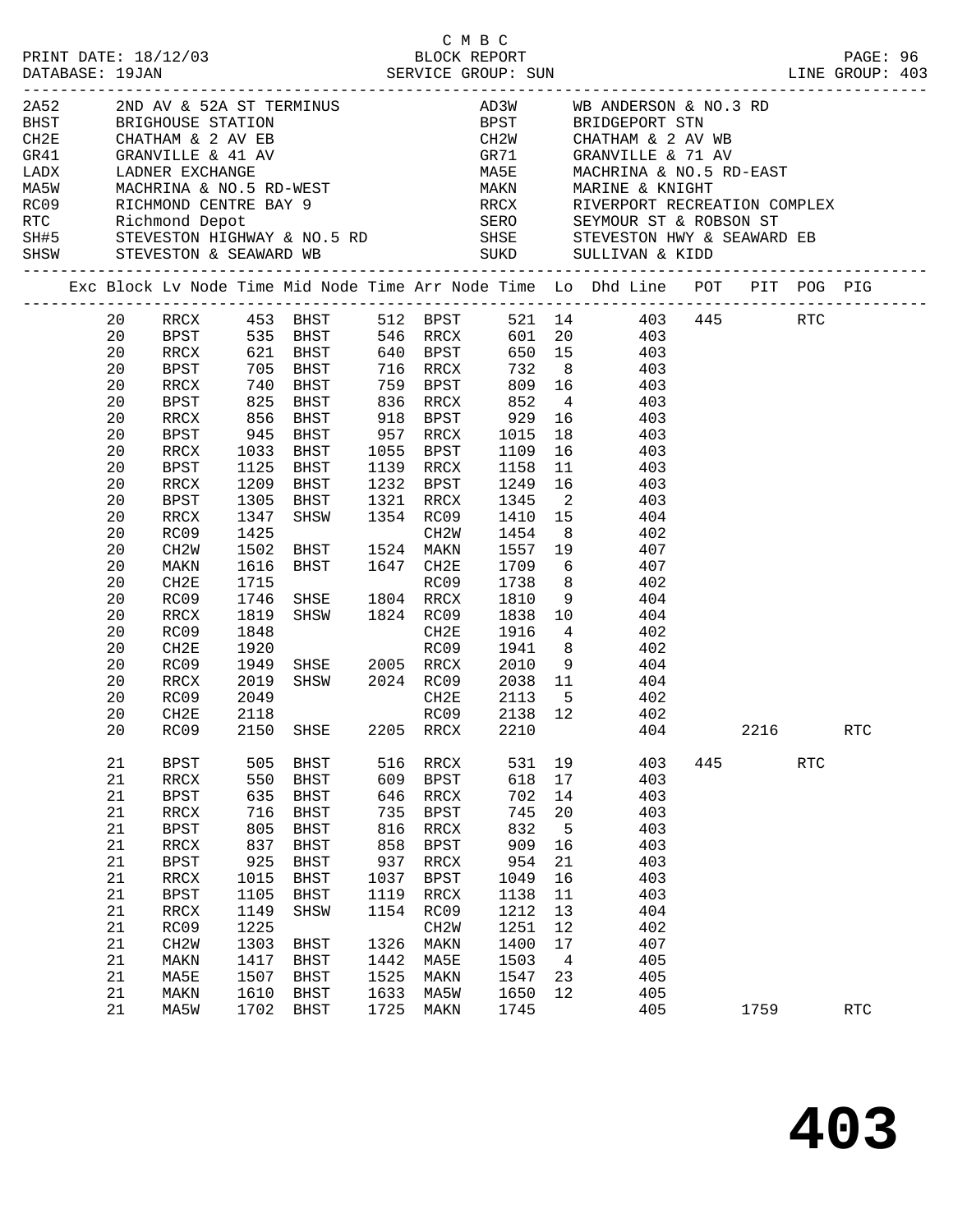#### C M B C<br>BLOCK REPORT SERVICE GROUP: SUN

|             |                          |             |                                |      |                              |      |                         | Exc Block Lv Node Time Mid Node Time Arr Node Time Lo Dhd Line POT |     | PIT  | POG        | PIG |
|-------------|--------------------------|-------------|--------------------------------|------|------------------------------|------|-------------------------|--------------------------------------------------------------------|-----|------|------------|-----|
| 22          | RRCX                     |             | 518 BHST                       |      | 537 BPST                     |      |                         | 546 19 403                                                         | 510 |      | <b>RTC</b> |     |
| 22          | BPST                     |             | 605 BHST                       |      | 616 RRCX                     | 631  | 20                      | 403                                                                |     |      |            |     |
| 22          | RRCX                     | 651         | BHST                           |      | 710 BPST                     | 720  | 15                      | 403                                                                |     |      |            |     |
| 22          | BPST                     | 735         | BHST                           |      | 746 RRCX                     | 802  | 15                      | 403                                                                |     |      |            |     |
| 22          | RRCX                     | 817         | BHST                           | 838  | BPST                         | 849  | 16                      | 403                                                                |     |      |            |     |
| 22          | BPST                     | 905         | BHST                           |      | 917 RRCX<br>954 RC09<br>RRCX | 934  | 15                      | 403                                                                |     |      |            |     |
| 22          | RRCX                     | $52$<br>949 | SHSW                           |      |                              | 1012 | $\overline{7}$          | 404                                                                |     |      |            |     |
| $2\sqrt{2}$ | RC09                     | 1019        |                                |      | CH2E                         | 1045 | $\overline{0}$          | 402                                                                |     |      |            |     |
| 22          | CH2E                     | 1045        |                                |      | RC09                         | 1109 | 9                       | 402                                                                |     |      |            |     |
| 22          | RC09                     | 1118        | SHSE                           | 1134 | RRCX                         | 1140 | 11                      | 404                                                                |     |      |            |     |
| 22          | $\mathop{\mathrm{RRCX}}$ | 1151        | BHST                           | 1213 | <b>BPST</b>                  | 1229 | 16                      | 403                                                                |     |      |            |     |
| 22          | BPST                     | 1245        | BHST                           | 1259 | RRCX                         | 1323 | $\overline{\mathbf{3}}$ | 403                                                                |     |      |            |     |
| 22          | RRCX                     | 1326        | BHST                           | 1351 | BPST                         | 1409 |                         | 6 403                                                              |     |      |            |     |
| 22          | BPST                     | 1415        | BHST                           | 1432 | RRCX                         | 1456 | 12                      | 403                                                                |     |      |            |     |
| 22          | RRCX                     | 1508        | BHST                           | 1533 | BPST                         | 1549 | 11                      | 403                                                                |     |      |            |     |
| 22          | <b>BPST</b>              | 1600        | BHST                           | 1617 | $\mathop{\mathrm{RRCX}}$     | 1640 | 9                       | 403                                                                |     |      |            |     |
| 22          | RRCX                     | 1649        | SHSW                           | 1656 | RC09                         | 1712 | 11                      | 404                                                                |     |      |            |     |
| 22          | RC09                     | 1723        |                                |      | CH <sub>2</sub> W            | 1751 | $5^{\circ}$             | 402                                                                |     |      |            |     |
| 22          | CH <sub>2</sub> W        | 1756        | BHST                           | 1817 | MAKN                         | 1845 |                         | 11 407                                                             |     |      |            |     |
| 22          | MAKN                     | 1856        | BHST                           | 1920 | CH2W                         | 1941 | 15                      | 407                                                                |     |      |            |     |
| 22          | CH2W                     | 1956        | BHST                           | 2015 | MAKN                         | 2039 | 10                      | 407                                                                |     |      |            |     |
| 22          | MAKN                     | 2049        | BHST                           | 2112 | CH2E                         | 2131 |                         | 407                                                                |     | 2142 |            | RTC |
| 23          | CH2E                     | 618         |                                |      | RC09                         | 640  | $6\overline{6}$         | 402                                                                | 604 |      | <b>RTC</b> |     |
| 23          | RC09                     | 646         | SHSE                           |      | $659$ RRCX<br>724 RCM        | 704  | 15                      | 404                                                                |     |      |            |     |
| 23          | $\mathop{\mathrm{RRCX}}$ | 719         | SHSW                           |      | 724 RC09                     | 740  | 9                       | 404                                                                |     |      |            |     |
| 23          | RC09                     | 749         |                                |      | CH2E                         | 813  | $5^{\circ}$             | 402                                                                |     |      |            |     |
| 23          | CH2E                     | 818         |                                |      | RC09                         | 840  | 11                      | 402                                                                |     |      |            |     |
| 23          | RC09                     | 851         |                                |      |                              | 910  | 9                       | 404                                                                |     |      |            |     |
| 23          | RRCX                     | 919         | SHSE 905 RRCX<br>SHSW 924 RC09 |      |                              | 941  | 8 <sup>8</sup>          | 404                                                                |     |      |            |     |
| 23          | RC09                     | 949         |                                |      | CH2E                         | 1015 | $\overline{0}$          | 402                                                                |     |      |            |     |
| 23          | CH2E                     | 1015        |                                |      | RC09                         | 1039 | 10                      | 402                                                                |     |      |            |     |
| 23          | RC09                     | 1049        | SHSE                           |      | 1104 RRCX                    | 1110 | 9                       | 404                                                                |     |      |            |     |
| 23          | RRCX                     | 1119        | SHSW                           |      | 1124 RC09                    | 1142 | 13                      | 404                                                                |     |      |            |     |
| 23          | RC09                     | 1155        |                                |      | CH <sub>2</sub> W            | 1221 | 11                      | 402                                                                |     |      |            |     |
| 23          | CH2W                     | 1232        |                                |      | RC09                         | 1257 | 17                      | 407                                                                |     |      |            |     |
| 23          | RC09                     | 1314        |                                |      | CH2E                         | 1339 | 6                       | 407                                                                |     |      |            |     |
| 23          | CH2E                     | 1345        |                                |      | RC09                         | 1409 |                         | 8 402                                                              |     |      |            |     |
| 23          | RC09                     |             | 1417 SHSE                      |      | 1434 RRCX                    | 1440 | 13                      | 404                                                                |     |      |            |     |

 23 RRCX 1453 BHST 1518 BPST 1534 11 403 23 BPST 1545 BHST 1602 RRCX 1625 16 403 23 RRCX 1641 BHST 1705 BPST 1719 11 403

23 BPST 1730 BHST 1745 RRCX 1807 403 1813 RTC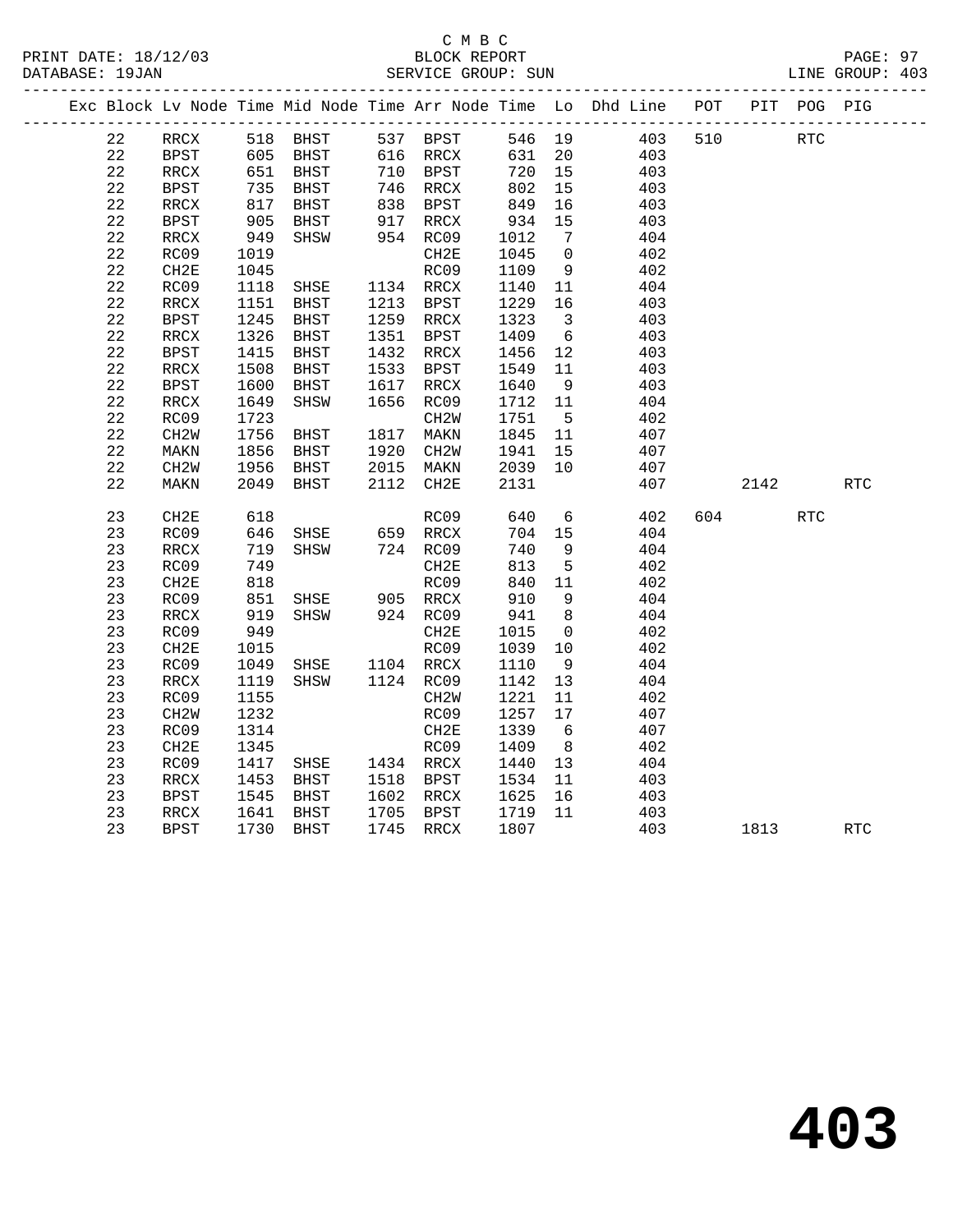#### C M B C<br>BLOCK REPORT PRINT DATE: 18/12/03 BLOCK REPORT PAGE: 98 SERVICE GROUP: SUN

|  |    |                   |            |                                |      |                   |                                                 |                 | Exc Block Lv Node Time Mid Node Time Arr Node Time Lo Dhd Line POT |     |             | PIT POG PIG |            |  |
|--|----|-------------------|------------|--------------------------------|------|-------------------|-------------------------------------------------|-----------------|--------------------------------------------------------------------|-----|-------------|-------------|------------|--|
|  | 24 | SH#5              | 631        |                                |      | RC09              |                                                 |                 | 645 4 404                                                          | 627 |             | <b>RTC</b>  |            |  |
|  | 24 | RC09              |            |                                |      |                   | 713 5                                           |                 | 402                                                                |     |             |             |            |  |
|  | 24 | CH2E              | 649<br>718 |                                |      | CH2E<br>RC09      | 740 12                                          |                 | 402                                                                |     |             |             |            |  |
|  | 24 | RC09              | 752        | SHSE 805 RRCX                  |      |                   | 810                                             | 9               | 404                                                                |     |             |             |            |  |
|  | 24 | RRCX              | 819        | SHSW 824 RC09                  |      |                   | 841                                             | 8 <sup>8</sup>  | 404                                                                |     |             |             |            |  |
|  | 24 | RC09              | 849        |                                |      | CH2E              | 915                                             | $\overline{0}$  | 402                                                                |     |             |             |            |  |
|  | 24 | CH2E              | 915        |                                |      | RC09              | 937                                             | 12              | 402                                                                |     |             |             |            |  |
|  | 24 | RC09              | 949        | SHSE 1004 RRCX                 |      |                   | 1010                                            | 9               | 404                                                                |     |             |             |            |  |
|  | 24 | RRCX              | 1019       | SHSW 1024 RC09                 |      |                   | 1042                                            | 13              | 404                                                                |     |             |             |            |  |
|  | 24 | RC09              | 1055       |                                |      | CH2W              | 1119                                            | 13              | 402                                                                |     |             |             |            |  |
|  | 24 | CH <sub>2</sub> W | 1132       |                                |      | RC09              | 1157 17                                         |                 | 407                                                                |     |             |             |            |  |
|  | 24 | RC09              | 1214       |                                |      | CH2E              | 1236                                            | 9               | 407                                                                |     |             |             |            |  |
|  | 24 | CH2E              | 1245       |                                |      | RC09              | 1309                                            | 8 <sup>8</sup>  | 402                                                                |     |             |             |            |  |
|  | 24 | RC09              | 1317       | SHSE 1334 RRCX                 |      |                   | 1340                                            | $6\overline{6}$ | 404                                                                |     |             |             |            |  |
|  | 24 | RRCX              | 1346       | BHST                           |      | 1411 BPST         | 1429                                            | 16              | 403                                                                |     |             |             |            |  |
|  | 24 | <b>BPST</b>       | 1445       | BHST                           |      | 1502 RRCX         | 1525                                            | 16              | 403                                                                |     |             |             |            |  |
|  | 24 | RRCX              | 1541       | BHST                           |      | 1605 BPST         | 1619                                            | 11              | 403                                                                |     |             |             |            |  |
|  | 24 | BPST              | 1630       | BHST                           | 1647 | RRCX              | 1708                                            | 13              | 403                                                                |     |             |             |            |  |
|  | 24 | RRCX              | 1721       | SHSW                           |      | 1726 RC09         | 1742 11                                         |                 | 404                                                                |     |             |             |            |  |
|  | 24 | RC09              | 1753       |                                |      | CH2W              | $\begin{array}{c} 1821 \ 5 \\ 1913 \end{array}$ |                 | 402                                                                |     |             |             |            |  |
|  | 24 | CH <sub>2</sub> W | 1826       | BHST 1846 MAKN                 |      |                   | 1913                                            |                 | 407                                                                |     | 1927 - 1920 |             | RTC        |  |
|  | 25 | RC09              | 652        |                                |      | CH <sub>2</sub> W | 712                                             | 20              | 407                                                                |     | 637 — 100   | <b>RTC</b>  |            |  |
|  | 25 | CH2W              | 732<br>841 | BHST 751 MAKN<br>BHST 904 CH2W |      |                   | 817                                             | 24              | 407                                                                |     |             |             |            |  |
|  | 25 | MAKN              |            |                                |      |                   | 922                                             | 10              | 407                                                                |     |             |             |            |  |
|  | 25 | CH <sub>2</sub> W | 932        | BHST                           |      | 954 MAKN          | 1022                                            | $\overline{7}$  | 407                                                                |     |             |             |            |  |
|  | 25 | MAKN              | 1029       | <b>BHST</b>                    |      | 1057 CH2E         | 1116                                            | $\overline{0}$  | 407                                                                |     |             |             |            |  |
|  | 25 | CH2E              | 1116       |                                |      | RC09              | 1140                                            | 8 <sup>8</sup>  | 402                                                                |     |             |             |            |  |
|  | 25 | RC09              | 1148       | SHSE 1204 RRCX                 |      |                   | 1210                                            | 9               | 404                                                                |     |             |             |            |  |
|  | 25 | RRCX              | 1219       | SHSW 1224 RC09                 |      |                   | 1242                                            | 13              | 404                                                                |     |             |             |            |  |
|  | 25 | RC09              | 1255       |                                |      | CH2W              | 1321                                            | 11              | 402                                                                |     |             |             |            |  |
|  | 25 | CH <sub>2</sub> W | 1332       |                                |      | RC09              | 1356                                            | 18              | 407                                                                |     |             |             |            |  |
|  | 25 | RC09              | 1414       |                                |      | CH2E              | 1439                                            | 6               | 407                                                                |     |             |             |            |  |
|  | 25 | CH2E              | 1445       |                                |      | RC09              | 1509                                            | 8 <sup>8</sup>  | 402                                                                |     |             |             |            |  |
|  | 25 | RC09              | 1517       | SHSE 1534 RRCX                 |      |                   | 1540                                            | 16              | 404                                                                |     |             |             |            |  |
|  | 25 | RRCX              | 1556       | <b>BHST</b>                    |      | 1620 BPST         | 1634                                            | 11              | 403                                                                |     |             |             |            |  |
|  | 25 | <b>BPST</b>       | 1645       | BHST                           |      | 1702 RRCX         | 1723                                            | 19              | 403                                                                |     |             |             |            |  |
|  | 25 | RRCX              | 1742       | BHST                           |      | 1805 BPST         | 1819                                            | 11              | 403                                                                |     |             |             |            |  |
|  | 25 | <b>BPST</b>       | 1830       | BHST                           |      | 1843 RRCX         | 1904                                            |                 | 403                                                                |     | 1910        |             | <b>RTC</b> |  |
|  |    |                   |            |                                |      |                   |                                                 |                 |                                                                    |     |             |             |            |  |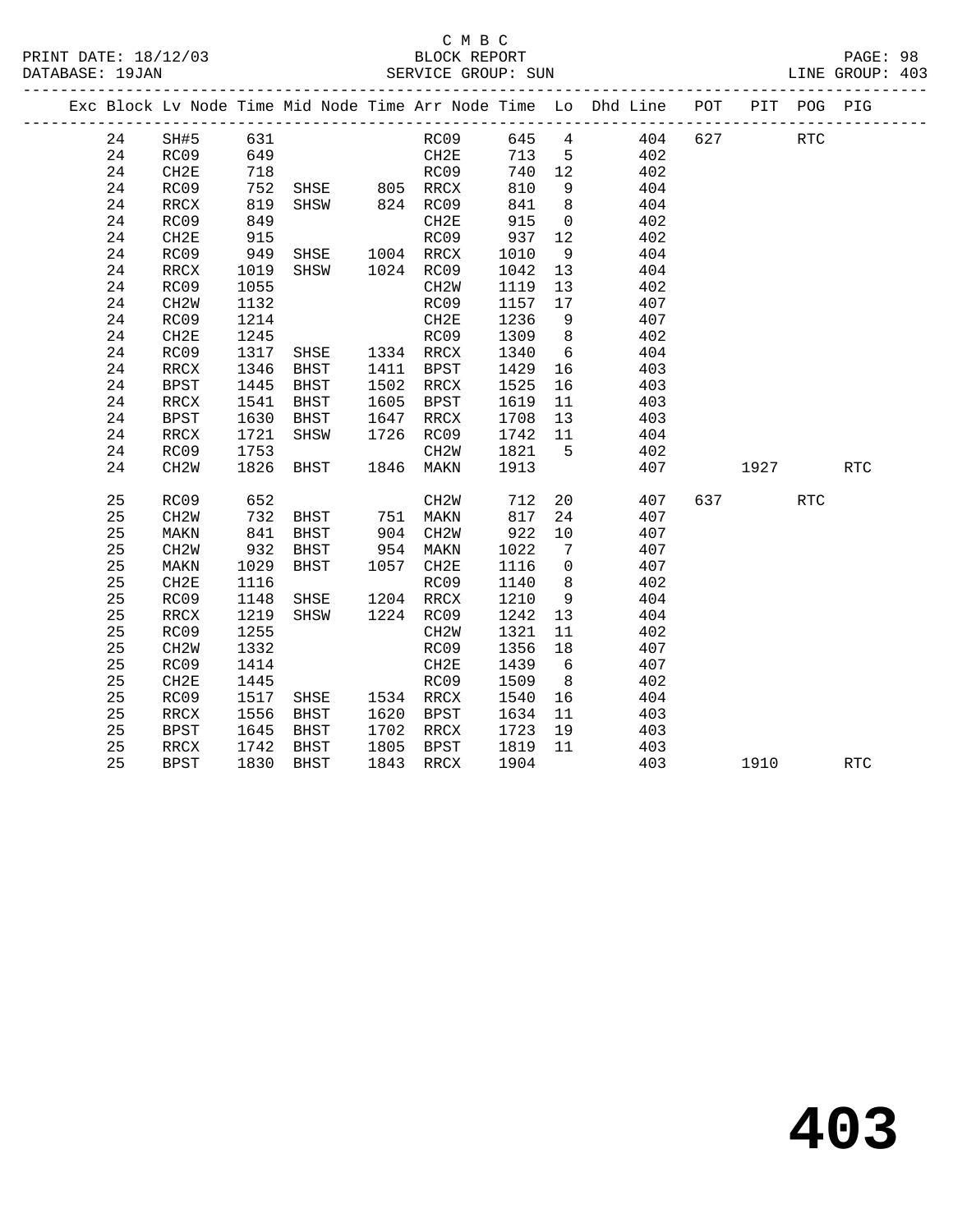|  |          | _______________   |              |              |              |                           |              |                         | Exc Block Lv Node Time Mid Node Time Arr Node Time Lo Dhd Line | POT |           | PIT POG PIG |            |
|--|----------|-------------------|--------------|--------------|--------------|---------------------------|--------------|-------------------------|----------------------------------------------------------------|-----|-----------|-------------|------------|
|  | 26       | RC09              | 722          | SHSE         |              | 735 RRCX                  | 740          | 9                       | 404                                                            | 707 |           | <b>RTC</b>  |            |
|  | 26       | RRCX              | 749          | SHSW         |              | 754 RC09                  | 810          | $\overline{9}$          | 404                                                            |     |           |             |            |
|  | 26       | RC09              | 819          |              |              | CH <sub>2E</sub>          | 845          | $\overline{\mathbf{3}}$ | 402                                                            |     |           |             |            |
|  | 26       | CH2E              | 848          |              |              | RC09                      | 910          | 9                       | 402                                                            |     |           |             |            |
|  | 26       | RC09              | 919          | SHSE         |              | 934 RRCX                  | 940          | 16                      | 404                                                            |     |           |             |            |
|  | 26       | RRCX              | 956          | BHST         | 1017         | BPST                      | 1029         | 16                      | 403                                                            |     |           |             |            |
|  | 26       | <b>BPST</b>       | 1045         | BHST         |              | 1059 RRCX                 | 1117         | 14                      | 403                                                            |     |           |             |            |
|  | 26       | RRCX              | 1131         | BHST         |              | 1153 BPST                 | 1209         | 16                      | 403                                                            |     |           |             |            |
|  | 26       | <b>BPST</b>       | 1225         | BHST         |              | 1239 RRCX                 | 1259         | $\overline{7}$          | 403                                                            |     |           |             |            |
|  | 26       | RRCX              | 1306         | BHST         | 1331         | BPST                      | 1349         | 11                      | 403                                                            |     |           |             |            |
|  | 26       | <b>BPST</b>       | 1400         | BHST         | 1417         | RRCX                      | 1441         | 6                       | 403                                                            |     |           |             |            |
|  | 26       | RRCX              | 1447         | SHSW         | 1454         | RC09                      | 1510         | 14                      | 404                                                            |     |           |             |            |
|  | 26       | RC09              | 1524         |              |              | CH <sub>2</sub> W         | 1552         | 10                      | 402                                                            |     |           |             |            |
|  | 26       | CH <sub>2</sub> W | 1602         | BHST         | 1623         | MAKN                      | 1654         | 24                      | 407                                                            |     |           |             |            |
|  | 26       | MAKN              | 1718         | BHST         | 1747         | CH2E                      | 1809         | 8 <sup>8</sup>          | 407                                                            |     |           |             |            |
|  | 26       | CH2E              | 1817         |              |              | RC09                      | 1840         | 9                       | 402                                                            |     |           |             |            |
|  | 26       | RC09              | 1849         | SHSE         |              | 1905 RRCX                 | 1910         | 9                       | 404                                                            |     |           |             |            |
|  | 26       | RRCX              | 1919         | SHSW         |              | 1924 RC09                 | 1938         | 10                      | 404                                                            |     |           |             |            |
|  | 26       | RC09              | 1948         |              |              | CH2E                      | 2016         | $\overline{4}$          | 402                                                            |     |           |             |            |
|  | 26       | CH2E              | 2020         |              |              | RC09                      | 2041         | 8 <sup>8</sup>          | 402                                                            |     |           |             |            |
|  | 26       | RC09              | 2049         | SHSE         |              | 2105 RRCX                 | 2110         | 9                       | 404                                                            |     |           |             |            |
|  | 26       | RRCX              | 2119         | SHSW         |              | 2124 RC09                 | 2138         | 11                      | 404                                                            |     |           |             |            |
|  | 26       | RC09              | 2149         |              |              | CH2E                      | 2211         | $\overline{4}$          | 402                                                            |     |           |             |            |
|  | 26       | CH <sub>2E</sub>  | 2215         |              |              | RC09                      | 2234         | 15                      | 402                                                            |     |           |             |            |
|  | 26       | RC09              | 2249         |              |              | CH2E                      | 2311         |                         | 402                                                            |     | 2322      |             | <b>RTC</b> |
|  | 27       | MAKN              | 739          | BHST         |              | 801 CH2W                  | 817          | 15                      | 407                                                            |     | 723 — 120 | <b>RTC</b>  |            |
|  | 27       | CH <sub>2</sub> W | 832          | BHST         |              | 852 MAKN                  | 918          | 23                      | 407                                                            |     |           |             |            |
|  | 27       | MAKN              | 941          | BHST         |              | $1005$ CH2W               | 1023         | 19                      | 407                                                            |     |           |             |            |
|  | 27       | CH <sub>2</sub> M | 1042         |              |              | RC09                      | 1107         | 17                      | 407                                                            |     |           |             |            |
|  | 27       | RC09              | 1124         |              |              | CH2E                      | 1146         | $\overline{0}$          | 407                                                            |     |           |             |            |
|  | 27       | CH2E              | 1146         |              |              | RC09                      | 1211         | 6                       | 402                                                            |     |           |             |            |
|  | 27       | RC09              | 1217         | SHSE         |              | 1234 RRCX                 | 1240         | $\overline{7}$          | 404                                                            |     |           |             |            |
|  | 27       | RRCX              | 1247         | BHST         |              | 1311 BPST                 | 1329         | 16                      | 403                                                            |     |           |             |            |
|  | 27       | <b>BPST</b>       | 1345         | <b>BHST</b>  | 1401         | RRCX                      | 1425         | 13                      | 403                                                            |     |           |             |            |
|  | 27       | RRCX              | 1438         | BHST         | 1503         | BPST                      | 1519         | 11                      | 403                                                            |     |           |             |            |
|  | 27       | <b>BPST</b>       | 1530         | BHST         | 1547         | RRCX                      | 1610         | - 9                     | 403                                                            |     |           |             |            |
|  | 27       | RRCX              | 1619         | SHSW         | 1626         | RC09                      | 1642         | 11                      | 404                                                            |     |           |             |            |
|  | 27       | RC09              | 1653         |              |              | CH <sub>2</sub> W         | 1721         | $5^{\circ}$             | 402                                                            |     |           |             |            |
|  | 27<br>27 | CH <sub>2</sub> W | 1726         | BHST         | 1747<br>1853 | MAKN                      | 1815<br>1914 | 11<br>12                | 407                                                            |     |           |             |            |
|  | 27       | MAKN              | 1826         | BHST         |              | CH <sub>2</sub> W         |              |                         | 407                                                            |     |           |             |            |
|  | 27       | CH <sub>2</sub> W | 1926<br>2019 | BHST<br>BHST | 1945<br>2042 | MAKN<br>CH <sub>2</sub> W | 2009<br>2100 | 10<br>26                | 407<br>407                                                     |     |           |             |            |
|  | 27       | MAKN<br>CH2W      | 2126         | BHST         | 2142         | MAKN                      | 2206         |                         | 407                                                            |     | 2219      |             | <b>RTC</b> |
|  |          |                   |              |              |              |                           |              |                         |                                                                |     |           |             |            |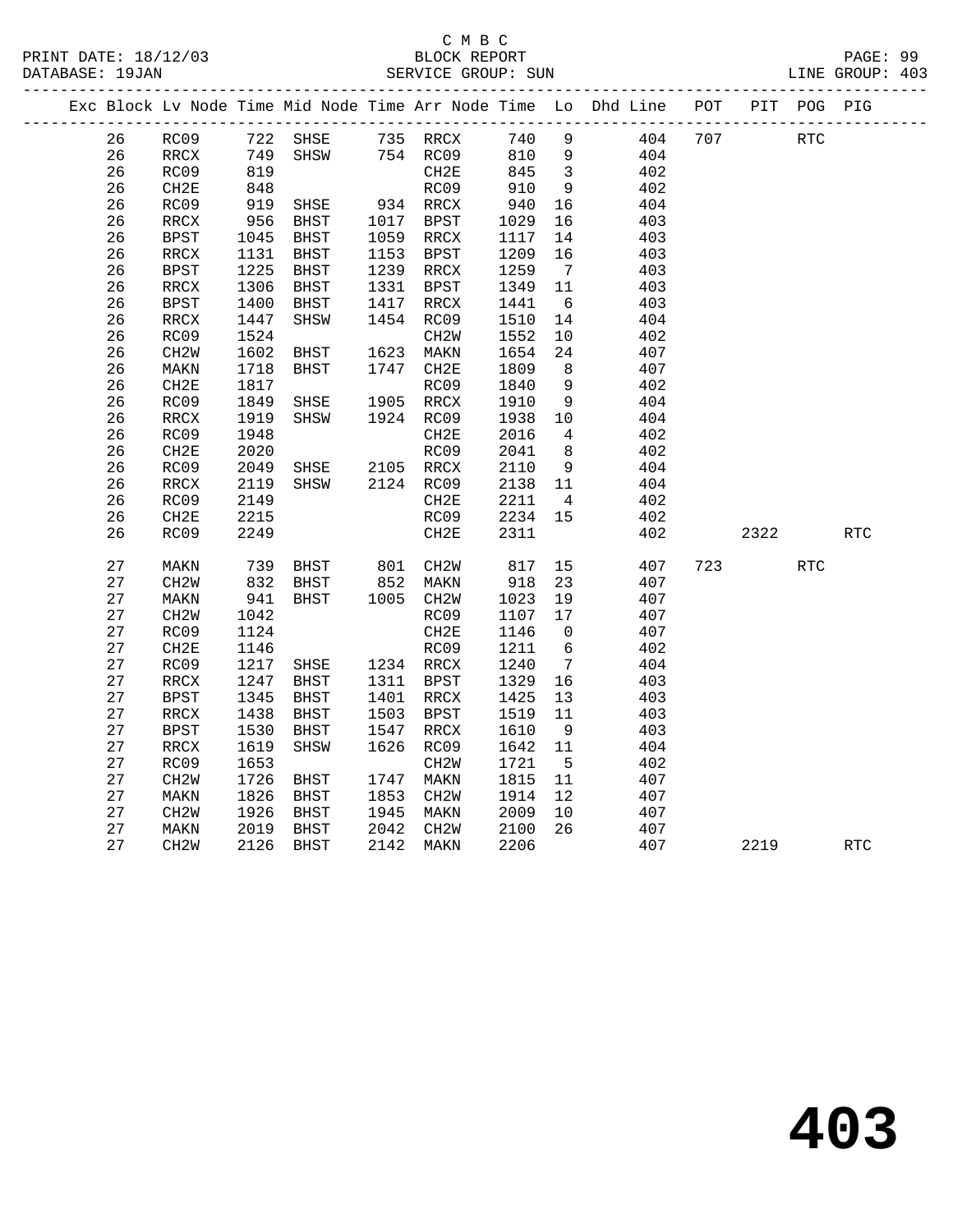#### C M B C SERVICE GROUP: SUN

|  |    |      |      |             |      |              |         |                | Exc Block Lv Node Time Mid Node Time Arr Node Time Lo Dhd Line POT PIT POG PIG |         |            |  |
|--|----|------|------|-------------|------|--------------|---------|----------------|--------------------------------------------------------------------------------|---------|------------|--|
|  |    |      |      |             |      |              |         |                | 28 MA5E 748 BHST 803 MAKN 822 16 405                                           | 744 RTC |            |  |
|  | 28 | MAKN |      | 838 BHST    |      | 858 MA5E 918 |         |                | 20<br>405                                                                      |         |            |  |
|  | 28 | MA5E | 938  | BHST        |      | 953 MAKN     | 1014 4  |                | 405                                                                            |         |            |  |
|  | 28 | MAKN | 1018 | BHST        | 1040 | MA5E         | 1100 6  |                | 405                                                                            |         |            |  |
|  | 28 | MA5E | 1106 | BHST        | 1123 | MAKN         | 1144    |                | 405<br>$3 \left( \frac{1}{2} \right)$                                          |         |            |  |
|  | 28 | MAKN | 1147 | BHST        | 1210 | MA5E         | 1230 4  |                | 405                                                                            |         |            |  |
|  | 28 | MA5E | 1234 | BHST        | 1253 | MAKN         | 1314    |                | $5^{\circ}$<br>405                                                             |         |            |  |
|  | 28 | MAKN | 1319 | BHST        |      | 1347 CH2E    | 1409 6  |                | 407                                                                            |         |            |  |
|  | 28 | CH2E | 1415 |             |      | RC09         | 1439    |                | 402<br>$8\overline{)}$                                                         |         |            |  |
|  | 28 | RC09 | 1447 | SHSE        |      | 1504 RRCX    | 1510    |                | 404<br>16                                                                      |         |            |  |
|  | 28 | RRCX | 1526 | BHST        | 1550 | BPST         | 1604    | 11             | 403                                                                            |         |            |  |
|  | 28 | BPST | 1615 | <b>BHST</b> | 1632 | RRCX         | 1655 17 |                | 403                                                                            |         |            |  |
|  | 28 | RRCX | 1712 | BHST        | 1735 | BPST         | 1749    | 11             | 403                                                                            |         |            |  |
|  | 28 | BPST | 1800 | BHST        | 1815 | RRCX         | 1837    | 12             | 403                                                                            |         |            |  |
|  | 28 | RRCX | 1849 | SHSW        |      | 1854 RC09    | 1908 10 |                | 404                                                                            |         |            |  |
|  | 28 | RC09 | 1918 |             |      | CH2E         | 1946 4  |                | 402                                                                            |         |            |  |
|  | 28 | CH2E | 1950 |             |      | RC09         | 2011    | 8 <sup>1</sup> | 402                                                                            |         |            |  |
|  | 28 | RC09 | 2019 | SHSE        |      | 2035 RRCX    | 2040    |                | 28 3<br>404                                                                    |         |            |  |
|  | 28 | RRCX | 2108 | <b>BHST</b> | 2126 | BPST         | 2136    |                | $\overline{\mathbf{3}}$<br>403                                                 |         |            |  |
|  | 28 | BPST | 2139 | <b>BHST</b> | 2151 | RRCX         | 2209    | 30             | 403                                                                            |         |            |  |
|  | 28 | RRCX | 2239 | <b>BHST</b> | 2257 | BPST         | 2306    |                | 403<br>$\overline{\mathbf{3}}$                                                 |         |            |  |
|  | 28 | BPST | 2309 | <b>BHST</b> | 2319 | RRCX         | 2336    |                | 3 <sup>7</sup><br>403                                                          |         |            |  |
|  | 28 | RRCX | 2339 | <b>BHST</b> | 2357 | BPST         | 2406    |                | 3 <sup>7</sup><br>403                                                          |         |            |  |
|  | 28 | BPST | 2409 | <b>BHST</b> | 2419 | RRCX         | 2434    |                | $4\overline{ }$<br>403                                                         |         |            |  |
|  | 28 | RRCX | 2438 | BHST        | 2455 | BPST         | 2504    | $5 -$          | 403                                                                            |         |            |  |
|  | 28 | BPST | 2509 | BHST 2519   |      | RRCX         | 2534    | $\overline{4}$ | 403                                                                            |         |            |  |
|  | 28 | RRCX | 2538 |             |      | SH#5         | 2542    |                | 403                                                                            | 2545    | RTC        |  |
|  | 29 | RRCX | 757  | BHST        |      | 818 BPST     |         |                | 829 16<br>403                                                                  | 749     | <b>RTC</b> |  |
|  | 29 | BPST | 845  | BHST        |      | 856 RRCX     |         |                | 913 3<br>403                                                                   |         |            |  |
|  | 29 | RRCX | 916  | BHST        |      | 938 BPST     | 949 16  |                | 403                                                                            |         |            |  |
|  | 29 | BPST |      | 1005 BHST   |      | 1019 RRCX    | 1037 12 |                | 403                                                                            |         |            |  |

 29 RRCX 1049 SHSW 1054 RC09 1112 13 404 29 RC09 1125 CH2W 1151 11 402

 29 CH2W 1202 BHST 1225 MAKN 1257 20 407 MAKN 1317 BHST 1342 MA5E 1403 3 405

 29 MA5E 1406 BHST 1425 MAKN 1447 23 405 29 MAKN 1510 BHST 1535 MA5W 1552 9 405 29 MA5W 1601 BHST 1625 MAKN 1645 25 405 29 MAKN 1710 BHST 1733 MA5W 1750 12 405 29 MA5W 1802 BHST 1825 MAKN 1845 2 405

29 MAKN 1847 BHST 1908 405 1921 RTC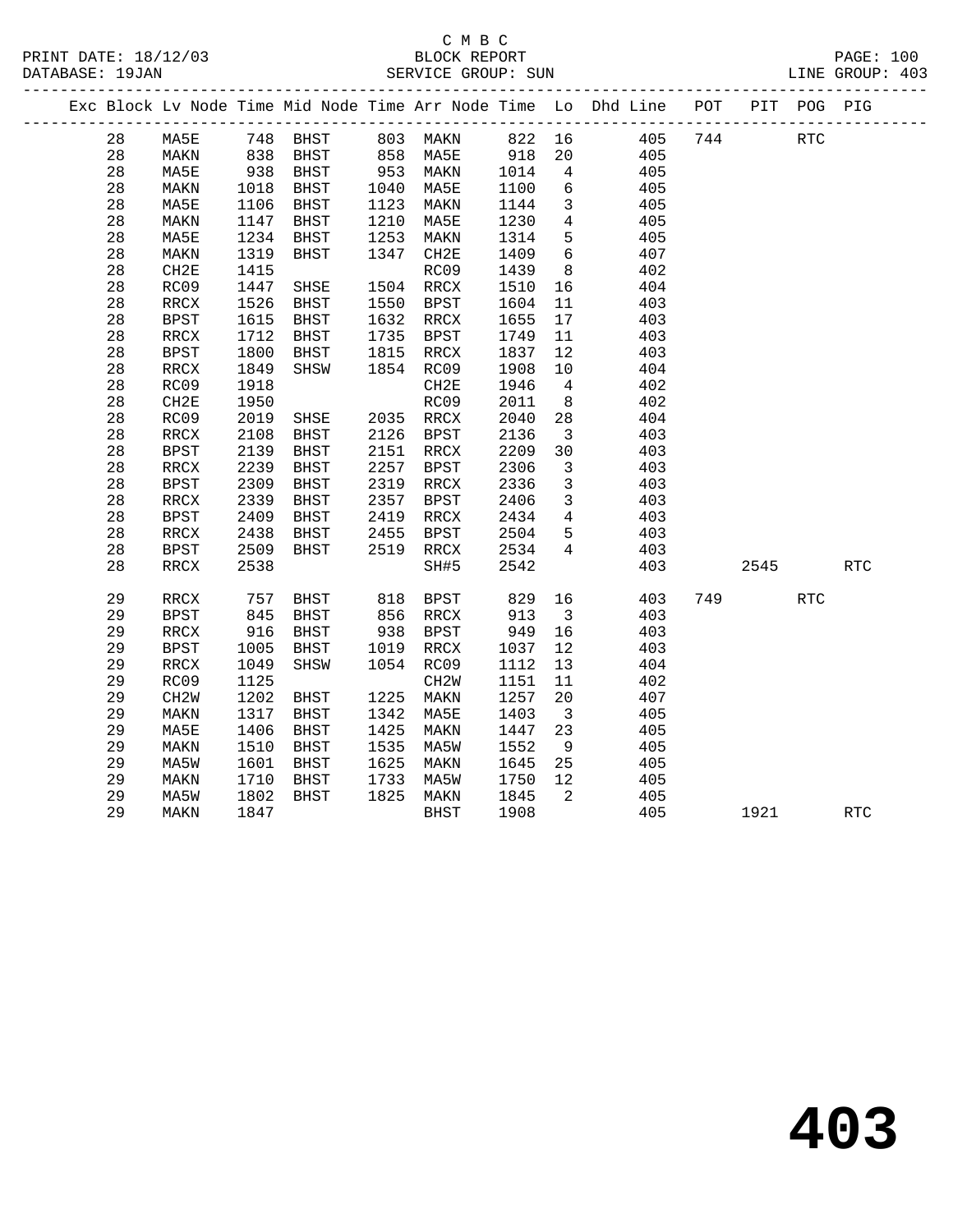#### C M B C<br>BLOCK REPORT PRINT DATE: 18/12/03 BLOCK REPORT PAGE: 101 SERVICE GROUP: SUN

|  |          |                   |              |                |      | Exc Block Lv Node Time Mid Node Time Arr Node Time Lo Dhd Line POT |                 |                         |    |            |     |      | PIT POG PIG |            |  |
|--|----------|-------------------|--------------|----------------|------|--------------------------------------------------------------------|-----------------|-------------------------|----|------------|-----|------|-------------|------------|--|
|  | 30       | MAKN              | 808          | BHST           |      | 828 MA5E                                                           | 848 0           |                         |    | 405        | 752 |      | <b>RTC</b>  |            |  |
|  | 30       | MA5E              |              | BHST           |      | 903 MAKN                                                           | 922             | 20                      |    | 405        |     |      |             |            |  |
|  | 30       | MAKN              | 848<br>942   | BHST           |      | 1004 MA5E                                                          | 1024            | 12                      |    | 405        |     |      |             |            |  |
|  | 30       | MA5E              | 1036         | BHST           | 1053 | MAKN                                                               | 1114            | $5^{\circ}$             |    | 405        |     |      |             |            |  |
|  | 30       | MAKN              | 1119         | BHST           | 1147 | CH2E                                                               | 1206            | 9                       |    | 407        |     |      |             |            |  |
|  | 30       | CH2E              | 1215         |                |      | RC09                                                               | 1240            | $\overline{7}$          |    | 402        |     |      |             |            |  |
|  | 30       | RC09              | 1247         | SHSE           |      | 1304 RRCX                                                          | 1310            | 9                       |    | 404        |     |      |             |            |  |
|  | 30       | RRCX              | 1319         | SHSW           |      | 1324 RC09                                                          | 1342            | 13                      |    | 404        |     |      |             |            |  |
|  | 30       | RC09              | 1355         |                |      | CH2W                                                               | 1424            | 8 <sup>8</sup>          |    | 402        |     |      |             |            |  |
|  | 30       | CH <sub>2</sub> W | 1432         |                |      | RC09                                                               | 1456            | 18                      |    | 407        |     |      |             |            |  |
|  | 30       | RC09              | 1514         |                |      | CH2E                                                               | 1539            | 6                       |    | 407        |     |      |             |            |  |
|  | 30       | CH2E              | 1545         |                |      | RC09                                                               | 1609            | $\overline{7}$          |    | 402        |     |      |             |            |  |
|  | 30       | RC09              | 1616         | SHSE 1634 RRCX |      |                                                                    | 1640            | 17                      |    | 404        |     |      |             |            |  |
|  | 30       | RRCX              | 1657         | BHST           | 1720 | BPST                                                               | 1734            | 11                      |    | 403        |     |      |             |            |  |
|  | 30       | <b>BPST</b>       | 1745         | BHST           | 1800 | RRCX                                                               | 1822            | 12                      |    | 403        |     |      |             |            |  |
|  | 30       | $\verb!RRCX!$     | 1834         | BHST           | 1853 | BPST                                                               | 1904            | $\overline{\mathbf{3}}$ |    | 403        |     |      |             |            |  |
|  | 30       | BPST              | 1907         | BHST           | 1920 | RRCX                                                               | 1941            | $4\overline{ }$         |    | 403        |     |      |             |            |  |
|  | 30       | RRCX              | 1945         | BHST           | 2003 | BPST                                                               | 2014            |                         |    | 403        |     | 2027 |             | <b>RTC</b> |  |
|  | 31       | RC09              | 821          | SHSE           | 835  | RRCX                                                               | 840             | 9                       |    | 404        | 806 |      | RTC         |            |  |
|  | 31       | RRCX              | 849          | SHSW           |      | 854 RC09                                                           | 911             | 8 <sup>8</sup>          |    | 404        |     |      |             |            |  |
|  | 31       | RC09              | 919          |                |      | CH2E                                                               | 945             | $\mathsf{O}$            |    | 402        |     |      |             |            |  |
|  | 31       | CH2E              | 945          |                |      | RC09                                                               | 1007            | 12                      |    | 402        |     |      |             |            |  |
|  | 31       | RC09              | 1019         | SHSE           |      | 1034 RRCX                                                          | 1040            | 13                      |    | 404        |     |      |             |            |  |
|  | 31       | RRCX              | 1053         | BHST           | 1115 | BPST                                                               | 1129            | 16                      |    | 403        |     |      |             |            |  |
|  | 31       | BPST              | 1145         | BHST           |      | 1159 RRCX                                                          | 1218            | 9                       |    | 403        |     |      |             |            |  |
|  | 31       | RRCX              | 1227         | BHST           | 1251 | BPST                                                               | 1309            | 16                      |    | 403        |     |      |             |            |  |
|  | 31       | BPST              | 1325         | BHST           | 1341 | RRCX                                                               | 1405            | 12                      |    | 403        |     |      |             |            |  |
|  | 31       | RRCX              | 1417         | SHSW           |      | 1424 RC09                                                          | 1440            | 15                      |    | 404        |     |      |             |            |  |
|  | 31       | RC09              | 1455         |                |      | CH2W                                                               | 1524            | 8 <sup>8</sup>          |    | 402        |     |      |             |            |  |
|  | 31       | CH <sub>2</sub> W | 1532         |                |      | RC09                                                               | 1556            | 18                      |    | 407        |     |      |             |            |  |
|  | 31       | RC09              | 1614         |                |      | CH2E                                                               | 1639            | 6                       |    | 407        |     |      |             |            |  |
|  | 31       | CH2E              | 1645         |                |      | RC09                                                               | 1709            | $\overline{7}$          |    | 402        |     |      |             |            |  |
|  | 31       | RC09              | 1716         | SHSE           |      | 1734 RRCX                                                          | 1740            | 23                      |    | 404        |     |      |             |            |  |
|  | 31       | RRCX              | 1803         | BHST           | 1822 | BPST                                                               | 1834            | 11<br>$5^{\circ}$       |    | 403        |     |      |             |            |  |
|  | 31<br>31 | <b>BPST</b>       | 1845<br>1924 | BHST<br>BHST   | 1858 | RRCX<br>1943 BPST                                                  | 1919<br>1954 15 |                         |    | 403<br>403 |     |      |             |            |  |
|  | 31       | RRCX<br>BPST      | 2009         | BHST           | 2021 | RRCX                                                               | 2042            | $\overline{7}$          |    | 403        |     |      |             |            |  |
|  | 31       | RRCX              | 2049         | SHSW           |      | 2054 RC09                                                          | 2108 11         |                         |    | 404        |     |      |             |            |  |
|  | 31       | RC09              |              | 2119           |      | CH2E 2141 4                                                        |                 |                         |    | 402        |     |      |             |            |  |
|  | 31       | CH <sub>2E</sub>  | 2145         |                |      | RC09                                                               | 2205            | 14                      |    | 402        |     |      |             |            |  |
|  | 31       | RC09              | 2219         |                |      | CH <sub>2E</sub>                                                   | 2241            | 4                       |    | 402        |     |      |             |            |  |
|  | 31       | CH <sub>2E</sub>  | 2245         |                |      | RC09                                                               | 2304            | 1                       |    | 402        |     |      |             |            |  |
|  | 31       | RC09              | 2305         | SHSE           | 2318 | RRCX                                                               | 2323            | 7                       |    | 404        |     |      |             |            |  |
|  | 31       | <b>RRCX</b>       | 2330         | SHSW           | 2335 | RC09                                                               | 2347            | 5                       |    | 404        |     |      |             |            |  |
|  | 31       | RC09              | 2352         | SHSE           | 2405 | RRCX                                                               | 2410            | 20                      |    | 404        |     |      |             |            |  |
|  | 31       | RRCX              | 2430         | SHSW           | 2435 | RC09                                                               | 2447            | 13                      |    | 404        |     |      |             |            |  |
|  | 31       | RC09              | 2500         | SHSE           | 2513 | RRCX                                                               | 2518            | 15                      |    | 404        |     |      |             |            |  |
|  | 31       | RRCX              | 2533         |                |      | SH#5                                                               | 2538            | 28                      | 10 | 404        |     |      |             |            |  |
|  | 31       | AD3W              | 2616         | GR41           | 2647 | SERO                                                               | 2702            | 7                       |    | N10        |     |      |             |            |  |
|  | 31       | SERO              | 2709         | GR41           | 2724 | AD3W                                                               | 2801            |                         |    | N10        |     | 2812 |             | <b>RTC</b> |  |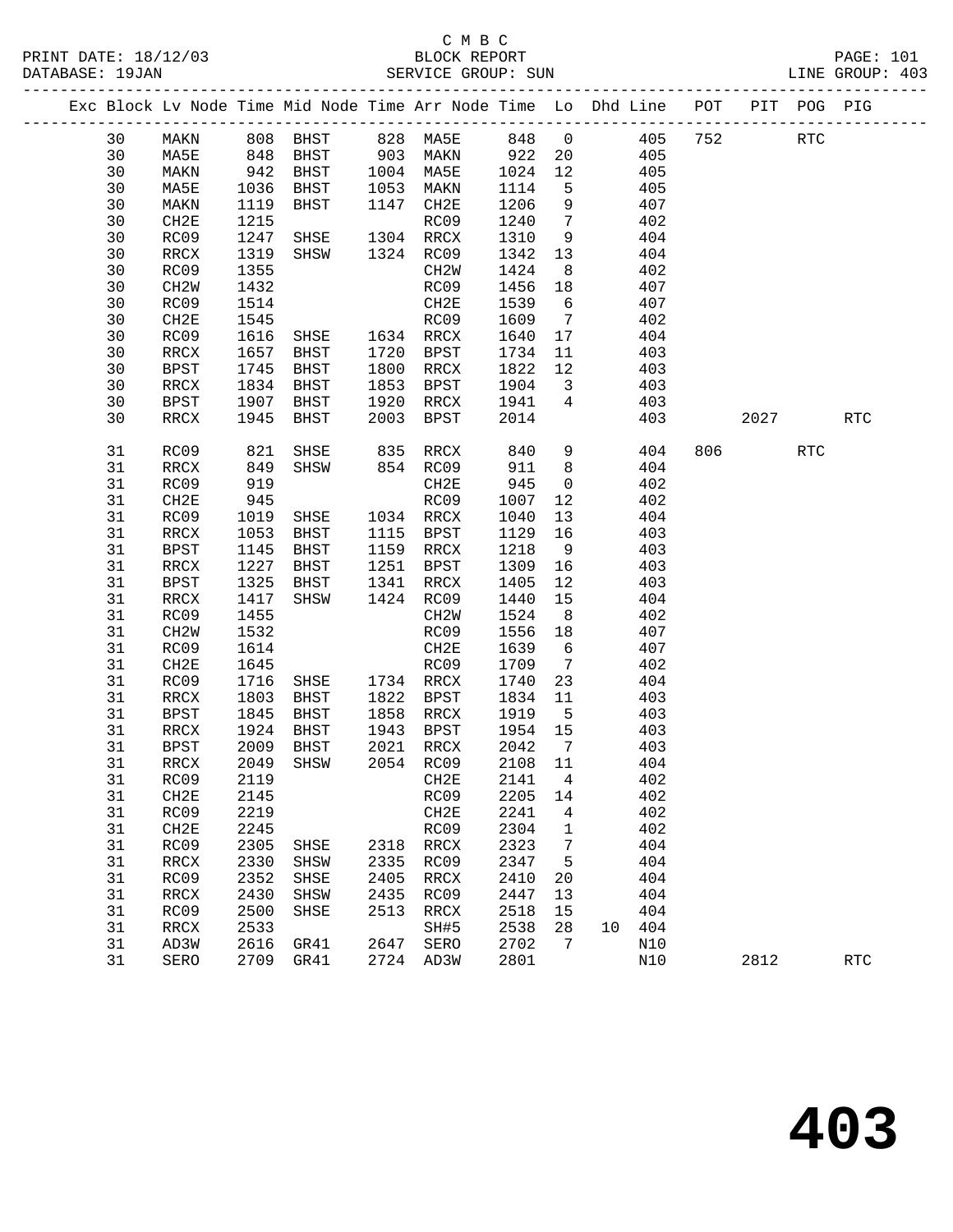|  |          |                                  |              | Exc Block Lv Node Time Mid Node Time Arr Node Time Lo Dhd Line POT PIT POG PIG |      |                           |              |                         |              |            |            |     |            |
|--|----------|----------------------------------|--------------|--------------------------------------------------------------------------------|------|---------------------------|--------------|-------------------------|--------------|------------|------------|-----|------------|
|  | 32       | MAKN                             |              |                                                                                |      |                           |              |                         |              |            | <b>RTC</b> |     |            |
|  | 32       | MA5E                             |              |                                                                                |      |                           |              |                         |              |            |            |     |            |
|  | 32       | MAKN                             | 1048         | BHST 1110 MA5E 1130                                                            |      |                           |              | $5^{\circ}$             | 405          |            |            |     |            |
|  | 32       | MA5E                             | 1135         | BHST                                                                           |      | 1153 MAKN                 | 1214         | $5^{\circ}$             |              | 405        |            |     |            |
|  | 32       | MAKN                             | 1219         | BHST                                                                           |      | 1247 CH2E                 | 1309         | 6                       |              | 407        |            |     |            |
|  | 32       | CH2E                             | 1315         |                                                                                |      | RC09                      | 1339         | 8 <sup>8</sup>          |              | 402        |            |     |            |
|  | 32       | RC09                             | 1347         | SHSE                                                                           |      | 1404 RRCX                 | 1410         | 11                      |              | 404        |            |     |            |
|  | 32       | RRCX                             | 1421         | BHST                                                                           |      | 1446 BPST                 | 1504         | 11                      |              | 403        |            |     |            |
|  | 32       | BPST                             | 1515         | BHST                                                                           |      | 1532 RRCX                 | 1555         | 16                      |              | 403        |            |     |            |
|  | 32       | RRCX                             |              | 1611 BHST                                                                      |      | 1635 BPST                 | 1649         | 11                      |              | 403        |            |     |            |
|  | 32       | BPST                             | 1700         | BHST                                                                           |      | 1715 RRCX                 | 1737         | 12                      |              | 403        |            |     |            |
|  | 32       | RRCX                             | 1749         | SHSW                                                                           |      | 1754 RC09                 | 1810         | 8 <sup>8</sup>          |              | 404        |            |     |            |
|  | 32       | RC09                             | 1818         |                                                                                |      | CH2E                      | 1846         | $\overline{4}$          |              | 402        |            |     |            |
|  | 32       | CH2E                             | 1850         |                                                                                |      | RC09                      | 1912         | $\overline{7}$          |              | 402        |            |     |            |
|  | 32       | RC09                             | 1919         | SHSE 1935 RRCX                                                                 |      |                           | 1940         | 9                       |              | 404        |            |     |            |
|  | 32       | RRCX                             | 1949         | SHSW                                                                           |      | 1954 RC09                 | 2008         | 11                      |              | 404        |            |     |            |
|  | 32       | RC09                             | 2019         |                                                                                |      | CH2E                      | 2047         | $\overline{4}$          |              | 402        |            |     |            |
|  | 32       | CH2E                             | 2051         |                                                                                |      | RC09                      | 2111         | 8 <sup>8</sup>          |              | 402        |            |     |            |
|  | 32       | RC09                             | 2119         | SHSE 2135 RRCX                                                                 |      |                           | 2140         | 28                      |              | 404        |            |     |            |
|  | 32       | RRCX                             | 2208         | BHST                                                                           |      | 2226 BPST                 | 2236         | $\overline{3}$          |              | 403        |            |     |            |
|  | 32       | <b>BPST</b>                      | 2239         | BHST                                                                           | 2251 | RRCX                      | 2309         | $\mathsf{O}$            |              | 403        |            |     |            |
|  | 32       | RRCX                             | 2309         | BHST                                                                           |      | 2327 BPST                 | 2336         | $\overline{3}$          |              | 403        |            |     |            |
|  | 32       | BPST                             | 2339         | BHST                                                                           |      | 2349 RRCX                 | 2406         | $\overline{3}$          |              | 403        |            |     |            |
|  | 32       | RRCX                             | 2409         | BHST                                                                           |      | 2427 BPST                 | 2436         | $\mathbf{3}$            |              | 403        |            |     |            |
|  | 32       | BPST                             | 2439         | BHST                                                                           | 2449 | RRCX                      | 2504         | $\overline{4}$          |              | 403        |            |     |            |
|  | 32       | RRCX                             | 2508         | BHST                                                                           |      | 2525 BPST                 | 2534         | $6\overline{6}$         |              | 403        |            |     |            |
|  | 32       | BPST                             | 2540         | BHST                                                                           |      | 2550 RRCX                 | 2605         | $\overline{\mathbf{3}}$ |              | 403        |            |     |            |
|  | 32       | RRCX                             | 2608         |                                                                                |      | SH#5                      | 2612         |                         |              | 403        | 2615       |     | <b>RTC</b> |
|  |          |                                  |              |                                                                                |      |                           |              |                         |              |            |            |     |            |
|  | 33       | RRCX                             | 936          | BHST 957 BPST                                                                  |      |                           | 1009         |                         | 16 10        | 403        | 928 32     | RTC |            |
|  | 33       | BPST                             | 1025         | <b>BHST</b>                                                                    |      | 1039 RRCX                 | 1057         | 14                      |              | 403        |            |     |            |
|  | 33       | RRCX                             | 1111         | BHST                                                                           |      | 1133 BPST                 | 1149         | 16                      |              | 403        |            |     |            |
|  | 33       | BPST                             | 1205         | BHST                                                                           |      | 1219 RRCX                 | 1239         | 10                      |              | 403        |            |     |            |
|  | 33       | RRCX                             | 1249         | SHSW                                                                           |      | 1254 RC09                 | 1312         | 13                      |              | 404        |            |     |            |
|  | 33       | RC09                             | 1325         |                                                                                |      | CH2W                      | 1353         | 9                       |              | 402        |            |     |            |
|  | 33       | CH2W                             | 1402         | BHST 1424 MAKN                                                                 |      |                           | 1457 19      |                         |              | 407        |            |     |            |
|  | 33       | MAKN                             | 1516         | BHST                                                                           |      | 1547 CH2E                 | 1609         | $6\overline{6}$         |              | 407        |            |     |            |
|  | 33       | CH2E                             | 1615         |                                                                                |      | RC09                      | 1639         | $\overline{7}$          |              | 402        |            |     |            |
|  | 33       | RC09                             |              | 1646 SHSE                                                                      |      | 1704 RRCX                 | 1710 17      |                         |              | 404        |            |     |            |
|  |          |                                  |              | 33 RRCX 1727 BHST 1750 BPST 1804 11 403                                        |      |                           |              |                         |              |            |            |     |            |
|  | 33       | BPST                             | 1815         | <b>BHST</b>                                                                    | 1830 | RRCX                      | 1852 12      |                         |              | 403        |            |     |            |
|  | 33       | RRCX                             | 1904         | BHST                                                                           | 1923 | <b>BPST</b>               | 1934         | 15                      |              | 403        |            |     |            |
|  | 33       | <b>BPST</b>                      | 1949         | BHST                                                                           | 2001 | RRCX                      | 2022         | 16                      |              | 403        |            |     |            |
|  | 33       | RRCX                             | 2038         | <b>BHST</b>                                                                    | 2056 | BPST                      | 2106         | $\overline{\mathbf{3}}$ |              | 403        |            |     |            |
|  | 33       | <b>BPST</b>                      | 2109         | <b>BHST</b>                                                                    | 2121 | RRCX                      | 2139         | 10                      |              | 403        |            |     |            |
|  | 33       | RRCX                             | 2149         | SHSW                                                                           | 2154 | RC09                      | 2208         | 18                      | $\mathbf{1}$ | 404        |            |     |            |
|  | 33       | BHST                             | 2227         |                                                                                |      | CH <sub>2</sub> W         | 2254         | $\overline{\mathbf{3}}$ |              | 406        |            |     |            |
|  | 33       | CH2W                             | 2257<br>2327 |                                                                                |      | BHST                      | 2317<br>2354 | 10                      |              | 406        |            |     |            |
|  | 33<br>33 | BHST                             | 2357         |                                                                                |      | CH <sub>2</sub> W         | 2417         | $\overline{\mathbf{3}}$ |              | 406<br>406 |            |     |            |
|  | 33       | CH2W                             |              |                                                                                |      | BHST<br>CH <sub>2</sub> W | 2452         | 10                      |              | 406        |            |     |            |
|  | 33       | <b>BHST</b><br>CH2W              | 2427<br>2457 |                                                                                |      |                           | 2516         | $5^{\circ}$             |              | 406        |            |     |            |
|  | 33       |                                  | 2527         |                                                                                |      | BHST                      | 2551         | 11                      |              | 406        |            |     |            |
|  | 33       | BHST                             | 2552         |                                                                                |      | CH <sub>2</sub> W         | 2609         | $\overline{1}$          |              | 406        |            |     |            |
|  | 33       | CH <sub>2</sub> W<br><b>BHST</b> | 2630         | BHST                                                                           |      | <b>BHST</b><br>2630 CH2W  | 2647         | 21<br>18                |              | 15 401     |            |     |            |
|  | 33       | AD3W                             | 2720         | GR41                                                                           | 2739 | SERO                      | 2754 15      |                         |              | N10        |            |     |            |
|  |          |                                  |              |                                                                                |      |                           |              |                         |              |            |            |     |            |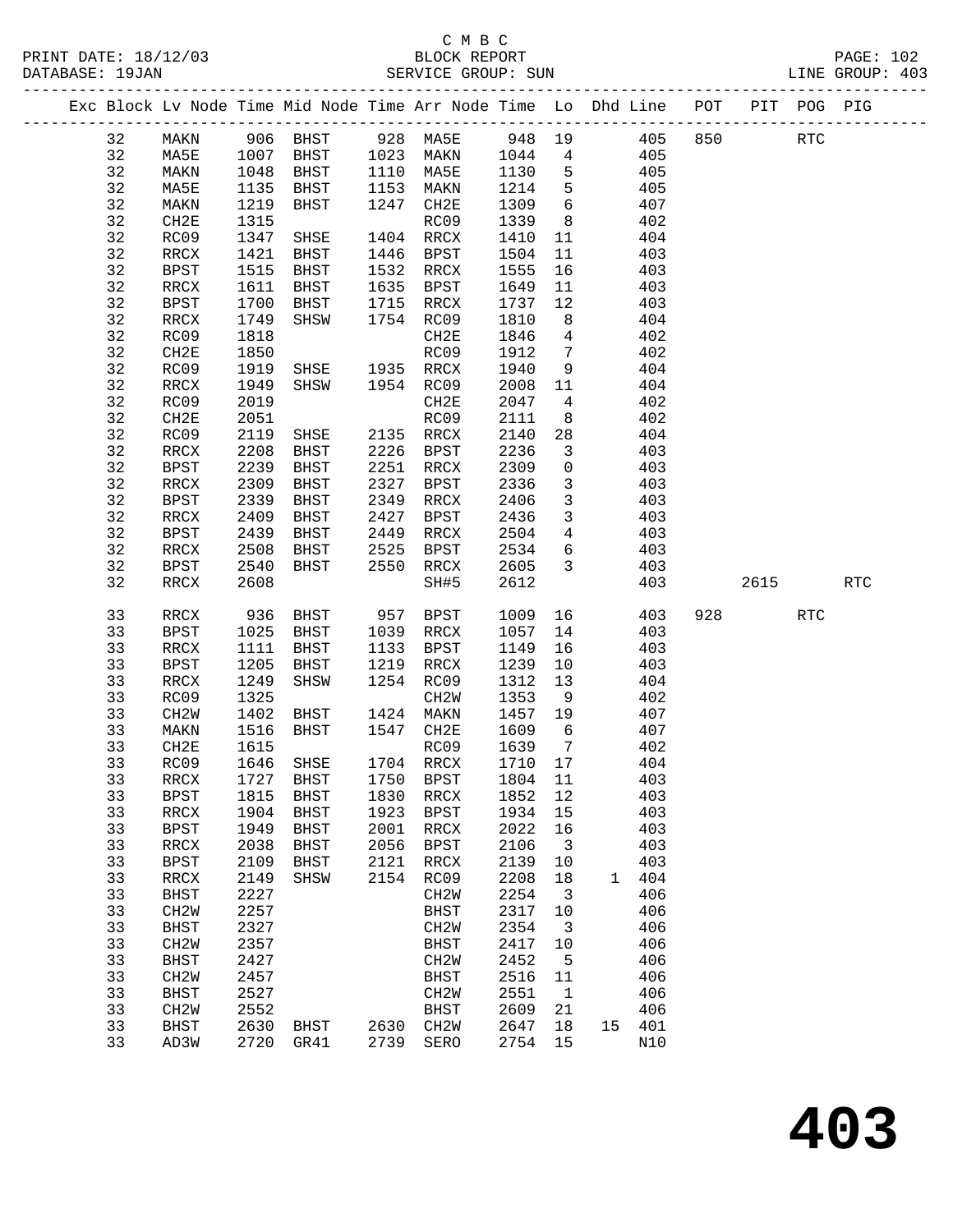|  |    |                   |      |                     |      |           |         |                         | Exc Block Lv Node Time Mid Node Time Arr Node Time Lo Dhd Line POT |          |        | PIT POG PIG |            |
|--|----|-------------------|------|---------------------|------|-----------|---------|-------------------------|--------------------------------------------------------------------|----------|--------|-------------|------------|
|  | 33 | SERO              |      |                     |      |           |         |                         | 2809 GR41 2824 AD3W 2850 5 N10                                     |          |        |             |            |
|  | 33 | AD3W              | 2855 |                     |      | GR71 2912 |         |                         | N10                                                                |          | 2924   |             | RTC        |
|  | 34 | CH <sub>2</sub> W |      | 1012 BHST 1034 MAKN |      |           |         |                         | 1103 15 407                                                        |          | 958 30 | RTC         |            |
|  | 34 | MAKN              | 1118 | BHST 1140 MA5E      |      |           | 1200    | 5 <sup>5</sup>          | 405                                                                |          |        |             |            |
|  | 34 | MA5E              | 1205 | BHST                |      | 1223 MAKN | 1244    | $\overline{\mathbf{3}}$ | 405                                                                |          |        |             |            |
|  | 34 | MAKN              | 1247 | BHST                |      | 1312 MA5E | 1333    | $\overline{\mathbf{3}}$ | 405                                                                |          |        |             |            |
|  | 34 | MA5E              | 1336 | BHST                |      | 1355 MAKN | 1417    | $\overline{2}$          | 405                                                                |          |        |             |            |
|  | 34 | MAKN              | 1419 | BHST                |      | 1450 CH2E | 1512    | $\overline{\mathbf{3}}$ | 407                                                                |          |        |             |            |
|  | 34 | CH2E              | 1515 |                     |      | RC09      | 1539    | $7\phantom{0}$          | 402                                                                |          |        |             |            |
|  | 34 | RC09              | 1546 | SHSE                |      | 1604 RRCX | 1610    | 16                      | 404                                                                |          |        |             |            |
|  | 34 | RRCX              | 1626 | BHST 1650 BPST      |      |           | 1704    | 11                      | 403                                                                |          |        |             |            |
|  | 34 | BPST              | 1715 | BHST                |      | 1730 RRCX | 1752    | 26                      | 403                                                                |          |        |             |            |
|  | 34 | RRCX              |      | 1818 BHST           |      | 1837 BPST | 1849    |                         |                                                                    | 403      | 1902   |             | RTC        |
|  |    |                   |      |                     |      |           |         |                         |                                                                    |          |        |             |            |
|  | 35 | RC09              | 1024 |                     |      | CH2W      | 1045    |                         | 22                                                                 | 407 1009 |        | <b>RTC</b>  |            |
|  | 35 | CH <sub>2</sub> W | 1107 | BHST 1130 MAKN      |      |           | 1201 16 |                         | 407                                                                |          |        |             |            |
|  | 35 | MAKN              | 1217 | BHST 1240 MA5E      |      |           | 1300    | $\overline{4}$          | 405                                                                |          |        |             |            |
|  | 35 | MA5E              | 1304 | BHST                |      | 1323 MAKN | 1344    | $\overline{\mathbf{3}}$ | 405                                                                |          |        |             |            |
|  | 35 | MAKN              | 1347 | BHST                |      | 1412 MA5E | 1433    | $\overline{\mathbf{3}}$ | 405                                                                |          |        |             |            |
|  | 35 | MA5E              | 1436 | BHST                | 1455 | MAKN      | 1517    | 23                      | 405                                                                |          |        |             |            |
|  | 35 | MAKN              | 1540 | BHST                | 1605 | MA5W      | 1622    | 9                       | 405                                                                |          |        |             |            |
|  | 35 | MA5W              | 1631 | BHST                | 1655 | MAKN      | 1715    | 25                      | 405                                                                |          |        |             |            |
|  | 35 | MAKN              | 1740 | BHST                | 1803 | MA5W      | 1820    | 13                      | 405                                                                |          |        |             |            |
|  | 35 | MA5W              | 1833 | BHST                | 1855 | MAKN      | 1915    | $\overline{\mathbf{3}}$ | 405                                                                |          |        |             |            |
|  | 35 | MAKN              | 1918 | BHST                | 1942 | CH2W      | 2003    | 23                      | 407                                                                |          |        |             |            |
|  | 35 | CH2W              | 2026 | BHST                | 2044 | MAKN      | 2108    | 11                      | 407                                                                |          |        |             |            |
|  | 35 | MAKN              | 2119 | BHST                |      | 2142 CH2W | 2200    | 26                      | 407                                                                |          |        |             |            |
|  | 35 | CH <sub>2</sub> W | 2226 | BHST                | 2242 | MAKN      | 2306    |                         |                                                                    | 407 2319 |        |             | RTC        |
|  | 36 | RRCX              | 1406 | BHST                |      | 1431 BPST | 1449    | 11                      |                                                                    | 403 1358 |        | RTC         |            |
|  | 36 | <b>BPST</b>       | 1500 | BHST                |      | 1517 RRCX | 1540    | 9                       | 403                                                                |          |        |             |            |
|  | 36 | RRCX              | 1549 | SHSW                |      | 1556 RC09 | 1612 11 |                         | 404                                                                |          |        |             |            |
|  | 36 | RC09              | 1623 |                     |      | CH2W      | 1651    | $5^{\circ}$             | 402                                                                |          |        |             |            |
|  | 36 | CH <sub>2</sub> W | 1656 | BHST 1717 MAKN      |      |           | 1746    |                         | $4\overline{ }$<br>407                                             |          |        |             |            |
|  | 36 | MAKN              | 1750 | BHST                |      | 1817 CH2W | 1838 18 |                         | 407                                                                |          |        |             |            |
|  | 36 | CH2W              | 1856 | BHST                |      | 1915 MAKN | 1939    | 9                       | 407                                                                |          |        |             |            |
|  | 36 | MAKN              |      | 1948 BHST           |      | 2012 CH2E | 2031    |                         | 407                                                                |          | 2042   |             | <b>RTC</b> |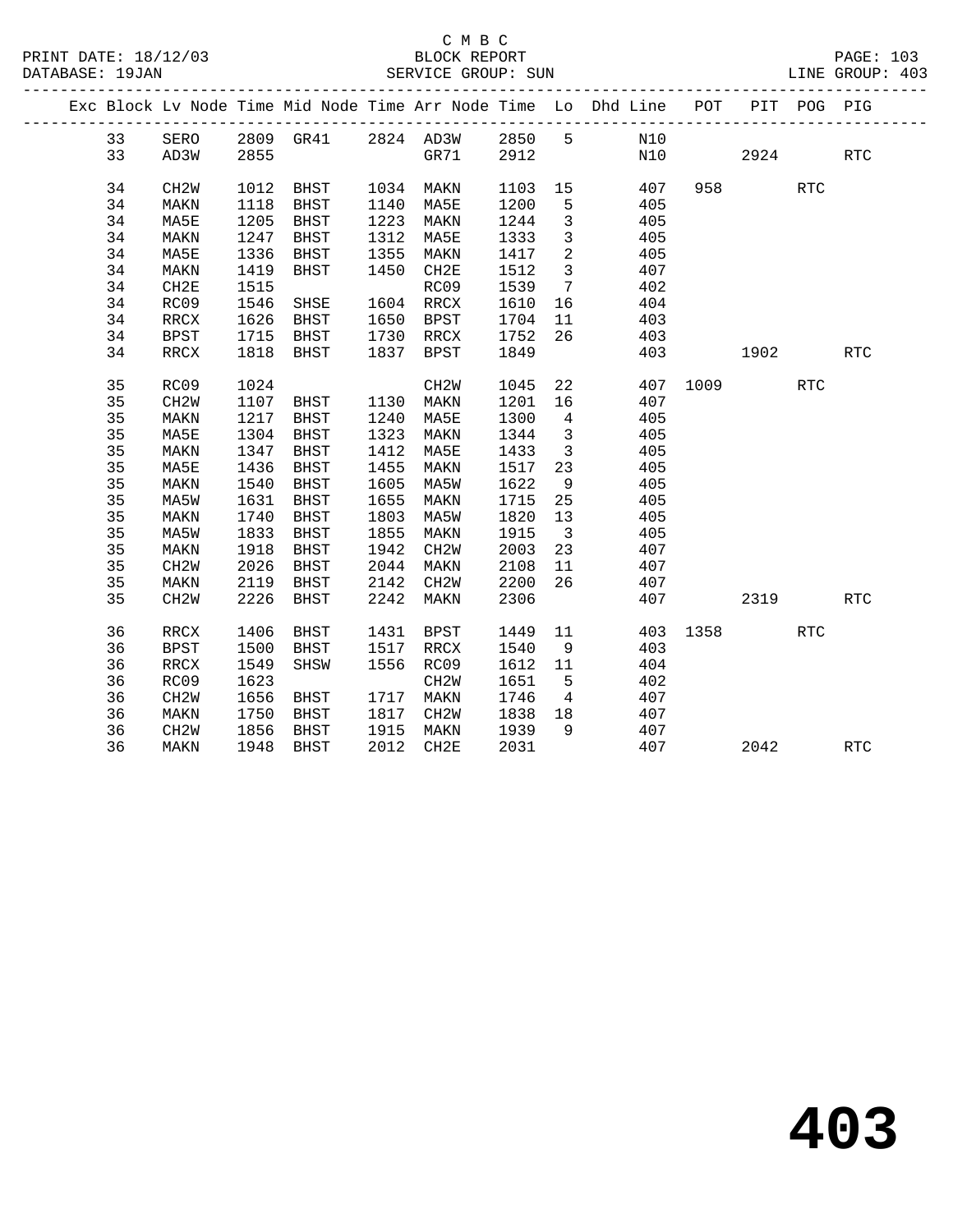|  |          |                          |              |                                          |      | Exc Block Lv Node Time Mid Node Time Arr Node Time Lo Dhd Line POT |              |                               |     |            |      |      | PIT POG PIG |            |
|--|----------|--------------------------|--------------|------------------------------------------|------|--------------------------------------------------------------------|--------------|-------------------------------|-----|------------|------|------|-------------|------------|
|  | 37       | BPST                     |              |                                          |      | 1430 BHST 1447 RRCX 1510 7 403 1410                                |              |                               |     |            |      |      | <b>RTC</b>  |            |
|  | 37       | RRCX                     |              |                                          |      | 1517 SHSW 1524 RC09 1540 14                                        |              |                               | 404 |            |      |      |             |            |
|  | 37       | RC09                     | 1554         |                                          |      | CH2W                                                               | 1622         | 10                            |     | 402        |      |      |             |            |
|  | 37       | CH <sub>2</sub> W        | 1632         |                                          |      | RC09                                                               | 1655         | 19                            |     | 407        |      |      |             |            |
|  | 37       | RC09                     | 1714         |                                          |      | CH2E                                                               | 1739         | 6                             |     | 407        |      |      |             |            |
|  | 37       | CH2E                     | 1745         |                                          |      |                                                                    | 1808         | 9                             |     | 402        |      |      |             |            |
|  | 37       | RC09                     | 1817         | RC09<br>SHSE 1835 RRCX<br>BHST 1908 BPST |      |                                                                    | 1840         | 9                             |     | 404        |      |      |             |            |
|  | 37       | $\verb!RRCX!$            | 1849         |                                          |      |                                                                    | 1919         | 10                            |     | 403        |      |      |             |            |
|  | 37       | <b>BPST</b>              | 1929         | BHST                                     |      | 1942 RRCX                                                          | 2003         | $5^{\circ}$                   |     | 403        |      |      |             |            |
|  | 37       | $\mathop{\mathrm{RRCX}}$ | 2008         | BHST                                     | 2026 | BPST                                                               | 2036         | $\overline{\mathbf{3}}$       |     | 403        |      |      |             |            |
|  | 37       | <b>BPST</b>              | 2039         | BHST                                     |      | 2051 RRCX                                                          | 2109         | 29                            |     | 403        |      |      |             |            |
|  | 37       | RRCX                     | 2138         | BHST                                     |      | 2156 BPST                                                          | 2206         | $\overline{\mathbf{3}}$       |     | 403        |      |      |             |            |
|  | 37       | <b>BPST</b>              | 2209         | BHST                                     |      | 2221 RRCX                                                          | 2239         | 10                            |     | 403        |      |      |             |            |
|  | 37       | $\mathop{\mathrm{RRCX}}$ | 2249         | SHSW                                     |      | 2254 RC09                                                          | 2307         | 12                            |     | 404        |      |      |             |            |
|  | 37       | RC09                     | 2319         |                                          |      | CH2E                                                               | 2341         | $\overline{4}$                |     | 402        |      |      |             |            |
|  | 37       | CH2E                     | 2345         |                                          |      | RC09                                                               | 2404         | 15                            |     | 402        |      |      |             |            |
|  | 37       | RC09                     | 2419         |                                          |      | CH2E                                                               | 2441         | $\overline{4}$                |     | 402        |      |      |             |            |
|  | 37       | CH2E                     | 2445         |                                          |      | RC09                                                               | 2504         | 10                            |     | 2 402      |      |      |             |            |
|  | 37       | AD3W                     | 2516         | GR41 2547 SERO                           |      |                                                                    | 2602         | $\overline{7}$                |     | N10        |      |      |             |            |
|  | 37       | SERO                     | 2609         | GR41  2624  AD3W<br>GR41  2754  AD3W     |      |                                                                    |              | 6                             |     | 32 N10     |      |      |             |            |
|  | 37       | SERO                     | 2739         |                                          |      |                                                                    | 2701<br>2820 | 2                             |     | N10        |      |      |             |            |
|  | 37       | AD3W                     | 2822         |                                          |      | GR71                                                               | 2839         |                               |     | N10        |      | 2851 |             | <b>RTC</b> |
|  |          |                          |              |                                          |      |                                                                    |              |                               |     |            |      |      |             |            |
|  | 38       | MAKN                     | 1445         | BHST                                     |      | 1510 MA5W                                                          | 1527         | $\overline{4}$                |     | 405        | 1429 |      | <b>RTC</b>  |            |
|  | 38       | MA5W                     | 1531         | BHST                                     |      | 1555 MAKN                                                          | 1617         | 23                            |     | 405        |      |      |             |            |
|  | 38       | MAKN                     | 1640         | BHST                                     | 1703 | MA5W                                                               | 1720         | 12                            |     | 405        |      |      |             |            |
|  | 38       | MA5W                     | 1732         | BHST                                     | 1755 | MAKN                                                               | 1815         | $\overline{2}$                |     | 405        |      |      |             |            |
|  | 38       | MAKN                     | 1817         | BHST                                     | 1840 | MA5W                                                               | 1857         | $6\overline{6}$               |     | 405        |      |      |             |            |
|  | 38       | MA5W                     | 1903         | BHST                                     | 1925 | MAKN                                                               | 1945         | $\overline{1}$                |     | 405        |      |      |             |            |
|  | 38       | MAKN                     | 1946         |                                          |      | BHST                                                               | 2007         | $\overline{\mathbf{3}}$<br>15 |     | 405        |      |      |             |            |
|  | 38<br>38 | <b>BHST</b>              | 2010<br>2047 | BHST                                     |      | 2010 MAKN<br><b>BHST</b>                                           | 2032<br>2107 |                               |     | 405<br>405 |      |      |             |            |
|  | 38       | MAKN                     | 2110         | BHST                                     |      | 2110 MAKN                                                          | 2132         | $\overline{\mathbf{3}}$<br>15 |     | 405        |      |      |             |            |
|  | 38       | <b>BHST</b>              | 2147         |                                          |      | <b>BHST</b>                                                        | 2207         | $\overline{\mathbf{3}}$       |     | 405        |      |      |             |            |
|  |          | MAKN                     |              |                                          |      |                                                                    |              |                               |     |            |      |      |             |            |
|  | 38<br>38 | <b>BHST</b>              | 2210<br>2244 | BHST                                     |      | 2210 MAKN                                                          | 2230<br>2302 | 14                            |     | 405<br>405 |      |      |             |            |
|  | 38       | MAKN<br><b>BHST</b>      | 2310         | BHST                                     |      | BHST<br>2310 MAKN                                                  | 2330         | 8 <sup>8</sup><br>20          |     | 405        |      |      |             |            |
|  | 38       |                          | 2350         |                                          |      | <b>BHST</b>                                                        | 2408         | $\overline{2}$                |     | 10 405     |      |      |             |            |
|  | 38       | MAKN                     | 2420         |                                          | 2437 | 2A52                                                               | 2502         | $\overline{0}$                |     | 601        |      |      |             |            |
|  |          | <b>BPST</b>              |              | LADX                                     |      | 2525 BPST                                                          |              | 2                             |     |            |      |      |             |            |
|  | 38       | 2A52                     | 2502         | LADX                                     |      |                                                                    | 2543         |                               |     | 601        |      |      |             |            |
|  | 38       | <b>BPST</b>              | 2545         | J&N3                                     |      | SUKD                                                               | 2640         |                               |     | 351        |      | 2706 |             | RTC        |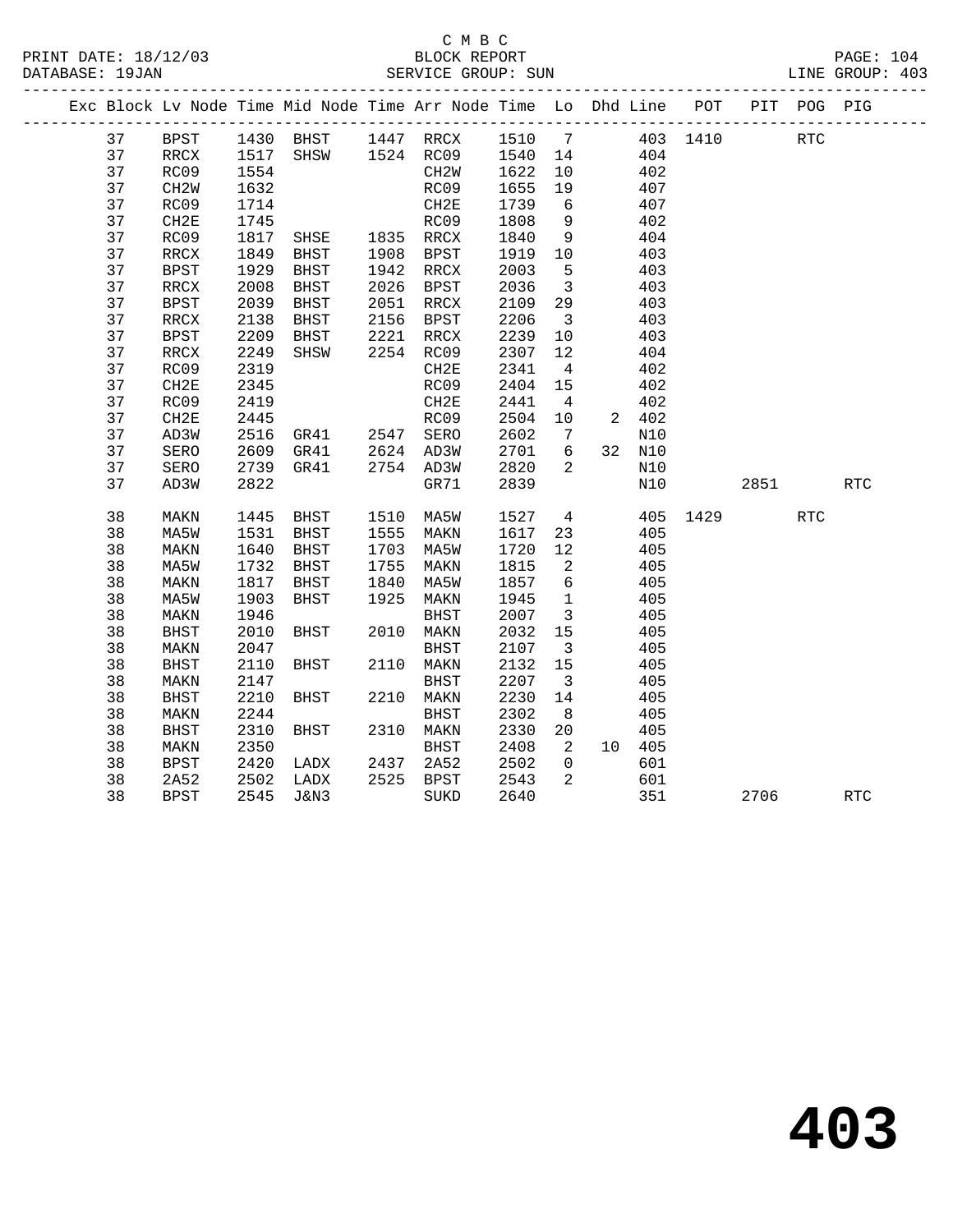|  |  |                                                                                                               |                                                                                              |                                                                              |                                                                                                                                   |                                                                              | C M B C                                                                                              |                                                                              |                                                          | LINE GROUP: 430                                                                                                                                                                                                                                                 |          |            | PAGE: 105            |
|--|--|---------------------------------------------------------------------------------------------------------------|----------------------------------------------------------------------------------------------|------------------------------------------------------------------------------|-----------------------------------------------------------------------------------------------------------------------------------|------------------------------------------------------------------------------|------------------------------------------------------------------------------------------------------|------------------------------------------------------------------------------|----------------------------------------------------------|-----------------------------------------------------------------------------------------------------------------------------------------------------------------------------------------------------------------------------------------------------------------|----------|------------|----------------------|
|  |  |                                                                                                               | MTST METROTOWN STATION<br>RTC Richmond Depot<br>____________________________                 |                                                                              | 49CE               49   AV   &  CAMBIE<br>49GR              49   AV   &  GRANVILLE<br>G49S                GRANVILLE   &   49   AV |                                                                              |                                                                                                      |                                                                              |                                                          | 49CW 49 AV & CAMBIE<br>ROOS RICHMOND CENTRE BAY 9<br>ULP UNIVERSITY LOOP                                                                                                                                                                                        |          |            |                      |
|  |  |                                                                                                               |                                                                                              |                                                                              |                                                                                                                                   |                                                                              |                                                                                                      |                                                                              |                                                          | Exc Block Lv Node Time Mid Node Time Arr Node Time Lo Dhd Line POT PIT POG PIG                                                                                                                                                                                  |          |            |                      |
|  |  | 1<br>$\mathbf{1}$<br>$\mathbf 1$<br>$\mathbf{1}$<br>$\mathbf 1$<br>$\mathbf{1}$<br>1<br>1<br>1<br>1<br>1<br>1 | MTST<br>MTST<br>RC09<br>MTST<br>RC09<br>MTST<br>RC09<br>MTST<br>RC09                         | 1257<br>1457<br>1555<br>1657                                                 | 1155 KBMI<br>49KN<br>1354 KBMI<br>49KN<br>KBMI<br>49KN<br>1757 KBMI<br>1857 49KN                                                  |                                                                              | 1214 RC09<br>1331 MTST<br>1415 RC09<br>1533 MTST<br>1616 RC09<br>1729 MTST<br>1815 RC09<br>1928 MTST | 1238 19<br>1350<br>1443<br>1550<br>1643<br>1746<br>1840<br>1942              | 11<br>17<br>13                                           | MTST 755 KBMI 811 RC09 833 25 430 725<br>RC09 858 49KN 926 MTST 939 16 430<br>MTST 955 KBMI 1013 RC09 1035 23 430<br>RC09 1058 49KN 1131 MTST 1146 9 430<br>430<br>$\begin{array}{ccc} 4 & 430 \\ 14 & 430 \end{array}$<br>5 430<br>14 430<br>430<br>430<br>430 |          | RTC        |                      |
|  |  | $\mathbf 1$<br>2<br>2<br>$\overline{c}$<br>2                                                                  | MTST<br>RC09<br>MTST<br>RC09<br>MTST                                                         | 958<br>1055                                                                  | 1955 KBMI<br>758 49KN<br>857 KBMI<br>49KN<br>KBMI                                                                                 |                                                                              | 2011 RC09 2032<br>826 MTST<br>913 RC09<br>1028 MTST<br>1114 RC09                                     | 838<br>935<br>1041<br>1137                                                   | 23<br>14<br>20                                           | 430 2044 RTC<br>19 430<br>430<br>430<br>430                                                                                                                                                                                                                     | 743 — 10 | RTC        |                      |
|  |  | $\boldsymbol{2}$<br>2<br>$\overline{c}$<br>2<br>$\overline{c}$<br>2                                           | RC09<br>MTST<br>RC09<br>MTST<br>RC09<br>MTST                                                 | 1157<br>1357<br>1455<br>1557                                                 | 49KN<br>1254 KBMI<br>49KN<br>KBMI<br>49KN<br>1659 KBMI                                                                            | 1431<br>1516                                                                 | 1230 MTST<br>1315 RC09<br>MTST<br>RC09<br>1631 MTST<br>1719 RC09                                     | 1247<br>1343<br>1450<br>1543<br>1648<br>1743                                 | $\overline{7}$<br>14<br>5 <sup>5</sup><br>14<br>11<br>14 | 430<br>430<br>430<br>430<br>430<br>430                                                                                                                                                                                                                          |          |            |                      |
|  |  | $\overline{c}$<br>2<br>2<br>2                                                                                 | RC09<br>MTST<br>RC09<br>MTST                                                                 | 1757<br>1858                                                                 | 49KN<br>KBMI<br>1957 49KN<br>2055 KBMI                                                                                            |                                                                              | 1828 MTST<br>1914 RC09<br>2027 MTST<br>2111 RC09                                                     | 1843<br>1937<br>2041<br>2132                                                 | 15<br>20<br>14                                           | 430<br>430<br>430<br>430                                                                                                                                                                                                                                        |          | 2144 RTC   |                      |
|  |  | 3<br>$\mathfrak{Z}$<br>3<br>3<br>3<br>3<br>3<br>3<br>3<br>3<br>3<br>3                                         | MTST<br>RC09<br>MTST<br>RC09<br>MTST<br>RC09<br>MTST<br>RC09<br>MTST<br>RC09<br>MTST<br>RC09 | 1025<br>1128<br>1225<br>1327<br>1425<br>1527<br>1628<br>1727<br>1824<br>1927 | 825 KBMI<br>928 49KN<br>KBMI<br>49KN<br>KBMI<br><b>49KN</b><br>KBMI<br>49KN<br>KBMI<br>49KN<br>KBMI<br>49KN                       | 1044<br>1201<br>1244<br>1401<br>1446<br>1601<br>1649<br>1759<br>1842<br>1957 | 958 MTST 1011 14<br>RC09<br>MTST<br>RC09<br>MTST<br>RC09<br>MTST<br>RC09<br>MTST<br>RC09<br>MTST     | 1107<br>1216<br>1310<br>1420<br>1513<br>1618<br>1713<br>1816<br>1907<br>2011 | 21<br>9<br>17<br>5<br>14<br>10<br>14<br>8<br>20<br>14    | 843 RC09 905 23 430 755<br>430<br>430<br>430<br>430<br>430<br>430<br>430<br>430<br>430<br>430<br>430                                                                                                                                                            |          | <b>RTC</b> |                      |
|  |  | 3                                                                                                             | MTST                                                                                         | 2025                                                                         | KBMI                                                                                                                              | 2041                                                                         | RC09                                                                                                 | 2102                                                                         |                                                          | 430                                                                                                                                                                                                                                                             | 2114     |            | $\operatorname{RTC}$ |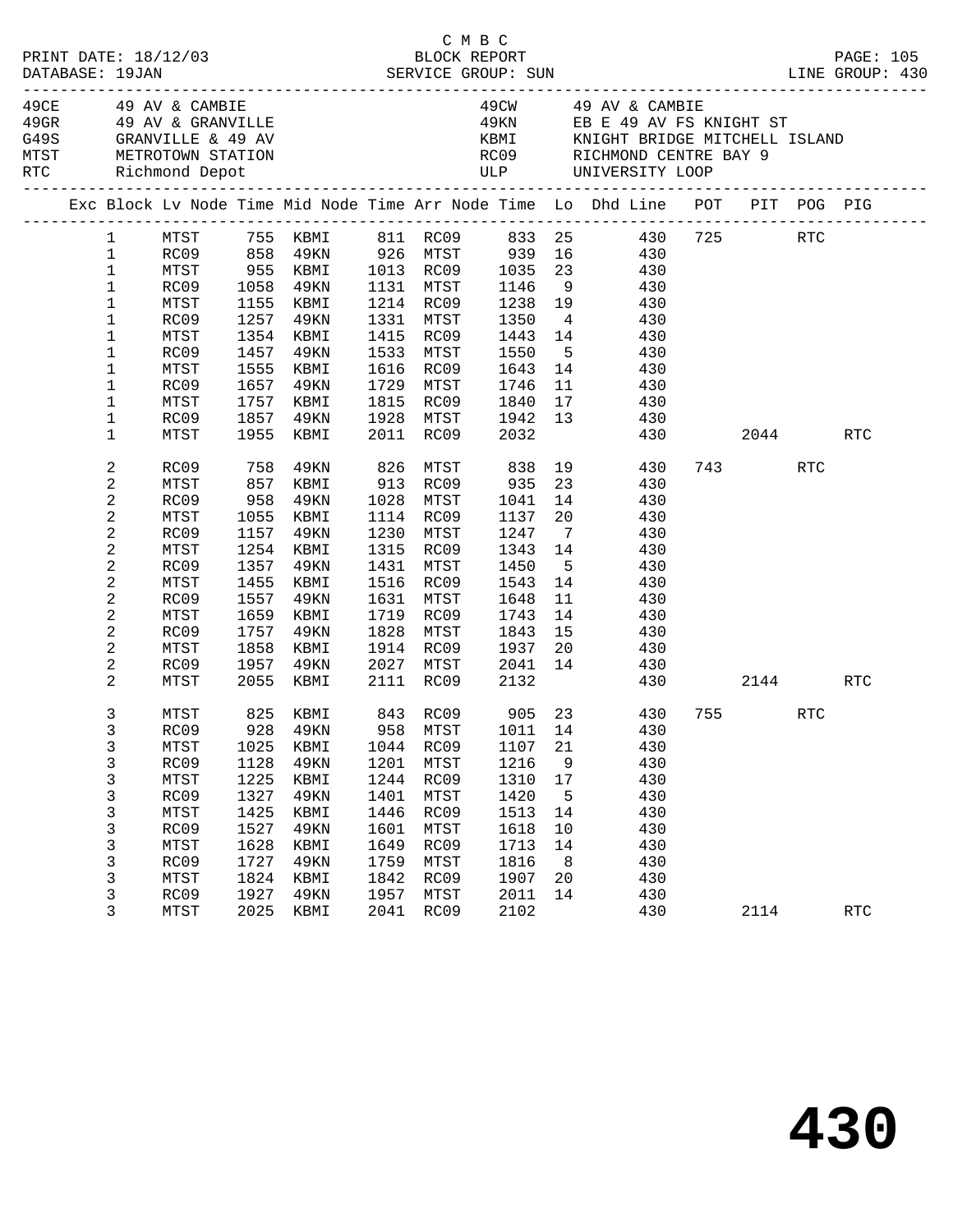|  |                |      |      |             |      |                       |        |                 | Exc Block Lv Node Time Mid Node Time Arr Node Time Lo Dhd Line POT |     |                             | PIT POG PIG |            |
|--|----------------|------|------|-------------|------|-----------------------|--------|-----------------|--------------------------------------------------------------------|-----|-----------------------------|-------------|------------|
|  | $\overline{4}$ | RC09 |      | 828 49KN    |      | 856 MTST              | 908 17 |                 | 430                                                                | 813 |                             | <b>RTC</b>  |            |
|  | $\overline{4}$ | MTST | 925  | KBMI        |      | 943 RC09<br>1100 MTCT | 1005   | 23              | 430                                                                |     |                             |             |            |
|  | $\overline{4}$ | RC09 | 1028 | 49KN        |      | 1100 MTST             | 1115   | 10              | 430                                                                |     |                             |             |            |
|  | 4              | MTST | 1125 | KBMI        |      | 1144 RC09             | 1207   | 20              | 430                                                                |     |                             |             |            |
|  | 4              | RC09 | 1227 | 49KN        | 1300 | MTST                  | 1317   | $\overline{7}$  | 430                                                                |     |                             |             |            |
|  | $\overline{4}$ | MTST | 1324 | KBMI        | 1345 | RC09                  | 1413   | 14              | 430                                                                |     |                             |             |            |
|  | 4              | RC09 | 1427 | 49KN        | 1501 | MTST                  | 1520   | $5^{\circ}$     | 430                                                                |     |                             |             |            |
|  | 4              | MTST | 1525 | KBMI        | 1546 | RC09                  | 1613   | 14              | 430                                                                |     |                             |             |            |
|  | $\overline{4}$ | RC09 | 1627 | 49KN        | 1701 | MTST                  | 1718   | 11              | 430                                                                |     |                             |             |            |
|  | 4              | MTST | 1729 | KBMI        | 1747 | RC09                  | 1811   | 16              | 430                                                                |     |                             |             |            |
|  | $\overline{4}$ | RC09 | 1827 | 49KN        | 1858 | MTST                  | 1913   | 17              | 430                                                                |     |                             |             |            |
|  | $\overline{4}$ | MTST | 1930 | KBMI        | 1946 | RC09                  | 2007   | 20              | 430                                                                |     |                             |             |            |
|  | 4              | RC09 | 2027 | <b>49KN</b> | 2057 | MTST                  | 2111   |                 | 430                                                                |     | 2141                        |             | RTC        |
|  |                |      |      |             |      |                       |        |                 |                                                                    |     |                             |             |            |
|  | 70             | 49GR | 612  | 49CE        | 616  | MTST                  | 635    | 6               | 049                                                                |     | 552 and the state of $\sim$ | <b>RTC</b>  |            |
|  | 70             | MTST | 641  | 49CW        | 703  | ULP                   | 726    | 10              | 049                                                                |     |                             |             |            |
|  | 70             | ULP  | 736  | 49CE        | 800  | MTST                  | 820    | $5^{\circ}$     | 049                                                                |     |                             |             |            |
|  | 70             | MTST | 825  | 49CW        | 848  | ULP                   | 912    | 8 <sup>8</sup>  | 049                                                                |     |                             |             |            |
|  | 70             | ULP  | 920  | 49CE        | 946  | MTST                  | 1011   | 16              | 049                                                                |     |                             |             |            |
|  | 70             | MTST | 1027 | 49CW        | 1055 | ULP                   | 1124   | 11              | 049                                                                |     |                             |             |            |
|  | 70             | ULP  | 1135 | 49CE        | 1202 | MTST                  | 1233   | 14              | 049                                                                |     |                             |             |            |
|  | 70             | MTST | 1247 | 49CW        | 1319 | ULP                   | 1349   | 8 <sup>8</sup>  | 049                                                                |     |                             |             |            |
|  | 70             | ULP  | 1357 | 49CE        | 1427 | MTST                  | 1500   | 13              | 049                                                                |     |                             |             |            |
|  | 70             | MTST | 1513 | 49CW        | 1543 | ULP                   | 1613   | 8 <sup>8</sup>  | 049                                                                |     |                             |             |            |
|  | 70             | ULP  | 1621 | 49CE        | 1649 | MTST                  | 1720   | 17              | 049                                                                |     |                             |             |            |
|  | 70             | MTST | 1737 | 49CW        | 1806 | <b>ULP</b>            | 1831   | 14              | 049                                                                |     |                             |             |            |
|  | 70             | ULP  | 1845 | 49CE        | 1909 | MTST                  | 1937   |                 | 049                                                                |     | 2007                        |             | <b>RTC</b> |
|  |                |      |      |             |      |                       |        |                 |                                                                    |     |                             |             |            |
|  | 71             | MTST | 623  | 49CW        | 645  | ULP                   | 708    | 13              | 049                                                                | 553 |                             | <b>RTC</b>  |            |
|  | 71             | ULP  | 721  | 49CE        | 745  | MTST                  | 805    | $5^{\circ}$     | 049                                                                |     |                             |             |            |
|  | 71             | MTST | 810  | 49CW        | 833  | ULP                   | 856    | 9               | 049                                                                |     |                             |             |            |
|  | 71             | ULP  | 905  | 49CE        | 931  | MTST                  | 956    | $7\phantom{.0}$ | 049                                                                |     |                             |             |            |
|  | 71             | MTST | 1003 | 49CW        | 1031 | ULP                   | 1100   | 10              | 049                                                                |     |                             |             |            |
|  | $71$           | ULP  | 1110 | 49CE        | 1137 | MTST                  | 1206   | $7\overline{ }$ | 049                                                                |     |                             |             |            |
|  | 71             | MTST | 1213 | 49CW        | 1243 | ULP                   | 1313   | 9               | 049                                                                |     |                             |             |            |
|  | 71             | ULP  | 1322 | 49CE        | 1351 | MTST                  | 1424   | 13              | 049                                                                |     |                             |             |            |
|  | 71             | MTST | 1437 | 49CW        | 1507 | ULP                   | 1537   | 9               | 049                                                                |     |                             |             |            |
|  | $71$           | ULP  | 1546 | 49CE        | 1614 | MTST                  | 1645   | 15              | 049                                                                |     |                             |             |            |
|  | $71$           | MTST | 1700 | 49CW        | 1731 | ULP                   | 1758   | 11              | 049                                                                |     |                             |             |            |
|  | 71             | ULP  | 1809 | 49CE        | 1834 | MTST                  | 1902   | 12              | 049                                                                |     |                             |             |            |
|  | 71             | MTST | 1914 | 49CW        | 1939 | ULP                   | 2003   | 13              | 049                                                                |     |                             |             |            |
|  | 71             | ULP  | 2016 | 49CE        | 2040 | MTST                  | 2106   | 16              | 049                                                                |     |                             |             |            |
|  | 71             | MTST | 2122 | 49CW        |      | 2147 G49S             | 2151   |                 | 049                                                                |     | 2206                        |             | <b>RTC</b> |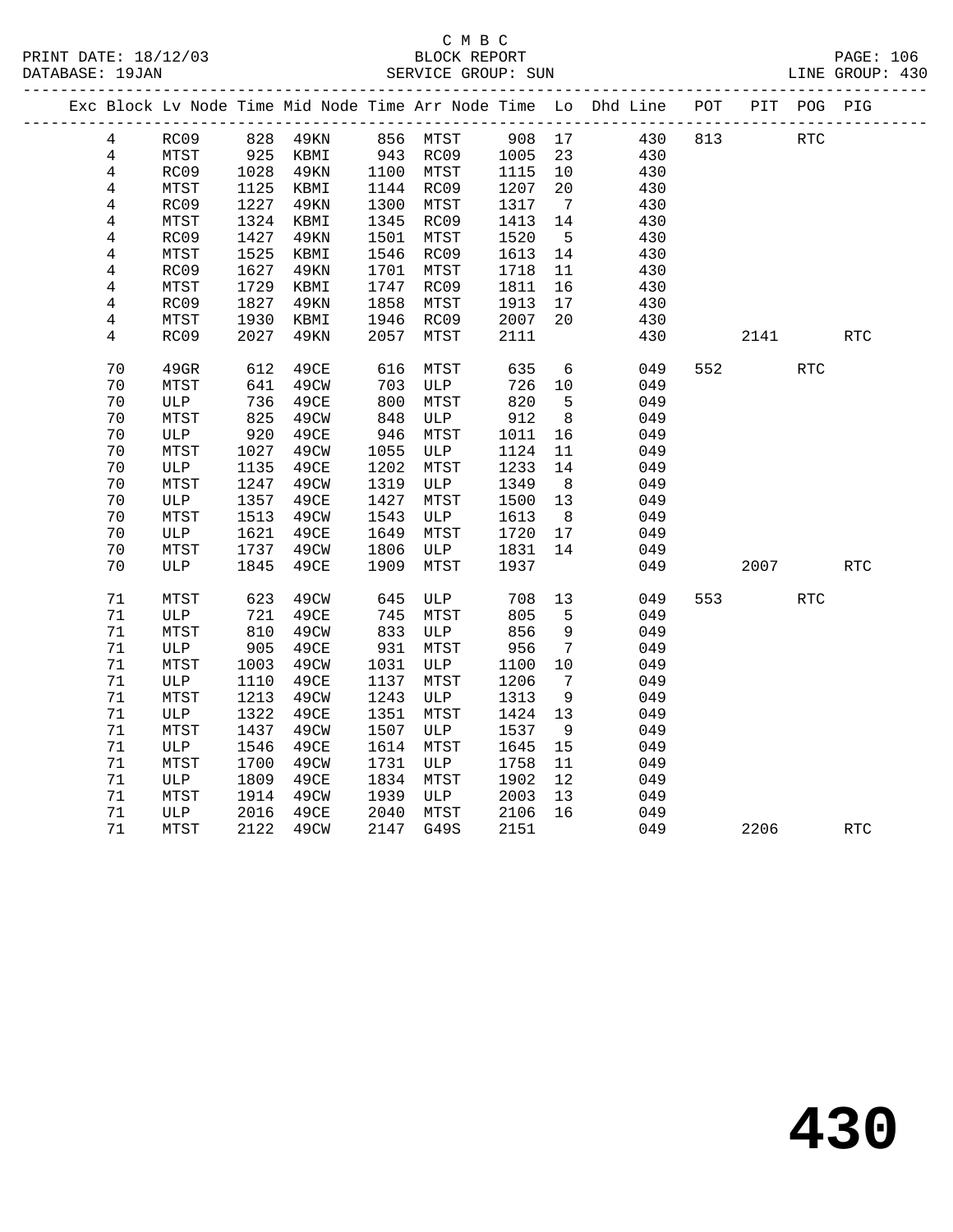#### C M B C<br>BLOCK REPORT PRINT DATE: 18/12/03 BLOCK REPORT PAGE: 107 SERVICE GROUP: SUN

|  |          |                      |              |                                |              |                      |              |                | Exc Block Lv Node Time Mid Node Time Arr Node Time Lo Dhd Line POT PIT POG PIG |     |      |            |            |
|--|----------|----------------------|--------------|--------------------------------|--------------|----------------------|--------------|----------------|--------------------------------------------------------------------------------|-----|------|------------|------------|
|  | 72       | $49$ GR              |              | 627 49CE                       |              | 631 MTST             | 650 6        |                | 049                                                                            | 607 |      | RTC        |            |
|  | 72       | MTST                 | 656          | 49CW                           | 718          | ULP                  | 741          | 11             | 049                                                                            |     |      |            |            |
|  | 72       | ULP                  | 752          | 49CE                           | 816          | MTST                 | 836          | 17             | 049                                                                            |     |      |            |            |
|  | 72       | MTST                 | 853          | 49CW                           | 918          | ULP                  | 943          | 16             | 049                                                                            |     |      |            |            |
|  | 72       | ULP                  | 959          | 49CE                           | 1025         | MTST                 | 1051         | 12             | 049                                                                            |     |      |            |            |
|  | $7\,2$   | MTST                 | 1103         | 49CW                           | 1131         | ULP                  | 1200         | 11             | 049                                                                            |     |      |            |            |
|  | 72       | ULP                  | 1211         | 49CE                           | 1238         | MTST                 | 1311         | 14             | 049                                                                            |     |      |            |            |
|  | 72       | MTST                 | 1325         | 49CW                           | 1355         | ULP                  | 1425         | 10             | 049                                                                            |     |      |            |            |
|  | 72       | ULP                  | 1435         | 49CE                           | 1503         | MTST                 | 1534         | 15             | 049                                                                            |     |      |            |            |
|  | 72       | MTST                 | 1549         | 49CW                           | 1619         | ULP                  | 1647         | 9              | 049                                                                            |     |      |            |            |
|  | 72       | ULP                  | 1656         | 49CE                           | 1724         | MTST                 | 1754         | 9              | 049                                                                            |     |      |            |            |
|  | 72       | MTST                 | 1803         | 49CW                           | 1830         | ULP                  | 1855         | 12             | 049                                                                            |     |      |            |            |
|  | 72       | ULP                  | 1907         | 49CE                           | 1931         | MTST                 | 1957         | 10             | 049                                                                            |     |      |            |            |
|  | 72       | MTST                 | 2007         | 49CW                           | 2032         | ULP                  | 2056         | 9              | 049                                                                            |     |      |            |            |
|  | 72       | ULP                  | 2105         | 49CE                           | 2129         | MTST                 | 2155         | 12             | 049                                                                            |     |      |            |            |
|  | 72       | MTST                 | 2207         | 49CW                           | 2232         | ULP                  | 2256         | 13             | 049                                                                            |     |      |            |            |
|  | 72       | ULP                  | 2309         | 49CE                           | 2333         | MTST                 | 2354         | 14             | 049                                                                            |     |      |            |            |
|  | 72       | MTST                 | 2408         | 49CW                           | 2430         | G49S                 | 2434         |                | 049                                                                            |     | 2449 |            | <b>RTC</b> |
|  | 73       | 49GR                 | 642          | 49CE                           | 646          | MTST                 | 705          | 6              | 049                                                                            | 622 |      | <b>RTC</b> |            |
|  | 73       | MTST                 | 711          | 49CW                           | 733          | ULP                  | 756          | 10             | 049                                                                            |     |      |            |            |
|  | 73       | ULP                  | 806          | 49CE                           | 831          | MTST                 | 852          | 14             | 049                                                                            |     |      |            |            |
|  | 73       | MTST                 | 906          | 49CW                           | 933          | ULP                  | 959          | 12             | 049                                                                            |     |      |            |            |
|  | 73       | ULP                  | 1011         | 49CE                           | 1037         | MTST                 | 1103         | 12             | 049                                                                            |     |      |            |            |
|  | 73       | MTST                 | 1115         | 49CW                           | 1143         | ULP                  | 1212         | 11             | 049                                                                            |     |      |            |            |
|  | 73       | ULP                  | 1223         | 49CE                           | 1250         | MTST                 | 1323         | 14             | 049                                                                            |     |      |            |            |
|  | 73       | MTST                 | 1337         | 49CW                           | 1407         | ULP                  | 1437         | 10             | 049                                                                            |     |      |            |            |
|  | 73       | ULP                  | 1447         | 49CE                           | 1515         | MTST                 | 1546         | 14             | 049                                                                            |     |      |            |            |
|  | 73       | MTST                 | 1600         | 49CW                           | 1631         | ULP                  | 1659         | 10             | 049                                                                            |     |      |            |            |
|  | 73       | ULP                  | 1709         | 49CE                           | 1736         | MTST                 | 1806         | 8 <sup>8</sup> | 049                                                                            |     |      |            |            |
|  | 73       | MTST                 | 1814         | 49CW                           | 1841         | ULP                  | 1906         | 13             | 049                                                                            |     |      |            |            |
|  | 73       | ULP                  | 1919         | 49CE                           | 1943         | MTST                 | 2009         | 13             | 049                                                                            |     |      |            |            |
|  | 73       | MTST                 | 2022         | 49CW                           | 2047         | G49S                 | 2051         |                | 049                                                                            |     | 2106 |            | <b>RTC</b> |
|  | 74       | ULP                  | 652          | 49CE                           | 716          | MTST                 | 736          | 5              | 049                                                                            | 607 |      | <b>RTC</b> |            |
|  | 74       | MTST                 | 741          | 49CW                           | 803          | ULP                  | 826          | 9              | 049                                                                            |     |      |            |            |
|  | 74       | ULP                  | 835          | 49CE                           | 901          | MTST                 | 924          | 11             | 049                                                                            |     |      |            |            |
|  | 74       | MTST                 | 935          | 49CW                           | 1003         | ULP                  | 1032         | 14             | 049                                                                            |     |      |            |            |
|  | 74       | ULP                  |              | 1046 49CE                      |              | 1113 MTST            | 1141         | 10             | 049                                                                            |     |      |            |            |
|  | 74       |                      |              | MTST 1151 49CW 1219 ULP 1249 8 |              |                      |              |                | 049                                                                            |     |      |            |            |
|  | 74       | ULP                  | 1257         | 49CE                           | 1326         | MTST                 | 1359         | 14             | 049                                                                            |     |      |            |            |
|  | 74       | MTST                 | 1413         | 49CW                           | 1443         | ULP                  | 1513         | 10             | 049                                                                            |     |      |            |            |
|  | 74       | ULP                  | 1523         | 49CE                           | 1551         | MTST                 | 1622         | 14             | 049                                                                            |     |      |            |            |
|  | 74<br>74 | MTST<br>$_{\rm ULP}$ | 1636         | 49CW                           | 1707<br>1811 | $_{\rm ULP}$<br>MTST | 1734<br>1839 | 11             | 049<br>049                                                                     |     |      |            |            |
|  | 74       |                      | 1745<br>1849 | 49CE<br>49CW                   | 1916         | ULP                  | 1940         | 10<br>6        | 049                                                                            |     |      |            |            |
|  | 74       | MTST<br>ULP          | 1946         | 49CE                           | 2010         | MTST                 | 2036         | 16             | 049                                                                            |     |      |            |            |
|  | 74       | MTST                 | 2052         | 49CW                           | 2117         | G49S                 | 2121         |                | 049                                                                            |     | 2136 |            | <b>RTC</b> |
|  |          |                      |              |                                |              |                      |              |                |                                                                                |     |      |            |            |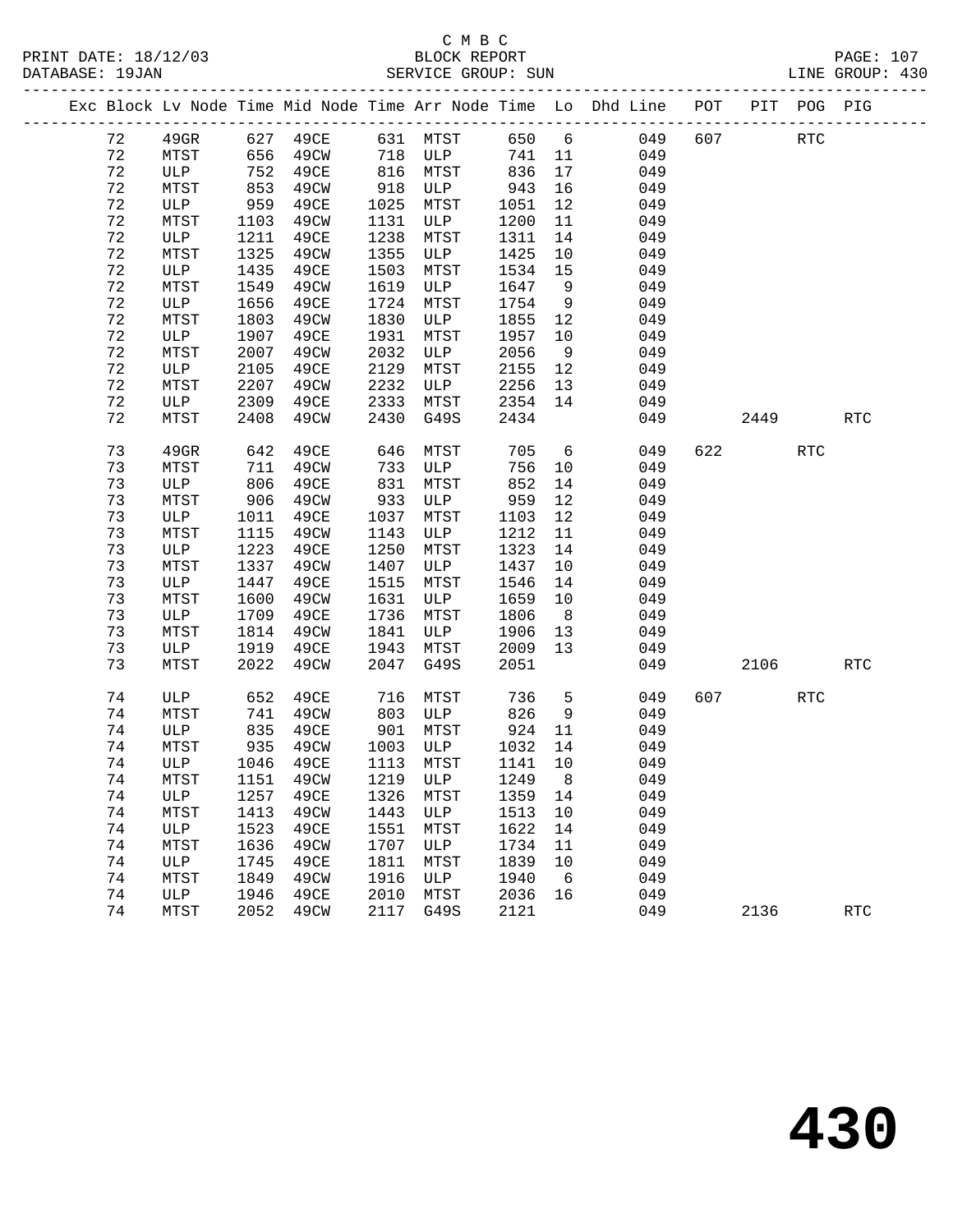#### C M B C SERVICE GROUP: SUN

| 75 |               |      | Exc Block Lv Node Time Mid Node Time Arr Node Time Lo Dhd Line POT PIT POG PIG |      |                |         |                 |     |         |            |            |            |
|----|---------------|------|--------------------------------------------------------------------------------|------|----------------|---------|-----------------|-----|---------|------------|------------|------------|
|    |               |      |                                                                                |      |                |         |                 |     |         |            |            |            |
|    | 49GR 657 49CE |      |                                                                                |      | 701 MTST 721 5 |         |                 |     | 049 637 | <b>RTC</b> |            |            |
| 75 | MTST          | 726  | 49CW                                                                           | 748  | <b>ULP</b>     | 811 10  |                 | 049 |         |            |            |            |
| 75 | ULP           | 821  | 49CE                                                                           | 846  | MTST           | 907 14  |                 | 049 |         |            |            |            |
| 75 | MTST          | 921  | 49CW                                                                           | 948  | ULP            | 1014    | 9               | 049 |         |            |            |            |
| 75 | ULP           | 1023 | 49CE                                                                           | 1049 | MTST           | 1115 12 |                 | 049 |         |            |            |            |
| 75 | MTST          | 1127 | 49CW                                                                           | 1155 | ULP            | 1224    | 9               | 049 |         |            |            |            |
| 75 | ULP           | 1233 | 49CE                                                                           | 1302 | MTST           | 1335    | 14              | 049 |         |            |            |            |
| 75 | MTST          | 1349 | 49CW                                                                           | 1419 | ULP            | 1449    | 10              | 049 |         |            |            |            |
| 75 | ULP           | 1459 | 49CE                                                                           | 1527 | MTST           | 1558    | 14              | 049 |         |            |            |            |
| 75 | MTST          | 1612 | 49CW                                                                           | 1643 | ULP            | 1711    | 9               | 049 |         |            |            |            |
| 75 | ULP           | 1720 | 49CE                                                                           | 1747 | MTST           | 1817    | 8               | 049 |         |            |            |            |
| 75 | MTST          | 1825 | 49CW                                                                           | 1852 | ULP            | 1917 14 |                 | 049 |         |            |            |            |
| 75 | ULP           | 1931 | 49CE                                                                           | 1955 | MTST           | 2021    | 16              | 049 |         |            |            |            |
| 75 | MTST          | 2037 | 49CW                                                                           | 2102 | ULP            | 2126    | 9               | 049 |         |            |            |            |
| 75 | ULP           | 2135 | 49CE                                                                           | 2159 | MTST           | 2225    | 13              | 049 |         |            |            |            |
| 75 | MTST          | 2238 | 49CW                                                                           | 2302 | ULP            | 2326    | 13              | 049 |         |            |            |            |
| 75 | ULP           | 2339 | 49CE                                                                           | 2403 | MTST           | 2424    |                 | 049 |         | 2454       |            | <b>RTC</b> |
| 76 | ULP           | 706  | 49CE                                                                           | 730  | MTST           | 750     | 5               | 049 | 621     |            | <b>RTC</b> |            |
| 76 | MTST          | 755  | 49CW                                                                           | 818  | ULP            | 841     | 9               | 049 |         |            |            |            |
| 76 | ULP           | 850  | 49CE                                                                           | 916  | MTST           | 939     | 11              | 049 |         |            |            |            |
| 76 | MTST          | 950  | 49CW                                                                           | 1018 | ULP            | 1047    | 11              | 049 |         |            |            |            |
| 76 | ULP           | 1058 | 49CE                                                                           | 1125 | MTST           | 1153    | 8               | 049 |         |            |            |            |
| 76 | MTST          | 1201 | 49CW                                                                           | 1231 | ULP            | 1301    | 9               | 049 |         |            |            |            |
| 76 | ULP           | 1310 | 49CE                                                                           | 1339 | MTST           | 1412    | 13              | 049 |         |            |            |            |
| 76 | MTST          | 1425 | 49CW                                                                           | 1455 | ULP            | 1525    | 10              | 049 |         |            |            |            |
| 76 | ULP           | 1535 | 49CE                                                                           | 1603 | MTST           | 1634    | 14              | 049 |         |            |            |            |
| 76 | MTST          | 1648 | 49CW                                                                           | 1719 | ULP            | 1746    | 11              | 049 |         |            |            |            |
| 76 | ULP           | 1757 | 49CE                                                                           | 1823 | MTST           | 1851    | 10              | 049 |         |            |            |            |
| 76 | MTST          | 1901 | 49CW                                                                           | 1928 | ULP            | 1952    | 9               | 049 |         |            |            |            |
| 76 | ULP           | 2001 | 49CE                                                                           | 2025 | MTST           | 2051    | 16              | 049 |         |            |            |            |
| 76 | MTST          | 2107 | 49CW                                                                           | 2132 | ULP            | 2156    | 11              | 049 |         |            |            |            |
| 76 | ULP           | 2207 | 49CE                                                                           | 2231 | MTST           | 2255    | 13              | 049 |         |            |            |            |
| 76 | MTST          | 2308 | 49CW                                                                           | 2332 | ULP            | 2356    |                 | 049 |         | 2425       |            | <b>RTC</b> |
| 77 | MTST          | 838  | 49CW                                                                           | 903  | ULP            | 928     | $7\overline{ }$ | 049 | 808     | <b>RTC</b> |            |            |
| 77 | ULP           | 935  | 49CE                                                                           | 1001 | MTST           | 1027    | 12              | 049 |         |            |            |            |
| 77 | MTST          | 1039 | 49CW                                                                           | 1107 | ULP            | 1136    | 11              | 049 |         |            |            |            |
| 77 | ULP           | 1147 | 49CE                                                                           | 1214 | MTST           | 1245    | 16              | 049 |         |            |            |            |
| 77 | MTST          | 1301 | 49CW                                                                           | 1331 | ULP            | 1401    | 8               | 049 |         |            |            |            |
| 77 | ULP           | 1409 | 49CE                                                                           | 1439 | MTST           | 1512    | 13              | 049 |         |            |            |            |
| 77 | MTST          | 1525 | 49CW                                                                           | 1555 | <b>ULP</b>     | 1625    | 8 <sup>8</sup>  | 049 |         |            |            |            |
| 77 | ULP           | 1633 | 49CE                                                                           |      | 1701 MTST      | 1731    |                 | 049 |         | 1801       |            | RTC        |

78 49GR 933 49CE 938 MTST 1002 13 049 903 RTC

78 MTST 1015 49CW 1043 ULP 1112 11 049

 78 ULP 1345 49CE 1415 MTST 1448 13 049 78 MTST 1501 49CW 1531 ULP 1601 8 049 78 ULP 1609 49CE 1637 MTST 1708 16 049 78 MTST 1724 49CW 1755 ULP 1822 10 049 78 ULP 1832 49CE 1857 MTST 1925 12 049

78 MTST 2137 49CW 2202 ULP 2226 13 049

 78 ULP 1123 49CE 1150 MTST 1219 16 049 78 MTST 1235 49CW 1307 ULP 1337 8 049

 78 MTST 1937 49CW 2002 ULP 2026 9 049 78 ULP 2035 49CE 2059 MTST 2125 12 049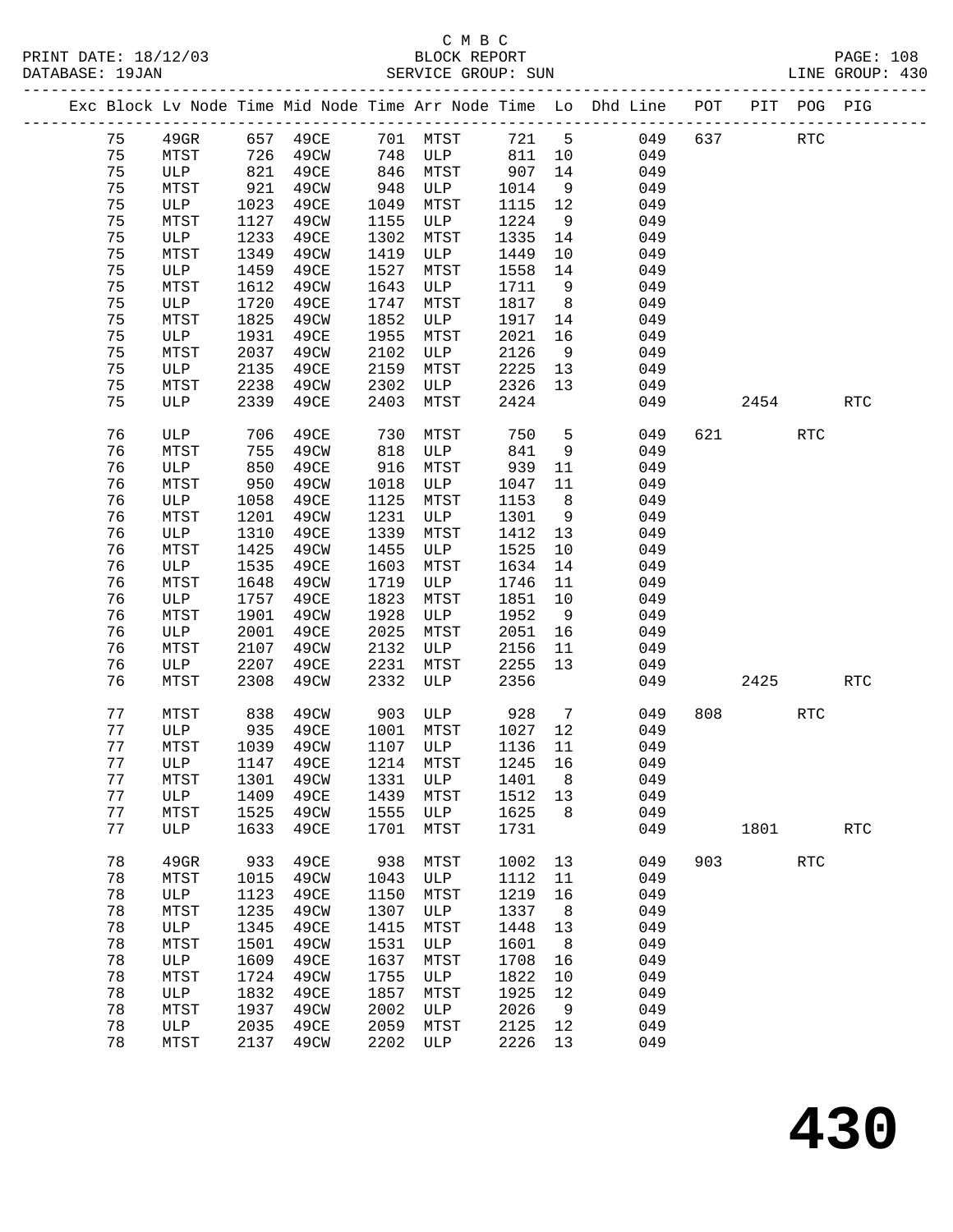## C M B C<br>BLOCK REPORT SERVICE GROUP: SUN

|  |    |            |      |           |      |      |         |                   | Exc Block Lv Node Time Mid Node Time Arr Node Time Lo Dhd Line POT |      |      | PIT POG PIG |            |
|--|----|------------|------|-----------|------|------|---------|-------------------|--------------------------------------------------------------------|------|------|-------------|------------|
|  | 78 | ULP        |      | 2239 49CE | 2303 | MTST | 2324 16 |                   | 049                                                                |      |      |             |            |
|  | 78 | MTST       | 2340 | 49CW      | 2402 | G49S | 2406    |                   | 049                                                                |      | 2421 |             | <b>RTC</b> |
|  | 79 | ULP        | 947  | 49CE      | 1013 | MTST | 1039    | 12                | 049                                                                | 902  |      | <b>RTC</b>  |            |
|  | 79 | MTST       | 1051 | 49CW      | 1119 | ULP  | 1148    | 11                | 049                                                                |      |      |             |            |
|  | 79 | <b>ULP</b> | 1159 | 49CE      | 1226 | MTST | 1257    | 16                | 049                                                                |      |      |             |            |
|  | 79 | MTST       | 1313 | 49CW      | 1343 | ULP  | 1413    | 8                 | 049                                                                |      |      |             |            |
|  | 79 | ULP        | 1421 | 49CE      | 1451 | MTST | 1524    | 13                | 049                                                                |      |      |             |            |
|  | 79 | MTST       | 1537 | 49CW      | 1607 | ULP  | 1635    | $\overline{9}$    | 049                                                                |      |      |             |            |
|  | 79 | ULP        | 1644 | 49CE      | 1712 | MTST | 1742    | 7                 | 049                                                                |      |      |             |            |
|  | 79 | MTST       | 1749 | 49CW      | 1818 | ULP  | 1843    | 13                | 049                                                                |      |      |             |            |
|  | 79 | ULP        | 1856 | 49CE      | 1920 | MTST | 1948    | $\overline{4}$    | 049                                                                |      |      |             |            |
|  | 79 | MTST       | 1952 | 49CW      | 2017 | G49S | 2021    |                   | 049                                                                |      | 2036 |             | RTC        |
|  |    |            |      |           |      |      |         |                   |                                                                    |      |      |             |            |
|  | 80 | ULP        | 1034 | 49CE      | 1101 | MTST | 1129    | 10                | 049                                                                | 949  |      | <b>RTC</b>  |            |
|  | 80 | MTST       | 1139 | 49CW      | 1207 | ULP  | 1237    | 8                 | 049                                                                |      |      |             |            |
|  | 80 | ULP        | 1245 | 49CE      | 1314 | MTST | 1347    | 14                | 049                                                                |      |      |             |            |
|  | 80 | MTST       | 1401 | 49CW      | 1431 | ULP  | 1501    | 10                | 049                                                                |      |      |             |            |
|  | 80 | ULP        | 1511 | 49CE      | 1539 | MTST | 1610    | 14                | 049                                                                |      |      |             |            |
|  | 80 | MTST       | 1624 | 49CW      | 1655 | ULP  | 1723    | 9                 | 049                                                                |      |      |             |            |
|  | 80 | ULP        | 1732 | 49CE      | 1759 | MTST | 1829    | 8                 | 049                                                                |      |      |             |            |
|  | 80 | MTST       | 1837 | 49CW      | 1904 | ULP  | 1928    |                   | 049                                                                |      | 1957 |             | <b>RTC</b> |
|  |    |            |      |           |      |      |         |                   |                                                                    |      |      |             |            |
|  | 81 | MTST       | 1225 | 49CW      | 1255 | ULP  | 1325    | 8                 | 049                                                                | 1155 |      | <b>RTC</b>  |            |
|  | 81 | ULP        | 1333 | 49CE      | 1403 | MTST | 1436    | 13                | 049                                                                |      |      |             |            |
|  | 81 | MTST       | 1449 | 49CW      | 1519 | ULP  | 1549    | 8                 | 049                                                                |      |      |             |            |
|  | 81 | <b>ULP</b> | 1557 | 49CE      | 1625 | MTST | 1656    | 16                | 049                                                                |      |      |             |            |
|  | 81 | MTST       | 1712 | 49CW      | 1743 | ULP  | 1810    | 10                | 049                                                                |      |      |             |            |
|  | 81 | ULP        | 1820 | 49CE      | 1845 | MTST | 1913    | $12 \overline{ }$ | 049                                                                |      |      |             |            |
|  | 81 | MTST       | 1925 | 49CW      | 1950 | G49S | 1954    |                   | 049                                                                |      | 2009 |             | <b>RTC</b> |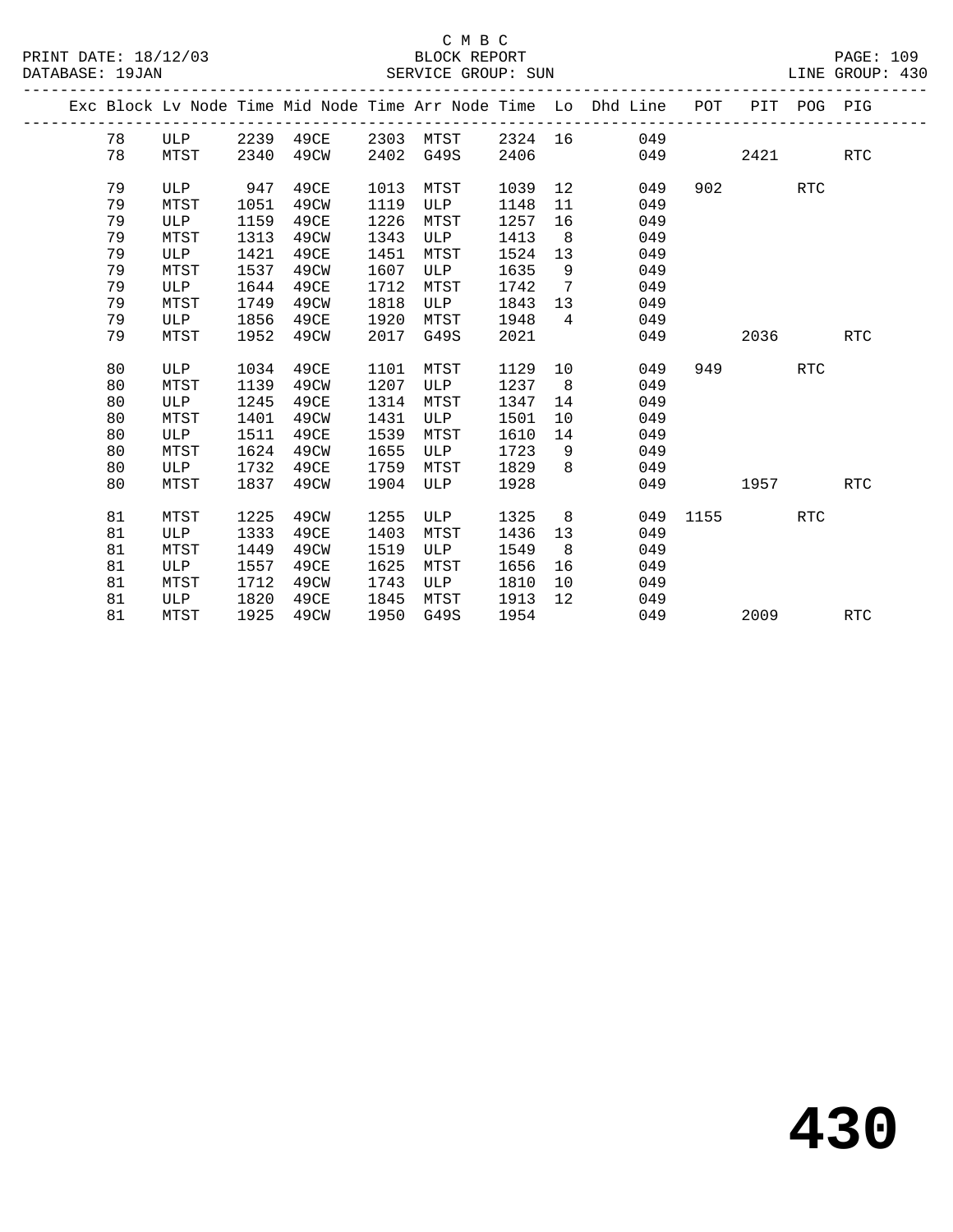| 28CR 128 ST & CRESCENT RD<br>BPST BRIDGEPORT STN<br>MAEX MATHEWS EXCHANGE<br>RTC Richmond Depot<br>SUKD SULLIVAN & KIDD |                        |                     |              | 2A52 2ND AV & 52A ST TERMINUS<br>LADX LADNER EXCHANGE   |              |                           |                                         |                 |                                                                                |     |         |            |            |
|-------------------------------------------------------------------------------------------------------------------------|------------------------|---------------------|--------------|---------------------------------------------------------|--------------|---------------------------|-----------------------------------------|-----------------|--------------------------------------------------------------------------------|-----|---------|------------|------------|
|                                                                                                                         |                        |                     |              |                                                         |              |                           |                                         |                 | OXVN OXFORD ST FS VINE AV                                                      |     |         |            |            |
|                                                                                                                         |                        |                     |              |                                                         |              |                           |                                         |                 | SSPR SOUTH SURREY PARK N RIDE                                                  |     |         |            |            |
|                                                                                                                         |                        |                     |              |                                                         |              |                           |                                         |                 |                                                                                |     |         |            |            |
|                                                                                                                         |                        |                     |              |                                                         |              |                           |                                         |                 | Exc Block Lv Node Time Mid Node Time Arr Node Time Lo Dhd Line POT PIT POG PIG |     |         |            |            |
|                                                                                                                         | $1 \quad \blacksquare$ |                     |              |                                                         |              |                           |                                         |                 | 28CR 417 J&N5 BPST 505 15 351 353 RTC                                          |     |         |            |            |
|                                                                                                                         | $\mathbf{1}$           |                     |              |                                                         |              |                           |                                         |                 | BPST 520 MAEX 536 SUKD 609 18 351                                              |     |         |            |            |
| $\mathbf{1}$                                                                                                            |                        | SUKD                |              | 627 J&N5 BPST<br>736 MAEX 753 OXVN<br>825 SSPR 840 BPST |              |                           |                                         |                 | BPST 722 14 351                                                                |     |         |            |            |
| $\mathbf{1}$                                                                                                            |                        | BPST                |              |                                                         |              |                           |                                         |                 | 351<br>351                                                                     |     |         |            |            |
| $\mathbf{1}$                                                                                                            |                        | OXVN                |              |                                                         |              |                           |                                         |                 |                                                                                |     |         |            |            |
| $\mathbf{1}$                                                                                                            |                        | BPST                |              | 921 MAEX 938 SUKD                                       |              |                           |                                         |                 | 351                                                                            |     |         |            |            |
| 1                                                                                                                       |                        | SUKD                |              | 1022 J&N5                                               |              | BPST                      | 1123 19                                 |                 | 351                                                                            |     |         |            |            |
| 1                                                                                                                       |                        | <b>BPST</b>         |              | 1142 LADX                                               |              | 1200 2A52                 |                                         |                 | 601                                                                            |     |         |            |            |
| 1                                                                                                                       |                        | 2A52                |              | 1239 LADX                                               |              | 1312 BPST                 | 1232 7<br>1332 10<br>1435 6             |                 | 601                                                                            |     |         |            |            |
| 1                                                                                                                       |                        | BPST                |              | 1342 LADX                                               |              | 1400 2A52                 |                                         |                 | 601                                                                            |     |         |            |            |
| 1<br>1                                                                                                                  |                        | 2A52<br><b>BPST</b> | 1542         | 1441 LADX<br>LADX                                       |              | 1600 2A52                 | 1512 BPST 1532 10                       |                 | 601<br>601                                                                     |     |         |            |            |
| 1                                                                                                                       |                        | 2A52                |              | 1641 LADX                                               |              | 1712 BPST                 | 1632 9<br>1732 10                       |                 | 601                                                                            |     |         |            |            |
| 1                                                                                                                       |                        | <b>BPST</b>         |              | 1742 LADX                                               |              | 1800 2A52                 | 1832                                    | 21              | 601                                                                            |     |         |            |            |
| 1                                                                                                                       |                        | 2A52                |              | 1853 LADX                                               |              |                           | 1922 BPST 1941 19                       |                 | 601                                                                            |     |         |            |            |
| 1                                                                                                                       |                        | BPST                |              | 2000 LADX                                               |              |                           |                                         |                 | 601                                                                            |     |         |            |            |
| $\mathbf 1$                                                                                                             |                        | 2A52                |              | 2055 LADX                                               |              |                           | 2018  2A52  2047  8<br>2122  BPST  2140 |                 | 601 000                                                                        |     | 2153    |            | RTC        |
| 2                                                                                                                       |                        | 2A52                |              | 422 LADX 445 BPST                                       |              |                           |                                         |                 | 502 18<br>601                                                                  |     | 356 RTC |            |            |
| 2                                                                                                                       |                        | <b>BPST</b>         | 520          | LADX                                                    | 538          | 2A52                      | 602                                     |                 | 24<br>601                                                                      |     |         |            |            |
| $\sqrt{2}$                                                                                                              |                        | 2A52                |              |                                                         |              |                           | 707                                     | 23              | 601                                                                            |     |         |            |            |
| $\sqrt{2}$                                                                                                              |                        | BPST                |              | 626 LADX<br>730 LADX                                    |              | 650 BPST<br>748 2A52      | 815                                     | 10              | 601                                                                            |     |         |            |            |
| $\overline{c}$                                                                                                          |                        | 2A52                |              | 825 LADX                                                |              | 852 BPST                  | 910                                     | 20              | 601                                                                            |     |         |            |            |
| 2                                                                                                                       |                        | <b>BPST</b>         |              | 930 LADX                                                | 948          | 2A52                      | 1016                                    | $5^{\circ}$     | 601                                                                            |     |         |            |            |
| $\sqrt{2}$                                                                                                              |                        | 2A52                |              | 1021 LADX                                               |              | 1052 BPST                 | 1111 11                                 |                 | 601                                                                            |     |         |            |            |
| $\sqrt{2}$                                                                                                              |                        | BPST                |              | 1122 LADX                                               | 1140         | 2A52                      | 1212                                    | $6\overline{6}$ | 601                                                                            |     |         |            |            |
| $\overline{a}$                                                                                                          |                        | 2A52                |              | 1218 LADX                                               |              |                           | 1252 BPST 1311 10                       |                 | 601                                                                            |     |         |            |            |
|                                                                                                                         | 2                      | BPST                |              | 1321 MAEX                                               |              | 1340 SUKD                 | 1426                                    | $\overline{4}$  | 351                                                                            |     |         |            |            |
| $\sqrt{2}$                                                                                                              |                        | SUKD                | 1430         | J&N5                                                    |              | BPST<br>1610 SUKD<br>BPST | 1534 17<br>1658 <sup>2</sup>            |                 | 351                                                                            |     |         |            |            |
| 2                                                                                                                       |                        | BPST                |              | 1551 MAEX                                               |              |                           | 1658 3                                  |                 | 351                                                                            |     |         |            |            |
| 2                                                                                                                       |                        |                     |              |                                                         |              |                           |                                         |                 | SUKD 1701 J&N5 BPST 1804 351 1817                                              |     |         |            | <b>RTC</b> |
| 3                                                                                                                       |                        | 28CR                | 517          | J&N5                                                    |              | BPST                      | 605                                     | 16              | 351                                                                            | 453 |         | <b>RTC</b> |            |
| $\mathsf 3$                                                                                                             |                        | <b>BPST</b>         | 621          | MAEX                                                    | 638          | SUKD                      | 712                                     | 15              | 351                                                                            |     |         |            |            |
| 3                                                                                                                       |                        | SUKD                | 727          | <b>J&amp;N5</b>                                         |              | <b>BPST</b>               | 822                                     | 14              | 351                                                                            |     |         |            |            |
| 3                                                                                                                       |                        | <b>BPST</b>         | 836          | MAEX                                                    | 853          | OXVN                      | 917                                     | 7               | 351                                                                            |     |         |            |            |
| $\mathsf 3$                                                                                                             |                        | <b>OXVN</b>         | 924          | SSPR                                                    | 941          | <b>BPST</b>               | 1009                                    | 12              | 351                                                                            |     |         |            |            |
| $\mathsf 3$                                                                                                             |                        | <b>BPST</b>         | 1021         | MAEX                                                    | 1038         | SUKD                      | 1118                                    | 7               | 351                                                                            |     |         |            |            |
| 3                                                                                                                       |                        | SUKD                | 1125         | <b>J&amp;N5</b>                                         |              | <b>BPST</b>               | 1229                                    | 7               | 351                                                                            |     |         |            |            |
| $\mathsf 3$                                                                                                             |                        | <b>BPST</b>         | 1236         | MAEX                                                    | 1256         | OXVN                      | 1324                                    | 8               | 351                                                                            |     |         |            |            |
| $\mathsf 3$                                                                                                             |                        | <b>OXVN</b>         | 1332         | SSPR                                                    | 1350         | <b>BPST</b>               | 1418                                    | 18              | 351                                                                            |     |         |            |            |
| $\mathsf 3$                                                                                                             |                        | <b>BPST</b>         | 1436         | MAEX                                                    | 1456         | <b>OXVN</b>               | 1524                                    | $7\phantom{.0}$ | 351                                                                            |     |         |            |            |
| $\mathsf 3$                                                                                                             |                        | <b>OXVN</b>         | 1531         | SSPR                                                    | 1551         | <b>BPST</b>               | 1619                                    | 17              | 351                                                                            |     |         |            |            |
| $\mathsf 3$                                                                                                             |                        | <b>BPST</b>         | 1636         | MAEX                                                    | 1656         | OXVN                      | 1720                                    | 12              | 351                                                                            |     |         |            |            |
| $\mathsf 3$                                                                                                             |                        | <b>OXVN</b>         | 1732         | SSPR                                                    | 1751         | BPST                      | 1819                                    | 11              | 351                                                                            |     |         |            |            |
| $\mathsf 3$                                                                                                             |                        | <b>BPST</b>         | 1830         | LADX                                                    | 1848         | 2A52                      | 1919                                    | $\overline{4}$  | 601                                                                            |     |         |            |            |
| $\mathsf 3$                                                                                                             |                        | 2A52                | 1923         | LADX                                                    | 1952         | <b>BPST</b>               | 2011                                    | 19              | 601                                                                            |     |         |            |            |
| 3<br>3                                                                                                                  |                        | <b>BPST</b><br>2A52 | 2030<br>2123 | LADX<br>LADX                                            | 2048<br>2150 | 2A52                      | 2117<br>2208                            | 6<br>2          | 601<br>601                                                                     |     |         |            |            |
|                                                                                                                         | 3                      | <b>BPST</b>         |              | 2210 LADX                                               | 2227         | BPST<br>2A52              | 2252                                    | 5               | 601                                                                            |     |         |            |            |
|                                                                                                                         |                        |                     |              |                                                         |              |                           |                                         |                 |                                                                                |     |         |            |            |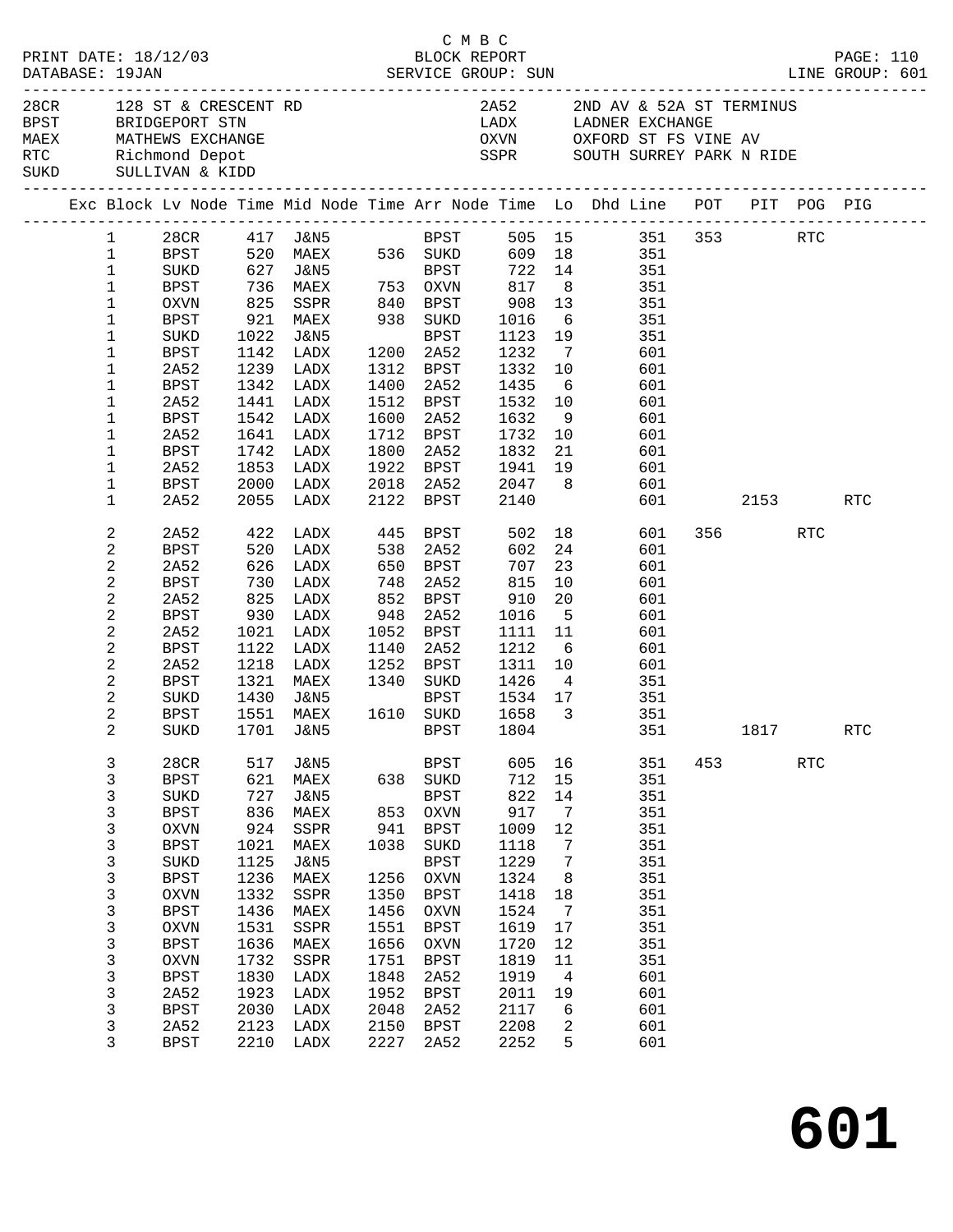## C M B C<br>BLOCK REPORT SERVICE GROUP: SUN

**601**

|                |                     |                 |                          |              |                            |              |                 | Exc Block Lv Node Time Mid Node Time Arr Node Time Lo Dhd Line POT |         |         | PIT POG PIG          |            |
|----------------|---------------------|-----------------|--------------------------|--------------|----------------------------|--------------|-----------------|--------------------------------------------------------------------|---------|---------|----------------------|------------|
| $\mathbf{3}$   | 2A52                |                 | 2257 LADX 2322 BPST 2340 |              |                            |              |                 |                                                                    | 601 000 | 2353    |                      | <b>RTC</b> |
| 4              | 2A52                |                 | 527 LADX                 |              | 550 BPST                   | 607 3        |                 | 601                                                                |         | 501 700 | <b>RTC</b>           |            |
| 4              | BPST                | 610             | LADX                     | 628          | 2A52                       | 652          | $5^{\circ}$     | 601                                                                |         |         |                      |            |
| 4              | 2A52                | 657             | LADX                     |              |                            | 739          | 21              | 601                                                                |         |         |                      |            |
| 4              | BPST                | $\frac{1}{800}$ | LADX                     |              | 722 BPST<br>818 2A52       | 845          | $\overline{7}$  | 601                                                                |         |         |                      |            |
| 4              | 2A52                | 852             | LADX                     |              | 922 BPST                   | 940          | 15              | 601                                                                |         |         |                      |            |
| 4              | BPST                | 955             | LADX                     | 1013         | 2A52                       | 1044         | 6               | 601                                                                |         |         |                      |            |
| $\overline{4}$ | 2A52                | 1050            | LADX                     |              | 1122 BPST                  | 1141         | 21              | 601                                                                |         |         |                      |            |
| $\overline{4}$ | BPST                | 1202            | LADX                     |              | 1220 2A52                  | 1253         | 6               | 601                                                                |         |         |                      |            |
| 4              | 2A52                | 1259            | LADX                     |              | 1332 BPST                  | 1352         | 14              | 601                                                                |         |         |                      |            |
| 4              | BPST                | 1406            | MAEX                     |              | 1426 OXVN                  | 1454         | $\overline{7}$  | 351                                                                |         |         |                      |            |
| 4              | OXVN                | 1501            | SSPR                     |              | 1521 BPST                  | 1549         | 13              | 351                                                                |         |         |                      |            |
| 4              | BPST                | 1602            | LADX                     |              | 1620 2A52                  | 1652         | 10              | 601                                                                |         |         |                      |            |
| 4              | 2A52                | 1702            | LADX                     |              | 1732 BPST                  | 1752         | 15              | 601                                                                |         |         |                      |            |
| 4              | BPST                | 1807            | MAEX                     |              | 1827 OXVN                  | 1853         | 13              | 351                                                                |         |         |                      |            |
| 4              | OXVN                | 1906            | SSPR                     |              | 1921 BPST                  | 1948         | $\overline{7}$  | 351                                                                |         |         |                      |            |
| $\overline{4}$ | BPST                | 1955            | MAEX                     |              | 2014 SUKD                  | 2055 12      |                 | 351                                                                |         |         |                      |            |
| 4              | SUKD                | 2107            | J&N5                     |              | BPST                       | 2203         |                 | 351                                                                |         | 2216    |                      | RTC        |
| 5              | BPST                | 536             | MAEX                     |              | 552 OXVN                   | 612          | 13              | 351                                                                |         | 516 70  | <b>RTC</b>           |            |
| 5              | OXVN                | 625             | SSPR                     |              | 140 BPST)<br>738 Stikn     | 707          | 14              | 351                                                                |         |         |                      |            |
| 5              | BPST                | 721             | MAEX                     |              | 738 SUKD                   | 812          | 14              | 351                                                                |         |         |                      |            |
| 5              | SUKD                | 826             | J&N5                     |              | BPST                       | 923          | 13              | 351                                                                |         |         |                      |            |
| 5              | BPST                | 936             | MAEX                     |              | 953 OXVN                   | 1017         | 6               | 351                                                                |         |         |                      |            |
| 5              | OXVN                | 1023            | SSPR                     |              | 1040 BPST                  | 1108 13      |                 | 351                                                                |         |         |                      |            |
| 5              | BPST                | 1121            | MAEX                     |              | 1140 SUKD                  | 1224         | $5^{\circ}$     | 351                                                                |         |         |                      |            |
| 5              | SUKD                | 1229            | J&N5                     |              | BPST                       | 1335 16      |                 | 351                                                                |         |         |                      |            |
| 5              | BPST                | 1351            | MAEX                     |              | 1410 SUKD                  | 1456         | $\overline{4}$  | 351                                                                |         |         |                      |            |
| 5              | SUKD                | 1500            | J&N5                     |              | <b>BPST</b>                | 1604         | 18              | 351                                                                |         |         |                      |            |
| 5              | <b>BPST</b>         | 1622            | LADX                     |              | 1640 2A52                  | 1712         | 10              | 601                                                                |         |         |                      |            |
| 5              | 2A52                | 1722            | LADX                     |              | 1752 BPST                  | 1812         | 11              | 601                                                                |         |         |                      |            |
| 5              | BPST                | 1823            | MAEX                     |              | 1842 SUKD                  | 1925         | 10              | 351                                                                |         |         |                      |            |
| 5<br>5         | SUKD                | 1935            | J&N5                     |              | BPST                       | 2033<br>2137 | $7\overline{ }$ | 351                                                                |         |         |                      |            |
|                | BPST                | 2040            | MAEX                     |              | 2059 SUKD                  |              |                 | 351                                                                |         | 2205    |                      | RTC        |
| б              | SUKD                | 558             | J&N5                     |              | BPST 652 14                |              |                 | 351                                                                |         | 529 32  | $\operatorname{RTC}$ |            |
| 6              | BPST                |                 | 706 MAEX                 |              | 723 OXVN<br>810 BPST       | 747 8        |                 | 351                                                                |         |         |                      |            |
| 6              | OXVN                |                 | 755 SSPR                 |              | 810 BPST                   | 838 22       |                 | 351                                                                |         |         |                      |            |
| 6              | BPST                |                 | 900 LADX 918 2A52 946 6  |              |                            |              |                 | 601                                                                |         |         |                      |            |
| 6              | 2A52                | 952             | LADX                     | 1022         | BPST                       | 1041         | - 21            | 601                                                                |         |         |                      |            |
| 6              | <b>BPST</b>         | 1102            | LADX                     | 1120         | 2A52                       | 1152         | 6               | 601                                                                |         |         |                      |            |
| 6              | 2A52                | 1158            | LADX                     | 1232         | <b>BPST</b>                | 1251         | 15              | 601                                                                |         |         |                      |            |
| 6              | <b>BPST</b>         | 1306            | MAEX                     | 1326         | <b>OXVN</b>                | 1354         | 9               | 351                                                                |         |         |                      |            |
| 6              | <b>OXVN</b>         | 1403            | SSPR                     | 1421         | <b>BPST</b>                | 1449         | 13              | 351                                                                |         |         |                      |            |
| 6              | <b>BPST</b>         | 1502            | LADX                     | 1520<br>1632 | 2A52                       | 1553         | - 8<br>14       | 601                                                                |         |         |                      |            |
| 6<br>6         | 2A52<br><b>BPST</b> | 1601<br>1706    | LADX<br>MAEX             | 1726         | <b>BPST</b><br><b>OXVN</b> | 1652<br>1750 | 12              | 601<br>351                                                         |         |         |                      |            |
| 6              | <b>OXVN</b>         | 1802            | SSPR                     | 1821         | <b>BPST</b>                | 1849         | $6\overline{6}$ | 351                                                                |         |         |                      |            |
| 6              | <b>BPST</b>         | 1855            | MAEX                     | 1914         | SUKD                       | 1955         | 11              | 351                                                                |         |         |                      |            |
| 6              | SUKD                | 2006            | J&N5                     |              | <b>BPST</b>                | 2103         |                 | 351                                                                |         | 2116    |                      | <b>RTC</b> |
|                |                     |                 |                          |              |                            |              |                 |                                                                    |         |         |                      |            |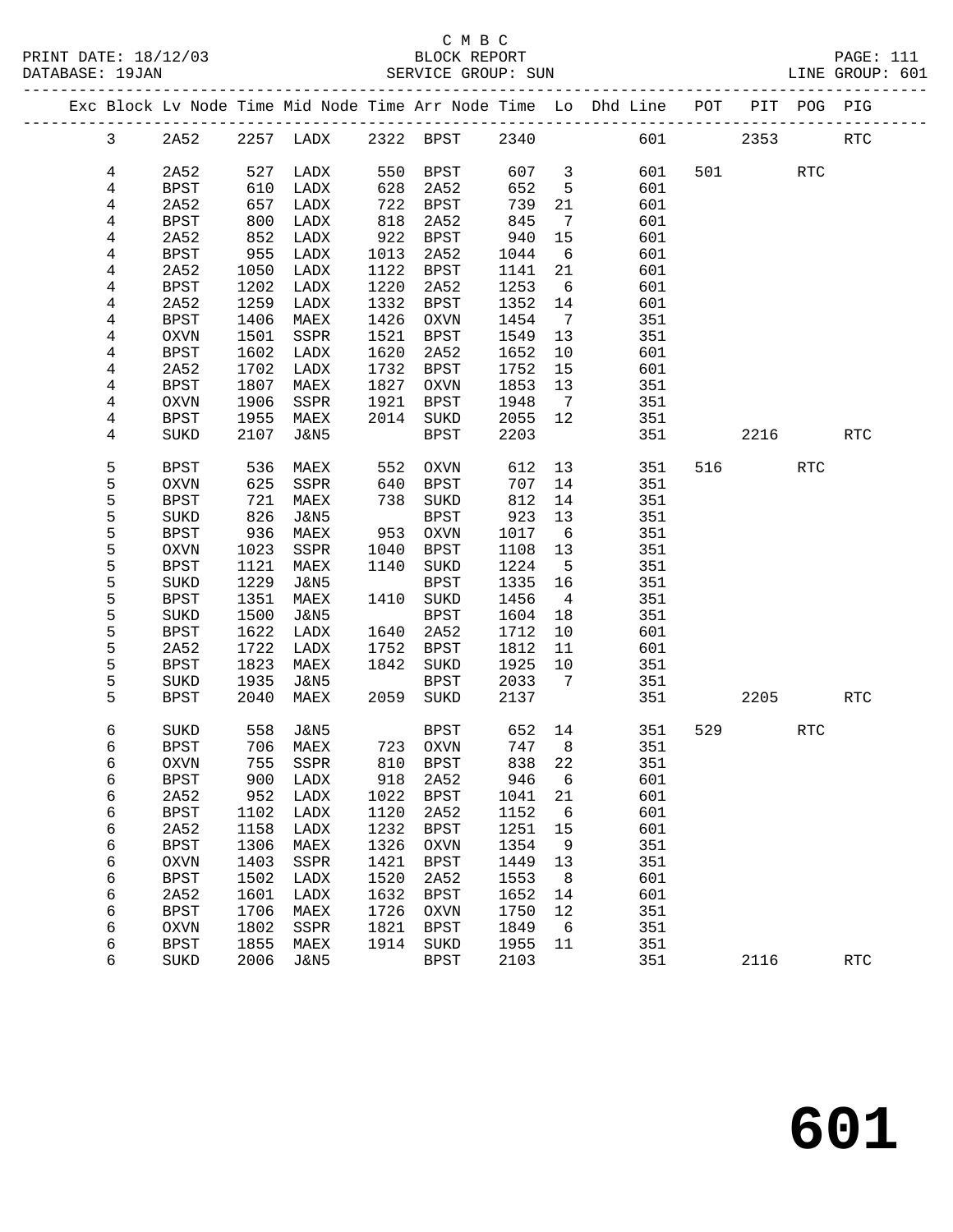#### C M B C<br>BLOCK REPORT PRINT DATE: 18/12/03 BLOCK REPORT PAGE: 112 SERVICE GROUP: SUN

|                |             |      | Exc Block Lv Node Time Mid Node Time Arr Node Time Lo Dhd Line |                  |             |        |                 |     | POT |            | PIT POG PIG |            |
|----------------|-------------|------|----------------------------------------------------------------|------------------|-------------|--------|-----------------|-----|-----|------------|-------------|------------|
| $7\phantom{.}$ | <b>BPST</b> |      | 551 MAEX 608 SUKD                                              |                  |             | 642 15 |                 | 351 | 531 | <b>RTC</b> |             |            |
| 7              | SUKD        | 657  | J&N5                                                           |                  |             | 752 14 |                 | 351 |     |            |             |            |
| 7              | <b>BPST</b> | 806  | MAEX                                                           | BPST<br>823 OXVN |             | 847    | $\overline{7}$  | 351 |     |            |             |            |
| 7              | <b>OXVN</b> | 854  | SSPR                                                           | 910              | BPST        | 938    | 13              | 351 |     |            |             |            |
| 7              | <b>BPST</b> | 951  | MAEX                                                           | 1008             | SUKD        | 1046   | $6\overline{6}$ | 351 |     |            |             |            |
| $\sqrt{ }$     | SUKD        | 1052 | J&N5                                                           |                  | BPST        | 1156   | 10              | 351 |     |            |             |            |
| 7              | <b>BPST</b> | 1206 | MAEX                                                           | 1226             | OXVN        | 1252   | 10              | 351 |     |            |             |            |
| 7              | <b>OXVN</b> | 1302 | SSPR                                                           | 1320             | BPST        | 1350   | 12              | 351 |     |            |             |            |
| 7              | <b>BPST</b> | 1402 | LADX                                                           | 1420             | 2A52        | 1453   | 8 <sup>8</sup>  | 601 |     |            |             |            |
| 7              | 2A52        | 1501 | LADX                                                           | 1532             | BPST        | 1552   | 14              | 601 |     |            |             |            |
| 7              | <b>BPST</b> | 1606 | MAEX                                                           | 1626             | OXVN        | 1650   | 12              | 351 |     |            |             |            |
| $\sqrt{ }$     | OXVN        | 1702 | SSPR                                                           | 1721             | BPST        | 1749   | 13              | 351 |     |            |             |            |
| 7              | <b>BPST</b> | 1802 | LADX                                                           | 1820             | 2A52        | 1851   |                 | 601 |     | 1911 7     |             | <b>RTC</b> |
|                |             |      |                                                                |                  |             |        |                 |     |     |            |             |            |
| 8              | <b>BPST</b> | 606  | MAEX                                                           | 623              | <b>OXVN</b> | 643    | 12              | 351 |     | 546        | <b>RTC</b>  |            |
| 8              | <b>OXVN</b> | 655  | SSPR                                                           | 710              | BPST        | 737    | 14              | 351 |     |            |             |            |
| 8              | <b>BPST</b> | 751  | MAEX                                                           | 808              | SUKD        | 842    | 13              | 351 |     |            |             |            |
| 8              | SUKD        | 855  | J&N5                                                           |                  | BPST        | 953    | 13              | 351 |     |            |             |            |
| 8              | <b>BPST</b> | 1006 | MAEX                                                           |                  | 1023 OXVN   | 1047   | $6\overline{6}$ | 351 |     |            |             |            |
| 8              | OXVN        | 1053 | SSPR                                                           |                  | 1111 BPST   | 1141   | 10              | 351 |     |            |             |            |
| 8              | <b>BPST</b> | 1151 | MAEX                                                           | 1210             | SUKD        | 1254   | 5               | 351 |     |            |             |            |
| 8              | SUKD        | 1259 | J&N5                                                           |                  | BPST        | 1403   | 19              | 351 |     |            |             |            |
| 8              | <b>BPST</b> | 1422 | LADX                                                           | 1440             | 2A52        | 1513   | 8               | 601 |     |            |             |            |
| 8              | 2A52        | 1521 | LADX                                                           | 1552             | BPST        | 1612   | 9               | 601 |     |            |             |            |
| 8              | <b>BPST</b> | 1621 | MAEX                                                           | 1640             | SUKD        | 1726   | 6               | 351 |     |            |             |            |
| 8              | SUKD        | 1732 | J&N5                                                           |                  | BPST        | 1834   |                 | 351 |     | 1847       |             | RTC        |
|                |             |      |                                                                |                  |             |        |                 |     |     |            |             |            |
| 9              | <b>BPST</b> | 636  | MAEX                                                           | 653              | OXVN        | 715    | 10              | 351 |     | 616 — 10   | RTC         |            |
| 9              | <b>OXVN</b> | 725  | SSPR                                                           | 740              | BPST        | 807    | 14              | 351 |     |            |             |            |
| 9              | <b>BPST</b> | 821  | MAEX                                                           |                  | 838 SUKD    | 915    | 9               | 351 |     |            |             |            |
| 9              | SUKD        | 924  | <b>J&amp;N5</b>                                                |                  | <b>BPST</b> | 1024   | 12              | 351 |     |            |             |            |
| 9              | <b>BPST</b> | 1036 | MAEX                                                           | 1053             | OXVN        | 1117   | 6               | 351 |     |            |             |            |
| 9              | <b>OXVN</b> | 1123 | SSPR                                                           | 1141             | BPST        | 1211   | 10              | 351 |     |            |             |            |
| 9              | <b>BPST</b> | 1221 | MAEX                                                           | 1240             | SUKD        | 1326   | $\overline{4}$  | 351 |     |            |             |            |
| 9              | SUKD        | 1330 | J&N5                                                           |                  | <b>BPST</b> | 1434   | 17              | 351 |     |            |             |            |
| 9              | <b>BPST</b> | 1451 | MAEX                                                           | 1510             | SUKD        | 1556   | $5^{\circ}$     | 351 |     |            |             |            |
| 9              | SUKD        | 1601 | J&N5                                                           |                  | <b>BPST</b> | 1704   | 18              | 351 |     |            |             |            |
| 9              | BPST        | 1722 | LADX                                                           | 1740             | 2A52        | 1812   | 11              | 601 |     |            |             |            |
| 9              | 2A52        | 1823 | LADX                                                           | 1852             | BPST        | 1911   | 19              | 601 |     |            |             |            |
| 9              | <b>BPST</b> | 1930 | LADX                                                           | 1948             | 2A52        | 2019   | 6               | 601 |     |            |             |            |
| 9              | 2A52        | 2025 | LADX                                                           | 2052             | BPST        | 2110   | 8 <sup>8</sup>  | 601 |     |            |             |            |
| 9              | <b>BPST</b> | 2118 | MAEX                                                           |                  | 2136 SUKD   | 2214   | 13              | 351 |     |            |             |            |
| 9              | SUKD        | 2227 | J&N5                                                           |                  | <b>BPST</b> | 2320   |                 | 351 |     | 2333       |             | <b>RTC</b> |

**601**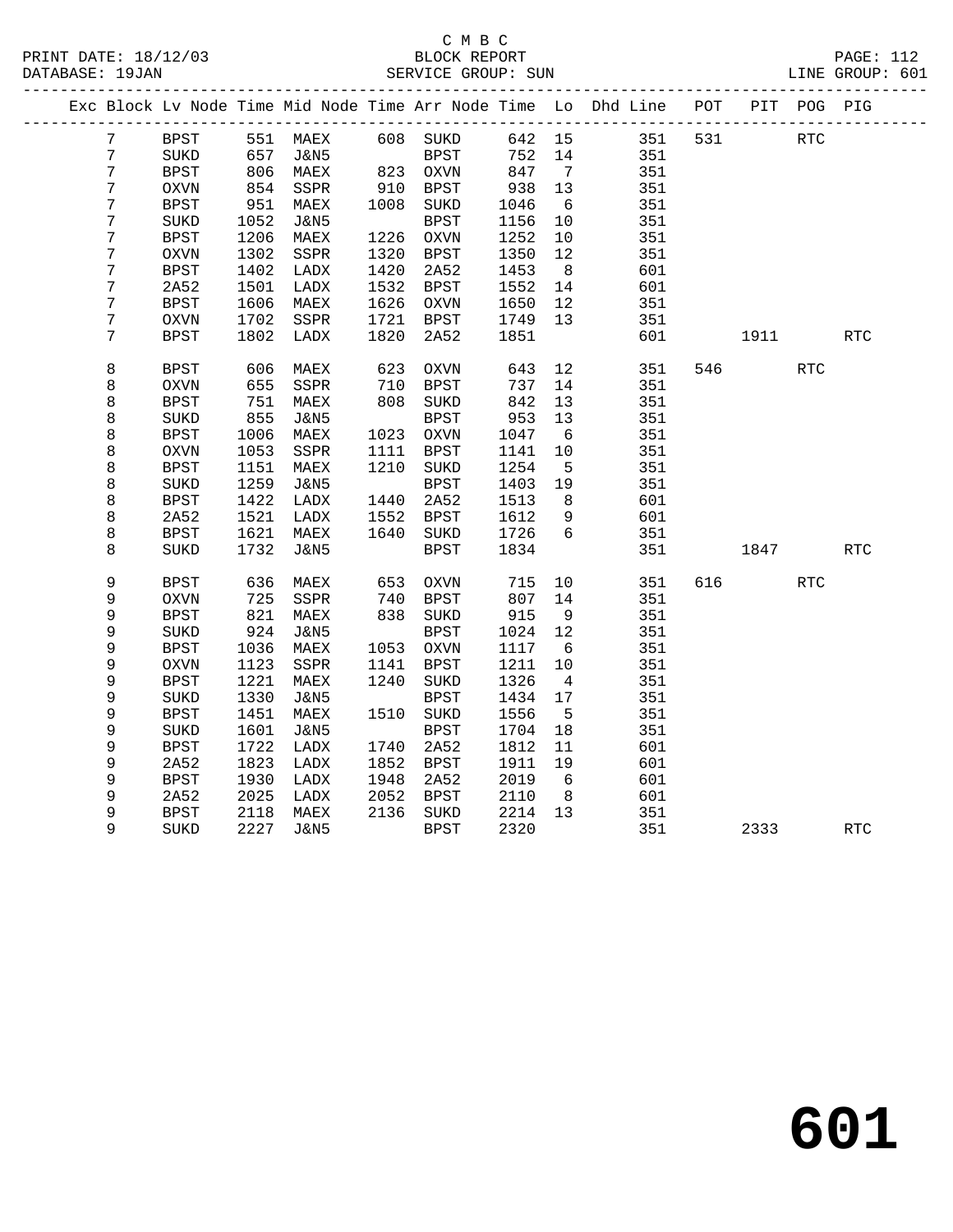## C M B C

|      |             |            |                        |      |                       |         |                         | Exc Block Lv Node Time Mid Node Time Arr Node Time Lo Dhd Line POT PIT POG PIG |          |             |            |            |  |
|------|-------------|------------|------------------------|------|-----------------------|---------|-------------------------|--------------------------------------------------------------------------------|----------|-------------|------------|------------|--|
| 10   |             |            | BPST 651 MAEX 708 SUKD |      |                       |         |                         | 742 14                                                                         |          | 351 631 RTC |            |            |  |
| 10   | SUKD        | 756        | <b>J&amp;N5</b>        |      | <b>BPST</b>           | 853     | 13                      | 351                                                                            |          |             |            |            |  |
| 10   | BPST        | 906<br>953 | MAEX                   |      | 923 OXVN<br>1010 PDCT | 947     | $6\overline{6}$         | 351                                                                            |          |             |            |            |  |
| 10   | OXVN        |            | SSPR                   |      | 1010 BPST             | 1038    | $\overline{4}$          | 351                                                                            |          |             |            |            |  |
| 10   | BPST        | 1042       | LADX                   | 1100 | 2A52                  | 1132    | 8 <sup>8</sup>          | 601                                                                            |          |             |            |            |  |
| 10   | 2A52        | 1140       | LADX                   | 1212 | BPST                  | 1231    | 11                      | 601                                                                            |          |             |            |            |  |
| 10   | BPST        | 1242       | LADX                   | 1300 | 2A52                  | 1333    | $6\overline{6}$         | 601                                                                            |          |             |            |            |  |
| 10   | 2A52        | 1339       | LADX                   | 1412 | BPST                  | 1432    | 10                      | 601                                                                            |          |             |            |            |  |
| 10   | BPST        | 1442       | LADX                   | 1500 | 2A52                  | 1533    | 8 <sup>8</sup>          | 601                                                                            |          |             |            |            |  |
| 10   | 2A52        | 1541       | LADX                   | 1612 | BPST                  | 1632    | 10                      | 601                                                                            |          |             |            |            |  |
| 10   | BPST        | 1642       | LADX                   | 1700 | 2A52                  | 1732    | 11                      | 601                                                                            |          |             |            |            |  |
| $10$ | 2A52        | 1743       | LADX                   | 1812 | BPST                  | 1832    | $\overline{7}$          | 601                                                                            |          |             |            |            |  |
| $10$ | <b>BPST</b> | 1839       | MAEX                   | 1859 | OXVN                  | 1924    | 12                      | 351                                                                            |          |             |            |            |  |
| 10   | <b>OXVN</b> | 1936       | SSPR                   | 1951 | BPST                  | 2018    | 7                       | 351                                                                            |          |             |            |            |  |
| $10$ | <b>BPST</b> | 2025       | MAEX                   |      | 2044 SUKD             | 2122    | $\overline{\mathbf{3}}$ | 351                                                                            |          |             |            |            |  |
| $10$ | SUKD        | 2125       | J&N5                   |      | BPST                  | 2221    | $7\overline{ }$         | 351                                                                            |          |             |            |            |  |
| 10   | BPST        | 2228       | MAEX                   |      | 2246 SUKD             | 2324    | 21                      | 351                                                                            |          |             |            |            |  |
| 10   | SUKD        | 2345       | J&N5                   |      | <b>BPST</b>           | 2437    |                         | 351                                                                            |          | 2450        |            | <b>RTC</b> |  |
| 11   | BPST        | 700        | LADX                   |      | 718 2A52              | 745     | 10                      | 601                                                                            |          | 640 640     | <b>RTC</b> |            |  |
| 11   | 2A52        | 755        | LADX                   |      | 822 BPST              | 840     | 11                      | 601                                                                            |          |             |            |            |  |
| 11   | <b>BPST</b> | 851        | MAEX                   | 908  | SUKD                  | 945     | $\overline{7}$          | 351                                                                            |          |             |            |            |  |
| 11   | SUKD        | 952        | J&N5                   |      | <b>BPST</b>           | 1053    | 13                      | 351                                                                            |          |             |            |            |  |
| 11   | BPST        | 1106       | MAEX                   |      | 1126 OXVN             | 1152    | $\overline{7}$          | 351                                                                            |          |             |            |            |  |
| 11   | OXVN        | 1159       | SSPR                   | 1217 | BPST                  | 1247    | 15                      | 351                                                                            |          |             |            |            |  |
| 11   | BPST        | 1302       | LADX                   | 1320 | 2A52                  | 1355    | $\overline{4}$          | 601                                                                            |          |             |            |            |  |
| 11   | 2A52        | 1359       | LADX                   | 1432 | BPST                  | 1452    | 14                      | 601                                                                            |          |             |            |            |  |
| 11   | <b>BPST</b> | 1506       | MAEX                   | 1526 | OXVN                  | 1551    | 10                      | 351                                                                            |          |             |            |            |  |
| 11   | $\rm OXVN$  | 1601       | SSPR                   | 1621 | BPST                  | 1649    | 13                      | 351                                                                            |          |             |            |            |  |
| 11   | BPST        | 1702       | LADX                   | 1720 | 2A52                  | 1752    | 11                      | 601                                                                            |          |             |            |            |  |
| 11   | 2A52        | 1803       | LADX                   | 1832 | BPST                  | 1851    | 9                       | 601                                                                            |          |             |            |            |  |
| 11   | BPST        | 1900       | LADX                   | 1918 | 2A52                  | 1949    | $\overline{4}$          | 601                                                                            |          |             |            |            |  |
| 11   | 2A52        | 1953       | LADX                   | 2022 | BPST                  | 2040    | 20                      | 601                                                                            |          |             |            |            |  |
| 11   | BPST        | 2100       | LADX                   | 2118 | 2A52                  | 2145    | 8 <sup>8</sup>          | 601                                                                            |          |             |            |            |  |
| 11   | 2A52        | 2153       | LADX                   | 2220 | BPST                  | 2238    |                         | 601                                                                            |          | 2251        |            | <b>RTC</b> |  |
| 12   | 2A52        |            | 725 LADX               |      | 752 BPST              | 810 20  |                         | 601                                                                            | 659 — 10 |             | <b>RTC</b> |            |  |
| 12   |             |            |                        |      |                       |         |                         | BPST 830 LADX 848 2A52 916 6 601                                               |          |             |            |            |  |
| 12   | 2A52        | 922        | LADX                   | 952  | <b>BPST</b>           | 1010 10 |                         | 601                                                                            |          |             |            |            |  |
| 12   | <b>BPST</b> | 1020       | LADX                   | 1038 | 2A52                  | 1110    | 10                      | 601                                                                            |          |             |            |            |  |
| 12   | 2A52        | 1120       | LADX                   | 1152 | BPST                  | 1211    | 11                      | 601                                                                            |          |             |            |            |  |
| 12   | <b>BPST</b> | 1222       | LADX                   | 1240 | 2A52                  | 1313    | 6                       | 601                                                                            |          |             |            |            |  |
| 12   | 2A52        | 1319       | LADX                   | 1352 | BPST                  | 1412    | 9                       | 601                                                                            |          |             |            |            |  |
| 12   | <b>BPST</b> | 1421       | MAEX                   | 1440 | SUKD                  | 1526    | $\overline{4}$          | 351                                                                            |          |             |            |            |  |
| 12   | SUKD        | 1530       | J&N5                   |      | <b>BPST</b>           | 1634 17 |                         | 351                                                                            |          |             |            |            |  |

 12 BPST 1651 MAEX 1710 SUKD 1756 8 351 12 SUKD 1804 J&N5 BPST 1904 6 351 12 BPST 1910 MAEX 1930 OXVN 1955 11 351

12 SUKD 2157 J&N5 BPST 2250 10 351

12 BPST 1910 MAEX 1930 OXVN 1955 11 351<br>12 OXVN 2006 SSPR 2021 BPST 2048 10 351 12 BPST 2058 MAEX 2117 SUKD 2155 2 351

12 BPST 2300 MAEX 2318 SUKD 2356 351 2424 RTC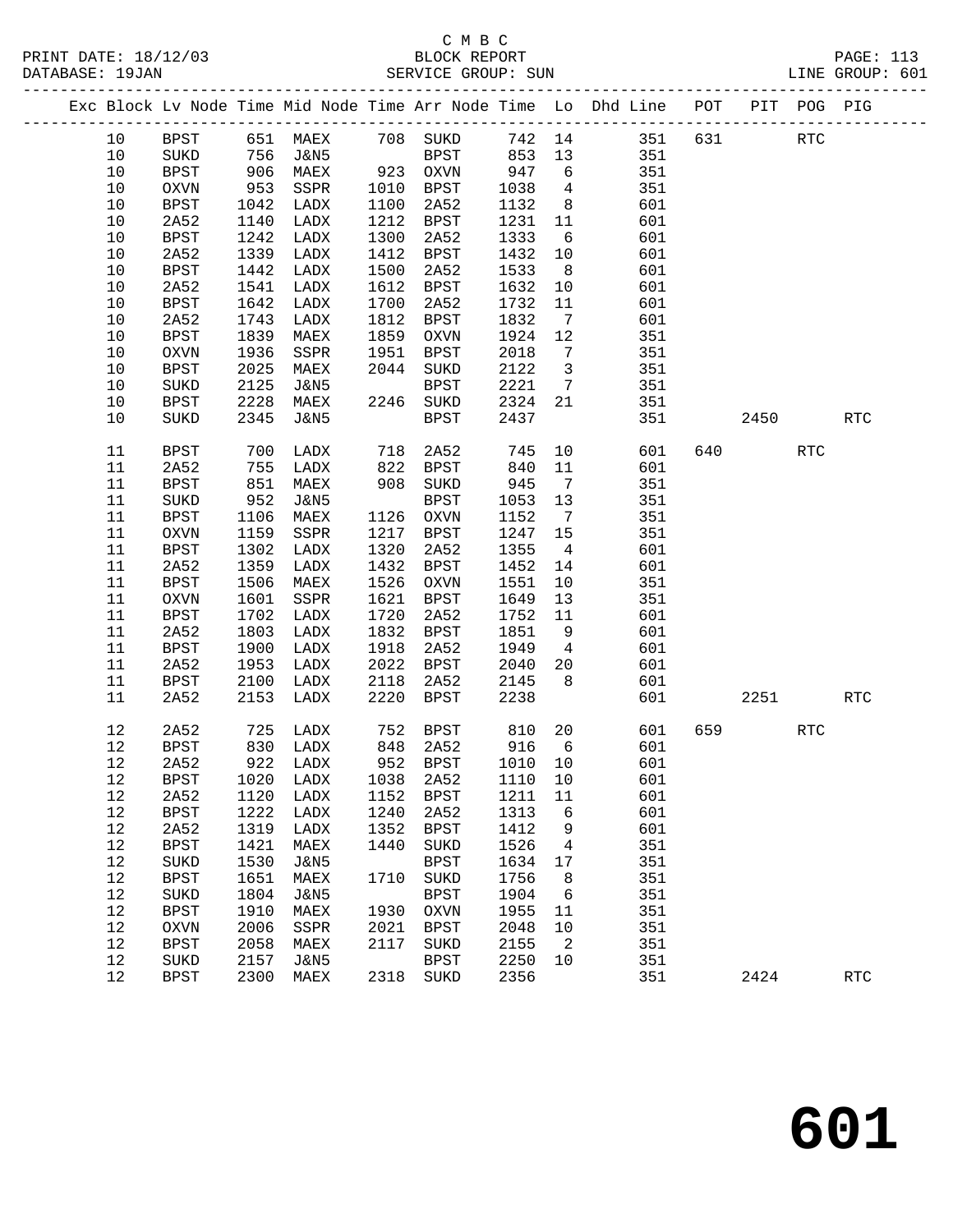## C M B C<br>BLOCK REPORT SERVICE GROUP: SUN

|  |    |             |      |           |      | Exc Block Lv Node Time Mid Node Time Arr Node Time Lo Dhd Line POT |              |                          |        |          |      | PIT POG PIG |            |
|--|----|-------------|------|-----------|------|--------------------------------------------------------------------|--------------|--------------------------|--------|----------|------|-------------|------------|
|  | 13 | <b>BPST</b> |      |           |      | 1051 MAEX 1108 SUKD 1152 7 351 1031                                |              |                          |        |          |      | <b>RTC</b>  |            |
|  | 13 | SUKD        |      | 1159 J&N5 |      | BPST 1305 17                                                       |              |                          | 351    |          |      |             |            |
|  | 13 | <b>BPST</b> |      | 1322 LADX |      | 1340 2A52 1415                                                     |              | $\overline{4}$           | 601    |          |      |             |            |
|  | 13 | 2A52        | 1419 | LADX      |      | 1452 BPST                                                          | 1512<br>1628 | 9                        | 601    |          |      |             |            |
|  | 13 | <b>BPST</b> | 1521 | MAEX      |      | 1540 SUKD                                                          | 1628         | $\overline{\mathbf{3}}$  | 351    |          |      |             |            |
|  | 13 | SUKD        | 1631 | J&N5      |      | BPST                                                               | 1734         | 17                       | 351    |          |      |             |            |
|  | 13 | <b>BPST</b> | 1751 | MAEX      |      | 1810 SUKD                                                          | 1853         | 12                       | 351    |          |      |             |            |
|  | 13 | $\rm SUKD$  | 1905 | J&N5      |      | <b>BPST</b>                                                        | 2003         | $7\overline{ }$          | 351    |          |      |             |            |
|  | 13 | BPST        | 2010 | MAEX      |      | 2030 OXVN                                                          | 2055         | 11                       | 351    |          |      |             |            |
|  | 13 | OXVN        | 2106 | SSPR      | 2121 | BPST                                                               | 2148         | 10                       | 351    |          |      |             |            |
|  | 13 | <b>BPST</b> | 2158 | MAEX      |      | 2216 SUKD                                                          | 2254         | 6                        | 351    |          |      |             |            |
|  | 13 | SUKD        | 2300 | J&N5      |      | <b>BPST</b>                                                        | 2353         | $7\phantom{0}$           | 351    |          |      |             |            |
|  | 13 | BPST        | 2400 | J&N3      |      | SUKD                                                               | 2455         | 5 <sup>5</sup>           | 40 351 |          |      |             |            |
|  | 13 | BPST        | 2540 | LADX      |      | 2557 2A52                                                          | 2622         | $\Omega$                 | 601    |          |      |             |            |
|  | 13 | 2A52        | 2622 | LADX      |      | 2645 BPST                                                          | 2703         |                          | 601    |          | 2716 |             | RTC        |
|  | 14 | <b>BPST</b> | 1136 | MAEX      | 1156 | OXVN                                                               | 1222         | 10                       |        | 351 1116 |      | <b>RTC</b>  |            |
|  | 14 | $\rm OXVN$  | 1232 | SSPR      | 1250 | BPST                                                               | 1320         | 16                       | 351    |          |      |             |            |
|  | 14 | <b>BPST</b> | 1336 | MAEX      |      | 1356 OXVN                                                          | 1424         | $\overline{7}$           | 351    |          |      |             |            |
|  | 14 | $\rm OXVN$  | 1431 | SSPR      | 1451 | BPST                                                               | 1519         | 17                       | 351    |          |      |             |            |
|  | 14 | <b>BPST</b> | 1536 | MAEX      |      | 1556 OXVN                                                          | 1621         | 11                       | 351    |          |      |             |            |
|  | 14 | OXVN        | 1632 | SSPR      |      | 1651 BPST                                                          | 1719         | 17                       | 351    |          |      |             |            |
|  | 14 | <b>BPST</b> | 1736 | MAEX      |      | 1756 OXVN                                                          | 1822         | 11                       | 351    |          |      |             |            |
|  | 14 | $\rm OXVN$  | 1833 | SSPR      | 1851 | BPST                                                               | 1919         | 6                        | 351    |          |      |             |            |
|  | 14 | <b>BPST</b> | 1925 | MAEX      |      | 1944 SUKD                                                          | $2025$ 12    |                          | 351    |          |      |             |            |
|  | 14 | SUKD        | 2037 | J&N5      |      | BPST                                                               | 2133         | $5^{\circ}$              | 351    |          |      |             |            |
|  | 14 | <b>BPST</b> | 2138 | MAEX      |      | 2156 SUKD                                                          | 2234         |                          | 351    |          | 2302 |             | <b>RTC</b> |
|  | 15 | BPST        | 1251 | MAEX      |      | 1310 SUKD                                                          | 1356         | $\overline{4}$           |        | 351 1231 |      | <b>RTC</b>  |            |
|  | 15 | SUKD        | 1400 | J&N5      |      | <b>BPST</b>                                                        | 1504         | 18                       | 351    |          |      |             |            |
|  | 15 | <b>BPST</b> | 1522 | LADX      |      | 1540 2A52                                                          | 1612         | 9                        | 601    |          |      |             |            |
|  | 15 | 2A52        | 1621 | LADX      |      | 1652 BPST                                                          | 1712         | 9                        | 601    |          |      |             |            |
|  | 15 | <b>BPST</b> | 1721 | MAEX      | 1740 | SUKD                                                               | 1824         | 11                       | 351    |          |      |             |            |
|  | 15 | SUKD        | 1835 | J&N5      |      | <b>BPST</b>                                                        | 1933         | $\overline{7}$           | 351    |          |      |             |            |
|  | 15 | <b>BPST</b> | 1940 | MAEX      |      | 2000 OXVN                                                          | 2025         | 11                       | 351    |          |      |             |            |
|  | 15 | OXVN        | 2036 | SSPR      | 2051 | BPST                                                               | 2118         | 12                       | 351    |          |      |             |            |
|  | 15 | BPST        | 2130 | LADX      | 2148 | 2A52                                                               | 2215         | 10                       | 601    |          |      |             |            |
|  | 15 | 2A52        | 2225 | LADX      |      | 2250 BPST                                                          | 2308         | $\overline{\phantom{a}}$ | 601    |          |      |             |            |
|  | 15 | <b>BPST</b> | 2310 | LADX      | 2327 | 2A52                                                               | 2352         | $\overline{0}$           | 601    |          |      |             |            |
|  | 15 | 2A52        | 2352 | LADX      | 2417 | BPST                                                               | 2435         | 10                       | 601    |          |      |             |            |
|  | 15 | <b>BPST</b> | 2445 | J&N3      |      | SUKD                                                               | 2540         |                          | 351    |          | 2606 |             | <b>RTC</b> |

**601**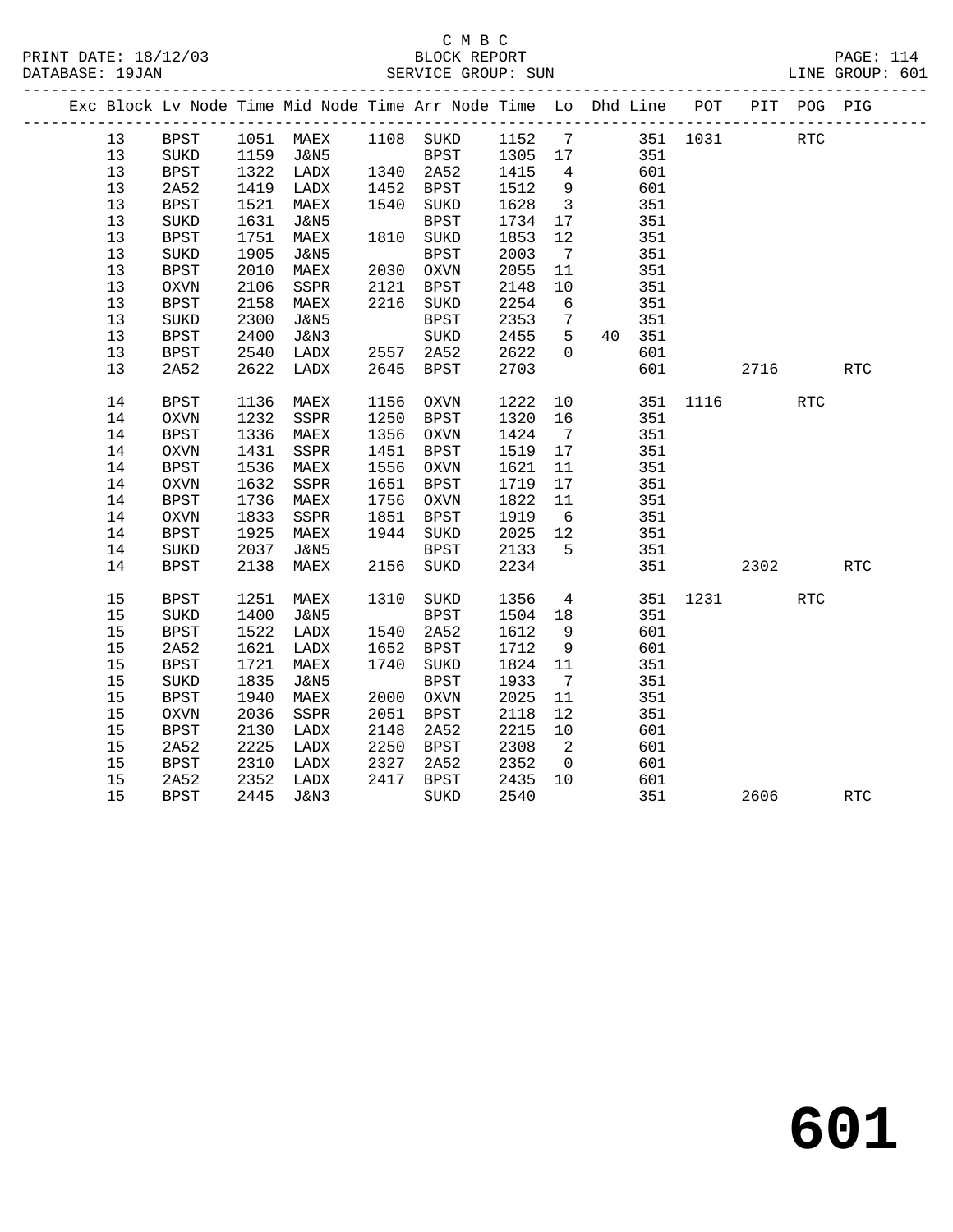|  |  |          |                     |              |                          |              |                     |              |          | Exc Block Lv Node Time Mid Node Time Arr Node Time Lo Dhd Line POT PIT POG PIG |                            |     |            |  |
|--|--|----------|---------------------|--------------|--------------------------|--------------|---------------------|--------------|----------|--------------------------------------------------------------------------------|----------------------------|-----|------------|--|
|  |  | 40       | BPST                |              | 600 LADX 616 TSFE 632 28 |              |                     |              |          |                                                                                | 620 540 RTC                |     |            |  |
|  |  | 40       | TSFE                |              | 700 LADX 714 BPST        |              |                     |              |          | 732 13<br>620                                                                  |                            |     |            |  |
|  |  | 40       | BPST                | 745          | LADX                     |              | 801 TSFE            | 820 35       |          | 620                                                                            |                            |     |            |  |
|  |  | 40       | TSFE                | 855<br>945   | LADX                     |              | 909 BPST            | 927<br>1020  | 18       | 620                                                                            |                            |     |            |  |
|  |  | 40       | BPST                |              | LADX                     | 1001         | TSFE                | 1020         | 35       | 620                                                                            |                            |     |            |  |
|  |  | 40<br>40 | TSFE<br>BPST        | 1055<br>1145 | LADX                     | 1110<br>1203 | BPST                | 1129         | 16       | 620<br>620                                                                     |                            |     |            |  |
|  |  | 40       | TSFE                | 1255         | LADX<br>LADX             | 1311         | TSFE<br>BPST        | 1220<br>1330 | 35<br>15 | 620                                                                            |                            |     |            |  |
|  |  | 40       | BPST                | 1345         | LADX                     | 1403         | TSFE                | 1420         | 35       | 620                                                                            |                            |     |            |  |
|  |  | 40       | TSFE                | 1455         | LADX                     | 1511         | BPST                | 1530         | 15       | 620                                                                            |                            |     |            |  |
|  |  | 40       | BPST                | 1545         | LADX                     | 1603         | TSFE                | 1620         | 35       | 620                                                                            |                            |     |            |  |
|  |  | 40       | TSFE                | 1655         | LADX                     | 1711         | BPST                | 1730         | 15       | 620                                                                            |                            |     |            |  |
|  |  | 40       | BPST                | 1745         | LADX                     | 1803         | TSFE                | 1820         | 35       | 620                                                                            |                            |     |            |  |
|  |  | 40       | TSFE                | 1855         | LADX                     | 1910         | BPST                | 1929         | 16       | 620                                                                            |                            |     |            |  |
|  |  | 40       | BPST                | 1945         | LADX                     | 2003         | TSFE                | 2021         | 34       | 620                                                                            |                            |     |            |  |
|  |  | 40       | <b>TSFE</b>         | 2055         | LADX                     | 2110         | BPST                | 2128         |          | 620                                                                            | 2141                       |     | <b>RTC</b> |  |
|  |  | 41       | BPST                | 700          | LADX                     | 716          | TSFE                | 733          |          | 27 8<br>620                                                                    | 640 640 640 640 640 650 70 | RTC |            |  |
|  |  | 41       | TSFE                | 800          | LADX                     |              | 814 BPST            | 832          | 28       | 620                                                                            |                            |     |            |  |
|  |  | 41       | BPST                | 900          | LADX                     | 916          | TSFE                | 935          | 25       | 620                                                                            |                            |     |            |  |
|  |  | 41       | TSFE                | 1000         | LADX                     | 1014         | BPST                | 1033         | 27       | 620                                                                            |                            |     |            |  |
|  |  | 41       | BPST                | 1100         | LADX                     | 1118         | TSFE                | 1135         | 25       | 620                                                                            |                            |     |            |  |
|  |  | 41       | TSFE                | 1200         | LADX                     | 1215         | BPST                | 1234         | 26       | 620                                                                            |                            |     |            |  |
|  |  | 41       | <b>BPST</b>         | 1300         | LADX                     | 1318         | TSFE                | 1335         | 25       | 620                                                                            |                            |     |            |  |
|  |  | 41<br>41 | TSFE<br>BPST        | 1400<br>1500 | LADX<br>LADX             | 1416<br>1518 | BPST<br>TSFE        | 1435<br>1535 | 25<br>25 | 620<br>620                                                                     |                            |     |            |  |
|  |  | 41       | TSFE                | 1600         | LADX                     | 1616         | BPST                | 1635         | 25       | 620                                                                            |                            |     |            |  |
|  |  | 41       | BPST                | 1700         | LADX                     | 1718         | TSFE                | 1735         | 30       | 620                                                                            |                            |     |            |  |
|  |  | 41       | TSFE                | 1805         | LADX                     | 1820         | BPST                | 1839         | 21       | 620                                                                            |                            |     |            |  |
|  |  | 41       | BPST                | 1900         | LADX                     | 1918         | TSFE                | 1936         | 24       | 620                                                                            |                            |     |            |  |
|  |  | 41       | TSFE                | 2000         | LADX                     | 2015         | <b>BPST</b>         | 2034         | 26       | 620                                                                            |                            |     |            |  |
|  |  | 41       | BPST                | 2100         | LADX                     | 2118         | TSFE                | 2136         | 24       | 620                                                                            |                            |     |            |  |
|  |  | 41       | TSFE                | 2200         | LADX                     |              | 2214 BPST           | 2232         |          | 620                                                                            | 2245                       |     | <b>RTC</b> |  |
|  |  | 42       | BPST                |              |                          |              |                     |              |          | 800 LADX 816 TSFE 835 25 620 740                                               |                            | RTC |            |  |
|  |  | 42       | TSFE                | 900          | LADX                     | 914          | BPST                | 932          | 28       | 620                                                                            |                            |     |            |  |
|  |  | 42       | <b>BPST</b>         | 1000         | LADX                     | 1018         | TSFE                | 1035         | 25       | 620                                                                            |                            |     |            |  |
|  |  | 42       | TSFE                | 1100         | LADX                     | 1115         | <b>BPST</b>         | 1134         | 26       | 620                                                                            |                            |     |            |  |
|  |  | 42       | <b>BPST</b>         | 1200         | LADX                     | 1218         | TSFE                | 1235         | 25       | 620                                                                            |                            |     |            |  |
|  |  | 42       | TSFE                | 1300         | LADX                     | 1316         | <b>BPST</b>         | 1335         | 25       | 620                                                                            |                            |     |            |  |
|  |  | 42       | <b>BPST</b>         | 1400         | LADX                     | 1418         | TSFE                | 1435         | 25       | 620                                                                            |                            |     |            |  |
|  |  | 42       | TSFE                | 1500         | LADX                     | 1516         | <b>BPST</b>         | 1535         | 25       | 620                                                                            |                            |     |            |  |
|  |  | 42       | <b>BPST</b>         | 1600<br>1700 | LADX                     | 1618<br>1716 | TSFE                | 1635         | 25       | 620<br>620                                                                     |                            |     |            |  |
|  |  | 42<br>42 | TSFE<br><b>BPST</b> | 1800         | LADX<br>LADX             | 1818         | <b>BPST</b><br>TSFE | 1735<br>1835 | 25<br>25 | 620                                                                            |                            |     |            |  |
|  |  | 42       | TSFE                | 1900         | LADX                     | 1915         | <b>BPST</b>         | 1934         | 26       | 620                                                                            |                            |     |            |  |
|  |  | 42       | <b>BPST</b>         | 2000         | LADX                     | 2018         | TSFE                | 2036         | 24       | 620                                                                            |                            |     |            |  |
|  |  | 42       | TSFE                | 2100         | LADX                     | 2115         | BPST                | 2133         | 27       | 620                                                                            |                            |     |            |  |
|  |  | 42       | <b>BPST</b>         | 2200         | LADX                     | 2214         | TSFE                | 2232         | 28       | 620                                                                            |                            |     |            |  |
|  |  | 42       | TSFE                |              | 2300 LADX                |              | 2314 BPST           | 2332         |          | 620                                                                            | 2345                       |     | <b>RTC</b> |  |
|  |  |          |                     |              |                          |              |                     |              |          |                                                                                |                            |     |            |  |

C M B C